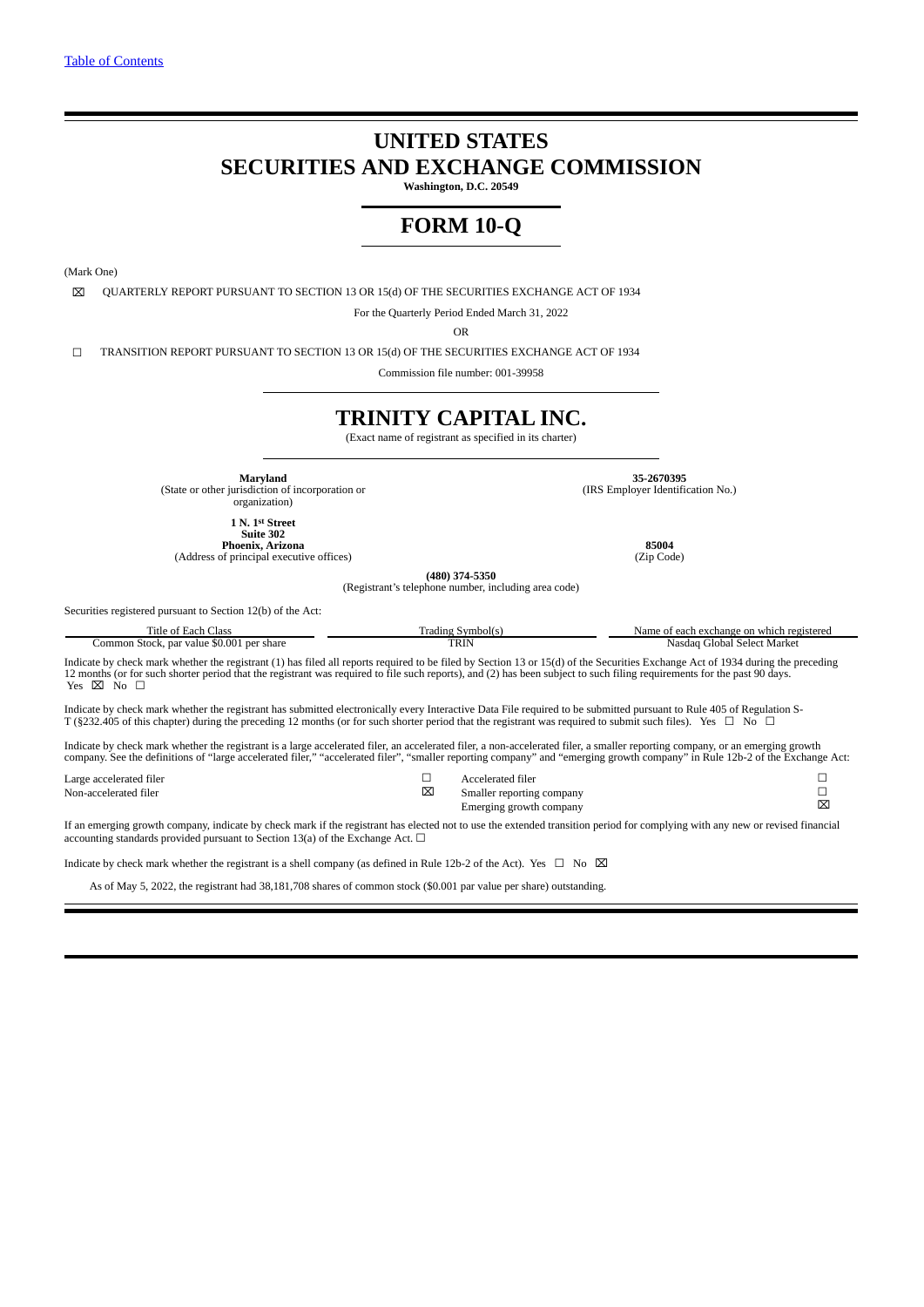#### **TRINITY CAPITAL INC. FORM 10-Q FOR THE QUARTER ENDED MARCH 31, 2022 TABLE OF CONTENTS**

<span id="page-1-0"></span>

|                   |                                                                                                       | <b>PAGE</b> |
|-------------------|-------------------------------------------------------------------------------------------------------|-------------|
|                   |                                                                                                       | NO.         |
|                   | PART I FINANCIAL INFORMATION                                                                          | 3           |
| Item 1.           | <b>Consolidated Financial Statements</b>                                                              | 3           |
|                   | Consolidated Statements of Assets and Liabilities as of March 31, 2022 (unaudited) and                |             |
|                   | December 31, 2021                                                                                     | 3           |
|                   | Consolidated Statements of Operations for the Three Months Ended March 31, 2022 and 2021              |             |
|                   | (unaudited)                                                                                           | 4           |
|                   | <b>Consolidated Statements of Changes in Net Assets for the Three Months Ended March 31, 2022 and</b> |             |
|                   | 2021 (unaudited)                                                                                      | 5           |
|                   | Consolidated Statement of Cash Flows for the Three Months Ended March 31, 2022 and 2021               | 6           |
|                   | (unaudited)                                                                                           |             |
|                   | Consolidated Schedule of Investments as of March 31, 2022 (unaudited)                                 | 8           |
|                   | Consolidated Schedule of Investments as of December 31, 2021                                          | 25          |
|                   | <b>Notes to Consolidated Financial Statements (unaudited)</b>                                         | 42          |
| Item 2.           | <b>Management's Discussion and Analysis of Financial Condition and Results of Operations</b>          | 76          |
| Item 3.           | <b>Quantitative and Qualitative Disclosures About Market Risk</b>                                     | 92          |
| Item 4.           | <b>Controls and Procedures</b>                                                                        | 93          |
|                   | <b>PART II OTHER INFORMATION</b>                                                                      | 94          |
| <u>Item 1.</u>    | <b>Legal Proceedings</b>                                                                              | 94          |
|                   | Item 1A. Risk Factors                                                                                 | 94          |
| Item 2.           | <b>Unregistered Sales of Equity Securities and Use of Proceeds</b>                                    | 95          |
| Item 3.           | <b>Defaults Upon Senior Securities</b>                                                                | 95          |
| <u>Item 4.</u>    | <b>Mine Safety Disclosures</b>                                                                        | 95          |
| Item 5.           | <b>Other Information</b>                                                                              | 95          |
| Item 6.           | <b>Exhibits</b>                                                                                       | 96          |
| <b>SIGNATURES</b> |                                                                                                       | 97          |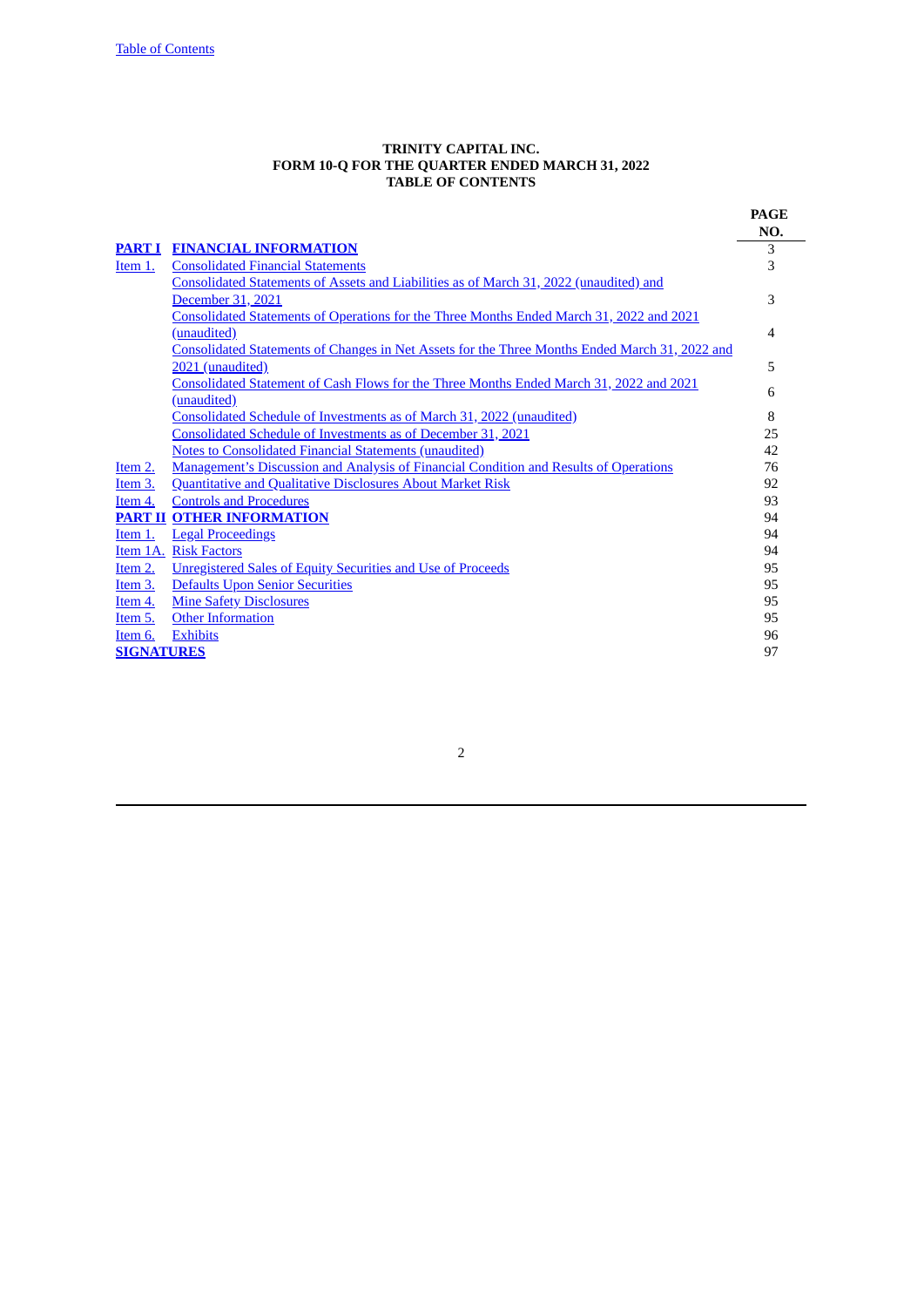# **PART I: FINANCIAL INFORMATION**

# **Item 1. Consolidated Financial Statements**

# <span id="page-2-2"></span><span id="page-2-1"></span><span id="page-2-0"></span>**TRINITY CAPITAL INC. Consolidated Statements of Assets and Liabilities (In thousands, except share and per share data)**

|                                                                                               | March 31.<br>2022 |              | December 31,<br>2021 |
|-----------------------------------------------------------------------------------------------|-------------------|--------------|----------------------|
|                                                                                               | (Unaudited)       |              |                      |
| <b>ASSETS</b>                                                                                 |                   |              |                      |
| Investments at fair value:                                                                    |                   |              |                      |
| Control investments (cost of \$39,167 and \$38,994, respectively)                             | \$<br>28,057      | $\mathbb{S}$ | 32,214               |
| Affiliate investments (cost of \$41,621 and \$41,609, respectively)                           | 28,941            |              | 32,192               |
| Non-control / Non-affiliate investments (cost of \$840,263 and \$717,253, respectively)       | 862,350           |              | 809,064              |
| Total investments (cost of \$921,051 and \$797,856, respectively)                             | 919,348           |              | 873,470              |
| Cash and cash equivalents                                                                     | 28,684            |              | 31,685               |
| Restricted cash                                                                               |                   |              | 15,057               |
| Interest receivable                                                                           | 6,482             |              | 5,551                |
| Deferred credit facility costs                                                                | 2,188             |              | 2,308                |
| Other assets                                                                                  | 9,237             |              | 9,047                |
| <b>Total assets</b>                                                                           | \$<br>965,939     | \$           | 937,118              |
|                                                                                               |                   |              |                      |
| <b>LIABILITIES</b>                                                                            |                   |              |                      |
| <b>KeyBank Credit Facility</b>                                                                | \$<br>134,000     | $\mathbb{S}$ | 81,000               |
| August 2026 Notes, net of \$2,535 and \$2,679, respectively, of unamortized deferred          |                   |              |                      |
| financing costs                                                                               | 122,465           |              | 122,321              |
| 2025 Notes, net of \$3,319 and \$3,616, respectively, of unamortized deferred financing costs | 121,681           |              | 121,384              |
| December 2026 Notes, net of \$1,749 and \$1,842, respectively, of unamortized deferred        |                   |              |                      |
| financing costs                                                                               | 73,251            |              | 73,158               |
| Convertible Notes, net of \$2,361 and \$2,515, respectively, of unamortized deferred          |                   |              |                      |
| financing costs and discount                                                                  | 47,639            |              | 47,485               |
| Credit Suisse Credit Facility                                                                 |                   |              | 10,000               |
| Distribution payable                                                                          | 15,389            |              | 9,803                |
| Security deposits                                                                             | 11,549            |              | 10,840               |
| Accounts payable, accrued expenses and other liabilities                                      | 15,924            |              | 14,594               |
| <b>Total liabilities</b>                                                                      | 541,898           |              | 490,585              |
|                                                                                               |                   |              |                      |
| $\sim$ $(NT_{\text{max}} C)$                                                                  |                   |              |                      |

Commitments and contingencies (Note 6)

#### **NET ASSETS**

| Common stock, \$0.001 par value per share (200,000,000 authorized, 27,982,842 and<br>27,229,541 shares issued and outstanding as of March 31, 2022 and December 31, 2021, |         |         |
|---------------------------------------------------------------------------------------------------------------------------------------------------------------------------|---------|---------|
| respectively)                                                                                                                                                             | 28      | 27      |
| Paid-in capital in excess of par                                                                                                                                          | 370,570 | 368,609 |
| Distributable earnings/(accumulated loss)                                                                                                                                 | 53,443  | 77,897  |
| <b>Total net assets</b>                                                                                                                                                   | 424,041 | 446,533 |
| <b>Total liabilities and net assets</b>                                                                                                                                   | 965,939 | 937,118 |
| <b>NET ASSET VALUE PER SHARE</b>                                                                                                                                          | 15.15   | 16.40   |
|                                                                                                                                                                           |         |         |

See accompanying notes to consolidated financial statements.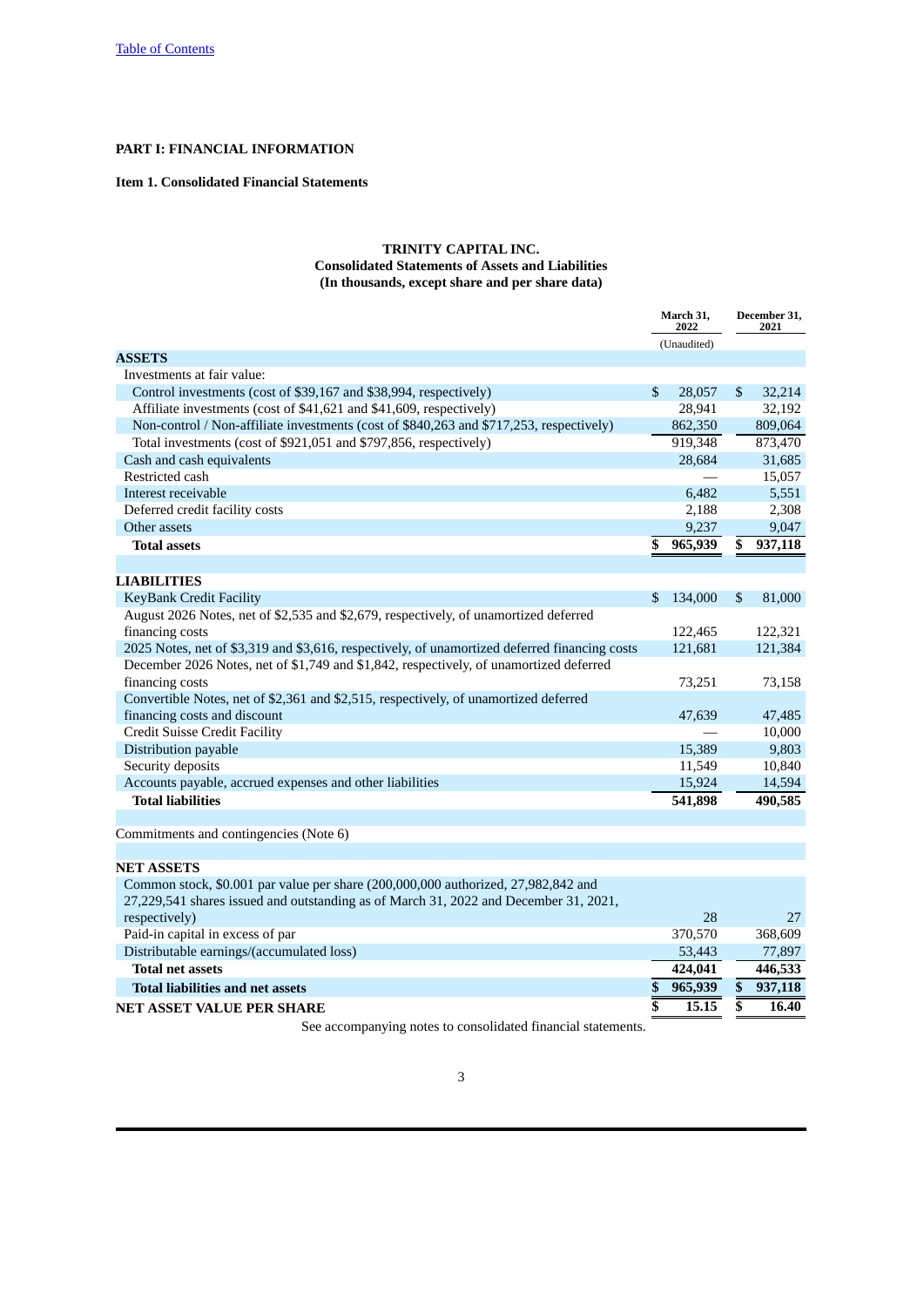# <span id="page-3-0"></span>**TRINITY CAPITAL INC. Consolidated Statements of Operations (In thousands, except share and per share data) (Unaudited)**

|                                                                                          |              | March 31, 2022 | <b>Three Months Ended</b> Three Months Ended<br><b>March 31, 2021</b> |            |  |
|------------------------------------------------------------------------------------------|--------------|----------------|-----------------------------------------------------------------------|------------|--|
| <b>INVESTMENT INCOME:</b>                                                                |              |                |                                                                       |            |  |
| Interest income:                                                                         |              |                |                                                                       |            |  |
| Control investments                                                                      | $\mathbb{S}$ | 1,373          | $\mathfrak{S}$                                                        | 1,307      |  |
| Affiliate investments                                                                    |              | 428            |                                                                       | 438        |  |
| Non-Control / Non-Affiliate investments                                                  |              | 26,605         |                                                                       | 14,600     |  |
| Total interest income                                                                    |              | 28,406         |                                                                       | 16,345     |  |
| Fee income:                                                                              |              |                |                                                                       |            |  |
| Non-Control / Non-Affiliate investments                                                  |              | 3,439          |                                                                       | 975        |  |
| Total fee income                                                                         |              | 3.439          |                                                                       | 975        |  |
| <b>Total investment income</b>                                                           |              | 31,845         |                                                                       | 17,320     |  |
| <b>EXPENSES:</b>                                                                         |              |                |                                                                       |            |  |
| Interest expense and other debt financing costs                                          |              | 6,798          |                                                                       | 4,616      |  |
| Compensation and benefits                                                                |              | 6,455          |                                                                       | 3,996      |  |
| Professional fees                                                                        |              | 832            |                                                                       | 647        |  |
| General and administrative                                                               |              | 1,477          |                                                                       | 750        |  |
| <b>Total expenses</b>                                                                    |              | 15,562         |                                                                       | 10.009     |  |
| NET INVESTMENT INCOME BEFORE TAXES                                                       |              | 16,283         |                                                                       | 7,311      |  |
| Excise tax expense                                                                       |              | 674            |                                                                       | 58         |  |
|                                                                                          |              |                |                                                                       |            |  |
| <b>NET INVESTMENT INCOME</b>                                                             |              | 15,609         |                                                                       | 7,253      |  |
| NET REALIZED GAIN/(LOSS) FROM INVESTMENTS:                                               |              |                |                                                                       |            |  |
| Control investments                                                                      |              |                |                                                                       |            |  |
| Affiliate investments                                                                    |              |                |                                                                       |            |  |
| Non-Control / Non-Affiliate investments                                                  |              | 52,644         |                                                                       | 2,595      |  |
| Net realized gain/(loss) from investments                                                |              | 52.644         |                                                                       | 2.595      |  |
| NET CHANGE IN UNREALIZED APPRECIATION/(DEPRECIATION) FROM<br><b>INVESTMENTS:</b>         |              |                |                                                                       |            |  |
| Control investments                                                                      |              | (4,331)        |                                                                       | (7, 554)   |  |
| Affiliate investments                                                                    |              | (3,264)        |                                                                       | (6,312)    |  |
| Non-Control / Non-Affiliate investments                                                  |              | (69, 723)      |                                                                       | 29,342     |  |
| Net change in unrealized appreciation/(depreciation) from investments                    |              | (77, 318)      |                                                                       | 15,476     |  |
| NET INCREASE/(DECREASE) IN NET ASSETS RESULTING FROM OPERATIONS                          |              | (9,065)        | S                                                                     | 25,324     |  |
| NET INVESTMENT INCOME PER SHARE - BASIC                                                  |              | 0.57           |                                                                       | 0.31       |  |
| NET INVESTMENT INCOME PER SHARE - DILUTED <sup>(1)</sup>                                 |              | 0.54           |                                                                       | 0.31       |  |
|                                                                                          |              |                |                                                                       |            |  |
| NET CHANGE IN NET ASSETS RESULTING FROM OPERATIONS PER SHARE - BASIC &<br><b>DILUTED</b> | \$           | (0.33)         | S                                                                     | 1.08       |  |
| WEIGHTED AVERAGE SHARES OUTSTANDING - BASIC & DILUTED                                    |              | 27,416,943     |                                                                       | 23,554,950 |  |

(1) Diluted net investment income per share for the three months ended March 31, 2022 has been calculated based on diluted weighted average shares of 30,768,333.

See accompanying notes to consolidated financial statements.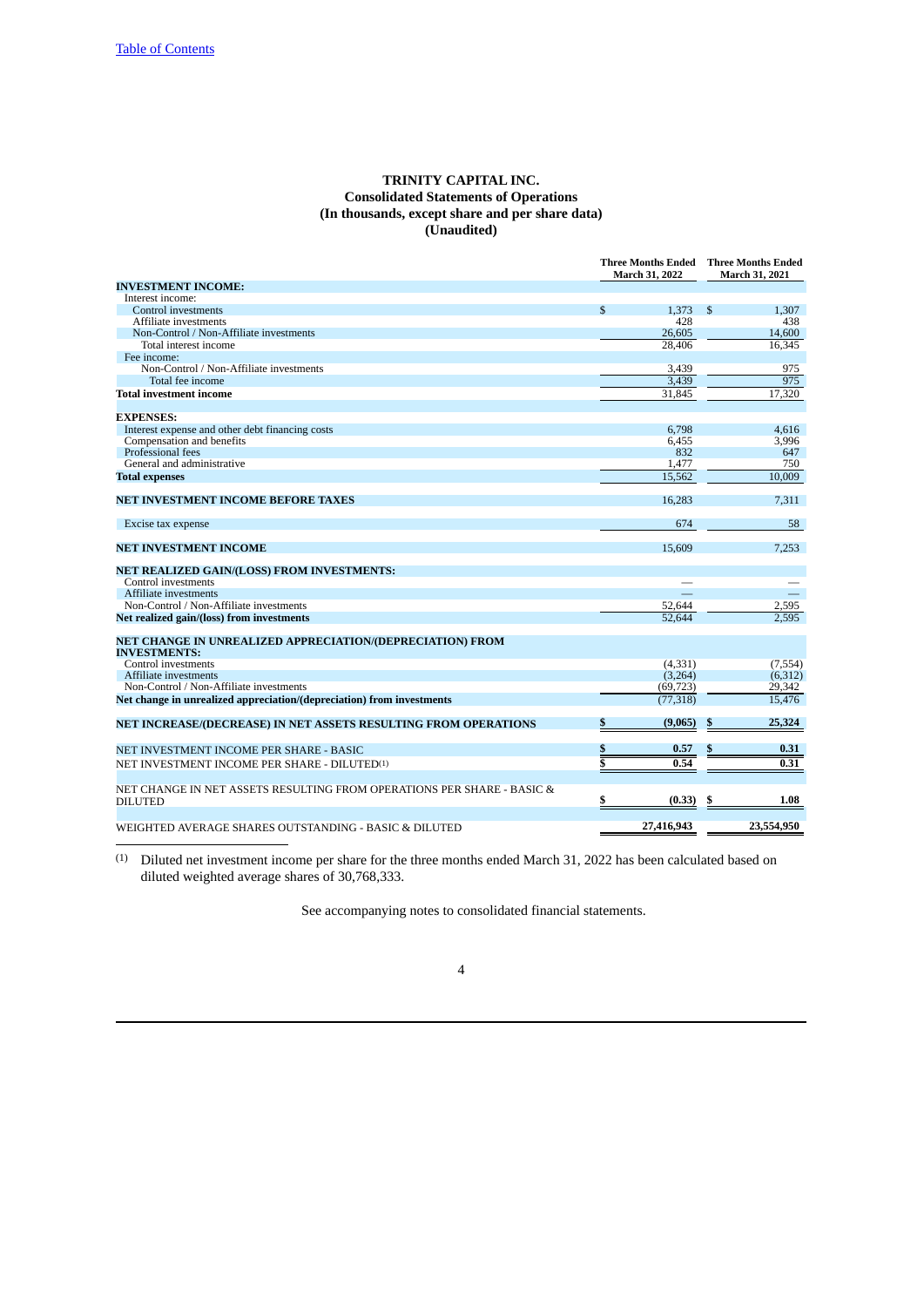# <span id="page-4-0"></span>**TRINITY CAPITAL INC. Consolidated Statements of Changes in Net Assets (In thousands, except share and per share data) (Unaudited)**

**Three Months Ended March 31, 2022:**

| Three months Ended march 91, 2022.                |              |                  |                        |    |                                                   |                   |
|---------------------------------------------------|--------------|------------------|------------------------|----|---------------------------------------------------|-------------------|
|                                                   | Common Stock |                  | <b>Paid In Capital</b> |    | <b>Distributable</b><br>Earnings/<br>(Accumulated | Total             |
|                                                   | Shares       | <b>Par Value</b> | in Excess of Par       |    | Loss)                                             | <b>Net Assets</b> |
| <b>Balance as of December 31, 2021</b>            | 27.229.541   | \$<br>27         | 368,609                | S. | 77,897                                            | \$446,533         |
| Issuance of common stock pursuant to              |              |                  |                        |    |                                                   |                   |
| distribution reinvestment plan                    | 59.534       |                  | 1,053                  |    |                                                   | 1,053             |
| Stock based compensation                          |              |                  | 911                    |    |                                                   | 911               |
| Issuance of restricted stock awards               | 704.723      | 1                | (1)                    |    |                                                   |                   |
| Retired and forefeited shares of restricted stock | (10, 956)    |                  | (2)                    |    |                                                   | (2)               |
| Distributions to stockholders                     |              |                  |                        |    | (15,389)                                          | (15, 389)         |
| Net increase/(decrease) in net assets resulting   |              |                  |                        |    |                                                   |                   |
| from operations                                   |              |                  |                        |    | (9,065)                                           | (9,065)           |
| Balance as of March 31, 2022                      | 27.982.842   | 28               | 370,570                |    | 53.443                                            | 424,041           |

# **Three Months Ended March 31, 2021:**

|                                                 | <b>Common Stock</b> |                  |   | <b>Paid In Capital</b><br>in Excess of |    | <b>Distributable</b><br>Earnings/<br>(Accumulated | Total             |
|-------------------------------------------------|---------------------|------------------|---|----------------------------------------|----|---------------------------------------------------|-------------------|
|                                                 | <b>Shares</b>       | <b>Par Value</b> |   | <b>Par Value</b>                       |    | Loss)                                             | <b>Net Assets</b> |
| <b>Balance as of December 31, 2020</b>          | 18,321,274          | \$<br>18         | S | 263,366                                | S. | (24, 636)                                         | 238,748           |
| Impact of adoption of ASU 2020-06               |                     |                  |   | (462)                                  |    |                                                   | (462)             |
| Distributions to stockholders                   |                     |                  |   |                                        |    | (7,396)                                           | (7,396)           |
| Issuance of common stock in initial public      |                     |                  |   |                                        |    |                                                   |                   |
| offering, net of issuance costs                 | 8,006,291           | 8                |   | 104.200                                |    |                                                   | 104.208           |
| Issuance of common stock pursuant to            |                     |                  |   |                                        |    |                                                   |                   |
| distribution reinvestment plan                  | 87,710              |                  |   | 1,141                                  |    |                                                   | 1,141             |
| Net increase/(decrease) in net assets resulting |                     |                  |   |                                        |    |                                                   |                   |
| from operations                                 |                     |                  |   |                                        |    | 25,324                                            | 25,324            |
| <b>Balance as of March 31, 2021</b>             | 26,415,275          | 26               |   | 368.245                                |    | (6,708)                                           | 361,563           |

(1) See "Note 1 - Organization and Basis of Presentation"

See accompanying notes to consolidated financial statements.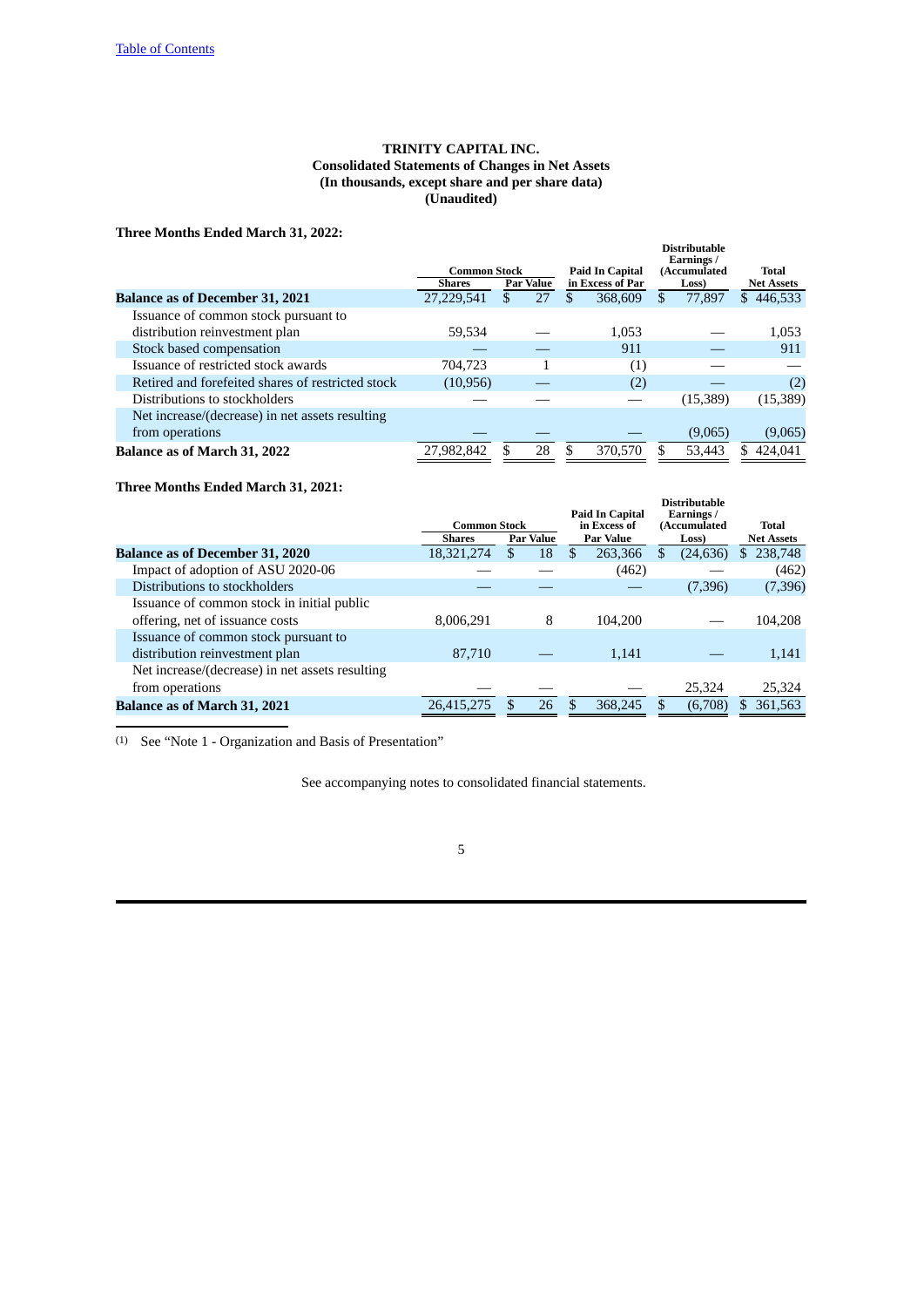# <span id="page-5-0"></span>**TRINITY CAPITAL INC. Consolidated Statements of Cash Flows (In thousands) (Unaudited)**

|                                                                                                               | <b>Three Months Ended</b><br>March 31, 2022 | <b>Three Months Ended</b><br>March 31, 2021 |           |  |
|---------------------------------------------------------------------------------------------------------------|---------------------------------------------|---------------------------------------------|-----------|--|
| Cash flows provided by/(used in) operating activities:                                                        |                                             |                                             |           |  |
| Net increase/(decrease) in net assets resulting from operations                                               | \$<br>(9,065)                               | \$                                          | 25,324    |  |
| Adjustments to reconcile net increase/(decrease) in net assets resulting from operations to net cash provided |                                             |                                             |           |  |
| by/(used in) operating activities:                                                                            |                                             |                                             |           |  |
| Purchase of investments, net of deferred fees                                                                 | (221, 179)                                  |                                             | (86, 694) |  |
| Proceeds from sales and paydowns of investments                                                               | 158,775                                     |                                             | 66,985    |  |
| Net change in unrealized appreciation/(depreciation) from investments, net of third party participation       | 77,318                                      |                                             | (15, 193) |  |
| Net realized gain/(loss) from investments                                                                     | (52, 644)                                   |                                             | (2,595)   |  |
| Accretion of original issue discounts and end of term payments on investments                                 | (8, 148)                                    |                                             | (4,593)   |  |
| Amortization of deferred financing costs                                                                      | 808                                         |                                             | 917       |  |
| Stock-based compensation                                                                                      | 911                                         |                                             |           |  |
| Change in operating assets and liabilities                                                                    |                                             |                                             |           |  |
| (Increase)/Decrease in interest receivable                                                                    | (931)                                       |                                             | (456)     |  |
| (Increase)/Decrease in receivable from sale of investments                                                    | 1,710                                       |                                             | (1,107)   |  |
| (Increase)/Decrease in other assets                                                                           | (1,960)                                     |                                             | 32        |  |
| Increase/(Decrease) in security deposits                                                                      | 709                                         |                                             | 713       |  |
| Increase/(Decrease) in accounts payable, accrued expenses and other liabilities                               | 1,330                                       |                                             | (3,061)   |  |
| Net cash provided by/(used in) operating activities                                                           | (52, 366)                                   |                                             | (19, 728) |  |
| Cash flows provided by/(used in) investing activities:                                                        |                                             |                                             |           |  |
| Disposal/(Acquisition) of fixed assets                                                                        | 60                                          |                                             | (490)     |  |
| Net cash provided by/(used in) investing activities                                                           | 60                                          |                                             | (490)     |  |
| Cash flows provided by/(used in) financing activities                                                         |                                             |                                             |           |  |
| Issuance of common stock                                                                                      |                                             |                                             | 112,088   |  |
| Common stock issuance costs                                                                                   |                                             |                                             | (7,880)   |  |
| Retirement of employee shares                                                                                 | (2)                                         |                                             |           |  |
| Cash distributions paid                                                                                       | (8,750)                                     |                                             | (3,806)   |  |
| Borrowings under credit facilities                                                                            | 68,000                                      |                                             |           |  |
| Repayments under credit facilities                                                                            | (25,000)                                    |                                             | (90,000)  |  |
| Net cash provided by/(used in) financing activities                                                           | 34.248                                      |                                             | 10,402    |  |
| Net increase/(decrease) in cash, cash equivalents and restricted cash                                         | (18,058)                                    |                                             | (9,816)   |  |
| Cash, cash equivalents and restricted cash at beginning of period                                             | 46,742                                      |                                             | 61,101    |  |
| Cash, cash equivalents and restricted cash at end of period                                                   | \$<br>28,684                                | \$                                          | 51,285    |  |

|                                                               | <b>Three Months Ended</b><br><b>March 31, 2022</b> |        |  | <b>Three Months Ended</b><br><b>March 31, 2021</b> |
|---------------------------------------------------------------|----------------------------------------------------|--------|--|----------------------------------------------------|
| Supplemental and non-cash investing and financing activities: |                                                    |        |  |                                                    |
| Cash paid for interest                                        |                                                    | 5.603  |  | 4.200                                              |
| Accrued but unpaid distributions                              |                                                    | 15.389 |  | 7.396                                              |
| Distributions reinvested                                      |                                                    | 1,053  |  | 1.141                                              |
| Income tax, including excise tax, paid                        |                                                    | 310    |  | 79                                                 |
| Change to net assets related to adoption of ASU 2020-06       |                                                    |        |  | (462)                                              |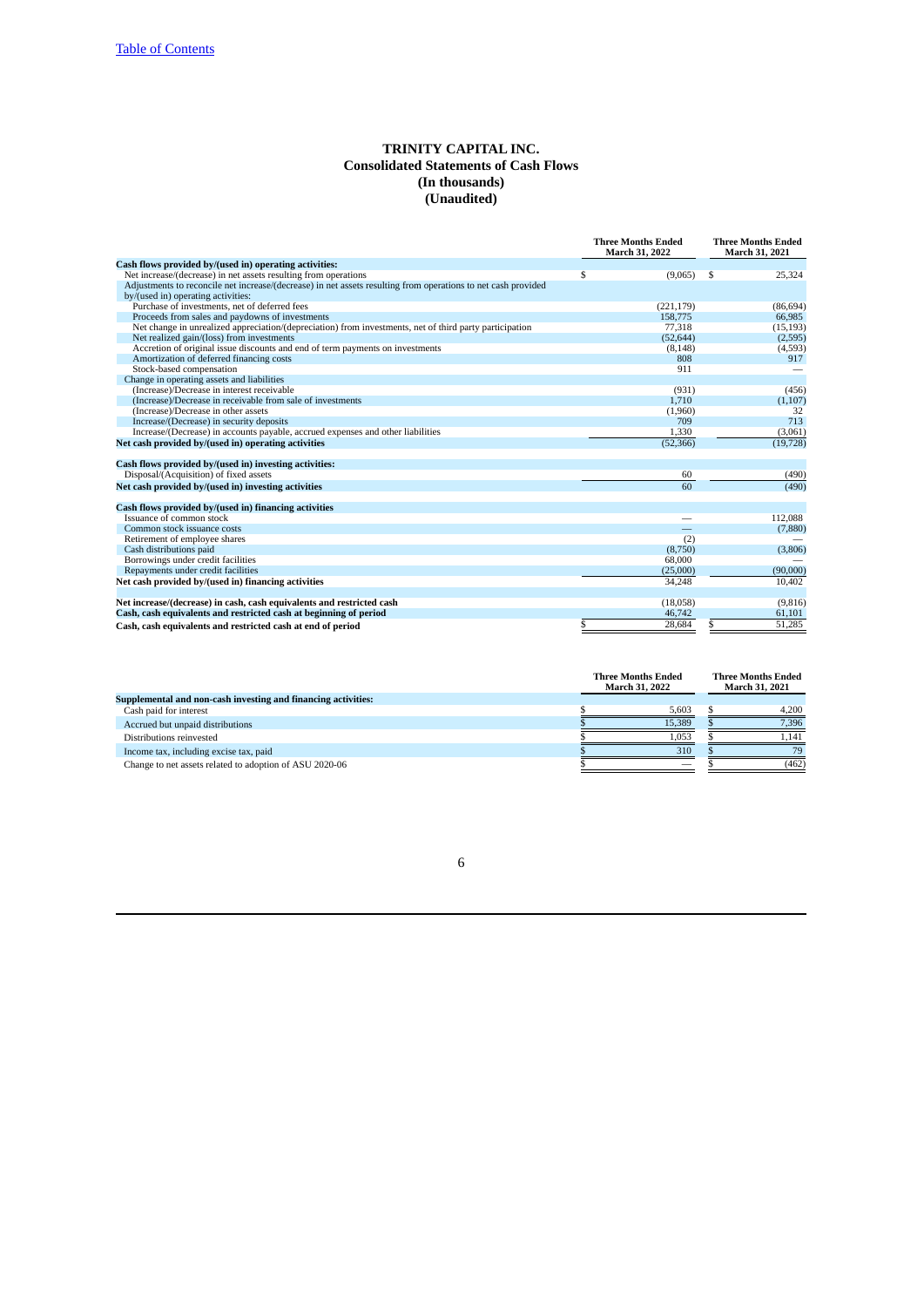The following table provides a reconciliation of cash and cash equivalents and restricted cash reported within the Consolidated Statements of Assets and Liabilities that sum to the total of the same such amounts on the Consolidated Statement of Cash Flows:

|                                                                                                     | <b>March 31, 2022</b> | March 31, 2021 |
|-----------------------------------------------------------------------------------------------------|-----------------------|----------------|
| Cash and cash equivalents                                                                           | 28.684                | 36,026         |
| Restricted cash                                                                                     |                       | 15.259         |
| Total cash, cash equivalents and restricted cash shown in the Consolidated Statements of Cash Flows | 28.684                | 51.285         |

See accompanying notes to consolidated financial statements.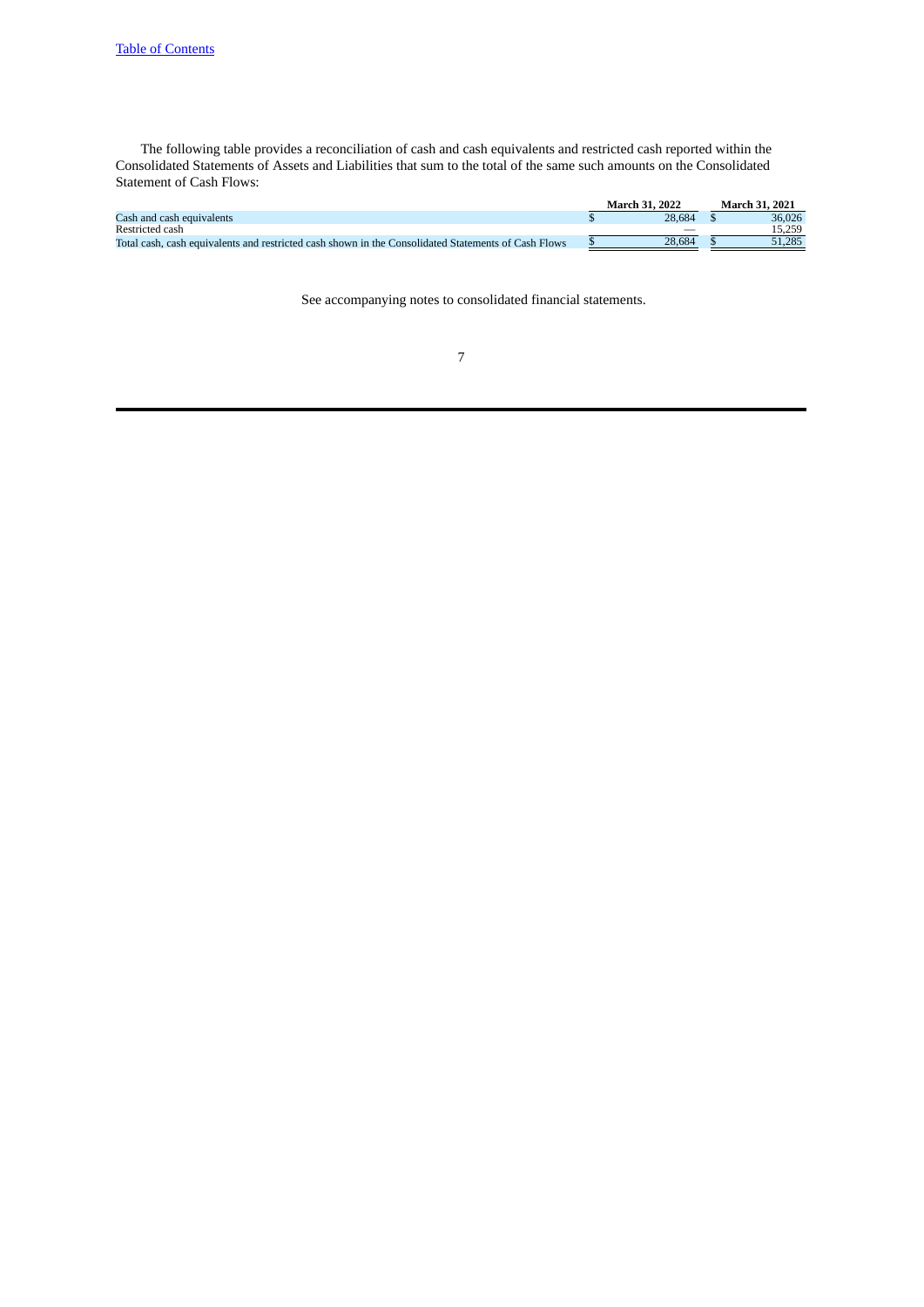<span id="page-7-0"></span>

| Portfolio Company <sup>(1)</sup>                                                   | Type of Investment <sup>(2)</sup> Investment Date <sup>(3)</sup> |                       | <b>Maturity Date</b>         | Interest Rate (4)                                                                        |    | Principal<br>Amount <sup>(5)</sup> |                         | Cost       |          | Fair Value (6) |
|------------------------------------------------------------------------------------|------------------------------------------------------------------|-----------------------|------------------------------|------------------------------------------------------------------------------------------|----|------------------------------------|-------------------------|------------|----------|----------------|
| <b>Debt Securities- United States</b>                                              |                                                                  |                       |                              |                                                                                          |    |                                    |                         |            |          |                |
|                                                                                    |                                                                  |                       |                              |                                                                                          |    |                                    |                         |            |          |                |
| Administrative and Support and Waste Management and Remediation (7)                |                                                                  |                       |                              |                                                                                          |    |                                    |                         |            |          |                |
| Qwick, Inc.                                                                        | Secured Loan                                                     | December 31, 2021     |                              | Variable interest rate Prime + 8.0% or<br>January 1, 2026 Floor rate 11.0%; EOT 5.0% (8) | \$ | 5,000S                             |                         | 4,933 \$   |          | 5,083          |
| RTS Holding, Inc.                                                                  | Secured Loan                                                     | December 31, 2021     |                              | January 1, 2027 Fixed interest rate 10.5%; EOT 3.0%                                      | S  | 23,000                             | <b>S</b>                | 22,769 \$  |          | 22,863         |
|                                                                                    |                                                                  |                       |                              |                                                                                          |    |                                    |                         |            |          |                |
| SeaOn Environmental, LLC                                                           | Equipment<br>Financing <sup>(14)</sup>                           | January 16, 2020      |                              | January 1, 2023 Fixed interest rate 9.0%; EOT 12.0%                                      | S  | 845                                | -S                      | 1.241 S    |          | 1,224          |
| Sub-total: Administrative and Support and Waste Management and Remediation (3.0%)* |                                                                  |                       |                              |                                                                                          |    | 28,845                             | $\overline{\mathbf{s}}$ | 28,943     | <b>S</b> | 29,170         |
|                                                                                    |                                                                  |                       |                              |                                                                                          |    |                                    |                         |            |          |                |
| Agriculture, Forestry, Fishing and Hunting (7)                                     |                                                                  |                       |                              |                                                                                          |    |                                    |                         |            |          |                |
| Bowery Farming, Inc.                                                               | Secured Loan <sup>(14)</sup>                                     | September 10,<br>2021 |                              | Variable interest rate LIBOR + 11.0% or<br>January 1, 2026 Floor rate 10.1% (8)          | S  | 10,000 S                           |                         | $9,309$ \$ |          | 9,375          |
|                                                                                    | Equipment                                                        |                       |                              |                                                                                          |    |                                    |                         |            |          |                |
| Robotany, Inc.                                                                     | Financing <sup>(14)</sup>                                        | January 16, 2020      |                              | January 1, 2024 Fixed interest rate 7.6%; EOT 17.3%                                      | S  | 1.047                              | <sup>S</sup>            | 1,379 \$   |          | 1.386          |
| Sub-total: Agriculture, Forestry, Fishing and Hunting (1.1%)*                      |                                                                  |                       |                              |                                                                                          |    | 11,047                             | S                       | 10,688     | \$       | 10,761         |
|                                                                                    |                                                                  |                       |                              |                                                                                          |    |                                    |                         |            |          |                |
| Construction (7)                                                                   |                                                                  |                       |                              |                                                                                          |    |                                    |                         |            |          |                |
| Dandelion Energy, Inc.                                                             | <b>Equipment Financing</b>                                       | March 17, 2020        | April 1, 2024<br>November 1, | Fixed interest rate 9.0%; EOT 12.5%                                                      | S  | 299 S                              |                         | 341 \$     |          | 339            |
|                                                                                    | <b>Equipment Financing</b>                                       | October 27, 2020      | 2024                         | Fixed interest rate 9.2%; EOT 12.5%                                                      |    | 388                                |                         | 428        |          | 424            |
|                                                                                    | <b>Equipment Financing</b>                                       | November 19,<br>2020  | December 1,<br>2024          | Fixed interest rate 9.1%; EOT 12.5%                                                      |    | 484                                |                         | 532        |          | 526            |
|                                                                                    | <b>Equipment Financing</b>                                       | December 29, 2020     | January 1, 2025              | Fixed interest rate 9.2%; EOT 12.5%                                                      |    | 570                                |                         | 621        |          | 615            |
|                                                                                    | <b>Equipment Financing</b>                                       | March 25, 2021        | April 1, 2025                | Fixed interest rate 9.1%; EOT 12.5%                                                      |    | 1,155                              |                         | 1,234      |          | 1,225          |
|                                                                                    | <b>Equipment Financing</b>                                       | December 1, 2021      |                              | January 1, 2026 Fixed interest rate 8.8%; EOT 12.5%                                      |    | 1,284                              |                         | 1,309      |          | 1,311          |
| Total Dandelion Energy, Inc.                                                       |                                                                  |                       |                              |                                                                                          |    | 4,180                              |                         | 4,465      |          | 4,440          |
|                                                                                    |                                                                  |                       |                              |                                                                                          |    |                                    |                         |            |          |                |
| Project Frog, Inc. (20)                                                            | Secured Loan <sup>(14)</sup>                                     | April 30, 2020        |                              | May 1, 2023 Fixed interest rate 12.0%                                                    | S  | 3,450                              | - S                     | 3,415 \$   |          | 3,192          |
| Sub-total: Construction (0.8%)*                                                    |                                                                  |                       |                              |                                                                                          |    | 7,630                              | s                       | 7,880      | S        | 7,632          |
|                                                                                    |                                                                  |                       |                              |                                                                                          |    |                                    |                         |            |          |                |
| <b>Educational Services</b> (7)                                                    |                                                                  |                       |                              |                                                                                          |    |                                    |                         |            |          |                |
|                                                                                    |                                                                  |                       |                              | Variable interest rate Prime + 8.8% or                                                   |    |                                    |                         |            |          |                |
| Medical Sales Training Holding Company                                             | Secured Loan <sup>(14)</sup>                                     | March 18, 2021        |                              | April 1, 2025 Floor rate 12.0%; EOT 5.0% (8)<br>Variable interest rate Prime + 8.8% or   | S  | 6,000 S                            |                         | 5.999 S    |          | 6.008          |
|                                                                                    | Secured Loan <sup>(14)</sup>                                     | July 21, 2021         |                              | August 1, 2025 Floor rate 12.0%; EOT 5.0% (8)                                            |    | 2,000                              |                         | 1,985      |          | 1,994          |
| <b>Total Medical Sales Training Holding</b><br>Company                             |                                                                  |                       |                              |                                                                                          |    | 8,000                              |                         | 7.984      |          | 8.002          |
|                                                                                    |                                                                  |                       | September 1,                 | Variable interest rate Prime + 8.3% or                                                   |    |                                    |                         |            |          |                |
| Yellowbrick Learning, Inc.                                                         | Secured Loan <sup>(14)</sup>                                     | February 1, 2021      |                              | 2025 Floor rate 11.5%; EOT 5.0% (8)                                                      | S  | 7,500S                             |                         | $7,608$ \$ |          | 7,676          |
|                                                                                    |                                                                  |                       |                              | Variable interest rate Prime + 8.3% or                                                   |    |                                    |                         |            |          |                |
|                                                                                    | Secured Loan <sup>(14)</sup>                                     | August 10, 2021       |                              | March 1, 2026 Floor rate 11.5%; EOT 5.0% (8)                                             |    | 2,500                              |                         | 2,514      |          | 2,540          |
| Total Yellowbrick Learning, Inc.                                                   |                                                                  |                       |                              |                                                                                          |    | 10,000                             |                         | 10,122     |          | 10.216         |
|                                                                                    |                                                                  |                       |                              |                                                                                          |    |                                    |                         |            |          |                |
| Sub-total: Educational Services (1.9%)*                                            |                                                                  |                       |                              |                                                                                          |    | 18,000                             | S                       | 18,106     |          | 18,218         |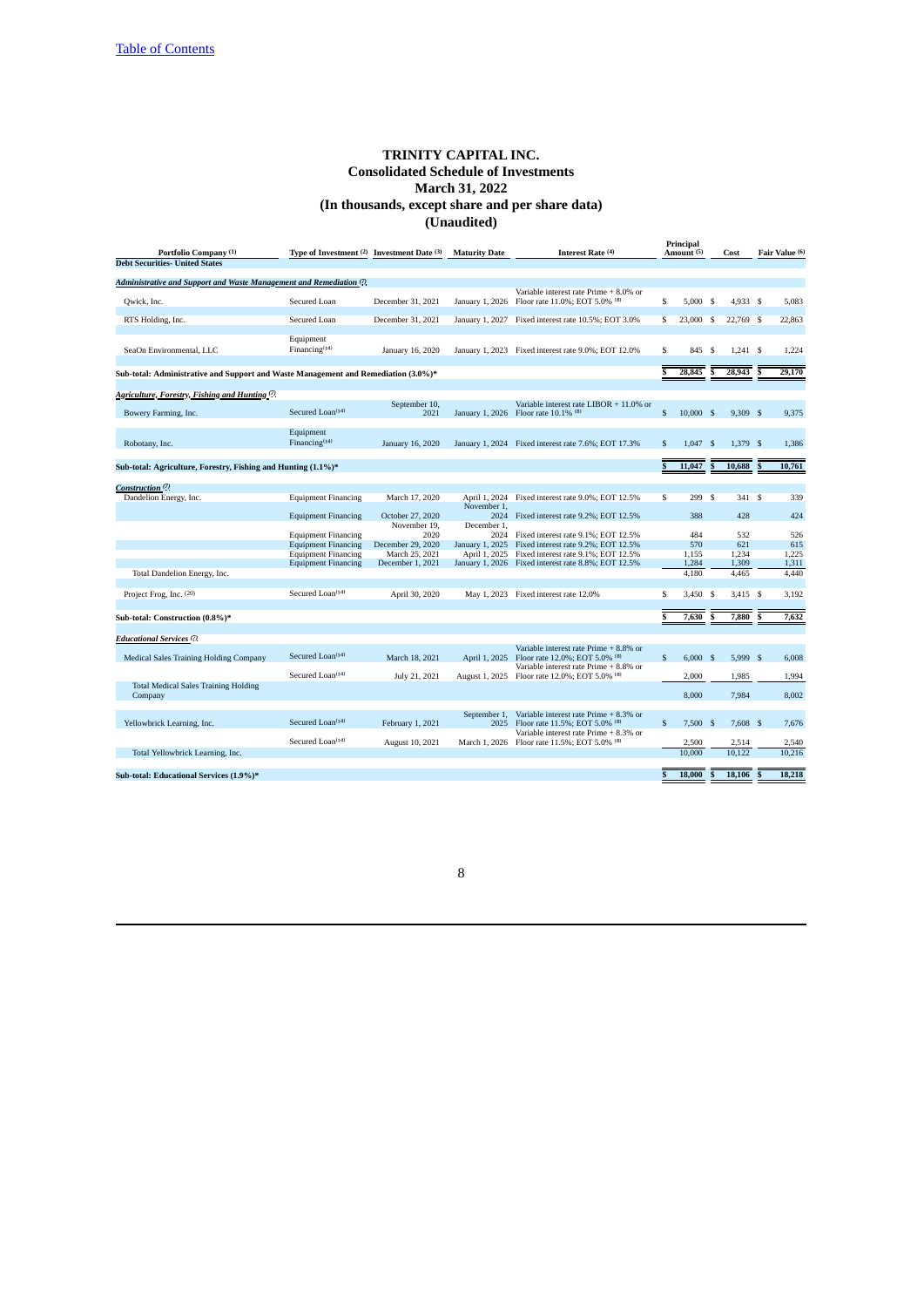| Portfolio Company (1)<br><b>Debt Securities- United States, Continued</b> | Type of Investment (2)       | <b>Investment Date (3)</b> | <b>Maturity Date</b>        | Interest Rate (4)                                                                        | Principal<br>Amount (5) | Cost                | Fair Value (6)  |
|---------------------------------------------------------------------------|------------------------------|----------------------------|-----------------------------|------------------------------------------------------------------------------------------|-------------------------|---------------------|-----------------|
|                                                                           |                              |                            |                             |                                                                                          |                         |                     |                 |
| Finance and Insurance (7)                                                 |                              |                            |                             |                                                                                          |                         |                     |                 |
| BoardRE, Inc.                                                             | Secured Loan                 | October 15, 2021           |                             | Variable interest rate Prime + 8.3% or<br>May 1, 2025 Floor rate 11.5%; EOT 4.5% (8)     | $5,000$ \$<br>s         | $5,003$ \$          | 4,905           |
|                                                                           |                              | September 30,              | November 1,                 | Variable interest rate Prime + 7.0% or                                                   |                         |                     |                 |
| DailyPay, Inc.                                                            | Secured Loan                 | 2020                       |                             | 2024 Floor rate 12.0%; EOT 6.0% (8)<br>Variable interest rate Prime + 7.0% or            | s                       | 18,115 \$ 18,577 \$ | 18,684          |
|                                                                           | Secured Loan                 | December 30, 2020          |                             | January 1, 2025 Floor rate 12.0%; EOT 6.0% (8)                                           | 4,767                   | 4,874               | 4,886           |
| Total DailyPay, Inc.                                                      |                              |                            |                             |                                                                                          | 22,882                  | 23,451              | 23,570          |
|                                                                           |                              |                            |                             | Variable interest rate Prime + 7.5% or                                                   |                         |                     |                 |
| Petal Card, Inc.                                                          | Secured Loan                 | January 16, 2020           | October 1, 2024             | Floor rate 11.0%; EOT 3.0% (8)<br>Variable interest rate Prime + 4.3% or                 | s                       | 10,000 \$ 10,161 \$ | 10,105          |
|                                                                           | Secured Loan (12)(14)        | January 28, 2021           | January 1, 2024             | Floor rate 11.5% (8)                                                                     | 15,960                  | 15,927              | 15,981          |
|                                                                           | Secured Loan                 | August 6, 2021             |                             | Variable interest rate Prime + 7.5% or<br>October 1, 2024 Floor rate 11.0%; EOT 3.0% (8) | 7,000                   | 6,907               | 6,948           |
| Total Petal Card, Inc.                                                    |                              |                            |                             |                                                                                          | 32,960                  | 32,995              | 33,034          |
|                                                                           |                              |                            |                             | Variable interest rate Prime + 7.3% or                                                   |                         |                     |                 |
| Stilt, Inc.                                                               | Secured Loan (12)(14)        | February 10, 2022          |                             | January 1, 2024 Floor rate 11.3% (8)                                                     | 4,189                   | 4,328               | 4,328           |
| Sub-total: Finance and Insurance (6.8%)*                                  |                              |                            |                             |                                                                                          | 65,031                  | 65,777<br>S         | 65,837          |
| Health Care and Social Assistance <sup>(7)</sup>                          |                              |                            |                             |                                                                                          |                         |                     |                 |
|                                                                           |                              |                            | February 1,                 |                                                                                          |                         |                     |                 |
| FemTec Health, Inc.                                                       | Secured Loan                 | December 1, 2021           | 2026                        | Fixed interest rate 11.0%; EOT 7.5% \$                                                   |                         | 10,000 \$ 10,747 \$ | 10,192          |
|                                                                           | <b>Secured Loan</b>          | July 23, 2021              | September 1,<br>2022        | Fixed interest rate 11.0%                                                                | 2,151                   | 2,151               | 2,170           |
|                                                                           | Secured Loan                 | September 29,<br>2021      |                             | April 1, 2026 Fixed interest rate 11.0%; EOT 7.5%                                        | 3,000                   | 3,036               | 3,047           |
| Total FemTec Health, Inc. (20)                                            |                              |                            |                             |                                                                                          | 15,151                  | 15,934              | 15,409          |
|                                                                           |                              | September 30,              |                             | Variable interest rate Prime + 8.3% or                                                   |                         |                     |                 |
| Lark Technologies, Inc.                                                   | Secured Loan                 | 2020                       | April 1, 2025               | Floor rate 11.5%; EOT 4.0% (8)<br>Variable interest rate Prime + 8.3% or                 | 5,000 S<br>\$           | 4,972 \$            | 5,024           |
|                                                                           | Secured Loan                 | June 30, 2021              |                             | January 1, 2026 Floor rate 11.5%; EOT 4.0% (8)                                           | 5,000<br>10,000         | 4,852<br>9,824      | 4,893<br>9,917  |
| Total Lark Technologies, Inc.                                             |                              |                            |                             |                                                                                          |                         |                     |                 |
| WorkWell Prevention & Care Inc.                                           | Secured Loan <sup>(14)</sup> | January 16, 2020           |                             | July 1, 2024 Fixed interest rate 8.0%; EOT 10.0% \$                                      | 3,370 \$                | $3,659$ \$          | 843             |
|                                                                           | Secured Loan <sup>(14)</sup> | January 16, 2020           |                             | July 1, 2024 Fixed interest rate 8.0%                                                    | 700                     | 718                 | 171             |
| Total WorkWell Prevention & Care Inc. (20)                                |                              |                            |                             |                                                                                          | 4.070                   | 4,377               | 1.014           |
| Sub-total: Health Care and Social Assistance (3.0%)*                      |                              |                            |                             |                                                                                          | 29,221                  | 30,135              | 26,340          |
| <b>Information</b> <sup>(7)</sup>                                         |                              |                            |                             |                                                                                          |                         |                     |                 |
|                                                                           |                              |                            |                             |                                                                                          |                         |                     |                 |
| Firefly Systems, Inc.                                                     | <b>Equipment Financing</b>   | January 29, 2020           | February 1,<br>September 1, | 2023 Fixed interest rate 9.0%; EOT 10.0% \$                                              | $1,667$ \$              | $2,150$ \$          | 2,122           |
|                                                                           | <b>Equipment Financing</b>   | August 28, 2020            |                             | 2023 Fixed interest rate 8.9%; EOT 10.0%                                                 | 1,799                   | 2,087               | 2,069           |
|                                                                           | <b>Equipment Financing</b>   | September 18,<br>2020      |                             | October 1, 2023 Fixed interest rate 8.8%; EOT 10.0%                                      | 222                     | 255                 | 253             |
| Total Firefly Systems, Inc.                                               |                              |                            |                             |                                                                                          | 3,688                   | 4,492               | 4,444           |
|                                                                           |                              |                            |                             |                                                                                          |                         |                     |                 |
|                                                                           |                              |                            |                             | Variable interest rate Prime + 7.5% or                                                   |                         |                     |                 |
| Rigetti & Co, Inc.                                                        | <b>Secured Loan</b>          | March 10, 2021             |                             | April 1, 2025 Floor rate 11.0%; EOT 2.8% (8)<br>Variable interest rate Prime + 7.5% or   | $\mathbb{S}$            | 12,000 \$ 11,938 \$ | 12,003          |
|                                                                           | Secured Loan                 | May 18, 2021               | June 1, 2025                | Floor rate 11.0%; EOT 2.8% (8)                                                           | 8.000                   | 7,927               | 7,971           |
|                                                                           | <b>Secured Loan</b>          | November 10,<br>2021       | December 1,                 | Variable interest rate Prime + 7.5% or<br>2025 Floor rate 11.0%; EOT 2.8% (8)            | 7.000                   | 6,876               | 6,918           |
|                                                                           |                              |                            |                             | February 1, Variable interest rate Prime + 7.5% or                                       |                         |                     |                 |
| Total Rigetti & Co, Inc.                                                  | Secured Loan                 | January 27, 2022           |                             | 2026 Floor rate 11.0%; EOT 2.8% (8)                                                      | 5,000<br>32,000         | 4,982<br>31,723     | 4,982<br>31,874 |
|                                                                           |                              |                            |                             |                                                                                          |                         |                     |                 |
| Stratifyd, Inc.                                                           | <b>Secured Loan</b>          | September 3, 2021          |                             | Variable interest rate Prime + 7.8% or<br>January 1, 2026 Floor rate 11.0%; EOT 3.5% (8) | S<br>6,000 S            | 5,969 \$            | 6.033           |
|                                                                           |                              |                            |                             |                                                                                          |                         |                     |                 |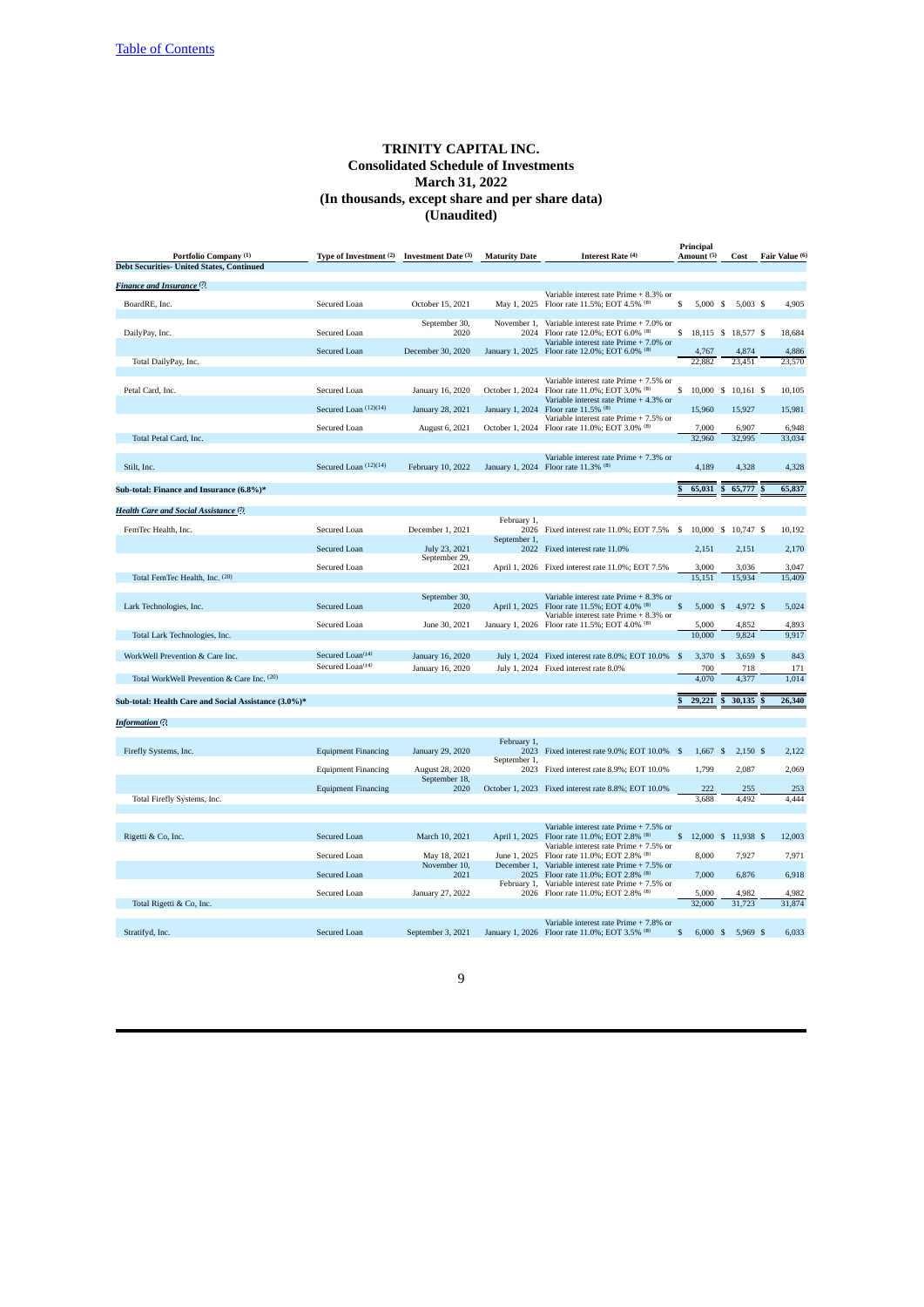|                                                            |                                                          |                                          |                       |                                                                                              | Principal              |                              |                 |
|------------------------------------------------------------|----------------------------------------------------------|------------------------------------------|-----------------------|----------------------------------------------------------------------------------------------|------------------------|------------------------------|-----------------|
| Portfolio Company (1)                                      | Type of Investment (2) Investment Date (3) Maturity Date |                                          |                       | Interest Rate (4)                                                                            | Amount<br>(5)          | Cost                         | Fair Value (6)  |
| <b>Debt Securities- United States, Continued</b>           |                                                          |                                          |                       |                                                                                              |                        |                              |                 |
| <b>Information, Continued</b> <sup>(7)</sup>               |                                                          |                                          |                       | Variable interest rate Prime +                                                               |                        |                              |                 |
| Whip Networks, Inc.                                        | Secured Loan                                             | June 14, 2021                            | July 1, 2025          | 7.5% or Floor rate 11.0%; EOT<br>$3.5\%$ (8)                                                 | s                      | 5,000 \$ 5,009 \$            | 5,036           |
|                                                            | Secured Loan                                             | September 10,<br>2021                    | July 1, 2025 3.5% (8) | Variable interest rate Prime +<br>7.5% or Floor rate 11.0%; EOT                              | 1,000                  | 999                          | 1,004           |
|                                                            | Secured Loan                                             | February 3, 2022                         | July 1, 2025 3.5% (8) | Variable interest rate Prime +<br>7.5% or Floor rate 11.0%; EOT                              | 4,000                  | 3,971                        | 3,971           |
| Total Whip Networks, Inc.                                  |                                                          |                                          |                       |                                                                                              | 10,000                 | 9,979                        | 10,011          |
|                                                            |                                                          |                                          | January 1,            | Variable interest rate Prime +<br>6.0% or Floor rate 10.8%; EOT                              |                        |                              |                 |
| Zuum Transportation, Inc.                                  | Secured Loan                                             | December 17, 2021                        | 2027                  | $2.5\%$ (8)                                                                                  | \$                     | 5,000 \$ 4,985 \$            | 5,017           |
| Sub-total: Information (8.8%)*                             |                                                          |                                          |                       |                                                                                              | \$<br>56,688           | \$57,148                     | 57,379          |
| Management of Companies and Enterprises (7)                |                                                          |                                          |                       |                                                                                              |                        |                              |                 |
|                                                            |                                                          |                                          |                       | Variable interest rate Prime +                                                               |                        |                              |                 |
| Exer Holdings, LLC                                         | Secured Loan                                             | November 19,<br>2021                     | December 1,<br>2026   | 7.0% or Floor rate 11.5%; EOT<br>$3.0\%$ (8)                                                 |                        | \$22,500 \$22,297 \$         | 22,432          |
|                                                            |                                                          |                                          | December 1,           | Variable interest rate Prime +<br>7.0% or Floor rate 11.5%; EOT                              |                        |                              |                 |
| <b>Total Exer Holdings, LLC</b>                            | Secured Loan                                             | February 18, 2022                        | 2026                  | $3.0\%$ (8)                                                                                  | 7,500<br>30,000        | 7,414<br>29,711              | 7,414<br>29,846 |
|                                                            |                                                          |                                          |                       |                                                                                              |                        |                              |                 |
| Sub-total: Management of Companies and Enterprises (3.1%)* |                                                          |                                          |                       |                                                                                              | 30,000<br>\$           | 29,711                       | 29,846          |
| <b>Manufacturing</b> (7)                                   |                                                          |                                          |                       | Fixed interest rate 9.6%; EOT                                                                |                        |                              |                 |
| 3DEO, Inc.                                                 | <b>Equipment Financing</b>                               | February 23, 2022 March 1, 2025 9.0%     |                       |                                                                                              |                        | \$ 3,339 \$ 3,323 \$         | 3,323           |
| Athletic Brewing Company, LLC                              | <b>Equipment Financing</b>                               | December 7, 2021                         | January 1,<br>2026    | Fixed interest rate 11.0%; EOT<br>7.0%                                                       |                        | \$19,957 \$20,003 \$         | 20,108          |
|                                                            | <b>Equipment Financing</b>                               | March 16, 2022 April 1, 2026             |                       | Fixed interest rate 11.1%; EOT<br>7.0%                                                       | 5,000                  | 4,980                        | 4,980           |
| Total Athletic Brewing Company, LLC                        |                                                          |                                          |                       |                                                                                              | 24,957                 | 24,983                       | 25,088          |
| Bolb, Inc.                                                 | <b>Equipment Financing</b>                               | October 12, 2021                         |                       | November 1, Fixed interest rate 10.3%; EOT<br>2024 6.0%                                      |                        | \$ 1,498 \$ 1,516 \$         | 1,523           |
| Cepton Technologies, Inc.                                  | Secured Loan                                             | January 4, 2022                          |                       | Variable interest rate Prime +<br>February 1, 7.0% or Floor rate 10.8%; EOT<br>2026 2.5% (8) |                        | \$10,000 \$9,819 \$          | 9,819           |
| Daring Foods, Inc.                                         | <b>Equipment Financing</b>                               | April 8, 2021                            | May 1, 2024           | Fixed interest rate 9.6%; EOT<br>7.5%                                                        | \$<br>361              | $\mathbf{\hat{s}}$<br>377 \$ | 378             |
|                                                            | <b>Equipment Financing</b>                               | July 7, 2021                             | July 1, 2024          | Fixed interest rate 9.5%; EOT<br>7.5%                                                        | 1,751                  | 1,798                        | 1,794           |
|                                                            | <b>Equipment Financing</b>                               | August 17, 2021                          | September 1,<br>2024  | Fixed interest rate 9.7%; EOT<br>7.5%                                                        | 864                    | 881                          | 884             |
|                                                            | <b>Equipment Financing</b>                               | August 31, 2021                          | September 1,<br>2024  | Fixed interest rate 10.0%; EOT<br>7.5%                                                       | 501                    | 510                          | 513             |
|                                                            | <b>Equipment Financing</b>                               | November 1, 2021                         | December 1,<br>2024   | Fixed interest rate 9.4%; EOT<br>7.5%                                                        | 956                    | 963                          | 967             |
|                                                            | <b>Equipment Financing</b>                               | March 8, 2022                            | April 1, 2025 7.5%    | Fixed interest rate 9.5%; EOT                                                                | 2.277                  | 2.249                        | 2,249           |
| Total Daring Foods, Inc.                                   |                                                          |                                          |                       |                                                                                              | 6,710                  | 6,778                        | 6,785           |
| Eterneva, Inc.                                             | Equipment Financing <sup>(14)</sup>                      | November 24,<br>2021                     |                       | December 1, Fixed interest rate 10.6%; EOT<br>2025 11.5%<br>Fixed interest rate 10.4%; EOT   | \$<br>516 \$           | 525S                         | 527             |
|                                                            | Equipment Financing <sup>(14)</sup>                      | March 16, 2022 April 1, 2026 11.5%       |                       |                                                                                              | 757                    | 757                          | 757             |
| Total Eterneva, Inc.                                       |                                                          |                                          |                       |                                                                                              | 1,273                  | 1,282                        | 1,284           |
| Footprint International Holding, Inc.                      | Secured Loan                                             | February 18, 2022 March 1, 2027 3.0% (8) |                       | Variable interest rate Prime +<br>7.3% or Floor rate 10.5%; EOT                              | \$ 20,000 \$ 17,771 \$ |                              | 17,771          |
| Hadrian, Inc.                                              | <b>Equipment Financing</b>                               | March 2, 2022                            | 2025                  | October 1, Fixed interest rate 12.6%; EOT<br>0.0%                                            | \$<br>500 \$           | 498 \$                       | 498             |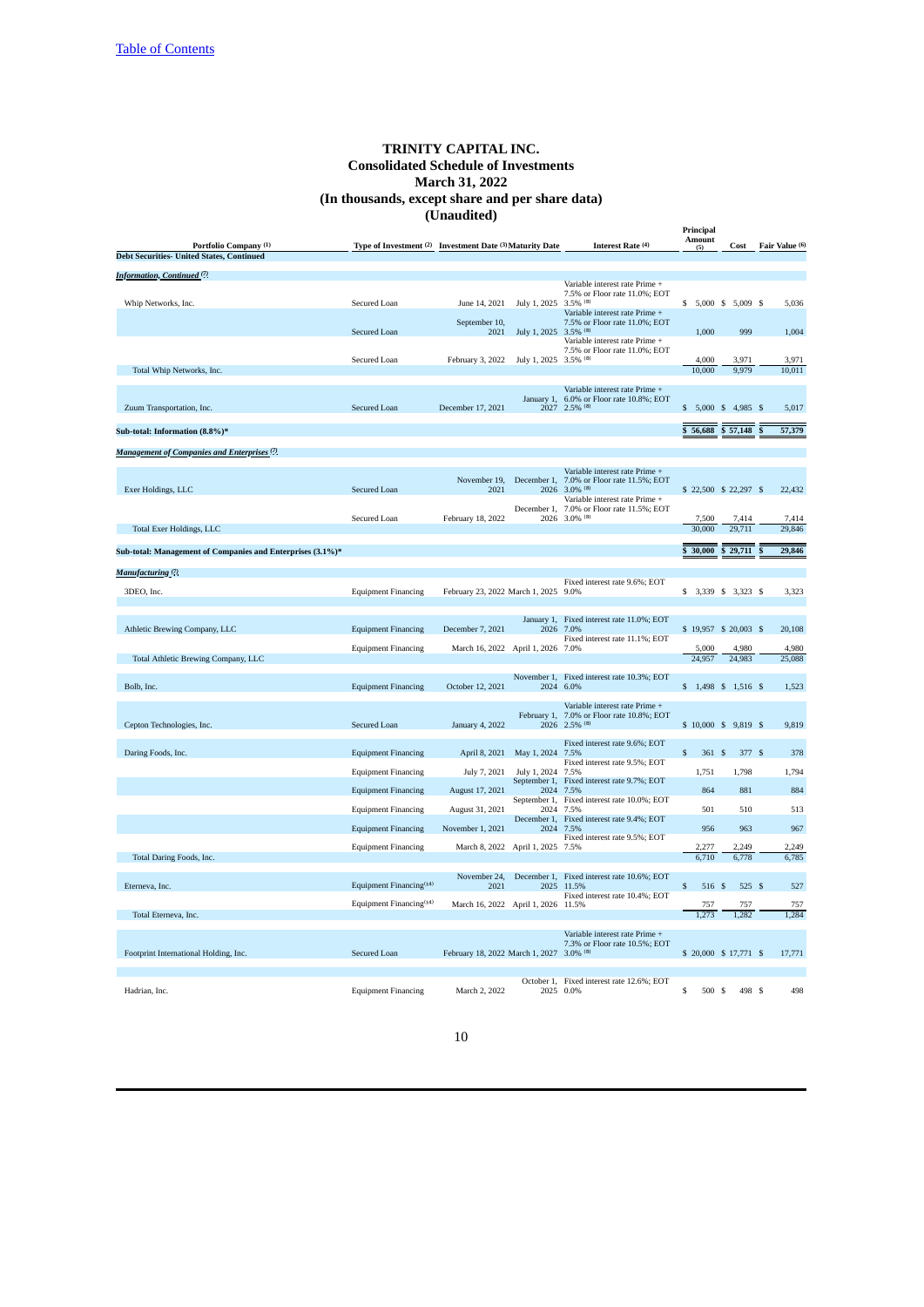|                                                            |                                   |                     |                      |                                        | Principal               |                       |                    |            |              |                |
|------------------------------------------------------------|-----------------------------------|---------------------|----------------------|----------------------------------------|-------------------------|-----------------------|--------------------|------------|--------------|----------------|
| Portfolio Company <sup>(1)</sup>                           | Type of Investment <sup>(2)</sup> | Investment Date (3) | <b>Maturity Date</b> | Interest Rate (4)                      |                         | Amount <sup>(5)</sup> |                    | Cost       |              | Fair Value (6) |
| <b>Debt Securities- United States,</b><br><b>Continued</b> |                                   |                     |                      |                                        |                         |                       |                    |            |              |                |
| <b>Manufacturing, Continued (7)</b>                        |                                   |                     |                      |                                        |                         |                       |                    |            |              |                |
|                                                            |                                   |                     | September 1,         |                                        |                         |                       |                    |            |              |                |
| Happiest Baby, Inc.                                        | <b>Equipment Financing</b>        | January 16, 2020    | 2022                 | Fixed interest rate 8.4%; EOT 9.5%     | \$                      | 243                   | -S                 | 401 S      |              | 395            |
|                                                            | <b>Equipment Financing</b>        | January 16, 2020    | November 1,<br>2022  | Fixed interest rate 8.6%; EOT 9.5%     |                         | 251                   |                    | 366        |              | 364            |
|                                                            | <b>Equipment Financing</b>        | January 16, 2020    | January 1, 2023      | Fixed interest rate 8.6%; EOT 9.5%     |                         | 284                   |                    | 383        |              | 382            |
|                                                            | <b>Equipment Financing</b>        | February 7, 2020    | June 1, 2023         | Fixed interest rate 8.2%; EOT 9.5%     |                         | 457                   |                    | 555        |              | 552            |
|                                                            |                                   | September 16,       |                      |                                        |                         |                       |                    |            |              |                |
|                                                            | <b>Equipment Financing</b>        | 2020                | January 1, 2024      | Fixed interest rate 8.4%; EOT 9.5%     |                         | 766                   |                    | 857        |              | 855            |
|                                                            | <b>Equipment Financing</b>        | January 22, 2021    | May 1, 2024          | Fixed interest rate 8.4%; EOT 9.5%     |                         | 672                   |                    | 728        |              | 726            |
| Total Happiest Baby, Inc.                                  |                                   |                     |                      |                                        |                         | 2,673                 |                    | 3,290      |              | 3,274          |
|                                                            |                                   |                     |                      |                                        |                         |                       |                    |            |              |                |
| Health-Ade, LLC                                            | <b>Equipment Financing</b>        | January 16, 2020    | July 1, 2022         | Fixed interest rate 9.1%; EOT 15.0%    | \$                      | 345 \$                |                    | 969 \$     |              | 953            |
|                                                            |                                   |                     |                      |                                        |                         |                       |                    |            |              |                |
|                                                            |                                   | September 30,       |                      |                                        |                         |                       |                    |            |              |                |
| Hi-Power, LLC                                              | <b>Equipment Financing</b>        | 2021                | April 1, 2025        | Fixed interest rate 12.4%; EOT 1.0%    | \$                      | $6,115$ \$            |                    | 6,118 \$   |              | 6,189          |
|                                                            |                                   |                     |                      |                                        |                         |                       |                    |            |              |                |
| Mainspring Energy, Inc.                                    | Secured Loan                      | March 18, 2022      | October 1, 2026      | Fixed interest rate 11.0%; EOT 3.8%    | \$                      | 30,000 \$             |                    | 29,673 \$  |              | 29,673         |
|                                                            |                                   |                     |                      |                                        |                         |                       |                    |            |              |                |
| Mivoko's Kitchen                                           | <b>Equipment Financing</b>        | February 19, 2020   | September 1,<br>2022 | Fixed interest rate 8.8%; EOT 9.0%     | $\mathbf{s}$            | 153                   | $\mathbf{s}$       | 226        | $\mathbf{s}$ | 225            |
|                                                            |                                   |                     | March 1, 2023        | Fixed interest rate 8.9%; EOT 9.0%     |                         | 387                   |                    | 465        |              | 462            |
|                                                            | <b>Equipment Financing</b>        | August 27, 2020     | September 1,         |                                        |                         |                       |                    |            |              |                |
|                                                            | <b>Equipment Financing</b>        | February 5, 2021    | 2023                 | Fixed interest rate 8.5%; EOT 9.0%     |                         | 386                   |                    | 427        |              | 426            |
|                                                            | <b>Equipment Financing</b>        | June 25, 2021       | December 1, 2023     | Fixed interest rate 8.9%; EOT 9.0%     |                         | 430                   |                    | 457        |              | 455            |
| <b>Total Miyoko's Kitchen</b>                              |                                   |                     |                      |                                        |                         | 1,356                 |                    | 1,575      |              | 1,568          |
|                                                            |                                   |                     |                      |                                        |                         |                       |                    |            |              |                |
| Molekule, Inc.                                             | <b>Equipment Financing</b>        | June 19, 2020       | January 1, 2024      | Fixed interest rate 8.8%; EOT 10.0%    | \$                      | $1,553$ \$            |                    | $1,754$ \$ |              | 1,739          |
|                                                            |                                   | September 29,       |                      |                                        |                         |                       |                    |            |              |                |
|                                                            | <b>Equipment Financing</b>        | 2020                | April 1, 2024        | Fixed interest rate 9.0%; EOT 10.0%    |                         | 352                   |                    | 390        |              | 386            |
|                                                            | <b>Equipment Financing</b>        | December 18, 2020   | July 1, 2024         | Fixed interest rate 8.8%; EOT 10.0%    |                         | 593                   |                    | 644        |              | 637            |
|                                                            | <b>Equipment Financing</b>        | August 25, 2021     | March 1, 2025        | Fixed interest rate 8.9%; EOT 10.0%    |                         | 460                   |                    | 476        |              | 471            |
| Total Molekule, Inc.                                       |                                   |                     |                      |                                        |                         | 2,958                 |                    | 3,264      |              | 3,233          |
|                                                            |                                   |                     |                      | Variable interest rate Prime + 8.0% or |                         |                       |                    |            |              |                |
| Quip NYC, Inc.                                             | Secured Loan                      | March 9, 2021       | April 1, 2026        | Floor rate 11.3%; EOT 3.0% (8)         | \$                      | 17,500                | -S                 | 17,374 \$  |              | 17,560         |
|                                                            |                                   |                     |                      | Variable interest rate Prime + 8.0% or |                         |                       |                    |            |              |                |
|                                                            | Secured Loan                      | February 10, 2022   | May 1, 2026          | Floor rate 11.3%; EOT 3.0% (8)         |                         | 2,500                 |                    | 2,504      |              | 2,504          |
| Total Quip NYC, Inc.                                       |                                   |                     |                      |                                        |                         | 20,000                |                    | 19,878     |              | 20,064         |
|                                                            |                                   |                     |                      |                                        |                         |                       |                    |            |              |                |
|                                                            |                                   |                     |                      | Variable interest rate Prime + 7.8% or |                         |                       |                    |            |              |                |
| Space Perspective, Inc.                                    | Secured Loan                      | March 3, 2022       | July 1, 2026         | Floor rate 11.0%; EOT 5.0% (8)         | \$                      | 5,000S                |                    | 4,847 \$   |              | 4,847          |
|                                                            |                                   |                     |                      |                                        |                         |                       |                    |            |              |                |
| Store Intelligence, Inc. (20)                              | Secured Loan (18)                 | May 2, 2020         | August 1, 2024       | Fixed interest rate 12.0%; EOT 7.7%    | \$                      | 11,641 \$             |                    | 12,033 \$  |              | 2,272          |
| The Fynder Group, Inc.                                     | <b>Equipment Financing</b>        | October 14, 2020    | May 1, 2024          | Fixed interest rate 9.1%; EOT 10.0%    | \$                      | 442                   | $\mathsf{\$}$      | 475        | $\mathbf{s}$ | 451            |
|                                                            | <b>Equipment Financing</b>        | March 31, 2022      | October 1, 2025      | Fixed interest rate 17.8%; EOT 10.0%   |                         | 2,614                 |                    | 2,549      |              | 2,549          |
| Total The Fynder Group, Inc.                               |                                   |                     |                      |                                        |                         | 3.056                 |                    | 3.024      |              | 3.000          |
|                                                            |                                   |                     |                      |                                        |                         |                       |                    |            |              |                |
| Vertical Communications, Inc.                              | Secured Loan <sup>(14)</sup>      | August 23, 2021     | March 1, 2026        | Fixed interest rate 11.0%; EOT 23.8%   | \$                      | 13,300                | $\mathbf{\hat{s}}$ | 15,139 \$  |              | 13,799         |
|                                                            |                                   |                     |                      |                                        |                         |                       |                    |            |              |                |
|                                                            |                                   |                     |                      | Variable interest rate Prime + 6.6% or |                         |                       |                    |            |              |                |
| viaPhoton, Inc.                                            | Secured Loan <sup>(14)</sup>      | March 31, 2022      | April 1, 2026        | Floor rate 9.9%; EOT 5.0% (8)          | \$                      | 15,000                | $\mathfrak{s}$     | 14,884 \$  |              | 14,884         |
|                                                            |                                   |                     |                      |                                        |                         |                       |                    |            |              |                |
|                                                            |                                   |                     |                      | Variable interest rate Prime + 7.5% or |                         |                       |                    |            |              |                |
| VitaCup, Inc.                                              | Secured Loan                      | June 23, 2021       | July 1, 2025         | Floor rate 11.5%; EOT 2.5% (8)         | \$                      | $5,500$ \$            |                    | 5,485 \$   |              | 5,523          |
|                                                            |                                   |                     |                      |                                        |                         |                       |                    |            |              |                |
| Sub-total: Manufacturing (21.0%)*                          |                                   |                     |                      |                                        | $\overline{\mathbf{s}}$ | 185,221               | $\mathbf{s}$       | 186,149    | S            | 175,370        |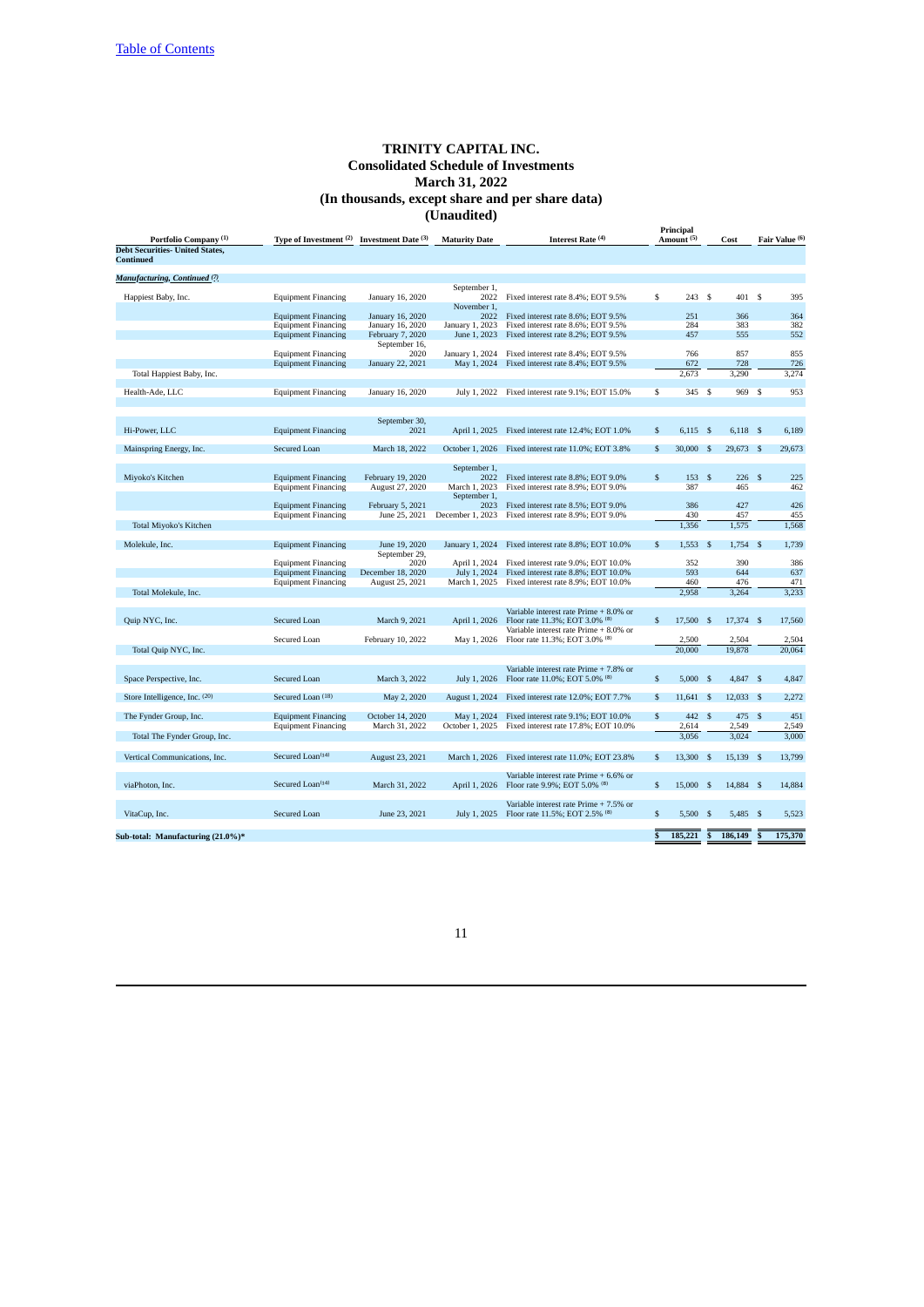|                                                                 |                              |                     |                      |                                                      |                | Principal             |     |            |   |                |
|-----------------------------------------------------------------|------------------------------|---------------------|----------------------|------------------------------------------------------|----------------|-----------------------|-----|------------|---|----------------|
| Portfolio Company (1)                                           | Type of Investment (2)       | Investment Date (3) | <b>Maturity Date</b> | Interest Rate (4)                                    |                | Amount <sup>(5)</sup> |     | Cost       |   | Fair Value (6) |
| <b>Debt Securities- United States, Continued</b>                |                              |                     |                      |                                                      |                |                       |     |            |   |                |
|                                                                 |                              |                     |                      |                                                      |                |                       |     |            |   |                |
| Pharmaceutical <sup>(7)</sup>                                   |                              |                     |                      |                                                      |                |                       |     |            |   |                |
|                                                                 | Equipment                    |                     | December 1.          |                                                      |                |                       |     |            |   |                |
| Zosano Pharma Corporation                                       | Financing <sup>(14)</sup>    | March 11, 2022      |                      | 2022 Fixed interest rate 0.0%; EOT 0.0%              | \$             | 1.939                 | -\$ | 1.767 \$   |   | 1,726          |
|                                                                 |                              |                     |                      |                                                      |                |                       |     |            |   |                |
| Sub-total: Pharmaceutical (0.2%)*                               |                              |                     |                      |                                                      | S              | 1,939                 | S   | 1,767      | S | 1,726          |
|                                                                 |                              |                     |                      |                                                      |                |                       |     |            |   |                |
| Professional, Scientific, and Technical Services <sup>(7)</sup> |                              |                     |                      |                                                      |                |                       |     |            |   |                |
|                                                                 |                              |                     |                      | Variable interest rate Prime + 7.0% or               |                |                       |     |            |   |                |
| AllSeated, Inc.                                                 | Secured Loan                 | February 28, 2022   |                      | March 1, 2027 Floor rate 10.8%; EOT 3.5% (8)         | $$\mathbb{S}$$ | $6,000$ \$            |     | 5,966 \$   |   | 5,966          |
|                                                                 |                              |                     |                      |                                                      |                |                       |     |            |   |                |
| BackBlaze, Inc.                                                 | <b>Equipment Financing</b>   | January 16, 2020    |                      | January 1, 2023 Fixed interest rate 7.2%; EOT 11.5%  | $\mathbb{S}$   | 355S                  |     | 542 \$     |   | 536            |
|                                                                 | <b>Equipment Financing</b>   | January 16, 2020    |                      | April 1, 2023 Fixed interest rate 7.4%; EOT 11.5%    |                | 54                    |     | 75         |   | 74             |
|                                                                 | <b>Equipment Financing</b>   | January 16, 2020    |                      | June 1, 2023 Fixed interest rate 7.4%; EOT 11.5%     |                | 457                   |     | 604        |   | 599            |
|                                                                 | <b>Equipment Financing</b>   | January 16, 2020    |                      | August 1, 2023 Fixed interest rate 7.5%; EOT 11.5%   |                | 97                    |     | 124        |   | 123            |
|                                                                 |                              |                     | September 1,         |                                                      |                |                       |     |            |   |                |
|                                                                 | <b>Equipment Financing</b>   | January 16, 2020    |                      | 2023 Fixed interest rate 7.7%; EOT 11.5%             |                | 103                   |     | 129        |   | 128            |
|                                                                 | <b>Equipment Financing</b>   | January 16, 2020    |                      | October 1, 2023 Fixed interest rate 7.5%; EOT 11.5%  |                | 106                   |     | 131        |   | 130            |
|                                                                 |                              |                     | November 1.          |                                                      |                |                       |     |            |   |                |
|                                                                 | <b>Equipment Financing</b>   | January 16, 2020    |                      | 2023 Fixed interest rate 7.2%; EOT 11.5%             |                | 363                   |     | 445        |   | 434            |
|                                                                 |                              |                     |                      |                                                      |                |                       |     |            |   |                |
|                                                                 |                              |                     | December 1,          | 2023 Fixed interest rate 7.5%; EOT 11.5%             |                | 492                   |     | 595        |   | 547            |
|                                                                 | <b>Equipment Financing</b>   | January 16, 2020    |                      |                                                      |                |                       |     |            |   |                |
|                                                                 | <b>Equipment Financing</b>   | January 16, 2020    |                      | January 1, 2024 Fixed interest rate 7.4%; EOT 11.5%  |                | 437                   |     | 523        |   | 518            |
|                                                                 | <b>Equipment Financing</b>   | January 20, 2020    |                      | February 1, 2024 Fixed interest rate 7.4%; EOT 11.5% |                | 455                   |     | 538        |   | 533            |
|                                                                 | <b>Equipment Financing</b>   | February 1, 2020    |                      | March 1, 2024 Fixed interest rate 7.2%; EOT 11.5%    |                | 402                   |     | 472        |   | 468            |
|                                                                 | <b>Equipment Financing</b>   | March 26, 2020      |                      | April 1, 2024 Fixed interest rate 7.4%; EOT 11.5%    |                | 124                   |     | 144        |   | 144            |
|                                                                 | <b>Equipment Financing</b>   | April 17, 2020      |                      | May 1, 2024 Fixed interest rate 7.3%; EOT 11.5%      |                | 814                   |     | 939        |   | 933            |
|                                                                 | <b>Equipment Financing</b>   | July 27, 2020       |                      | August 1, 2024 Fixed interest rate 7.4%; EOT 11.5%   |                | 910                   |     | 1,023      |   | 1,014          |
|                                                                 | <b>Equipment Financing</b>   | September 4, 2020   |                      | October 1, 2024 Fixed interest rate 7.2%; EOT 11.5%  |                | 166                   |     | 184        |   | 183            |
|                                                                 | <b>Equipment Financing</b>   | March 29, 2021      |                      | April 1, 2025 Fixed interest rate 7.5%; EOT 11.5%    |                | 2.152                 |     | 2,296      |   | 2,284          |
| Total BackBlaze, Inc.                                           |                              |                     |                      |                                                      |                | 7.487                 |     | 8.764      |   | 8.648          |
|                                                                 |                              |                     |                      |                                                      |                |                       |     |            |   |                |
|                                                                 |                              | September 10,       |                      |                                                      |                |                       |     |            |   |                |
| Commonwealth Fusion Systems, LLC                                | <b>Equipment Financing</b>   | 2021                |                      | October 1, 2024 Fixed interest rate 9.5%; EOT 8.5%   | $\mathbf{s}$   | 1.994S                |     | $2,050$ \$ |   | 2,053          |
|                                                                 |                              |                     | November 1.          |                                                      |                |                       |     |            |   |                |
|                                                                 | <b>Equipment Financing</b>   | October 20, 2021    |                      | 2024 Fixed interest rate 9.7%; EOT 8.5%              |                | 594                   |     | 607        |   | 608            |
| Total Commonwealth Fusion Systems, LLC                          |                              |                     |                      |                                                      |                | 2,588                 |     | 2,657      |   | 2,661          |
|                                                                 |                              |                     |                      |                                                      |                |                       |     |            |   |                |
| Core Scientific, Inc.                                           | <b>Equipment Financing</b>   | August 31, 2021     |                      | October 1, 2024 Fixed interest rate 10.3%; EOT 5.0%  | $$\mathbb{S}$$ | 854 \$                |     | 870 \$     |   | 890            |
|                                                                 |                              | November 19.        | December 1.          |                                                      |                |                       |     |            |   |                |
|                                                                 | <b>Equipment Financing</b>   | 2021                |                      | 2024 Fixed interest rate 10.7%; EOT 5.0%             |                | 12,589                |     | 12,739     |   | 12,820         |
|                                                                 | <b>Equipment Financing</b>   | December 13, 2021   |                      | January 1, 2025 Fixed interest rate 10.5%; EOT 5.0%  |                | 4,626                 |     | 4,669      |   | 4,700          |
|                                                                 | <b>Equipment Financing</b>   | February 9, 2022    |                      | March 1, 2025 Fixed interest rate 10.5%; EOT 5.0%    |                | 9,734                 |     | 9,778      |   | 9,778          |
| Total Core Scientific, Inc.                                     |                              |                     |                      |                                                      |                | 27,803                |     | 28,056     |   | 28.188         |
|                                                                 |                              |                     |                      |                                                      |                |                       |     |            |   |                |
|                                                                 |                              | November 30,        |                      |                                                      |                |                       |     |            |   |                |
|                                                                 | Secured Loan <sup>(14)</sup> | 2021                |                      |                                                      | $\mathbf{s}$   |                       |     |            |   |                |
| Edeniq, Inc.                                                    |                              |                     |                      | June 1, 2025 Fixed interest rate 18.0%               |                | $5,267$ \$            |     | $1,084$ \$ |   | 5,339          |
|                                                                 |                              |                     |                      |                                                      |                |                       |     |            |   | 8,798          |
| Emerald Cloud Lab, Inc.                                         | <b>Equipment Financing</b>   | July 13, 2021       |                      | August 1, 2024 Fixed interest rate 9.7%; EOT 7.0%    | \$             | 8,478 \$              |     | 8,779 \$   |   |                |
|                                                                 |                              |                     |                      |                                                      |                |                       |     |            |   |                |
| Emergy, Inc.                                                    | <b>Equipment Financing</b>   | January 8, 2021     |                      | May 1, 2024 Fixed interest rate 9.1%; EOT 8.5%       | $\mathbb{S}$   | 391S                  |     | 419 \$     |   | 418            |
|                                                                 | <b>Equipment Financing</b>   | December 15, 2021   |                      | July 1, 2025 Fixed interest rate 9.3%; EOT 11.5%     |                | 10,377                |     | 10,508     |   | 10,473         |
| Total Emergy, Inc.                                              |                              |                     |                      |                                                      |                | 10.768                |     | 10.927     |   | 10.891         |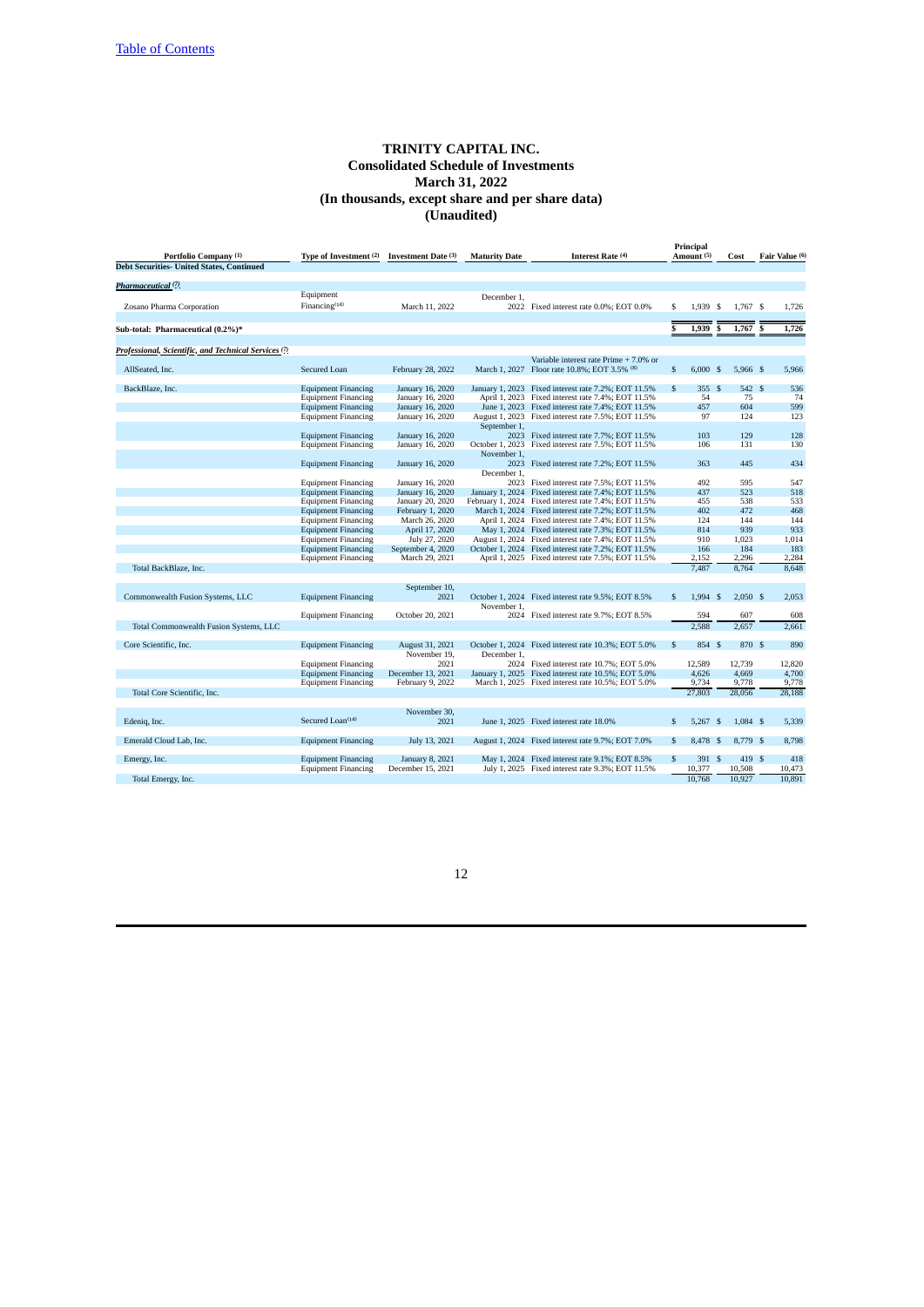| Portfolio Company (1)                                                | Type of Investment (2)       | Investment Date (3) | <b>Maturity Date</b>  | Interest Rate (4)                      | Principal<br>Amount (5) |            |                         | Cost        |                | Fair Value (6) |
|----------------------------------------------------------------------|------------------------------|---------------------|-----------------------|----------------------------------------|-------------------------|------------|-------------------------|-------------|----------------|----------------|
| <b>Debt Securities- United States,</b>                               |                              |                     |                       |                                        |                         |            |                         |             |                |                |
| <b>Continued</b>                                                     |                              |                     |                       |                                        |                         |            |                         |             |                |                |
|                                                                      |                              |                     |                       |                                        |                         |            |                         |             |                |                |
| Professional, Scientific, and Technical Services, Continued          |                              |                     |                       |                                        |                         |            |                         |             |                |                |
|                                                                      | Equipment                    |                     |                       |                                        |                         |            |                         |             |                |                |
|                                                                      | Financing <sup>(14)</sup>    |                     |                       |                                        |                         |            |                         |             |                |                |
| Greenlight Biosciences Inc.                                          |                              | March 29, 2021      | April 1, 2024         | Fixed interest rate 9.7%; EOT 8.0%     | \$                      | $2,316$ \$ |                         | 2.435 S     |                | 2.439          |
|                                                                      | Equipment                    |                     |                       |                                        |                         |            |                         |             |                |                |
|                                                                      | Financing $(14)$             | June 17, 2021       | July 1, 2024          | Fixed interest rate 9.5%; EOT 8.0%     |                         | 3,383      |                         | 3,494       |                | 3,516          |
|                                                                      | Equipment                    |                     | September 1,          |                                        |                         |            |                         |             |                |                |
|                                                                      | $Financial$ Financing $(14)$ | August 31, 2021     | 2024                  | Fixed interest rate 9.7%; EOT 8.0%     |                         | 1.836      |                         | 1.871       |                | 1.870          |
|                                                                      | Equipment                    |                     | September 1,          |                                        |                         |            |                         |             |                |                |
|                                                                      | Financing <sup>(14)</sup>    | August 31, 2021     | 2024                  | Fixed interest rate 9.7%; EOT 8.0%     |                         | 1.064      |                         | 1,084       |                | 1,077          |
|                                                                      |                              |                     |                       |                                        |                         |            |                         |             |                |                |
| Total Greenlight Biosciences Inc.                                    |                              |                     |                       |                                        |                         | 8.599      |                         | 8.884       |                | 8.902          |
|                                                                      |                              |                     |                       |                                        |                         |            |                         |             |                |                |
| Incontext Solutions, Inc.                                            | Secured Loan <sup>(14)</sup> | January 16, 2020    | October 1, 2024       | Fixed interest rate 11.8%; EOT 16.4%   | \$                      | 6,149 \$   |                         | 6,887 \$    |                | 5,667          |
|                                                                      |                              |                     |                       |                                        |                         |            |                         |             |                |                |
|                                                                      |                              |                     |                       | Variable interest rate Prime + 5.5% or |                         |            |                         |             |                |                |
| Nomad Health, Inc.                                                   | Secured Loan                 | March 29, 2022      | October 1, 2026       | Floor rate 9.3%; EOT 4.0% (8)          | \$                      | 30,000     | -S                      | 29,703 \$   |                | 29.703         |
|                                                                      |                              |                     |                       |                                        |                         |            |                         |             |                |                |
|                                                                      |                              |                     |                       | Variable interest rate Prime + 8.3% or |                         |            |                         |             |                |                |
| PebblePost, Inc.                                                     | Secured Loan                 | May 7, 2021         | June 1, 2025          | Floor rate 11.5%; EOT 3.8% (8)         | \$                      | 12,500     | \$                      | 12.501S     |                | 12,628         |
|                                                                      |                              |                     |                       |                                        |                         |            |                         |             |                |                |
| Pendulum Therapeutics, Inc.                                          | <b>Equipment Financing</b>   | January 16, 2020    | May 1, 2023           | Fixed interest rate 7.7%; EOT 5.0%     | \$                      | 169        | \$                      | 187 \$      |                | 187            |
|                                                                      | <b>Equipment Financing</b>   | January 17, 2020    | August 1, 2023        | Fixed interest rate 7.8%; EOT 5.0%     |                         | 1.128      |                         | 1,245       |                | 1,252          |
|                                                                      | <b>Equipment Financing</b>   | March 6, 2020       | October 1, 2023       | Fixed interest rate 7.7%; EOT 5.0%     |                         | 352        |                         | 380         |                | 382            |
|                                                                      |                              | July 15, 2020       | February 1, 2024      | Fixed interest rate 9.8%; EOT 6.0%     |                         | 563        |                         | 602         |                | 606            |
|                                                                      | <b>Equipment Financing</b>   |                     |                       |                                        |                         |            |                         |             |                |                |
|                                                                      |                              |                     |                       | Variable interest rate Prime + 6.8% or |                         |            |                         |             |                |                |
|                                                                      | Secured Loan                 | December 31, 2021   | January 1, 2026       | Floor rate 10.0%; EOT 3.0% (8)         |                         | 5,000      |                         | 4,967       |                | 5,042          |
|                                                                      |                              |                     |                       | Variable interest rate Prime + 6.8% or |                         |            |                         |             |                |                |
|                                                                      | Secured Loan                 | February 28, 2022   | March 1, 2026         | Floor rate 10.0%; EOT 3.0% (8)         |                         | 5.000      |                         | 4,958       |                | 4,958          |
|                                                                      |                              |                     |                       | Variable interest rate Prime + 6.8% or |                         |            |                         |             |                |                |
|                                                                      | Secured Loan                 | March 30, 2022      | April 1, 2026         | Floor rate 10.0%; EOT 3.0% (8)         |                         | 5,000      |                         | 4,955       |                | 4,955          |
| Total Pendulum Therapeutics, Inc.                                    |                              |                     |                       |                                        |                         | 17.212     |                         | 17,294      |                | 17.382         |
|                                                                      |                              |                     |                       |                                        |                         |            |                         |             |                |                |
|                                                                      |                              | September 25,       |                       | Variable interest rate Prime + 8.0% or |                         |            |                         |             |                |                |
| Reciprocity, Inc.                                                    | Secured Loan                 | 2020                | October 1, 2024       | Floor rate 11.3%; EOT 2.0% (8)         | \$                      | 10,000     | <sup>\$</sup>           | $10,014$ \$ |                | 10,039         |
|                                                                      |                              |                     |                       | Variable interest rate Prime + 8.0% or |                         |            |                         |             |                |                |
|                                                                      | Secured Loan                 | April 29, 2021      | May 1, 2025           | Floor rate 11.3%; EOT 2.0% (8)         |                         | 5,000      |                         | 4,996       |                | 4,974          |
| Total Reciprocity, Inc.                                              |                              |                     |                       |                                        |                         | 15,000     |                         | 15,010      |                | 15,013         |
|                                                                      |                              |                     |                       |                                        |                         |            |                         |             |                |                |
|                                                                      |                              |                     |                       | Variable interest rate Prime + 8.5% or |                         |            |                         |             |                |                |
| Sun Basket, Inc.                                                     | Secured Loan                 | December 31, 2020   | December 1, 2024      | Floor rate 11.8%; EOT 5.8% (8)         | $\mathbf{s}$            | 16,905     | $\mathbf{s}$            | 17,195 \$   |                | 16,969         |
|                                                                      |                              |                     |                       |                                        |                         |            |                         |             |                |                |
|                                                                      |                              |                     | September 30,         |                                        |                         |            |                         |             |                |                |
|                                                                      |                              |                     |                       |                                        | $\mathbb{S}$            |            |                         |             |                |                |
| Utility Associates, Inc.                                             | Secured Loan <sup>(18)</sup> | January 16, 2020    | 2023                  | PIK Fixed interest rate 11.0% (15)     |                         | 750 \$     |                         | 830 S       |                | 696            |
|                                                                      |                              |                     |                       |                                        |                         |            |                         |             |                |                |
|                                                                      |                              |                     |                       | Variable interest rate Prime + 7.0% or |                         |            |                         |             |                |                |
| ZenDrive, Inc.                                                       | <b>Secured Loan</b>          | July 16, 2021       | <b>August 1, 2026</b> | Floor rate 10.3%; EOT 3.0% (8)         | \$                      | 15,000     | <sup>\$</sup>           | 14,935      | - S            | 15,100         |
|                                                                      |                              |                     |                       |                                        |                         |            |                         |             |                |                |
| Sub-total: Professional, Scientific, and Technical Services (19.9%)* |                              |                     |                       |                                        | Ŝ                       | 190,506    | $\overline{\mathbf{s}}$ | 189,472     | $\overline{s}$ | 192.551        |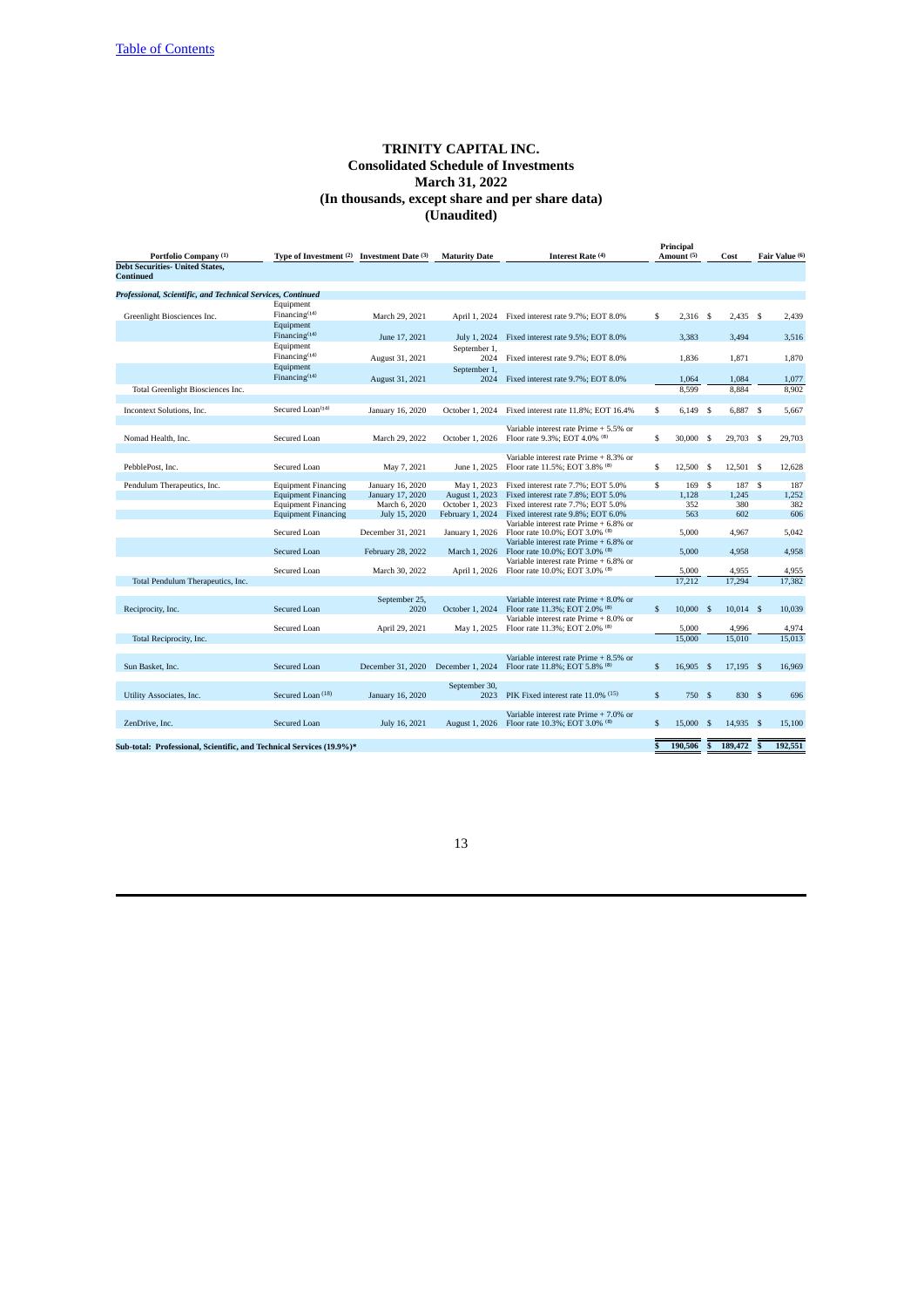|                                                |                                                                  |                                      | (Unaudited)           |                                                                                                      |               | Principal             |      |                 |    |                 |
|------------------------------------------------|------------------------------------------------------------------|--------------------------------------|-----------------------|------------------------------------------------------------------------------------------------------|---------------|-----------------------|------|-----------------|----|-----------------|
| Portfolio Company <sup>(1)</sup>               | Type of Investment <sup>(2)</sup> Investment Date <sup>(3)</sup> |                                      | <b>Maturity Date</b>  | Interest Rate (4)                                                                                    |               | Amount <sup>(5)</sup> |      | Cost            |    | Fair Value (6)  |
| <b>Debt Securities- United States,</b>         |                                                                  |                                      |                       |                                                                                                      |               |                       |      |                 |    |                 |
| <b>Continued</b>                               |                                                                  |                                      |                       |                                                                                                      |               |                       |      |                 |    |                 |
| Real Estate (7)                                |                                                                  |                                      |                       |                                                                                                      |               |                       |      |                 |    |                 |
|                                                |                                                                  |                                      |                       | Variable interest rate Prime + 6.3% or                                                               |               |                       |      |                 |    |                 |
| Knockaway, Inc.                                | Secured Loan                                                     | November 10, 2021                    | June 1, 2026          | Floor rate 11.0%; EOT 3.0% (8)<br>Variable interest rate Prime + 6.3% or                             | \$            | 14,734 \$             |      | 14,648 \$       |    | 14,428          |
|                                                | <b>Secured Loan</b>                                              | November 30, 2021                    | June 1, 2026          | Floor rate 11.0%; EOT 3.0% (8)                                                                       |               | 2,000                 |      | 1,987           |    | 1,959           |
|                                                |                                                                  |                                      |                       | Variable interest rate Prime + 6.3% or                                                               |               |                       |      |                 |    | 4,180           |
| Total Knockaway, Inc.                          | Secured Loan                                                     | December 28, 2021                    | July 1, 2026          | Floor rate 11.0%; EOT 3.0% (8)                                                                       |               | 4,275<br>21,009       |      | 4,243<br>20,878 |    | 20,567          |
|                                                |                                                                  |                                      |                       |                                                                                                      |               |                       |      |                 |    |                 |
|                                                |                                                                  |                                      |                       | Variable interest rate Prime + 7.5% or                                                               |               |                       |      |                 |    | 5,049           |
| Orchard Technologies, Inc.                     | Secured Loan                                                     | March 11, 2021                       | April 1, 2026         | Floor rate 11.0%; EOT 4.0% (8)<br>Variable interest rate Prime + 7.5% or                             | \$            | $5,000$ \$            |      | $5,045$ \$      |    |                 |
|                                                | Secured Loan                                                     | July 23, 2021                        | April 1, 2026         | Floor rate 11.0%; EOT 4.0% (8)                                                                       |               | 12,500                |      | 12,561          |    | 12,572          |
| Total Orchard Technologies, Inc.               |                                                                  |                                      |                       |                                                                                                      |               | 17,500                |      | 17,606          |    | 17,621          |
| Wanderjaunt, Inc.                              | <b>Equipment Financing</b>                                       | January 16, 2020                     |                       | June 1, 2023 Fixed interest rate 10.2%; EOT 12.0%                                                    | \$            | 199                   | S    | 245             |    | 239             |
|                                                | <b>Equipment Financing</b>                                       | January 16, 2020                     | August 1, 2023        | Fixed interest rate 10.2%; EOT 12.0%                                                                 |               | 675                   |      | 829             |    | 821             |
|                                                | <b>Equipment Financing</b>                                       | January 7, 2022                      | <b>August 1, 2025</b> | Fixed interest rate 10.3%; EOT 11.0%                                                                 |               | 2,820                 |      | 2,830           |    | 2,830           |
| Total Wanderjaunt, Inc.                        | <b>Equipment Financing</b>                                       | March 4, 2022                        |                       | October 1, 2025 Fixed interest rate 10.2%; EOT 11.0%                                                 |               | 2,174<br>5,868        |      | 2,162<br>6,066  |    | 2,162<br>6,052  |
|                                                |                                                                  |                                      |                       |                                                                                                      |               |                       |      |                 |    |                 |
| Sub-total: Real Estate (4.6%)*                 |                                                                  |                                      |                       |                                                                                                      |               | 44,377                |      | 44,550          |    | 44,240          |
|                                                |                                                                  |                                      |                       |                                                                                                      |               |                       |      |                 |    |                 |
| <b>Rental and Leasing Services(7)</b>          |                                                                  |                                      |                       |                                                                                                      |               |                       |      |                 |    |                 |
| EquipmentShare, Inc.                           | <b>Equipment Financing</b>                                       | June 24, 2020                        | September 1,          | July 1, 2023 Fixed interest rate 11.0%; EOT 5.0%                                                     | \$            | $2,761$ \$            |      | $3,014$ \$      |    | 3,038           |
|                                                | <b>Equipment Financing</b>                                       | August 7, 2020                       | 2023                  | Fixed interest rate 10.2%; EOT 5.0%                                                                  |               | 1,078                 |      | 1,161           |    | 1,168           |
|                                                |                                                                  |                                      | November 1,<br>2023   |                                                                                                      |               | 482                   |      | 514             |    | 518             |
|                                                | <b>Equipment Financing</b>                                       | October 2, 2020                      | November 1,           | Fixed interest rate 10.4%; EOT 5.0%                                                                  |               |                       |      |                 |    |                 |
|                                                | <b>Equipment Financing</b>                                       | October 9, 2020                      | 2023                  | Fixed interest rate 10.5%; EOT 5.0%                                                                  |               | 1,523                 |      | 1,622           |    | 1,636           |
| Total EquipmentShare, Inc.                     |                                                                  |                                      |                       |                                                                                                      |               | 5,844                 |      | 6,311           |    | 6,360           |
|                                                |                                                                  |                                      |                       | Variable interest rate Prime + 6.0% or                                                               |               |                       |      |                 |    |                 |
| Maxwell Financial Labs, Inc.                   | Secured Loan                                                     | September 30, 2021                   | April 1, 2026         | Floor rate 10.0%; EOT 5.0% (8)                                                                       | \$            | 18,000                | - \$ | 17,905 \$       |    | 17,985          |
|                                                |                                                                  |                                      |                       |                                                                                                      |               |                       |      |                 |    |                 |
| NextCar Holding Company, Inc.                  | Secured Loan                                                     | December 14, 2021                    | January 1, 2026       | Variable interest rate Prime + 5.8% or<br>Floor rate 9.0%; EOT 12.0% (8)                             | \$            | $5,000$ \$            |      | 5,013 \$        |    | 5,102           |
|                                                |                                                                  |                                      |                       | Variable interest rate Prime + 5.8% or                                                               |               |                       |      |                 |    |                 |
|                                                | <b>Secured Loan</b>                                              | December 15, 2021                    | January 1, 2026       | Floor rate 9.0%; EOT 12.0% (8)                                                                       |               | 2,000                 |      | 2,007           |    | 2,041           |
|                                                | Secured Loan                                                     | February 23, 2022                    | January 1, 2026       | Variable interest rate Prime + 5.8% or<br>Floor rate 9.0%; EOT 12.0% (8)                             |               | 2,500                 |      | 2,487           |    | 2,487           |
|                                                |                                                                  |                                      |                       | Variable interest rate Prime + 5.8% or                                                               |               |                       |      |                 |    |                 |
|                                                | Secured Loan                                                     | March 16, 2022                       | January 1, 2026       | Floor rate 9.0%; EOT 12.0% (8)                                                                       |               | 3,000                 |      | 2,980           |    | 2,980<br>12,610 |
| Total NextCar Holding Company, Inc.            |                                                                  |                                      |                       |                                                                                                      |               | 12,500                |      | 12,487          |    |                 |
| Sub-total: Rental and Leasing Services (3.8%)* |                                                                  |                                      |                       |                                                                                                      |               | 36,344                |      | 36,703          |    | 36,955          |
|                                                |                                                                  |                                      |                       |                                                                                                      |               |                       |      |                 |    |                 |
| Retail Trade <sup>(7)</sup>                    |                                                                  |                                      |                       |                                                                                                      |               |                       |      |                 |    |                 |
| Fernished, Inc.                                | Equipment Financing <sup>(14)</sup>                              | October 29, 2021                     | November 1.<br>2024   | Fixed interest rate 13.4%; EOT 3.0%                                                                  | \$            | 438                   | \$   | 437 \$          |    | 442             |
|                                                | Equipment Financing <sup>(14)</sup>                              | March 21, 2022                       |                       | April 1, 2025 Fixed interest rate 13.2%; EOT 3.0%                                                    |               | 1,500                 |      | 1,487           |    | 1,487           |
| Total Fernished, Inc.                          |                                                                  |                                      |                       |                                                                                                      |               | 1,938                 |      | 1,924           |    | 1,929           |
|                                                | Secured Loan                                                     |                                      |                       |                                                                                                      | $\mathcal{S}$ | 1.901                 | £.   |                 | \$ | 2,087           |
| Gobble, Inc.                                   | Secured Loan                                                     | January 16, 2020<br>January 16, 2020 |                       | July 1, 2023 Fixed interest rate 11.3%; EOT 6.0%<br>July 1, 2023 Fixed interest rate 11.5%; EOT 6.0% |               | 956                   |      | 2,103<br>1,057  |    | 1,049           |
| Total Gobble Inc.                              |                                                                  |                                      |                       |                                                                                                      |               | 2,857                 |      | 3,160           |    | 3,136           |
|                                                |                                                                  |                                      |                       |                                                                                                      |               |                       |      |                 |    |                 |
| Portofino Labs, Inc.                           | Secured Loan                                                     | December 31, 2020                    | July 1, 2025          | Variable interest rate Prime + 8.3% or<br>Floor rate 11.5%; EOT 4.0% (8)                             | \$            | $2,000$ \$            |      | $2,021$ \$      |    | 2,035           |
|                                                |                                                                  |                                      |                       | Variable interest rate Prime + 8.3% or                                                               |               |                       |      |                 |    |                 |
|                                                | Secured Loan                                                     | March 12, 2021                       | October 1, 2025       | Floor rate 11.5%; EOT 4.0% (8)                                                                       |               | 3,000                 |      | 2,925           |    | 2,946           |
|                                                | <b>Secured Loan</b>                                              | April 1, 2021                        | November 1,<br>2025   | Variable interest rate Prime + 8.3% or<br>Floor rate 11.5%; EOT 4.0% (8)                             |               | 2,000                 |      | 1,881           |    | 1,897           |
| Total Portofino Labs, Inc.                     |                                                                  |                                      |                       |                                                                                                      |               | 7,000                 |      | 6,827           |    | 6,878           |
|                                                |                                                                  |                                      |                       |                                                                                                      |               |                       |      |                 |    |                 |
| Super73, Inc.                                  | Secured Loan                                                     | December 31, 2020                    | January 1, 2025       | Variable interest rate Prime + 7.3% or<br>Floor rate 11.5%; EOT 4.0% (8)                             | \$            | $5,241$ \$            |      | 5,296 \$        |    | 5,323           |
|                                                |                                                                  |                                      |                       | Variable interest rate Prime + 7.3% or                                                               |               |                       |      |                 |    |                 |
|                                                | Secured Loan                                                     | October 25, 2021                     | January 1, 2025       | Floor rate 11.5%; EOT 4.0% (8)                                                                       |               | 4,288                 |      | 4,276           |    | 4,301           |
| Total Super73, Inc.                            |                                                                  |                                      |                       |                                                                                                      |               | 9,529                 |      | 9,572           |    | 9,624           |
| UnTuckIt, Inc.                                 | Secured Loan <sup>(14)</sup>                                     | January 16, 2020                     |                       | June 1, 2025 Fixed interest rate 12.0%; EOT 3.8%                                                     | \$            | 15,000                | \$   | 15,785 \$       |    | 15,238          |
|                                                |                                                                  |                                      |                       |                                                                                                      |               |                       |      |                 |    |                 |
| Sub-total: Retail Trade (3.8%)*                |                                                                  |                                      |                       |                                                                                                      |               | 36,324                | Ś    | 37,268          | Ś  | 36,805          |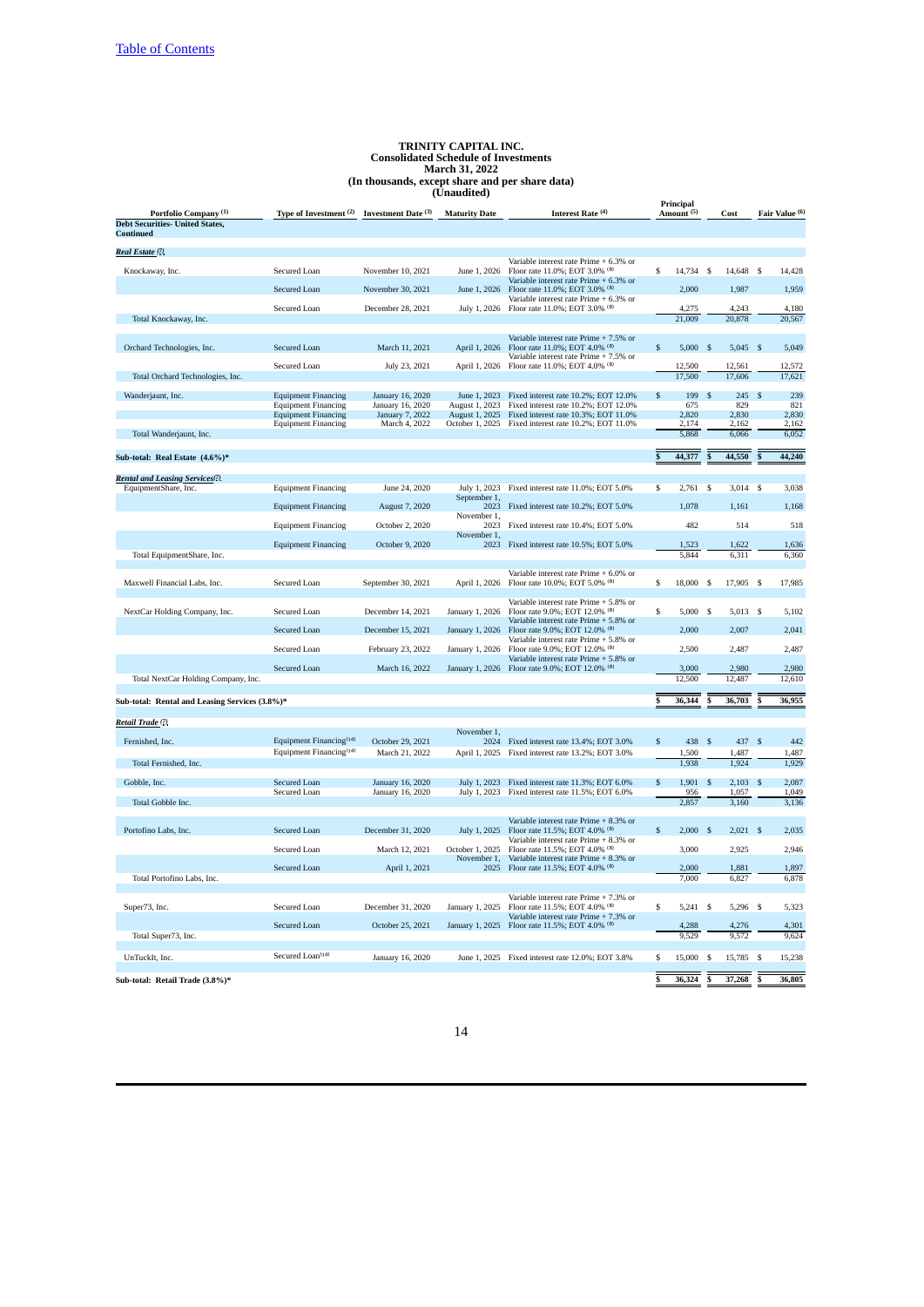|                                                                                     |                                                                              |                                                                                              |                                                                                                      |                                                                                                                                                                                                 |    | Principal                                 |                |                                           |                         |                                           |
|-------------------------------------------------------------------------------------|------------------------------------------------------------------------------|----------------------------------------------------------------------------------------------|------------------------------------------------------------------------------------------------------|-------------------------------------------------------------------------------------------------------------------------------------------------------------------------------------------------|----|-------------------------------------------|----------------|-------------------------------------------|-------------------------|-------------------------------------------|
| Portfolio Company (1)<br><b>Debt Securities- United States,</b><br><b>Continued</b> | Type of Investment (2) Investment Date (3)                                   |                                                                                              | <b>Maturity Date</b>                                                                                 | Interest Rate (4)                                                                                                                                                                               |    | Amount (5)                                |                | Cost                                      |                         | Fair Value (6)                            |
| Space Research and Technology (?)                                                   |                                                                              |                                                                                              |                                                                                                      |                                                                                                                                                                                                 |    |                                           |                |                                           |                         |                                           |
| Axiom Space, Inc.                                                                   | Secured Loan                                                                 | May 28, 2021                                                                                 | June 1, 2026                                                                                         | Variable interest rate Prime + 6.0% or<br>Floor rate 9.3%; EOT 2.5% (8)                                                                                                                         | \$ | 30,000                                    | $\mathfrak{s}$ | 29,896                                    | $\mathbf{s}$            | 30,204                                    |
| Sub-total: Space Research and Technology (3.1%)*                                    |                                                                              |                                                                                              |                                                                                                      |                                                                                                                                                                                                 | S  | 30,000                                    | S              | 29,896                                    |                         | 30.204                                    |
| ( <sup>7)</sup> Wholesale Trade                                                     |                                                                              |                                                                                              |                                                                                                      |                                                                                                                                                                                                 |    |                                           |                |                                           |                         |                                           |
| BaubleBar, Inc.                                                                     | Secured Loan <sup>(14)</sup>                                                 | January 16, 2020                                                                             |                                                                                                      | March 1, 2023 Fixed interest rate 11.5%; EOT 7.3%                                                                                                                                               | \$ | $2,740$ \$                                |                | $3,660$ \$                                |                         | 3,507                                     |
| Grandpad, Inc.                                                                      | <b>Equipment Financing</b>                                                   | November 16,<br>2020<br>December 23, 2020                                                    | June 1, 2023                                                                                         | Fixed interest rate 10.6%; EOT 5.0%<br>Fixed interest rate 10.8%; EOT 5.0%                                                                                                                      | \$ | 1,492<br>1,947                            | $\mathcal{S}$  | 1,607                                     | - \$                    | 1,608<br>2,082                            |
| Total Grandpad, Inc.                                                                | <b>Equipment Financing</b>                                                   |                                                                                              | July 1, 2023                                                                                         |                                                                                                                                                                                                 |    | 3.439                                     |                | 2,081<br>3,688                            |                         | 3,690                                     |
| Sub-total: Wholesale Trade (0.7%)*                                                  |                                                                              |                                                                                              |                                                                                                      |                                                                                                                                                                                                 | Ś  | 6,179                                     |                | 7,348                                     |                         | 7,197                                     |
| <b>Total: Debt Securities- United States</b><br>$(79.7%)$ *                         |                                                                              |                                                                                              |                                                                                                      |                                                                                                                                                                                                 |    | 777,352                                   | \$             | 781,541                                   |                         | 770,231                                   |
| <b>Debt Securities- Canada</b>                                                      |                                                                              |                                                                                              |                                                                                                      |                                                                                                                                                                                                 |    |                                           |                |                                           |                         |                                           |
| <b>Information</b> (?)<br>Hut 8 Holdings, Inc. (10)                                 | <b>Equipment Financing</b>                                                   | December 30, 2021                                                                            |                                                                                                      | January 1, 2025 Fixed interest rate 9.5%; EOT 3.5%                                                                                                                                              | \$ | 27,608                                    | \$             | 27,511 \$                                 |                         | 27,712                                    |
| Sub-total: Information (2.9%)*                                                      |                                                                              |                                                                                              |                                                                                                      |                                                                                                                                                                                                 | Ŝ  | 27,608                                    |                | 27,511                                    |                         | 27,712                                    |
| <b>Manufacturing</b> <sup>(7)</sup>                                                 |                                                                              |                                                                                              |                                                                                                      |                                                                                                                                                                                                 |    |                                           |                |                                           |                         |                                           |
| Nexii Building Solutions, Inc. (10)                                                 | Secured Loan                                                                 | August 27, 2021                                                                              | September 1,<br>2025                                                                                 | Variable interest rate Prime + 7.0% or<br>Floor rate 10.3%; EOT 2.5% (8)                                                                                                                        | \$ | 10,000                                    | $\mathbf{s}$   | 9,637                                     | - S                     | 9,738                                     |
| Sub-total: Manufacturing (1.0%)*                                                    |                                                                              |                                                                                              |                                                                                                      |                                                                                                                                                                                                 | Ŝ  | 10,000                                    | S              | 9,637                                     | S                       | 9,738                                     |
| Transportation and Warehousing <sup>(7)</sup>                                       |                                                                              |                                                                                              |                                                                                                      |                                                                                                                                                                                                 |    |                                           |                |                                           |                         |                                           |
| GoFor Industries, Inc. (10)                                                         | Secured Loan                                                                 | January 21, 2022                                                                             |                                                                                                      | Variable interest rate Prime + 8.8% or<br>February 1, 2026 Floor rate 12.0%; EOT 2.5% (8)                                                                                                       | \$ | 10,000                                    | \$             | 9,868                                     | - S                     | 9,868                                     |
| Sub-total: Transportation and Warehousing (1.0%)*                                   |                                                                              |                                                                                              |                                                                                                      |                                                                                                                                                                                                 | Ŝ  | 10,000                                    | s              | 9,868                                     |                         | 9,868                                     |
| Utilities (7)                                                                       |                                                                              |                                                                                              |                                                                                                      |                                                                                                                                                                                                 |    |                                           |                |                                           |                         |                                           |
| Invenia, Inc.                                                                       | Secured Loan<br>Secured Loan<br>Secured Loan<br>Secured Loan<br>Secured Loan | January 16, 2020<br>January 16, 2020<br>January 16, 2020<br>January 17, 2020<br>June 8, 2020 | January 1, 2023<br>May 1, 2023<br>January 1, 2024<br>February 1, 2024<br>July 1, 2024<br>November 1, | Fixed interest rate 11.5%; EOT 5.0%<br>Fixed interest rate 11.5%; EOT 5.0%<br>Fixed interest rate 11.5%; EOT 5.0%<br>Fixed interest rate 11.5%; EOT 5.0%<br>Fixed interest rate 11.5%; EOT 5.0% | \$ | 2,817<br>1,720<br>1,954<br>2,711<br>3,226 | \$             | 3,270<br>1,923<br>2,070<br>2,878<br>3,355 | S                       | 3,232<br>1,904<br>2,075<br>2,870<br>3,376 |
| Total Invenia, Inc. (10)                                                            | Secured Loan                                                                 | October 29, 2020                                                                             | 2024                                                                                                 | Fixed interest rate 11.5%; EOT 5.0%                                                                                                                                                             |    | 4,525<br>16,953                           |                | 4,657<br>18,153                           |                         | 4,680<br>18,137                           |
| Sub-total: Utilities (1.9%)*                                                        |                                                                              |                                                                                              |                                                                                                      |                                                                                                                                                                                                 | Ś  | 16,953                                    |                | 18,153                                    |                         | 18,137                                    |
| Total: Debt Securities- Canada (6.8%)*                                              |                                                                              |                                                                                              |                                                                                                      |                                                                                                                                                                                                 | \$ | 64,561                                    |                | 65,169                                    |                         | 65,455                                    |
| <b>Debt Securities-Europe</b>                                                       |                                                                              |                                                                                              |                                                                                                      |                                                                                                                                                                                                 |    |                                           |                |                                           |                         |                                           |
|                                                                                     |                                                                              |                                                                                              |                                                                                                      |                                                                                                                                                                                                 |    |                                           |                |                                           |                         |                                           |
| <b>Manufacturing</b> (7)<br>Aledia, Inc. (10)                                       | Equipment<br>Financing <sup>(14)</sup>                                       | March 31, 2022                                                                               |                                                                                                      | April 1, 2025 Fixed interest rate 9.0%; EOT 7.0%                                                                                                                                                | \$ | 18,235                                    | \$             | 18,113 \$                                 |                         | 18,113                                    |
|                                                                                     |                                                                              |                                                                                              |                                                                                                      |                                                                                                                                                                                                 |    |                                           |                |                                           |                         |                                           |
| Sub-total: Manufacturing (1.9%)*                                                    |                                                                              |                                                                                              |                                                                                                      |                                                                                                                                                                                                 |    | 18,235                                    | Ŝ              | 18,113                                    | $\overline{\mathbf{s}}$ | 18,113                                    |
| Total: Debt Securities-Europe (1.9%)*                                               |                                                                              |                                                                                              |                                                                                                      |                                                                                                                                                                                                 |    | 18,235                                    | ۶              | 18,113                                    | S                       | 18,113                                    |
| Total: Debt Securities (88.4%)* (13)                                                |                                                                              |                                                                                              |                                                                                                      |                                                                                                                                                                                                 | \$ | 860,148                                   | \$             | 864,823                                   | \$                      | 853,799                                   |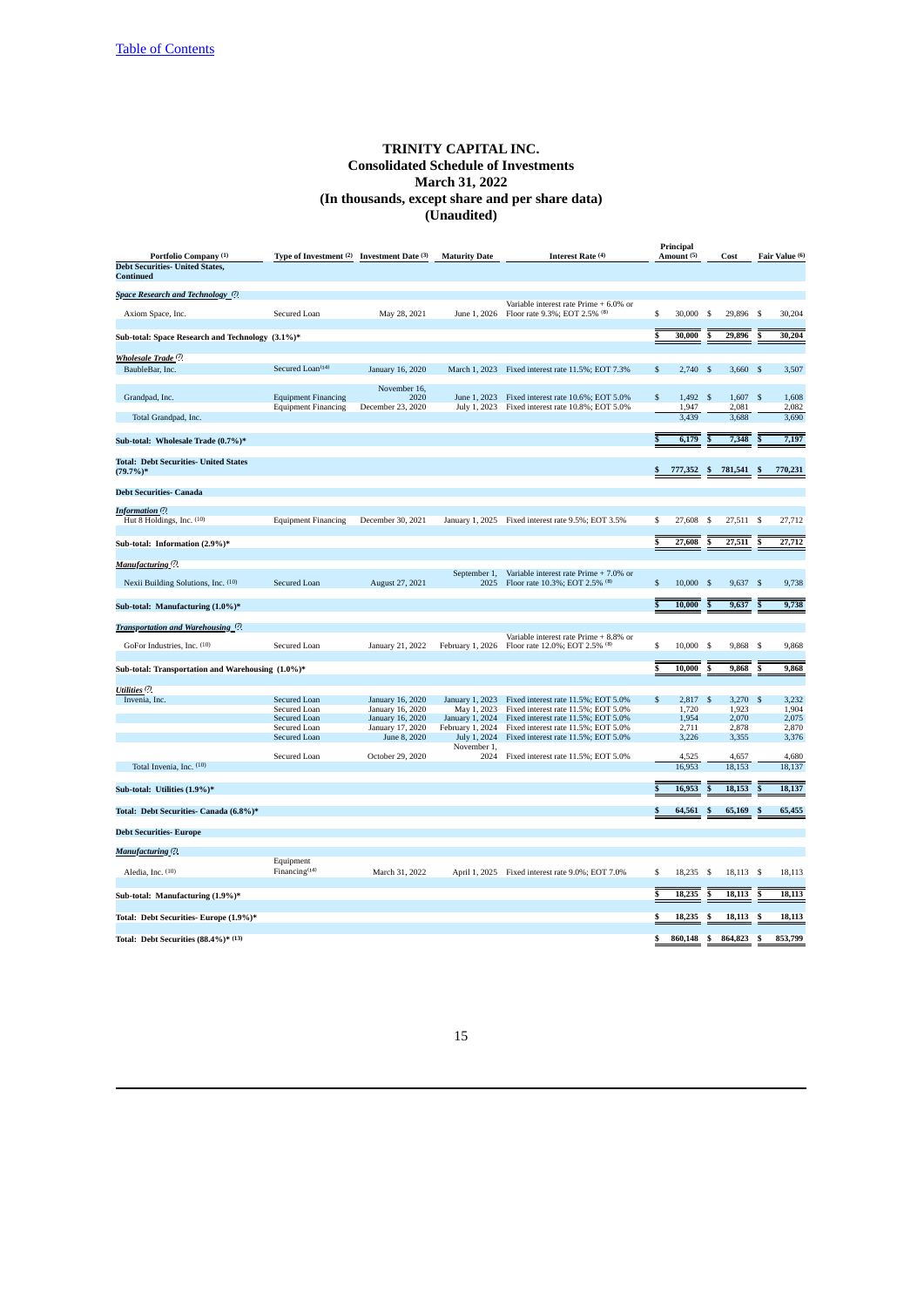| Portfolio Company <sup>(1)</sup>                                                   | <b>Type of</b><br>Investment <sup>(2)</sup> | Investment Date (3)                   | <b>Expiration Date</b>                | <b>Series</b>                          | <b>Shares</b>    |               | <b>Strike Price</b> |                         | Cost             | Fair Value (6)         |
|------------------------------------------------------------------------------------|---------------------------------------------|---------------------------------------|---------------------------------------|----------------------------------------|------------------|---------------|---------------------|-------------------------|------------------|------------------------|
| <b>Warrant Investments- United States</b>                                          |                                             |                                       |                                       |                                        |                  |               |                     |                         |                  |                        |
|                                                                                    |                                             |                                       |                                       |                                        |                  |               |                     |                         |                  |                        |
| Administrative and Support and Waste Management and Remediation <sup>(7)</sup>     |                                             |                                       |                                       |                                        |                  |               |                     |                         |                  |                        |
| Qwick, Inc.                                                                        | Warrant                                     | December 31, 2021                     | December 31, 2031                     | Common Stock                           | 16,956           | S             | 2.79                | .S                      | 96 \$            | 96                     |
|                                                                                    |                                             |                                       |                                       |                                        |                  |               |                     |                         |                  |                        |
| RTS Holding, Inc.                                                                  | Warrant                                     | December 10, 2021                     | December 10, 2031                     | Preferred Series C                     | 3,857            | \$            | 205.28              | \$                      | 153 \$           | 144                    |
|                                                                                    |                                             |                                       |                                       |                                        |                  |               |                     |                         |                  |                        |
| Sub-Total: Administrative and Support and Waste Management and Remediation (0.0%)* |                                             |                                       |                                       |                                        |                  |               |                     |                         | 249              | 240                    |
|                                                                                    |                                             |                                       |                                       |                                        |                  |               |                     |                         |                  |                        |
| Agriculture, Forestry, Fishing and Hunting (7)                                     |                                             |                                       |                                       |                                        |                  |               |                     |                         |                  |                        |
| Bowery Farming, Inc.                                                               | Warrant<br>Warrant                          | January 16, 2020<br>December 22, 2020 | June 10, 2029<br>December 22, 2030    | Common Stock<br>Common Stock           | 68,863<br>29,925 | \$<br>\$      | 5.08<br>6.24        | $\mathbb S$             | 410S<br>160      | 1,476<br>616           |
|                                                                                    | Warrant                                     | September 10, 2021                    | September 10, 2028                    | Common Stock                           | 21,577           | \$            | 0.01                |                         | 616              | 548                    |
| Total Bowery Farming, Inc.                                                         |                                             |                                       |                                       |                                        |                  |               |                     |                         | 1,186            | 2,640                  |
|                                                                                    |                                             |                                       |                                       |                                        |                  |               |                     |                         |                  |                        |
| Robotany, Inc.                                                                     | Warrant                                     | January 16, 2020                      | July 19, 2029                         | Common Stock                           | 262,870          | $\mathbb{S}$  | 0.26                | \$                      | 129 \$           | 57                     |
|                                                                                    |                                             |                                       |                                       |                                        |                  |               |                     |                         |                  |                        |
| Sub-Total: Agriculture, Forestry, Fishing and Hunting (0.3%)*                      |                                             |                                       |                                       |                                        |                  |               |                     |                         | 1,315            | 2,697                  |
|                                                                                    |                                             |                                       |                                       |                                        |                  |               |                     |                         |                  |                        |
| Construction <sup>(7)</sup>                                                        | Warrant                                     | January 16, 2020                      |                                       | July 26, 2026 Preferred Series AA      | 211,633          | \$            | 0.19                | \$                      | 9S               | $\mathbf{1}$           |
| Project Frog, Inc. (20)                                                            | Warrant                                     | January 16, 2020                      | July 26, 2026                         | Common Stock                           | 180,356          | \$            | 0.19                |                         | $\boldsymbol{9}$ | $\overline{1}$         |
|                                                                                    | Warrant                                     | August 3, 2021                        | December 31, 2031                     | Preferred Series CC                    | 250,000          | \$            | 0.01                |                         | 20               | 25                     |
| Total Project Frog, Inc.                                                           |                                             |                                       |                                       |                                        |                  |               |                     |                         | 38               | 27                     |
|                                                                                    |                                             |                                       |                                       |                                        |                  |               |                     |                         |                  |                        |
| Sub-Total: Construction (0.0%)*                                                    |                                             |                                       |                                       |                                        |                  |               |                     |                         | 38               | $\bf 27$               |
|                                                                                    |                                             |                                       |                                       |                                        |                  |               |                     |                         |                  |                        |
| Educational Services <sup>(7)</sup>                                                |                                             |                                       |                                       |                                        |                  |               |                     |                         |                  |                        |
| Medical Sales Training Holding Company                                             | Warrant                                     | March 18, 2021                        | March 18, 2031                        | Common Stock                           | 28,732           | - \$          | 7.74                | \$                      | 108 S            | 104                    |
| Yellowbrick Learning, Inc.                                                         | Warrant                                     | January 16, 2020                      | September 28, 2028                    | Common Stock                           | 222,222          | <sup>\$</sup> | 0.90                | $\overline{\mathbb{S}}$ | 120S             | 317                    |
|                                                                                    |                                             |                                       |                                       |                                        |                  |               |                     |                         |                  |                        |
| Sub-Total: Educational Services (0.0%)*                                            |                                             |                                       |                                       |                                        |                  |               |                     | \$                      | 228              | 421                    |
|                                                                                    |                                             |                                       |                                       |                                        |                  |               |                     |                         |                  |                        |
| Finance and Insurance <sup>(7)</sup>                                               |                                             |                                       |                                       |                                        |                  |               |                     |                         |                  |                        |
| BoardRE, Inc.                                                                      | Warrant                                     | October 15, 2021                      | October 15, 2031                      | Common Stock                           | 105,347          | \$            | 1.94                | \$                      | 9S               | 12                     |
|                                                                                    |                                             |                                       |                                       |                                        |                  |               |                     |                         |                  |                        |
| DailyPay, Inc.                                                                     | Warrant                                     | September 30, 2020                    | September 30, 2030                    | Common Stock                           | 89,264           | $\mathbb{S}$  | 3.00                | \$                      | 151 \$           | 760                    |
| Petal Card, Inc.                                                                   | Warrant                                     |                                       |                                       |                                        | 250,268          |               | 1.32                | \$                      | 147              | 1,426<br><sup>\$</sup> |
|                                                                                    | Warrant                                     | January 16, 2020<br>January 11, 2021  | November 27, 2029<br>January 11, 2031 | Preferred Series B<br>Common Stock     | 135,835          | \$<br>\$      | 0.01                |                         | 312              | 921                    |
|                                                                                    | Warrant                                     | August 6, 2021                        | August 6, 2031                        | Common Stock                           | 111,555          | \$            | 1.60                |                         | 197              | 611                    |
| Total Petal Card, Inc.                                                             |                                             |                                       |                                       |                                        |                  |               |                     |                         | 656              | 2,958                  |
|                                                                                    |                                             |                                       |                                       |                                        |                  |               |                     |                         |                  |                        |
| <b>Realty Mogul</b>                                                                | Warrant                                     | January 16, 2020                      | December 18, 2027                     | Preferred Series B                     | 234,421          | \$            | 3.88                | \$                      | 285 \$           | 60                     |
| Stilt, Inc.                                                                        | Warrant                                     | February 10, 2022                     | February 10, 2032                     | Common Stock                           | 67,465           | -S            | 0.01                | \$                      | 106S             | 129                    |
|                                                                                    |                                             |                                       |                                       |                                        |                  |               |                     |                         |                  |                        |
| Sub-Total: Finance and Insurance (0.4%)*                                           |                                             |                                       |                                       |                                        |                  |               |                     |                         | 1,207            | 3,919                  |
|                                                                                    |                                             |                                       |                                       |                                        |                  |               |                     |                         |                  |                        |
| Health Care and Social Assistance <sup>(7)</sup>                                   |                                             |                                       |                                       |                                        |                  |               |                     |                         |                  |                        |
| Lark Technologies, Inc.                                                            | Warrant                                     | September 30, 2020                    | September 30, 2030                    | Common Stock                           | 76.231           | \$            | 1.76                | S                       | 177 \$           | 581                    |
|                                                                                    | Warrant                                     | June 30, 2021                         | June 30, 2031                         | Common Stock                           | 79,325           | \$            | 1.76                |                         | 258              | 605                    |
| Total Lark Technologies, Inc.                                                      |                                             |                                       |                                       |                                        |                  |               |                     |                         | 435              | 1,186                  |
|                                                                                    |                                             |                                       |                                       |                                        |                  |               |                     |                         |                  |                        |
| Sub-Total: Health Care and Social Assistance (0.1%)*                               |                                             |                                       |                                       |                                        |                  |               |                     |                         | 435              | 1,186                  |
|                                                                                    |                                             |                                       |                                       |                                        |                  |               |                     |                         |                  |                        |
| Information <sup>(7)</sup><br>Everalbum, Inc.                                      | Warrant                                     | January 16, 2020                      | July 29, 2026                         | Preferred Series A                     | 851.063          | -S            | 0.10                | \$                      | 25S              | $\overline{3}$         |
|                                                                                    |                                             |                                       |                                       |                                        |                  |               |                     |                         |                  |                        |
| Figg, Inc.                                                                         | Warrant                                     | January 16, 2020                      | March 31, 2028                        | Common Stock                           | 935,198          | S             | 0.10                | $\overline{\mathbb{S}}$ | $-5$             |                        |
|                                                                                    |                                             |                                       |                                       |                                        |                  |               |                     |                         |                  |                        |
| Firefly Systems, Inc.                                                              | Warrant                                     | January 31, 2020                      | January 29, 2030                      | Common Stock                           | 133,147          | $\mathsf{s}$  | 1.14                | \$                      | 282 \$           | 439                    |
| Gtxcel, Inc.                                                                       | Warrant                                     | January 16, 2020                      | September 24, 2025                    | Preferred Series C                     | 1,000,000        | \$            | 0.21                | \$                      | 83 \$            | 15                     |
|                                                                                    | Warrant                                     | January 16, 2020                      | September 24, 2025                    | Preferred Series D                     | 1,000,000        | \$            | 0.21                |                         | 83               | $\overline{a}$         |
| Total Gtxcel, Inc.                                                                 |                                             |                                       |                                       |                                        |                  |               |                     |                         | 166              | 19                     |
|                                                                                    |                                             |                                       |                                       |                                        |                  |               |                     |                         |                  |                        |
| Lucidworks, Inc.                                                                   | Warrant                                     | January 16, 2020                      | June 27, 2026                         | Preferred Series D                     | 619,435          | \$            | 0.77                | \$                      | 806 \$           | 1,840                  |
| RapidMiner, Inc.                                                                   | Warrant                                     | January 16, 2020                      |                                       | March 25, 2029 Preferred Series C-1    | 11,624           | <sup>\$</sup> | 60.22               | S                       | 528 \$           |                        |
|                                                                                    |                                             |                                       |                                       |                                        |                  |               |                     |                         |                  |                        |
| Rigetti & Co, Inc.                                                                 | Warrant                                     | May 18, 2021                          | May 18, 2031                          | Common Stock                           | 783,132          | <sup>\$</sup> | 0.28                | \$                      | 506 S            | 4,526                  |
|                                                                                    |                                             |                                       |                                       |                                        |                  |               |                     |                         |                  |                        |
| Stratifyd, Inc.                                                                    | Warrant                                     | September 3, 2021                     |                                       | September 3, 2031 Preferred Series B-2 | 106,719          | - S           | 2.53                | $\overline{\mathbb{S}}$ | 83S              | 28                     |
|                                                                                    |                                             |                                       |                                       |                                        |                  |               |                     |                         |                  |                        |
| Sub-Total: Information (0.7%)*                                                     |                                             |                                       |                                       |                                        |                  |               |                     |                         | 2,396            | 6,855                  |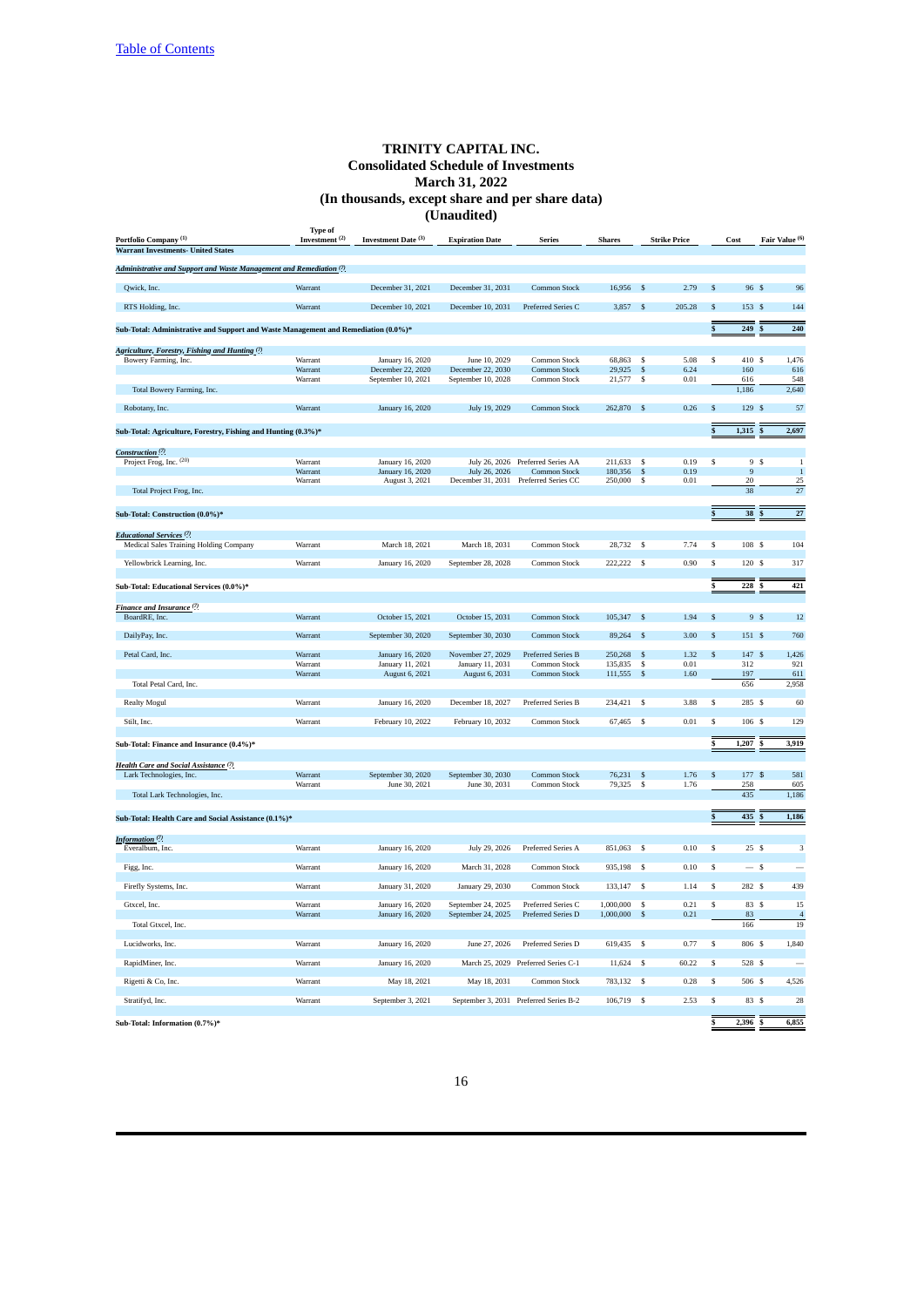| Portfolio Company (1)                              | <b>Type of</b><br>Investment <sup>(2)</sup> | Investment Date (3)                 | <b>Expiration Date</b>              | Series                       | <b>Shares</b>     |                         | Strike Price   | Cost                             |                          | Fair Value (6)           |
|----------------------------------------------------|---------------------------------------------|-------------------------------------|-------------------------------------|------------------------------|-------------------|-------------------------|----------------|----------------------------------|--------------------------|--------------------------|
| <b>Warrant Investments- United States,</b>         |                                             |                                     |                                     |                              |                   |                         |                |                                  |                          |                          |
| <b>Continued</b>                                   |                                             |                                     |                                     |                              |                   |                         |                |                                  |                          |                          |
| <b>Management of Companies and Enterprises (?)</b> |                                             |                                     |                                     |                              |                   |                         |                |                                  |                          |                          |
|                                                    |                                             |                                     |                                     |                              |                   |                         |                |                                  |                          |                          |
| Exer Holdings, LLC                                 | Warrant                                     | November 19, 2021                   | November 19, 2031                   | Common Stock                 | 281               | \$                      | 479.25 (13) \$ |                                  | 93 S                     | 59                       |
| <b>Sub-Total: Management of Companies and</b>      |                                             |                                     |                                     |                              |                   |                         |                |                                  |                          |                          |
| Enterprises (0.0%)*                                |                                             |                                     |                                     |                              |                   |                         |                | \$                               | 93S                      | 59                       |
|                                                    |                                             |                                     |                                     |                              |                   |                         |                |                                  |                          |                          |
| Manufacturing (7)                                  |                                             |                                     |                                     |                              |                   |                         |                |                                  |                          |                          |
| 3DEO, Inc.                                         | Warrant                                     | February 23, 2022                   | February 23, 2032                   | Common Stock                 | 37,218            | \$                      | 1.81           | \$                               | 93 S                     | 86                       |
|                                                    |                                             |                                     |                                     |                              |                   |                         |                |                                  |                          |                          |
| Bolb, Inc.                                         | Warrant                                     | October 12, 2021                    | October 12, 2031                    | Common Stock                 | 181,784           | \$                      | 0.07           | \$                               | 36S                      | 33                       |
|                                                    |                                             |                                     |                                     |                              |                   |                         |                |                                  |                          |                          |
| Daring Foods, Inc.                                 | Warrant                                     | April 8, 2021                       | April 8, 2031                       | <b>Common Stock</b>          | 68,100            | \$                      | 0.27           | \$                               | 106S                     | 663                      |
|                                                    |                                             |                                     |                                     |                              |                   |                         |                |                                  |                          |                          |
| Footprint International Holding, Inc.              | Warrant                                     | February 14, 2020                   | February 14, 2030                   | Common Stock                 | 38,171            | \$                      | 0.31           | \$                               | 9S                       | 2,009                    |
|                                                    | Warrant                                     | February 18, 2022                   | February 18, 2032                   | Common Stock                 | 77,524            | \$                      | 0.01           | 4,246 \$                         |                          | 4,104                    |
| Total Footprint International Holding, Inc.        |                                             |                                     |                                     |                              |                   |                         |                | $\overline{\mathbb{S}}$<br>4,255 |                          | 6,113                    |
|                                                    |                                             |                                     |                                     |                              |                   |                         |                |                                  |                          |                          |
| Happiest Baby, Inc.                                | Warrant                                     | January 16, 2020                    | May 16, 2029                        | Common Stock                 | 182,554           | \$                      | 0.33           | \$                               | 193S                     | 249                      |
|                                                    |                                             |                                     |                                     |                              |                   |                         |                |                                  |                          |                          |
| Mainspring Energy, Inc.                            | Warrant<br>Warrant                          | January 16, 2020                    | July 9, 2029                        | Common Stock                 | 140,186           | \$<br>\$                | 1.15<br>1.15   | \$                               | 283S<br>226S             | 373                      |
|                                                    | Warrant                                     | November 20, 2020<br>March 18, 2022 | November 20, 2030<br>March 18, 2032 | Common Stock<br>Common Stock | 81,294<br>137,692 | \$                      | 1.66           |                                  | 344                      | 216<br>344               |
|                                                    |                                             |                                     |                                     |                              |                   |                         |                | \$<br>853                        |                          | 933                      |
| Total Mainspring Energy, Inc.                      |                                             |                                     |                                     |                              |                   |                         |                |                                  |                          |                          |
| Molekule, Inc.                                     | Warrant                                     | June 19, 2020                       | June 19, 2030                       | Preferred Series C-1         | 32,051            | \$                      | 3.12           | $\overline{\mathbb{S}}$          | 16S                      | 8                        |
|                                                    |                                             |                                     |                                     |                              |                   |                         |                |                                  |                          |                          |
|                                                    |                                             |                                     |                                     |                              |                   |                         |                |                                  |                          |                          |
| Quip NYC, Inc.                                     | Warrant                                     | March 9, 2021                       | March 9, 2031                       | Preferred Series A-1         | 10,833            | \$                      | 48.46          | \$                               | 203S                     | 575                      |
|                                                    |                                             |                                     |                                     |                              |                   |                         |                |                                  |                          |                          |
| SBG Labs, Inc.                                     | Warrant                                     | <b>January 16, 2020</b>             | July 29, 2023                       | Preferred Series A-1         | 42,857            | \$                      | 0.70           | \$                               | 13S                      |                          |
|                                                    | Warrant                                     | January 16, 2020                    | September 18, 2024                  | Preferred Series A-1         | 25,714            | \$                      | 0.70           |                                  | 8                        |                          |
|                                                    | Warrant                                     | January 16, 2020                    | January 14, 2024                    | Preferred Series A-1         | 21,492            | \$                      | 0.70           |                                  | $\overline{7}$           |                          |
|                                                    | Warrant                                     | January 16, 2020                    | March 24, 2025                      | Preferred Series A-1         | 12.155            | \$                      | 0.70           |                                  | $\overline{4}$           | $\overline{\phantom{0}}$ |
|                                                    | Warrant                                     | January 16, 2020                    | October 10, 2023                    | Preferred Series A-1         | 11,150            | \$                      | 0.70           |                                  | $\overline{4}$           | $\overline{\phantom{0}}$ |
|                                                    | Warrant                                     | January 16, 2020                    | May 6, 2024                         | Preferred Series A-1         | 11,145            | \$                      | 0.70           |                                  | $\overline{4}$           | $\overline{\phantom{0}}$ |
|                                                    | Warrant                                     | January 16, 2020                    | June 9, 2024                        | Preferred Series A-1         | 7,085             | \$                      | 0.70           |                                  | $\overline{\mathcal{L}}$ | $\overline{\phantom{0}}$ |
|                                                    | Warrant                                     | January 16, 2020                    | May 20, 2024                        | Preferred Series A-1         | 342,857           | \$                      | 0.70           | 110                              |                          | $\overline{\phantom{a}}$ |
|                                                    | Warrant                                     | January 16, 2020                    | March 26, 2025                      | Preferred Series A-1         | 200,000           | \$                      | 0.70           |                                  | 65                       |                          |
| Total SBG Labs, Inc.                               |                                             |                                     |                                     |                              |                   |                         |                | \$<br>217                        |                          | $\overline{\phantom{0}}$ |
| Space Perspective, Inc.                            | Warrant                                     | March 3, 2022                       | March 3, 2032                       | Preferred Series A           | 221,280           | \$                      | 2.75           | \$                               | 256 \$                   | 256                      |
|                                                    |                                             |                                     |                                     |                              |                   |                         |                |                                  |                          |                          |
| Tarana Wireless, Inc.                              | Warrant                                     | June 30, 2021                       | June 30, 2031                       | Common Stock                 | 5,027,629         | \$                      | 0.19           | \$                               | 967 S                    | 2,145                    |
|                                                    |                                             |                                     |                                     |                              |                   |                         |                |                                  |                          |                          |
| The Fynder Group, Inc.                             | Warrant                                     | October 14, 2020                    | October 14, 2030                    | Common Stock                 | 36,445            | $\overline{\mathbf{s}}$ | 0.49           | $\overline{\mathbb{S}}$          | 68 \$                    | 286                      |
|                                                    |                                             |                                     |                                     |                              |                   |                         |                |                                  |                          |                          |
| Vertical Communications, Inc. (20)                 | Warrant                                     | January 16, 2020                    | July 11, 2026                       | Preferred Series A           | 828,479           | \$                      | 1.00           | \$                               | $-s$                     | -                        |
|                                                    |                                             |                                     |                                     |                              |                   |                         |                |                                  |                          |                          |
| viaPhoton, Inc.                                    | Warrant                                     | March 31, 2022                      | March 31, 2032                      | Common Stock                 | 15,839            | \$                      | 0.60           | $\overline{\mathbb{S}}$          | 22S                      | 22                       |
|                                                    |                                             |                                     |                                     |                              |                   |                         |                |                                  |                          |                          |
| VitaCup, Inc.                                      | Warrant                                     | June 23, 2021                       | June 23, 2031                       | Preferred Series C           | 68,996            | $\overline{\mathbb{S}}$ | 2.79           | $\overline{\mathbb{S}}$          | 9S                       | $\overline{3}$           |
|                                                    |                                             |                                     |                                     |                              |                   |                         |                |                                  |                          |                          |
| Sub-Total: Manufacturing (1.2%)*                   |                                             |                                     |                                     |                              |                   |                         |                | \$<br>7,294                      |                          | 11,372<br>S              |
|                                                    |                                             |                                     |                                     |                              |                   |                         |                |                                  |                          |                          |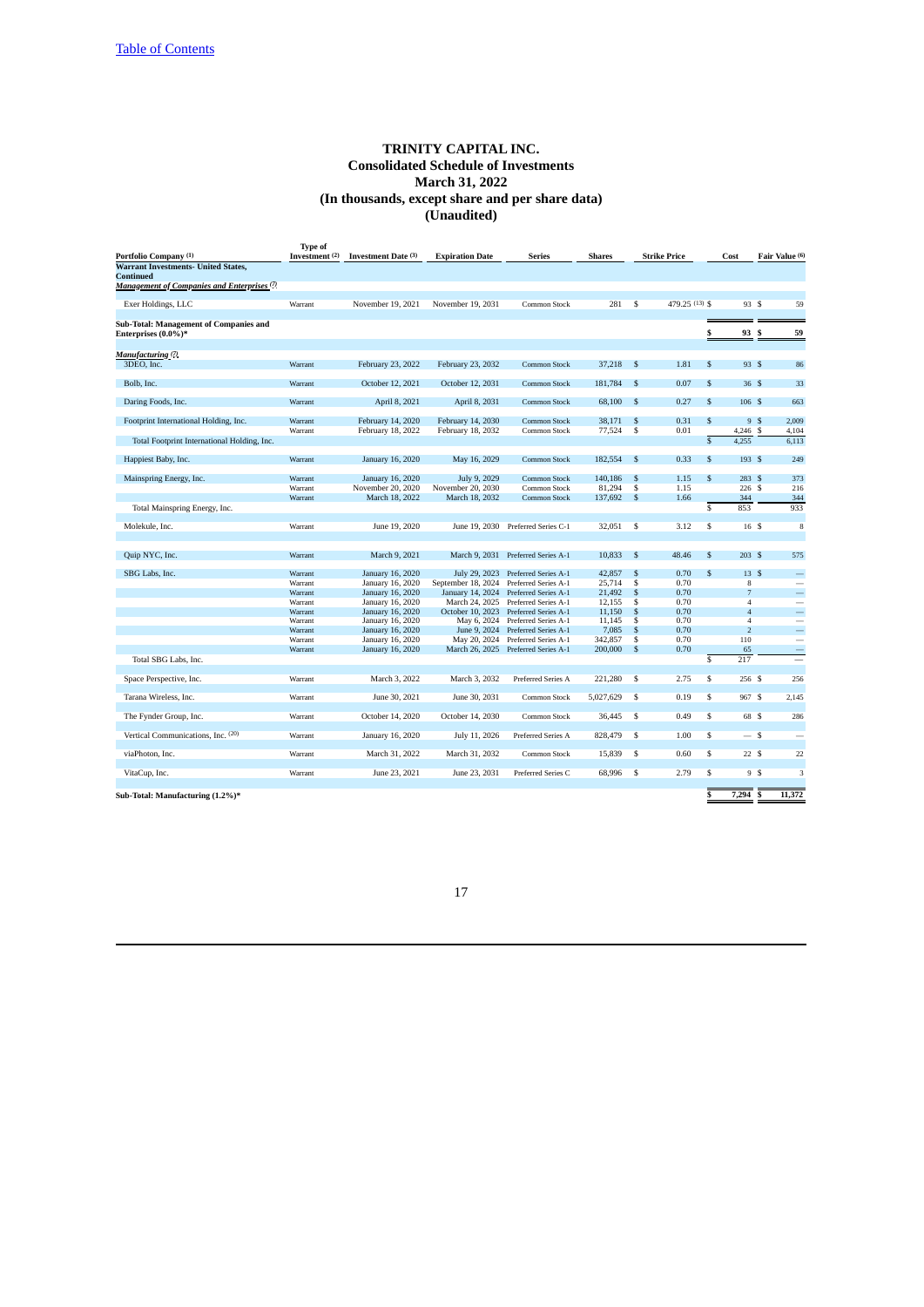| Portfolio Company (1)                                       | <b>Type of</b><br>Investment<br>(2) | Investment Date (3) | <b>Expiration Date</b> | <b>Series</b>                     | <b>Shares</b> |                         | <b>Strike Price</b> |              | Cost           | Fair Value (6) |                          |
|-------------------------------------------------------------|-------------------------------------|---------------------|------------------------|-----------------------------------|---------------|-------------------------|---------------------|--------------|----------------|----------------|--------------------------|
| <b>Warrant Investments- United States, Continued</b>        |                                     |                     |                        |                                   |               |                         |                     |              |                |                |                          |
| Pharmaceutical <sup>(7)</sup>                               |                                     |                     |                        |                                   |               |                         |                     |              |                |                |                          |
| Zosano Pharma Corporation                                   | Warrant <sup>(9)</sup>              | January 16, 2020    | September 25, 2025     | Common Stock                      | 75,000        | - S                     | 3.59                | \$           | 69 S           |                | 7                        |
| Sub-Total: Pharmaceutical (0.0%)*                           |                                     |                     |                        |                                   |               |                         |                     | S            | 69             | -S             | 7                        |
|                                                             |                                     |                     |                        |                                   |               |                         |                     |              |                |                |                          |
| <u>Professional, Scientific, and Technical Services (?)</u> |                                     |                     |                        |                                   |               |                         |                     |              |                |                |                          |
| All Seated, Inc.                                            | Warrant                             | February 28, 2022   | February 28, 2032      | Common Stock                      | 5.101         | -S                      | 15.72               | $\mathbf{s}$ | 20S            |                | 29                       |
| Crowdtap, Inc.                                              | Warrant                             | January 16, 2020    | December 16, 2025      | <b>Preferred Series B</b>         | 442.233       | S                       | 1.09                | $\mathbf{s}$ | 42S            |                | 228                      |
|                                                             | Warrant                             | January 16, 2020    | December 11, 2027      | <b>Preferred Series B</b>         | 100,000       | $\overline{\mathbf{s}}$ | 1.09                |              | 9              |                | 51                       |
| Total Crowdtap, Inc.                                        |                                     |                     |                        |                                   |               |                         |                     |              | 51             |                | 279                      |
| Dynamics, Inc.                                              | Warrant                             | January 16, 2020    | March 10, 2024         | <b>Common Stock</b>               | 17,000        | S                       | 10.59               | \$           | 85 \$          |                | $\overline{\phantom{0}}$ |
|                                                             |                                     |                     |                        |                                   |               |                         |                     |              |                |                |                          |
| E La Carte, Inc.                                            | Warrant                             | January 16, 2020    | April 27, 2027         | <b>Preferred Series A</b>         | 497,183       | $\mathbf{s}$            | 0.30                | $\mathbf{s}$ | 185 \$         |                | 2.122                    |
|                                                             | Warrant                             | January 16, 2020    | July 28, 2027          | Common Stock                      | 104.284       | S                       | 7.49                |              | 14             |                | 251                      |
|                                                             | Warrant                             | January 16, 2020    | April 28, 2027         | <b>Preferred Series</b><br>$AA-1$ | 106.841 \$    |                         | 7.49                |              | 14             |                | 114                      |
| Total E La Carte, Inc.                                      |                                     |                     |                        |                                   |               |                         |                     |              | 213            |                | 2,487                    |
|                                                             |                                     |                     |                        |                                   |               |                         |                     |              |                |                |                          |
| Edeniq, Inc.                                                | Warrant                             | January 16, 2020    | December 23, 2026      | Preferred Series B                | 2,685,501     | S                       | 0.22                | \$           | $-s$           |                | $\overline{2}$           |
|                                                             | Warrant                             | January 16, 2020    | December 23, 2026      | <b>Preferred Series B</b>         | 2,184,672     | S                       | 0.01                |              | -              |                | 5                        |
|                                                             | Warrant                             | January 16, 2020    | June 29, 2027          | Preferred Series C                | 5,106,972     | S                       | 0.44                |              |                |                |                          |
|                                                             | Warrant                             | January 16, 2020    | November 2, 2028       | <b>Preferred Series C</b>         | 3,850,294     | $\mathbb{S}$            | 0.01                |              | -              |                | 34                       |
|                                                             | Warrant                             | November 29, 2021   | November 29, 2031      | Preferred Series D                | 154,906,320   | S                       | 0.01                |              | 7              |                | 10                       |
| Total Edeniq, Inc. (20)                                     |                                     |                     |                        |                                   |               |                         |                     |              | $\overline{7}$ |                | 51                       |
|                                                             |                                     |                     |                        |                                   |               |                         |                     |              |                |                |                          |
| Hologram, Inc.                                              | Warrant                             | January 31, 2020    | January 27, 2030       | Common Stock                      | 193,054       | S                       | 0.26                | \$           | 49 \$          |                | 906                      |
|                                                             |                                     |                     |                        | Preferred Series D-               |               |                         |                     |              |                |                |                          |
| Hospitalists Now, Inc.                                      | Warrant                             | January 16, 2020    | March 30, 2026         | $\overline{\mathcal{L}}$          | 135,807       | <sup>S</sup>            | 5.89                | \$           | 71S            |                | 843                      |
|                                                             |                                     |                     |                        | Preferred Series D-               |               |                         |                     |              |                |                |                          |
|                                                             | Warrant                             | January 16, 2020    | December 6, 2026       | $\overline{2}$                    | 750,000       | -S                      | 5.89                |              | 391            |                | 4,654                    |
| Total Hospitalists Now, Inc.                                |                                     |                     |                        |                                   |               |                         |                     |              | 462            |                | 5.497                    |
|                                                             |                                     |                     |                        |                                   | 2.219         | S                       | 220.82              | \$           | 34S            |                |                          |
| Incontext Solutions, Inc.                                   | Warrant                             | January 16, 2020    | September 28, 2028     | Common Stock                      |               |                         |                     |              |                |                |                          |
| PebblePost, Inc.                                            | Warrant                             | May 7, 2021         | May 7, 2031            | Common Stock                      | 657,343       | S                       | 0.75                | \$           | 68 \$          |                | 332                      |
|                                                             |                                     |                     |                        |                                   |               |                         |                     |              |                |                |                          |
| Pendulum Therapeutics, Inc.                                 | Warrant                             | January 16, 2020    | October 9, 2029        | <b>Preferred Series B</b>         | 55,263        | S                       | 1.90                | $\mathbf{s}$ | 44 \$          |                | 30                       |
|                                                             | Warrant                             | June 1, 2020        | July 15, 2030          | <b>Preferred Series B</b>         | 36,842        | s                       | 1.90                |              | 36             |                | 20                       |
|                                                             | Warrant                             | December 31, 2021   | December 31, 2031      | <b>Preferred Series C</b>         | 322,251       | $\mathbf{s}$            | 3.24                |              | 118            |                | 59                       |
| Total Pendulum Therapeutics, Inc.                           |                                     |                     |                        |                                   |               |                         |                     |              | 198            |                | 109                      |
| Reciprocity, Inc.                                           | Warrant                             | September 25, 2020  | September 25, 2030     | Common Stock                      | 114,678       | S                       | 4.17                | \$           | 99 S           |                | 236                      |
|                                                             | Warrant                             | April 29, 2021      | April 29, 2031         | Common Stock                      | 57,195        | $\mathsf{s}$            | 4.17                |              | 54             |                | 118                      |
| Total Reciprocity, Inc.                                     |                                     |                     |                        |                                   |               |                         |                     |              | 153            |                | 354                      |
|                                                             |                                     |                     |                        |                                   |               |                         |                     |              |                |                |                          |
| Resilinc, Inc.                                              | Warrant                             | January 16, 2020    | December 15, 2025      | Preferred Series A                | 589,275       | S                       | 0.51                | \$           | 40 S           |                | $\overline{\phantom{a}}$ |
|                                                             |                                     |                     |                        |                                   |               |                         |                     |              |                |                |                          |
| Sun Basket, Inc.                                            | Warrant                             | January 16, 2020    | October 5, 2027        | Common Stock                      | 103,636       | S                       | 14.47               | S            | 111S           |                | 217                      |
|                                                             | Warrant                             | December 31, 2020   | December 29, 2032      | <b>Common Stock</b>               | 33,348        | S                       | 3.17                |              | 546            |                | 378                      |
| Total Sun Basket, Inc.                                      |                                     |                     |                        |                                   |               |                         |                     |              | 657            |                | 595                      |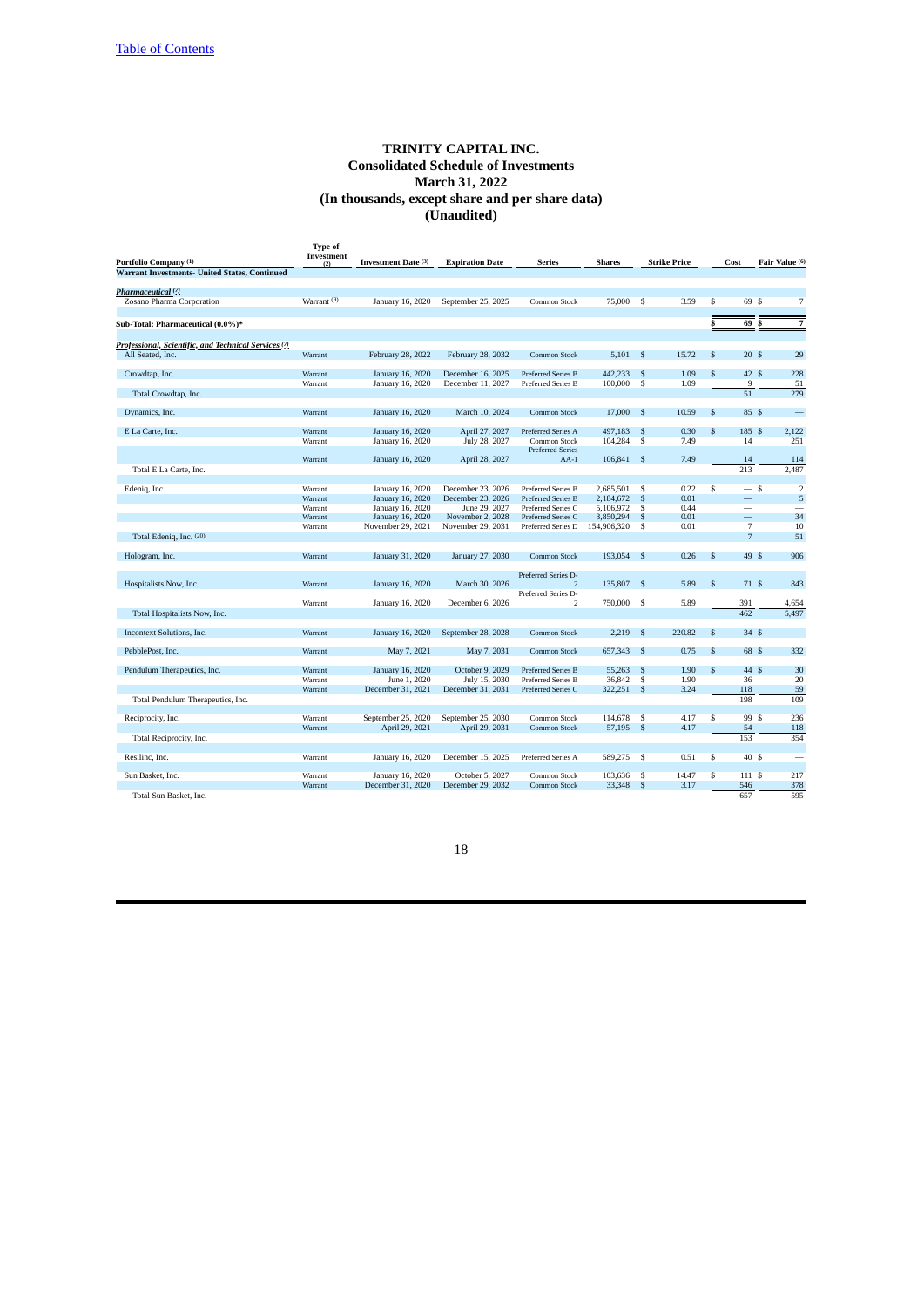| Professional, Scientific, and Technical Services, Continued (?)<br><b>Preferred Series</b><br>\$<br>\$<br>55 \$<br>Utility Associates, Inc.<br>January 16, 2020<br>June 30, 2025<br>92,511<br>4.54<br>Warrant<br>Α<br><b>Preferred Series</b><br>Warrant<br>January 16, 2020<br>May 1, 2026<br>60,000<br>\$<br>4.54<br>36<br>$\mathbf{A}$<br>Preferred Series<br>January 16, 2020<br>May 22, 2027<br>200,000<br>\$<br>4.54<br>120<br>Warrant<br>Α<br>Total Utility Associates, Inc.<br>211<br>2.46<br>29S<br>42<br>ZenDrive, Inc.<br>Warrant<br>July 16, 2021<br>July 16, 2031<br>Common Stock<br>30,466<br>\$<br>\$<br>$\overline{\mathbb{S}}$<br>2,277<br>10,681<br>Sub-Total: Professional, Scientific, and Technical Services (1.1%)*<br>Real Estate (7)<br>December 10,<br><b>Preferred Series</b><br>$-s$<br><b>Egomotion Corporation</b><br>Warrant<br>January 16, 2020<br>2028<br>60,786<br>\$<br>1.32<br>\$<br>52<br>A<br><b>Preferred Series</b><br>Warrant<br>January 16, 2020<br>June 29, 2028<br>121,571<br>\$<br>1.32<br>219<br>103<br>A<br><b>Total Egomotion Corporation</b><br>219<br>155<br><b>Preferred Series</b><br>209 \$<br>$\overline{7}$<br>January 16, 2020<br>May 24, 2029<br>87,955<br>-S<br>8.53<br>\$<br>Knockaway, Inc.<br>Warrant<br>B<br>November 10,<br>148,730 (13) \$<br>$7.74(13)$ \$<br>November 10, 2021<br>105<br>Warrant<br>2031<br>Common Stock<br>265<br>\$<br>474<br>112<br>Total Knockaway, Inc.<br>267<br>693<br>Sub-Total: Real Estate (0.0%)*<br>Rental and Leasing Services <sup>(7)</sup><br>Maxwell Financial Labs, Inc.<br>October 7, 2020<br>October 7, 2030<br>106,735<br>$\mathbb{S}$<br>0.29<br>$\mathbb{S}$<br>20S<br>357<br>Common Stock<br>Warrant<br>December 22,<br>December 22, 2020<br>\$<br>0.29<br>34<br>371<br>2030<br>Common Stock<br>110,860<br>Warrant<br>September 30,<br>238<br>September 30, 2021<br>79,135<br>\$<br>1.04<br>148<br>Warrant<br>2031<br>Common Stock<br>202<br>966<br>Total Maxwell Financial Labs, Inc.<br>December 14,<br><b>Preferred Series</b><br>NextCar Holding Company, Inc.<br>December 14, 2021<br>167,543 (13)\$<br>$2.62(13)$ \$<br>35S<br>30<br>Warrant<br>2026<br>$\mathbf{A}$<br><b>Preferred Series</b><br>13,869 (13) \$<br>2.62(13)<br>3<br>3<br>February 23, 2022<br>February 23, 2032<br>Warrant<br>$\mathsf{A}$<br><b>Preferred Series</b><br>2.62(13)<br>March 16, 2022<br>March 16, 2032<br>16,643 (13)\$<br>3<br>Warrant<br>3<br>A<br>41<br>36<br>Total NextCar Holding Company, Inc.<br>\$<br>243<br>1,002<br>Sub-Total: Rental and Leasing Services (0.1%)*<br>Retail Trade <sup>(7)</sup><br>December 14,<br><b>Preferred Series</b><br>December 18, 2020<br>2030<br>\$<br>0.84<br>\$<br>259S<br>91<br>Boosted eCommerce, Inc.<br>Warrant<br>$A-1$<br>759,263<br>39S<br>41<br>Fernished, Inc.<br>May 5, 2021<br>May 5, 2031<br>54,427<br>\$<br>0.15<br>$\mathbf{s}$<br>Warrant<br>Common Stock<br>January 16, 2020<br>May 9, 2028<br>1.20<br>73S<br>372<br>Gobble, Inc.<br>74,635<br>\$<br>Warrant<br>Common Stock<br>.S<br>December 27,<br>January 16, 2020<br>10,000<br>\$<br>50<br>Warrant<br>2029<br>Common Stock<br>1.22<br>617<br>422<br>690<br>Total Gobble, Inc.<br><b>Preferred Series</b><br>March 23, 2027<br>185 \$<br>327<br>Madison Reed, Inc.<br>Warrant<br>January 16, 2020<br>194,553<br>$\frac{5}{5}$<br>2.57<br>\$<br>C<br>0.99<br>113<br>Warrant<br>January 16, 2020<br>July 18, 2028<br>Common Stock<br>43,158<br>71<br>June 30, 2029<br>\$<br>90<br>Warrant<br>January 16, 2020<br>36,585<br>1.23<br>Common Stock<br>56<br>Total Madison Reed, Inc.<br>312<br>530<br>December 31,<br>Portofino Labs, Inc.<br>Warrant<br>December 31, 2020<br>2030<br>Common Stock<br>39,659<br>\$<br>1.53<br>\$<br>160<br>\$<br>115<br>47<br>April 1, 2021<br>39,912<br>\$<br>1.46<br>99<br>Warrant<br>April 1, 2031<br>Common Stock<br>Total Portofino Labs, Inc.<br>259<br>162<br>December 31,<br>105S<br>194<br>Super73, Inc.<br>Warrant<br>December 31, 2020<br>2030<br>Common Stock<br>177,305<br>\$<br>3.16<br>\$<br><b>Preferred Series</b><br>Trendly, Inc.<br>Warrant<br>January 16, 2020<br>August 10, 2026<br>245,506<br>\$<br>1.14<br>\$<br>221S<br>75<br>A<br>1,885<br>$\overline{\mathbf{s}}$<br>1,515<br>\$<br>Sub-Total: Retail Trade (0.2%)* | Portfolio Company (1)                         | <b>Type of</b><br>Investment<br>(2) | <b>Investment Date (3)</b> | <b>Expiration Date</b> | <b>Series</b> | <b>Shares</b> | <b>Strike Price</b> | Cost | Fair Value (6) |
|---------------------------------------------------------------------------------------------------------------------------------------------------------------------------------------------------------------------------------------------------------------------------------------------------------------------------------------------------------------------------------------------------------------------------------------------------------------------------------------------------------------------------------------------------------------------------------------------------------------------------------------------------------------------------------------------------------------------------------------------------------------------------------------------------------------------------------------------------------------------------------------------------------------------------------------------------------------------------------------------------------------------------------------------------------------------------------------------------------------------------------------------------------------------------------------------------------------------------------------------------------------------------------------------------------------------------------------------------------------------------------------------------------------------------------------------------------------------------------------------------------------------------------------------------------------------------------------------------------------------------------------------------------------------------------------------------------------------------------------------------------------------------------------------------------------------------------------------------------------------------------------------------------------------------------------------------------------------------------------------------------------------------------------------------------------------------------------------------------------------------------------------------------------------------------------------------------------------------------------------------------------------------------------------------------------------------------------------------------------------------------------------------------------------------------------------------------------------------------------------------------------------------------------------------------------------------------------------------------------------------------------------------------------------------------------------------------------------------------------------------------------------------------------------------------------------------------------------------------------------------------------------------------------------------------------------------------------------------------------------------------------------------------------------------------------------------------------------------------------------------------------------------------------------------------------------------------------------------------------------------------------------------------------------------------------------------------------------------------------------------------------------------------------------------------------------------------------------------------------------------------------------------------------------------------------------------------------------------------------------------------------------------------------------------------------------------------------------------------------------------------------------------------------------------------------------------------------------------------------------------------------------------------------------------------------------------------------------------------------------------------------------------------------------------------------------------------------------------------------------------------------------------------------------------------------------------------------------------------------------------------------------------------------|-----------------------------------------------|-------------------------------------|----------------------------|------------------------|---------------|---------------|---------------------|------|----------------|
|                                                                                                                                                                                                                                                                                                                                                                                                                                                                                                                                                                                                                                                                                                                                                                                                                                                                                                                                                                                                                                                                                                                                                                                                                                                                                                                                                                                                                                                                                                                                                                                                                                                                                                                                                                                                                                                                                                                                                                                                                                                                                                                                                                                                                                                                                                                                                                                                                                                                                                                                                                                                                                                                                                                                                                                                                                                                                                                                                                                                                                                                                                                                                                                                                                                                                                                                                                                                                                                                                                                                                                                                                                                                                                                                                                                                                                                                                                                                                                                                                                                                                                                                                                                                                                                                                       | Warrant Investments- United States, Continued |                                     |                            |                        |               |               |                     |      |                |
|                                                                                                                                                                                                                                                                                                                                                                                                                                                                                                                                                                                                                                                                                                                                                                                                                                                                                                                                                                                                                                                                                                                                                                                                                                                                                                                                                                                                                                                                                                                                                                                                                                                                                                                                                                                                                                                                                                                                                                                                                                                                                                                                                                                                                                                                                                                                                                                                                                                                                                                                                                                                                                                                                                                                                                                                                                                                                                                                                                                                                                                                                                                                                                                                                                                                                                                                                                                                                                                                                                                                                                                                                                                                                                                                                                                                                                                                                                                                                                                                                                                                                                                                                                                                                                                                                       |                                               |                                     |                            |                        |               |               |                     |      |                |
|                                                                                                                                                                                                                                                                                                                                                                                                                                                                                                                                                                                                                                                                                                                                                                                                                                                                                                                                                                                                                                                                                                                                                                                                                                                                                                                                                                                                                                                                                                                                                                                                                                                                                                                                                                                                                                                                                                                                                                                                                                                                                                                                                                                                                                                                                                                                                                                                                                                                                                                                                                                                                                                                                                                                                                                                                                                                                                                                                                                                                                                                                                                                                                                                                                                                                                                                                                                                                                                                                                                                                                                                                                                                                                                                                                                                                                                                                                                                                                                                                                                                                                                                                                                                                                                                                       |                                               |                                     |                            |                        |               |               |                     |      |                |
|                                                                                                                                                                                                                                                                                                                                                                                                                                                                                                                                                                                                                                                                                                                                                                                                                                                                                                                                                                                                                                                                                                                                                                                                                                                                                                                                                                                                                                                                                                                                                                                                                                                                                                                                                                                                                                                                                                                                                                                                                                                                                                                                                                                                                                                                                                                                                                                                                                                                                                                                                                                                                                                                                                                                                                                                                                                                                                                                                                                                                                                                                                                                                                                                                                                                                                                                                                                                                                                                                                                                                                                                                                                                                                                                                                                                                                                                                                                                                                                                                                                                                                                                                                                                                                                                                       |                                               |                                     |                            |                        |               |               |                     |      |                |
|                                                                                                                                                                                                                                                                                                                                                                                                                                                                                                                                                                                                                                                                                                                                                                                                                                                                                                                                                                                                                                                                                                                                                                                                                                                                                                                                                                                                                                                                                                                                                                                                                                                                                                                                                                                                                                                                                                                                                                                                                                                                                                                                                                                                                                                                                                                                                                                                                                                                                                                                                                                                                                                                                                                                                                                                                                                                                                                                                                                                                                                                                                                                                                                                                                                                                                                                                                                                                                                                                                                                                                                                                                                                                                                                                                                                                                                                                                                                                                                                                                                                                                                                                                                                                                                                                       |                                               |                                     |                            |                        |               |               |                     |      |                |
|                                                                                                                                                                                                                                                                                                                                                                                                                                                                                                                                                                                                                                                                                                                                                                                                                                                                                                                                                                                                                                                                                                                                                                                                                                                                                                                                                                                                                                                                                                                                                                                                                                                                                                                                                                                                                                                                                                                                                                                                                                                                                                                                                                                                                                                                                                                                                                                                                                                                                                                                                                                                                                                                                                                                                                                                                                                                                                                                                                                                                                                                                                                                                                                                                                                                                                                                                                                                                                                                                                                                                                                                                                                                                                                                                                                                                                                                                                                                                                                                                                                                                                                                                                                                                                                                                       |                                               |                                     |                            |                        |               |               |                     |      |                |
|                                                                                                                                                                                                                                                                                                                                                                                                                                                                                                                                                                                                                                                                                                                                                                                                                                                                                                                                                                                                                                                                                                                                                                                                                                                                                                                                                                                                                                                                                                                                                                                                                                                                                                                                                                                                                                                                                                                                                                                                                                                                                                                                                                                                                                                                                                                                                                                                                                                                                                                                                                                                                                                                                                                                                                                                                                                                                                                                                                                                                                                                                                                                                                                                                                                                                                                                                                                                                                                                                                                                                                                                                                                                                                                                                                                                                                                                                                                                                                                                                                                                                                                                                                                                                                                                                       |                                               |                                     |                            |                        |               |               |                     |      |                |
|                                                                                                                                                                                                                                                                                                                                                                                                                                                                                                                                                                                                                                                                                                                                                                                                                                                                                                                                                                                                                                                                                                                                                                                                                                                                                                                                                                                                                                                                                                                                                                                                                                                                                                                                                                                                                                                                                                                                                                                                                                                                                                                                                                                                                                                                                                                                                                                                                                                                                                                                                                                                                                                                                                                                                                                                                                                                                                                                                                                                                                                                                                                                                                                                                                                                                                                                                                                                                                                                                                                                                                                                                                                                                                                                                                                                                                                                                                                                                                                                                                                                                                                                                                                                                                                                                       |                                               |                                     |                            |                        |               |               |                     |      |                |
|                                                                                                                                                                                                                                                                                                                                                                                                                                                                                                                                                                                                                                                                                                                                                                                                                                                                                                                                                                                                                                                                                                                                                                                                                                                                                                                                                                                                                                                                                                                                                                                                                                                                                                                                                                                                                                                                                                                                                                                                                                                                                                                                                                                                                                                                                                                                                                                                                                                                                                                                                                                                                                                                                                                                                                                                                                                                                                                                                                                                                                                                                                                                                                                                                                                                                                                                                                                                                                                                                                                                                                                                                                                                                                                                                                                                                                                                                                                                                                                                                                                                                                                                                                                                                                                                                       |                                               |                                     |                            |                        |               |               |                     |      |                |
|                                                                                                                                                                                                                                                                                                                                                                                                                                                                                                                                                                                                                                                                                                                                                                                                                                                                                                                                                                                                                                                                                                                                                                                                                                                                                                                                                                                                                                                                                                                                                                                                                                                                                                                                                                                                                                                                                                                                                                                                                                                                                                                                                                                                                                                                                                                                                                                                                                                                                                                                                                                                                                                                                                                                                                                                                                                                                                                                                                                                                                                                                                                                                                                                                                                                                                                                                                                                                                                                                                                                                                                                                                                                                                                                                                                                                                                                                                                                                                                                                                                                                                                                                                                                                                                                                       |                                               |                                     |                            |                        |               |               |                     |      |                |
|                                                                                                                                                                                                                                                                                                                                                                                                                                                                                                                                                                                                                                                                                                                                                                                                                                                                                                                                                                                                                                                                                                                                                                                                                                                                                                                                                                                                                                                                                                                                                                                                                                                                                                                                                                                                                                                                                                                                                                                                                                                                                                                                                                                                                                                                                                                                                                                                                                                                                                                                                                                                                                                                                                                                                                                                                                                                                                                                                                                                                                                                                                                                                                                                                                                                                                                                                                                                                                                                                                                                                                                                                                                                                                                                                                                                                                                                                                                                                                                                                                                                                                                                                                                                                                                                                       |                                               |                                     |                            |                        |               |               |                     |      |                |
|                                                                                                                                                                                                                                                                                                                                                                                                                                                                                                                                                                                                                                                                                                                                                                                                                                                                                                                                                                                                                                                                                                                                                                                                                                                                                                                                                                                                                                                                                                                                                                                                                                                                                                                                                                                                                                                                                                                                                                                                                                                                                                                                                                                                                                                                                                                                                                                                                                                                                                                                                                                                                                                                                                                                                                                                                                                                                                                                                                                                                                                                                                                                                                                                                                                                                                                                                                                                                                                                                                                                                                                                                                                                                                                                                                                                                                                                                                                                                                                                                                                                                                                                                                                                                                                                                       |                                               |                                     |                            |                        |               |               |                     |      |                |
|                                                                                                                                                                                                                                                                                                                                                                                                                                                                                                                                                                                                                                                                                                                                                                                                                                                                                                                                                                                                                                                                                                                                                                                                                                                                                                                                                                                                                                                                                                                                                                                                                                                                                                                                                                                                                                                                                                                                                                                                                                                                                                                                                                                                                                                                                                                                                                                                                                                                                                                                                                                                                                                                                                                                                                                                                                                                                                                                                                                                                                                                                                                                                                                                                                                                                                                                                                                                                                                                                                                                                                                                                                                                                                                                                                                                                                                                                                                                                                                                                                                                                                                                                                                                                                                                                       |                                               |                                     |                            |                        |               |               |                     |      |                |
|                                                                                                                                                                                                                                                                                                                                                                                                                                                                                                                                                                                                                                                                                                                                                                                                                                                                                                                                                                                                                                                                                                                                                                                                                                                                                                                                                                                                                                                                                                                                                                                                                                                                                                                                                                                                                                                                                                                                                                                                                                                                                                                                                                                                                                                                                                                                                                                                                                                                                                                                                                                                                                                                                                                                                                                                                                                                                                                                                                                                                                                                                                                                                                                                                                                                                                                                                                                                                                                                                                                                                                                                                                                                                                                                                                                                                                                                                                                                                                                                                                                                                                                                                                                                                                                                                       |                                               |                                     |                            |                        |               |               |                     |      |                |
|                                                                                                                                                                                                                                                                                                                                                                                                                                                                                                                                                                                                                                                                                                                                                                                                                                                                                                                                                                                                                                                                                                                                                                                                                                                                                                                                                                                                                                                                                                                                                                                                                                                                                                                                                                                                                                                                                                                                                                                                                                                                                                                                                                                                                                                                                                                                                                                                                                                                                                                                                                                                                                                                                                                                                                                                                                                                                                                                                                                                                                                                                                                                                                                                                                                                                                                                                                                                                                                                                                                                                                                                                                                                                                                                                                                                                                                                                                                                                                                                                                                                                                                                                                                                                                                                                       |                                               |                                     |                            |                        |               |               |                     |      |                |
|                                                                                                                                                                                                                                                                                                                                                                                                                                                                                                                                                                                                                                                                                                                                                                                                                                                                                                                                                                                                                                                                                                                                                                                                                                                                                                                                                                                                                                                                                                                                                                                                                                                                                                                                                                                                                                                                                                                                                                                                                                                                                                                                                                                                                                                                                                                                                                                                                                                                                                                                                                                                                                                                                                                                                                                                                                                                                                                                                                                                                                                                                                                                                                                                                                                                                                                                                                                                                                                                                                                                                                                                                                                                                                                                                                                                                                                                                                                                                                                                                                                                                                                                                                                                                                                                                       |                                               |                                     |                            |                        |               |               |                     |      |                |
|                                                                                                                                                                                                                                                                                                                                                                                                                                                                                                                                                                                                                                                                                                                                                                                                                                                                                                                                                                                                                                                                                                                                                                                                                                                                                                                                                                                                                                                                                                                                                                                                                                                                                                                                                                                                                                                                                                                                                                                                                                                                                                                                                                                                                                                                                                                                                                                                                                                                                                                                                                                                                                                                                                                                                                                                                                                                                                                                                                                                                                                                                                                                                                                                                                                                                                                                                                                                                                                                                                                                                                                                                                                                                                                                                                                                                                                                                                                                                                                                                                                                                                                                                                                                                                                                                       |                                               |                                     |                            |                        |               |               |                     |      |                |
|                                                                                                                                                                                                                                                                                                                                                                                                                                                                                                                                                                                                                                                                                                                                                                                                                                                                                                                                                                                                                                                                                                                                                                                                                                                                                                                                                                                                                                                                                                                                                                                                                                                                                                                                                                                                                                                                                                                                                                                                                                                                                                                                                                                                                                                                                                                                                                                                                                                                                                                                                                                                                                                                                                                                                                                                                                                                                                                                                                                                                                                                                                                                                                                                                                                                                                                                                                                                                                                                                                                                                                                                                                                                                                                                                                                                                                                                                                                                                                                                                                                                                                                                                                                                                                                                                       |                                               |                                     |                            |                        |               |               |                     |      |                |
|                                                                                                                                                                                                                                                                                                                                                                                                                                                                                                                                                                                                                                                                                                                                                                                                                                                                                                                                                                                                                                                                                                                                                                                                                                                                                                                                                                                                                                                                                                                                                                                                                                                                                                                                                                                                                                                                                                                                                                                                                                                                                                                                                                                                                                                                                                                                                                                                                                                                                                                                                                                                                                                                                                                                                                                                                                                                                                                                                                                                                                                                                                                                                                                                                                                                                                                                                                                                                                                                                                                                                                                                                                                                                                                                                                                                                                                                                                                                                                                                                                                                                                                                                                                                                                                                                       |                                               |                                     |                            |                        |               |               |                     |      |                |
|                                                                                                                                                                                                                                                                                                                                                                                                                                                                                                                                                                                                                                                                                                                                                                                                                                                                                                                                                                                                                                                                                                                                                                                                                                                                                                                                                                                                                                                                                                                                                                                                                                                                                                                                                                                                                                                                                                                                                                                                                                                                                                                                                                                                                                                                                                                                                                                                                                                                                                                                                                                                                                                                                                                                                                                                                                                                                                                                                                                                                                                                                                                                                                                                                                                                                                                                                                                                                                                                                                                                                                                                                                                                                                                                                                                                                                                                                                                                                                                                                                                                                                                                                                                                                                                                                       |                                               |                                     |                            |                        |               |               |                     |      |                |
|                                                                                                                                                                                                                                                                                                                                                                                                                                                                                                                                                                                                                                                                                                                                                                                                                                                                                                                                                                                                                                                                                                                                                                                                                                                                                                                                                                                                                                                                                                                                                                                                                                                                                                                                                                                                                                                                                                                                                                                                                                                                                                                                                                                                                                                                                                                                                                                                                                                                                                                                                                                                                                                                                                                                                                                                                                                                                                                                                                                                                                                                                                                                                                                                                                                                                                                                                                                                                                                                                                                                                                                                                                                                                                                                                                                                                                                                                                                                                                                                                                                                                                                                                                                                                                                                                       |                                               |                                     |                            |                        |               |               |                     |      |                |
|                                                                                                                                                                                                                                                                                                                                                                                                                                                                                                                                                                                                                                                                                                                                                                                                                                                                                                                                                                                                                                                                                                                                                                                                                                                                                                                                                                                                                                                                                                                                                                                                                                                                                                                                                                                                                                                                                                                                                                                                                                                                                                                                                                                                                                                                                                                                                                                                                                                                                                                                                                                                                                                                                                                                                                                                                                                                                                                                                                                                                                                                                                                                                                                                                                                                                                                                                                                                                                                                                                                                                                                                                                                                                                                                                                                                                                                                                                                                                                                                                                                                                                                                                                                                                                                                                       |                                               |                                     |                            |                        |               |               |                     |      |                |
|                                                                                                                                                                                                                                                                                                                                                                                                                                                                                                                                                                                                                                                                                                                                                                                                                                                                                                                                                                                                                                                                                                                                                                                                                                                                                                                                                                                                                                                                                                                                                                                                                                                                                                                                                                                                                                                                                                                                                                                                                                                                                                                                                                                                                                                                                                                                                                                                                                                                                                                                                                                                                                                                                                                                                                                                                                                                                                                                                                                                                                                                                                                                                                                                                                                                                                                                                                                                                                                                                                                                                                                                                                                                                                                                                                                                                                                                                                                                                                                                                                                                                                                                                                                                                                                                                       |                                               |                                     |                            |                        |               |               |                     |      |                |
|                                                                                                                                                                                                                                                                                                                                                                                                                                                                                                                                                                                                                                                                                                                                                                                                                                                                                                                                                                                                                                                                                                                                                                                                                                                                                                                                                                                                                                                                                                                                                                                                                                                                                                                                                                                                                                                                                                                                                                                                                                                                                                                                                                                                                                                                                                                                                                                                                                                                                                                                                                                                                                                                                                                                                                                                                                                                                                                                                                                                                                                                                                                                                                                                                                                                                                                                                                                                                                                                                                                                                                                                                                                                                                                                                                                                                                                                                                                                                                                                                                                                                                                                                                                                                                                                                       |                                               |                                     |                            |                        |               |               |                     |      |                |
|                                                                                                                                                                                                                                                                                                                                                                                                                                                                                                                                                                                                                                                                                                                                                                                                                                                                                                                                                                                                                                                                                                                                                                                                                                                                                                                                                                                                                                                                                                                                                                                                                                                                                                                                                                                                                                                                                                                                                                                                                                                                                                                                                                                                                                                                                                                                                                                                                                                                                                                                                                                                                                                                                                                                                                                                                                                                                                                                                                                                                                                                                                                                                                                                                                                                                                                                                                                                                                                                                                                                                                                                                                                                                                                                                                                                                                                                                                                                                                                                                                                                                                                                                                                                                                                                                       |                                               |                                     |                            |                        |               |               |                     |      |                |
|                                                                                                                                                                                                                                                                                                                                                                                                                                                                                                                                                                                                                                                                                                                                                                                                                                                                                                                                                                                                                                                                                                                                                                                                                                                                                                                                                                                                                                                                                                                                                                                                                                                                                                                                                                                                                                                                                                                                                                                                                                                                                                                                                                                                                                                                                                                                                                                                                                                                                                                                                                                                                                                                                                                                                                                                                                                                                                                                                                                                                                                                                                                                                                                                                                                                                                                                                                                                                                                                                                                                                                                                                                                                                                                                                                                                                                                                                                                                                                                                                                                                                                                                                                                                                                                                                       |                                               |                                     |                            |                        |               |               |                     |      |                |
|                                                                                                                                                                                                                                                                                                                                                                                                                                                                                                                                                                                                                                                                                                                                                                                                                                                                                                                                                                                                                                                                                                                                                                                                                                                                                                                                                                                                                                                                                                                                                                                                                                                                                                                                                                                                                                                                                                                                                                                                                                                                                                                                                                                                                                                                                                                                                                                                                                                                                                                                                                                                                                                                                                                                                                                                                                                                                                                                                                                                                                                                                                                                                                                                                                                                                                                                                                                                                                                                                                                                                                                                                                                                                                                                                                                                                                                                                                                                                                                                                                                                                                                                                                                                                                                                                       |                                               |                                     |                            |                        |               |               |                     |      |                |
|                                                                                                                                                                                                                                                                                                                                                                                                                                                                                                                                                                                                                                                                                                                                                                                                                                                                                                                                                                                                                                                                                                                                                                                                                                                                                                                                                                                                                                                                                                                                                                                                                                                                                                                                                                                                                                                                                                                                                                                                                                                                                                                                                                                                                                                                                                                                                                                                                                                                                                                                                                                                                                                                                                                                                                                                                                                                                                                                                                                                                                                                                                                                                                                                                                                                                                                                                                                                                                                                                                                                                                                                                                                                                                                                                                                                                                                                                                                                                                                                                                                                                                                                                                                                                                                                                       |                                               |                                     |                            |                        |               |               |                     |      |                |
|                                                                                                                                                                                                                                                                                                                                                                                                                                                                                                                                                                                                                                                                                                                                                                                                                                                                                                                                                                                                                                                                                                                                                                                                                                                                                                                                                                                                                                                                                                                                                                                                                                                                                                                                                                                                                                                                                                                                                                                                                                                                                                                                                                                                                                                                                                                                                                                                                                                                                                                                                                                                                                                                                                                                                                                                                                                                                                                                                                                                                                                                                                                                                                                                                                                                                                                                                                                                                                                                                                                                                                                                                                                                                                                                                                                                                                                                                                                                                                                                                                                                                                                                                                                                                                                                                       |                                               |                                     |                            |                        |               |               |                     |      |                |
|                                                                                                                                                                                                                                                                                                                                                                                                                                                                                                                                                                                                                                                                                                                                                                                                                                                                                                                                                                                                                                                                                                                                                                                                                                                                                                                                                                                                                                                                                                                                                                                                                                                                                                                                                                                                                                                                                                                                                                                                                                                                                                                                                                                                                                                                                                                                                                                                                                                                                                                                                                                                                                                                                                                                                                                                                                                                                                                                                                                                                                                                                                                                                                                                                                                                                                                                                                                                                                                                                                                                                                                                                                                                                                                                                                                                                                                                                                                                                                                                                                                                                                                                                                                                                                                                                       |                                               |                                     |                            |                        |               |               |                     |      |                |
|                                                                                                                                                                                                                                                                                                                                                                                                                                                                                                                                                                                                                                                                                                                                                                                                                                                                                                                                                                                                                                                                                                                                                                                                                                                                                                                                                                                                                                                                                                                                                                                                                                                                                                                                                                                                                                                                                                                                                                                                                                                                                                                                                                                                                                                                                                                                                                                                                                                                                                                                                                                                                                                                                                                                                                                                                                                                                                                                                                                                                                                                                                                                                                                                                                                                                                                                                                                                                                                                                                                                                                                                                                                                                                                                                                                                                                                                                                                                                                                                                                                                                                                                                                                                                                                                                       |                                               |                                     |                            |                        |               |               |                     |      |                |
|                                                                                                                                                                                                                                                                                                                                                                                                                                                                                                                                                                                                                                                                                                                                                                                                                                                                                                                                                                                                                                                                                                                                                                                                                                                                                                                                                                                                                                                                                                                                                                                                                                                                                                                                                                                                                                                                                                                                                                                                                                                                                                                                                                                                                                                                                                                                                                                                                                                                                                                                                                                                                                                                                                                                                                                                                                                                                                                                                                                                                                                                                                                                                                                                                                                                                                                                                                                                                                                                                                                                                                                                                                                                                                                                                                                                                                                                                                                                                                                                                                                                                                                                                                                                                                                                                       |                                               |                                     |                            |                        |               |               |                     |      |                |
|                                                                                                                                                                                                                                                                                                                                                                                                                                                                                                                                                                                                                                                                                                                                                                                                                                                                                                                                                                                                                                                                                                                                                                                                                                                                                                                                                                                                                                                                                                                                                                                                                                                                                                                                                                                                                                                                                                                                                                                                                                                                                                                                                                                                                                                                                                                                                                                                                                                                                                                                                                                                                                                                                                                                                                                                                                                                                                                                                                                                                                                                                                                                                                                                                                                                                                                                                                                                                                                                                                                                                                                                                                                                                                                                                                                                                                                                                                                                                                                                                                                                                                                                                                                                                                                                                       |                                               |                                     |                            |                        |               |               |                     |      |                |
|                                                                                                                                                                                                                                                                                                                                                                                                                                                                                                                                                                                                                                                                                                                                                                                                                                                                                                                                                                                                                                                                                                                                                                                                                                                                                                                                                                                                                                                                                                                                                                                                                                                                                                                                                                                                                                                                                                                                                                                                                                                                                                                                                                                                                                                                                                                                                                                                                                                                                                                                                                                                                                                                                                                                                                                                                                                                                                                                                                                                                                                                                                                                                                                                                                                                                                                                                                                                                                                                                                                                                                                                                                                                                                                                                                                                                                                                                                                                                                                                                                                                                                                                                                                                                                                                                       |                                               |                                     |                            |                        |               |               |                     |      |                |
|                                                                                                                                                                                                                                                                                                                                                                                                                                                                                                                                                                                                                                                                                                                                                                                                                                                                                                                                                                                                                                                                                                                                                                                                                                                                                                                                                                                                                                                                                                                                                                                                                                                                                                                                                                                                                                                                                                                                                                                                                                                                                                                                                                                                                                                                                                                                                                                                                                                                                                                                                                                                                                                                                                                                                                                                                                                                                                                                                                                                                                                                                                                                                                                                                                                                                                                                                                                                                                                                                                                                                                                                                                                                                                                                                                                                                                                                                                                                                                                                                                                                                                                                                                                                                                                                                       |                                               |                                     |                            |                        |               |               |                     |      |                |
|                                                                                                                                                                                                                                                                                                                                                                                                                                                                                                                                                                                                                                                                                                                                                                                                                                                                                                                                                                                                                                                                                                                                                                                                                                                                                                                                                                                                                                                                                                                                                                                                                                                                                                                                                                                                                                                                                                                                                                                                                                                                                                                                                                                                                                                                                                                                                                                                                                                                                                                                                                                                                                                                                                                                                                                                                                                                                                                                                                                                                                                                                                                                                                                                                                                                                                                                                                                                                                                                                                                                                                                                                                                                                                                                                                                                                                                                                                                                                                                                                                                                                                                                                                                                                                                                                       |                                               |                                     |                            |                        |               |               |                     |      |                |
|                                                                                                                                                                                                                                                                                                                                                                                                                                                                                                                                                                                                                                                                                                                                                                                                                                                                                                                                                                                                                                                                                                                                                                                                                                                                                                                                                                                                                                                                                                                                                                                                                                                                                                                                                                                                                                                                                                                                                                                                                                                                                                                                                                                                                                                                                                                                                                                                                                                                                                                                                                                                                                                                                                                                                                                                                                                                                                                                                                                                                                                                                                                                                                                                                                                                                                                                                                                                                                                                                                                                                                                                                                                                                                                                                                                                                                                                                                                                                                                                                                                                                                                                                                                                                                                                                       |                                               |                                     |                            |                        |               |               |                     |      |                |
|                                                                                                                                                                                                                                                                                                                                                                                                                                                                                                                                                                                                                                                                                                                                                                                                                                                                                                                                                                                                                                                                                                                                                                                                                                                                                                                                                                                                                                                                                                                                                                                                                                                                                                                                                                                                                                                                                                                                                                                                                                                                                                                                                                                                                                                                                                                                                                                                                                                                                                                                                                                                                                                                                                                                                                                                                                                                                                                                                                                                                                                                                                                                                                                                                                                                                                                                                                                                                                                                                                                                                                                                                                                                                                                                                                                                                                                                                                                                                                                                                                                                                                                                                                                                                                                                                       |                                               |                                     |                            |                        |               |               |                     |      |                |
|                                                                                                                                                                                                                                                                                                                                                                                                                                                                                                                                                                                                                                                                                                                                                                                                                                                                                                                                                                                                                                                                                                                                                                                                                                                                                                                                                                                                                                                                                                                                                                                                                                                                                                                                                                                                                                                                                                                                                                                                                                                                                                                                                                                                                                                                                                                                                                                                                                                                                                                                                                                                                                                                                                                                                                                                                                                                                                                                                                                                                                                                                                                                                                                                                                                                                                                                                                                                                                                                                                                                                                                                                                                                                                                                                                                                                                                                                                                                                                                                                                                                                                                                                                                                                                                                                       |                                               |                                     |                            |                        |               |               |                     |      |                |
|                                                                                                                                                                                                                                                                                                                                                                                                                                                                                                                                                                                                                                                                                                                                                                                                                                                                                                                                                                                                                                                                                                                                                                                                                                                                                                                                                                                                                                                                                                                                                                                                                                                                                                                                                                                                                                                                                                                                                                                                                                                                                                                                                                                                                                                                                                                                                                                                                                                                                                                                                                                                                                                                                                                                                                                                                                                                                                                                                                                                                                                                                                                                                                                                                                                                                                                                                                                                                                                                                                                                                                                                                                                                                                                                                                                                                                                                                                                                                                                                                                                                                                                                                                                                                                                                                       |                                               |                                     |                            |                        |               |               |                     |      |                |
|                                                                                                                                                                                                                                                                                                                                                                                                                                                                                                                                                                                                                                                                                                                                                                                                                                                                                                                                                                                                                                                                                                                                                                                                                                                                                                                                                                                                                                                                                                                                                                                                                                                                                                                                                                                                                                                                                                                                                                                                                                                                                                                                                                                                                                                                                                                                                                                                                                                                                                                                                                                                                                                                                                                                                                                                                                                                                                                                                                                                                                                                                                                                                                                                                                                                                                                                                                                                                                                                                                                                                                                                                                                                                                                                                                                                                                                                                                                                                                                                                                                                                                                                                                                                                                                                                       |                                               |                                     |                            |                        |               |               |                     |      |                |
|                                                                                                                                                                                                                                                                                                                                                                                                                                                                                                                                                                                                                                                                                                                                                                                                                                                                                                                                                                                                                                                                                                                                                                                                                                                                                                                                                                                                                                                                                                                                                                                                                                                                                                                                                                                                                                                                                                                                                                                                                                                                                                                                                                                                                                                                                                                                                                                                                                                                                                                                                                                                                                                                                                                                                                                                                                                                                                                                                                                                                                                                                                                                                                                                                                                                                                                                                                                                                                                                                                                                                                                                                                                                                                                                                                                                                                                                                                                                                                                                                                                                                                                                                                                                                                                                                       |                                               |                                     |                            |                        |               |               |                     |      |                |
|                                                                                                                                                                                                                                                                                                                                                                                                                                                                                                                                                                                                                                                                                                                                                                                                                                                                                                                                                                                                                                                                                                                                                                                                                                                                                                                                                                                                                                                                                                                                                                                                                                                                                                                                                                                                                                                                                                                                                                                                                                                                                                                                                                                                                                                                                                                                                                                                                                                                                                                                                                                                                                                                                                                                                                                                                                                                                                                                                                                                                                                                                                                                                                                                                                                                                                                                                                                                                                                                                                                                                                                                                                                                                                                                                                                                                                                                                                                                                                                                                                                                                                                                                                                                                                                                                       |                                               |                                     |                            |                        |               |               |                     |      |                |
|                                                                                                                                                                                                                                                                                                                                                                                                                                                                                                                                                                                                                                                                                                                                                                                                                                                                                                                                                                                                                                                                                                                                                                                                                                                                                                                                                                                                                                                                                                                                                                                                                                                                                                                                                                                                                                                                                                                                                                                                                                                                                                                                                                                                                                                                                                                                                                                                                                                                                                                                                                                                                                                                                                                                                                                                                                                                                                                                                                                                                                                                                                                                                                                                                                                                                                                                                                                                                                                                                                                                                                                                                                                                                                                                                                                                                                                                                                                                                                                                                                                                                                                                                                                                                                                                                       |                                               |                                     |                            |                        |               |               |                     |      |                |
|                                                                                                                                                                                                                                                                                                                                                                                                                                                                                                                                                                                                                                                                                                                                                                                                                                                                                                                                                                                                                                                                                                                                                                                                                                                                                                                                                                                                                                                                                                                                                                                                                                                                                                                                                                                                                                                                                                                                                                                                                                                                                                                                                                                                                                                                                                                                                                                                                                                                                                                                                                                                                                                                                                                                                                                                                                                                                                                                                                                                                                                                                                                                                                                                                                                                                                                                                                                                                                                                                                                                                                                                                                                                                                                                                                                                                                                                                                                                                                                                                                                                                                                                                                                                                                                                                       |                                               |                                     |                            |                        |               |               |                     |      |                |
|                                                                                                                                                                                                                                                                                                                                                                                                                                                                                                                                                                                                                                                                                                                                                                                                                                                                                                                                                                                                                                                                                                                                                                                                                                                                                                                                                                                                                                                                                                                                                                                                                                                                                                                                                                                                                                                                                                                                                                                                                                                                                                                                                                                                                                                                                                                                                                                                                                                                                                                                                                                                                                                                                                                                                                                                                                                                                                                                                                                                                                                                                                                                                                                                                                                                                                                                                                                                                                                                                                                                                                                                                                                                                                                                                                                                                                                                                                                                                                                                                                                                                                                                                                                                                                                                                       |                                               |                                     |                            |                        |               |               |                     |      |                |
|                                                                                                                                                                                                                                                                                                                                                                                                                                                                                                                                                                                                                                                                                                                                                                                                                                                                                                                                                                                                                                                                                                                                                                                                                                                                                                                                                                                                                                                                                                                                                                                                                                                                                                                                                                                                                                                                                                                                                                                                                                                                                                                                                                                                                                                                                                                                                                                                                                                                                                                                                                                                                                                                                                                                                                                                                                                                                                                                                                                                                                                                                                                                                                                                                                                                                                                                                                                                                                                                                                                                                                                                                                                                                                                                                                                                                                                                                                                                                                                                                                                                                                                                                                                                                                                                                       |                                               |                                     |                            |                        |               |               |                     |      |                |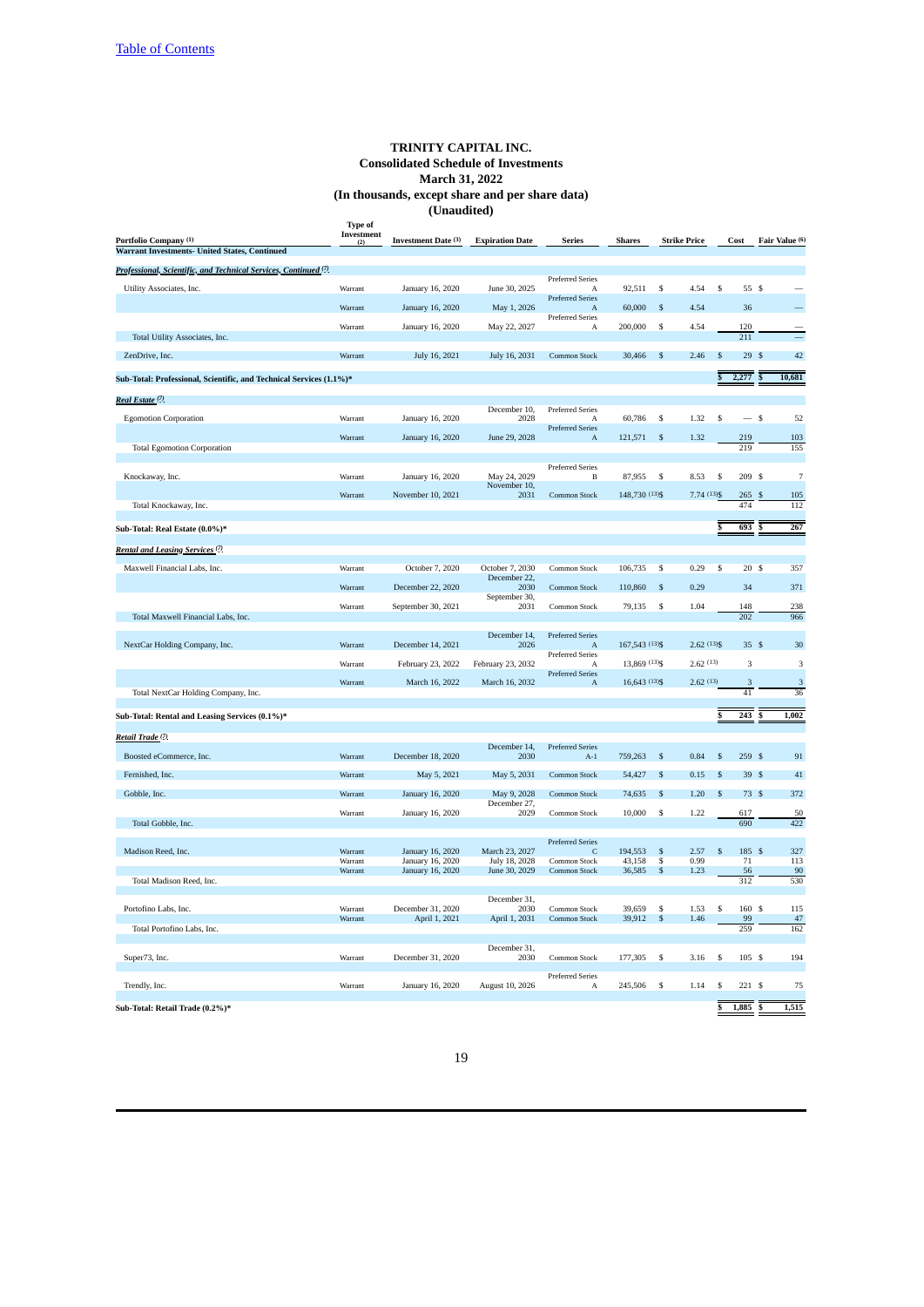| Portfolio Company (1)                                             | <b>Type of</b><br>Investment (2) | Investment Date (3) | <b>Expiration Date</b> | Series                   | <b>Shares</b>  |              | <b>Strike Price</b> | Cost                              |        | Fair Value (6) |
|-------------------------------------------------------------------|----------------------------------|---------------------|------------------------|--------------------------|----------------|--------------|---------------------|-----------------------------------|--------|----------------|
| <b>Warrant Investments- United States,</b>                        |                                  |                     |                        |                          |                |              |                     |                                   |        |                |
| <b>Continued</b>                                                  |                                  |                     |                        |                          |                |              |                     |                                   |        |                |
|                                                                   |                                  |                     |                        |                          |                |              |                     |                                   |        |                |
| Space Research and Technology <sup>(7)</sup><br>Axiom Space, Inc. | Warrant                          | May 28, 2021        | May 28, 2031           | Common Stock             | 1,773          | s            | 169.24              | $\overline{\mathbb{S}}$<br>121S   |        | 115            |
|                                                                   | Warrant                          | May 28, 2021        | May 28, 2031           | <b>Common Stock</b>      | 882            | S            | 340.11              | 39                                |        | 26             |
| Total Axiom Space, Inc.                                           |                                  |                     |                        |                          |                |              |                     | 160                               |        | 141            |
|                                                                   |                                  |                     |                        |                          |                |              |                     |                                   |        |                |
| Sub-Total: Space Research and                                     |                                  |                     |                        |                          |                |              |                     |                                   |        |                |
| Technology (0.0%)*                                                |                                  |                     |                        |                          |                |              |                     | \$<br>160                         | \$     | 141            |
|                                                                   |                                  |                     |                        |                          |                |              |                     |                                   |        |                |
|                                                                   |                                  |                     |                        |                          |                |              |                     |                                   |        |                |
| Wholesale Trade (7)                                               |                                  |                     |                        |                          |                |              |                     |                                   |        |                |
| BaubleBar, Inc.                                                   | Warrant                          | January 16, 2020    | March 29, 2027         | Preferred Series C       | 531,806        | s            | 1.96                | $\overline{\mathbb{S}}$<br>639 \$ |        | 716            |
|                                                                   | Warrant                          | January 16, 2020    | April 20, 2028         | Preferred Series C       | 60,000         | $\mathsf{s}$ | 1.96                | 72<br>711                         |        | 81<br>797      |
| Total BaubleBar, Inc.                                             |                                  |                     |                        |                          |                |              |                     |                                   |        |                |
| GrubMarket, Inc.                                                  | Warrant                          | June 15, 2020       | June 15, 2030          | Common Stock             | 405,000        | s            | 1.10                | \$<br>115S                        |        | 743            |
|                                                                   |                                  |                     |                        |                          |                |              |                     |                                   |        |                |
| Sub-Total: Wholesale Trade (0.2%)*                                |                                  |                     |                        |                          |                |              | S                   | 826                               | .S     | 1,540          |
|                                                                   |                                  |                     |                        |                          |                |              |                     |                                   |        |                |
| <b>Total: Warrant Investments- United States</b>                  |                                  |                     |                        |                          |                |              |                     |                                   |        |                |
| $(4.4\%)*$                                                        |                                  |                     |                        |                          |                |              |                     | \$<br>19,408                      |        | 41,929         |
|                                                                   |                                  |                     |                        |                          |                |              |                     |                                   |        |                |
| <b>Warrant Investments- Canada</b>                                |                                  |                     |                        |                          |                |              |                     |                                   |        |                |
|                                                                   |                                  |                     |                        |                          |                |              |                     |                                   |        |                |
| Manufacturing (7)                                                 |                                  |                     |                        |                          |                |              |                     |                                   |        |                |
| Nexii Building Solutions, Inc. (10)                               | Warrant                          | August 27, 2021     | August 27, 2026        | <b>Common Stock</b>      | 63,071 (13)\$  |              | 15.86 (13) \$       | 410S                              |        | 497            |
|                                                                   |                                  |                     |                        |                          |                |              |                     |                                   |        |                |
| Sub-Total: Manufacturing (0.0%)*                                  |                                  |                     |                        |                          |                |              |                     | $\overline{\mathbb{S}}$<br>410    | \$     | 497            |
|                                                                   |                                  |                     |                        |                          |                |              |                     |                                   |        |                |
| Transportation and Warehousing (7)                                |                                  |                     |                        |                          |                |              |                     |                                   |        |                |
| GoFor Industries, Inc. (10)                                       | Warrant                          | January 21, 2022    | February 21, 2022      | Common Stock             | 171,954        | s            | 0.45                | $\overline{\mathbb{S}}$<br>104S   |        | 99             |
|                                                                   |                                  |                     |                        |                          |                |              |                     |                                   |        |                |
| Sub-Total: Transportation and<br>Warehousing (0.0%)*              |                                  |                     |                        |                          |                |              | \$                  | 104                               | \$     | 99             |
|                                                                   |                                  |                     |                        |                          |                |              |                     |                                   |        |                |
| <b>Total: Warrant Investments- Canada</b>                         |                                  |                     |                        |                          |                |              |                     |                                   |        |                |
| $(0.1\%)*$                                                        |                                  |                     |                        |                          |                |              |                     | \$<br>514 \$                      |        | 596            |
|                                                                   |                                  |                     |                        |                          |                |              |                     |                                   |        |                |
| <b>Warrant Investments-Europe</b>                                 |                                  |                     |                        |                          |                |              |                     |                                   |        |                |
|                                                                   |                                  |                     |                        |                          |                |              |                     |                                   |        |                |
| <b>Manufacturing</b> (7)                                          |                                  |                     |                        |                          |                |              |                     |                                   |        |                |
|                                                                   |                                  |                     |                        |                          |                |              |                     |                                   |        |                |
| Aledia, Inc. (10)                                                 | Warrant                          | March 31, 2022      | March 31, 2032         | Preferred Series D-<br>3 | 33,552 (13) \$ |              | 148.92 (13) \$      |                                   | 130 \$ | 130            |
|                                                                   |                                  |                     |                        |                          |                |              |                     |                                   |        |                |
|                                                                   |                                  |                     |                        |                          |                |              |                     | S                                 |        |                |
| Sub-Total: Manufacturing (0.0%)*                                  |                                  |                     |                        |                          |                |              |                     | 130                               | \$     | 130            |
|                                                                   |                                  |                     |                        |                          |                |              |                     |                                   |        |                |
| <b>Total: Warrant Investments- Europe</b><br>$(0.0\%)*$           |                                  |                     |                        |                          |                |              | S                   | 130                               | s      | 130            |
|                                                                   |                                  |                     |                        |                          |                |              |                     |                                   |        |                |
| Total: Warrant Investments- (4.4%)*                               |                                  |                     |                        |                          |                |              |                     | \$<br>20,052                      | s      | 42,655         |
|                                                                   |                                  |                     |                        |                          |                |              |                     |                                   |        |                |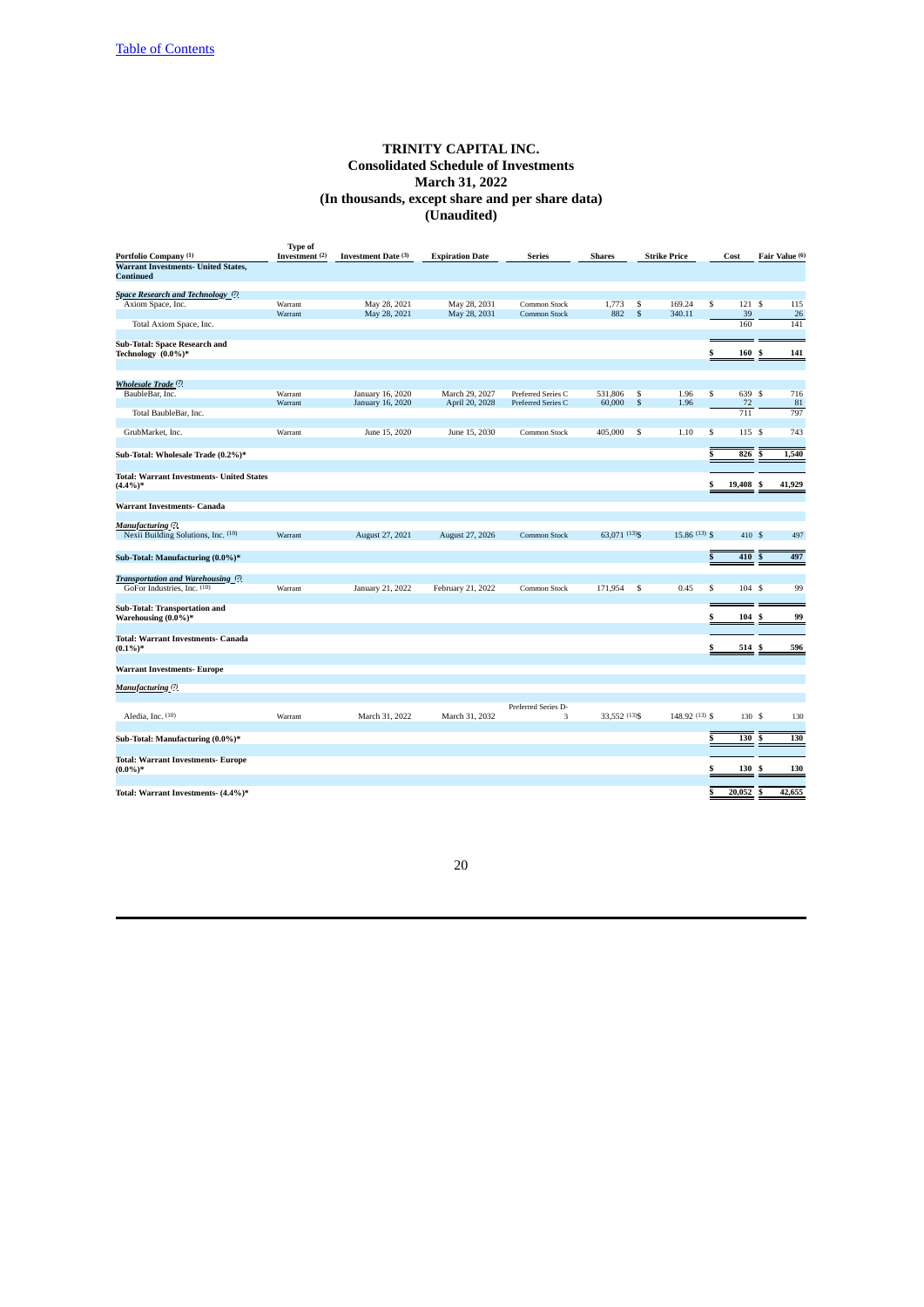| Portfolio Company <sup>(1)</sup>                                    | <b>Type of</b><br>Investment <sup>(2)</sup> | Investment Date (3) | <b>Shares / Principal</b> | <b>Series</b>                                  |              | Cost      | Fair Value (6)           |
|---------------------------------------------------------------------|---------------------------------------------|---------------------|---------------------------|------------------------------------------------|--------------|-----------|--------------------------|
| <b>Equity Investments- United States</b>                            |                                             |                     |                           |                                                |              |           |                          |
| Construction <sup>(7)</sup>                                         |                                             |                     |                           |                                                |              |           |                          |
| Project Frog, Inc.                                                  | Equity <sup>(14)</sup>                      | January 16, 2020    |                           | 4,383,173 Preferred Series AA-1(17)            | $\mathbb{S}$ | 351S      | 46                       |
|                                                                     | Equity <sup>(14)</sup>                      | January 16, 2020    | 3,401,427                 | Preferred Series BB(17)                        |              | 1,333     | 90                       |
|                                                                     | Equity <sup>(14)</sup>                      | August 3, 2021      | 6,634,061                 | Common Stock                                   |              | 1,684     | 37                       |
|                                                                     | Equity <sup>(14)</sup>                      |                     |                           |                                                |              |           |                          |
|                                                                     |                                             | August 3, 2021      |                           | 3,129,887 Preferred Series CC(17)              |              | 1,253     | 323                      |
| Total Project Frog, Inc. (20)                                       |                                             |                     |                           |                                                |              | 4.621     | 496                      |
| Sub-Total: Construction (0.1%)*                                     |                                             |                     |                           |                                                | $\mathbb S$  | 4,621     | 496<br>S                 |
| Health Care and Social Assistance (7)                               |                                             |                     |                           |                                                |              |           |                          |
| FemTec, Inc. (20)                                                   | Equity <sup>(14)</sup>                      | July 22, 2021       | 1,098,093                 | Common Stock                                   | s            | 13,046 \$ | 11,260                   |
|                                                                     |                                             |                     |                           |                                                |              |           |                          |
| Lark Technologies, Inc.                                             | Equity <sup>(14)</sup>                      | August 19, 2021     |                           | 32,416 Preferred Series D <sup>(17)</sup>      | s            | 500 \$    | 487                      |
| WorkWell Prevention & Care Inc.                                     | Equity <sup>(14)</sup>                      | January 16, 2020    | 7,000,000                 | Common Stock                                   | s            | 51 \$     |                          |
|                                                                     | Equity <sup>(14)</sup>                      | January 16, 2020    | 3,450                     | Preferred Series P(17)                         |              | 3,450     |                          |
|                                                                     | Equity <sup>(14)</sup>                      |                     |                           | 2,970 Convertible Note <sup>(16)</sup>         |              | 3,019     |                          |
| Total WorkWell Prevention & Care Inc. (20)                          |                                             | January 16, 2020 \$ |                           |                                                |              | 6,520     |                          |
|                                                                     |                                             |                     |                           |                                                |              |           |                          |
| Sub-Total: Health Care and Social Assistance (1.3%)*                |                                             |                     |                           |                                                | \$           | 20,066    | 11,747<br>S              |
| Information <sup>(7)</sup>                                          |                                             |                     |                           |                                                |              |           |                          |
| Rigetti & Co, Inc.                                                  | Equity <sup>(14)</sup>                      | February 25, 2022   |                           | 50,000 Common Stock                            | \$           | 500       | <b>S</b><br>315          |
|                                                                     |                                             |                     |                           |                                                |              |           |                          |
| Sub-Total: Information (0.0%)*                                      |                                             |                     |                           |                                                | \$           | 500       | 315<br>S                 |
|                                                                     |                                             |                     |                           |                                                |              |           |                          |
| Manufacturing <sup>(7)</sup>                                        |                                             |                     |                           |                                                |              |           |                          |
|                                                                     | Equity $(14)$                               |                     |                           | 53.154 Preferred A-4 <sup>(17)</sup>           | $\mathbf{s}$ | 500S      | 500                      |
| Hadrian, Inc.                                                       |                                             | March 29, 2022      |                           |                                                |              |           |                          |
| Mainspring Energy, Inc.                                             | Equity <sup>(14)</sup>                      | March 30, 2022 \$   | 500                       | Convertible Note <sup>(16)</sup>               | \$           | 500 S     | 500                      |
|                                                                     |                                             |                     |                           |                                                |              |           |                          |
| Quip NYC, Inc.                                                      | Equity <sup>(14)</sup>                      | August 17, 2021     | 3,320                     | Preferred Series B-1(17)                       | $\mathbb{S}$ | 500S      | 480                      |
|                                                                     |                                             |                     |                           |                                                |              |           |                          |
| Store Intelligence, Inc. (20)                                       | Equity <sup>(14)</sup>                      | May 2, 2020         | 1,430,000                 | Preferred Series A <sup>(17)</sup>             | $\mathbb{S}$ | 608 \$    |                          |
| Tarana Wireless, Inc.                                               | Equity <sup>(14)</sup>                      | March 16, 2022      |                           | 611,246 Preferred Series 6 <sup>(17)</sup>     | $\mathbf{s}$ | 500 S     | 500                      |
|                                                                     |                                             |                     |                           |                                                |              |           |                          |
| Vertical Communications, Inc.                                       | Equity $(11)(14)$                           | January 16, 2020    | 3,892,485                 | Preferred Series 1(17)                         | $\mathsf{s}$ | $-s$      | $\overline{\phantom{0}}$ |
|                                                                     | Equity <sup>(14)</sup>                      | January 16, 2020 \$ | 5,500                     | Convertible Note <sup>(16)</sup>               |              | 3,966     | 3,736                    |
| Total Vertical Communications, Inc. (20)                            |                                             |                     |                           |                                                |              | 3,966     | 3,736                    |
|                                                                     |                                             |                     |                           |                                                |              |           |                          |
| Sub-Total: Manufacturing (0.6%)*                                    |                                             |                     |                           |                                                | \$           | 6,574     | 5,716<br>S               |
| Professional, Scientific, and Technical Services <sup>(7)</sup>     |                                             |                     |                           |                                                |              |           |                          |
| Dynamics, Inc.                                                      | Equity <sup>(14)</sup>                      | January 16, 2020    |                           | 17,726 Preferred Series A <sup>(17)</sup>      | s            | 390 S     |                          |
|                                                                     |                                             |                     |                           |                                                |              |           |                          |
| Edeniq, Inc.                                                        | Equity $(11)(14)$                           | January 16, 2020    |                           | 2,527,449 Preferred Series B(17)               | $\mathbf{s}$ | $-$ s     | 18                       |
|                                                                     | Equity $(11)(14)$                           | January 16, 2020    |                           | 3,657,487 Preferred Series C <sup>(17)</sup>   |              |           | 34                       |
|                                                                     | Equity $(11)(14)$                           | November 29, 2021   |                           | 133,766,138 Preferred Series D <sup>(17)</sup> |              |           | 352                      |
| Total Edeniq, Inc. (20)                                             |                                             |                     |                           |                                                |              |           | 404                      |
|                                                                     |                                             |                     |                           |                                                |              |           |                          |
| Emergy, Inc.                                                        | Equity $(14)$                               | June 28, 2021       |                           | 75,958 Preferred Series B(17)                  | s            | 500 S     | 433                      |
|                                                                     |                                             |                     |                           |                                                |              |           |                          |
| Greenlight Biosciences Inc.                                         | Equity <sup>(14)</sup>                      | March 29, 2021      |                           | 23.017 Common Stock                            | \$           | 25S       | 221                      |
| Sub-Total: Professional, Scientific, and Technical Services (0.1%)* |                                             |                     |                           |                                                | \$           | $915$ \$  | 1,058                    |
|                                                                     |                                             |                     |                           |                                                |              |           |                          |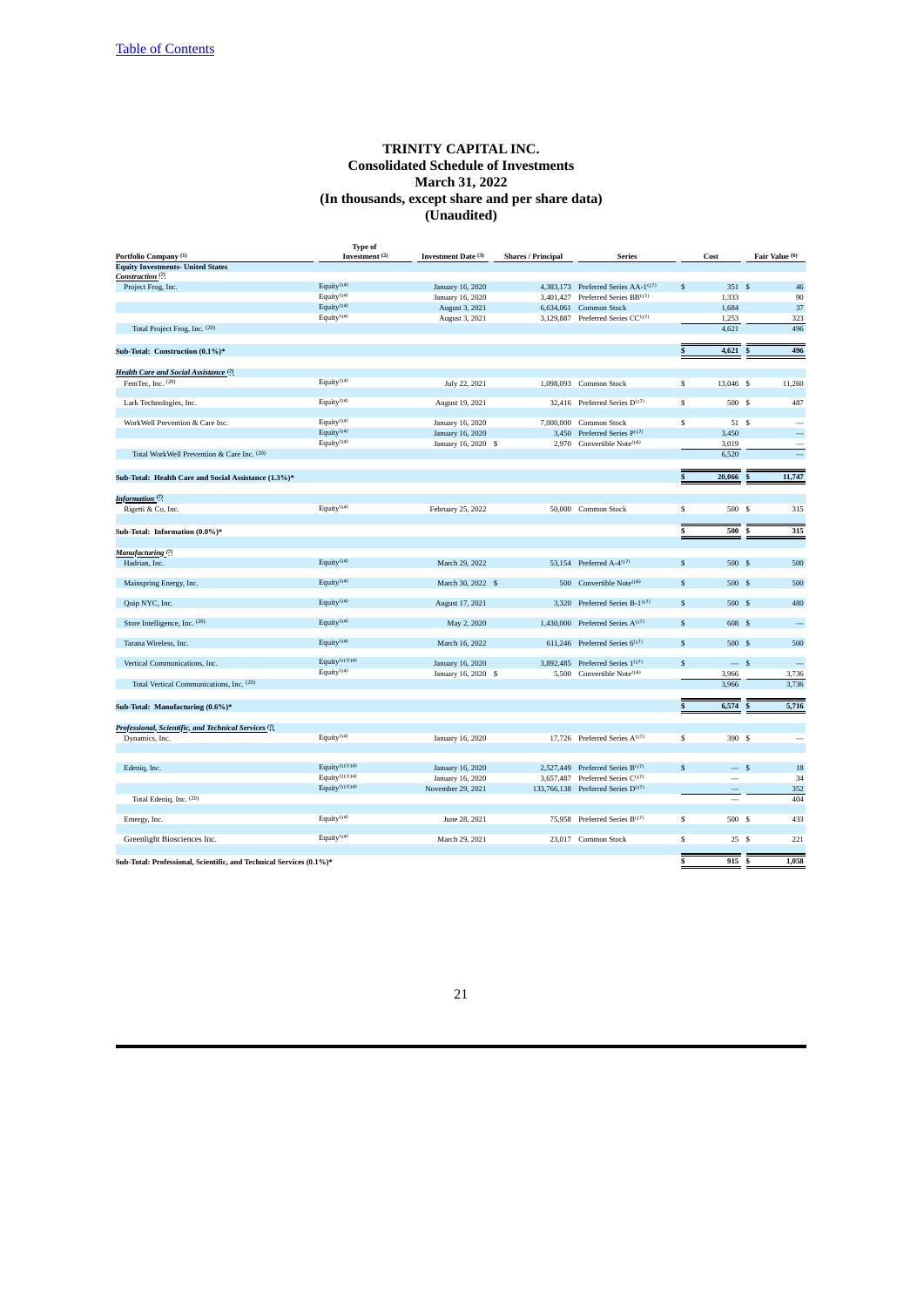|                                                                                     | <b>Type of</b>            |                     |                           |                                            |              |                 |                 |
|-------------------------------------------------------------------------------------|---------------------------|---------------------|---------------------------|--------------------------------------------|--------------|-----------------|-----------------|
| Portfolio Company (1)                                                               | Investment <sup>(2)</sup> | Investment Date (3) | <b>Shares / Principal</b> | <b>Series</b>                              |              | Cost            | Fair Value (6)  |
| <b>Equity Investments- United States, Continued</b>                                 |                           |                     |                           |                                            |              |                 |                 |
| Real Estate (7)                                                                     |                           |                     |                           |                                            |              |                 |                 |
| Knockaway, Inc.                                                                     | Equity $(14)$             | March 30, 2022 \$   | 500                       | Convertible Note <sup>(16)</sup>           | \$           | 500 S           | 500             |
| Orchard Technologies, Inc.                                                          | Equity <sup>(14)</sup>    | August 6, 2021      |                           | 74,406 Preferred Series D <sup>(17)</sup>  | $\mathbb{S}$ | 500S            | 497             |
| Sub-Total: Real Estate (0.1%)*                                                      |                           |                     |                           |                                            | \$           | 1,000           | 997<br>S        |
| Rental and Leasing Services (?).                                                    |                           |                     |                           |                                            |              |                 |                 |
| Maxwell Financial Labs, Inc.                                                        | Equity $(14)$             | January 22, 2021    |                           | 135.641 Preferred Series B <sup>(17)</sup> | \$           | 500 S           | 565             |
|                                                                                     |                           |                     |                           |                                            |              |                 |                 |
| Sub-Total: Rental and Leasing Services (0.1%)*                                      |                           |                     |                           |                                            | \$           | 500             | s<br>565        |
| Retail Trade <sup>(7)</sup>                                                         |                           |                     |                           |                                            |              |                 |                 |
| Fernished, Inc.                                                                     | Equity $(14)$             | October 6, 2021     |                           | 454,905 Preferred Series B-1(17)           | \$           | 500 S           | 500             |
| Portofino Labs, Inc.                                                                | Equity <sup>(14)</sup>    | November 1, 2021    |                           | 256,291 Preferred Series B-1(17)           | $\mathbb{S}$ | 500S            | 500             |
| Sub-Total: Retail Trade (0.1%)*                                                     |                           |                     |                           |                                            | \$           | 1,000           | 1,000<br>S      |
| Space Research and Technology (7)                                                   |                           |                     |                           |                                            |              |                 |                 |
| Axiom Space, Inc.                                                                   | Equity <sup>(14)</sup>    | August 11, 2021 \$  | 500                       | Convertible Note <sup>(16)</sup>           | \$           | 500 S           | 500             |
|                                                                                     |                           |                     |                           |                                            |              |                 |                 |
| Sub-Total: Rental and Leasing Services (0.1%)*                                      |                           |                     |                           |                                            |              | 500             | 500<br>s        |
| Total: Equity Investments- United States (2.3%)*                                    |                           |                     |                           |                                            | S            | 35,676 S        | 22,394          |
| <b>Equity Investments- Canada</b>                                                   |                           |                     |                           |                                            |              |                 |                 |
| Manufacturing <sup>(7)</sup>                                                        |                           |                     |                           |                                            |              |                 |                 |
| Nexii Building Solutions, Inc. (10)                                                 | Equity $(14)$             | February 28, 2022   |                           | 24,490 Common Stock                        | \$           | 500S            | 500             |
|                                                                                     |                           |                     |                           |                                            |              |                 |                 |
| Sub-Total: Manufacturing (0.1%)*                                                    |                           |                     |                           |                                            | \$           | 500             | 500<br>S        |
| Total: Equity Investments- Canada (0.1%)*                                           |                           |                     |                           |                                            | \$           | 500             | 500<br>s        |
| Total: Equity Investments (2.4%)*(13)                                               |                           |                     |                           |                                            | \$           | 36,176 S        | 22,894          |
| Total Investment in Securities (95.2%)*                                             |                           |                     |                           |                                            | S            | 921,051         | 919,348<br>S    |
|                                                                                     |                           |                     |                           |                                            |              |                 |                 |
| Cash, Cash Equivalents, and Restricted Cash                                         |                           |                     |                           |                                            | \$           |                 |                 |
| Goldman Sachs Financial Square Government Institutional Fund<br>Other cash accounts |                           |                     |                           |                                            |              | 27,197 \$       | 27,197          |
|                                                                                     |                           |                     |                           |                                            |              | 1,487<br>28,684 | 1,487<br>28,684 |
| Cash, Cash Equivalents, and Restricted Cash (3.0%)*                                 |                           |                     |                           |                                            |              |                 |                 |
| <b>Total Portfolio Investments and Cash and Cash Equivalents</b>                    |                           |                     |                           |                                            | S            | 949,735         | 948,032<br>s    |
| (98.2% of net assets)                                                               |                           |                     |                           |                                            |              |                 |                 |

<sup>(1)</sup> All portfolio companies are located in North America and Europe. As of March 31, 2022, the Company had five foreign domiciled portfolio companies, four of which are based in Canada and one of which is based in Europe. In total these foreign domiciled portfolio investments, represent 20.0% of total net asset value based on fair value. The Company generally acquires its investments in private transactions exempt from registration under the Securities Act of 1933, as amended (the "Securities Act"). These investments are generally subject to certain limitations on resale and may be deemed to be "restricted securities" under the Securities Act.

(2) All debt investments are income producing unless otherwise noted. All equity and warrant investments are nonincome producing unless otherwise noted. Equipment financed under our equipment financing investments relates to operational equipment essential to revenue production for the portfolio company in the industry noted.

(3) Investment date represents the date of initial investment date, either purchases or funding, not adjusted for modifications. For assets purchased from the Legacy Funds as part of the Formation Transactions, investment date is January 16, 2020, the date of the Formation Transactions.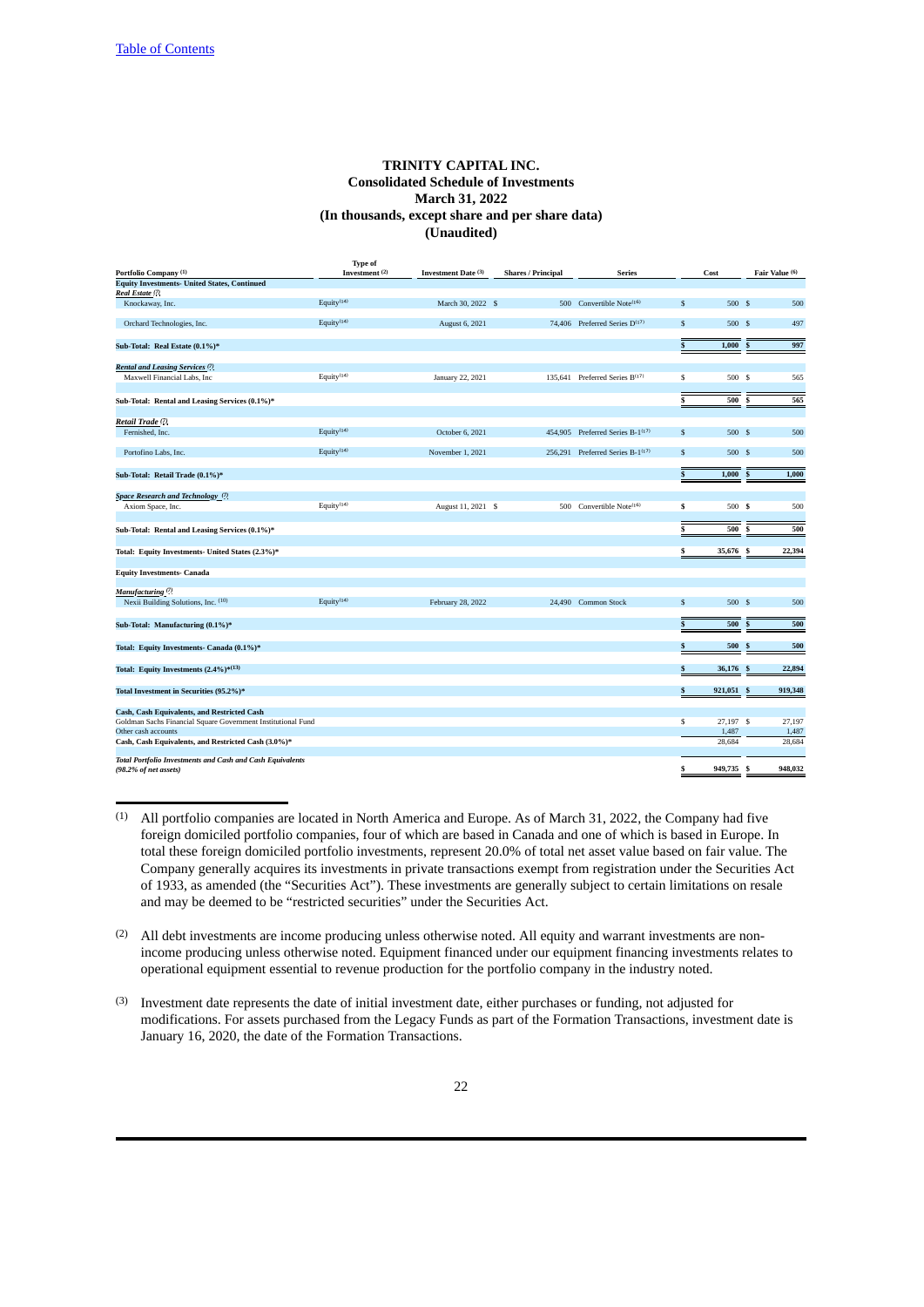- (4) Interest rate is the fixed or variable rate of the debt investments and does not include any original issue discount, endof-term ("EOT") payment, or any additional fees related to such investments, such as deferred interest, commitment fees, prepayment fees or exit fees. EOT payments are contractual payments due in cash at the maturity date of the loan, including upon prepayment, and are a fixed rate determined at the inception of the loan. At the end of the term of certain equipment financings, the borrower has the option to purchase the underlying assets at fair value in certain cases subject to a cap or return the equipment and pay a restocking fee. The fair values of the financed assets have been estimated as a percentage of original cost for purpose of the EOT payment value. The EOT payment is amortized and recognized as non-cash income over the loan or equipment financing prior to its payment and is included as a component of the cost basis of the Company's current debt securities.
- (5) Principal is net of repayments, if any, as per the terms of the debt instrument's contract.
- (6) Except as noted, all investments were valued at fair value using Level 3 significant unobservable inputs as determined in good faith by the Company's board of directors.
- (7) The Company uses the North American Industry Classification System ("NAICS") code for classifying the industry grouping of its portfolio companies.
- (8) The interest rate on variable interest rate investments represents a benchmark rate plus spread. The benchmark interest rate is subject to an interest rate floor. The benchmark rate Prime was 3.50% and 1-month USD LIBOR was 0.45% as of March 31, 2022.
- (9) Asset is valued using Level 2 inputs.
- (10) Indicates a "non-qualifying asset" under section 55(a) by the Investment Company Act of 1940, as amended. The Company's percentage of non-qualifying assets at fair value represents 8.8% of the Company's total assets as of March 31, 2022. Qualifying assets must represent at least 70% of the Company's total assets at the time of acquisition of any additional non-qualifying assets. Asset is not a U.S. entity.
- (11) Investment has zero cost basis as it was purchased at a fair value of zero as part of the Formation Transactions (as defined below).
- (12) Investment is a secured loan warehouse facility collateralized by interest in specific assets that meet the eligibility requirements under the facility during the warehouse period. Repayment of the facility will occur over the amortizing period unless otherwise prepaid.
- (13) Company has been issued warrants with pricing and number of shares dependent upon a future round of equity issuance by the portfolio company.
- (14) Investment is not pledged as collateral supporting amounts outstanding under the credit facility with KeyBank.
- (15) Interest on this loan includes a payment-in-kind ("PIK") provision. Contractual PIK interest, which represents contractually deferred interest added to the loan balance that is generally due at the end of the loan term, is generally recorded on an accrual basis to the extent such amounts are expected to be collected.
- (16) Convertible notes represent investments through which the Company will participate in future equity rounds at preferential rates. There are no principal or interest payments made against the note unless conversion does not take place.
- (17) Preferred stock represents investments through which the Company will have preference in liquidation rights and do not contain any cumulative preferred dividends.
- (18) Investment is on non-accrual status as of March 31, 2022 and is therefore considered non-income producing.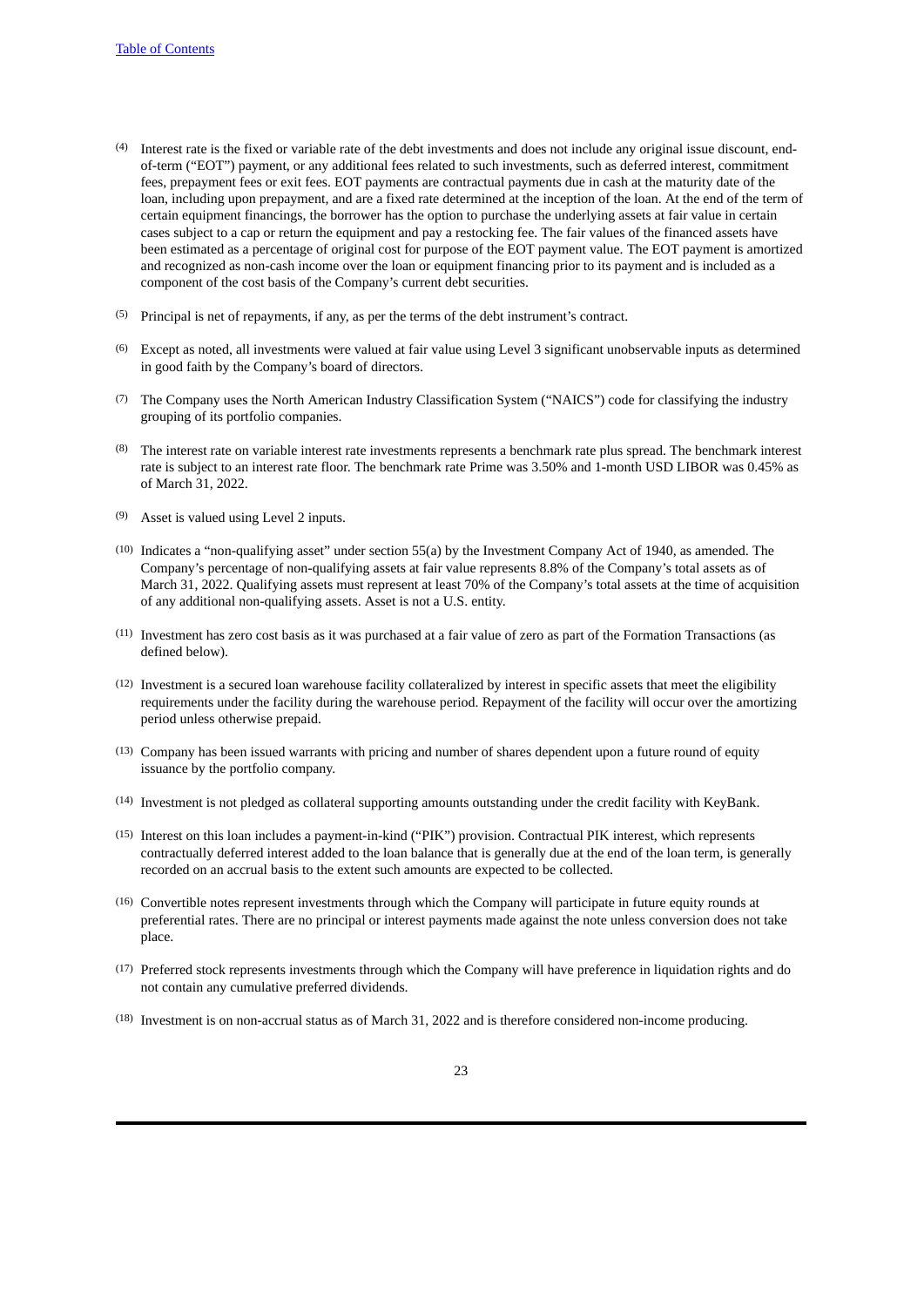- (19) Investment has an unfunded commitment as of March 31, 2022 (see "Note 6 Commitments and Contingencies"). The fair value of the investment includes the impact of the fair value of any unfunded commitments.
- (20) This investment is deemed to be a "Control Investment" or an "Affiliate Investment." The Company classifies its investment portfolio in accordance with the requirements of the 1940 Act. Control Investments are defined by the Investment Company Act of 1940, as amended, as investments in companies in which the Company owns more than 25% of the voting securities or maintains greater than 50% of the board representation. Affiliate Investments are defined by the Investment Company Act of 1940, as amended, as investments in companies in which the Company owns between 5% and 25% (inclusive) of the voting securities and does not have rights to maintain greater than 50% of the board representation. As defined in the Investment Company Act, the Company is deemed to be an "Affiliated Person" of this portfolio company. Fair value as of March 31, 2022, along with transactions during the three months ended March 31, 2022 in these control or affiliated investments are as follows:

| For the Year Ended December 31, 2021           | <b>December 31, 2021</b> | <b>Fair Value at</b> |    | Gross<br>Additions <sup>(1)</sup> |     | Gross<br>Reductions $(2)$ | Realized<br>Gain/(Loss) | Net change in<br>Unrealized<br>(Depreciation)/<br>Appreciation |   | Fair Value at<br><b>March 31, 2022</b> |    | Interest<br>Income |
|------------------------------------------------|--------------------------|----------------------|----|-----------------------------------|-----|---------------------------|-------------------------|----------------------------------------------------------------|---|----------------------------------------|----|--------------------|
| <b>Control Investments</b>                     |                          |                      |    |                                   |     |                           |                         |                                                                |   |                                        |    |                    |
| Edenig, Inc.                                   | \$.                      | 5,522                | -S | 615                               | -\$ |                           |                         | $(344)$ \$                                                     |   | 5.793                                  | .S | 759                |
| Project Frog, Inc.                             |                          | 4.209                |    | 15                                |     | (679)                     | _                       | 170                                                            |   | 3.715                                  |    | 125                |
| Vertical Communications, Inc.                  |                          | 17,382               |    | 123                               |     |                           | _                       | 30                                                             |   | 17.535                                 |    | 489                |
| WorkWell Prevention and Care Inc.              |                          | 5,101                |    | 100                               |     | $\overline{\phantom{a}}$  |                         | (4, 187)                                                       |   | 1,014                                  |    | -                  |
| <b>Total Control Investments</b>               |                          | 32,214               |    | 853                               |     | (679)                     | __                      | (4, 331)                                                       |   | 28,057                                 |    | \$1,373            |
|                                                |                          |                      |    |                                   |     |                           |                         |                                                                |   |                                        |    |                    |
| <b>Affiliate Investments</b>                   |                          |                      |    |                                   |     |                           |                         |                                                                |   |                                        |    |                    |
| FemTec Health, Inc.                            | \$                       | 27,748               | -S | 13                                | \$  |                           | -                       | (1,092)                                                        | S | 26,669                                 | \$ | 428                |
| Store Intelligence, Inc.                       |                          | 4.444                |    |                                   |     |                           |                         | (2,172)                                                        |   | 2,272                                  |    |                    |
| <b>Total Affiliate Investments</b>             |                          | 32,192               |    | 13                                |     | $\overline{\phantom{a}}$  | _                       | (3, 264)                                                       |   | 28,941                                 |    | 428                |
|                                                |                          |                      |    |                                   |     |                           |                         |                                                                |   |                                        |    |                    |
| <b>Total Control and Affiliate Investments</b> |                          | 64,406               |    | 866                               |     | (679)                     | --                      | (7, 595)                                                       |   | 56,998                                 |    | \$1,801            |

(1) Gross additions may include increases in the cost basis of investments resulting from new portfolio investments, PIK interest, the accretion of discounts, the exchange of one or more existing securities for one or more new securities and the movement of an existing portfolio company into this category from a different category.

(2) Gross reductions may include decreases in the cost basis of investments resulting from principal collections related to investment repayments or sales, the exchange of one or more existing securities for one or more new securities and the movement of an existing portfolio company out of this category into a different category.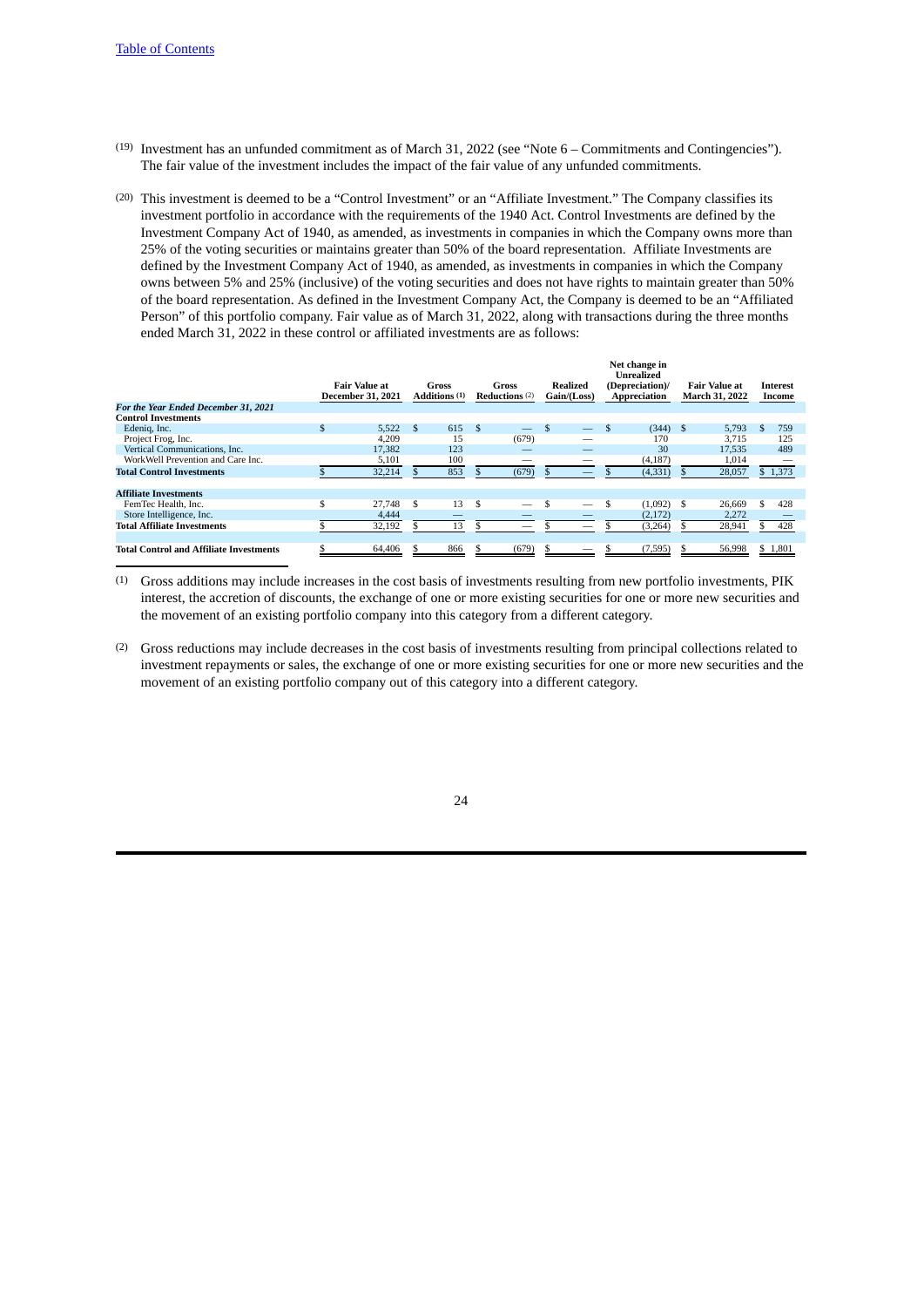<span id="page-24-0"></span>

|                                                                                    |                                            |                       |                      | anousanas, except share and per share auto)                                   |                         |                                    |                         |             |                         |                |
|------------------------------------------------------------------------------------|--------------------------------------------|-----------------------|----------------------|-------------------------------------------------------------------------------|-------------------------|------------------------------------|-------------------------|-------------|-------------------------|----------------|
| Portfolio Company <sup>(1)</sup>                                                   | Type of Investment (2) Investment Date (3) |                       | <b>Maturity Date</b> | Interest Rate (4)                                                             |                         | Principal<br>Amount <sup>(5)</sup> |                         | Cost        |                         | Fair Value (6) |
| <b>Debt Securities</b>                                                             |                                            |                       |                      |                                                                               |                         |                                    |                         |             |                         |                |
|                                                                                    |                                            |                       |                      |                                                                               |                         |                                    |                         |             |                         |                |
| Administrative and Support and Waste Management and Remediation (7)                |                                            |                       |                      | Variable interest rate Prime + 8.0% or                                        |                         |                                    |                         |             |                         |                |
| Qwick, Inc.                                                                        | Secured Loan <sup>(19)</sup>               | December 31, 2021     | January 1, 2026      | Floor rate 11.3%; EOT 5.0% (8)                                                | \$                      | 5,000                              | - S                     | 4.903S      |                         | 4,903          |
| RTS Holding, Inc.                                                                  | Secured Loan <sup>(19)</sup>               | December 31, 2021     | January 1, 2027      | Fixed interest rate 10.5%; EOT 3.0%                                           | s                       | 23,000                             | -S                      | $22,711$ \$ |                         | 22,711         |
| SeaOn Environmental, LLC                                                           | <b>Equipment Financing</b>                 | January 16, 2020      |                      | January 1, 2023 Fixed interest rate 9.0%; EOT 12.0%                           | S                       | $1,115$ \$                         |                         | 1,490 \$    |                         | 1,474          |
| Sub-total: Administrative and Support and Waste Management and Remediation (3.1%)* |                                            |                       |                      |                                                                               |                         | 29,115                             | $\overline{\mathbf{s}}$ | $29,104$ \$ |                         | 29,088         |
|                                                                                    |                                            |                       |                      |                                                                               |                         |                                    |                         |             |                         |                |
| Agriculture, Forestry, Fishing and Hunting (7)                                     |                                            |                       |                      |                                                                               |                         |                                    |                         |             |                         |                |
| Bowery Farming, Inc.                                                               | Secured Loan <sup>(14)</sup>               | September 10,<br>2021 | January 1, 2026      | Variable interest rate LIBOR + 11.0% or<br>Floor rate $10.1\%$ <sup>(8)</sup> | S                       | 10,000 S                           |                         | $9,253$ \$  |                         | 9,300          |
| Robotany, Inc.                                                                     | <b>Equipment Financing</b>                 | January 16, 2020      |                      | January 1, 2024 Fixed interest rate 7.6%; EOT 22.0%                           | \$                      | 1.186                              | - \$                    | 1,458 \$    |                         | 1,492          |
|                                                                                    |                                            |                       |                      |                                                                               |                         | 11,186                             | \$                      | 10,711      | $\mathbf{s}$            | 10,792         |
| Sub-total: Agriculture, Forestry, Fishing and Hunting (1.2%)*                      |                                            |                       |                      |                                                                               |                         |                                    |                         |             |                         |                |
|                                                                                    |                                            |                       |                      |                                                                               |                         |                                    |                         |             |                         |                |
| Construction <sup>(7)</sup><br>Dandelion Energy, Inc.                              | <b>Equipment Financing</b>                 | March 17, 2020        | April 1, 2024        | Fixed interest rate 9.0%; EOT 12.5%                                           | S                       | 332 \$                             |                         | 367 \$      |                         | 368            |
|                                                                                    |                                            |                       | November 1,          |                                                                               |                         |                                    |                         |             |                         |                |
|                                                                                    | <b>Equipment Financing</b>                 | October 27, 2020      |                      | 2024 Fixed interest rate 9.2%; EOT 12.5%                                      |                         | 421                                |                         | 456         |                         | 453            |
|                                                                                    |                                            | November 19.          | December 1.          |                                                                               |                         |                                    |                         |             |                         |                |
|                                                                                    | <b>Equipment Financing</b>                 | 2020                  | 2024                 | Fixed interest rate 9.1%; EOT 12.5%                                           |                         | 524                                |                         | 564         |                         | 561            |
|                                                                                    | <b>Equipment Financing</b>                 | December 29, 2020     | January 1, 2025      | Fixed interest rate 9.2%; EOT 12.5%                                           |                         | 615                                |                         | 657         |                         | 653            |
|                                                                                    | <b>Equipment Financing</b>                 | March 25, 2021        | April 1, 2025        | Fixed interest rate 9.1%; EOT 12.5%                                           |                         | 1,238                              |                         | 1.300       |                         | 1,295          |
|                                                                                    | <b>Equipment Financing</b>                 | December 1, 2021      |                      | January 1, 2026 Fixed interest rate 8.8%; EOT 12.5%                           |                         | 1,356                              |                         | 1,362       |                         | 1,362          |
| Total Dandelion Energy, Inc.                                                       |                                            |                       |                      |                                                                               |                         | 4.486                              |                         | 4.706       |                         | 4.692          |
|                                                                                    |                                            |                       |                      |                                                                               |                         |                                    |                         |             |                         |                |
| Project Frog, Inc. (22)                                                            | Secured Loan                               | April 30, 2020        |                      | May 1, 2023 Fixed interest rate 12.0%                                         | S                       | 4,128 \$                           |                         | 4,080 \$    |                         | 3,754          |
|                                                                                    |                                            |                       |                      |                                                                               |                         |                                    |                         |             |                         |                |
| Sub-total: Construction (0.9%)*                                                    |                                            |                       |                      |                                                                               | Ś                       | 8,614                              | <b>S</b>                | 8,786       | <b>S</b>                | 8,446          |
| <b>Educational Services (7)</b>                                                    |                                            |                       |                      |                                                                               |                         |                                    |                         |             |                         |                |
|                                                                                    |                                            |                       |                      | Variable interest rate Prime + 8.8% or                                        |                         |                                    |                         |             |                         |                |
| Medical Sales Training Holding Company                                             | Secured Loan                               | March 18, 2021        |                      | April 1, 2025 Floor rate 12.0%; EOT 5.0% (8)                                  | S                       | 6,000 S                            |                         | $5,962$ \$  |                         | 6,052          |
|                                                                                    |                                            |                       |                      | Variable interest rate Prime + 8.8% or                                        |                         |                                    |                         |             |                         |                |
|                                                                                    | Secured Loan                               | July 21, 2021         |                      | August 1, 2025 Floor rate 12.0%; EOT 5.0% (8)                                 |                         | 2.000                              |                         | 1,973       |                         | 2,013          |
| <b>Total Medical Sales Training Holding</b>                                        |                                            |                       |                      |                                                                               |                         |                                    |                         |             |                         |                |
| Company                                                                            |                                            |                       |                      |                                                                               |                         | 8.000                              |                         | 7.935       |                         | 8.065          |
|                                                                                    |                                            |                       |                      |                                                                               |                         |                                    |                         |             |                         |                |
|                                                                                    |                                            |                       |                      | September 1, Variable interest rate Prime + 8.3% or                           |                         |                                    |                         |             |                         |                |
| Yellowbrick Learning, Inc.                                                         | Secured Loan                               | February 1, 2021      |                      | 2025 Floor rate 11.5%; EOT 5.0% (8)                                           | \$                      | 7,500S                             |                         | 7,579 \$    |                         | 7,630          |
|                                                                                    |                                            |                       |                      | Variable interest rate Prime + 8.3% or                                        |                         |                                    |                         |             |                         |                |
|                                                                                    | Secured Loan                               | August 10, 2021       |                      | March 1, 2026 Floor rate 11.5%; EOT 5.0% (8)                                  |                         | 2,500                              |                         | 2,504       |                         | 2,525          |
| Total Yellowbrick Learning, Inc.                                                   |                                            |                       |                      |                                                                               |                         | 10,000                             |                         | 10.083      |                         | 10.155         |
|                                                                                    |                                            |                       |                      |                                                                               |                         |                                    |                         |             |                         |                |
| Sub-total: Educational Services (2.0%)*                                            |                                            |                       |                      |                                                                               | $\overline{\mathbf{s}}$ | 18,000                             | $\overline{s}$          | 18.018      | $\overline{\mathbf{s}}$ | 18,220         |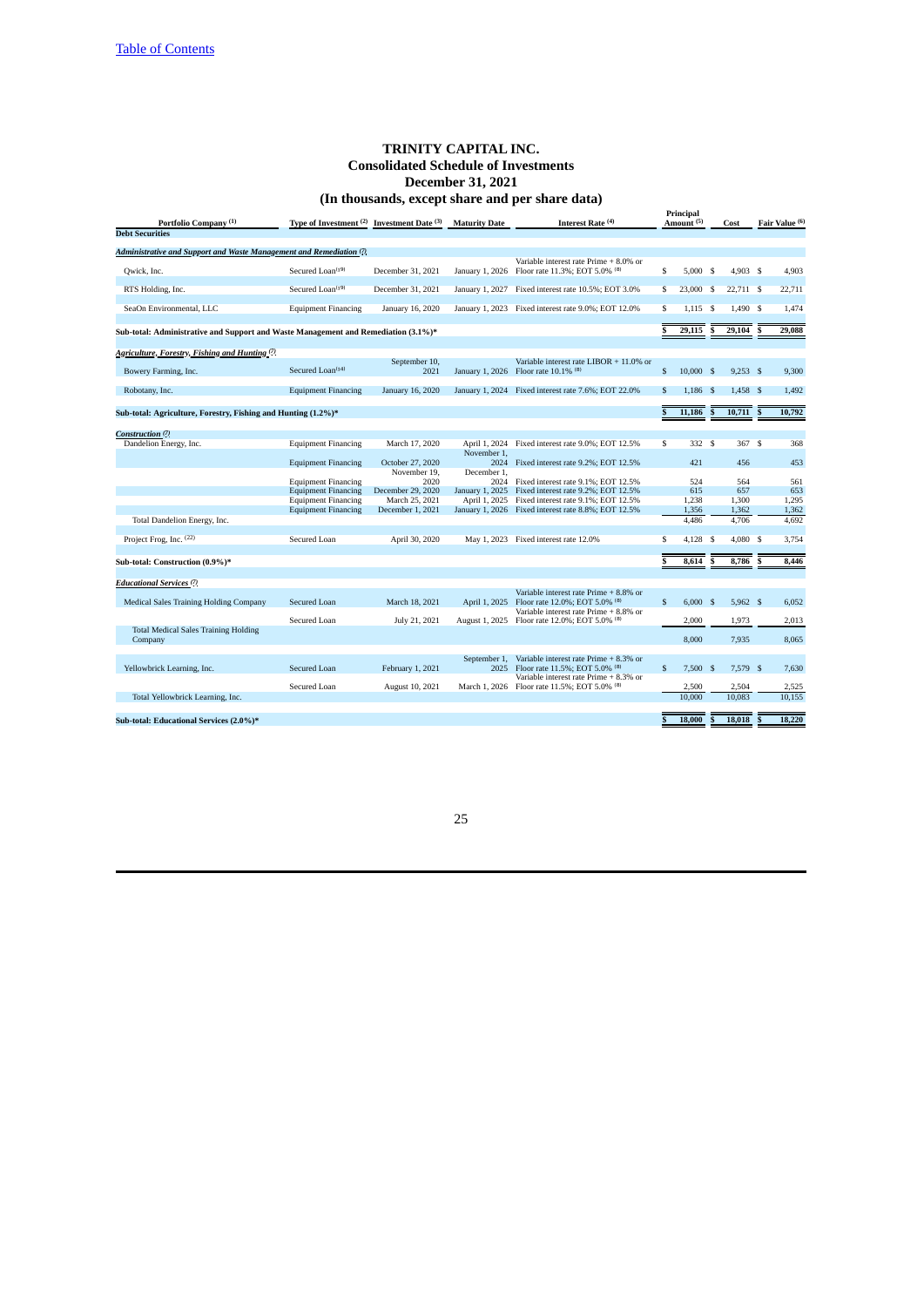|                                                      |                              |                                |                      |                                                                          | Principal     |             |                     |     |                |
|------------------------------------------------------|------------------------------|--------------------------------|----------------------|--------------------------------------------------------------------------|---------------|-------------|---------------------|-----|----------------|
| Portfolio Company (1)                                | Type of Investment (2)       | <b>Investment Date (3)</b>     | <b>Maturity Date</b> | Interest Rate (4)                                                        | Amount<br>(5) |             | Cost                |     | Fair Value (6) |
| <b>Debt Securities, Continued</b>                    |                              |                                |                      |                                                                          |               |             |                     |     |                |
| Finance and Insurance (7)                            |                              |                                |                      |                                                                          |               |             |                     |     |                |
|                                                      |                              |                                |                      | Variable interest rate Prime + 8.3% or                                   |               |             |                     |     |                |
| BoardRE, Inc.                                        | Secured Loan <sup>(19)</sup> | October 15, 2021               |                      | May 1, 2025 Floor rate 11.5%; EOT 4.5% (8)                               | s             | 5,000 S     | 4.973 \$            |     | 4.973          |
|                                                      |                              |                                |                      |                                                                          |               |             |                     |     |                |
|                                                      |                              | September 30,                  | November 1,          | Variable interest rate Prime + 5.0% or                                   |               |             |                     |     |                |
| DailyPay, Inc.                                       | Secured Loan                 | 2020                           | 2024                 | Floor rate 12.0%; EOT 6.0% (8)<br>Variable interest rate Prime + 5.0% or | s             |             | 19,536 \$ 19,869 \$ |     | 20,040         |
|                                                      | Secured Loan                 | December 30, 2020              |                      | January 1, 2025 Floor rate 12.0%; EOT 6.0% (8)                           | 5,000         |             | 5,076               |     | 5,101          |
| Total DailyPay, Inc.                                 |                              |                                |                      |                                                                          | 24,536        |             | 24,945              |     | 25,141         |
|                                                      |                              |                                |                      |                                                                          |               |             |                     |     |                |
| Petal Card, Inc.                                     | Secured Loan                 | January 16, 2020               | October 1, 2024      | Variable interest rate Prime + 3.5% or<br>Floor rate 11.0%; EOT 3.0% (8) | \$            |             | 10,000 \$ 10,140 \$ |     | 10,078         |
|                                                      |                              |                                |                      | Variable interest rate Prime + 4.3% or                                   |               |             |                     |     |                |
|                                                      | Secured Loan (12)(14)        | January 28, 2021               | January 1, 2024      | Floor rate 11.5% (8)                                                     | 14,234        |             | 13,986              |     | 14,236         |
|                                                      |                              |                                |                      | Variable interest rate Prime + 7.5% or                                   |               |             |                     |     |                |
|                                                      | Secured Loan                 | August 6, 2021                 |                      | October 1, 2024 Floor rate 11.0%; EOT 3.0% (8)                           | 7,000         |             | 6,855               |     | 6,908          |
| Total Petal Card, Inc.                               |                              |                                |                      |                                                                          | 31.234        |             | 30,981              |     | 31,222         |
|                                                      |                              |                                |                      |                                                                          | 60,770        | S           | 60,899              |     | 61,336         |
| Sub-total: Finance and Insurance (6.6%)*             |                              |                                |                      |                                                                          |               |             |                     |     |                |
| Health Care and Social Assistance (7)                |                              |                                |                      |                                                                          |               |             |                     |     |                |
| FemTec Health, Inc.                                  | Secured Loan                 | December 1, 2021               |                      | July 1, 2026 Fixed interest rate 11.0%; EOT 7.5% \$ 10,000 \$ 10,752 \$  |               |             |                     |     | 10,168         |
|                                                      |                              |                                | September 1.         |                                                                          |               |             |                     |     |                |
|                                                      | Secured Loan                 | July 23, 2021<br>September 29, |                      | 2022 Fixed interest rate 11.0%                                           | 2,151         |             | 2,152               |     | 2,171          |
|                                                      | Secured Loan                 | 2021                           |                      | April 1, 2026 Fixed interest rate 11.0%; EOT 7.5%                        | 3,000         |             | 3,019               |     | 3,040          |
| Total FemTec Health, Inc. (22)                       |                              |                                |                      |                                                                          | 15,151        |             | 15,923              |     | 15,379         |
|                                                      |                              |                                |                      |                                                                          |               |             |                     |     |                |
|                                                      |                              | September 30,                  |                      | Variable interest rate Prime + 3.3% or                                   |               |             |                     |     |                |
| Lark Technologies, Inc.                              | Secured Loan                 | 2020                           | April 1, 2025        | Floor rate 11.5%; EOT 4.0% (8)<br>Variable interest rate Prime + 8.3% or | \$            | 5,000 S     | 4,939 \$            |     | 4,986          |
|                                                      | Secured Loan                 | June 30, 2021                  | January 1, 2026      | Floor rate 11.5%; EOT 4.0% (8)                                           | 5,000         |             | 4,818               |     | 4,847          |
| Total Lark Technologies, Inc.                        |                              |                                |                      |                                                                          | 10,000        |             | 9,757               |     | 9,833          |
|                                                      |                              |                                |                      |                                                                          |               |             |                     |     |                |
| WorkWell Prevention & Care Inc.                      | Secured Loan                 | January 16, 2020               |                      | March 1, 2024 Fixed interest rate 8.0%; EOT 10.0%                        | $\mathbf{s}$  | 3,370<br>-S | 3,659               |     | 3,522          |
| Total WorkWell Prevention & Care Inc. (22)           | Secured Loan                 | January 16, 2020               |                      | March 1, 2024 Fixed interest rate 8.0%                                   | 4,070         | 700         | 718<br>4,377        |     | 676<br>4,198   |
|                                                      |                              |                                |                      |                                                                          |               |             |                     |     |                |
| Sub-total: Health Care and Social Assistance (3.1%)* |                              |                                |                      |                                                                          | 29,221        |             | 30,057              |     | 29,410         |
|                                                      |                              |                                |                      |                                                                          |               |             |                     |     |                |
| <b>Information</b> <sup>(7)</sup>                    |                              |                                |                      |                                                                          |               |             |                     |     |                |
|                                                      |                              |                                |                      |                                                                          |               |             |                     |     |                |
| Firefly Systems, Inc.                                | <b>Equipment Financing</b>   | January 29, 2020               |                      | February 1, 2023 Fixed interest rate 9.0%; EOT 10.0%                     | - \$          | $2,144$ \$  | 2,579 \$            |     | 2,549          |
|                                                      | <b>Equipment Financing</b>   | August 28, 2020                | September 1,         | 2023 Fixed interest rate 8.9%; EOT 10.0%                                 | 2.094         |             | 2,356               |     | 2,338          |
|                                                      |                              | September 18,                  |                      |                                                                          |               |             |                     |     |                |
|                                                      | <b>Equipment Financing</b>   | 2020                           |                      | October 1, 2023 Fixed interest rate 8.8%; EOT 10.0%                      |               | 256         | 286                 |     | 284            |
| Total Firefly Systems, Inc.                          |                              |                                |                      |                                                                          | 4,494         |             | 5,221               |     | 5,171          |
| Gobiquity, Inc.                                      | <b>Equipment Financing</b>   | January 16, 2020               |                      | April 1, 2022 Fixed interest rate 7.5%; EOT 20.0% \$                     |               | 61 S        | 193 \$              |     | 189            |
|                                                      |                              |                                |                      |                                                                          |               |             |                     |     |                |
|                                                      |                              | September 17,                  |                      | Variable interest rate Prime + 7.3% or                                   |               |             |                     |     |                |
| Group Nine Media, Inc.                               | Secured Loan <sup>(19)</sup> | 2021                           |                      | October 1, 2026 Floor rate 10.5%; EOT 3.5% (8)                           | s             |             | 20,000 \$ 19,962 \$ |     | 20,108         |
|                                                      | Equipment                    |                                |                      |                                                                          |               |             |                     |     |                |
| Hut 8 Holdings, Inc. $(10)$                          | Financing $(19)$             | December 30, 2021              |                      | January 1, 2025 Fixed interest rate 9.5%; EOT 3.5%                       | S.            |             | 30,000 \$ 29,705 \$ |     | 29,705         |
|                                                      |                              |                                |                      |                                                                          |               |             |                     |     |                |
|                                                      |                              |                                |                      | Variable interest rate Prime + 7.5% or                                   |               |             |                     |     |                |
| Rigetti & Co, Inc.                                   | Secured Loan                 | March 10, 2021                 | April 1, 2025        | Floor rate 11.0%; EOT 2.8% (8)<br>Variable interest rate Prime + 7.5% or | \$            |             | 12,000 \$ 11,891 \$ |     | 11,977         |
|                                                      | Secured Loan                 | May 18, 2021                   | June 1, 2025         | Floor rate 11.0%; EOT 2.8% (8)                                           | 8,000         |             | 7,895               |     | 7,954          |
|                                                      |                              | November 10,                   | December 1,          | Variable interest rate Prime + 7.5% or                                   |               |             |                     |     |                |
|                                                      | Secured Loan                 | 2021                           |                      | 2025 Floor rate 11.0%; EOT 2.8% (8)                                      | 7,000         |             | 6,848               |     | 6,848          |
| Total Rigetti & Co, Inc.                             |                              |                                |                      |                                                                          | 27,000        |             | 26.634              |     | 26,779         |
| Smule, Inc.                                          | Secured Loan (15)            | July 1, 2020                   |                      | January 1, 2022 Fixed interest rate 0.0%                                 | S             | 10S         |                     | 10S | 10             |
|                                                      |                              |                                |                      |                                                                          |               |             |                     |     |                |
|                                                      |                              |                                | December 1,          | Variable interest rate Prime + 7.8% or                                   |               |             |                     |     |                |
| Stratifyd, Inc.                                      | Secured Loan <sup>(19)</sup> | September 3, 2021              |                      | 2025 Floor rate 11.0%; EOT 3.5% (8)                                      | \$            | $6,000$ \$  | 5,947 \$            |     | 5,993          |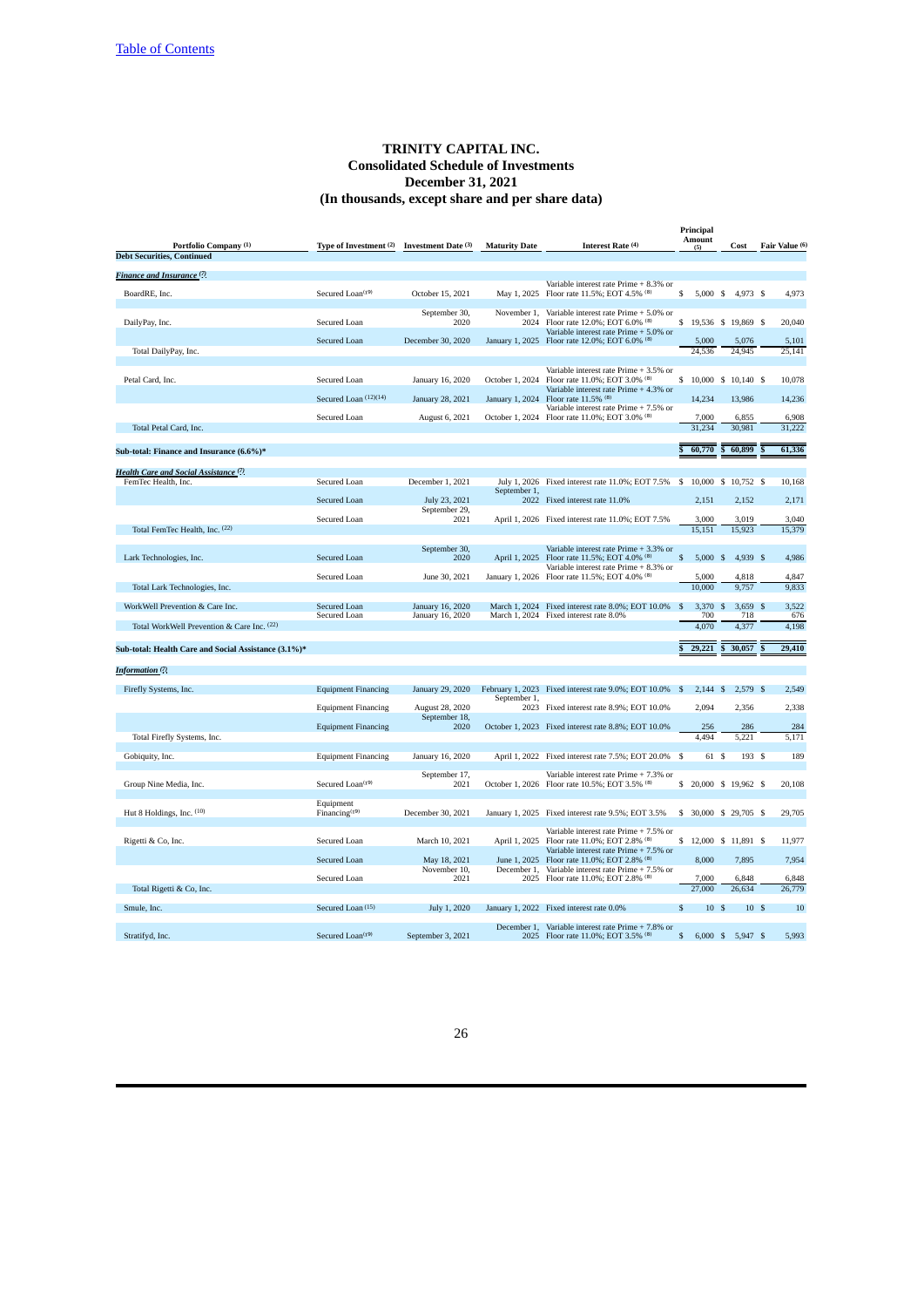| Portfolio Company (1)                                         | Type of Investment (2) Investment Date (3) Maturity Date |                                 |                       | Interest Rate (4)                                               | Principal<br>Amount<br>(5) | Cost                   | Fair Value (6) |
|---------------------------------------------------------------|----------------------------------------------------------|---------------------------------|-----------------------|-----------------------------------------------------------------|----------------------------|------------------------|----------------|
| <b>Debt Securities, Continued</b>                             |                                                          |                                 |                       |                                                                 |                            |                        |                |
| Information, Continued <sup>(7)</sup>                         |                                                          |                                 |                       |                                                                 |                            |                        |                |
|                                                               |                                                          |                                 |                       | Variable interest rate Prime +                                  |                            |                        |                |
| Whip Networks, Inc.                                           | Secured Loan <sup>(19)</sup>                             | June 14, 2021                   | July 1, 2025          | 7.5% or Floor rate 11.0%; EOT<br>$3.5\%$ <sup>(8)</sup>         | \$ 5,000 \$ 4,992 \$       |                        | 5,029          |
|                                                               |                                                          |                                 |                       | Variable interest rate Prime +                                  |                            |                        |                |
|                                                               | Secured Loan <sup>(19)</sup>                             | September 10,<br>2021           | July 1, 2025 3.5% (8) | 7.5% or Floor rate 11.0%; EOT                                   | 1,000                      | 995                    | 1,003          |
| Total Whip Networks, Inc.                                     |                                                          |                                 |                       |                                                                 | 6,000                      | 5,987                  | 6,032          |
|                                                               |                                                          |                                 |                       |                                                                 |                            |                        |                |
|                                                               |                                                          |                                 |                       | Variable interest rate Prime +<br>6.0% or Floor rate 10.8%; EOT |                            |                        |                |
| Zuum Transportation, Inc.                                     | Secured Loan <sup>(19)</sup>                             | December 17, 2021               | January 1,<br>2027    | $2.5\%$ (8)                                                     | \$                         | 5,000 \$ 4,976 \$      | 4,976          |
|                                                               |                                                          |                                 |                       |                                                                 |                            |                        |                |
| Sub-total: Information (10.6%)*                               |                                                          |                                 |                       |                                                                 | 98,565                     | \$98,635               | 98,963         |
|                                                               |                                                          |                                 |                       |                                                                 |                            |                        |                |
| <b>Management of Companies and Enterprises</b> <sup>(7)</sup> |                                                          |                                 |                       |                                                                 |                            |                        |                |
|                                                               |                                                          |                                 |                       | Variable interest rate Prime +                                  |                            |                        |                |
| Exer Holdings, LLC                                            | Secured Loan <sup>(19)</sup>                             | November 19,<br>2021            | December 1,<br>2026   | 7.0% or Floor rate 11.5%; EOT<br>$3.0\%$ <sup>(8)</sup>         | \$22,500 \$22,240 \$       |                        | 22,240         |
|                                                               |                                                          |                                 |                       |                                                                 |                            |                        |                |
| Sub-total: Management of Companies and Enterprises (2.4%)*    |                                                          |                                 |                       |                                                                 | \$22,500                   | \$22,240               | 22,240         |
|                                                               |                                                          |                                 |                       |                                                                 |                            |                        |                |
| Manufacturing <sup>(7)</sup>                                  |                                                          |                                 |                       | December 1, Fixed interest rate 11.0%; EOT                      |                            |                        |                |
| Athletic Brewing Company, LLC                                 | Equipment Financing <sup>(19)</sup> December 7, 2021     |                                 | 2025                  | 7.0%                                                            | \$ 20,000 \$ 19,932 \$     |                        | 19,932         |
|                                                               |                                                          |                                 |                       |                                                                 |                            |                        |                |
| Bolb, Inc.                                                    | Equipment Financing <sup>(19)</sup>                      | October 12, 2021                | November 1,<br>2024   | Fixed interest rate 10.3%; EOT<br>6.0%                          | $$1,624$ \$ 1,625 \$       |                        | 1,625          |
|                                                               |                                                          |                                 |                       |                                                                 |                            |                        |                |
|                                                               |                                                          |                                 |                       | Fixed interest rate 9.6%; EOT                                   |                            |                        |                |
| Daring Foods, Inc.                                            | Equipment Financing <sup>(19)</sup>                      | April 8, 2021                   | May 1, 2024           | 7.5%<br>Fixed interest rate 9.5%; EOT                           | 400<br>\$                  | 411 \$<br>$\mathbb{S}$ | 413            |
|                                                               | Equipment Financing <sup>(19)</sup>                      | July 7, 2021                    | July 1, 2024          | 7.5%                                                            | 1.917                      | 1,938                  | 1,937          |
|                                                               |                                                          |                                 | September 1,          | Fixed interest rate 9.7%; EOT                                   |                            |                        |                |
|                                                               | Equipment Financing <sup>(19)</sup>                      | August 17, 2021                 | 2024<br>September 1,  | 7.5%<br>Fixed interest rate 10.0%; EOT                          | 942                        | 947                    | 952            |
|                                                               | Equipment Financing <sup>(19)</sup>                      | August 31, 2021                 | 2024                  | 7.5%                                                            | 546                        | 548                    | 552            |
|                                                               |                                                          |                                 | December 1,           | Fixed interest rate 9.4%; EOT<br>2024 7.5%                      | 1,034                      | 1,028                  | 1,028          |
| Total Daring Foods, Inc.                                      | Equipment Financing <sup>(19)</sup>                      | November 1, 2021                |                       |                                                                 | 4,839                      | 4,872                  | 4,882          |
|                                                               |                                                          |                                 |                       |                                                                 |                            |                        |                |
| Eterneva, Inc.                                                | Equipment Financing <sup>(14)</sup>                      | November 24,<br>2021            |                       | December 1, Fixed interest rate 10.6%; EOT<br>2025 11.5%        | \$<br>544 \$               | 546 \$                 | 546            |
|                                                               |                                                          |                                 |                       |                                                                 |                            |                        |                |
|                                                               |                                                          |                                 |                       |                                                                 |                            |                        |                |
| Footprint International Holding, Inc.                         | <b>Equipment Financing</b>                               | February 14, 2020 March 1, 2024 |                       | Fixed interest rate 10.3%; EOT<br>8.0%                          | \$10,611 \$11,576 \$       |                        | 12,405         |
|                                                               |                                                          |                                 | November 1,           | Fixed interest rate 12.0%; EOT                                  |                            |                        |                |
|                                                               | Secured Loan                                             | June 22, 2020                   | 2024                  | 9.0%                                                            | 6.837                      | 7,162                  | 6,837          |
| Total Footprint International Holding, Inc.                   |                                                          |                                 |                       |                                                                 | 17,448                     | 18,738                 | 19,242         |
|                                                               |                                                          |                                 |                       | September 1, Fixed interest rate 8.4%; EOT                      |                            |                        |                |
| Happiest Baby, Inc.                                           | <b>Equipment Financing</b>                               | January 16, 2020                |                       | 2022 9.5%                                                       | \$<br>385 \$               | 538 \$                 | 527            |
|                                                               | <b>Equipment Financing</b>                               | January 16, 2020                | November 1,<br>2022   | Fixed interest rate 8.6%; EOT<br>9.5%                           | 355                        | 469                    | 464            |
|                                                               |                                                          |                                 | January 1,            | Fixed interest rate 8.6%; EOT                                   |                            |                        |                |
|                                                               | <b>Equipment Financing</b>                               | January 16, 2020                | 2023                  | 9.5%                                                            | 375                        | 469                    | 469            |
|                                                               | <b>Equipment Financing</b>                               | February 7, 2020                | June 1, 2023          | Fixed interest rate 8.2%; EOT<br>9.5%                           | 550                        | 640                    | 640            |
|                                                               |                                                          | September 16,                   | January 1,            | Fixed interest rate 8.4%; EOT                                   |                            |                        |                |
|                                                               | <b>Equipment Financing</b>                               | 2020                            | 2024                  | 9.5%                                                            | 866                        | 945                    | 947            |
|                                                               | <b>Equipment Financing</b>                               | January 22, 2021                | May 1, 2025 9.5%      | Fixed interest rate 8.4%; EOT                                   | 745                        | 790                    | 792            |
| Total Happiest Baby, Inc.                                     |                                                          |                                 |                       |                                                                 | 3,276                      | 3,851                  | 3,839          |
|                                                               |                                                          |                                 |                       |                                                                 |                            |                        |                |
| Health-Ade, LLC                                               | <b>Equipment Financing</b>                               | January 16, 2020                | February 1,<br>2022   | Fixed interest rate 9.4%; EOT<br>15.0%                          | \$<br>110 \$               | 709 \$                 | 703            |
|                                                               |                                                          |                                 |                       | Fixed interest rate 8.6%; EOT                                   |                            |                        |                |
|                                                               | <b>Equipment Financing</b>                               | January 16, 2020                | April 1, 2022         | 15.0%                                                           | 163                        | 462                    | 454            |
|                                                               | <b>Equipment Financing</b>                               | January 16, 2020                | July 1, 2022 15.0%    | Fixed interest rate 9.1%; EOT                                   | 682                        | 1,295                  | 1,270          |
| Total Health-Ade, LLC                                         |                                                          |                                 |                       |                                                                 | 955                        | 2,466                  | 2,427          |
|                                                               |                                                          | September 30,                   |                       | Fixed interest rate 12.4%; EOT                                  |                            |                        |                |
| Hi-Power, LLC                                                 | Equipment Financing <sup>(19)</sup>                      | 2021                            | April 1, 2025 1.0%    |                                                                 | \$                         | 6,529 \$ 6,524 \$      | 6,598          |
|                                                               |                                                          |                                 |                       |                                                                 |                            |                        |                |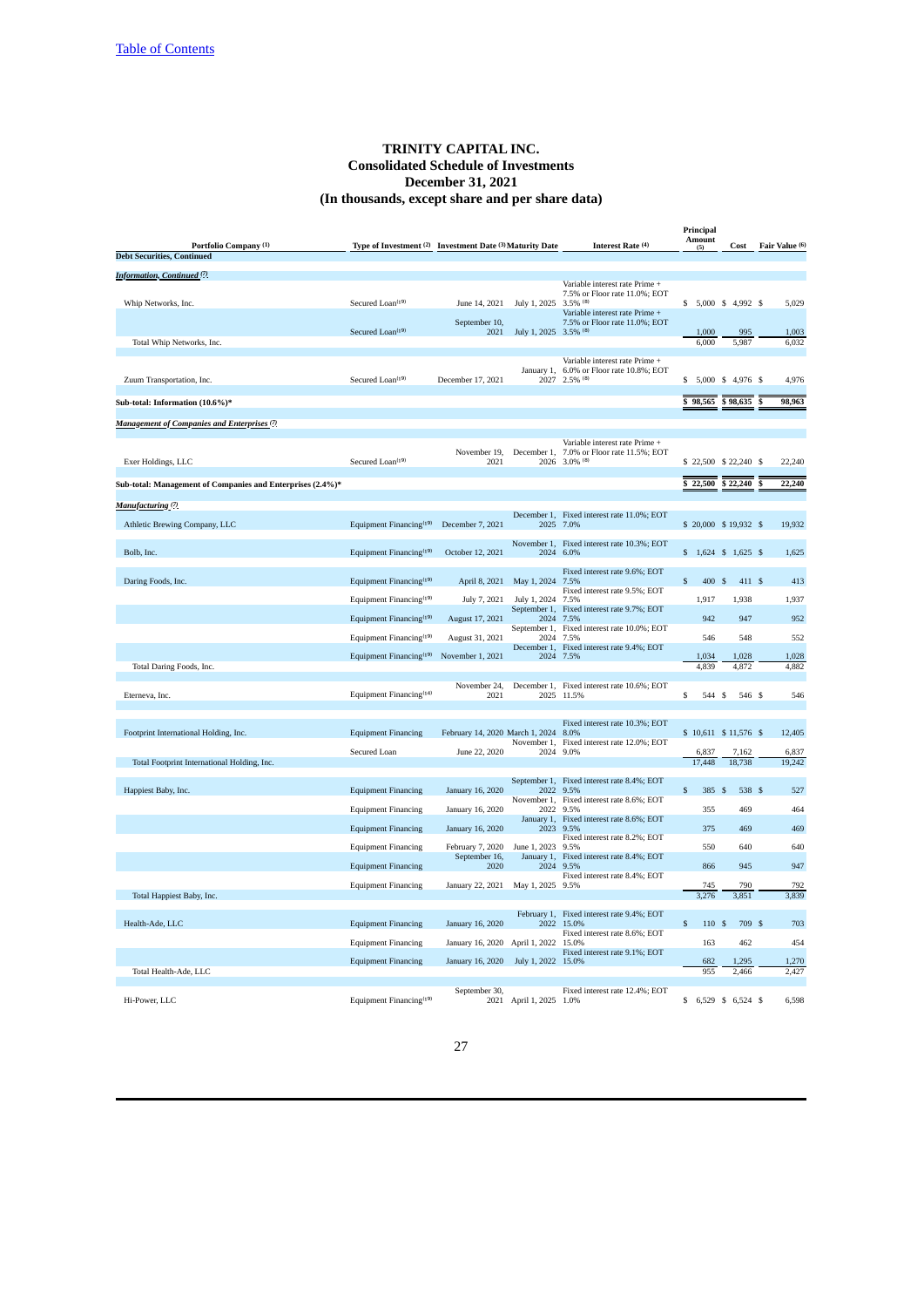| Portfolio Company <sup>(1)</sup>    | Type of Investment <sup>(2)</sup> Investment Date <sup>(3)</sup> |                   | <b>Maturity Date</b> | Interest Rate (4)                      |    | Principal<br>Amount <sup>(5)</sup> |      | Cost       |   | Fair Value (6) |
|-------------------------------------|------------------------------------------------------------------|-------------------|----------------------|----------------------------------------|----|------------------------------------|------|------------|---|----------------|
| <b>Debt Securities, Continued</b>   |                                                                  |                   |                      |                                        |    |                                    |      |            |   |                |
| Manufacturing, Continued (7)        |                                                                  |                   |                      |                                        |    |                                    |      |            |   |                |
| Mainspring Energy, Inc.             | <b>Secured Loan</b>                                              | January 16, 2020  | August 1, 2023       | Fixed interest rate 11.0%: EOT 3.8%    | \$ | 5.660                              | - S  | $5,942$ \$ |   | 5.956          |
|                                     |                                                                  | November 20.      |                      |                                        |    |                                    |      |            |   |                |
|                                     | <b>Secured Loan</b>                                              | 2020              | December 1, 2024     | Fixed interest rate 11.0%; EOT 3.8%    |    | 5,500                              |      | 5,436      |   | 5,539          |
| Total Mainspring Energy, Inc.       |                                                                  |                   |                      |                                        |    | 11.160                             |      | 11,378     |   | 11,495         |
|                                     |                                                                  |                   |                      |                                        |    |                                    |      |            |   |                |
|                                     |                                                                  |                   | September 1,         |                                        |    |                                    |      |            |   |                |
| Miyoko's Kitchen                    | <b>Equipment Financing</b>                                       | February 19, 2020 | 2022                 | Fixed interest rate 8.8%; EOT 9.0%     | \$ | 242 S                              |      | 311 S      |   | 310            |
|                                     | <b>Equipment Financing</b>                                       | August 27, 2020   | March 1, 2023        | Fixed interest rate 8.9%; EOT 9.0%     |    | 488                                |      | 558        |   | 556            |
|                                     |                                                                  |                   | September 1,         |                                        |    |                                    |      |            |   |                |
|                                     | <b>Equipment Financing</b>                                       | February 5, 2021  | 2023                 | Fixed interest rate 8.5%: EOT 9.0%     |    | 450                                |      | 484        |   | 483            |
|                                     | <b>Equipment Financing</b>                                       | June 25, 2021     | December 1, 2023     | Fixed interest rate 8.9%; EOT 9.0%     |    | 486                                |      | 506        |   | 505            |
| Total Miyoko's Kitchen              |                                                                  |                   |                      |                                        |    | 1,666                              |      | 1,859      |   | 1,854          |
|                                     |                                                                  |                   |                      |                                        |    |                                    |      |            |   |                |
| Molekule, Inc.                      | <b>Equipment Financing</b>                                       | June 19, 2020     | January 1, 2024      | Fixed interest rate 8.8%; EOT 10.0%    | \$ | 1,756                              | - \$ | $1,931$ \$ |   | 1,918          |
|                                     |                                                                  | September 29,     |                      |                                        |    |                                    |      |            |   |                |
|                                     | <b>Equipment Financing</b>                                       | 2020              | April 1, 2024        | Fixed interest rate 9.0%; EOT 10.0%    |    | 391                                |      | 425        |   | 421            |
|                                     | <b>Equipment Financing</b>                                       | December 18, 2020 | July 1, 2024         | Fixed interest rate 8.8%; EOT 10.0%    |    | 652                                |      | 695        |   | 688            |
|                                     | <b>Equipment Financing</b>                                       | August 25, 2021   | March 1, 2025        | Fixed interest rate 8.9%; EOT 10.0%    |    | 494                                |      | 504        |   | 500            |
| Total Molekule, Inc.                |                                                                  |                   |                      |                                        |    | 3,293                              |      | 3,555      |   | 3,527          |
|                                     |                                                                  |                   |                      |                                        |    |                                    |      |            |   |                |
|                                     |                                                                  |                   | September 1.         | Variable interest rate Prime + 7.0% or |    |                                    |      |            |   |                |
| Nexii Building Solutions, Inc. (10) | Secured Loan <sup>(19)</sup>                                     | August 27, 2021   | 2025                 | Floor rate 10.3%; EOT 2.5% (8)         | \$ | 10,000 S                           |      | 9.575 \$   |   | 9.648          |
|                                     |                                                                  |                   |                      | Variable interest rate Prime + 8.0% or |    |                                    |      |            |   |                |
| Quip NYC, Inc.                      | Secured Loan                                                     | March 9, 2021     | April 1, 2026        | Floor rate 11.3%; EOT 3.0% (8)         | \$ | 17,500                             | -\$  | 17,319 \$  |   | 17,448         |
|                                     |                                                                  |                   |                      |                                        |    |                                    |      |            |   |                |
| Store Intelligence, Inc. (22)       | Secured Loan (18)                                                | May 2, 2020       | August 1, 2024       | Fixed interest rate 12.0%; EOT 7.7%    | \$ | 11.641                             | \$   | 12.033S    |   | 4,444          |
|                                     |                                                                  |                   |                      |                                        |    |                                    |      |            |   |                |
|                                     |                                                                  |                   |                      | Variable interest rate Prime + 8.0% or |    |                                    |      |            |   |                |
| Tarana Wireless, Inc.               | Secured Loan <sup>(19)</sup>                                     | June 30, 2021     | July 1, 2025         | Floor rate 11.5%; EOT 4.5% (8)         | \$ | 18,500                             | -S   | 17,728 \$  |   | 17,551         |
|                                     |                                                                  |                   |                      |                                        |    |                                    |      |            |   |                |
| The Fynder Group, Inc.              | <b>Equipment Financing</b>                                       | October 14, 2020  | May 1, 2024          | Fixed interest rate 9.1%; EOT 10.0%    | \$ | 489                                | -S   | 516S       |   | 515            |
|                                     |                                                                  |                   |                      |                                        |    |                                    |      |            |   |                |
| Vertical Communications, Inc.       | Secured Loan                                                     | August 23, 2021   | March 1, 2026        | Fixed interest rate 11.0%; EOT 23.8%   | \$ | 13,300                             | -\$  | 15,016 \$  |   | 13,656         |
|                                     |                                                                  |                   |                      |                                        |    |                                    |      |            |   |                |
|                                     |                                                                  |                   |                      | Variable interest rate Prime + 7.5% or |    |                                    |      |            |   |                |
| VitaCup, Inc.                       | Secured Loan <sup>(19)</sup>                                     | June 23, 2021     | July 1, 2025         | Floor rate 11.5%; EOT 2.5% (8)         | \$ | 5,500                              | -\$  | 5,471 \$   |   | 5,519          |
|                                     |                                                                  |                   |                      |                                        |    |                                    |      |            |   |                |
| Sub-total: Manufacturing (15.5%)*   |                                                                  |                   |                      |                                        | s  | 148,264                            | S    | 153,004    | S | 144,748        |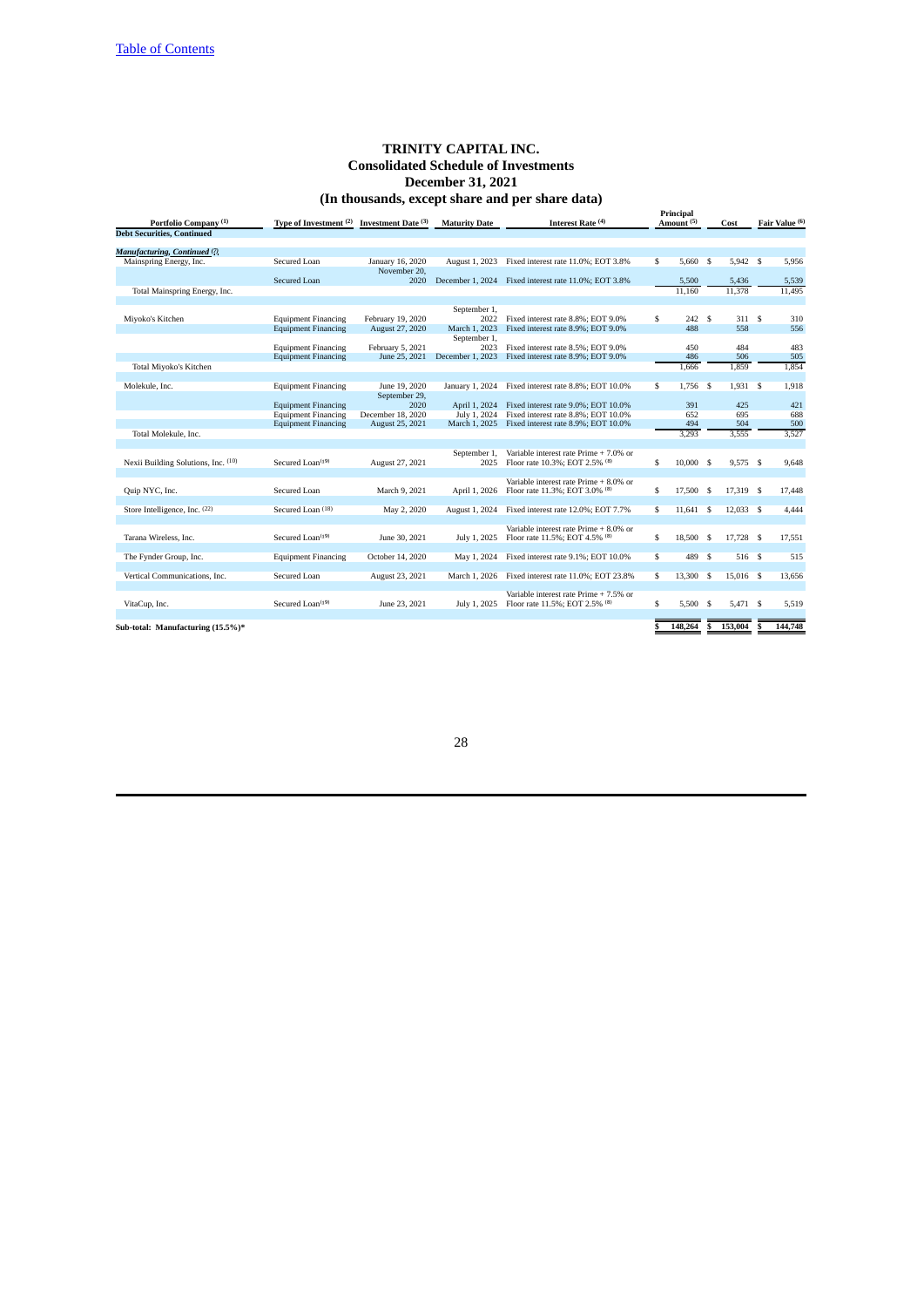| Portfolio Company <sup>(1)</sup>                                | Type of Investment <sup>(2)</sup>   | Investment Date (3) | <b>Maturity Date</b> | Interest Rate (4)                                    |                         | Principal<br>Amount <sup>(5)</sup> |    | Cost       |              | Fair Value (6) |
|-----------------------------------------------------------------|-------------------------------------|---------------------|----------------------|------------------------------------------------------|-------------------------|------------------------------------|----|------------|--------------|----------------|
| <b>Debt Securities, Continued</b>                               |                                     |                     |                      |                                                      |                         |                                    |    |            |              |                |
| Pharmaceutical <sup>(7)</sup>                                   |                                     |                     |                      |                                                      |                         |                                    |    |            |              |                |
| Zosano Pharma Corporation                                       | <b>Equipment Financing</b>          | January 16, 2020    |                      | April 1, 2022 Fixed interest rate 9.4%; EOT 12.0%    | S                       | 473 \$                             |    | 1,070 \$   |              | 1,038          |
|                                                                 | <b>Equipment Financing</b>          | January 16, 2020    |                      | July 1, 2022 Fixed interest rate 9.7%; EOT 12.0%     |                         | 525                                |    | 853        |              |                |
|                                                                 |                                     |                     |                      |                                                      |                         | 844                                |    |            |              | 822            |
|                                                                 | <b>Equipment Financing</b>          | January 16, 2020    |                      | January 1, 2023 Fixed interest rate 9.9%; EOT 12.0%  |                         |                                    |    | 1,091      |              | 1,059          |
|                                                                 | <b>Equipment Financing</b>          | January 16, 2020    |                      | April 1, 2023 Fixed interest rate 9.9%; EOT 12.0%    |                         | 1,042                              |    | 1,273      |              | 1,245          |
|                                                                 | <b>Equipment Financing</b>          | January 16, 2020    |                      | May 1, 2023 Fixed interest rate 10.5%; EOT 12.0%     |                         | 811                                |    | 973        |              | 949            |
| <b>Total Zosano Pharma Corporation</b>                          |                                     |                     |                      |                                                      |                         | 3.695                              |    | 5,260      |              | 5,113          |
| Sub-total: Pharmaceutical (0.5%)*                               |                                     |                     |                      |                                                      | $\overline{\mathbf{s}}$ | 3,695                              |    | 5,260      | $\mathbf{s}$ | 5,113          |
|                                                                 |                                     |                     |                      |                                                      |                         |                                    |    |            |              |                |
| Professional, Scientific, and Technical Services <sup>(7)</sup> |                                     |                     |                      |                                                      |                         |                                    |    |            |              |                |
| BackBlaze, Inc.                                                 | <b>Equipment Financing</b>          | January 16, 2020    |                      | January 1, 2023 Fixed interest rate 7.2%; EOT 11.5%  | \$                      | 470 \$                             |    | 650 \$     |              | 645            |
|                                                                 | <b>Equipment Financing</b>          | January 16, 2020    |                      | April 1, 2023 Fixed interest rate 7.4%; EOT 11.5%    |                         | 67                                 |    | 87         |              | 87             |
|                                                                 | <b>Equipment Financing</b>          | January 16, 2020    |                      | June 1, 2023 Fixed interest rate 7.4%; EOT 11.5%     |                         | 550                                |    | 690        |              | 686            |
|                                                                 | <b>Equipment Financing</b>          | January 16, 2020    | September 1,         | August 1, 2023 Fixed interest rate 7.5%; EOT 11.5%   |                         | 114                                |    | 140        |              | 139            |
|                                                                 | <b>Equipment Financing</b>          | January 16, 2020    |                      | 2023 Fixed interest rate 7.7%; EOT 11.5%             |                         | 120                                |    | 145        |              | 144            |
|                                                                 | <b>Equipment Financing</b>          | January 16, 2020    |                      | October 1, 2023 Fixed interest rate 7.5%; EOT 11.5%  |                         | 123                                |    | 146        |              | 145            |
|                                                                 |                                     |                     | November 1,          |                                                      |                         |                                    |    |            |              |                |
|                                                                 | <b>Equipment Financing</b>          | January 16, 2020    |                      | 2023 Fixed interest rate 7.2%; EOT 11.5%             |                         | 416                                |    | 493        |              | 489            |
|                                                                 |                                     |                     | December 1,          |                                                      |                         |                                    |    |            |              |                |
|                                                                 | <b>Equipment Financing</b>          | January 16, 2020    |                      | 2023 Fixed interest rate 7.5%; EOT 11.5%             |                         | 560                                |    | 657        |              | 651            |
|                                                                 | <b>Equipment Financing</b>          | January 16, 2020    |                      | January 1, 2024 Fixed interest rate 7.4%; EOT 11.5%  |                         | 495                                |    | 575        |              | 570            |
|                                                                 | <b>Equipment Financing</b>          | January 20, 2020    |                      | February 1, 2024 Fixed interest rate 7.4%; EOT 11.5% |                         | 512                                |    | 590        |              | 585            |
|                                                                 | <b>Equipment Financing</b>          | February 1, 2020    |                      | March 1, 2024 Fixed interest rate 7.2%; EOT 11.5%    |                         | 451                                |    | 515        |              | 512            |
|                                                                 | <b>Equipment Financing</b>          | March 26, 2020      |                      | April 1, 2024 Fixed interest rate 7.4%; EOT 11.5%    |                         | 138                                |    | 156        |              | 157            |
|                                                                 | <b>Equipment Financing</b>          | April 17, 2020      |                      | May 1, 2024 Fixed interest rate 7.3%; EOT 11.5%      |                         | 903                                |    | 1,018      |              | 1,014          |
|                                                                 |                                     |                     |                      |                                                      |                         | 998                                |    | 1,100      |              | 1,093          |
|                                                                 | <b>Equipment Financing</b>          | July 27, 2020       |                      | August 1, 2024 Fixed interest rate 7.4%; EOT 11.5%   |                         |                                    |    |            |              |                |
|                                                                 | <b>Equipment Financing</b>          | September 4, 2020   |                      | October 1, 2024 Fixed interest rate 7.2%; EOT 11.5%  |                         | 181                                |    | 197        |              | 197            |
|                                                                 | <b>Equipment Financing</b>          | March 29, 2021      |                      | April 1, 2025 Fixed interest rate 7.5%; EOT 11.5%    |                         | 2,310                              |    | 2,426      |              | 2,421          |
| Total BackBlaze, Inc.                                           |                                     |                     |                      |                                                      |                         | 8,408                              |    | 9,585      |              | 9,535          |
|                                                                 |                                     | September 10,       |                      |                                                      |                         |                                    |    |            |              |                |
| Commonwealth Fusion Systems, LLC                                | Equipment Financing <sup>(19)</sup> | 2021                |                      | October 1, 2024 Fixed interest rate 9.5%; EOT 8.5%   | S                       | 2.169S                             |    | 2.196S     |              | 2,207          |
|                                                                 |                                     |                     | November 1,          |                                                      |                         |                                    |    |            |              |                |
|                                                                 | Equipment Financing <sup>(19)</sup> | October 20, 2021    |                      | 2024 Fixed interest rate 9.7%; EOT 8.5%              | \$                      | 644                                |    | 648 \$     |              | 648            |
| Total Commonwealth Fusion Systems, LLC                          |                                     |                     |                      |                                                      |                         | 2.813                              |    | 2.844      |              | 2.855          |
|                                                                 |                                     |                     |                      |                                                      |                         |                                    |    |            |              |                |
| Core Scientific, Inc.                                           | Equipment Financing <sup>(19)</sup> | August 31, 2021     |                      | October 1, 2024 Fixed interest rate 10.3%; EOT 5.0%  | \$                      | 928S                               |    | 938 \$     |              | 964            |
|                                                                 |                                     |                     | December 1.          |                                                      |                         |                                    |    |            |              |                |
|                                                                 | Equipment Financing <sup>(19)</sup> | August 31, 2021     |                      | 2024 Fixed interest rate 10.7%; EOT 5.0%             | \$                      | 13,596 \$                          |    | 13,649 \$  |              | 13,649         |
|                                                                 | Equipment Financing <sup>(19)</sup> | August 31, 2021     |                      | January 1, 2025 Fixed interest rate 10.5%; EOT 5.0%  | $\overline{\mathbb{S}}$ | $5,000$ \$                         |    | $5,008$ \$ |              | 5,008          |
| Total Core Scientific, Inc.                                     |                                     |                     |                      |                                                      |                         | 19,524                             |    | 19,595     |              | 19,621         |
|                                                                 |                                     | November 30,        |                      |                                                      |                         |                                    |    |            |              |                |
|                                                                 | <b>Secured Loan</b>                 | 2021                |                      |                                                      | S                       |                                    |    |            |              |                |
| Edeniq, Inc.                                                    |                                     |                     |                      | June 1, 2025 Fixed interest rate 18.0%               |                         | $5,267$ \$                         |    | 469 \$     |              | 5,074          |
|                                                                 | Equipment Financing <sup>(19)</sup> | July 13, 2021       |                      | August 1, 2024 Fixed interest rate 9.7%; EOT 7.0%    |                         | $9,278$ \$                         |    | 9,486 \$   |              | 9,528          |
| Emerald Cloud Lab, Inc.                                         |                                     |                     |                      |                                                      | \$                      |                                    |    |            |              |                |
| Emergy, Inc.                                                    | Equipment Financing <sup>(19)</sup> | January 8, 2021     |                      | May 1, 2024 Fixed interest rate 9.1%; EOT 8.5%       | \$                      | 434 \$                             |    | 456 \$     |              | 456            |
|                                                                 | Equipment Financing <sup>(19)</sup> |                     |                      |                                                      |                         | 10,419                             |    |            | \$           | 10,396         |
|                                                                 |                                     | December 15, 2021   |                      | July 1, 2025 Fixed interest rate 9.3%; EOT 11.5%     | \$                      |                                    | -S | 10,396     |              |                |
| Total Emergy, Inc.                                              |                                     |                     |                      |                                                      |                         | 10.853                             |    | 10.852     |              | 10.852         |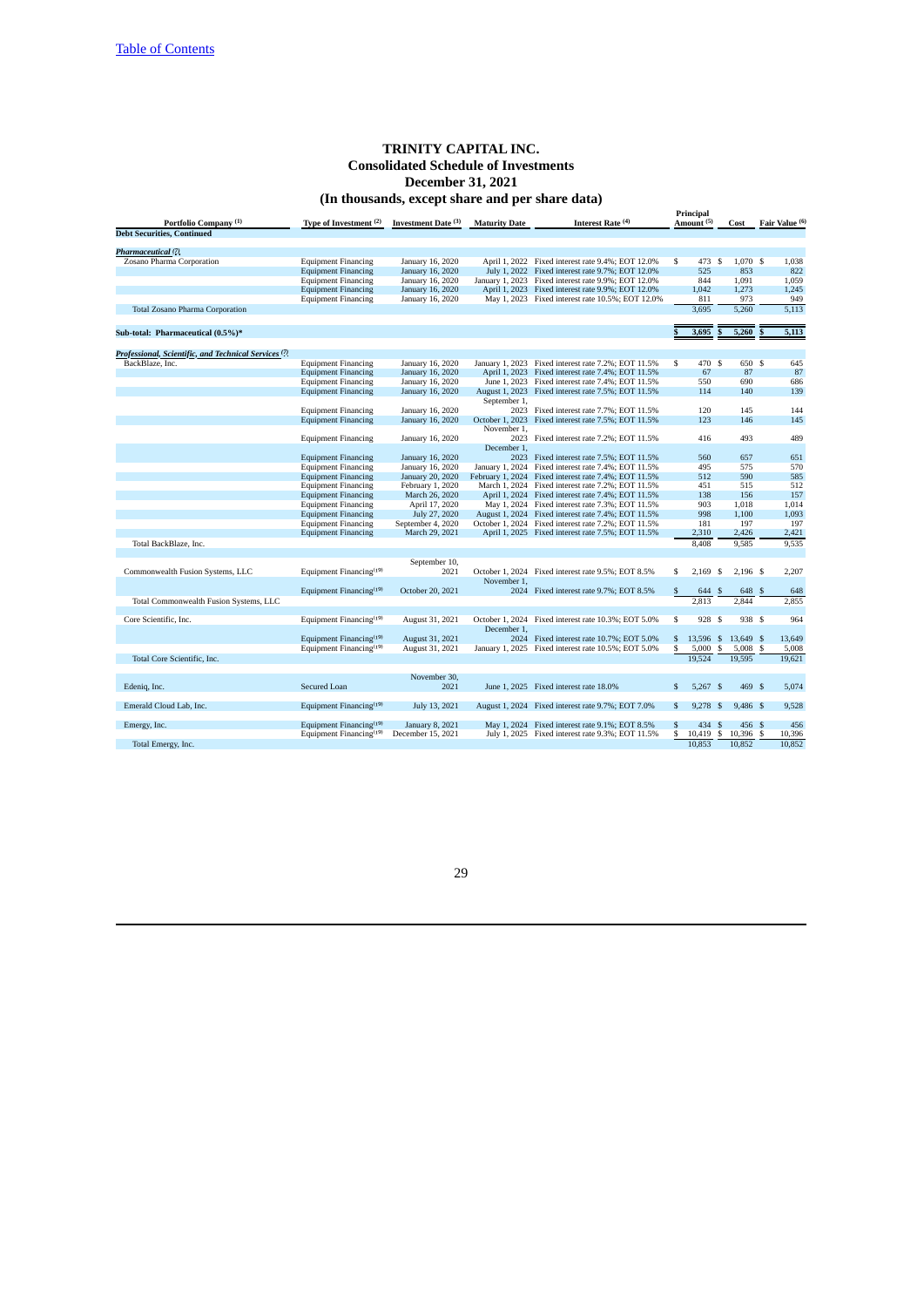| Portfolio Company <sup>(1)</sup>                                     | Interest Rate (4)<br>Type of Investment (2) Investment Date (3)<br><b>Maturity Date</b> |                   | Principal<br>Amount <sup>(5)</sup> |                                                 | Cost |            |              | Fair Value (6) |     |         |
|----------------------------------------------------------------------|-----------------------------------------------------------------------------------------|-------------------|------------------------------------|-------------------------------------------------|------|------------|--------------|----------------|-----|---------|
| <b>Debt Securities, Continued</b>                                    |                                                                                         |                   |                                    |                                                 |      |            |              |                |     |         |
|                                                                      |                                                                                         |                   |                                    |                                                 |      |            |              |                |     |         |
| Professional, Scientific, and Technical Services, Continued          |                                                                                         |                   |                                    |                                                 |      |            |              |                |     |         |
| Greenlight Biosciences Inc.                                          | <b>Equipment Financing</b>                                                              | March 29, 2021    | April 1, 2024                      | Fixed interest rate 9.7%: EOT 8.0%              | \$   | 2.575S     |              | 2.656S         |     | 2,667   |
|                                                                      | <b>Equipment Financing</b>                                                              | June 17, 2021     | July 1, 2024                       | Fixed interest rate 9.5%; EOT 8.0%              |      | 3.716      |              | 3,774          |     | 3,808   |
|                                                                      |                                                                                         |                   | September 1,                       |                                                 |      |            |              |                |     |         |
|                                                                      | <b>Equipment Financing</b>                                                              | August 31, 2021   | 2024                               | Fixed interest rate 9.7%; EOT 8.0%              |      | 2,003      |              | 2,008          |     | 2,011   |
|                                                                      |                                                                                         |                   | September 1,                       |                                                 |      |            |              |                |     |         |
|                                                                      | <b>Equipment Financing</b>                                                              | August 31, 2021   | 2024                               | Fixed interest rate 9.7%; EOT 8.0%              |      | 1,160      |              | 1,163          |     | 1,157   |
| Total Greenlight Biosciences Inc.                                    |                                                                                         |                   |                                    |                                                 |      | 9.454      |              | 9.601          |     | 9.643   |
|                                                                      |                                                                                         |                   |                                    |                                                 |      |            |              |                |     |         |
| Incontext Solutions, Inc.                                            | <b>Secured Loan</b>                                                                     | January 16, 2020  | October 1, 2024                    | Fixed interest rate 11.8%; EOT 16.4%            | \$   | $6,149$ \$ |              | $6,818$ \$     |     | 5,476   |
|                                                                      |                                                                                         |                   |                                    |                                                 |      |            |              |                |     |         |
|                                                                      |                                                                                         |                   |                                    | Variable interest rate Prime + 8.3% or          |      |            |              |                |     |         |
| PebblePost, Inc.                                                     | Secured Loan <sup>(19)</sup>                                                            | May 7, 2021       | June 1, 2025                       | Floor rate 11.5%; EOT 3.8% (8)                  | \$   | 12,500     | Ŝ.           | 12.450 \$      |     | 12,547  |
|                                                                      |                                                                                         |                   |                                    |                                                 |      |            |              |                |     |         |
| Pendulum Therapeutics, Inc.                                          | <b>Equipment Financing</b>                                                              | January 16, 2020  | May 1, 2023                        | Fixed interest rate 7.7%; EOT 5.0%              | \$   | 206        | -S           | 220S           |     | 220     |
|                                                                      | <b>Equipment Financing</b>                                                              | January 17, 2020  | August 1, 2023                     | Fixed interest rate 7.8%; EOT 5.0%              |      | 1.326      |              | 1,436          |     | 1,445   |
|                                                                      | <b>Equipment Financing</b>                                                              | March 6, 2020     | October 1, 2023                    | Fixed interest rate 7.7%; EOT 5.0%              |      | 407        |              | 431            |     | 433     |
|                                                                      | <b>Equipment Financing</b>                                                              | July 15, 2020     | February 1, 2024                   | Fixed interest rate 9.8%: EOT 6.0%              |      | 633        |              | 665            |     | 671     |
|                                                                      |                                                                                         |                   |                                    | Variable interest rate Prime + 6.8% or          |      |            |              |                |     |         |
|                                                                      |                                                                                         |                   |                                    |                                                 |      |            |              |                |     |         |
|                                                                      | Secured Loan                                                                            | December 31, 2021 | January 1, 2026                    | Floor rate 10.0%; EOT 3.0% (8)                  |      | 5.000      |              | 4,972          |     | 4,972   |
| Total Pendulum Therapeutics, Inc.                                    |                                                                                         |                   |                                    |                                                 |      | 7.572      |              | 7.724          |     | 7.741   |
|                                                                      |                                                                                         |                   |                                    |                                                 |      |            |              |                |     |         |
|                                                                      |                                                                                         | September 25,     |                                    | Variable interest rate Prime + 3.3% or          |      |            |              |                |     |         |
| Reciprocity, Inc.                                                    | Secured Loan                                                                            | 2020              | October 1, 2024                    | Floor rate 11.3%; EOT 2.0% (8)                  | \$   | 10,000 S   |              | 9.984 S        |     | 10,200  |
|                                                                      |                                                                                         |                   |                                    | Variable interest rate Prime + 8.0% or          |      |            |              |                |     |         |
|                                                                      | Secured Loan                                                                            | April 29, 2021    | May 1, 2025                        | Floor rate 11.3%; EOT 2.0% (8)                  |      | 5.000      |              | 4.984          |     | 5,100   |
| Total Reciprocity, Inc.                                              |                                                                                         |                   |                                    |                                                 |      | 15,000     |              | 14,968         |     | 15,300  |
|                                                                      |                                                                                         |                   |                                    |                                                 |      |            |              |                |     |         |
|                                                                      |                                                                                         |                   |                                    | Variable interest rate Prime + 3.3% or          |      |            |              |                |     |         |
| Sun Basket, Inc.                                                     | Secured Loan                                                                            | December 31, 2020 |                                    | December 1, 2024 Floor rate 11.8%; EOT 5.8% (8) | \$   | 16.905     | -S           | 16.984 \$      |     | 16.882  |
|                                                                      |                                                                                         |                   |                                    |                                                 |      |            |              |                |     |         |
|                                                                      |                                                                                         |                   | September 30,                      |                                                 |      |            |              |                |     |         |
| Utility Associates, Inc.                                             | Secured Loan (18)                                                                       | January 16, 2020  | 2023                               | PIK Fixed interest rate 11.0% (20)              | \$   | 750 \$     |              | 830 S          |     | 697     |
|                                                                      |                                                                                         |                   |                                    |                                                 |      |            |              |                |     |         |
|                                                                      |                                                                                         |                   |                                    | Variable interest rate Prime + 7.0% or          |      |            |              |                |     |         |
| ZenDrive, Inc.                                                       | Secured Loan <sup>(19)</sup>                                                            | July 16, 2021     | <b>August 1, 2026</b>              | Floor rate 10.3%; EOT 3.0% (8)                  | \$   | 15,000     | -S           | 14.899         | - S | 15,006  |
|                                                                      |                                                                                         |                   |                                    |                                                 |      |            |              |                |     |         |
|                                                                      |                                                                                         |                   |                                    |                                                 |      |            |              |                |     |         |
| Sub-total: Professional, Scientific, and Technical Services (15.1%)* |                                                                                         |                   |                                    |                                                 | \$   | 139,473    | $\mathbf{s}$ | 137,105        | S   | 140,757 |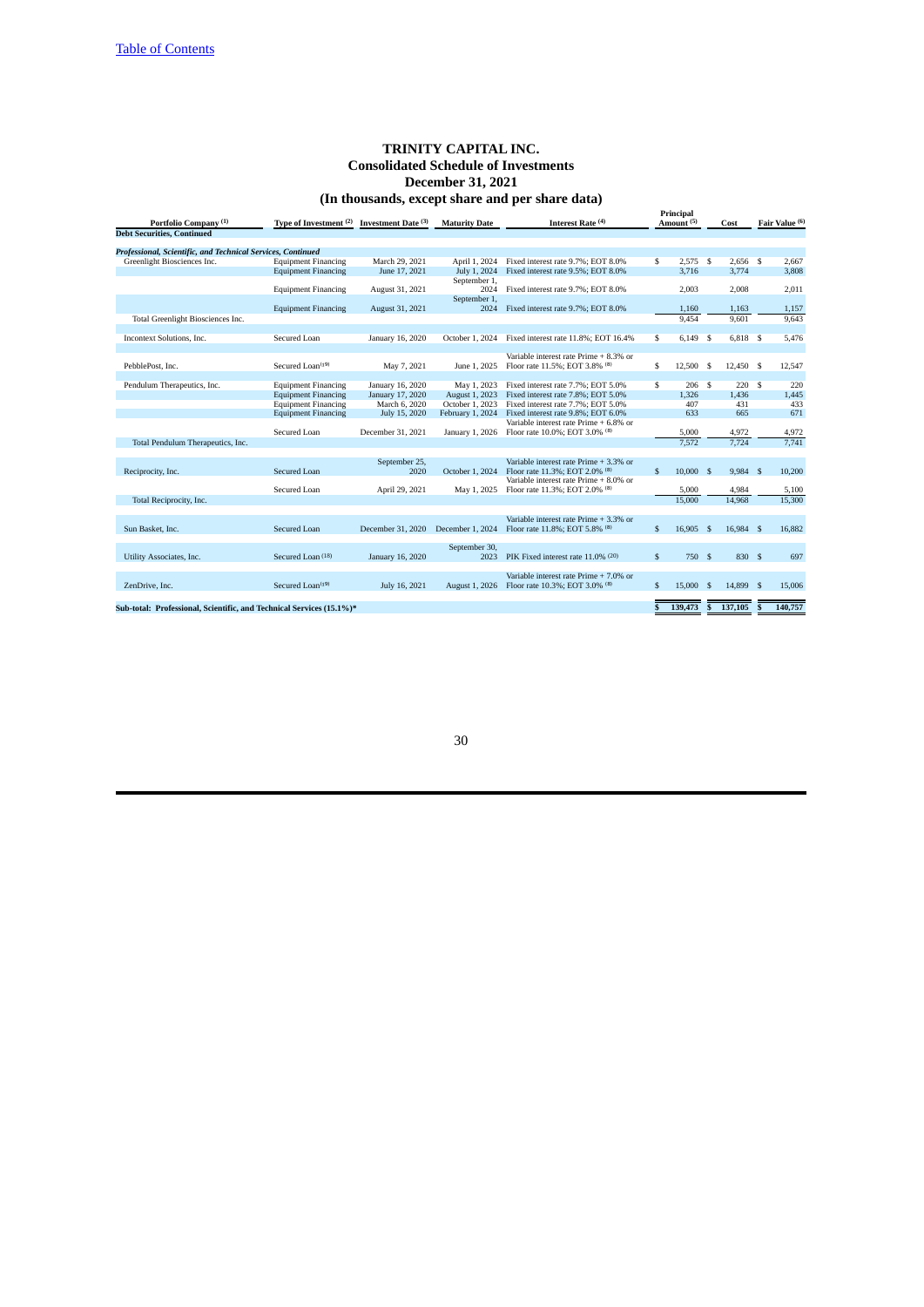|                                                |                                                          |                                      |                      |                                                                                                                    |              | Principal             |                    |                     |                         |                |
|------------------------------------------------|----------------------------------------------------------|--------------------------------------|----------------------|--------------------------------------------------------------------------------------------------------------------|--------------|-----------------------|--------------------|---------------------|-------------------------|----------------|
| Portfolio Company <sup>(1)</sup>               | Type of Investment <sup>(2)</sup>                        | Investment Date (3)                  | <b>Maturity Date</b> | Interest Rate (4)                                                                                                  |              | Amount <sup>(5)</sup> |                    | Cost                |                         | Fair Value (6) |
| <b>Debt Securities, Continued</b>              |                                                          |                                      |                      |                                                                                                                    |              |                       |                    |                     |                         |                |
| Real Estate (7)                                |                                                          |                                      |                      |                                                                                                                    |              |                       |                    |                     |                         |                |
| Knockaway, Inc.                                | Secured Loan                                             | November 10, 2021                    | June 1, 2026         | Variable interest rate Prime + 6.3% or<br>Floor rate 11.0%; EOT 3.0% (8)<br>Variable interest rate Prime + 6.3% or | \$           | 14,734                | $\mathbf s$        | 14,608 \$           |                         | 14,608         |
|                                                | Secured Loan                                             | November 30, 2021                    | June 1, 2026         | Floor rate 11.0%; EOT 3.0% (8)                                                                                     |              | 2,000                 |                    | 1,982               |                         | 1,982          |
|                                                | Secured Loan                                             | December 28, 2021                    |                      | Variable interest rate Prime + 6.3% or<br>July 1, 2026 Floor rate 11.0%; EOT 3.0% (8)                              |              | 4,275                 |                    | 4,231               |                         | 4,231          |
| Total Knockaway, Inc.                          |                                                          |                                      |                      |                                                                                                                    |              | 21,009                |                    | 20,821              |                         | 20,821         |
|                                                |                                                          |                                      |                      |                                                                                                                    |              |                       |                    |                     |                         |                |
| Orchard Technologies, Inc.                     | Secured Loan                                             | March 11, 2021                       | April 1, 2026        | Variable interest rate Prime + 7.5% or<br>Floor rate 11.0%; EOT 4.0% (8)<br>Variable interest rate Prime + 7.5% or | \$           | $5,000$ \$            |                    | $5,030$ \$          |                         | 5,064          |
|                                                | Secured Loan                                             | July 23, 2021                        | April 1, 2026        | Floor rate 11.0%; EOT 4.0% (8)                                                                                     |              | 12,500                |                    | 12,520              |                         | 12,612         |
| Total Orchard Technologies, Inc.               |                                                          |                                      |                      |                                                                                                                    |              | 17,500                |                    | 17,550              |                         | 17,676         |
| Wanderjaunt, Inc.                              | <b>Equipment Financing</b><br><b>Equipment Financing</b> | January 16, 2020<br>January 16, 2020 | June 1, 2023         | Fixed interest rate 10.2%; EOT 12.0%<br>August 1, 2023 Fixed interest rate 10.2%; EOT 12.0%                        | \$           | 238<br>792            | \$                 | 277<br>935          | -S                      | 271<br>928     |
| Total Wanderjaunt, Inc.                        |                                                          |                                      |                      |                                                                                                                    |              | 1,030                 |                    | 1,212               |                         | 1,199          |
|                                                |                                                          |                                      |                      |                                                                                                                    |              |                       |                    |                     |                         |                |
| Sub-total: Real Estate (4.3%)*                 |                                                          |                                      |                      |                                                                                                                    |              | 39,539                |                    | 39,583              |                         | 39,696         |
| Rental and Leasing Services <sup>(7)</sup>     |                                                          |                                      |                      |                                                                                                                    |              |                       |                    |                     |                         |                |
| EquipmentShare, Inc.                           | <b>Equipment Financing</b>                               | June 24, 2020                        | July 1, 2023         | Fixed interest rate 11.0%; EOT 5.0%                                                                                | \$           | 3,269                 | \$                 | $3,501$ \$          |                         | 3,532          |
|                                                | <b>Equipment Financing</b>                               | August 7, 2020                       | September 1,<br>2023 | Fixed interest rate 10.2%; EOT 5.0%                                                                                |              | 1,252                 |                    | 1,328               |                         | 1,335          |
|                                                |                                                          |                                      | November 1,          |                                                                                                                    |              |                       |                    |                     |                         |                |
|                                                | <b>Equipment Financing</b>                               | October 2, 2020                      | 2023<br>November 1,  | Fixed interest rate 10.4%; EOT 5.0%                                                                                |              | 551                   |                    | 579                 |                         | 585            |
|                                                | <b>Equipment Financing</b>                               | October 9, 2020                      | 2023                 | Fixed interest rate 10.5%; EOT 5.0%                                                                                |              | 1,741                 |                    | 1,829               |                         | 1,846          |
| Total EquipmentShare, Inc.                     |                                                          |                                      |                      |                                                                                                                    |              | 6,813                 |                    | 7,237               |                         | 7,298          |
| Maxwell Financial Labs, Inc.                   | Secured Loan                                             | September 30, 2021                   | April 1, 2026        | Variable interest rate Prime + 6.0% or<br>Floor rate 10.0%; EOT 5.0% (8)                                           | \$           | 18,000                | \$                 | 17,828 \$           |                         | 17,949         |
| NextCar Holding Company, Inc.                  | Secured Loan <sup>(19)</sup>                             | December 14, 2021                    | January 1, 2026      | Variable interest rate Prime + 5.8% or<br>Floor rate 9.0%; EOT 12.0% (8)<br>Variable interest rate Prime + 5.8% or | \$           | 5,000                 | -S                 | 4,961 \$            |                         | 4,961          |
|                                                | Secured Loan <sup>(19)</sup>                             | December 15, 2021                    | January 1, 2026      | Floor rate 9.0%; EOT 12.0% (8)                                                                                     |              | 2,000                 |                    | 1,986               |                         | 1,986          |
| Total NextCar Holding Company, Inc.            |                                                          |                                      |                      |                                                                                                                    |              | 7.000                 |                    | 6,947               |                         | 6,947          |
| Sub-total: Rental and Leasing Services (3.4%)* |                                                          |                                      |                      |                                                                                                                    |              | 31,813                |                    | 32,012              |                         | 32,194         |
|                                                |                                                          |                                      |                      |                                                                                                                    |              |                       |                    |                     |                         |                |
| Retail Trade <sup>(7)</sup>                    |                                                          |                                      |                      |                                                                                                                    |              |                       |                    |                     |                         |                |
| Fernished, Inc.                                | Equipment Financing <sup>(14)</sup>                      | October 29, 2021                     | November 1.<br>2024  | Fixed interest rate 13.4%; EOT 3.0%                                                                                | $\mathbb{S}$ | 472 \$                |                    | 470 \$              |                         | 470            |
|                                                |                                                          |                                      |                      |                                                                                                                    |              |                       |                    |                     |                         |                |
| Gobble, Inc.                                   | Secured Loan<br>Secured Loan                             | January 16, 2020<br>January 16, 2020 | July 1, 2023         | Fixed interest rate 11.3%; EOT 6.0%<br>July 1, 2023 Fixed interest rate 11.5%; EOT 6.0%                            | \$           | 2,227<br>1,120        | $\mathbf{\hat{s}}$ | $2,414$ \$<br>1,214 |                         | 2,398<br>1,206 |
| Total Gobble Inc.                              |                                                          |                                      |                      |                                                                                                                    |              | 3,347                 |                    | 3,628               |                         | 3,604          |
|                                                |                                                          |                                      |                      | Variable interest rate Prime + 3.3% or                                                                             |              |                       |                    |                     |                         |                |
| Portofino Labs, Inc.                           | Secured Loan <sup>(19)</sup>                             | December 31, 2020                    | July 1, 2025         | Floor rate 11.5%; EOT 4.0% (8)                                                                                     | \$           | $2,000$ \$            |                    | $2,014$ \$          |                         | 2,023          |
|                                                | Secured Loan <sup>(19)</sup>                             | March 12, 2021                       | October 1, 2025      | Variable interest rate Prime + 8.3% or<br>Floor rate 11.5%; EOT 4.0% (8)                                           |              | 3,000                 |                    | 2,904               |                         | 2,918          |
|                                                |                                                          |                                      | November 1,          | Variable interest rate Prime + 8.3% or                                                                             |              |                       |                    |                     |                         |                |
|                                                | Secured Loan <sup>(19)</sup>                             | April 1, 2021                        | 2025                 | Floor rate 11.5%; EOT 4.0% (8)                                                                                     |              | 2,000                 |                    | 1,860               |                         | 1,873          |
| Total Portofino Labs, Inc.                     |                                                          |                                      |                      |                                                                                                                    |              | 7,000                 |                    | 6,778               |                         | 6,814          |
|                                                |                                                          |                                      |                      | Variable interest rate Prime + 4.3% or                                                                             |              |                       |                    |                     |                         |                |
| Super73, Inc.                                  | Secured Loan                                             | December 31, 2020                    | January 1, 2025      | Floor rate 11.5%; EOT 4.0% (8)<br>Variable interest rate Prime + 7.3% or                                           | \$           | 5,500                 | \$                 | 5,528               | $\mathbf{s}$            | 5,567          |
|                                                | Secured Loan                                             | October 25, 2021                     | January 1, 2025      | Floor rate 11.5%; EOT 4.0% (8)                                                                                     | \$           | 4,500                 | S                  | 4,456               | S                       | 4,456          |
| Total Super73, Inc.                            |                                                          |                                      |                      |                                                                                                                    |              | 10,000                |                    | 9,984               |                         | 10,023         |
| UnTuckIt, Inc.                                 | Secured Loan                                             | January 16, 2020                     |                      | June 1, 2025 Fixed interest rate 12.0%; EOT 3.8%                                                                   | \$           | 15,000                | \$                 | 15,796              | $\overline{\mathbf{s}}$ | 15,200         |
|                                                |                                                          |                                      |                      |                                                                                                                    |              |                       |                    |                     |                         |                |
| Sub-total: Retail Trade (3.9%)*                |                                                          |                                      |                      |                                                                                                                    | \$.          | 35.819                | \$                 | 36.656              | š                       | 36,111         |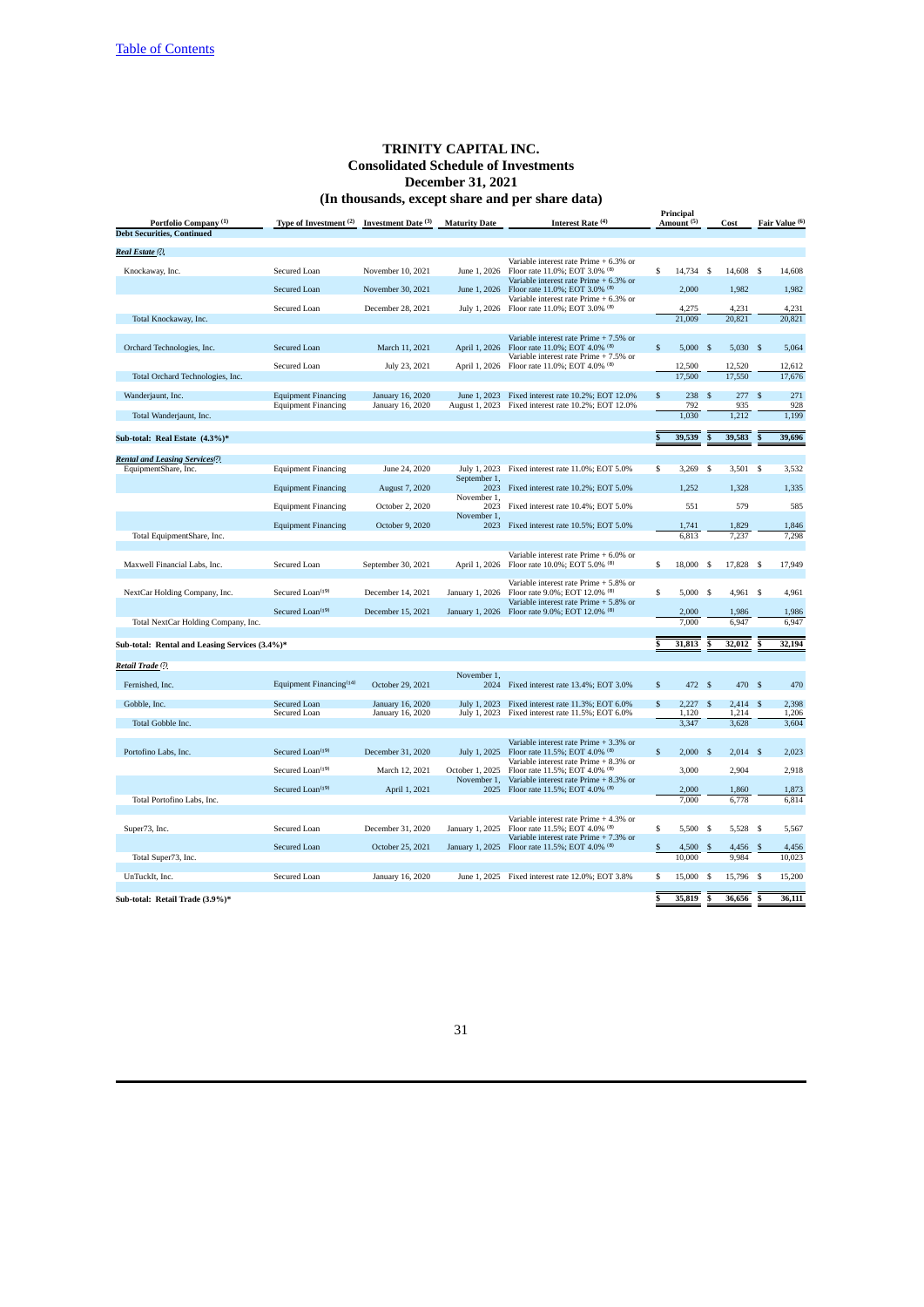|                                                                       |                                              |                                                          |                                                   | (in monagings) cacept share and per share data)                                                                   |                                    |              |                            |                         |
|-----------------------------------------------------------------------|----------------------------------------------|----------------------------------------------------------|---------------------------------------------------|-------------------------------------------------------------------------------------------------------------------|------------------------------------|--------------|----------------------------|-------------------------|
| Portfolio Company <sup>(1)</sup><br><b>Debt Securities, Continued</b> | Type of Investment <sup>(2)</sup>            | Investment Date (3)                                      | <b>Maturity Date</b>                              | Interest Rate (4)                                                                                                 | Principal<br>Amount <sup>(5)</sup> |              | Cost                       | Fair Value (6)          |
|                                                                       |                                              |                                                          |                                                   |                                                                                                                   |                                    |              |                            |                         |
| Space Research and Technology (7)                                     |                                              |                                                          |                                                   |                                                                                                                   |                                    |              |                            |                         |
| Axiom Space, Inc.                                                     | Secured Loan <sup>(19)</sup>                 | May 28, 2021                                             | June 1, 2026                                      | Variable interest rate Prime + 6.0% or<br>Floor rate 9.3%; EOT 2.5% (8)                                           | \$<br>30,000                       | $\mathbf{s}$ | 29,819 \$                  | 30.015                  |
| Sub-total: Space Research and Technology (3.2%)*                      |                                              |                                                          |                                                   |                                                                                                                   | 30,000                             |              | 29,819                     | 30,015                  |
| <b>Utilities</b> (7)                                                  |                                              |                                                          |                                                   |                                                                                                                   |                                    |              |                            |                         |
| Invenia, Inc.                                                         | Secured Loan<br>Secured Loan<br>Secured Loan | January 16, 2020<br>January 16, 2020<br>January 16, 2020 | January 1, 2023<br>May 1, 2023<br>January 1, 2024 | Fixed interest rate 11.5%; EOT 5.0%<br>Fixed interest rate 11.5%: EOT 5.0%<br>Fixed interest rate 11.5%; EOT 5.0% | \$<br>$3,611$ \$<br>2,060<br>2,190 |              | 4,068 \$<br>2,264<br>2,297 | 4,012<br>2,240<br>2,308 |
|                                                                       | Secured Loan<br>Secured Loan                 | January 17, 2020<br>June 8, 2020                         | February 1, 2024<br>July 1, 2024<br>November 1,   | Fixed interest rate 11.5%; EOT 5.0%<br>Fixed interest rate 11.5%: EOT 5.0%                                        | 3,023<br>3,523                     |              | 3,183<br>3,638             | 3,177<br>3,669          |
| Total Invenia, Inc. (10)                                              | Secured Loan                                 | October 29, 2020                                         | 2024                                              | Fixed interest rate 11.5%; EOT 5.0%                                                                               | 4,883<br>19.290                    |              | 4,995<br>20.445            | 5,030<br>20,436         |
| Sub-total: Utilities (2.2%)*                                          |                                              |                                                          |                                                   |                                                                                                                   | 19,290                             |              | 20,445                     | 20,436                  |
| Wholesale Trade <sup>(7)</sup><br>BaubleBar, Inc.                     | <b>Secured Loan</b>                          | January 16, 2020                                         | March 1, 2023                                     | Fixed interest rate 11.5%; EOT 7.3%                                                                               | \$<br>$3,377$ \$                   |              | $4,285$ \$                 | 4,085                   |
|                                                                       |                                              |                                                          |                                                   |                                                                                                                   |                                    |              |                            |                         |
| Grandpad, Inc.                                                        | Equipment<br>Financing $(19)$                | November 16,<br>2020                                     | June 1, 2023                                      | Fixed interest rate 10.6%; EOT 5.0%                                                                               | \$<br>1.789                        | $\mathbf{s}$ | 1.887 \$                   | 1.893                   |
|                                                                       | Equipment<br>Financing $(19)$                | December 23, 2020                                        | July 1, 2023                                      | Fixed interest rate 10.8%; EOT 5.0%                                                                               | 2,306                              |              | 2,419                      | 2,425                   |
| Total Grandpad, Inc.                                                  |                                              |                                                          |                                                   |                                                                                                                   | 4.095                              |              | 4.306                      | 4.318                   |
| Sub-total: Wholesale Trade (0.9%)*                                    |                                              |                                                          |                                                   |                                                                                                                   | 7,472                              | $\mathbf{s}$ | 8,591                      | 8,403                   |
| Total: Debt Securities (78.8%)* (13)                                  |                                              |                                                          |                                                   |                                                                                                                   | 733,336                            | s            | 740,925                    | 735,968                 |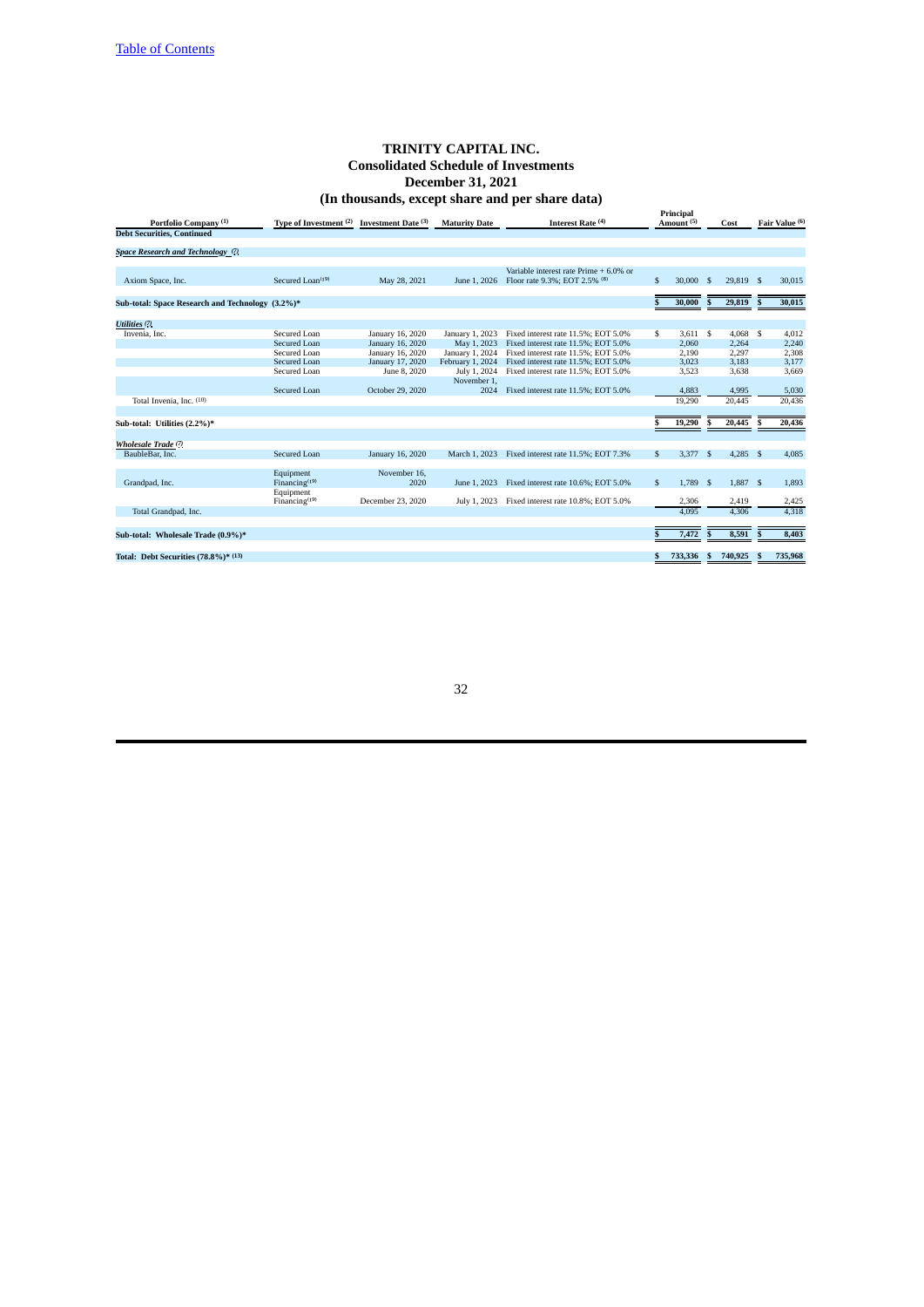# **TRINITY CAPITAL INC. Consolidated Schedule of Investments December 31, 2021**

|                                                                                    |                                             | (In thousands, except share and per share data) |                                          |                                          |                        |              |                     |                |                  |                          |
|------------------------------------------------------------------------------------|---------------------------------------------|-------------------------------------------------|------------------------------------------|------------------------------------------|------------------------|--------------|---------------------|----------------|------------------|--------------------------|
| Portfolio Company <sup>(1)</sup>                                                   | <b>Type of</b><br>Investment <sup>(2)</sup> | Investment Date (3)                             | <b>Expiration Date</b>                   | <b>Series</b>                            | <b>Shares</b>          |              | <b>Strike Price</b> |                | Cost             | Fair Value (6)           |
| <b>Warrant Investments</b>                                                         |                                             |                                                 |                                          |                                          |                        |              |                     |                |                  |                          |
| Administrative and Support and Waste Management and Remediation (7)                |                                             |                                                 |                                          |                                          |                        |              |                     |                |                  |                          |
| Qwick, Inc.                                                                        | Warrant <sup>(14)</sup>                     | December 31, 2021                               | December 31, 2031                        | Common Stock                             | 16,956                 | \$           | 2.79                | $\mathbb{S}$   | 96 \$            | 96                       |
| RTS Holding, Inc.                                                                  | Warrant <sup>(14)</sup>                     | December 10, 2021                               | December 10, 2031                        | Preferred Series C                       | 3,857                  | \$           | 205.28              | \$             | 153 \$           | 153                      |
|                                                                                    |                                             |                                                 |                                          |                                          |                        |              |                     | \$             | 249              |                          |
| Sub-Total: Administrative and Support and Waste Management and Remediation (0.0%)* |                                             |                                                 |                                          |                                          |                        |              |                     |                |                  | 249                      |
| Agriculture, Forestry, Fishing and Hunting (7)                                     |                                             |                                                 |                                          |                                          |                        |              |                     |                |                  |                          |
| Bowery Farming, Inc.                                                               | Warrant                                     | January 16, 2020                                | June 10, 2029                            | Common Stock                             | 68,863                 | \$<br>\$     | 5.08                | \$             | 410 \$           | 1,419                    |
|                                                                                    | Warrant<br>Warrant                          | December 22, 2020<br>September 10, 2021         | December 22, 2030<br>September 10, 2028  | Common Stock<br>Common Stock             | 29,925<br>21,577       | \$           | 6.24<br>0.01        |                | 160<br>617       | 594<br>518               |
| Total Bowery Farming, Inc.                                                         |                                             |                                                 |                                          |                                          |                        |              |                     |                | 1,187            | 2,531                    |
|                                                                                    |                                             |                                                 |                                          |                                          |                        |              |                     |                |                  |                          |
| Robotany, Inc.                                                                     | Warrant                                     | January 16, 2020                                | July 19, 2029                            | Common Stock                             | 262,870 \$             |              | 0.26                | \$             | 127 \$           | 73                       |
| Sub-Total: Agriculture, Forestry, Fishing and Hunting (0.3%)*                      |                                             |                                                 |                                          |                                          |                        |              |                     | S              | 1,314            | 2,604                    |
| Construction <sup>(7)</sup>                                                        |                                             |                                                 |                                          |                                          |                        |              |                     |                |                  |                          |
| Project Frog, Inc. (22)                                                            | Warrant                                     | January 16, 2020                                |                                          | July 26, 2026 Preferred Series AA        | 211,633                | \$           | 0.19                | S.             | 9 <sup>5</sup>   | $\overline{\phantom{0}}$ |
|                                                                                    | Warrant                                     | January 16, 2020                                | July 26, 2026                            | Common Stock                             | 180,356                | \$           | 0.19                |                | $\boldsymbol{9}$ |                          |
| Total Project Frog, Inc.                                                           | Warrant                                     | August 3, 2021                                  | December 31, 2031                        | Preferred Series CC                      | 250,000                | \$           | 0.01                |                | 20<br>38         | 31<br>31                 |
|                                                                                    |                                             |                                                 |                                          |                                          |                        |              |                     |                |                  |                          |
| Sub-Total: Construction (0.0%)*                                                    |                                             |                                                 |                                          |                                          |                        |              |                     |                | 38               | 31                       |
| Educational Services <sup>(7)</sup>                                                |                                             |                                                 |                                          |                                          |                        |              |                     |                |                  |                          |
| Medical Sales Training Holding Company                                             | Warrant <sup>(14)</sup>                     | March 18, 2021                                  | March 18, 2031                           | Common Stock                             | 28,732                 | -S           | 7.74                | \$             | 108 \$           | 108                      |
| Yellowbrick Learning, Inc.                                                         | Warrant                                     | January 16, 2020                                | September 28, 2028                       | Common Stock                             | 222,222 \$             |              | 0.90                | \$             | 120S             | 485                      |
| Sub-Total: Educational Services (0.1%)*                                            |                                             |                                                 |                                          |                                          |                        |              |                     | \$             | 228              | 593                      |
|                                                                                    |                                             |                                                 |                                          |                                          |                        |              |                     |                |                  |                          |
| Finance and Insurance (7)                                                          |                                             |                                                 |                                          |                                          |                        |              |                     |                |                  |                          |
| BoardRE, Inc.                                                                      | Warrant <sup>(14)</sup>                     | October 15, 2021                                | October 15, 2031                         | Common Stock                             | 105,347                | \$           | 1.94                | \$             | 9 <sup>5</sup>   | 8                        |
| DailyPay, Inc.                                                                     | Warrant                                     | September 30, 2020                              | September 30, 2030                       | Common Stock                             | 89,264                 | \$           | 3.00                | \$             | 151 \$           | 839                      |
| Petal Card, Inc.                                                                   | Warrant                                     | January 16, 2020                                | November 27, 2029                        | Preferred Series B                       | 250,268                | \$           | 1.32                | s              | 147 \$           | 1,412                    |
|                                                                                    | Warrant <sup>(14)</sup>                     | January 11, 2021                                | January 11, 2031                         | Common Stock                             | 135,835                | \$           | 0.01                |                | 312              | 908                      |
|                                                                                    | Warrant                                     | August 6, 2021                                  | August 6, 2031                           | Common Stock                             | 111,555                | \$           | 1.60                |                | 197              | 605                      |
| Total Petal Card, Inc.                                                             |                                             |                                                 |                                          |                                          |                        |              |                     |                | 656              | 2,925                    |
| <b>Realty Mogul</b>                                                                | Warrant                                     | January 16, 2020                                | December 18, 2027                        | <b>Preferred Series B</b>                | 234,421 \$             |              | 3.88                | $\mathfrak{s}$ | 285 \$           | $\overline{1}$           |
| Sub-Total: Finance and Insurance (0.4%)*                                           |                                             |                                                 |                                          |                                          |                        |              |                     |                | 1,101            | 3,773                    |
|                                                                                    |                                             |                                                 |                                          |                                          |                        |              |                     |                |                  |                          |
| Health Care and Social Assistance <sup>(7)</sup>                                   |                                             |                                                 |                                          |                                          |                        |              | 1.76                |                | 177 \$           | 674                      |
| Lark Technologies, Inc.                                                            | Warrant<br>Warrant                          | September 30, 2020<br>June 30, 2021             | September 30, 2030<br>June 30, 2031      | Common Stock<br>Common Stock             | 76,231<br>79,325       | \$<br>\$     | 1.76                | \$             | 258              | 701                      |
| Total Lark Technologies, Inc.                                                      |                                             |                                                 |                                          |                                          |                        |              |                     |                | 435              | 1,375                    |
| Sub-Total: Health Care and Social Assistance (0.1%)*                               |                                             |                                                 |                                          |                                          |                        |              |                     |                | 435              | 1,375                    |
|                                                                                    |                                             |                                                 |                                          |                                          |                        |              |                     |                |                  |                          |
| Information <sup>(7)</sup><br>Everalbum, Inc.                                      | Warrant                                     | January 16, 2020                                | July 29, 2026                            | Preferred Series A                       | 851,063                | S            | 0.10                | S              | 25S              |                          |
| Figg, Inc.                                                                         | Warrant <sup>(11)</sup>                     | January 16, 2020                                | March 31, 2028                           | Common Stock                             | 935,198                | S            | 0.10                | \$             | — s              |                          |
|                                                                                    |                                             |                                                 |                                          |                                          |                        |              |                     |                |                  |                          |
| Firefly Systems, Inc.                                                              | Warrant                                     | January 31, 2020                                | January 29, 2030                         | Common Stock                             | 133,147                | \$           | 1.14                | \$             | 282 \$           | 477                      |
| Gtxcel, Inc.                                                                       | Warrant<br>Warrant                          | January 16, 2020<br>January 16, 2020            | September 24, 2025<br>September 24, 2025 | Preferred Series C<br>Preferred Series D | 1,000,000<br>1,000,000 | \$<br>\$     | 0.21<br>0.21        | $\mathsf{\$}$  | 83 \$<br>83      | 21<br>14                 |
| Total Gtxcel, Inc.                                                                 |                                             |                                                 |                                          |                                          |                        |              |                     |                | 166              | 35                       |
| Lucidworks, Inc.                                                                   | Warrant                                     | January 16, 2020                                | June 27, 2026                            | Preferred Series D                       | 619,435 \$             |              | 0.77                | \$             | 805 \$           | 2,302                    |
| RapidMiner, Inc.                                                                   | Warrant                                     | January 16, 2020                                |                                          | March 25, 2029 Preferred Series C-1      | $11,624$ \$            |              | 60.22               | \$             | 528 \$           | $18\,$                   |
| Rigetti & Co, Inc.                                                                 | Warrant                                     | May 18, 2021                                    | May 18, 2031                             | Common Stock                             | 995,099                | $\mathbf{s}$ | 0.21                | $\mathbb{S}$   | 506 \$           | 5,830                    |
| Stratifyd, Inc.                                                                    | Warrant                                     | September 3, 2021                               |                                          | September 3, 2031 Preferred Series B-2   | 106,719 \$             |              | 2.53                | $\mathbb{S}$   | 84 \$            | $71\,$                   |
|                                                                                    |                                             |                                                 |                                          |                                          |                        |              |                     |                |                  |                          |
| Sub-Total: Information (0.6%)*                                                     |                                             |                                                 |                                          |                                          |                        |              |                     | \$             | 2,396            | 8,733                    |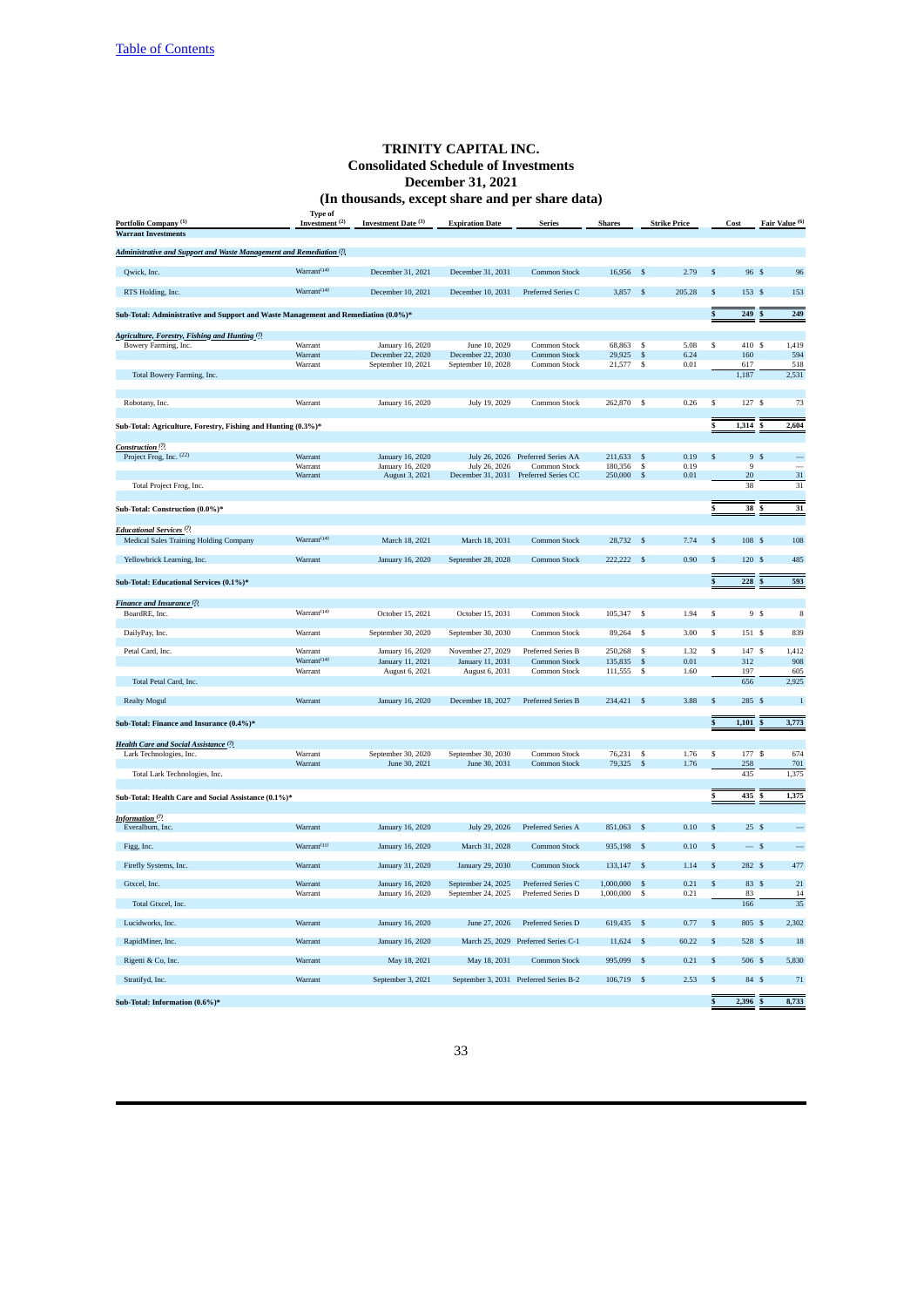| Portfolio Company <sup>(1)</sup>                              | <b>Type of</b><br>Investment (2) | Investment Date (3) | <b>Expiration Date</b> | <b>Series</b>                    | <b>Shares</b> |                | <b>Strike Price</b> | Cost                    |                         | Fair Value (6)           |
|---------------------------------------------------------------|----------------------------------|---------------------|------------------------|----------------------------------|---------------|----------------|---------------------|-------------------------|-------------------------|--------------------------|
| <b>Warrant Investments, Continued</b>                         |                                  |                     |                        |                                  |               |                |                     |                         |                         |                          |
| <b>Management of Companies and Enterprises</b> (7)            |                                  |                     |                        |                                  |               |                |                     |                         |                         |                          |
| Exer Holdings, LLC                                            | Warrant <sup>(14)</sup>          | November 19, 2021   | November 19, 2031      | Common Stock                     | 281           | \$             | 479.25 (21) \$      |                         | 93 S                    | 92                       |
| Sub-Total: Management of Companies and<br>Enterprises (0.0%)* |                                  |                     |                        |                                  |               |                |                     | \$                      | 93 S                    | 92                       |
|                                                               |                                  |                     |                        |                                  |               |                |                     |                         |                         |                          |
| Manufacturing (7)<br>Bolb, Inc.                               | Warrant <sup>(14)</sup>          | October 12, 2021    | October 12, 2031       | <b>Common Stock</b>              | 181,784       | \$             | 0.07                | $\mathbb{S}$            | 35S                     | 34                       |
|                                                               |                                  |                     |                        |                                  |               |                |                     |                         |                         |                          |
| Daring Foods, Inc.                                            | Warrant                          | April 8, 2021       | April 8, 2031          | <b>Common Stock</b>              | 68,100        | \$             | 0.27                | \$                      | 106S                    | 431                      |
| Footprint International Holding, Inc.                         | Warrant                          | February 14, 2020   | February 14, 2030      | <b>Common Stock</b>              | 38,171        | \$             | 0.31                | $\mathbb{S}$            | 9S                      | 2,137                    |
| Happiest Baby, Inc.                                           | Warrant                          | January 16, 2020    | May 16, 2029           | <b>Common Stock</b>              | 182,554       | \$             | 0.33                | $\mathbb{S}$            | 193 \$                  | 241                      |
| Mainspring Energy, Inc.                                       | Warrant                          | January 16, 2020    | July 9, 2029           | <b>Common Stock</b>              | 140,186       | \$             | 1.15                | $\mathbb{S}$            | 284 \$                  | 534                      |
|                                                               | Warrant                          | November 20, 2020   | November 20, 2030      | Common Stock                     | 81,294        | $\mathbb{S}$   | 1.15                | 226                     |                         | 310                      |
| Total Mainspring Energy, Inc.                                 |                                  |                     |                        |                                  |               |                |                     | 510                     |                         | 844                      |
|                                                               |                                  |                     |                        | <b>Preferred Series</b>          |               |                |                     |                         |                         |                          |
| Molekule, Inc.                                                | Warrant                          | June 19, 2020       | June 19, 2030          | $C-1$                            | 32,051 \$     |                | 3.12                | \$                      | 16S                     | 23                       |
| Nexii Building Solutions, Inc. (10)                           | Warrant <sup>(14)</sup>          | August 27, 2021     | August 27, 2026        | <b>Common Stock</b>              | 63,071 (21)\$ |                | 15.86 (21) \$       |                         | 410S                    | 421                      |
|                                                               |                                  |                     |                        |                                  |               |                |                     |                         |                         |                          |
| Quip NYC, Inc.                                                | Warrant                          | March 9, 2021       | March 9, 2031          | <b>Preferred Series</b><br>$A-1$ | 10,833        | \$             | 48.46               | \$                      | 203S                    | 311                      |
|                                                               |                                  |                     |                        |                                  |               |                |                     |                         |                         |                          |
|                                                               |                                  |                     |                        | <b>Preferred Series</b>          |               |                |                     |                         |                         |                          |
| SBG Labs, Inc.                                                | Warrant                          | January 16, 2020    | July 29, 2023          | $A-1$<br><b>Preferred Series</b> | 42,857        | $\mathfrak{s}$ | 0.70                | \$                      | 13S                     |                          |
|                                                               | Warrant                          | January 16, 2020    | September 18, 2024     | $A-1$                            | 25,714        | \$             | 0.70                |                         | 8                       | -                        |
|                                                               | Warrant                          | January 16, 2020    | January 14, 2024       | <b>Preferred Series</b><br>$A-1$ | 21,492        | \$             | 0.70                |                         | $\overline{7}$          |                          |
|                                                               |                                  |                     |                        | <b>Preferred Series</b>          |               |                |                     |                         |                         |                          |
|                                                               | Warrant                          | January 16, 2020    | March 24, 2025         | $A-1$                            | 12,155        | \$             | 0.70                |                         | $\overline{4}$          | -                        |
|                                                               | Warrant                          | January 16, 2020    | October 10, 2023       | <b>Preferred Series</b><br>$A-1$ | 11,150        | $\mathfrak{s}$ | 0.70                |                         | $\overline{\mathbf{4}}$ |                          |
|                                                               |                                  |                     |                        | <b>Preferred Series</b>          |               |                |                     |                         |                         |                          |
|                                                               | Warrant                          | January 16, 2020    | May 6, 2024            | $A-1$<br><b>Preferred Series</b> | 11,145        | \$             | 0.70                |                         | $\sqrt{4}$              |                          |
|                                                               | Warrant                          | January 16, 2020    | June 9, 2024           | $A-1$                            | 7,085         | \$             | 0.70                |                         | $\overline{2}$          |                          |
|                                                               |                                  |                     |                        | <b>Preferred Series</b>          |               | \$             |                     |                         |                         | $\overline{\phantom{a}}$ |
|                                                               | Warrant                          | January 16, 2020    | May 20, 2024           | $A-1$<br><b>Preferred Series</b> | 342,857       |                | 0.70                | 110                     |                         |                          |
|                                                               | Warrant                          | January 16, 2020    | March 26, 2025         | $A-1$                            | 200,000       | $\mathfrak{s}$ | 0.70                | 65                      |                         |                          |
| Total SBG Labs, Inc.                                          |                                  |                     |                        |                                  |               |                |                     | 217                     |                         |                          |
| Tarana Wireless, Inc.                                         | Warrant <sup>(14)</sup>          | June 30, 2021       | June 30, 2031          | Common Stock                     | 5,027,629     | \$             | 0.19                | \$                      | 967 S                   | 641                      |
|                                                               |                                  |                     |                        |                                  |               |                |                     |                         |                         |                          |
| The Fynder Group, Inc.                                        | Warrant                          | October 14, 2020    | October 14, 2030       | Common Stock                     | 36,445        | \$             | 0.49                | $\overline{\mathbf{s}}$ | 68 S                    | 337                      |
| Vertical Communications, Inc. (22)                            | Warrant <sup>(11)</sup>          | January 16, 2020    |                        | July 11, 2026 Preferred Series A | 828,479       | $\sqrt{3}$     | 1.00                | $\overline{\mathbb{S}}$ | $-$ \$                  | $\overline{\phantom{a}}$ |
|                                                               | Warrant <sup>(14)</sup>          |                     |                        |                                  |               |                |                     |                         |                         |                          |
| VitaCup, Inc.                                                 |                                  | June 23, 2021       |                        | June 23, 2031 Preferred Series C | 68,996        | \$             | 2.79                | \$                      | 9S                      | 5                        |
| Sub-Total: Manufacturing (0.6%)*                              |                                  |                     |                        |                                  |               |                |                     | \$<br>2,743             | s                       | 5,425                    |
|                                                               |                                  |                     |                        |                                  |               |                |                     |                         |                         |                          |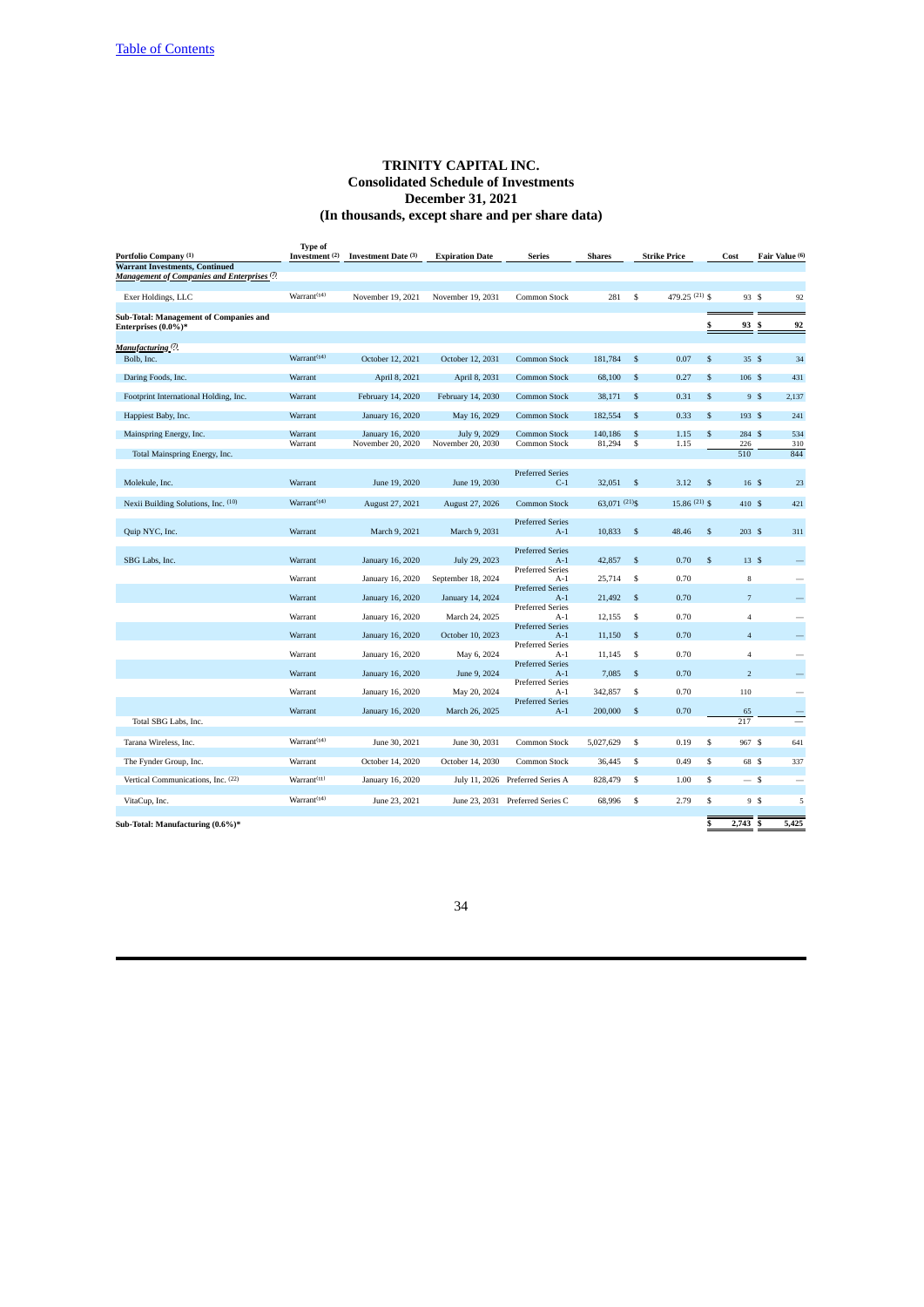|                                                                 | <b>Type of</b>          |                                       |                                      |                                         |                   |                         |                     |                         |                |                |
|-----------------------------------------------------------------|-------------------------|---------------------------------------|--------------------------------------|-----------------------------------------|-------------------|-------------------------|---------------------|-------------------------|----------------|----------------|
| Portfolio Company (1)                                           | Investment<br>(2)       | <b>Investment Date (3)</b>            | <b>Expiration Date</b>               | <b>Series</b>                           | <b>Shares</b>     |                         | <b>Strike Price</b> |                         | Cost           | Fair Value (6) |
| <b>Warrant Investments, Continued</b>                           |                         |                                       |                                      |                                         |                   |                         |                     |                         |                |                |
| Pharmaceutical (?)                                              |                         |                                       |                                      |                                         |                   |                         |                     |                         |                |                |
| Zosano Pharma Corporation                                       | Warrant <sup>(9)</sup>  | January 16, 2020                      | September 25, 2025                   | Common Stock                            | 75,000            | \$                      | 3.59                | s                       | 69 S           | 17             |
|                                                                 |                         |                                       |                                      |                                         |                   |                         |                     |                         |                |                |
| Sub-Total: Pharmaceutical (0.0%)*                               |                         |                                       |                                      |                                         |                   |                         |                     | S                       | 69             | 17<br>S        |
| Professional, Scientific, and Technical Services <sup>(7)</sup> |                         |                                       |                                      |                                         |                   |                         |                     |                         |                |                |
|                                                                 |                         |                                       |                                      | <b>Preferred Series</b>                 |                   |                         |                     |                         |                |                |
| Continuity, Inc.                                                | Warrant                 | January 16, 2020                      | March 29, 2026                       | C                                       | 1,588,806 \$      |                         | 0.25                | $\mathsf{s}$            | 21S            | 17             |
|                                                                 |                         |                                       |                                      | <b>Preferred Series</b>                 |                   |                         |                     |                         |                |                |
| Crowdtap, Inc.                                                  | Warrant                 | January 16, 2020                      | December 16, 2025                    | B<br><b>Preferred Series</b>            | 442,233           | $\mathbf{s}$            | 1.09                | $\mathsf{s}$            | 41 \$          | 240            |
|                                                                 | Warrant                 | January 16, 2020                      | December 11, 2027                    | B                                       | 100,000           | \$                      | 1.09                |                         | 9              | 54             |
| Total Crowdtap, Inc.                                            |                         |                                       |                                      |                                         |                   |                         |                     |                         | 50             | 294            |
| Dynamics, Inc.                                                  | Warrant                 | January 16, 2020                      | March 10, 2024                       | <b>Common Stock</b>                     | 17,000            | \$                      | 10.59               | S                       | 86 S           |                |
|                                                                 |                         |                                       |                                      | <b>Preferred Series</b>                 |                   |                         |                     |                         |                |                |
| E La Carte, Inc.                                                | Warrant                 | January 16, 2020                      | April 27, 2027                       | $\overline{A}$                          | 497,183           | \$                      | 0.30                | \$                      | 185 S          | 861            |
|                                                                 | Warrant                 | January 16, 2020                      | July 28, 2027                        | Common Stock<br><b>Preferred Series</b> | 104,284           | $\overline{\mathbf{s}}$ | 7.49                |                         | 14             | 156            |
|                                                                 | Warrant                 | January 16, 2020                      | April 28, 2027                       | $AA-1$                                  | 106,841 \$        |                         | 7.49                |                         | 14             | 43             |
| Total E La Carte, Inc.                                          |                         |                                       |                                      |                                         |                   |                         |                     |                         | 213            | 1,060          |
|                                                                 |                         |                                       |                                      | <b>Preferred Series</b>                 |                   |                         |                     |                         |                |                |
| Edeniq, Inc.                                                    | Warrant <sup>(11)</sup> | January 16, 2020                      | December 23, 2026                    | B<br><b>Preferred Series</b>            | 2,685,501         | \$                      | 0.22                | \$                      | $-$ s          | $\overline{2}$ |
|                                                                 | Warrant <sup>(11)</sup> | January 16, 2020                      | December 23, 2026                    | B                                       | 2,184,672         | $\mathbf{s}$            | 0.01                |                         |                | 5              |
|                                                                 | Warrant <sup>(11)</sup> | January 16, 2020                      | June 29, 2027                        | <b>Preferred Series</b><br>C            | 5,106,972         | $\mathbf{s}$            | 0.44                |                         |                |                |
|                                                                 |                         |                                       |                                      | <b>Preferred Series</b>                 |                   |                         |                     |                         |                |                |
|                                                                 | Warrant <sup>(11)</sup> | January 16, 2020                      | November 2, 2028                     | C<br><b>Preferred Series</b>            | 3,850,294         | $\mathbb{S}$            | 0.01                |                         |                | 12             |
|                                                                 | Warrant                 | November 29, 2021                     | November 29, 2031                    | D                                       | 154,906,320       | \$                      | 0.01                |                         | 7              | 34             |
| Total Edeniq, Inc. (22)                                         |                         |                                       |                                      |                                         |                   |                         |                     |                         | $\overline{7}$ | 53             |
| Greenlight Biosciences Inc.                                     | Warrant <sup>(14)</sup> | March 29, 2021                        | March 29, 2031                       | <b>Common Stock</b>                     | 219,839           | $\mathfrak{s}$          | 0.82                | S                       | 139 \$         | 857            |
|                                                                 |                         |                                       |                                      |                                         |                   |                         |                     |                         |                |                |
| Hologram, Inc.                                                  | Warrant                 | January 31, 2020                      | January 27, 2030                     | <b>Common Stock</b>                     | 193,054           | \$                      | 0.26                | \$                      | 49 S           | 914            |
|                                                                 |                         |                                       |                                      | <b>Preferred Series</b>                 |                   |                         |                     |                         |                |                |
| Hospitalists Now, Inc.                                          | Warrant                 | January 16, 2020                      | March 30, 2026                       | $D-2$<br><b>Preferred Series</b>        | 135,807           | $\mathbf{s}$            | 5.89                | S                       | 71S            | 1,840          |
|                                                                 | Warrant                 | January 16, 2020                      | December 6, 2026                     | $D-2$                                   | 750,000           | \$                      | 5.89                |                         | 391            | 333            |
| Total Hospitalists Now, Inc.                                    |                         |                                       |                                      |                                         |                   |                         |                     |                         | 462            | 2,173          |
| Incontext Solutions, Inc.                                       | Warrant                 | January 16, 2020                      | September 28, 2028                   | <b>Common Stock</b>                     | 2,219             | \$                      | 220.82              | S                       | 34S            | $\equiv$       |
| PebblePost, Inc.                                                | Warrant <sup>(14)</sup> | May 7, 2021                           | May 7, 2031                          | <b>Common Stock</b>                     | 657,343           | $\mathbf{s}$            | 0.75                | S                       | 68 S           | 379            |
|                                                                 |                         |                                       |                                      |                                         |                   |                         |                     |                         |                |                |
| Pendulum Therapeutics, Inc.                                     | Warrant                 | January 16, 2020                      | October 9, 2029                      | <b>Preferred Series</b><br>B            | 55,263            | $\mathbf{s}$            | 1.90                | \$.                     | 44 S           | 46             |
|                                                                 |                         |                                       |                                      | <b>Preferred Series</b>                 |                   |                         |                     |                         |                |                |
|                                                                 | Warrant                 | June 1, 2020                          | July 15, 2030                        | B<br><b>Preferred Series</b>            | 36,842            | $\mathbf{s}$            | 1.90                |                         | 36             | 31             |
|                                                                 | Warrant <sup>(14)</sup> | December 31, 2021                     | December 31, 2021                    | C                                       | 322,251           | $\mathbf{\hat{s}}$      | 3.24                |                         | 118            | 118            |
| Total Pendulum Therapeutics, Inc.                               |                         |                                       |                                      |                                         |                   |                         |                     |                         | 198            | 195            |
| Reciprocity, Inc.                                               | Warrant                 | September 25, 2020                    | September 25, 2030                   | Common Stock                            | 114,678           | \$                      | 4.17                | $\overline{\mathbf{s}}$ | 99 \$          | 656            |
|                                                                 | Warrant                 | April 29, 2021                        | April 29, 2031                       | <b>Common Stock</b>                     | 57,195            | -\$                     | 4.17                |                         | 54<br>153      | 327<br>983     |
| Total Reciprocity, Inc.                                         |                         |                                       |                                      |                                         |                   |                         |                     |                         |                |                |
| Resilinc, Inc.                                                  | Warrant                 | January 16, 2020                      |                                      | <b>Preferred Series</b><br>A            | 589,275           | \$                      | 0.51                | \$                      | 40 \$          |                |
|                                                                 |                         |                                       | December 15, 2025                    |                                         |                   |                         |                     |                         |                |                |
| Sun Basket, Inc.                                                | Warrant<br>Warrant      | January 16, 2020<br>December 31, 2020 | October 5, 2027<br>December 29, 2032 | Common Stock<br><b>Common Stock</b>     | 103,636<br>33,348 | \$<br>\$                | 14.47<br>3.17       | s                       | 111 \$<br>546  | 1,172<br>81    |
| Total Sun Basket, Inc.                                          |                         |                                       |                                      |                                         |                   |                         |                     |                         | 657            | 1,253          |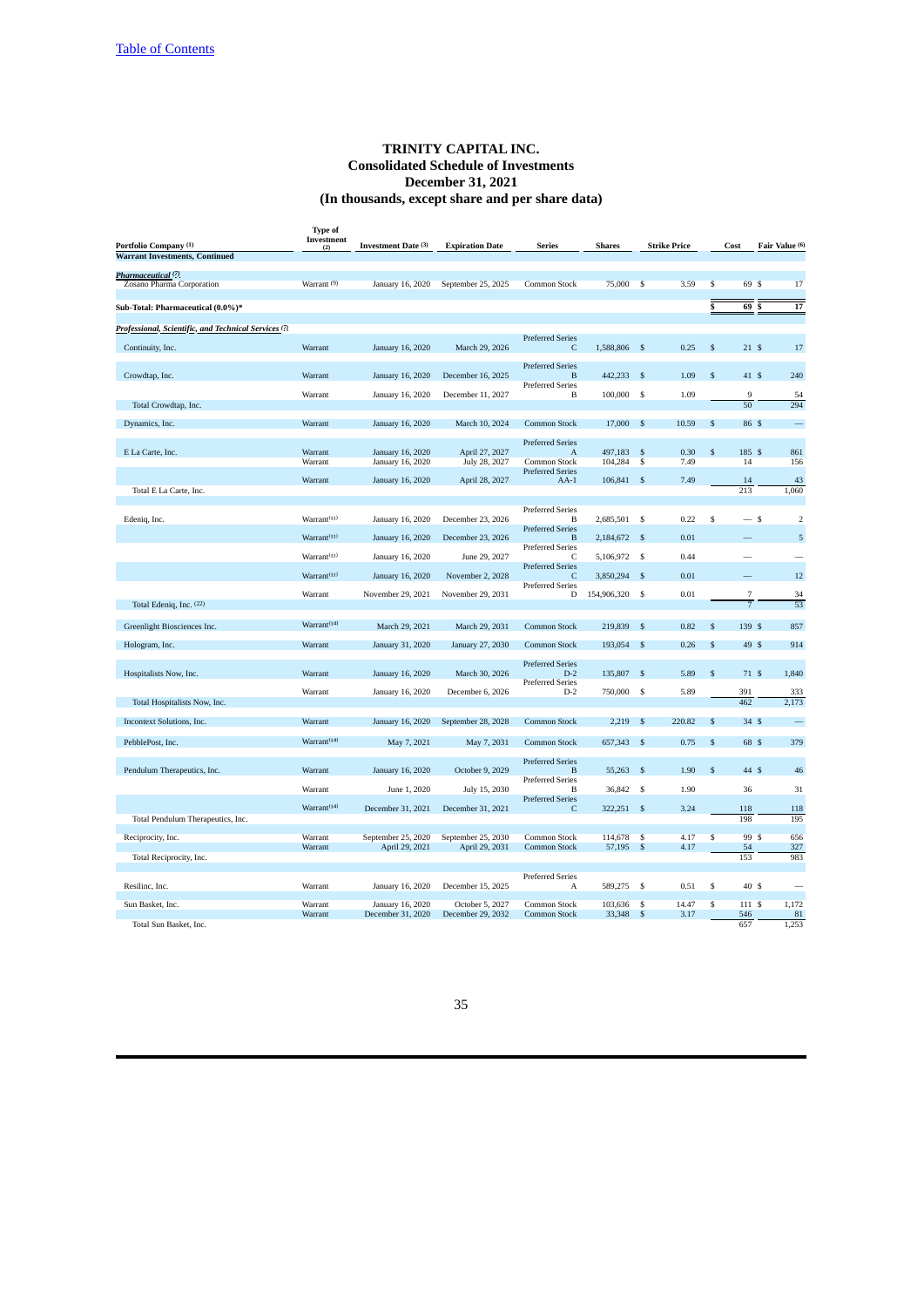| Portfolio Company (1)                                               | <b>Type of</b><br>Investment<br>(2) | <b>Investment Date (3)</b> | <b>Expiration Date</b> | <b>Series</b>                 | <b>Shares</b>  |                    | <b>Strike Price</b> |                         | Cost       | Fair Value (6) |
|---------------------------------------------------------------------|-------------------------------------|----------------------------|------------------------|-------------------------------|----------------|--------------------|---------------------|-------------------------|------------|----------------|
| <b>Warrant Investments, Continued</b>                               |                                     |                            |                        |                               |                |                    |                     |                         |            |                |
| Professional, Scientific, and Technical Services, Continued (?)     |                                     |                            |                        |                               |                |                    |                     |                         |            |                |
| Utility Associates, Inc.                                            | Warrant                             | January 16, 2020           | June 30, 2025          | Preferred<br>Series A         | 92,511         | \$                 | 4.54                | \$                      | 55 \$      |                |
|                                                                     | Warrant                             | January 16, 2020           | May 1, 2026            | Preferred<br>Series A         | 60,000         | \$                 | 4.54                |                         | 36         |                |
|                                                                     | Warrant                             | January 16, 2020           | May 22, 2027           | Preferred<br>Series A         | 200,000        | \$                 | 4.54                |                         | 120        |                |
| Total Utility Associates, Inc.                                      |                                     |                            |                        |                               |                |                    |                     |                         | 211        |                |
| ZenDrive, Inc.                                                      | Warrant <sup>(14)</sup>             | July 16, 2021              | July 16, 2031          | Common<br>Stock               | 30,466         | $\mathbb{S}$       | 2.46                | \$                      | 29S        | 55             |
| Sub-Total: Professional, Scientific, and Technical Services (0.9%)* |                                     |                            |                        |                               |                |                    |                     | S                       | 2,417      | 8,233          |
| Real Estate (7)                                                     |                                     |                            |                        |                               |                |                    |                     |                         |            |                |
|                                                                     | Warrant <sup>(11)</sup>             |                            | December 10,           | Preferred                     |                |                    |                     |                         | $-$ \$     | 47             |
| <b>Egomotion Corporation</b>                                        |                                     | January 16, 2020           | 2028                   | Series A<br>Preferred         | 60,786         | \$                 | 1.32                | \$                      |            |                |
| <b>Total Egomotion Corporation</b>                                  | Warrant                             | January 16, 2020           | June 29, 2028          | Series A                      | 121,571        | \$                 | 1.32                |                         | 219<br>219 | 94<br>141      |
|                                                                     |                                     |                            |                        | Preferred                     |                |                    |                     |                         |            |                |
| Knockaway, Inc.                                                     | Warrant                             | January 16, 2020           | May 24, 2029           | Series B                      | 87,955         | \$                 | 8.53                | \$                      | 209 \$     | 458            |
|                                                                     | Warrant                             | November 10, 2021          | November 10,<br>2031   | Common<br>Stock               | 148,730 (21)\$ |                    | 7.74 (21) \$        |                         | 265        | 557            |
| Total Knockaway, Inc.                                               |                                     |                            |                        |                               |                |                    |                     |                         | 474        | 1,015          |
| Sub-Total: Real Estate (0.1%)*                                      |                                     |                            |                        |                               |                |                    |                     | \$                      | 693        | 1,156          |
| Rental and Leasing Services <sup>(7)</sup>                          |                                     |                            |                        |                               |                |                    |                     |                         |            |                |
|                                                                     |                                     |                            |                        |                               |                |                    |                     |                         |            |                |
| Maxwell Financial Labs, Inc.                                        | Warrant                             | October 7, 2020            | October 7, 2030        | Common<br>Stock               | 106,735        | \$                 | 0.29                | \$                      | 20S        | 283            |
|                                                                     | Warrant                             | December 22, 2020          | December 22,<br>2030   | Common<br>Stock               | 110,860        | \$                 | 0.29                |                         | 34         | 273            |
|                                                                     | Warrant                             |                            | September 30,          | Common                        |                |                    |                     |                         |            |                |
| Total Maxwell Financial Labs, Inc.                                  |                                     | September 30, 2021         | 2031                   | Stock                         | 79,135         | \$                 | 1.04                |                         | 148<br>202 | 174<br>730     |
|                                                                     |                                     |                            | December 14,           | Preferred                     |                |                    |                     |                         |            |                |
| NextCar Holding Company, Inc.                                       | Warrant                             | December 14, 2021          | 2026                   | Series A                      | 167,543 (21)\$ |                    | $2.62(21)$ \$       |                         | 35S        | 80             |
| Sub-Total: Rental and Leasing Services (0.1%)*                      |                                     |                            |                        |                               |                |                    |                     |                         | 237        | 810            |
|                                                                     |                                     |                            |                        |                               |                |                    |                     |                         |            |                |
| Retail Trade <sup>(7)</sup>                                         |                                     |                            | December 14,           | Preferred                     |                |                    |                     |                         |            |                |
| Boosted eCommerce, Inc.                                             | Warrant                             | December 18, 2020          | 2030                   | Series A-1                    | 759,263        | \$                 | 0.84                | \$                      | 259S       | 154            |
| Fernished, Inc.                                                     | Warrant <sup>(14)</sup>             | May 5, 2021                | May 5, 2031            | Common<br>Stock               | 54,427         | \$                 | 0.15                | \$                      | 39S        | 39             |
|                                                                     |                                     |                            |                        |                               |                |                    |                     |                         |            |                |
| Gobble, Inc.                                                        | Warrant                             | January 16, 2020           | May 9, 2028            | Common<br>Stock               | 74,635         | \$                 | 1.20                | \$                      | 73 \$      | 101            |
|                                                                     | Warrant                             | January 16, 2020           | December 27,<br>2029   | Common<br>Stock               | 10,000         | $\mathbb{S}$       | 1.22                |                         | 617        | 754            |
| Total Gobble, Inc.                                                  |                                     |                            |                        |                               |                |                    |                     |                         | 690        | 855            |
|                                                                     |                                     |                            |                        | Preferred                     |                |                    |                     |                         |            |                |
| Madison Reed, Inc.                                                  | Warrant                             | January 16, 2020           | March 23, 2027         | Series <sub>C</sub><br>Common | 194,553        | \$                 | 2.57                | \$                      | 185 \$     | 398            |
|                                                                     | Warrant                             | January 16, 2020           | July 18, 2028          | Stock<br>Common               | 43,158         | $\$$               | 0.99                |                         | 71         | 131            |
|                                                                     | Warrant                             | January 16, 2020           | June 30, 2029          | Stock                         | 36,585         | \$                 | 1.23                |                         | 56         | 105            |
| Total Madison Reed, Inc.                                            |                                     |                            |                        |                               |                |                    |                     |                         | 312        | 634            |
| Portofino Labs, Inc.                                                | Warrant <sup>(14)</sup>             | December 31, 2020          | December 31<br>2030    | Common<br>Stock               | 39,659         | \$                 | 1.53                | \$                      | 160 \$     | 107            |
|                                                                     | Warrant <sup>(14)</sup>             |                            |                        | Common                        |                |                    |                     |                         |            |                |
| Total Portofino Labs, Inc.                                          |                                     | April 1, 2021              | April 1, 2031          | Stock                         | 39,912         | \$                 | 1.46                |                         | 99<br>259  | 44<br>151      |
|                                                                     |                                     |                            | December 31,           | Common                        |                |                    |                     |                         |            |                |
| Super73, Inc.                                                       | Warrant <sup>(14)</sup>             | December 31, 2020          | 2030                   | Stock                         | 177,305        | $\mathfrak s$      | 3.16                | \$                      | 105 \$     | 132            |
|                                                                     |                                     |                            |                        | Preferred                     |                |                    |                     |                         |            |                |
| Trendly, Inc.                                                       | Warrant                             | January 16, 2020           | August 10, 2026        | Series A                      | 245,506        | $\mathbf{\hat{s}}$ | 1.14                | \$                      | 222S       | 86             |
| Sub-Total: Retail Trade (0.2%)*                                     |                                     |                            |                        |                               |                |                    |                     | $\overline{\mathbb{S}}$ | $1,886$ \$ | 2,051          |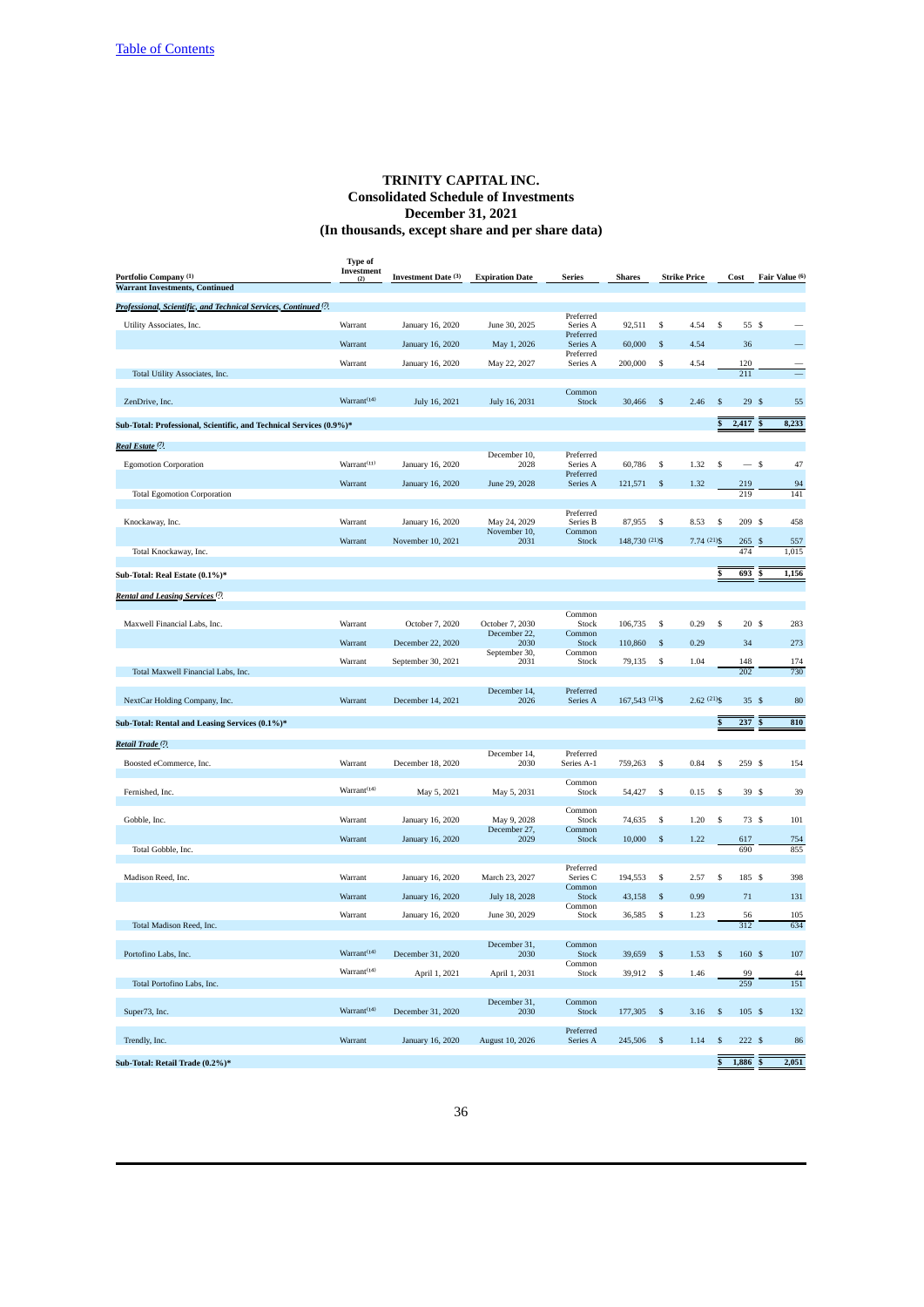# **TRINITY CAPITAL INC. Consolidated Schedule of Investments December 31, 2021 (In thousands, except share and per share data)**

| <b>Type of</b><br>Investment $(2)$<br>Portfolio Company <sup>(1)</sup><br>Investment Date (3)<br><b>Expiration Date</b><br><b>Series</b><br><b>Shares</b> |              | <b>Strike Price</b> |              | Cost   | Fair Value (6) |
|-----------------------------------------------------------------------------------------------------------------------------------------------------------|--------------|---------------------|--------------|--------|----------------|
| <b>Warrant Investments, Continued</b>                                                                                                                     |              |                     |              |        |                |
| Space Research and Technology <sup>(7)</sup>                                                                                                              |              |                     |              |        |                |
| May 28, 2031<br>1,773<br>Axiom Space, Inc.<br>Warrant<br>May 28, 2021<br>Common Stock                                                                     | S            | 169.24              | \$           | 121 \$ | 146            |
| 882<br>May 28, 2031<br><b>Common Stock</b><br>May 28, 2021<br>Warrant                                                                                     | <sup>S</sup> | 340.11              |              | 39     | 37             |
| Total Axiom Space, Inc.                                                                                                                                   |              |                     |              | 160    | 183            |
| Sub-Total: Space Research and                                                                                                                             |              |                     |              |        |                |
| Technology (0.0%)*                                                                                                                                        |              |                     | ×            | 160 \$ | 183            |
| Wholesale Trade <sup>(7)</sup>                                                                                                                            |              |                     |              |        |                |
| <b>Preferred Series</b>                                                                                                                                   |              |                     |              |        |                |
| C<br>531,806 \$<br>BaubleBar, Inc.<br>Warrant<br>March 29, 2027<br>January 16, 2020                                                                       |              | 1.96                | $\mathbf{s}$ | 639 \$ | 788            |
| <b>Preferred Series</b>                                                                                                                                   |              |                     |              |        |                |
| C<br>60,000<br>Warrant<br>April 20, 2028<br>January 16, 2020                                                                                              | -S           | 1.96                |              | 72     | 89             |
| Total BaubleBar, Inc.                                                                                                                                     |              |                     |              | 711    | 877            |
| 405,000<br>GrubMarket, Inc.<br>Warrant<br>June 15, 2020<br>June 15, 2030<br><b>Common Stock</b>                                                           | - S          | 1.10                | -S           | 115S   | 568            |
|                                                                                                                                                           |              |                     |              |        |                |
| Sub-Total: Wholesale Trade (0.2%)*                                                                                                                        |              |                     |              | 826    | 1,445          |
|                                                                                                                                                           |              |                     |              |        |                |
| Total: Warrant Investments $(3.6\%)*(13)$                                                                                                                 |              |                     | S            | 14,885 | 36,770         |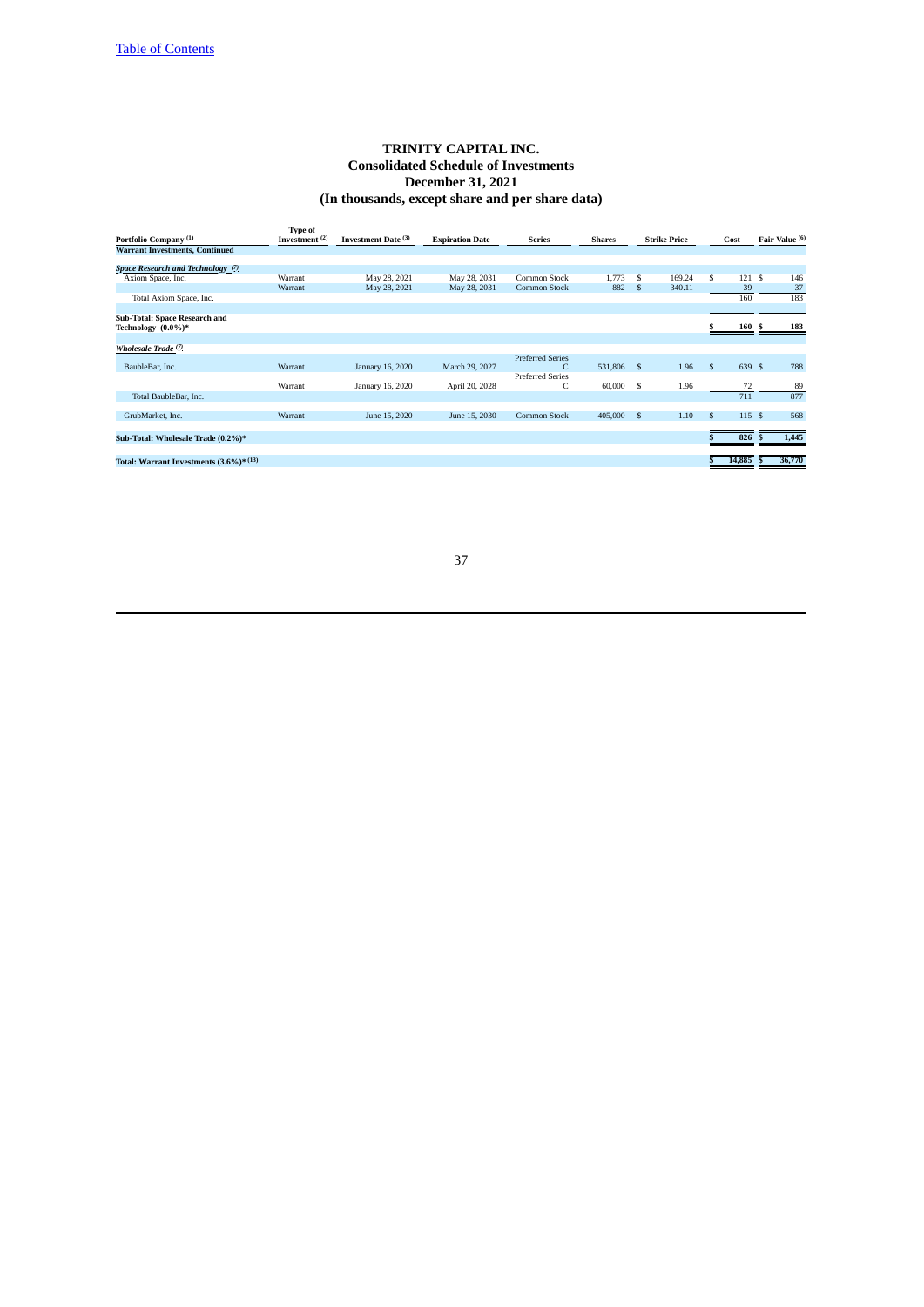# **TRINITY CAPITAL INC. Consolidated Schedule of Investments December 31, 2021 (In thousands, except share and per share data)**

|                                                                     | <b>Type of</b>         |                     |                           |                                                 |                         |                   |                          |
|---------------------------------------------------------------------|------------------------|---------------------|---------------------------|-------------------------------------------------|-------------------------|-------------------|--------------------------|
| Portfolio Company <sup>(1)</sup>                                    | Investment $(2)$       | Investment Date (3) | <b>Shares / Principal</b> | <b>Series</b>                                   |                         | Cost              | Fair Value (6)           |
| <b>Equity Investments</b>                                           |                        |                     |                           |                                                 |                         |                   |                          |
| Construction <sup>(7)</sup>                                         |                        |                     |                           |                                                 |                         |                   |                          |
| Project Frog, Inc.                                                  | Equity                 | January 16, 2020    |                           | 4,383,173 Preferred Series AA-1 <sup>(17)</sup> | $\mathfrak{s}$          | 351S              | —                        |
|                                                                     | Equity                 | January 16, 2020    | 3.401.427                 | Preferred Series BB(17)                         |                         | 1,333             |                          |
|                                                                     | Equity                 | August 3, 2021      | 6,634,061                 | <b>Common Stock</b>                             |                         | 1,684             | $\overline{\phantom{0}}$ |
|                                                                     | Equity                 | August 3, 2021      |                           | 3,129,887 Preferred Series CC <sup>(17)</sup>   |                         | 1,253             | 426                      |
| Total Project Frog, Inc. (22)                                       |                        |                     |                           |                                                 |                         | 4.621             | 426                      |
| Sub-Total: Construction (0.0%)*                                     |                        |                     |                           |                                                 | $\mathbf{s}$            | 4,621             | 426<br>s                 |
| Health Care and Social Assistance (7)                               |                        |                     |                           |                                                 |                         |                   |                          |
| FemTec, Inc. $(22)$                                                 | Equity                 | July 22, 2021       |                           | 1,098,093 Common Stock                          | S                       | 13,046 \$         | 12,369                   |
|                                                                     |                        |                     |                           |                                                 |                         |                   |                          |
| Lark Technologies, Inc.                                             | Equity $(14)$          | August 19, 2021     |                           | 32,416 Preferred Series D <sup>(17)</sup>       | \$                      | 500 \$            | 461                      |
|                                                                     |                        |                     |                           |                                                 |                         |                   |                          |
| WorkWell Prevention & Care Inc.                                     | Equity                 | January 16, 2020    | 7,000,000                 | Common Stock                                    | s                       | 51 \$             | $\overline{\phantom{a}}$ |
|                                                                     | Equity                 | January 16, 2020    | 3,450                     | Preferred Series P(17)                          |                         | 3,450             |                          |
|                                                                     | Equity                 | January 16, 2020 \$ |                           | 2,870 Convertible Note(16)                      |                         | 2,919             | 903                      |
| Total WorkWell Prevention & Care Inc. (22)                          |                        |                     |                           |                                                 |                         | 6,420             | 903                      |
| Sub-Total: Health Care and Social Assistance (1.5%)*                |                        |                     |                           |                                                 | $\overline{\mathbb{S}}$ | 19,966            | 13,733<br>$\mathbf{s}$   |
|                                                                     |                        |                     |                           |                                                 |                         |                   |                          |
| Manufacturing <sup>(7)</sup>                                        |                        |                     |                           |                                                 |                         |                   |                          |
| Lucid Motors, Inc.                                                  | Equity $(9)$           | July 26, 2021       |                           | 1,867,973 Common Stock                          | s                       | 8,560 \$          | 67,620                   |
| Quip NYC, Inc.                                                      | Equity <sup>(14)</sup> | August 17, 2021     |                           | 3,321 Preferred Series B-1 <sup>(17)</sup>      | \$                      | 500 \$            | 493                      |
| Store Intelligence, Inc. (22)                                       | Equity                 | May 2, 2020         |                           | 1,430,000 Preferred Series $A^{(17)}$           | s                       | 608 \$            | $\overline{\phantom{a}}$ |
|                                                                     |                        |                     |                           |                                                 |                         |                   |                          |
| Vertical Communications, Inc.                                       | Equity <sup>(11)</sup> | January 16, 2020    | 3.892.485                 | Preferred Series 1(17)                          | \$                      | $-s$              | $\overline{\phantom{a}}$ |
|                                                                     | Equity                 | January 16, 2020 \$ |                           | 5.500 Convertible Note <sup>(16)</sup>          |                         | 3,966             | 3,725                    |
| Total Vertical Communications, Inc. (22)                            |                        |                     |                           |                                                 |                         | 3.966             | 3,725                    |
|                                                                     |                        |                     |                           |                                                 |                         |                   |                          |
| Sub-Total: Manufacturing (7.7%)*                                    |                        |                     |                           |                                                 | s                       | 13,634            | s<br>71,838              |
|                                                                     |                        |                     |                           |                                                 |                         |                   |                          |
| Professional, Scientific, and Technical Services <sup>(7)</sup>     |                        |                     |                           |                                                 |                         |                   |                          |
| Dynamics, Inc.                                                      | Equity                 | January 16, 2020    |                           | 17,726 Preferred Series A <sup>(17)</sup>       | $\mathbf{s}$            | 391S              |                          |
| Matterport, Inc.                                                    | Equity $(9)$           | July 23, 2021       | 571,941                   | <b>Common Stock</b>                             | $\mathbb{S}$            | 434S              | 11,324                   |
| Edeniq, Inc.                                                        | Equity $(11)$          | January 16, 2020    | 7,807,499                 | Preferred Series B(17)                          | $\mathbf{s}$            | $-$ s             | 19                       |
|                                                                     | Equity <sup>(11)</sup> | January 16, 2020    | 3.657.487                 | Preferred Series C <sup>(17)</sup>              |                         | -                 | 34                       |
|                                                                     | Equity $(11)$          | November 29, 2021   |                           | 133,766,138 Preferred Series D <sup>(17)</sup>  |                         | $\qquad \qquad -$ | 343                      |
| Total Edeniq, Inc. (22)                                             |                        |                     |                           |                                                 |                         |                   | 396                      |
|                                                                     |                        |                     |                           |                                                 |                         |                   |                          |
| Emergy, Inc.                                                        | Equity                 | June 28, 2021       |                           | 75,958 Preferred Series B(17)                   | \$                      | 500 \$            | 507                      |
| Sub-Total: Professional, Scientific, and Technical Services (1.3%)* |                        |                     |                           |                                                 | \$                      | $1,325$ \$        | 12,227                   |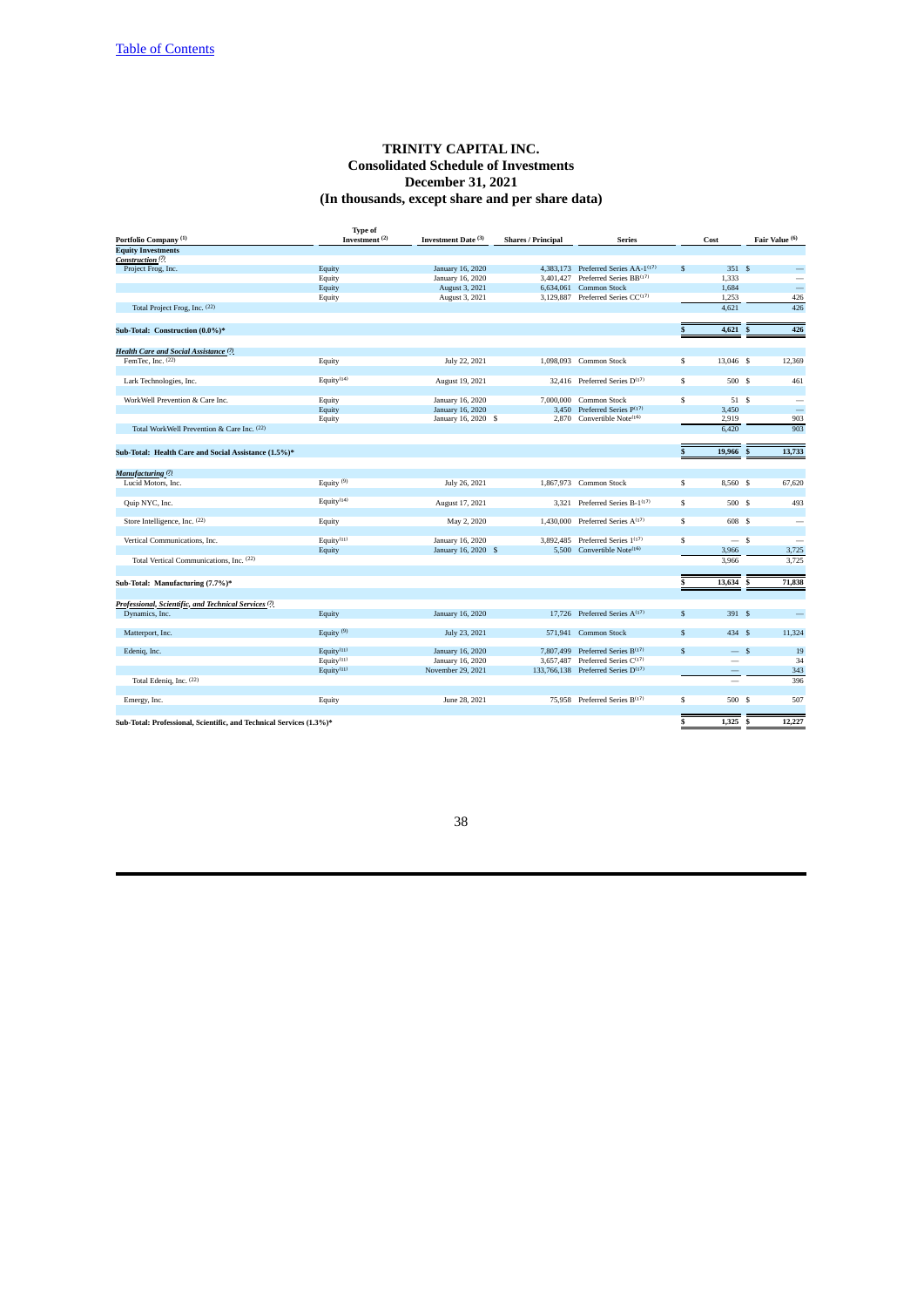# **TRINITY CAPITAL INC. Consolidated Schedule of Investments December 31, 2021 (In thousands, except share and per share data)**

| Portfolio Company <sup>(1)</sup>                                                          | <b>Type of</b><br>Investment <sup>(2)</sup> | Investment Date (3) | <b>Shares / Principal</b> | <b>Series</b>                              |              | Cost       | Fair Value (6) |
|-------------------------------------------------------------------------------------------|---------------------------------------------|---------------------|---------------------------|--------------------------------------------|--------------|------------|----------------|
| <b>Equity Investments, Continued</b>                                                      |                                             |                     |                           |                                            |              |            |                |
| Real Estate (7)                                                                           |                                             |                     |                           |                                            |              |            |                |
| Orchard Technologies, Inc.                                                                | Equity <sup>(14)</sup>                      | August 6, 2021      |                           | 74.406 Preferred Series D <sup>(17)</sup>  | $\mathbb{S}$ | 500 \$     | 499            |
| Sub-Total: Real Estate (0.1%)*                                                            |                                             |                     |                           |                                            |              | 500        | 499            |
| Rental and Leasing Services <sup>(7)</sup>                                                |                                             |                     |                           |                                            |              |            |                |
| Maxwell Financial Labs, Inc.                                                              | Equity $(14)$                               | January 22, 2021    |                           | 135.641 Preferred Series B <sup>(17)</sup> | S            | 500 S      | 509            |
| Sub-Total: Rental and Leasing Services (0.1%)*                                            |                                             |                     |                           |                                            |              | 500        | 509<br>S       |
| Retail Trade <sup>(7)</sup>                                                               |                                             |                     |                           |                                            |              |            |                |
| Fernished, Inc.                                                                           | Equity $(11)(14)$                           | October 6, 2021     |                           | 454,905 Preferred Series B-1(17)           | \$           | 500 S      | 500            |
|                                                                                           |                                             |                     |                           |                                            |              |            |                |
| Portofino Labs, Inc.                                                                      | Equity $(11)(14)$                           | November 1, 2021    |                           | 256,291 Preferred Series B-1(17)           | S            | 500 \$     | 500            |
| Sub-Total: Retail Trade (0.1%)*                                                           |                                             |                     |                           |                                            |              | 1,000      | S<br>1,000     |
| Space Research and Technology <sup>(7)</sup>                                              |                                             |                     |                           |                                            |              |            |                |
| Axiom Space, Inc.                                                                         | Equity $(14)$                               | August 11, 2021 \$  |                           | 500 Convertible Note <sup>(16)</sup>       | S            | 500 \$     | 500            |
| Sub-Total: Rental and Leasing Services (0.1%)*                                            |                                             |                     |                           |                                            |              | 500        | 500<br>s       |
| Total: Equity Investments (10.8%)* (13)                                                   |                                             |                     |                           |                                            |              | 42,046 \$  | 100,732        |
| Total Investment in Securities (93.2%)*                                                   |                                             |                     |                           |                                            |              | 797,856 \$ | 873,470        |
| Cash, Cash Equivalents, and Restricted Cash                                               |                                             |                     |                           |                                            |              |            |                |
| Goldman Sachs Financial Square Government Institutional Fund                              |                                             |                     |                           |                                            | $\mathbb{S}$ | 43,428 \$  | 43,428         |
| Other cash accounts                                                                       |                                             |                     |                           |                                            |              | 3,314      | 3,314          |
| Cash, Cash Equivalents, and Restricted Cash (4.7%)*                                       |                                             |                     |                           |                                            |              | 46,742     | 46,742         |
| <b>Total Portfolio Investments and Cash and Cash Equivalents</b><br>(97.8% of net assets) |                                             |                     |                           |                                            | S            | 844,598 \$ | 920.212        |

- (1) All portfolio companies are located in North America. As of December 31, 2021, the Company had three foreign domiciled portfolio companies, which are based in Canada and, in total, represent 13.5% of total net asset value based on fair value. The Company generally acquires its investments in private transactions exempt from registration under the Securities Act of 1933, as amended (the "Securities Act"). These investments are generally subject to certain limitations on resale and may be deemed to be "restricted securities" under the Securities Act.
- (2) All debt investments are income producing unless otherwise noted. All equity and warrant investments are nonincome producing unless otherwise noted. Equipment financed under our equipment financing investments relates to operational equipment essential to revenue production for the portfolio company in the industry noted.
- (3) Investment date represents the date of initial investment date, either purchases or funding, not adjusted for modifications. For assets purchased from the Legacy Funds as part of the Formation Transactions, investment date is January 16, 2020, the date of the Formation Transactions.
- (4) Interest rate is the fixed or variable rate of the debt investments and does not include any original issue discount, endof-term ("EOT") payment, or any additional fees related to such investments, such as deferred interest, commitment fees, prepayment fees or exit fees. EOT payments are contractual payments due in cash at the maturity date of the loan, including upon prepayment, and are a fixed rate determined at the inception of the loan. At the end of the term of certain equipment financings, the borrower has the option to purchase the underlying assets at fair market value in certain cases subject to a cap or return the equipment and pay a restocking fee. The fair values of the financed assets have been estimated as a percentage of original cost for purpose of the EOT payment value. The EOT payment is amortized and recognized as non-cash income over the loan or equipment financing prior to its payment and is included as a component of the cost basis of the Company's current debt securities
- (5) Principal is net of repayments, if any, as per the terms of the debt instrument's contract.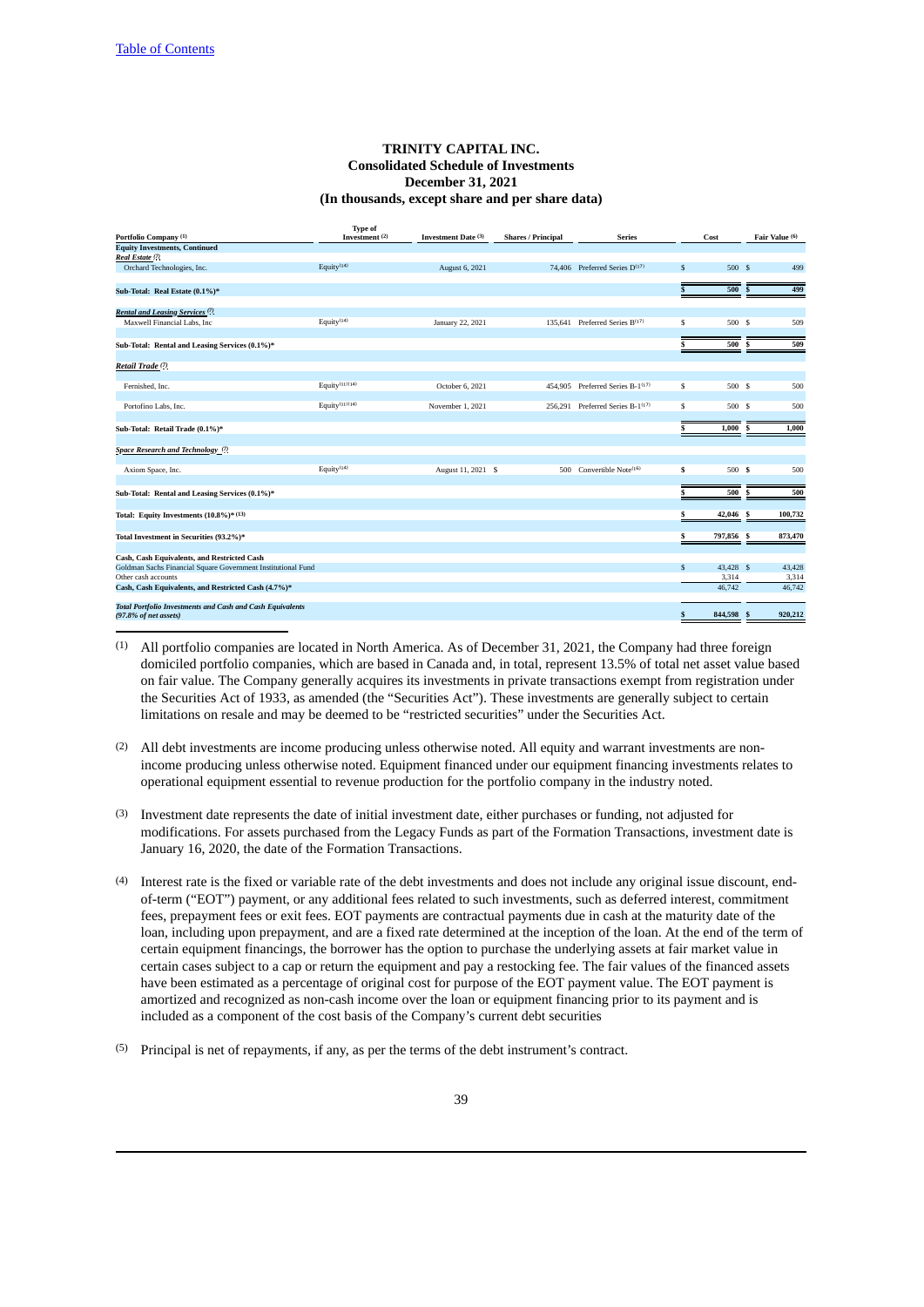- (6) Except as noted, all investments were valued at fair value using Level 3 significant unobservable inputs as determined in good faith by the Company's board of directors.
- (7) The Company uses the North American Industry Classification System ("NAICS") code for classifying the industry grouping of its portfolio companies.
- (8) The interest rate on variable interest rate investments represents a benchmark rate plus spread. The benchmark interest rate is subject to an interest rate floor. The benchmark rate Prime was 3.25% and 1-month USD LIBOR was 0.10% as of December 31, 2021
- (9) Asset is valued using Level 2 inputs.
- (10) Indicates a "non-qualifying asset" under section 55(a) by the Investment Company Act of 1940, as amended (the "1940 Act"). The Company's percentage of non-qualifying assets at fair value represents 6.4% of the Company's total assets as of December 31, 2021. Qualifying assets must represent at least 70% of the Company's total assets at the time of acquisition of any additional non-qualifying assets. Asset is not a U.S. entity. Hut 8 Holdings, Inc., Invenia, Inc. and Nexii, Inc. are Canadian corporations.
- (11) Investment has zero cost basis as it was purchased at a fair market value of zero as part of the Formation Transactions.
- (12) Investment is a secured loan warehouse facility collateralized by interest in specific assets that meet the eligibility requirements under the facility during the warehouse period. Repayment of the facility will occur over the amortizing period unless otherwise prepaid.
- (13) All of the Company's debt, warrant and equity securities are pledged as collateral supporting the amounts outstanding under the credit facility with Credit Suisse AG (see "Note 5 – Borrowings"), except as noted.
- (14) Investment is not pledged as collateral supporting amounts outstanding under the credit facility with Credit Suisse AG.
- (15) Investment is considered non-income producing.
- (16) Convertible notes represent investments through which the Company will participate in future equity rounds at preferential rates. There are no principal or interest payments made against the note unless conversion does not take place.
- (17) Preferred stock represents investments through which the Company will have preference in liquidation rights and do not contain any cumulative preferred dividends.
- (18) Investment is on non-accrual status as of December 31, 2021, and is therefore considered non-income producing.
- (19) Investment is pledged as collateral supporting amounts outstanding under the credit facility with KeyBank.
- (20) Interest on this loan includes a payment-in-kind ("PIK") provision. Contractual PIK interest, which represents contractually deferred interest added to the loan balance that is generally due at the end of the loan term, is generally recorded on an accrual basis to the extent such amounts are expected to be collected.
- (21) Company has been issued warrants with pricing and number of shares dependent upon a future round of equity issuance by the portfolio company.
- (22) This investment is deemed to be a "Control Investment" or an "Affiliate Investment." The Company classifies its investment portfolio in accordance with the requirements of the 1940 Act. Control Investments are defined by the 1940 Act as investments in companies in which the Company owns more than 25% of the voting securities or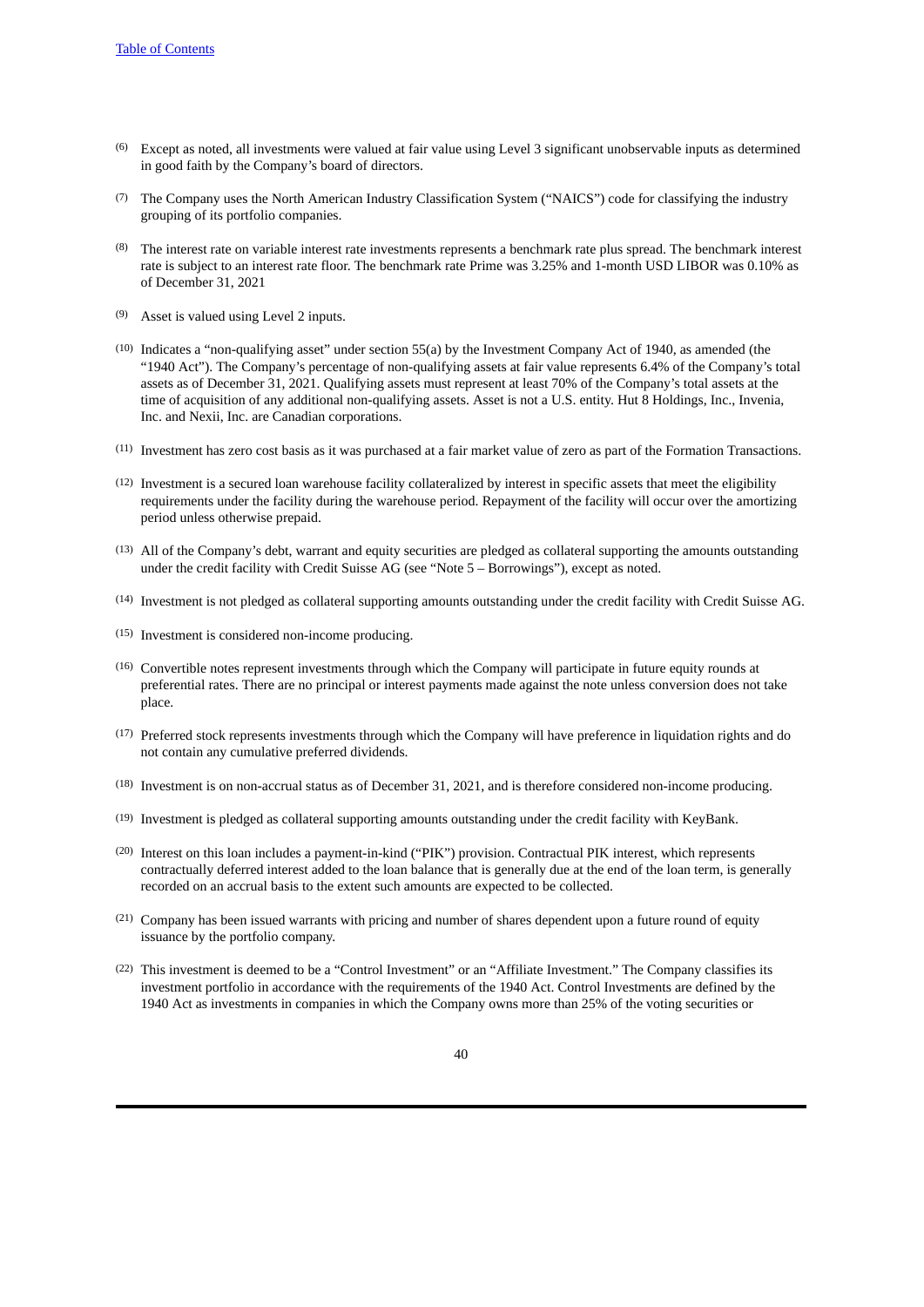maintains greater than 50% of board representation. Affiliate Investments are defined by the 1940 Act as investments in companies in which the Company owns between 5% and 25% (inclusive) of the voting securities and does not have rights to maintain greater than 50% of the board representation. As defined in the 1940 Act, the Company is deemed to be an "Affiliated Person" of this portfolio company. Fair value as of December 31, 2021, along with transactions during the year ended December 31, 2021, in these control or affiliated investments are as follows:

|                                                |                      |                          |              |                                   |              |                           |                         | Net change in<br>Unrealized     |                                                  |                           |
|------------------------------------------------|----------------------|--------------------------|--------------|-----------------------------------|--------------|---------------------------|-------------------------|---------------------------------|--------------------------------------------------|---------------------------|
|                                                | <b>Fair Value at</b> | <b>December 31, 2020</b> |              | Gross<br>Additions <sup>(1)</sup> |              | Gross<br>Reductions $(2)$ | Realized<br>Gain/(Loss) | (Depreciation)/<br>Appreciation | <b>Fair Value at</b><br><b>December 31, 2021</b> | <b>Interest</b><br>Income |
| For the Year Ended December 31, 2021           |                      |                          |              |                                   |              |                           |                         |                                 |                                                  |                           |
| <b>Control Investments</b>                     |                      |                          |              |                                   |              |                           |                         |                                 |                                                  |                           |
| Birchbox, Inc.                                 | S                    | 19,369                   | - \$         | 5,569                             | -S           | $(23,548)$ \$             | $(2,725)$ \$            | $1,335$ \$                      | $-$ \$                                           | 576                       |
| Edenig, Inc.                                   |                      | 1,507                    |              | 914                               |              | (2,301)                   |                         | 5,402                           | 5,522                                            | 1,675                     |
| Project Frog, Inc.                             |                      | 4,516                    |              | 1.318                             |              | (20)                      |                         | (1,605)                         | 4,209                                            | 549                       |
| Vertical Communications, Inc.                  |                      | 16,953                   |              | 1.597                             |              | (325)                     |                         | (843)                           | 17.382                                           | 2.082                     |
| WorkWell Prevention and Care Inc.              |                      | 6,385                    |              | 1,435                             |              |                           |                         | (2,719)                         | 5,101                                            | 360                       |
| <b>Total Control Investments</b>               |                      | 48,730                   |              | 10,833                            |              | $(26, 194)$ \$            | $(2,725)$ \$            | 1,570 \$                        | 32,214 \$                                        | 5,242                     |
|                                                |                      |                          |              |                                   |              |                           |                         |                                 |                                                  |                           |
| <b>Affiliate Investments</b>                   |                      |                          |              |                                   |              |                           |                         |                                 |                                                  |                           |
| FemTec Health, Inc.                            | S                    |                          | $\mathbf{s}$ | 29,499                            | $\mathbf{s}$ | $(531)$ \$                | $-$ \$                  | $(1,220)$ \$                    | 27,748 \$                                        | 725                       |
| Ology Bioservices, Inc.                        |                      | 15.072                   |              |                                   |              | (9,972)                   | 2,159                   | (7,259)                         |                                                  |                           |
| Store Intelligence, Inc.                       |                      | 12.578                   |              | 162                               |              | (360)                     |                         | (7,936)                         | 4.444                                            | 882                       |
| <b>Total Affiliate Investments</b>             |                      | 27,650                   |              | 29,661                            |              | (10, 863)<br>-8           | 2,159                   | $(16, 415)$ \$<br>-S            | 32,192 \$                                        | 1,607                     |
|                                                |                      |                          |              |                                   |              |                           |                         |                                 |                                                  |                           |
| <b>Total Control and Affiliate Investments</b> |                      | 76,380                   |              | 40,494                            | S.           | $(37,057)$ \$             | $(566)$ \$              | $(14, 845)$ \$                  | 64,406 \$                                        | 6,849                     |

(1) Gross additions may include increases in the cost basis of investments resulting from new portfolio investments, PIK interest, the accretion of discounts, the exchange of one or more existing securities for one or more new securities and the movement of an existing portfolio company into this category from a different category.

(2) Gross reductions may include decreases in the cost basis of investments resulting from principal collections related to investment repayments or sales, the exchange of one or more existing securities for one or more new securities and the movement of an existing portfolio company out of this category into a different category.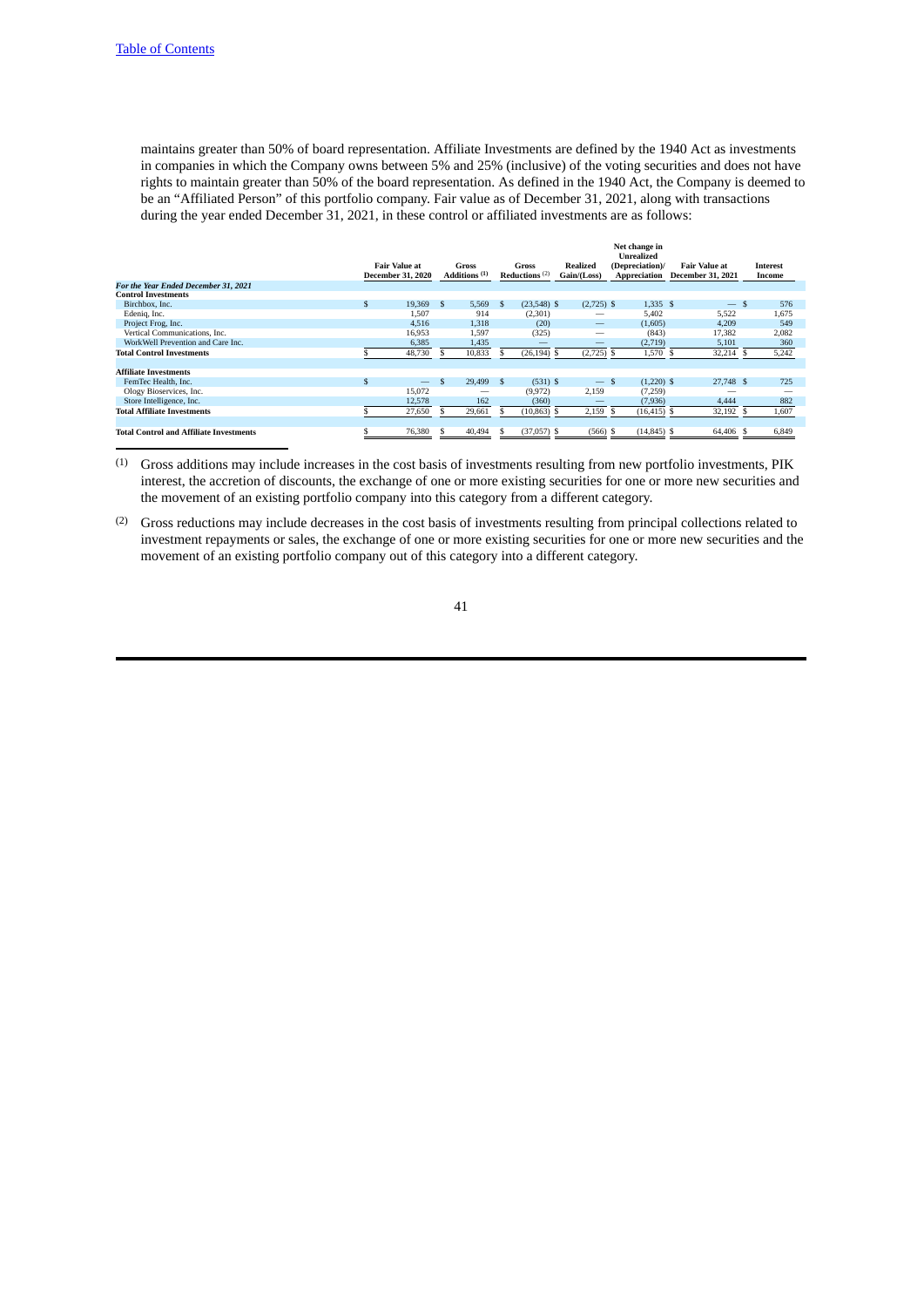# **TRINITY CAPITAL INC. NOTES TO CONSOLIDATED FINANCIAL STATEMENTS (UNAUDITED)**

### **Note 1. Organization and Basis of Presentation**

Trinity Capital Inc., ("Trinity Capital" and, together with its subsidiaries, the "Company") is a specialty lending company focused on providing debt, including loans and equipment financings, to growth stage companies, including venture-backed companies and companies with institutional equity investors. Trinity Capital was formed on August 12, 2019 as a Maryland corporation and commenced operations on January 16, 2020. Prior to January 16, 2020, Trinity Capital had no operations, except for matters relating to its formation and organization as a business development company ("BDC").

Trinity Capital is an internally managed, closed-end, non-diversified management investment company that has elected to be regulated as a BDC under the Investment Company Act of 1940, as amended (the "1940 Act"). Trinity Capital has elected to be treated, and intends to continue to qualify annually, as a regulated investment company (a "RIC") under Subchapter M of the Internal Revenue Code of 1986, as amended (the "Code"), for U.S. federal income tax purposes.

On September 27, 2019, Trinity Capital was initially capitalized with the issuance of 10 shares of its common stock for \$150 to its sole stockholder. On January 16, 2020, Trinity Capital completed a series of transactions, including a private equity offering, a private debt offering, and the acquisition of Trinity Capital Investment, LLC, Trinity Capital Fund II, L.P. ("Fund II"), Trinity Capital Fund III, L.P., Trinity Capital Fund IV, L.P., and Trinity Sidecar Income Fund, L.P. (collectively the "Legacy Funds") through mergers of the Legacy Funds with and into Trinity Capital as well as Trinity Capital's acquisition of Trinity Capital Holdings, LLC ("Trinity Capital Holdings") (collectively, the "Formation Transactions").

Trinity Capital's common stock began trading on the Nasdaq Global Select Market on January 29, 2021, under the symbol "TRIN" in connection with its initial public offering of shares of its common stock ("IPO").

### *Basis of Presentation*

The Company's interim consolidated financial statements are prepared in accordance with generally accepted accounting principles in the United States of America ("GAAP") for interim financial information and pursuant to the requirements for reporting on Form 10-Q and Articles 6, 10 and 12 of Regulation S-X. Accordingly, certain disclosures accompanying annual financial statements prepared in accordance with GAAP are omitted. In the opinion of management, the unaudited financial results included herein contain all adjustments, consisting solely of normal accruals, considered necessary for the fair statement of the results for the interim period included herein. The current period's consolidated results of operations are not necessarily indicative of results that may be achieved for the year. The interim consolidated financial statements and notes thereto should be read in conjunction with the consolidated financial statements and notes thereto included in the Company's Annual Report on Form 10-K for the year ended December 31, 2021, as filed with the Securities and Exchange Commission ("SEC"). As an investment company, the Company follows accounting and reporting guidance determined by the Financial Accounting Standards Board ("FASB"), in Accounting Standards Codification, as amended ("ASC") 946 - *Financial Services – Investment Companies* ("ASC 946").

#### *Principles of Consolidation*

Under ASC 946, the Company is precluded from consolidating portfolio company investments, including those in which it has a controlling interest, unless the portfolio company is another investment company. An exception to this general principle occurs if the Company holds a controlling interest in an operating company that provides all or substantially all of its services directly to the Company or to its portfolio companies. None of the portfolio investments made by the Company qualify for this exception. Therefore, the Company's investment portfolio is carried on the Consolidated Statements of Assets and Liabilities at fair value, as discussed further in "Note 3 - Investments," with any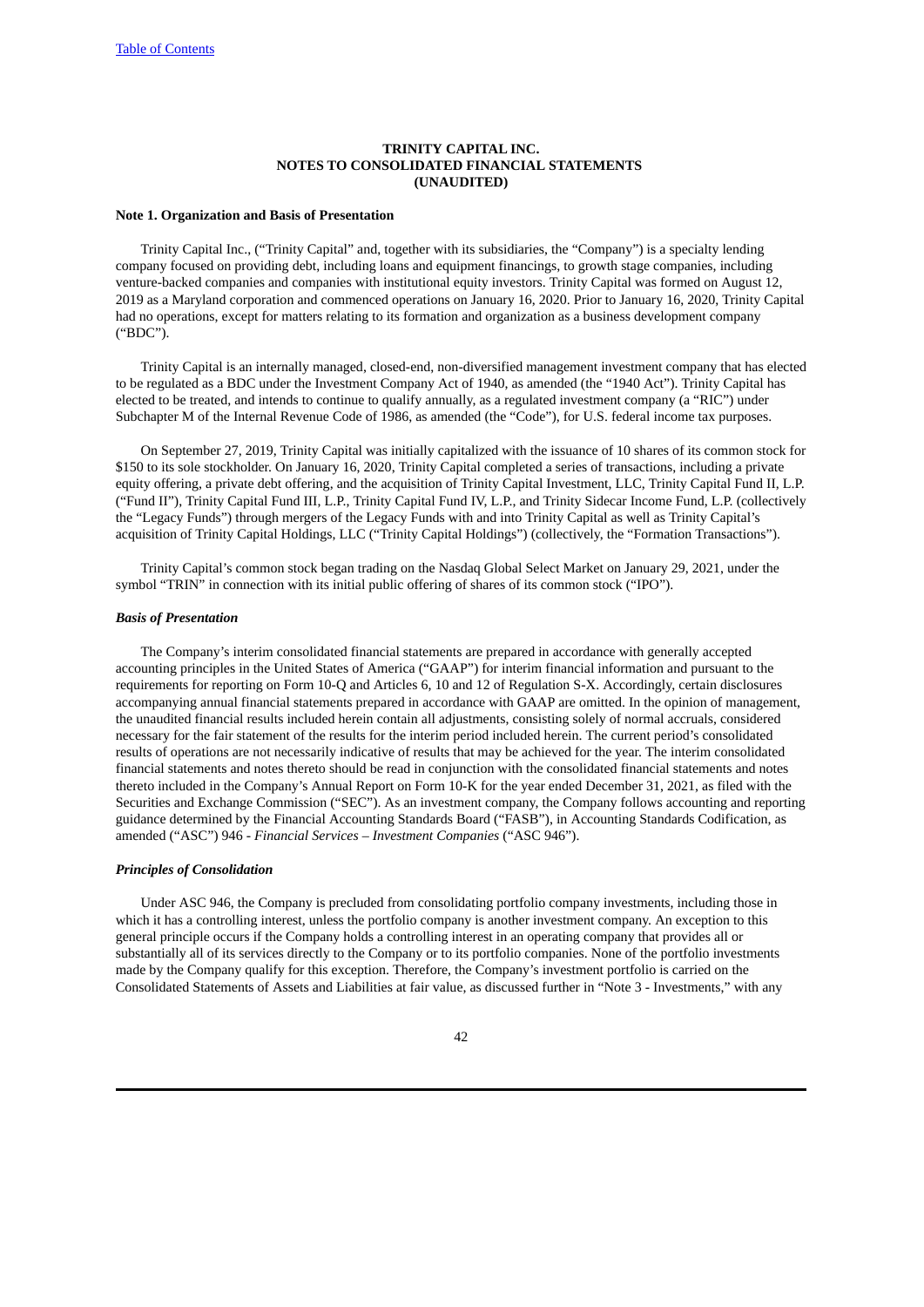adjustments to fair value recognized as "Net unrealized appreciation (depreciation) from investments" on the Consolidated Statements of Operations.

The Company's consolidated operations include the activities of its wholly owned subsidiaries, Trinity Funding 1, LLC ("TF1"), and TrinCap Funding, LLC ("TCF"). TF1 was formed on August 14, 2019, as a Delaware limited liability company with Fund II as its sole equity member. On January 16, 2020, in connection with the Formation Transactions, Trinity Capital acquired TF1 through Fund II and became a party to, and assumed, a \$300 million credit agreement with Credit Suisse AG ("Credit Suisse Credit Facility') through TF1 which matured on January 8, 2022 in accordance with its terms. TCF was formed on August 5, 2021, as a Delaware limited liability company with Trinity Capital as its sole equity member for purposes of securing lending in conjunction with a \$300 million credit agreement, as amended, with KeyBank National Association ("KeyBank") (such credit facility, the "KeyBank Credit Facility"). TF1 and TCF are special purpose bankruptcy-remote entities and are separate legal entities from Trinity Capital. Any assets conveyed to TF1 or TCF are not available to creditors of the Company or any other entity other than TF1 or TCF's respective lenders. TF1 and TCF are consolidated for financial reporting purposes and in accordance with GAAP, and the portfolio investments held by these subsidiaries, if any, are included in the Company's consolidated financial statements and recorded at fair value. All intercompany balances and transactions have been eliminated. As part of the Formation Transactions, Trinity Capital acquired 100% of the equity interests of Trinity Capital Holdings. There has been no activity in Trinity Capital Holdings since acquisition.

In accordance with Rule 10-01(b)(1) of Regulation S-X, as amended, the Company must determine which of its unconsolidated controlled portfolio companies, if any, are considered "significant subsidiaries." In evaluating these unconsolidated controlled portfolio companies, there are two significance tests utilized per Rule 1-02(w) of Regulation S-X to determine if any of the Company's Control Investments (as defined in "Note 2 - Summary of Significant Accounting Policies") are considered significant subsidiaries: the investment test, and the income test. As of March 31, 2022 and December 31, 2021, the Company had no single investment that met either of these two tests.

### **Note 2. Summary of Significant Accounting Policies**

#### *Use of Estimates*

The preparation of financial statements in conformity with GAAP requires management to make estimates and assumptions that affect the reported amounts of assets and liabilities and disclosure of contingent assets and liabilities at the date of the financial statements. These estimates and assumptions also affect the reported amounts of revenues, costs and expenses during the reporting period. Management evaluates these estimates and assumptions on a regular basis. Actual results could differ materially from those estimates.

#### *Investment Transactions*

Loan originations are recorded on the date of the legally binding commitment. Realized gains or losses are recorded using the specific identification method as the difference between the net proceeds received, excluding prepayment fees, if any, and the amortized cost basis of the investment without regard to unrealized gains or losses previously recognized, and include investments written off during the period, net of recoveries. The net change in unrealized gains or losses primarily reflects the change in investment fair values as of the last business day of the reporting period and also includes the reversal of previously recorded unrealized gains or losses with respect to investments realized during the period.

#### *Valuation of Investments*

The most significant estimate inherent in the preparation of the Company's consolidated financial statements is the valuation of investments and the related amounts of unrealized appreciation and depreciation of investments recorded.

The Company's investments are carried at fair value in accordance with the 1940 Act and ASC 946 and measured in accordance with ASC 820, *Fair Value Measurements and Disclosures* ("ASC 820"). ASC 820 defines fair value, establishes a framework for measuring fair value, establishes a fair value hierarchy based on the observability of inputs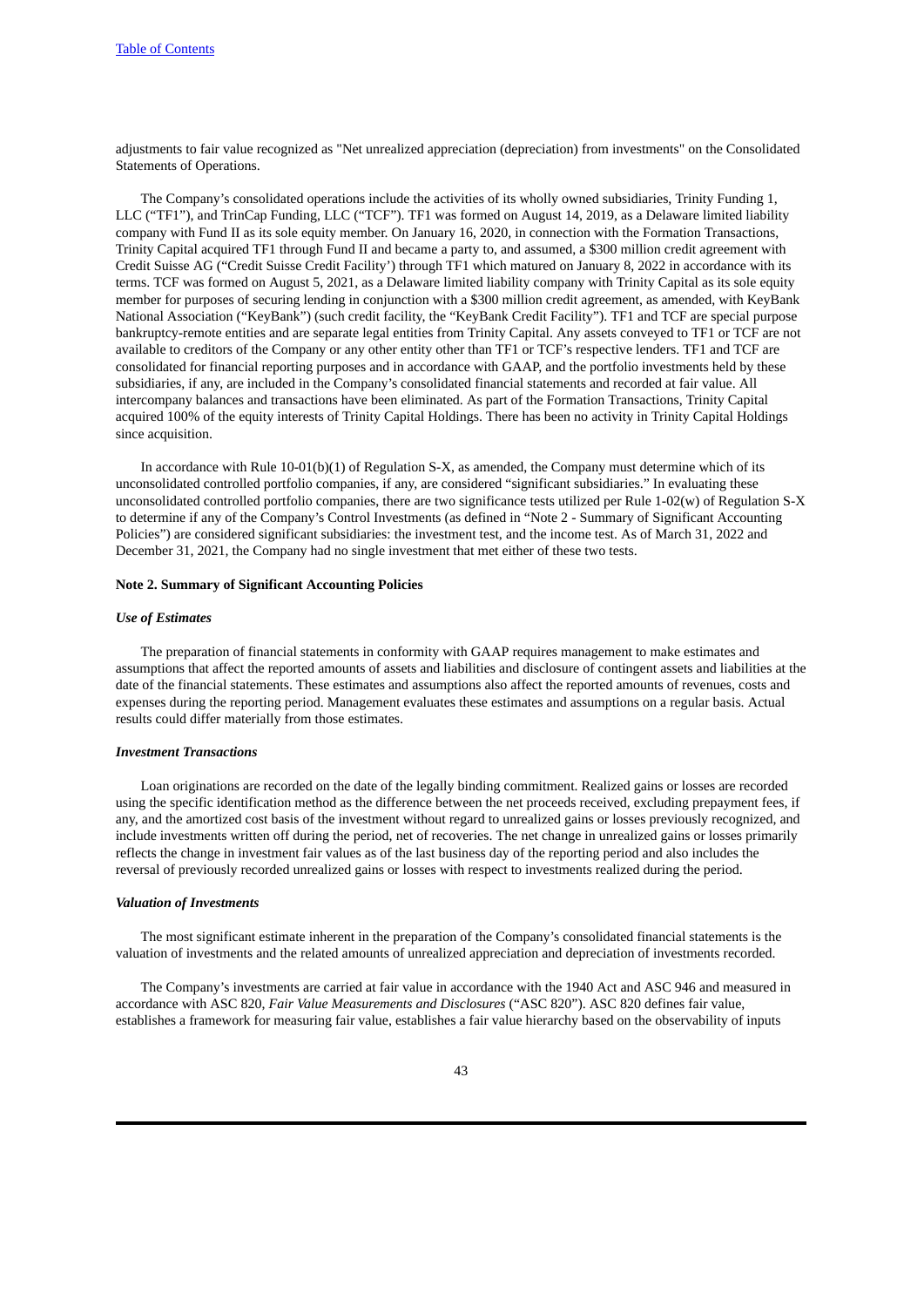used to measure fair value, and provides disclosure requirements for fair value measurements. ASC 820 requires the Company to assume that each of the portfolio investments is sold in a hypothetical transaction in the principal or, as applicable, most advantageous market using market participant assumptions as of the measurement date. Market participants are defined as buyers and sellers in the principal market that are independent, knowledgeable and willing and able to transact. The Company values its investments at fair value as determined in good faith pursuant to a consistent valuation policy by the Company's Board of Directors (the "Board") in accordance with the provisions of ASC 820 and the 1940 Act.

While the Board is ultimately and solely responsible for determining the fair value of the Company's investments, the Company has engaged independent valuation firms to provide the Company with valuation assistance with respect to its investments. The Company engages independent valuation firms on a discretionary basis. Specifically, on a quarterly basis, the Company will identify portfolio investments with respect to which an independent valuation firm will assist in valuing such investments. The Company selects these portfolio investments based on a number of factors, including, but not limited to, the potential for material fluctuations in valuation results, size, credit quality and the time lapse since the last valuation of the portfolio investment by an independent valuation firm.

Investments recorded on the Company's Consolidated Statements of Assets and Liabilities are categorized based on the inputs to the valuation techniques as follows:

- Level 1 Investments whose values are based on unadjusted quoted prices for identical assets in an active market that the Company has the ability to access (examples include investments in active exchangetraded equity securities and investments in most U.S. government and agency securities).
- Level 2 Investments whose values are based on quoted prices in markets that are not active or model inputs that are observable either directly or indirectly for substantially the full term of the investment.
- Level 3 Investments whose values are based on prices or valuation techniques that require inputs that are both unobservable and significant to the overall fair value measurement (for example, investments in illiquid securities issued by privately held companies). These inputs reflect management's own assumptions about the assumptions a market participant would use in pricing the investment.

Given the nature of lending to venture capital-backed growth stage companies, 99.4%, based on fair value, of the Company's investments in these portfolio companies are considered Level 3 assets under ASC 820 because there is no known or accessible market or market indexes for these investment securities to be traded or exchanged. Transfers between levels, if any, are recognized at the beginning of the period in which the transfers occur. The Company uses an internally developed portfolio investment rating system in connection with its investment oversight, portfolio management and analysis and investment valuation procedures. This system takes into account both quantitative and qualitative factors of the portfolio companies. Due to the inherent uncertainty of determining the fair value of investments that do not have a readily available market value, the fair value of the Company's investments may fluctuate from period to period. Because of the inherent uncertainty of valuation, these estimated values may differ significantly from the values that would have been reported had a ready market for the investments existed, and it is reasonably possible that the difference could be material.

# *Debt Securities*

The debt securities identified on the Consolidated Schedule of Investments are secured loans and equipment financings made to growth stage companies. For portfolio investments in debt securities for which the Company has determined that third-party quotes or other independent pricing are not available, the Company generally estimates the fair value based on the assumptions that hypothetical market participants would use to value the investment in a current hypothetical sale using an income approach.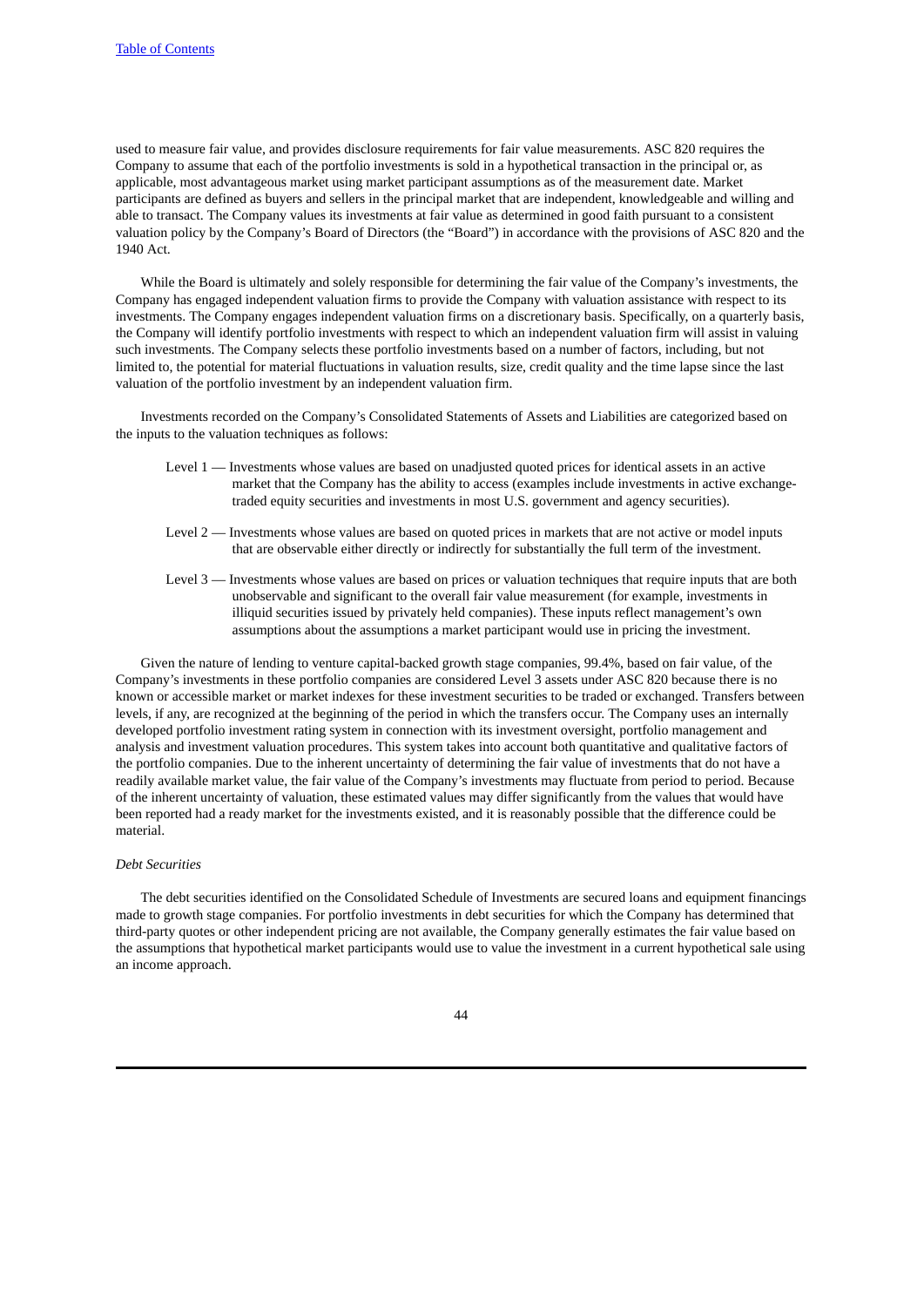In its application of the income approach to determine the fair value of debt securities, the Company bases its assessment of fair value on projections of the discounted future free cash flows that the security will likely generate, including analyzing the discounted cash flows of interest and principal amounts for the security, as set forth in the associated loan and equipment financing agreements, as well as market yields and the financial position and credit risk of the portfolio company (the "Hypothetical Market Yield Method"). The discount rate applied to the future cash flows of the security is based on the calibrated yield implied by the terms of the Company's investment adjusted for changes in market yields and performance of the subject company. The Company's estimate of the expected repayment date of its loans and equipment financings securities is either the maturity date of the instrument or the anticipated pre-payment date, depending on the facts and circumstances. The Hypothetical Market Yield Method analysis also considers changes in leverage levels, credit quality, portfolio company performance, market yield movements, and other factors. If there is deterioration in credit quality or if a security is in workout status, the Company may consider other factors in determining the fair value of the security, including, but not limited to, the value attributable to the security from the enterprise value of the portfolio company or the proceeds that would most likely be received in a liquidation analysis.

### *Equity Securities and Warrants*

Often the Company is issued warrants by issuers as yield enhancements. These warrants are recorded as assets at estimated fair value on the grant date. The Company determines the cost basis of the warrants or other equity securities received based upon their respective fair values on the date of receipt in proportion to the total fair value of the debt and warrants or other equity securities received. Depending on the facts and circumstances, the Company usually utilizes a combination of one or several forms of the market approach as well as contingent claim analyses (a form of option analysis) to estimate the fair value of the securities as of the measurement date and determines the cost basis using a relative fair value methodology. As part of its application of the market approach, the Company estimates the enterprise value of a portfolio company utilizing customary pricing multiples, based on the development stage of the underlying issuers, or other appropriate valuation methods, such as considering recent transactions in the equity securities of the portfolio company or third-party valuations that are assessed to be indicative of fair value of the respective portfolio company, and, if appropriate based on the facts and circumstances performs an allocation of the enterprise value to the equity securities utilizing a contingent claim analysis and/or other waterfall calculation by which it allocates the enterprise value across the portfolio company's securities in order of their preference relative to one another.

Fair value estimates are made at discrete points in time based on relevant information. These estimates may be subjective in nature and involve uncertainties and matters of significant judgment and, therefore, cannot be determined with precision. The carrying amounts of the Company's financial instruments, consisting of cash, investments, receivables, payables and other liabilities approximate the fair values of such items due to the short-term nature of these instruments. Refer to "Note 4 – Fair Value of Financial Instruments" for further discussion.

#### *Cash, Cash Equivalents and Restricted Cash*

Cash, cash equivalents and restricted cash consist of funds deposited with financial institutions and short-term (original maturity of three months or less) liquid investments in money market deposit accounts. Cash equivalents are classified as Level 1 assets and are valued using the net asset value ("NAV") per share of the money market fund. As of March 31, 2022 and December 31, 2021, cash, cash equivalents and restricted cash consisted of \$28.7 million and \$46.7 million, respectively, of which \$27.2 million and \$43.4 million, respectively, is held in the Goldman Sachs Financial Square Government Institutional Fund. Cash held in demand deposit accounts may exceed the Federal Deposit Insurance Corporation ("FDIC") insured limit and therefore is subject to credit risk. All of the Company's cash deposits are held at large, established, high credit quality financial institutions, and management believes that the risk of loss associated with any uninsured balances is remote. As of March 31, 2022, we did not have any restricted cash. As of December 31, 2021, restricted cash consisted of approximately \$15.1 million related to the Credit Suisse Credit Facility covenants (See "Note 5 – Borrowings"). In conjunction with the maturity of the Credit Suisse Credit Facility on January 8, 2022, the restrictions on our cash thereunder expired.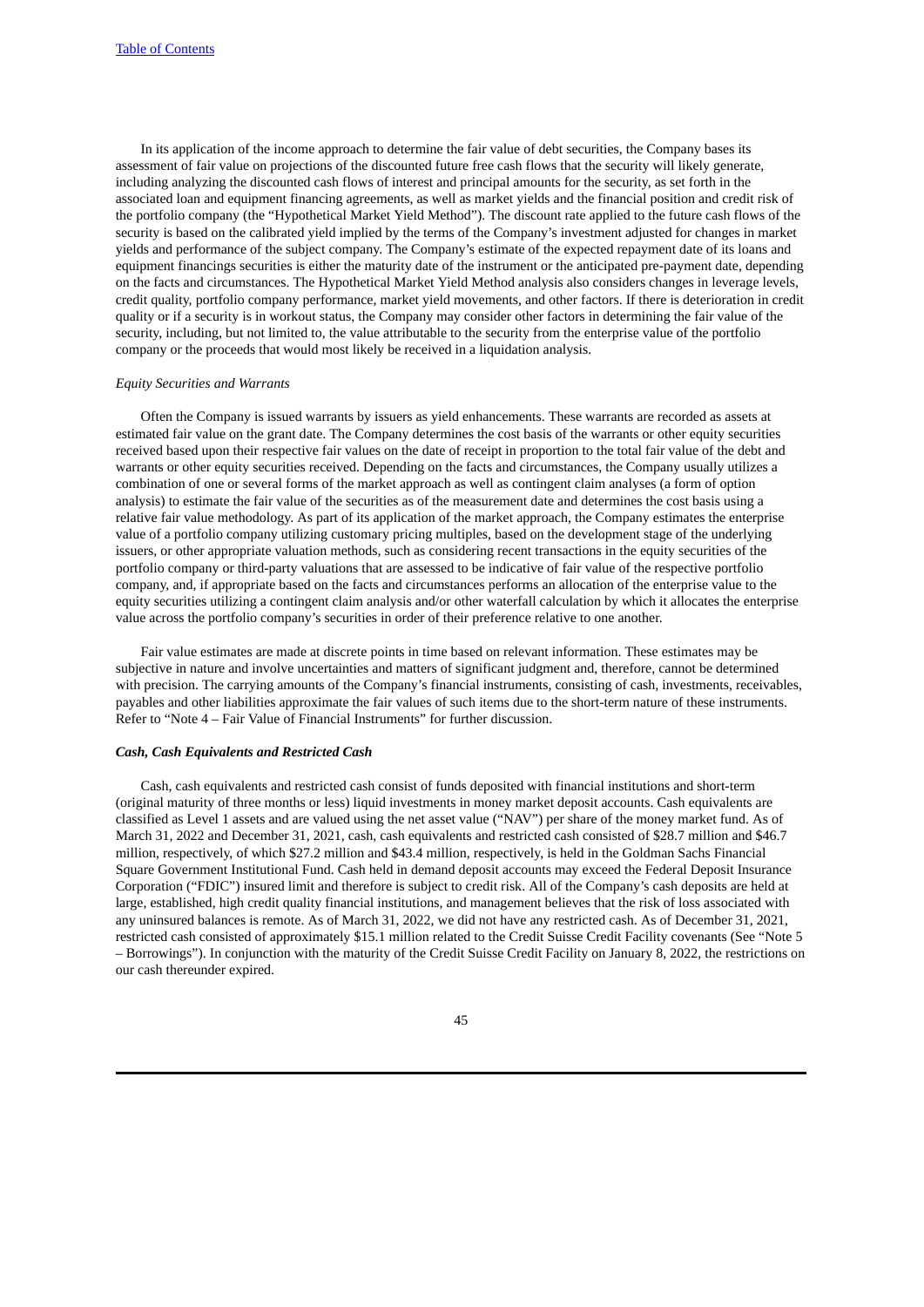### *Escrow Receivables*

Escrow receivables are collected in accordance with the terms and conditions of the escrow agreement. Escrow balances are typically distributed over a period of one year and may accrue interest during the escrow period. Escrow balances are measured for collectability on at least a quarterly basis and fair value is determined based on the amount of the estimated recoverable balances and the contractual maturity date. As of March 31, 2022 and December 31, 2021, there were no material past due escrow receivables. The escrow receivable balance as of March 31, 2022 and December 31, 2021 was measured at fair value and held in accordance with ASC 820.

### *Other Assets*

Other assets generally consist of fixed assets net of accumulated depreciation, right of use asset, escrow receivables, security deposits and other assets.

## *Equity Offering Costs*

Equity offering costs consist of fees and costs incurred in connection with the sale of the Company's common stock, including legal, accounting and printing fees. These costs are deferred at the time of incurrence and are subsequently charged as a reduction to capital when the offering takes place or as shares are issued. Equity offering costs are periodically reviewed and expensed if the related registration is no longer active.

# *Security Deposits*

Security deposits are collected upon funding equipment financings and are applied in lieu of regular payments at the end of the term.

### *Debt Financing Costs*

The Company records costs related to the issuance of debt obligations as deferred debt financing costs. These costs are deferred and amortized using the straight-line method over the stated maturity life of the obligations. Debt financing costs related to secured or unsecured notes are netted with the outstanding principal balance on the Company's Consolidated Statements of Assets and Liabilities. Debt financing costs related to the KeyBank Credit Facility are recorded as a separate asset on the Company's Consolidated Statements of Assets and Liabilities.

# *Income Recognition*

#### *Interest Income*

The Company recognizes interest income on an accrual basis and recognizes it as earned in accordance with the contractual terms of the loan agreement to the extent that such amounts are expected to be collected. Original issue discount ("OID") initially includes the estimated fair value of detachable warrants obtained in conjunction with the origination of debt securities and is accreted into interest income over the term of the loan as a yield enhancement based on the effective yield method. In addition, the Company may also be entitled to an end-of-term ("EOT") fee. EOT fees to be paid at the termination of the debt agreements are accreted into interest income over the contractual life of the debt based on the effective yield method. As of March 31, 2022 and December 31, 2021, the EOT payment receivable of approximately \$52.0 million and \$46.7 million, respectively, is included as a component of the cost basis of the Company's current debt securities. When a portfolio company pre-pays their indebtedness prior to the scheduled maturity date, the acceleration of the unaccreted OID and EOT is recognized as interest income.

The Company had a limited number of debt investments in its portfolio that contain a payment-in-kind ("PIK") provision. Contractual PIK interest, which represents contractually deferred interest added to the loan balance that is generally due at the end of the loan term, is generally recorded on an accrual basis to the extent such amounts are expected to be collected. The Company will generally cease accruing PIK interest if there is insufficient value to support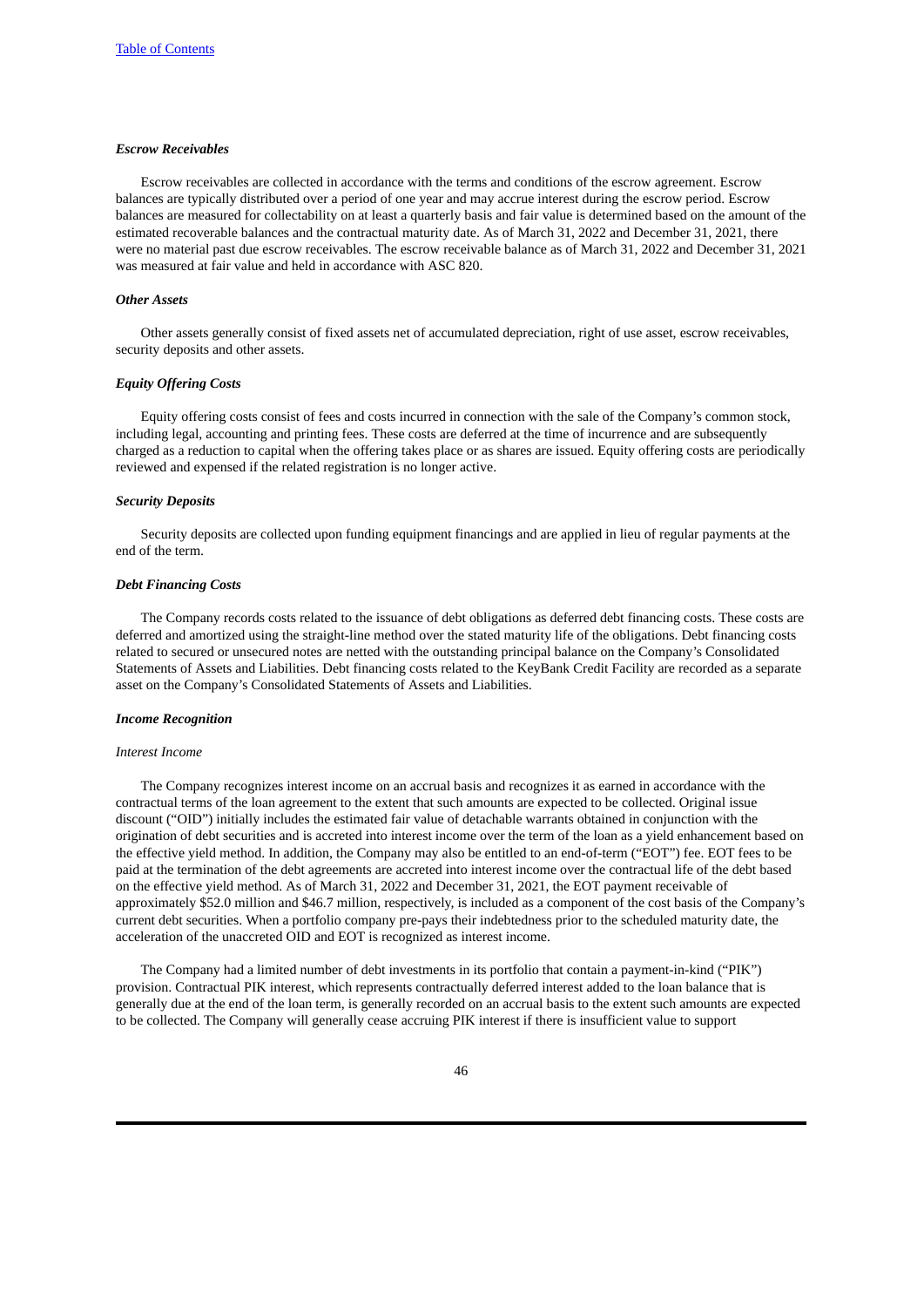the accrual or management does not expect the portfolio company to be able to pay all principal and interest due. No PIK interest income was recorded during the three months ended March 31, 2022 and 2021.

Income related to application or origination payments, including facility commitment fees, net of related expenses and generally collected in advance, are amortized into interest income over the contractual life of the loan. The Company recognizes nonrecurring fees and additional OID and EOT received in consideration for contract modifications commencing in the quarter relating to the specific modification.

### *Fee Income*

The Company recognizes one-time fee income, including, but not limited to, structuring fees, prepayment penalties, and exit fees related to a change in ownership of the portfolio company, as other income when earned. These fees are generally earned when the portfolio company enters into an equipment financing arrangement or pays off their outstanding indebtedness prior to the scheduled maturity.

## *Non-Accrual Policy*

When a debt security becomes 90 days or more past due, or if management otherwise does not expect that principal, interest, and other obligations due will be collected in full, the Company will generally place the debt security on nonaccrual status and cease recognizing interest income on that debt security until all principal and interest due has been paid or the Company believes the borrower has demonstrated the ability to repay its current and future contractual obligations. Any uncollected interest is reversed from income in the period that collection of the interest receivable is determined to be doubtful. However, the Company may make exceptions to this policy if the investment has sufficient collateral value and is in the process of collection.

As of March 31, 2022, loans to three portfolio companies were on non-accrual status with a total cost of approximately \$17.2 million, and a total fair value of approximately \$4.0 million, or 0.5% of the fair value of the Company's debt investment portfolio. As of December 31, 2021, loans to two portfolio companies were on non-accrual status with a total cost of approximately \$12.9 million, and a total fair value of approximately \$5.1 million, or 0.7%, of the fair value of the Company's debt investment portfolio.

#### *Net Realized Gains / (Losses)*

Realized gains / (losses) are measured by the difference between the net proceeds from the sale or redemption of an investment or a financial instrument and the cost basis of the investment or financial instrument, without regard to unrealized appreciation or depreciation previously recognized, and includes investments written-off during the period net of recoveries and realized gains or losses from in-kind redemptions. Net proceeds exclude any prepayment penalties, exit fees, and OID and EOT acceleration. Prepayment penalties and exit fees received at the time of sale or redemption are included in fee income on the Consolidated Statements of Operations. OID and EOT acceleration is included in interest income on the Consolidated Statement of Operations.

#### *Net Unrealized Appreciation / (Depreciation)*

Net change in unrealized appreciation / (depreciation) reflects the net change in the fair value of the investment portfolio and financial instruments and the reclassification of any prior period unrealized appreciation or depreciation on exited investments and financial instruments to realized gains or losses.

#### *Stock Based Compensation*

The Company has issued and may, from time to time, issue restricted stock to its officers and employees under the 2019 Trinity Capital Inc. Long Term Incentive Plan and to its non-employee directors under the Trinity Capital Inc. 2019 Non-Employee Director Restricted Stock Plan. The Company accounts for its share-based compensation plan using the fair value method, as prescribed by ASC 718, *Compensation – Stock Compensation*. Accordingly, for restricted stock awards, the Company measures the grant date fair value based upon the market price of its common stock on the date of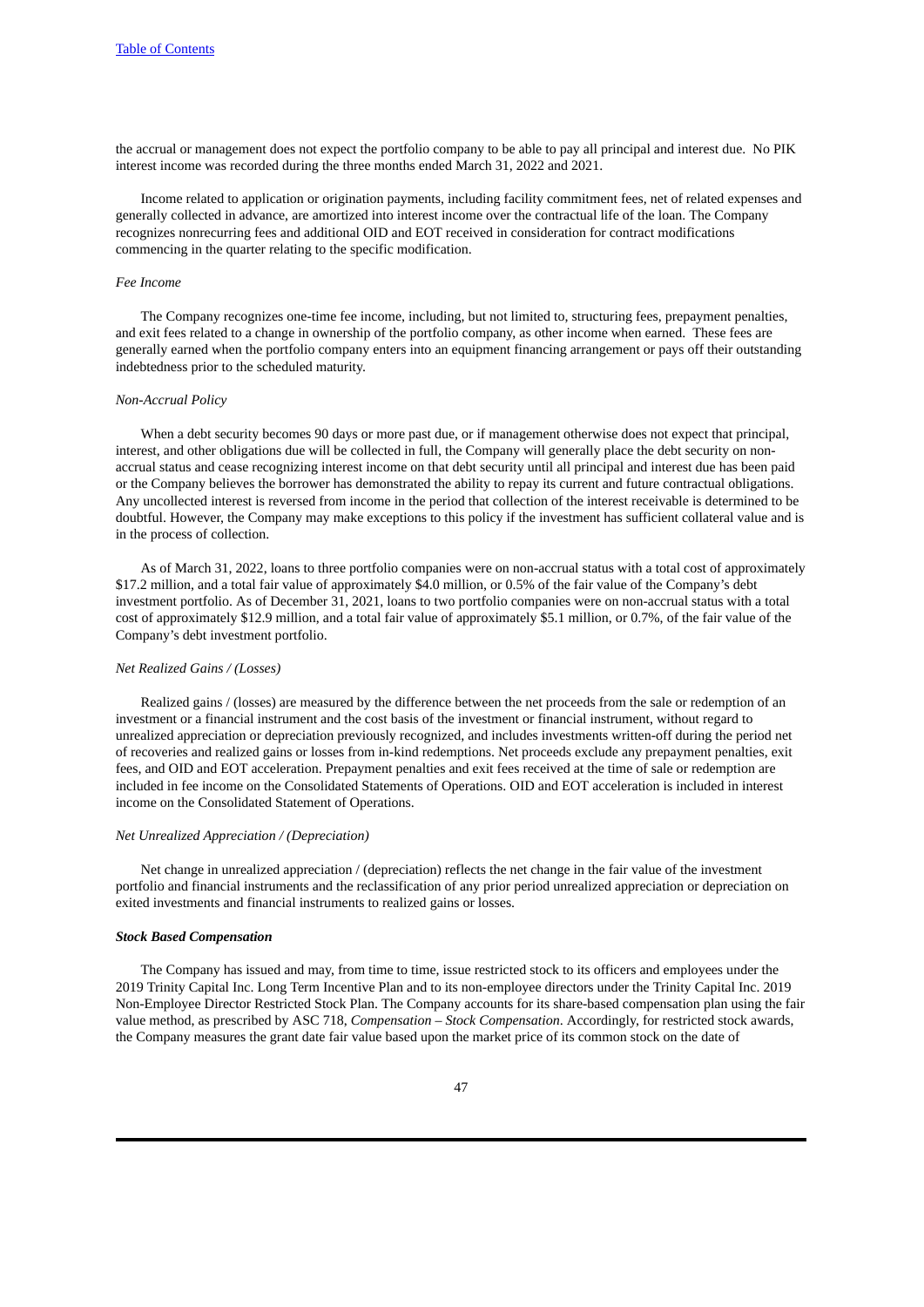the grant and amortizes the fair value of the awards as share-based compensation expense over the requisite service period, which is generally the vesting term.

The Company has also adopted Accounting Standards Update ("ASU") 2016-09, *Compensation—Stock Compensation: Improvements to Employee Share-Based Payment Accounting*, which requires that all excess tax benefits and tax deficiencies (including tax benefits of dividends on share-based payment awards) be recognized as income tax expense or benefit in the income statement and not delay recognition of a tax benefit until the tax benefit is realized through a reduction to taxes payable. Accordingly, the tax effects of exercised or vested awards are treated as discrete items in the reporting period in which they occur. Additionally, the Company has elected to account for forfeitures as they occur.

#### *Earnings Per Share*

The Company's earnings per share ("EPS") amounts have been computed based on the weighted-average number of shares of common stock outstanding for the period. Basic earnings per share is computed by dividing net increase (decrease) in net assets resulting from operations by the weighted-average number of common shares outstanding for the period. In accordance with ASC 260, Earnings Per Share, the unvested shares of restricted stock awarded pursuant to Trinity Capital's equity compensation plans are participating securities and, therefore, are included in the basic earnings per share calculation. Diluted EPS is computed by dividing net increase (decrease) in net assets resulting from operations by the weighted average number of shares of common stock assuming all potential shares had been issued and the additional shares of common stock were dilutive. Diluted EPS, if any, reflects the potential dilution from the assumed conversion of the Company's 6.00% Convertible Notes due 2025 (the "Convertible Notes").

## *Income Taxes*

The Company has elected to be treated, and to intends to continue to qualify annually, as a RIC under Subchapter M of the Code for U.S. federal tax purposes. In order to maintain its treatment as a RIC, the Company is generally required to distribute at least annually to its stockholders at least 90% of the sum of its investment company taxable income (which generally includes its net ordinary taxable income and realized net short-term capital gains in excess of realized net longterm capital losses) and its net tax-exempt income (if any). The Company generally will not pay corporate-level income tax on these distributed amounts but will pay corporate-level income tax on any retained amounts.

The Company evaluates tax positions taken in the course of preparing the Company's tax returns to determine whether the tax positions are "more-likely-than-not" to be sustained by the applicable tax authority in accordance with ASC 740, *Income Taxes* ("ASC 740")*,* as modified by ASC 946. Tax benefits of positions not deemed to meet the more-likely-thannot threshold, or uncertain tax positions, would be recorded as tax expense in the current year. It is the Company's policy to recognize accrued interest and penalties related to uncertain tax benefits in income tax expense. The Company has no material uncertain tax positions as of March 31, 2022 and December 31, 2021. All the Company's tax returns remain subject to examination by U.S. federal and state tax authorities.

Based on federal excise distribution requirements applicable to RICs, the Company will be subject to a 4% nondeductible federal excise tax on undistributed taxable income and gains unless the Company distributes in a timely manner an amount at least equal to the sum of (1) 98% of its ordinary income for each calendar year, (2) 98.2% of capital gain net income (both long-term and short-term) for the one-year period ending October 31 in that calendar year and (3) any income or gain realized, but not distributed, in the preceding years. For this purpose, however, any ordinary income or capital gain net income retained by the Company and on which the Company paid corporate income tax is considered to have been distributed. The Company, at its discretion, may determine to carry forward taxable income or gain and pay a 4% excise tax on the amount by which it falls short of this calendar-year distribution requirement. If the Company chooses to do so, this generally will increase expenses and reduce the amount available to be distributed to stockholders. The Company will accrue excise tax on estimated undistributed taxable income and gain as required on an annual basis.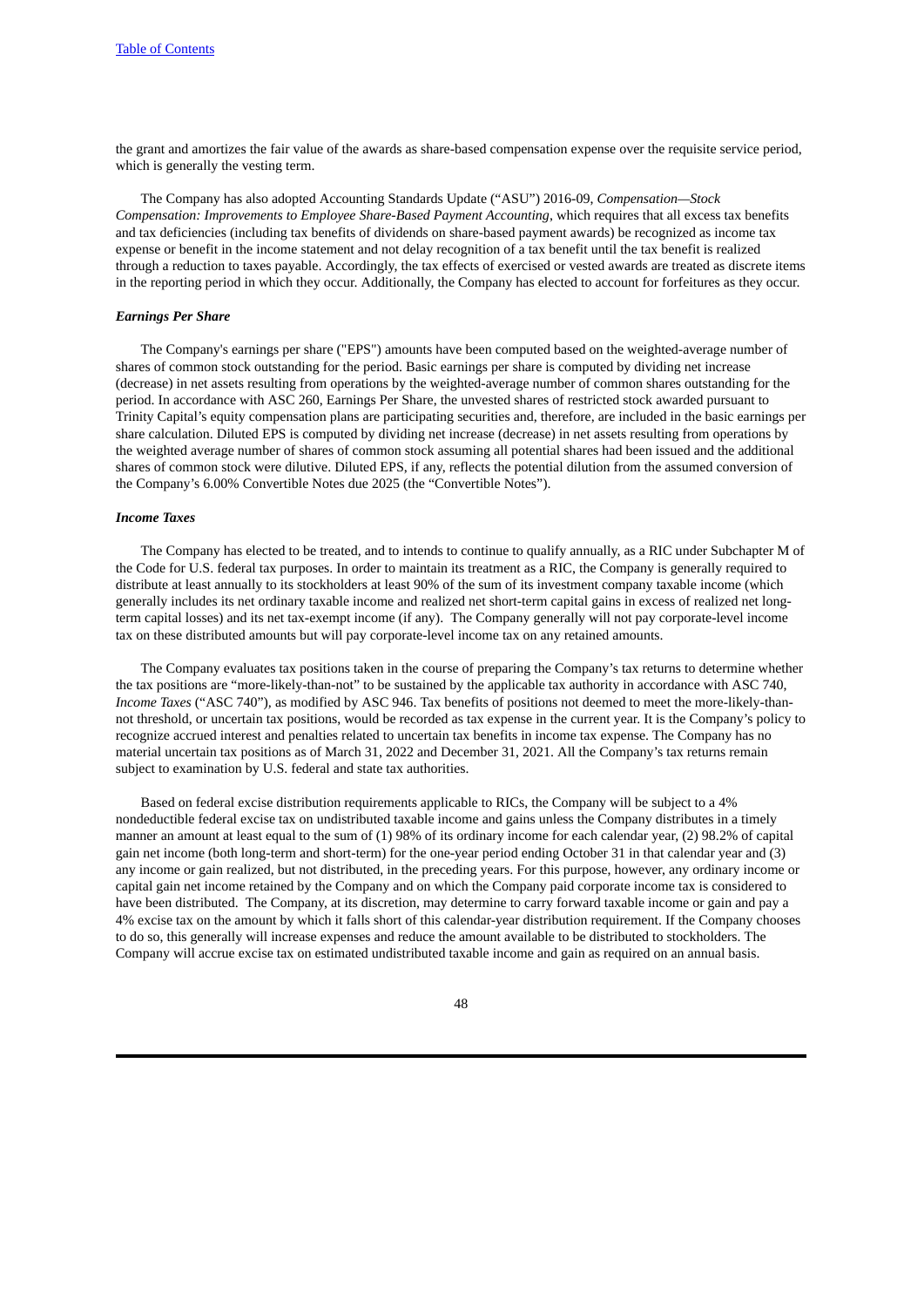### *Distributions*

Distributions to common stockholders are recorded on the record date. The amount of taxable income to be paid out as a distribution is determined by the Board each quarter and is generally based upon the earnings estimated by management. Capital gains, if any, are distributed at least annually, although the Company may decide to retain all or some of those capital gains for investment and pay corporate-level income taxes on those retained amounts. If the Company chooses to do so, this generally will increase expenses and reduce the amount available to be distributed to stockholders.

### **Note 3. Investments**

The Company provides debt, including loans and equipment financings, to growth stage companies, including venture capital-backed companies and companies with institutional equity investors, primarily in the United States. The Company's investment strategy includes making investments consisting primarily of term loans and equipment financings, and, to a lesser extent, working capital loans, equity and equity-related investments. In addition, the Company may obtain warrants or contingent exit fees at funding from many of the portfolio companies.

### *Debt Securities*

The Company's debt securities primarily consist of direct investments in interest-bearing secured loans and equipment financings to privately held companies based in the United States. Secured loans are generally secured by a blanket first lien or a blanket second lien on the assets of the portfolio company. Equipment financings typically include a specific asset lien on mission critical assets as well as a second lien on the assets of the portfolio company. These debt securities typically have a term of between three and five years from the original investment date. Certain of the debt securities are "covenantlite" loans, which generally are loans that do not have a complete set of financial maintenance covenants and have covenants that are incurrence-based, meaning they are only tested and can only be breached following an affirmative action of the borrower rather than by a deterioration in the borrower's financial condition. The equipment financings in the investment portfolio generally have fixed interest rates. The loans in the investment portfolio generally have fixed interest rates or floating interest rates subject to interest rate floors. Both equipment financings and loans generally include an EOT payment.

The specific terms of each debt security vary depending on the creditworthiness of the portfolio company and the projected value of the financed assets. Companies with stronger creditworthiness may receive an initial period of lower financing factor, which is analogous to an interest-only period on a traditional term loan. Equipment financings may include upfront interim payments and security deposits. Equipment financing arrangements have various structural protections, including customary default penalties, information and reporting rights, material adverse change or investor abandonment provisions, consent rights for any additions or changes to senior debt, and, as needed, intercreditor agreements with cross-default provisions to protect the Company's second lien positions.

#### *Warrant Investments*

In connection with the Company's debt investments, the Company may receive warrants in the portfolio company. Warrants received in connection with a debt investment typically include a potentially discounted contract price to exercise, and thus, as a portfolio company appreciates in value, the Company may achieve additional investment return from this equity interest. The warrants typically contain provisions that protect the Company as a minority-interest holder, as well as secured or unsecured put rights, or rights to sell such securities back to the portfolio company, upon the occurrence of specified events. In certain cases, the Company may also obtain follow-up rights in connection with these equity interests, which allow the Company to participate in future financing rounds.

#### *Equity Investments*

In specific circumstances, the Company may seek to make direct equity investments in situations where it is appropriate to align the interests of the Company with key management and stockholders of the portfolio company, and to allow for participation in the appreciation in the equity values of the portfolio company. These equity investments are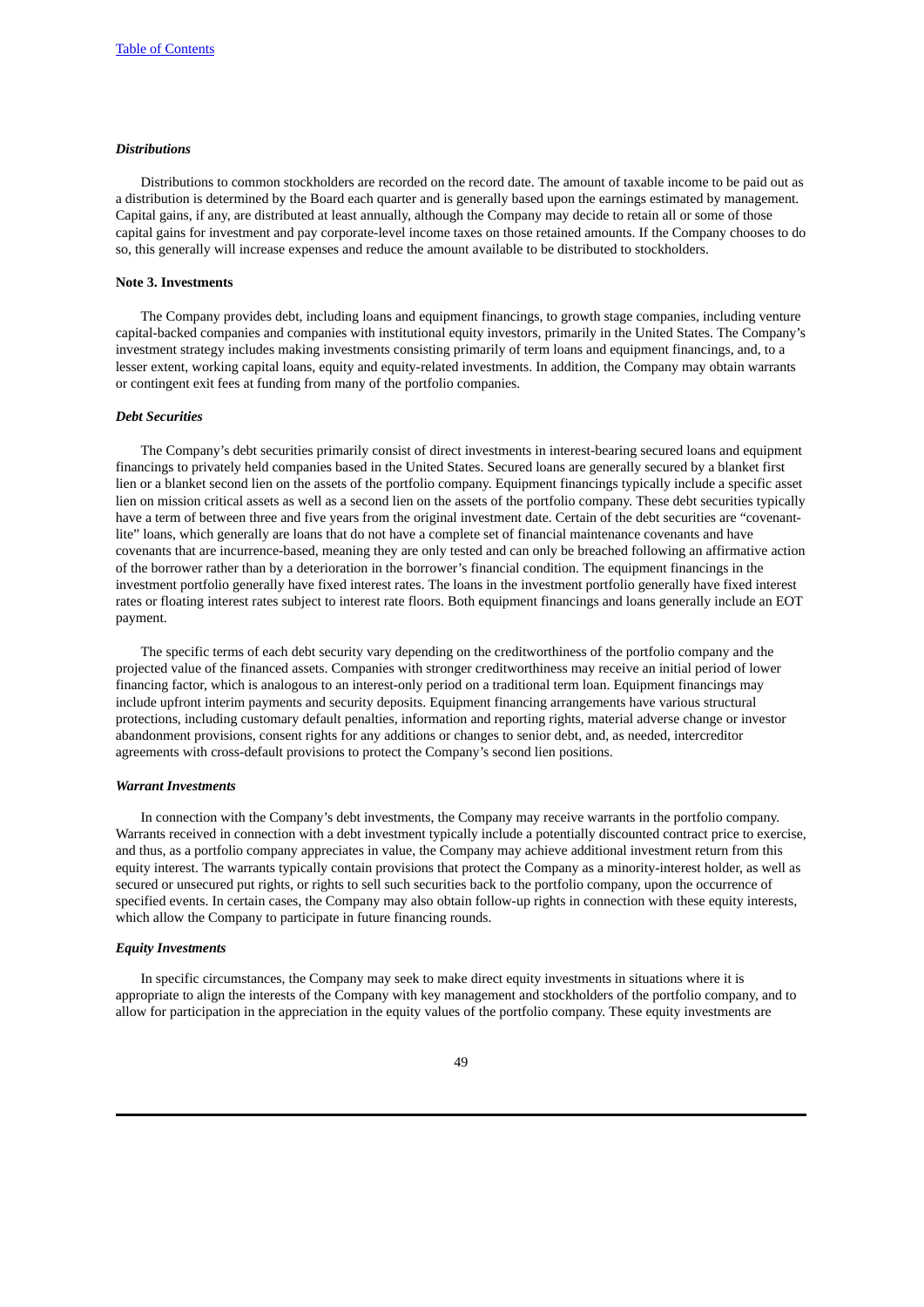generally made in connection with debt investments. The Company seeks to maintain fully diluted equity positions in the portfolio companies of 5% to 50% and may have controlling equity interests in some instances.

# *Portfolio Composition*

The Company's portfolio investments are in companies conducting business in a variety of industries. The following table summarizes the composition of the Company's portfolio investments by industry at cost and fair value and as a percentage of the total portfolio as of March 31, 2022 and December 31, 2021 (dollars in thousands):

|                               | March 31, 2022 |        |                   |        | December 31, 2021 |        |                   |        |  |  |
|-------------------------------|----------------|--------|-------------------|--------|-------------------|--------|-------------------|--------|--|--|
|                               | Cost           |        | <b>Fair Value</b> |        | Cost              |        | <b>Fair Value</b> |        |  |  |
| Industry                      | <b>Amount</b>  | $\%$   | <b>Amount</b>     | $\%$   | <b>Amount</b>     | $\%$   | <b>Amount</b>     | $\%$   |  |  |
| Manufacturing                 | \$228,807      | 24.8%  | \$221,436         | 23.9%  | \$169,381         | 21.1%  | \$222,011         | 25.4%  |  |  |
| Professional, Scientific,     |                |        |                   |        |                   |        |                   |        |  |  |
| and Technical Services        | 192,664        | 20.8%  | 204,290           | 22.2%  | 140.847           | 17.6%  | 161,217           | 18.5%  |  |  |
| Information                   | 87,555         | 9.5%   | 92,261            | 10.0%  | 101,031           | 12.7%  | 107,696           | 12.3%  |  |  |
| Finance and Insurance         | 66.984         | 7.3%   | 69,756            | 7.6%   | 62,000            | 7.8%   | 65,109            | 7.5%   |  |  |
| <b>Real Estate</b>            | 46,243         | 5.0%   | 45,504            | 4.9%   | 40,776            | 5.1%   | 41,351            | 4.7%   |  |  |
| Retail Trade                  | 40,153         | 4.4%   | 39,320            | 4.3%   | 39,542            | 5.0%   | 39,162            | 4.5%   |  |  |
| <b>Health Care and Social</b> |                |        |                   |        |                   |        |                   |        |  |  |
| Assistance                    | 50,636         | 5.5%   | 39,273            | 4.3%   | 50,458            | 6.3%   | 44,518            | 5.1%   |  |  |
| Rental and Leasing            |                |        |                   |        |                   |        |                   |        |  |  |
| <b>Services</b>               | 37,446         | 4.1%   | 38,522            | 4.2%   | 32,749            | 4.1%   | 33,513            | 3.8%   |  |  |
| Space Research and            |                |        |                   |        |                   |        |                   |        |  |  |
| Technology                    | 30,556         | 3.3%   | 30,845            | 3.4%   | 30,479            | 3.8%   | 30,698            | 3.5%   |  |  |
| Management of                 |                |        |                   |        |                   |        |                   |        |  |  |
| Companies and                 |                |        |                   |        |                   |        |                   |        |  |  |
| Enterprises                   | 29,804         | 3.2%   | 29,905            | 3.3%   | 22,333            | 2.8%   | 22,332            | 2.6%   |  |  |
| Administrative and            |                |        |                   |        |                   |        |                   |        |  |  |
| <b>Support and Waste</b>      |                |        |                   |        |                   |        |                   |        |  |  |
| Management and                |                |        |                   |        |                   |        |                   |        |  |  |
| <b>Remediation Services</b>   | 29,192         | 3.2%   | 29,410            | 3.2%   | 29,353            | 3.7%   | 29,337            | 3.4%   |  |  |
| <b>Educational Services</b>   | 18,334         | 2.0%   | 18,639            | 2.0%   | 18,246            | 2.3%   | 18,813            | 2.2%   |  |  |
| <b>Utilities</b>              | 18,153         | 2.0%   | 18,137            | 2.0%   | 20,445            | 2.6%   | 20,436            | 2.3%   |  |  |
| Agriculture, Forestry,        |                |        |                   |        |                   |        |                   |        |  |  |
| <b>Fishing and Hunting</b>    | 12,003         | 1.3%   | 13,458            | 1.5%   | 12,025            | 1.5%   | 13,396            | 1.5%   |  |  |
| Transportation and            |                |        |                   |        |                   |        |                   |        |  |  |
| Warehousing                   | 9,972          | 1.1%   | 9,967             | 1.1%   |                   |        |                   |        |  |  |
| <b>Wholesale Trade</b>        | 8,174          | 0.9%   | 8,737             | 1.0%   | 9,417             | 1.2%   | 9,848             | 1.1%   |  |  |
| Construction                  | 12,539         | 1.4%   | 8,155             | 0.9%   | 13,445            | 1.7%   | 8,903             | 1.0%   |  |  |
| Pharmaceutical                | 1,836          | 0.2%   | 1,733             | 0.2%   | 5,329             | 0.7%   | 5,130             | 0.6%   |  |  |
| <b>Total</b>                  | \$921,051      | 100.0% | \$919,348         | 100.0% | \$797,856         | 100.0% | \$873,470         | 100.0% |  |  |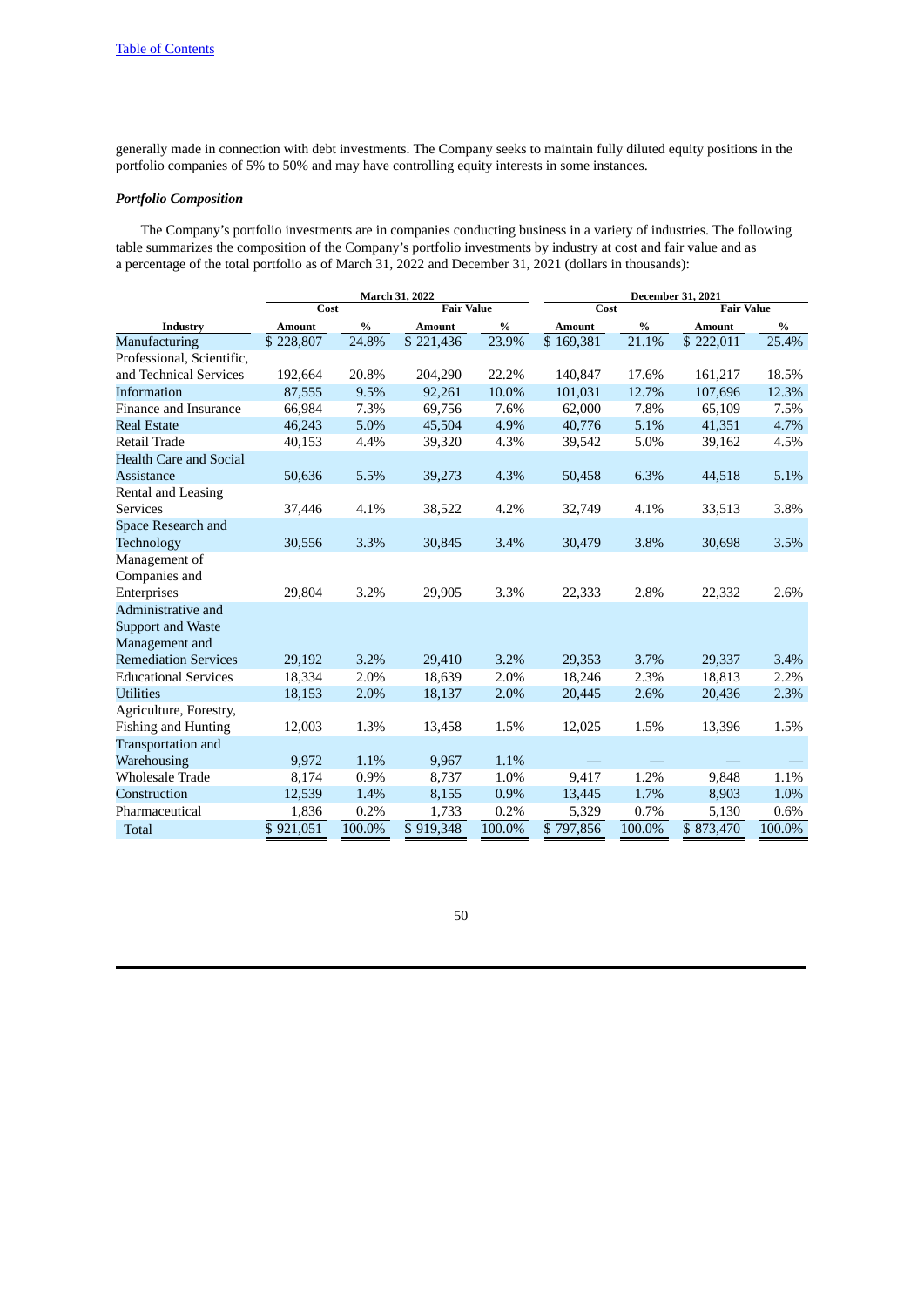The geographic composition is determined by the location of the corporate headquarters of the portfolio company. The following table summarizes the composition of the Company's portfolio investments by geographic region of the United States and other countries at cost and fair value and as a percentage of the total portfolio as of March 31, 2022 and December 31, 2021 (dollars in thousands):

|                          |           | <b>March 31, 2022</b>             | <b>December 31, 2021</b> |        |                   |        |           |        |
|--------------------------|-----------|-----------------------------------|--------------------------|--------|-------------------|--------|-----------|--------|
|                          |           | <b>Fair Value</b><br>Cost<br>Cost |                          |        | <b>Fair Value</b> |        |           |        |
| <b>Geographic Region</b> | Amount    | $\frac{0}{0}$                     | <b>Amount</b>            | $\%$   | Amount            | $\%$   | Amount    | $\%$   |
| <b>United States:</b>    |           |                                   |                          |        |                   |        |           |        |
| West                     | \$430,485 | 46.7%                             | \$429,048                | 46.7%  | \$370.791         | 46.5%  | \$442,659 | 50.7%  |
| <b>Northeast</b>         | 219,624   | 23.8%                             | 221,313                  | 24.1%  | 210,302           | 26.4%  | 213,823   | 24.5%  |
| Mountain                 | 73.144    | 7.9%                              | 78.240                   | 8.5%   | 65.223            | 8.2%   | 70.886    | 8.1%   |
| South                    | 61,280    | 6.7%                              | 64.295                   | 7.0%   | 60.455            | 7.6%   | 61.166    | 7.0%   |
| Midwest                  | 45.864    | $5.0\%$                           | 35,830                   | 3.9%   | 29,825            | 3.7%   | 23,958    | 2.7%   |
| Southeast                | 6.228     | 0.7%                              | 5.827                    | 0.6%   | 1.125             | 0.1%   | 768       | 0.1%   |
| International:           |           |                                   |                          |        |                   |        |           |        |
| Canada                   | 66.183    | 7.2%                              | 66.552                   | 7.2%   | 60.135            | 7.5%   | 60.210    | 6.9%   |
| Western Europe           | 18,243    | 2.0%                              | 18.243                   | 2.0%   |                   |        |           |        |
| <b>Total</b>             | \$921,051 | 100.0%                            | \$919,348                | 100.0% | \$797.856         | 100.0% | \$873,470 | 100.0% |

The following table summarizes the composition of the Company's portfolio investments by investment type at cost and fair value and as a percentage of the total portfolio as of March 31, 2022 and December 31, 2021 (dollars in thousands):

|                     | <b>March 31, 2022</b> |        |                   |        |           |        |                   |        |  |
|---------------------|-----------------------|--------|-------------------|--------|-----------|--------|-------------------|--------|--|
|                     | Cost                  |        | <b>Fair Value</b> |        | Cost      |        | <b>Fair Value</b> |        |  |
| Investment          | Amount                | $\%$   | Amount            | $\%$   | Amount    | $\%$   | Amount            | %      |  |
| Secured Loan        | \$660,769             | 71.7%  | \$649.491         | 70.6%  | \$557,627 | 69.8%  | \$551,894         | 63.2%  |  |
| Equipment Financing | 204.054               | 22.2%  | 204.308           | 22.2%  | 183.298   | 23.0%  | 184,074           | 21.1%  |  |
| Warrants            | 20,052                | 2.2%   | 42,655            | 4.6%   | 14,885    | 1.9%   | 36,770            | 4.2%   |  |
| Equity              | 36.176                | 3.9%   | 22,894            | 2.6%   | 42,046    | 5.3%   | 100.732           | 11.5%  |  |
| Total               | \$921,051             | 100.0% | \$919,348         | 100.0% | \$797,856 | 100.0% | \$873,470         | 100.0% |  |
|                     |                       |        |                   |        |           |        |                   |        |  |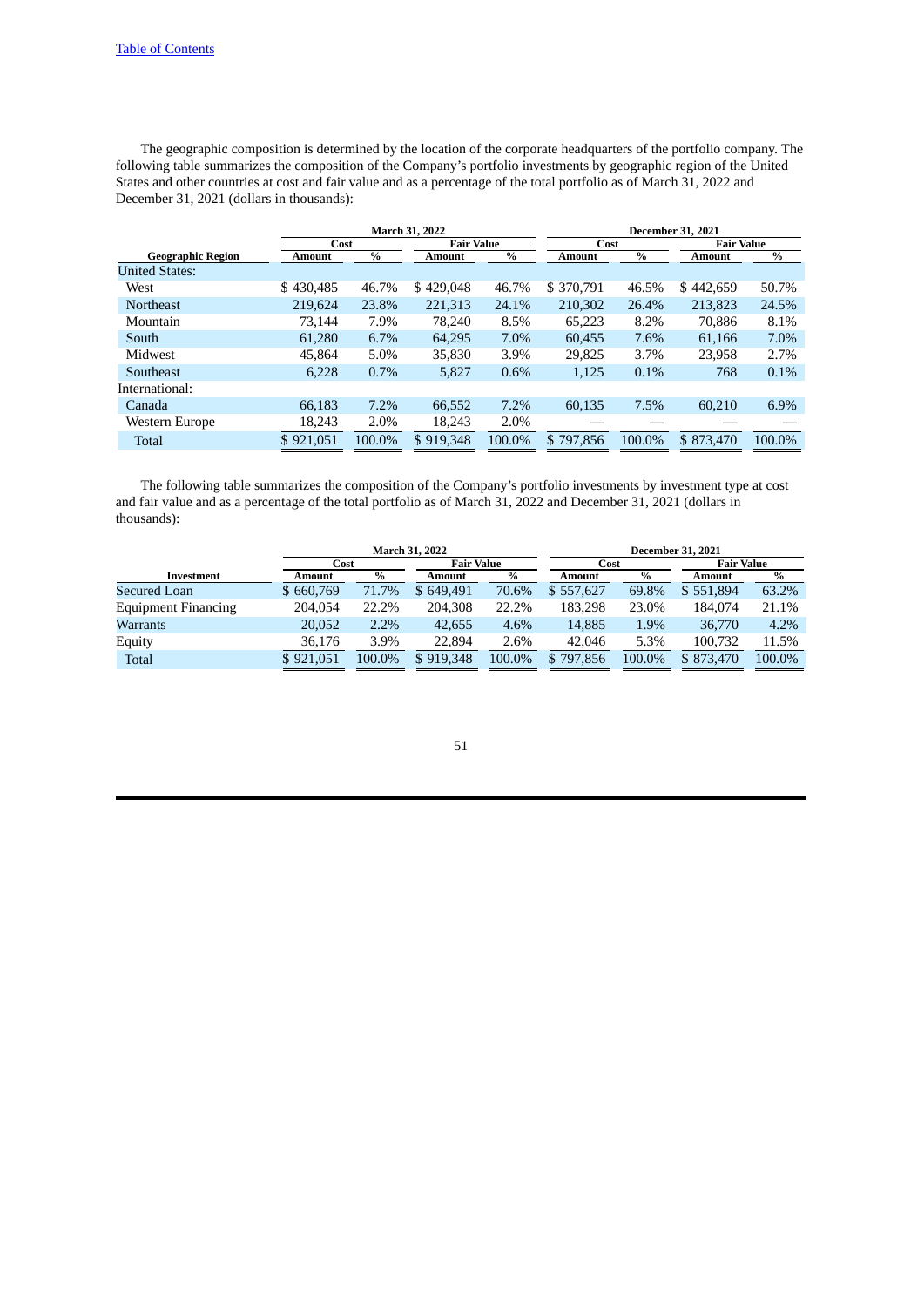### *Certain Risk Factors*

In the ordinary course of business, the Company manages a variety of risks including market risk, credit risk and liquidity risk. The Company identifies, measures and monitors risk through various control mechanisms, including trading limits and diversifying exposures and activities across a variety of instruments, markets and counterparties.

Market risk is the risk of potential adverse changes to the value of financial instruments because of changes in market conditions, including as a result of changes in the credit quality of a particular issuer, credit spreads, interest rates, and other movements and volatility in security prices or commodities. In particular, the Company may invest in issuers that are experiencing or have experienced financial or business difficulties (including difficulties resulting from the initiation or prospect of significant litigation or bankruptcy proceedings), which involves significant risks. The Company manages its exposure to market risk through the use of risk management strategies and various analytical monitoring techniques.

The Company's investments may, at any time, include securities and other financial instruments or obligations that are illiquid or thinly traded, making purchase or sale of such securities and financial instruments at desired prices or in desired quantities difficult. Furthermore, the sale of any such investments may be possible only at substantial discounts, and it may be extremely difficult to value any such investments accurately.

The Company's investments consist of growth stage companies, many of which have relatively limited operating histories and also may experience variation in operating results. Many of these companies conduct business in regulated industries and could be affected by the changes in government regulations. Most of the Company's borrowers will need additional capital to satisfy their continuing working capital needs and other requirements, and in many instances, to service the interest and principal payments on the debt.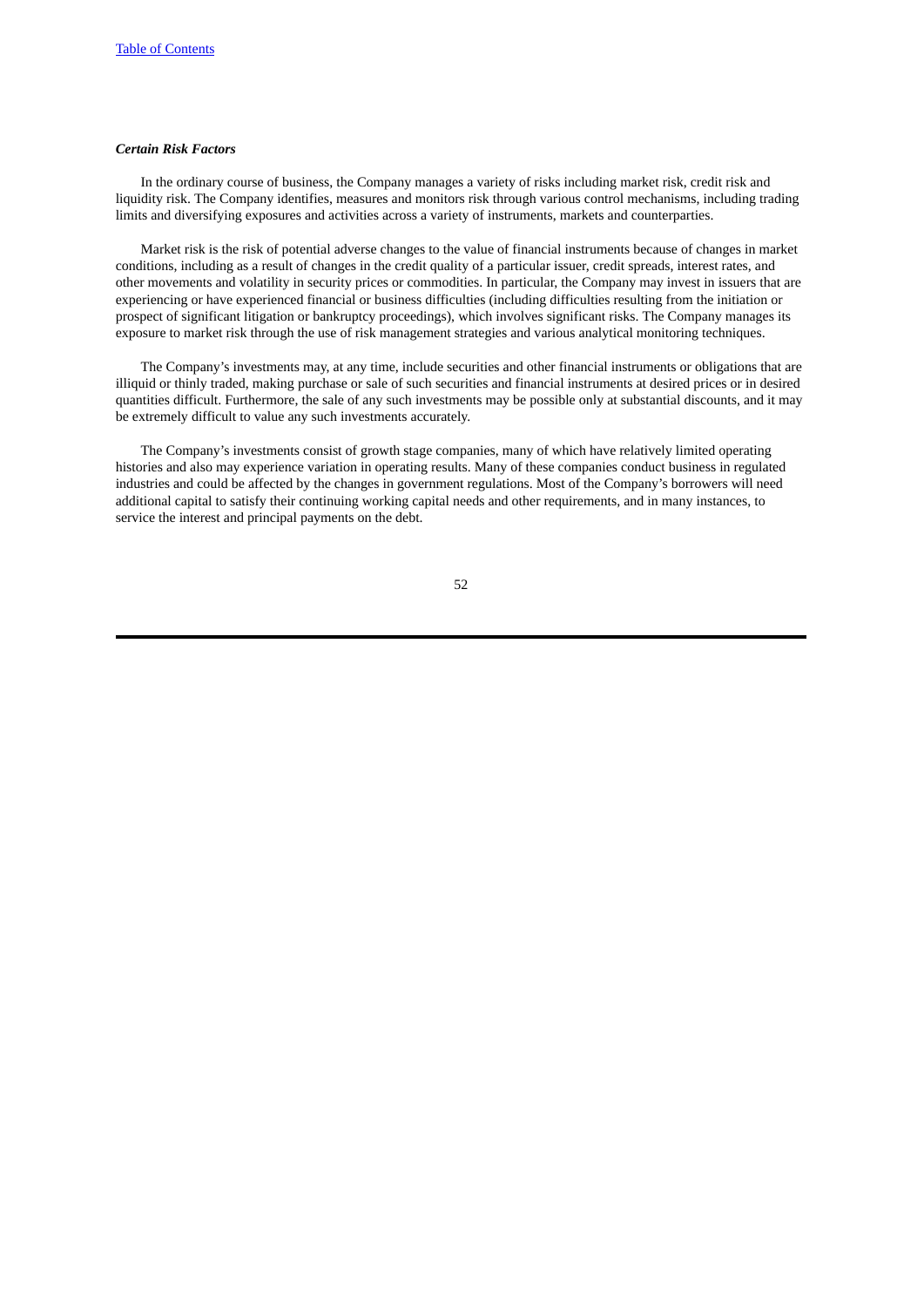### **Note 4. Fair Value of Financial Instruments**

ASC 820 defines fair value, establishes a framework for measuring fair value, and establishes a fair value hierarchy based on the quality of inputs used to measure fair value and enhances disclosure requirements for fair value measurements. The Company accounts for its investments at fair value. As of March 31, 2022 and December 31, 2021, the Company's portfolio investments consisted primarily of investments in secured loans and equipment financings. The fair value amounts have been measured as of the reporting date and have not been reevaluated or updated for purposes of these financial statements subsequent to that date. As such, the fair values of these financial instruments subsequent to the reporting date may be different than amounts reported.

In accordance with ASC 820, the Company has categorized its investments based on the priority of the inputs to the valuation technique into a three-level fair value hierarchy. The fair value hierarchy gives the highest priority to quoted prices in active markets for identical investments (Level 1) and the lowest priority to unobservable inputs (Level 3). See "Note 2 - Summary of Significant Accounting Policies."

As required by ASC 820, when the inputs used to measure fair value fall within different levels of the hierarchy, the level within which the fair value measurement is categorized is based on the lowest level input that is significant to the fair value measurement in its entirety. For example, a Level 3 fair value measurement may include inputs that are observable (Levels 1 and 2) and unobservable (Level 3). Therefore, unrealized appreciation and depreciation related to such investments categorized within the Level 3 tables below may include changes in fair value that are attributable to both observable inputs (Levels 1 and 2) and unobservable inputs (Level 3).

The fair value determination of each portfolio investment categorized as Level 3 required one or more of the following unobservable inputs:

- Financial information obtained from each portfolio company, including unaudited statements of operations and balance sheets for the most recent period available as compared to budgeted numbers;
- Current and projected financial condition of the portfolio company;
- Current and projected ability of the portfolio company to service its debt obligations;
- Type and amount of collateral, if any, underlying the investment;
- Current financial ratios (e.g., fixed charge coverage ratio, interest coverage ratio and net debt/EBITDA ratio) applicable to the investment;
- Current liquidity of the investment and related financial ratios (e.g., current ratio and quick ratio);
- Pending debt or capital restructuring of the portfolio company;
- Projected operating results of the portfolio company;
- Current information regarding any offers to purchase the investment;
- Current ability of the portfolio company to raise any additional financing as needed;
- Changes in the economic environment, which may have a material impact on the operating results of the portfolio company;
- Internal occurrences that may have an impact (both positive and negative) on the operating performance of the portfolio company;
- Qualitative assessment of key management;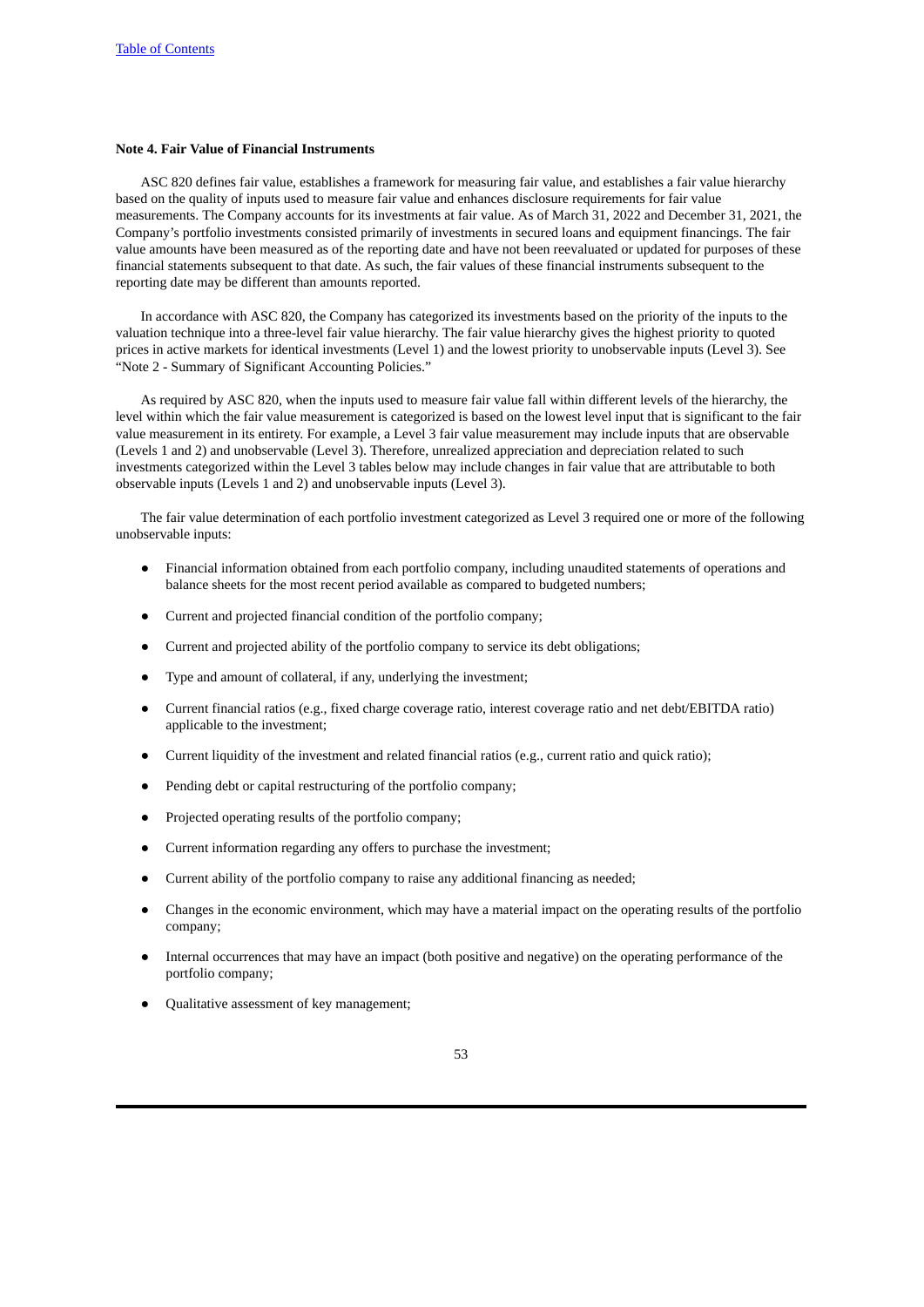- Contractual rights, obligations or restrictions associated with the investment; and
- Time to exit.

The use of significant unobservable inputs creates uncertainty in the measurement of fair value as of the reporting date. The significant unobservable inputs used in the fair value measurement of the Company's investments, are (i) earnings before interest, tax, depreciation, and amortization ("EBITDA") and revenue multiples (both projected and historic), and (ii) volatility assumptions. Significant increases (decreases) in EBITDA and revenue multiple inputs in isolation would result in a significantly higher (lower) fair value measurement. Similarly, significant increases (decreases) in volatility inputs in isolation would result in a significantly higher (lower) fair value assessment. Conversely, significant increases (decreases) in weighted average cost of capital inputs in isolation would result in a significantly lower (higher) fair value measurement. However, due to the nature of certain investments, fair value measurements may be based on other criteria, such as third-party appraisals of collateral and fair values as determined by independent third parties, which are not presented in the tables below.

The Company's assets measured at fair value by investment type on a recurring basis as of March 31, 2022 were as follows:

|                                            | <b>Fair Value Measurements at Reporting Date Using</b> |        |        |                    |    |                     |               |              |  |  |
|--------------------------------------------|--------------------------------------------------------|--------|--------|--------------------|----|---------------------|---------------|--------------|--|--|
|                                            | <b>Quoted Prices</b>                                   |        |        | <b>Significant</b> |    |                     |               |              |  |  |
|                                            | in Active                                              |        |        | Other              |    | <b>Significant</b>  |               |              |  |  |
|                                            | <b>Markets</b> for                                     |        |        | <b>Observable</b>  |    | <b>Unobservable</b> |               |              |  |  |
|                                            | <b>Identical Assets</b>                                |        | Inputs |                    |    | Inputs              |               |              |  |  |
| Assets                                     | (Level 1)                                              |        |        | (Level 2)          |    | (Level 3)           |               | <b>Total</b> |  |  |
| Secured Loans                              | $\mathfrak{F}$                                         |        | \$.    |                    | \$ | 649.491             | <sup>\$</sup> | 649,491      |  |  |
| <b>Equipment Financings</b>                |                                                        |        |        |                    |    | 204.308             |               | 204,308      |  |  |
| Warrants                                   |                                                        |        |        | 4,533              |    | 38.122              |               | 42,655       |  |  |
| Equity                                     |                                                        |        |        | 537                |    | 22,357              |               | 22,894       |  |  |
| Total Investments at fair value            |                                                        |        |        | 5.070              |    | 914.278             |               | 919,348      |  |  |
| Escrow Receivable $(1)$                    |                                                        |        |        |                    |    | 2.441               |               | 2,441        |  |  |
| Cash, cash equivalents and restricted cash |                                                        | 28,684 |        |                    |    |                     |               | 28,684       |  |  |
| Total                                      | ¢                                                      | 28,684 |        | 5,070              | ፍ  | 916.719             |               | 950,473      |  |  |

(1) Escrow receivable is included in other assets on the Consolidated Statement of Assets and Liabilities.

The Company's assets measured at fair value by investment type on a recurring basis as of December 31, 2021 were as follows:

|                                            | <b>Fair Value Measurements at Reporting Date Using</b>                      |           |     |                                                            |    |                                                     |    |              |  |
|--------------------------------------------|-----------------------------------------------------------------------------|-----------|-----|------------------------------------------------------------|----|-----------------------------------------------------|----|--------------|--|
|                                            | <b>Quoted Prices</b><br>in Active<br>Markets for<br><b>Identical Assets</b> |           |     | <b>Significant</b><br>Other<br><b>Observable</b><br>Inputs |    | <b>Significant</b><br><b>Unobservable</b><br>Inputs |    |              |  |
| Assets                                     |                                                                             | (Level 1) |     | (Level 2)                                                  |    | (Level 3)                                           |    | <b>Total</b> |  |
| Secured Loans                              | $\mathfrak{F}$                                                              |           | \$. |                                                            | \$ | 551,894                                             | -S | 551,894      |  |
| <b>Equipment Financings</b>                |                                                                             |           |     |                                                            |    | 184,074                                             |    | 184,074      |  |
| Equity                                     |                                                                             |           |     | 78,944                                                     |    | 21,788                                              |    | 100,732      |  |
| Warrants                                   |                                                                             |           |     | 17                                                         |    | 36,753                                              |    | 36,770       |  |
| Total Investments at fair value            |                                                                             |           |     | 78,961                                                     |    | 794.509                                             |    | 873,470      |  |
| Escrow Receivable $(1)$                    |                                                                             |           |     |                                                            |    | 4,152                                               |    | 4,152        |  |
| Cash, cash equivalents and restricted cash |                                                                             | 46,742    |     |                                                            |    |                                                     |    | 46,742       |  |
| Total                                      | ፍ                                                                           | 46,742    |     | 78,961                                                     | ፍ  | 798,661                                             |    | 924,364      |  |

(1) Escrow receivable is included in other assets on the Consolidated Statement of Assets and Liabilities.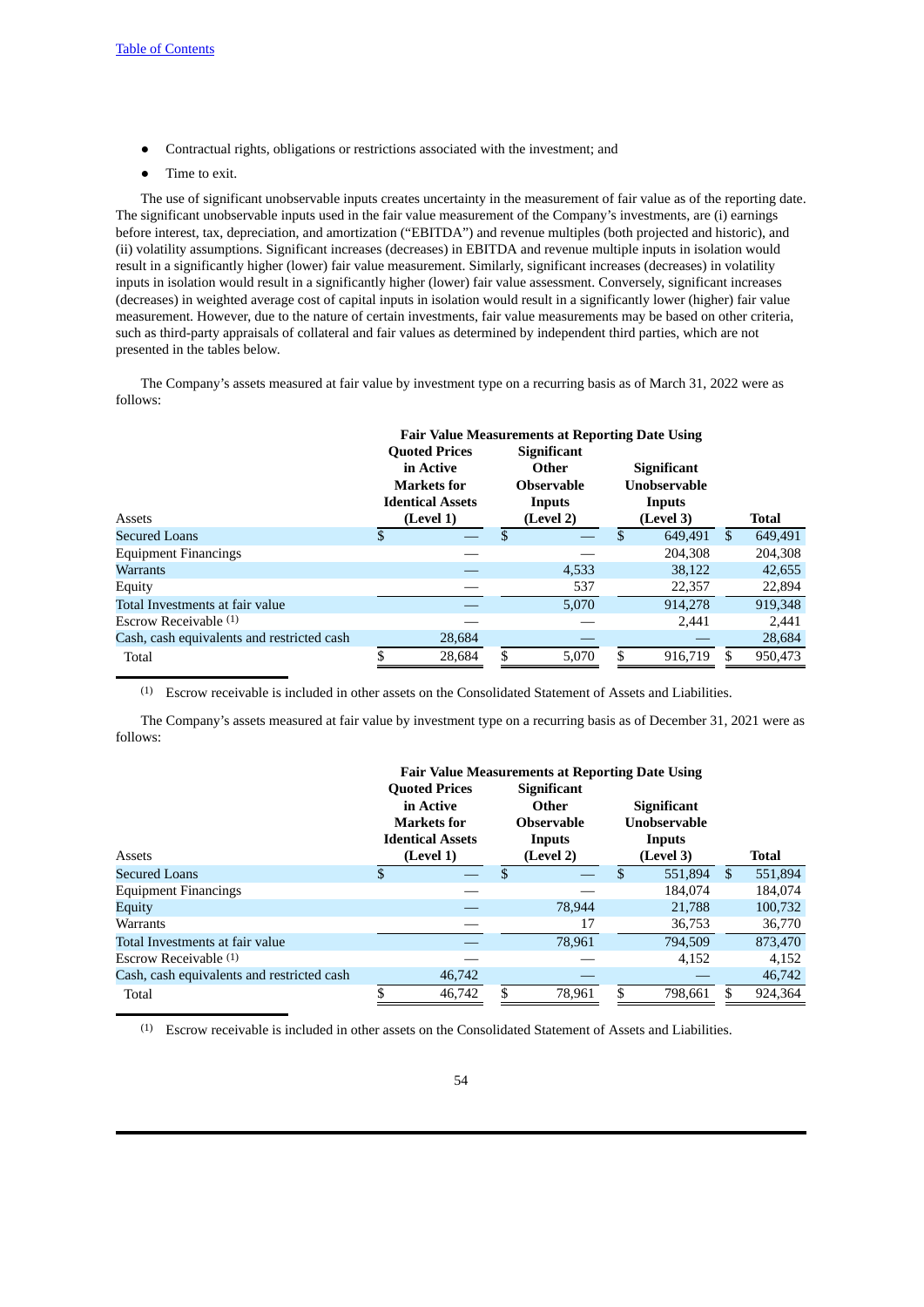The following table provides a summary of the significant unobservable inputs used to fair value the Level 3 portfolio investments as of March 31, 2022. The methodology for the determination of the fair value of the Company's investments is discussed in "Note 2 – Summary of Significant Accounting Policies". The significant unobservable input used in the fair value measurement of the Company's escrow receivables is the amount recoverable at the contractual maturity date of the escrow receivable.

| <b>Investment Type</b>           | <b>Fair Value as of</b><br><b>March 31, 2022</b><br>(in thousands) | <b>Valuation Techniques/</b><br><b>Methodologies</b> | Unobservable<br>Inputs $(1)$                                                                                                | Range                                                                  | Weighted<br>Average <sup>(2)</sup> |
|----------------------------------|--------------------------------------------------------------------|------------------------------------------------------|-----------------------------------------------------------------------------------------------------------------------------|------------------------------------------------------------------------|------------------------------------|
| Debt investments                 | $\mathfrak{F}$<br>640,679                                          | <b>Discounted Cash Flows</b>                         | <b>Hypothetical Market Yield</b>                                                                                            | 10.9% - 42.9%                                                          | 14.5 %                             |
|                                  | 209.835                                                            | Originated within the past three months              | <b>Origination Market Yield</b>                                                                                             | $10.5\% - 24.4\%$                                                      | 13.0 %                             |
|                                  | 3,285                                                              | <b>Liquidation Scenario</b>                          | Probability Weighting of Alternative Outcomes                                                                               | $20.0\% - 80.0\%$                                                      | n/a                                |
| <b>Equity investments</b>        | 19,357<br>Market Approach                                          |                                                      | Revenue Multiple Only (3)<br>Revenue Multiple (3)<br>Volatility $(5)$                                                       | $0.8x - 3.9x$<br>n/a<br>47.4% - 86.2%                                  | 3.1 x<br>0.2 x<br>68.2 %           |
|                                  |                                                                    |                                                      | <b>Risk-Free Interest Rate</b><br>Estimated Time to Exit (in years)<br>Discount for Lack of Marketability (8)               | $1.6\% - 1.8\%$<br>$2.5 - 4.8$<br>23.5% - 33.5%                        | 1.7%<br>3.2<br>26.6 %              |
|                                  | 3,000                                                              | Transactions Precedent(6)                            | <b>Transaction Price</b>                                                                                                    | n/a                                                                    | n/a                                |
| Warrants                         | 27,936                                                             | Market Approach                                      | Revenue Multiple (3)<br>Company Specific Adjustment (4)<br>Volatility (5)<br><b>Risk-Free Interest Rate</b>                 | $0.2x - 6.4x$<br>$7.6\% - 33.6\%$<br>22.9% - 101.1%<br>$1.0\% - 1.8\%$ | 0.9x<br>8.7 %<br>45.8 %<br>1.2 %   |
|                                  |                                                                    |                                                      | Estimated Time to Exit (in years)                                                                                           | $0.2 - 4.8$                                                            | 2.0                                |
|                                  | 1,233                                                              | <b>Black Scholes Option Pricing Model</b>            | Volatility (5)<br>Discount for Lack of Marketability<br><b>Risk-Free Interest Rate</b><br>Estimated Time to Exit (in years) | 35.3% - 71.6%<br>19.6% - 26.9%<br>$1.0\% - 1.5\%$<br>$1.0 - 4.8$       | 52.0%<br>26.4 %<br>1.1 %<br>2.6    |
|                                  | 353                                                                | Transactions Precedent <sup>(6)</sup>                | <b>Transaction Price</b>                                                                                                    | n/a                                                                    | n/a                                |
|                                  | 8.600                                                              | Other <sup>(7)</sup>                                 | Probability Weighting of Alternative Outcomes                                                                               | $10.0\% - 90.0\%$                                                      | n/a                                |
| <b>Total Level 3 Investments</b> | 914,278                                                            |                                                      |                                                                                                                             |                                                                        |                                    |

- (1) The significant unobservable inputs used in the fair value measurement of the Company's debt securities are hypothetical market yields and premiums/(discounts). The hypothetical market yield is defined as the exit price of an investment in a hypothetical market to hypothetical market participants where buyers and sellers are willing participants. The significant unobservable inputs used in the fair value measurement of the Company's equity and warrant securities are revenue multiples and portfolio company specific adjustment factors. Additional inputs used in the option pricing model ("OPM") include industry volatility, risk free interest rate and estimated time to exit. Significant increases (decreases) in the inputs in isolation would result in a significantly higher (lower) fair value measurement, depending on the materiality of the investment. For some investments, additional consideration may be given to data from the last round of financing or merger/acquisition events near the measurement date.
- (2) Weighted averages are calculated based on the fair value of each investment.
- (3) Represents amounts used when the Company has determined that market participants would use such multiples when pricing the investments.
- (4) Represents amounts used when the Company has determined market participants would take into account these discounts when pricing the investments.
- (5) Represents the range of industry volatility used by market participants when pricing the investment.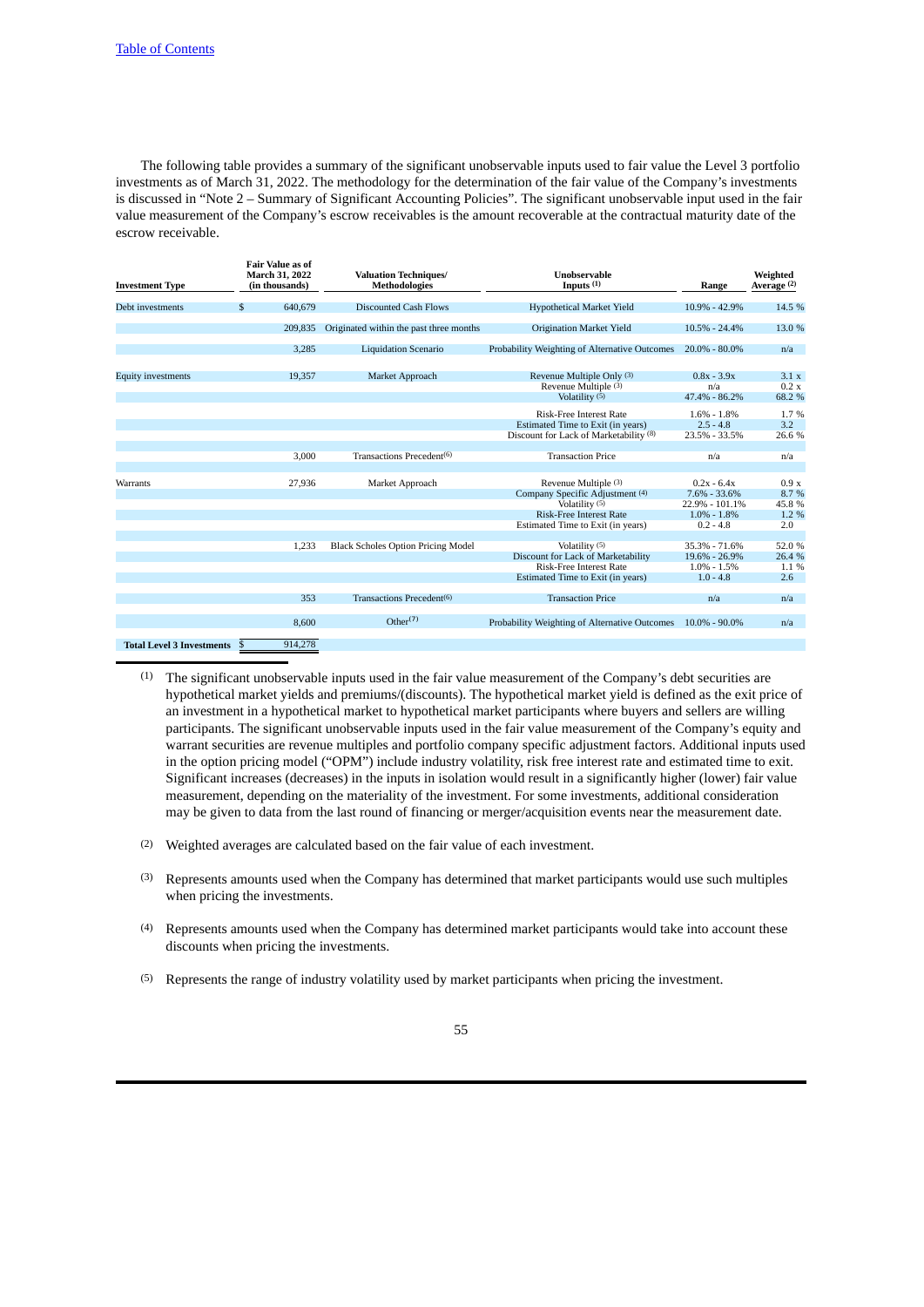- (6) Represents investments where there is an observable transaction or pending event for the investment.
- (7) The fair value of these investments is derived based on recent private market and merger and acquisition transaction prices.
- (8) Represents amounts used when the Company has determined market participants would take into account these discounts when pricing the investments.

The following table provides a summary of the significant unobservable inputs used to fair value the Level 3 portfolio investments as of December 31, 2021:

| <b>Investment Type</b>           | <b>Fair Value as of</b><br><b>December 31, 2021</b><br>(in thousands) | <b>Valuation Techniques/</b><br><b>Methodologies</b> | <b>Unobservable</b><br>Inputs $(1)$                                                                                                 | Range                                                                   | Weighted<br>Average (2)          |
|----------------------------------|-----------------------------------------------------------------------|------------------------------------------------------|-------------------------------------------------------------------------------------------------------------------------------------|-------------------------------------------------------------------------|----------------------------------|
| Debt investments                 | \$<br>508,756                                                         | <b>Discounted Cash Flows</b>                         | Hypothetical Market Yield                                                                                                           | $10.8\% - 33.2\%$                                                       | 14.6 %                           |
|                                  | 188,226                                                               | Originated within the past three months              | Origination Market Yield                                                                                                            | 11.3% - 16.2%                                                           | 13.0 %                           |
|                                  | 34,542                                                                | Transactions Precedent <sup>(6)</sup>                | <b>Transaction Price</b>                                                                                                            | n/a                                                                     | n/a                              |
|                                  | 4,444                                                                 | <b>Liquidation Scenario</b>                          | Probability Weighting of Alternative Outcomes                                                                                       | $20.0\% - 80.0\%$                                                       | n/a                              |
| <b>Equity investments</b>        | 20,788                                                                | Market Approach                                      | Revenue Multiple Only $(3)$<br>Revenue Multiple <sup>(3)</sup><br>Volatility $(5)$<br>Risk-Free Interest Rate                       | $0.8x - 2.3x$<br>$0.2x - 6.8x$<br>47.0% - 85.0%<br>$0.1\% - 1.1\%$      | 1.9x<br>3.5x<br>65.1 %<br>0.9%   |
|                                  |                                                                       |                                                      | Estimated Time to Exit (in years)<br>Discount for Lack of Marketability <sup>(8)</sup>                                              | $0.2 - 3.8$<br>$9.0\% - 32.3\%$                                         | 2.9<br>24.5 %                    |
|                                  | 1.000                                                                 | Transactions Precedent <sup>(6)</sup>                | <b>Transaction Price</b>                                                                                                            | n/a                                                                     | n/a                              |
| Warrants                         | 23,573                                                                | Market Approach                                      | Revenue Multiple <sup>(3)</sup><br>Company Specific Adjustment <sup>(4)</sup><br>Volatility $(5)$<br><b>Risk-Free Interest Rate</b> | $0.2x - 30.0x$<br>$7.9\% - 34.5\%$<br>35.1% - 111.3%<br>$0.1\% - 1.3\%$ | 1.5 x<br>9.9 %<br>63.7%<br>0.8 % |
|                                  | 2.312                                                                 | <b>Black Scholes Option Pricing Model</b>            | Estimated Time to Exit (in years)<br>Volatility $(5)$<br>Discount for Lack of Marketability<br>Risk-Free Interest Rate              | $0.2 - 5.0$<br>42.1% - 83.5%<br>27.2% - 30.3%<br>$0.4\% - 1.3\%$        | 2.3<br>56.8%<br>27.7 %<br>0.7%   |
|                                  |                                                                       |                                                      | Estimated Time to Exit (in years)                                                                                                   | $1.0 - 5.0$                                                             | 2.3                              |
|                                  | 984                                                                   | Transactions Precedent(6)                            | <b>Transaction Price</b>                                                                                                            | n/a                                                                     | n/a                              |
|                                  | 9.884                                                                 | Other <sup>(7)</sup>                                 | Probability Weighting of Alternative Outcomes                                                                                       | $10.0\% - 90.0\%$                                                       | n/a                              |
| <b>Total Level 3 Investments</b> | 794,509<br>- \$                                                       |                                                      |                                                                                                                                     |                                                                         |                                  |

- (1) The significant unobservable inputs used in the fair value measurement of the Company's debt securities are hypothetical market yields and premiums/(discounts). The hypothetical market yield is defined as the exit price of an investment in a hypothetical market to hypothetical market participants where buyers and sellers are willing participants. The significant unobservable inputs used in the fair value measurement of the Company's equity and warrant securities are revenue multiples and portfolio company specific adjustment factors. Additional inputs used in the option pricing model ("OPM") include industry volatility, risk free interest rate and estimated time to exit. Significant increases (decreases) in the inputs in isolation would result in a significantly higher (lower) fair value measurement, depending on the materiality of the investment. For some investments, additional consideration may be given to data from the last round of financing or merger/acquisition events near the measurement date.
- (2) Weighted averages are calculated based on the fair value of each investment.

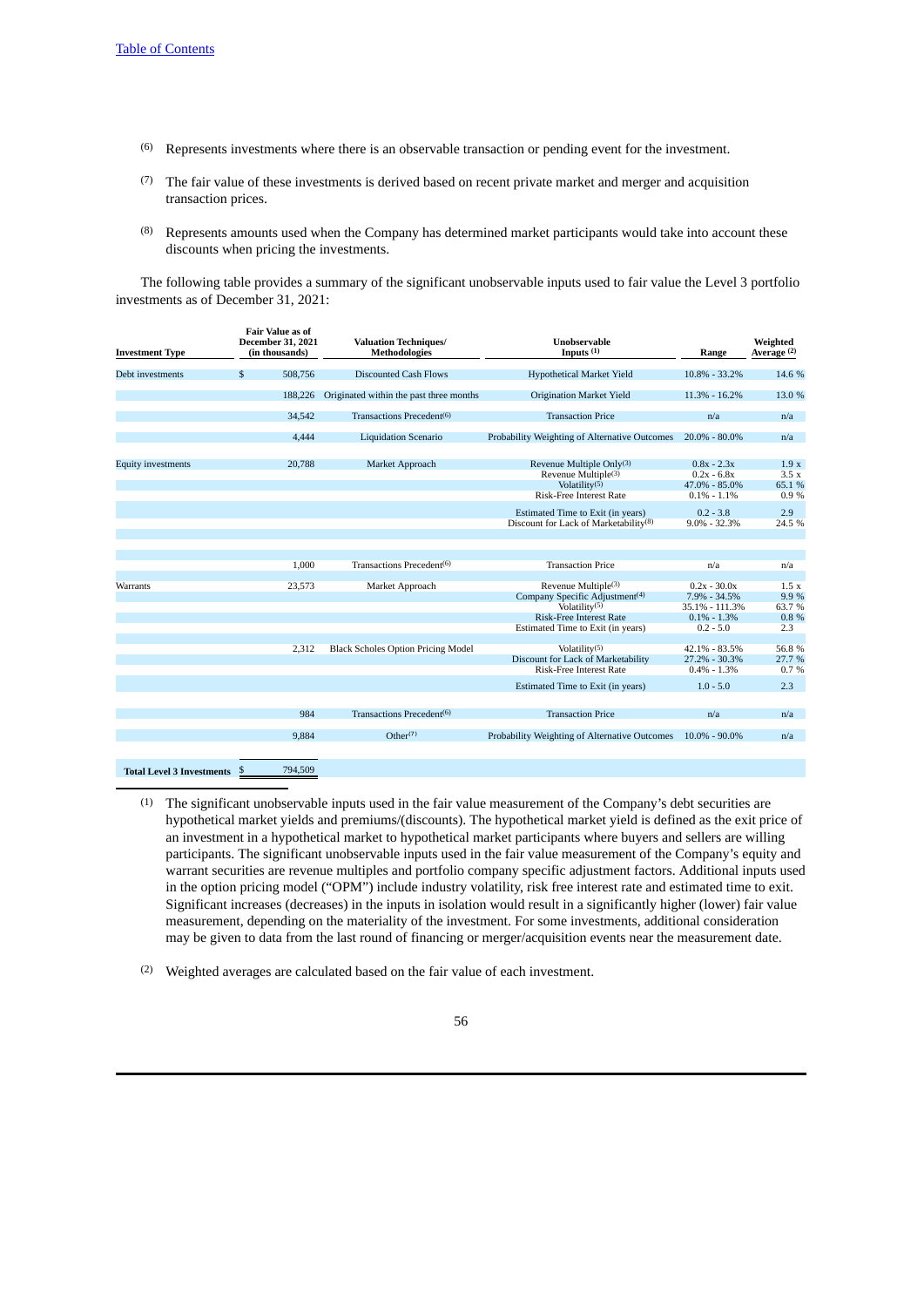- (3) Represents amounts used when the Company has determined that market participants would use such multiples when pricing the investments.
- (4) Represents amounts used when the Company has determined market participants would take into account these discounts when pricing the investments.
- (5) Represents the range of industry volatility used by market participants when pricing the investment.
- (6) Represents investments where there is an observable transaction or pending event for the investment.

The following table provides a summary of changes in the debt, including loans and equipment financings (collectively "Debt"), equity, and warrants fair value of the Company's Level 3 portfolio investments for the three months ended March 31, 2022 (in thousands):

|                                                       |           |                         |                 | <b>Escrow</b> |                |
|-------------------------------------------------------|-----------|-------------------------|-----------------|---------------|----------------|
|                                                       | Debt      | <b>Equity</b>           | <b>Warrants</b> | Receivable    | Total          |
| Fair Value as of December 31, 2021                    | \$735,968 | 21,788<br><sup>\$</sup> | 36,753<br>\$.   | \$<br>4,152   | \$798,661      |
| Purchases, net of deferred fees                       | 211,854   | 2,600                   | 5,725           |               | 220,179        |
| Transfers out of Level $3(1)$                         |           |                         | (6,687)         |               | (6,687)        |
| Proceeds from sales and paydowns                      | (96,513)  | (1)                     | (714)           | (1,711)       | (98,939)       |
| Accretion of OID and EOT payments                     | 8.148     |                         |                 |               | 8,148          |
| Net realized gain/(loss)                              | 408       |                         | 2,328           |               | 2,736          |
| Change in unrealized appreciation/(depreciation)      | (6,066)   | (2,030)                 | 717             |               | (7, 379)       |
| Fair Value as of March 31, 2022                       | \$853,799 | 22.357                  | 38,122          | 2.441         | \$916.719      |
|                                                       |           |                         |                 |               |                |
| Net change in unrealized appreciation/depreciation on |           |                         |                 |               |                |
| Level 3 investments still held as of March 31, 2022   | (5.494)   |                         | 2.026           |               | \$<br>(5, 498) |

(1) Transfers out of Level 3 during the three months ended March 31, 2022 primarily relates to the exercise of warrants held in one portfolio company and the corresponding company's public offering transaction during the period as well as the warrants held in one portfolio company that transferred to warrants in the publicly traded entity as a result of the corresponding company's public offering transaction during the period. During the three months ended March 31, 2022, there were no transfers into Level 3.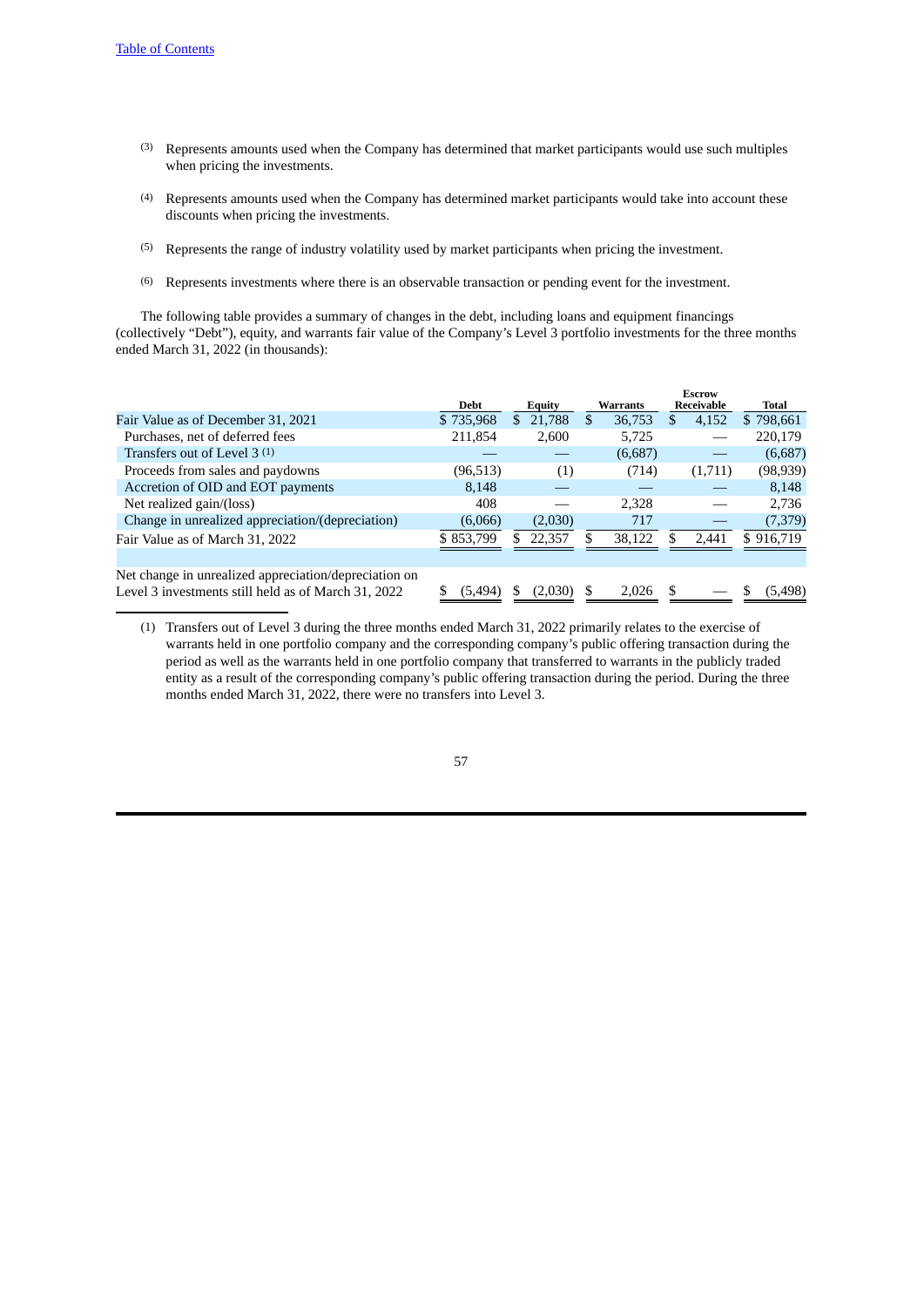The following table provides a summary of changes in the debt, including loans and equipment financings (collectively "Debt"), equity, and warrants fair value of the Company's Level 3 portfolio investments for the year ended December 31, 2021 (in thousands):

|                                                  | <b>Type of Investment</b> |               |                 |                             |            |  |
|--------------------------------------------------|---------------------------|---------------|-----------------|-----------------------------|------------|--|
|                                                  | <b>Debt</b>               | <b>Equity</b> | <b>Warrants</b> | <b>Escrow</b><br>Receivable | Total      |  |
| Fair Value as of December 31, 2020               | 443.219<br>\$.            | \$32.654      | 17,778<br>\$.   | \$                          | 493.651    |  |
| Purchases, net of deferred fees (1)              | 533,146                   | 12,153        | 5,573           | 4,152                       | 555,024    |  |
| Non-cash conversion $(2)$                        | 916                       |               |                 |                             | 916        |  |
| Transfers out of Level 3 (3)                     |                           |               | (2,611)         |                             | (2,611)    |  |
| Proceeds from sales and paydowns                 | (264,386)                 | (14,098)      | (9,100)         |                             | (287, 584) |  |
| Accretion of OID and EOT payments                | 21,238                    |               |                 |                             | 21,238     |  |
| Net realized gain/(loss)                         | 2.501                     | 2,038         | 6,061           |                             | 10,600     |  |
| Third party participation (4)                    |                           | (283)         |                 |                             | (283)      |  |
| Change in unrealized appreciation/(depreciation) | (666)                     | (10, 676)     | 19,052          |                             | 7,710      |  |
| Fair Value as of December 31, 2021               | 735,968                   | \$21,788      | 36,753          | 4,152                       | 798,661    |  |
|                                                  |                           |               |                 |                             |            |  |

Net change in unrealized appreciation/depreciation on

| Level 3 investments still held as of |  |  |                                                           |  |  |
|--------------------------------------|--|--|-----------------------------------------------------------|--|--|
| December 31, 2021                    |  |  | $\frac{1}{2}$ (1,473) \$ (4,641) \$ 19,458 \$ - \$ 13,344 |  |  |
|                                      |  |  |                                                           |  |  |

(1) Escrow receivable purchases may include additions due to proceeds held in escrow from the liquidation of level 3 investments.

(2) The non-cash conversion includes non-cash restructuring resulting in an increase in cost basis or the recognition of PIK interest income.

(3) Transfers out of Level 3 during the year ended December 31, 2021 primarily relates to the exercise of warrants held in four portfolio companies to equity investments during the period, and the corresponding company's public offering transaction. During the year ended December 31, 2021, there were no transfers into Level 3.

(4) Certain third parties had rights to 17,485 shares of Ology Bioservices common stock at a fair value of approximately \$0.6 million as of December 31, 2020. The activity related to these shares and the related liability is recorded against unrealized appreciation/(depreciation).

*Fair Value of Financial Instruments Carried at Cost*

As of March 31, 2022 and December 31, 2021, the carrying value of the KeyBank Credit Facility was approximately \$134.0 million and \$81.0 million. The carrying value of the KeyBank Credit Facility as of March 31, 2022 and December 31, 2021 approximates the fair value, which was estimated using a market yield approach with Level 3 inputs.

As of March 31, 2022 and December 31, 2021, the carrying value of the 2025 Notes was approximately \$121.7 million and \$121.4 million, respectively, net of unamortized deferred financing costs of \$3.3 million and \$3.6 million, respectively. The 2025 Notes have a fixed interest rate as discussed in "Note 5 – Borrowings." The fair value of the 2025 Notes as of March 31, 2022 and December 31, 2021 was approximately \$134.5 million and \$139.0 million, respectively, which was estimated using a relative market yield approach with Level 3 inputs.

As of March 31, 2022 and December 31, 2021, the carrying value of the Convertible Notes was approximately \$47.6 million and \$47.5 million, respectively, net of unamortized deferred financing costs and discount of \$2.4 million and \$2.5 million, respectively. The Convertible Notes have a fixed interest rate as discussed in "Note 5 – Borrowings." The fair value of the Company's Convertible Notes as of March 31, 2022 and December 31, 2021 was approximately \$57.4 million and \$55.8 million, respectively, which was estimated using a relative market yield approach with Level 3 inputs.

As of March 31, 2022 and December 31, 2021, the carrying value of the Company's 4.375% Notes due 2026 (the "August 2026 Notes") was approximately \$122.5 million and \$122.3 million, respectively, net of unamortized deferred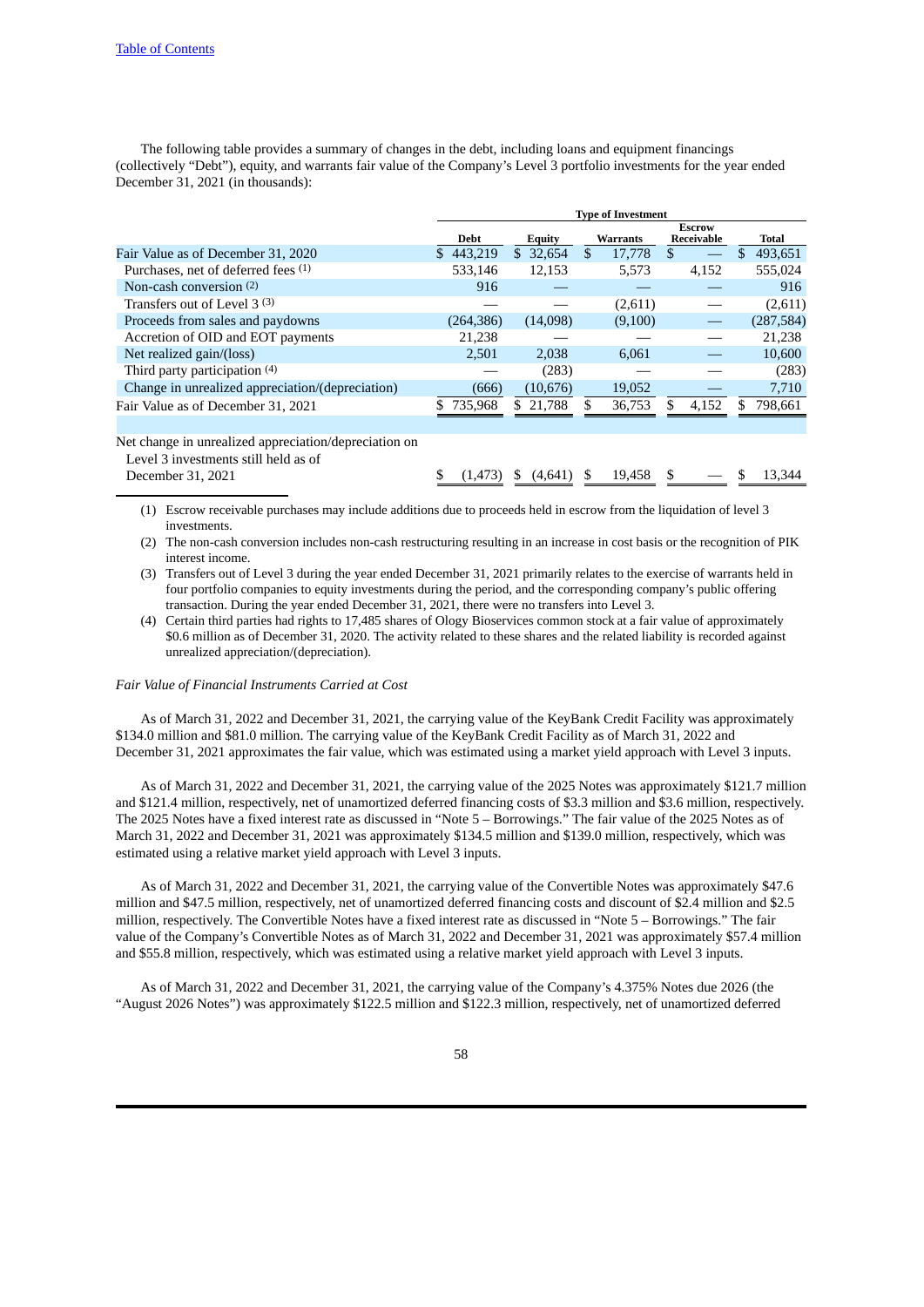financing costs and discount of \$2.5 million and \$2.7 million, respectively. The 2026 Notes have a fixed interest rate as discussed in "Note 5 – Borrowings." The fair value of the Company's August 2026 Notes as of March 31, 2022 and December 31, 2021, was approximately \$135.2 million and \$138.4 million, respectively, which was estimated using a relative market yield approach with Level 3 inputs.

As of March 31, 2022, and December 31, 2021, the carrying value of the Company's 4.25% Notes due 2026 (the "December 2026 Notes") was approximately \$73.3 million, and \$73.2 million, respectively, net of unamortized deferred financing fees of \$1.7 million and \$1.8 million, respectively. The fair value of the Company's December 2026 Notes as of March 31, 2022 was approximately \$80.5 million, which was estimated using a relative market yield approach with Level 3 inputs. The fair value of the Company's December 2026 Notes as of December 31, 2021 was approximately \$73.2 million, which was based on the recent funding.

### **Note 5. Borrowings**

### *Credit Suisse Credit Facility*

On January 9, 2020, TF1 and its affiliates borrowed \$190.0 million under the Credit Suisse Credit Facility. On January 16, 2020, in connection with the Formation Transactions, through its wholly owned subsidiary, TF1, the Company became a party to, and assumed, the credit facility with Credit Suisse.

Borrowings under the Credit Suisse Credit Facility bore interest at a rate of the three-month London Interbank Offered Rate ("LIBOR") plus 3.25%. The Credit Suisse Credit Facility was collateralized by all investments held by TF1 and permitted an advance rate of up to 65% of eligible investments. The Company had the ability to borrow up to an aggregate of \$300.0 million, and the Credit Suisse Credit Facility borrowing base contained certain criteria for eligible investments and includes concentration limits as defined in the Credit Suisse Credit Facility.

On January 8, 2022, the Credit Suisse Credit Facility matured in accordance with its terms, and all outstanding indebtedness thereunder was repaid. Additionally, in conjunction with the maturity of the Credit Suisse Credit Facility on January 8, 2022, the restrictions on our cash thereunder expired.

The summary information regarding the Credit Suisse Credit Facility is as follows (dollars in thousands):

|                                                             | <b>Three Months Ended</b><br><b>March 31, 2022</b> | <b>Three Months Ended</b><br>March 31, 2021 |  |          |
|-------------------------------------------------------------|----------------------------------------------------|---------------------------------------------|--|----------|
| Stated interest expense                                     |                                                    |                                             |  | 677      |
| Amortization of deferred financing costs                    |                                                    |                                             |  | 528      |
| Total interest and amortization of deferred financing costs |                                                    | 9                                           |  | 1,205    |
|                                                             |                                                    |                                             |  |          |
| Weighted average effective interest rate                    |                                                    | $3.1\%$                                     |  | $6.2 \%$ |
| Weighted average outstanding balance                        |                                                    | 1.111                                       |  | 78,000   |

#### *KeyBank Credit Facility*

On October 27, 2021, TCF, a wholly owned subsidiary of the Company, as borrower, and the Company, as servicer, entered into a credit agreement (as amended, the "KeyBank Credit Agreement") with the lenders from time-to-time party thereto, KeyBank, as administrative agent and syndication agent, and Wells Fargo, National Association, as collateral custodian and paying agent (such credit facility, the "KeyBank Credit Facility").

The KeyBank Credit Facility includes a commitment of \$200.0 million from KeyBank and other banks and allows the Company, through TCF, to borrow up to \$300 million. Borrowings under the KeyBank Credit Facility will initially bear interest at a rate equal to the one-month LIBOR plus 3.25%, which may decrease to the one-month LIBOR plus 2.85% upon the achievement of certain benchmarks, including criteria related to the number and composition of assets in the KeyBank Credit Facility's collateral pool. The terms of the KeyBank Credit Facility provide for a transition from LIBOR to SOFR no later than July 1, 2023, or the date that the Financial Conduct Authority permanently or indefinitely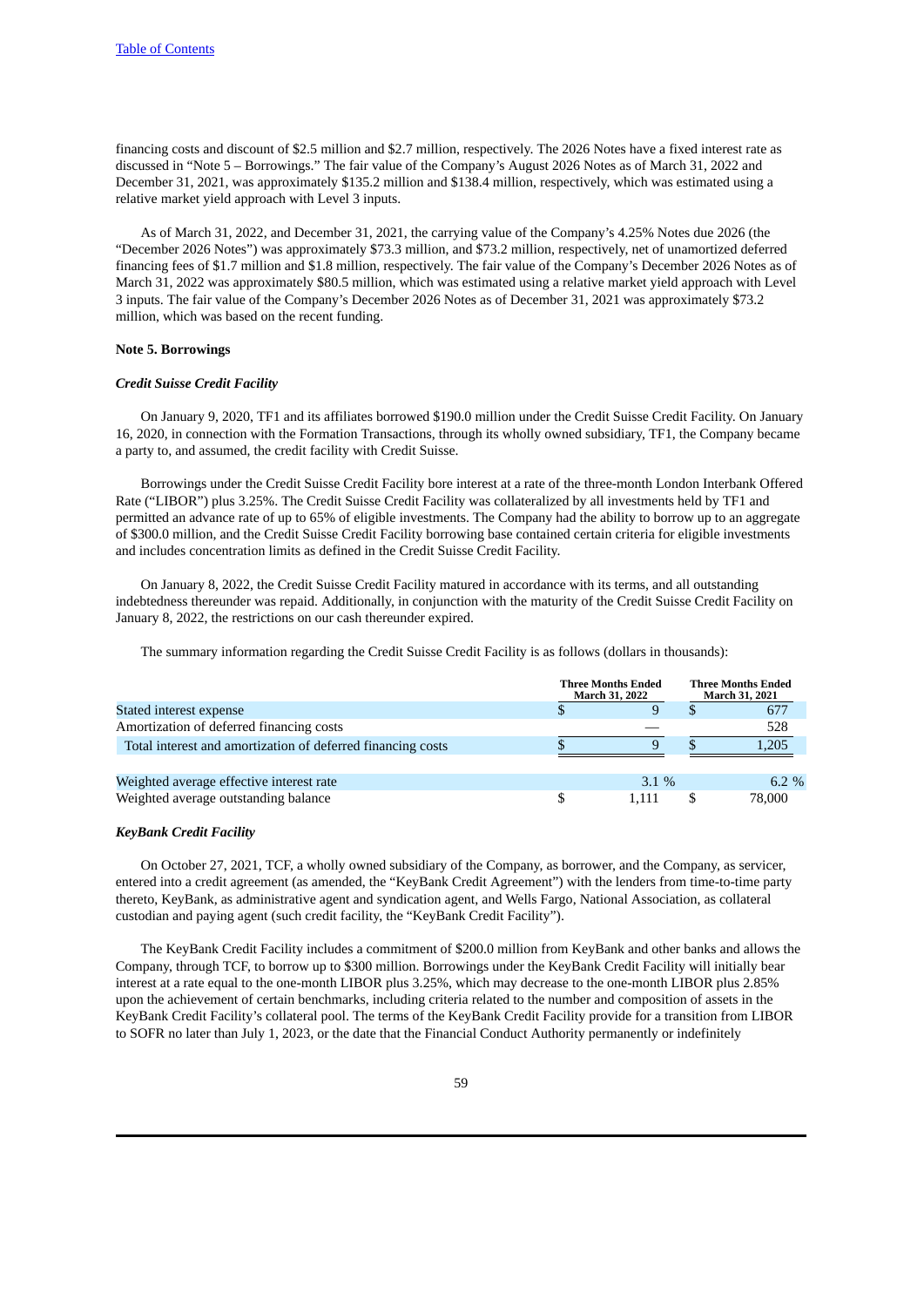ceases to provide LIBOR rates, if earlier. The KeyBank Credit Facility provides for a variable advance rate of up to 60% on eligible term loans and up to 64% on eligible equipment finance loans.

The KeyBank Credit Facility includes a three-year revolving period and a two-year amortization period and matures on October 27, 2026, unless extended. Such credit facility is collateralized by all investment assets held by TCF. The KeyBank Credit Agreement contains representations and warranties and affirmative and negative covenants customary for secured financings of this type, including certain financial covenants such as a consolidated tangible net worth requirement and a required asset coverage ratio.

The KeyBank Credit Agreement also contains customary events of defaults (subject to certain grace periods, as applicable), including but not limited to the nonpayment of principal, interest or fees; breach of covenants; inaccuracy of representations or warranties in any material respect; voluntary or involuntary bankruptcy proceedings; and change of control of the borrower without the prior written consent of KeyBank.

During the three months ended March 31, 2022, the Company borrowed \$68.0 million and made repayments of \$15.0 million under the KeyBank Credit Facility. The Company incurred approximately \$2.4 million of financing costs in connection with the KeyBank Credit Facility that were capitalized and deferred using the straight-line method over the life of the facility. As of March 31, 2022, and December 31, 2021, unamortized deferred financing costs related to the KeyBank Credit Facility were \$2.2 million and \$2.3 million, respectively. As of March 31, 2022 and December 31, 2021, the Company had a borrowing availability of approximately \$66.0 million and \$38.1 million. See "Note 14 – Subsequent Events."

The summary information regarding the KeyBank Credit Facility is as follows (dollars in thousands):

|                                                             | <b>Three Months Ended</b><br>March 31, 2022 | <b>Three Months Ended</b><br>March 31, 2021 |  |         |
|-------------------------------------------------------------|---------------------------------------------|---------------------------------------------|--|---------|
| Stated interest expense                                     |                                             | 851                                         |  | n/a     |
| Amortization of deferred financing costs                    |                                             | 120                                         |  | n/a     |
| Total interest and amortization of deferred financing costs |                                             | 971                                         |  | n/a     |
|                                                             |                                             |                                             |  |         |
| Weighted average effective interest rate                    |                                             | 4.7 $%$                                     |  | $n/a$ % |
| Weighted average outstanding balance                        |                                             | 81.900                                      |  | n/a     |

### *2025 Notes*

Concurrent with the completion of a private common stock offering, on January 16, 2020, the Company completed the 144A Note Offering of \$105.0 million in aggregate principal amount of the unsecured 2025 Notes in reliance upon the available exemptions from the registration requirements of the Securities Act. KBW, as the initial purchaser, exercised in full its option to purchase or place additional Notes and on January 29, 2020, the Company issued and sold an additional \$20.0 million in aggregate principal amount of the 2025 Notes. As a result, the Company issued and sold a total of \$125.0 million in aggregate principal amount of the 2025 Notes pursuant to the 144A Note Offering.

The 2025 Notes were issued pursuant to an Indenture dated as of January 16, 2020 (the "Base Indenture"), between the Company and U.S. Bank National Association, as trustee (the "Trustee"), and a First Supplemental Indenture, dated as of January 16, 2020 (the "First Supplemental Indenture" and together with the Base Indenture, the "2025 Notes Indenture"), between the Company and the Trustee. The 2025 Notes mature on January 16, 2025 (the "Maturity Date"), unless repurchased or redeemed in accordance with their terms prior to such date. The 2025 Notes are redeemable, in whole or in part, at any time, or from time to time, at the Company's option, on or after January 16, 2023 at a redemption price equal to 100% of the outstanding principal amount thereof, plus accrued and unpaid interest to, but excluding, the date of redemption. The holders of the 2025 Notes do not have the option to have the notes repaid or repurchased by the Company prior to the Maturity Date.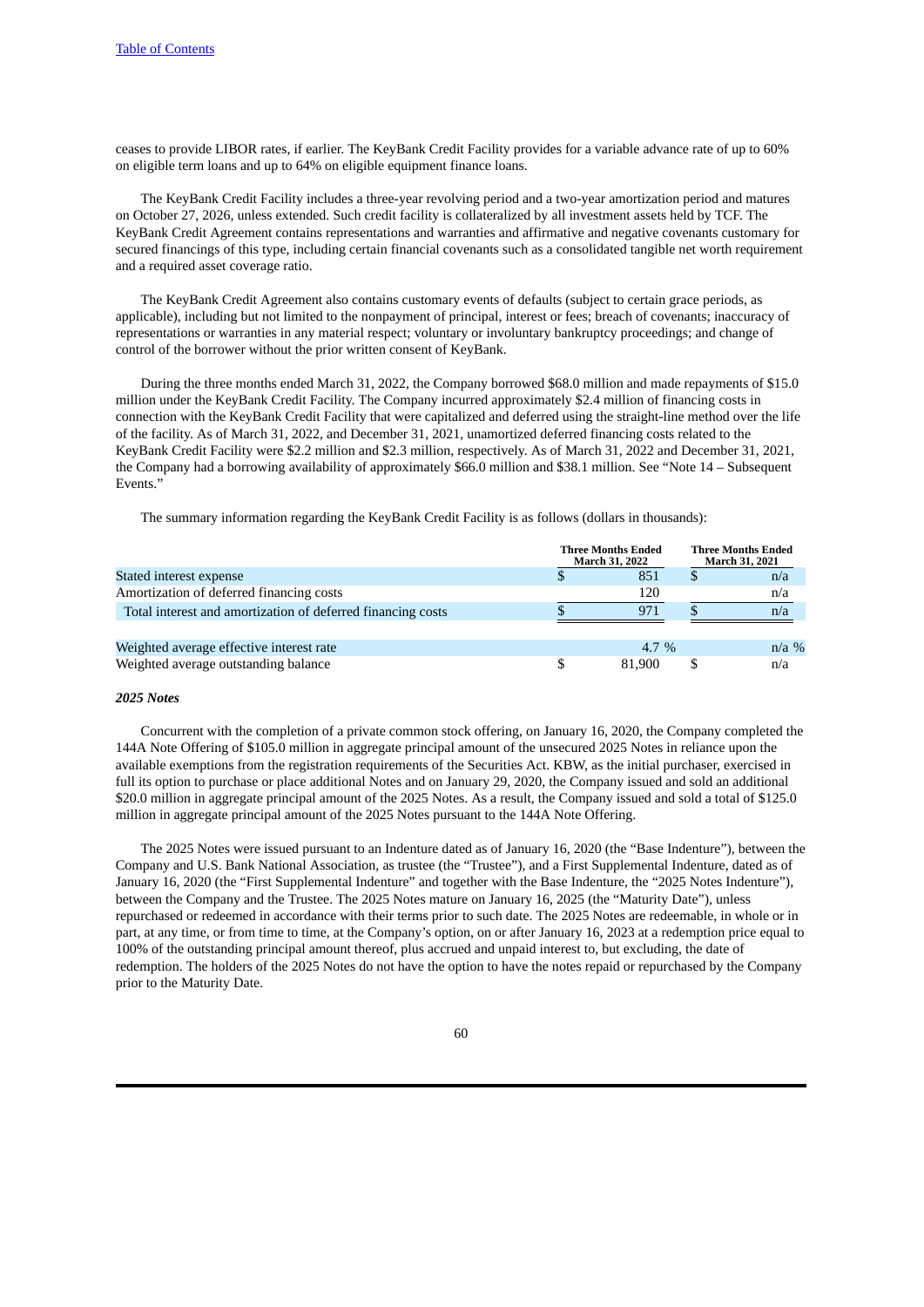The 2025 Notes bear interest at a fixed rate of 7.00% per year payable quarterly on March 15, June 15, September 15, and December 15 of each year, commencing on March 15, 2020. The 2025 Notes are direct, general unsecured obligations of the Company and rank pari passu, or equal in right of payment with all of the Company's existing and future unsecured indebtedness or other obligations that are not so subordinated.

Concurrent with the closing of the 144A Note Offering, on January 16, 2020, the Company entered into a registration rights agreement for the benefit of the purchasers of the 2025 Notes in the 144A Note Offering. Pursuant to the terms of this registration rights agreement, the Company filed with the SEC a registration statement, which was initially declared effective on October 20, 2020, registering the public resale of the 2025 Notes by the holders thereof that elected to include their 2025 Notes in such registration statement.

Aggregate offering costs in connection with the 2025 Notes issuance, including the underwriter's discount and commissions, were approximately \$5.9 million, which were capitalized and deferred. As of March 31, 2022 and December 31, 2021, unamortized deferred financing costs related to the 2025 Notes were \$3.3 million and \$3.6 million, respectively.

The components of interest expense and related fees for the 2025 Notes are as follows (in thousands):

|                                                             | <b>Three Months Ended</b><br>March 31, 2022 |    | <b>Three Months Ended</b><br><b>March 31, 2021</b> |
|-------------------------------------------------------------|---------------------------------------------|----|----------------------------------------------------|
| Stated interest expense                                     | 2.188                                       | \$ | 2,188                                              |
| Amortization of deferred financing costs                    | 298                                         |    | 291                                                |
| Total interest and amortization of deferred financing costs | 2.486                                       | S  | 2,479                                              |
| Weighted average effective interest rate                    | $8.0\%$                                     |    | 7.9%                                               |

# *August 2026 Notes*

On August 24, 2021, the Company issued and sold \$125.0 million in aggregate principal amount of its unsecured August 2026 Notes under its shelf Registration Statement on Form N-2. The August 2026 Notes were issued pursuant to the Base Indenture and a Third Supplemental Indenture, dated as of August 24, 2021 (together with the Base Indenture, the "August 2026 Notes Indenture"), between the Company and the Trustee. The August 2026 Notes mature on August 24, 2026, unless repurchased or redeemed in accordance with their terms prior to such date. The August 2026 Notes are redeemable, in whole or in part, at any time, or from time to time, at the Company's option, at a redemption price equal to the greater of (1) 100% of the principal amount of the August 2026 Notes to be redeemed or (2) the sum of the present values of the remaining scheduled payments of principal and interest (exclusive of accrued and unpaid interest to the date of redemption) on the August 2026 Notes to be redeemed, discounted to the redemption date on a semi-annual basis (assuming a 360-day year consisting of twelve 30-day months) using the applicable treasury rate plus 50 basis points, plus, in each case, accrued and unpaid interest to the redemption date; provided, however, that if the Company redeems any August 2026 Notes on or after July 24, 2026, the redemption price for the August 2026 Notes will be equal to 100% of the principal amount of the August 2026 Notes to be redeemed, plus accrued and unpaid interest, if any, to, but excluding, the date of redemption. In addition, if a change of control repurchase event (as defined in the August 2026 Notes Indenture) occurs prior to the maturity date of the August 2026 Notes or the Company's redemption of all outstanding August 2026 Notes, the Company will be required, subject to certain conditions, to make an offer to the holders thereof to repurchase for cash some or all of the August 2026 Notes at a repurchase price equal to 100% of the principal amount of the August 2026 Notes to be repurchased, plus accrued and unpaid interest, if any, to, but excluding, the date of repurchase.

The August 2026 Notes bear interest at a fixed rate of 4.375% per year payable semiannually on February 15 and August 15 of each year, commencing on February 15, 2022. The August 2026 Notes are direct, general unsecured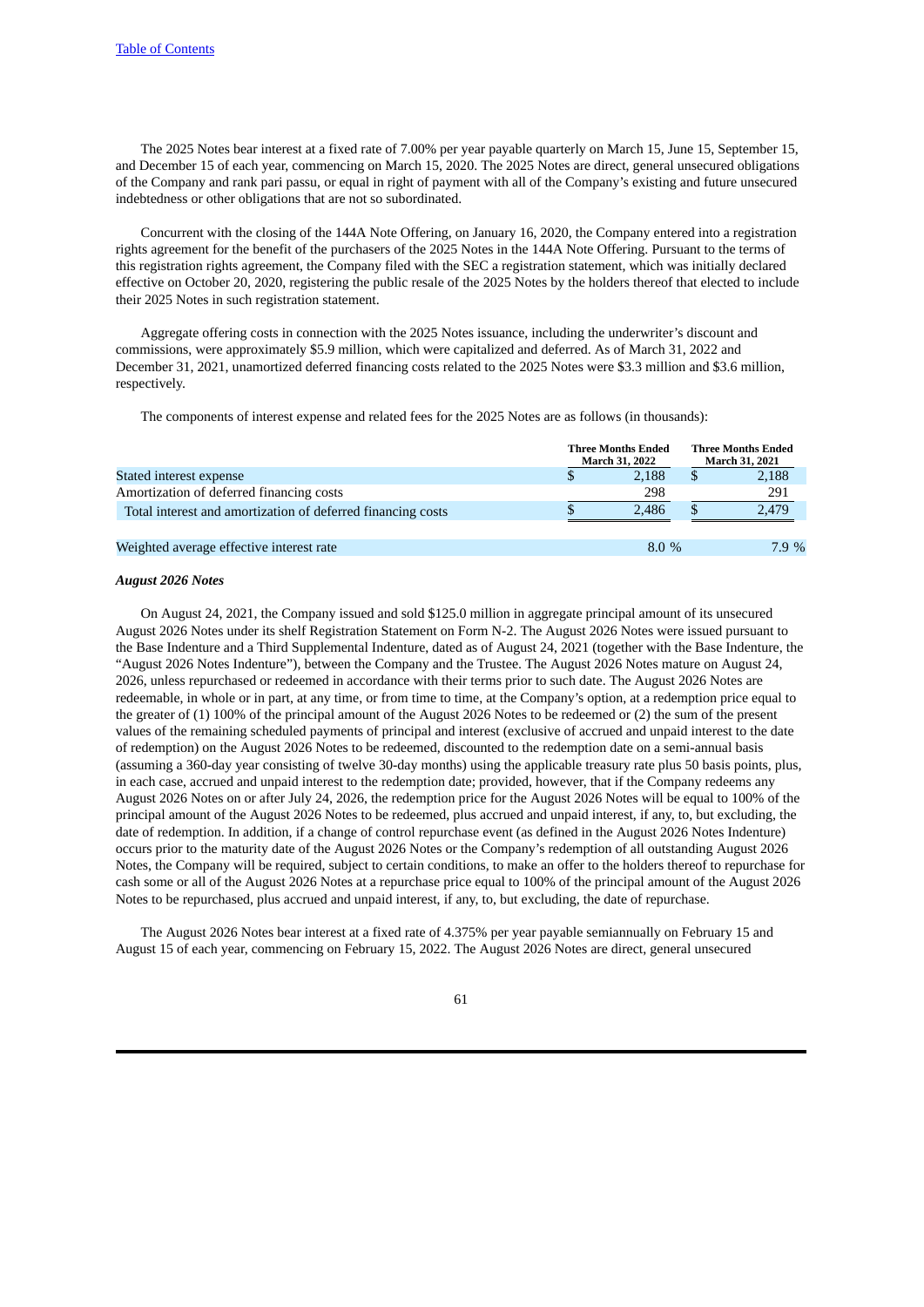obligations of the Company and rank pari passu, or equal in right of payment, with all of the Company's existing and future unsecured indebtedness or other obligations that are not so subordinated.

Aggregate offering costs in connection with the August 2026 Notes issuance, including the underwriter's discount and commissions, were approximately \$2.9 million, which were capitalized and deferred. As of March 31, 2022 and December 31, 2021, unamortized deferred financing costs related to the August 2026 Notes were \$2.5 million and \$2.7 million, respectively.

The components of interest expense and related fees for the 2026 Notes are as follows (in thousands):

|                                                             | <b>Three Months Ended</b><br><b>March 31, 2022</b> |       | <b>Three Months Ended</b><br>March 31, 2021 |                 |
|-------------------------------------------------------------|----------------------------------------------------|-------|---------------------------------------------|-----------------|
| Stated interest expense                                     |                                                    | 1.352 |                                             | n/a             |
| Amortization of deferred financing costs                    |                                                    | 144   |                                             | n/a             |
| Total interest and amortization of deferred financing costs |                                                    | 1.496 |                                             | n/a             |
|                                                             |                                                    |       |                                             |                 |
| Weighted average effective interest rate                    |                                                    | 4.8 % |                                             | $- \frac{9}{6}$ |

### *December 2026 Notes*

On December 15, 2021, the Company issued and sold \$75.0 million in aggregate principal amount of its unsecured December 2026 Notes under its shelf Registration Statement on Form N-2. The December 2026 Notes were issued pursuant to the Base Indenture and a Fourth Supplemental Indenture, dated as of December 15, 2021 (together with the Base Indenture, the "December 2026 Notes Indenture"), between the Company and the Trustee. The December 2026 Notes mature on December 15, 2026, unless repurchased or redeemed in accordance with their terms prior to such date. The December 2026 Notes are redeemable, in whole or in part, at any time, or from time to time, at the Company's option, at a redemption price equal to the greater of (1) 100% of the principal amount of the December 2026 Notes to be redeemed or (2) the sum of the present values of the remaining scheduled payments of principal and interest (exclusive of accrued and unpaid interest to the date of redemption) on the December 2026 Notes to be redeemed, discounted to the redemption date on a semi-annual basis (assuming a 360-day year consisting of twelve 30-day months) using the applicable treasury rate plus 50 basis points, plus, in each case, accrued and unpaid interest to the redemption date; provided, however, that if the Company redeems any December 2026 Notes on or after November 15, 2026, the redemption price for the December 2026 Notes will be equal to 100% of the principal amount of the December 2026 Notes to be redeemed, plus accrued and unpaid interest, if any, to, but excluding, the date of redemption. In addition, if a change of control repurchase event (as defined in the December 2026 Notes Indenture) occurs prior to the maturity date of the December 2026 Notes or the Company's redemption of all outstanding December 2026 Notes, the Company will be required, subject to certain conditions, to make an offer to the holders thereof to repurchase for cash some or all of the December 2026 Notes at a repurchase price equal to 100% of the principal amount of the December 2026 Notes to be repurchased, plus accrued and unpaid interest, if any, to, but excluding, the date of repurchase.

The December 2026 Notes bear interest at a fixed rate of 4.25% per year payable semiannually on June 15 and December 15 of each year, commencing on June 15, 2022. The December 2026 Notes are direct, general unsecured obligations of the Company and rank pari passu, or equal in right of payment, with all of the Company's existing and future unsecured indebtedness or other obligations that are not so subordinated.

Aggregate offering costs in connection with the December 2026 Notes issuance, including the underwriter's discount and commissions, were approximately \$1.9 million, which were capitalized and deferred. As of March 31, 2022 and December 31, 2021, unamortized deferred financing costs related to the December 2026 Notes were \$1.7 million and \$1.8 million, respectively.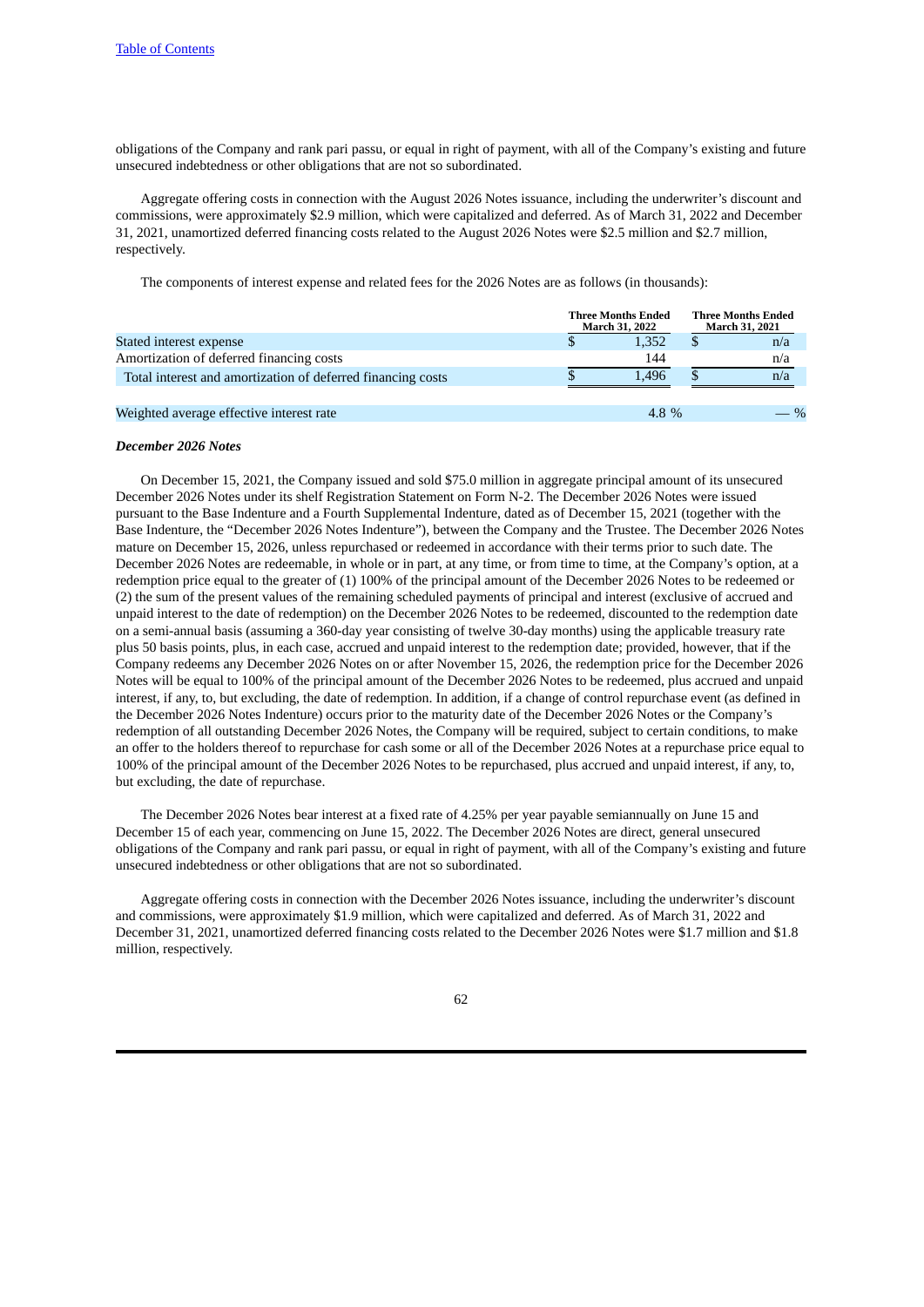The components of interest expense and related fees for the December 2026 Notes are as follows (in thousands):

|                                                             | <b>Three Months Ended</b><br><b>March 31, 2022</b> |  | <b>Three Months Ended</b><br>March 31, 2021 |
|-------------------------------------------------------------|----------------------------------------------------|--|---------------------------------------------|
| Stated interest expense                                     | 797                                                |  | n/a                                         |
| Amortization of deferred financing costs                    | 93                                                 |  | n/a                                         |
| Total interest and amortization of deferred financing costs | 890                                                |  | n/a                                         |
| Weighted average effective interest rate                    | 4.7 %                                              |  | $\%$                                        |

#### *Convertible Notes due 2025*

On December 11, 2020, the Company completed a private offering (the "Private Convertible Note Offering") of \$50.0 million in aggregate principal amount of its unsecured 6.00% Convertible Notes due 2025 (the "Convertible Notes") in reliance upon the available exemptions from the registration requirements of the Securities Act. KBW acted as the initial purchaser and placement agent in connection with the Private Convertible Note Offering pursuant to a purchase/placement agreement dated December 4, 2020, by and between the Company and KBW.

The Convertible Notes were issued pursuant to the Base Indenture and a Second Supplemental Indenture, dated as of December 11, 2020 (the "Second Supplemental Indenture" and together with the Base Indenture, the "Convertible Notes Indenture"), between the Company and the Trustee. Concurrent with the closing of the Convertible Note Offering, on December 11, 2020, the Company entered into a registration rights agreement for the benefit of the holders of the Convertible Notes and the shares of common stock issuable upon conversion thereof. The effective interest rate of the Convertible Notes was approximately 7.2% annualized.

The Convertible Notes bear interest at a fixed rate of 6.00% per year, subject to additional interest upon certain events, payable semiannually in arrears on May 1 and November 1 of each year, beginning on May 1, 2021. If an investment grade rating is not maintained with respect to the Convertible Notes, additional interest of 0.75% per annum will accrue on the Convertible Notes until such time as the Convertible Notes have received an investment grade rating of "BBB-" (or its equivalent) or better. The rating remained at investment grade as of March 31, 2022. The Convertible Notes mature on December 11, 2025 (the "Convertible Notes Maturity Date"), unless earlier converted or repurchased in accordance with their terms.

Holders may convert their Convertible Notes, at their option, at any time on or prior to the close of business on the business day immediately preceding the Convertible Notes Maturity Date. The conversion rate was initially 66.6667 shares of the Company's common stock, per \$1,000 principal amount of the Convertible Notes (equivalent to an initial conversion price of approximately \$15.00 per share of common stock). Effective immediately after the close of business on March 31, 2022, the conversion rate changed to 67.5315 shares of the Company's common stock, per \$1,000 principal amount of the Convertible Notes (equivalent to a conversion price of approximately \$14.81 per share of common stock) as a result of a certain cash dividend of the Company. The conversion rate will be subject to adjustment in some events but will not be adjusted for any accrued and unpaid interest. In addition, following certain corporate events, further described in the Convertible Note Indenture, that occur prior to the Convertible Notes Maturity Date, the Company will increase the conversion rate for a holder who elects to convert its Convertible Notes in connection with such a corporate event in certain circumstances. Upon conversion of the Convertible Notes, the Company will pay or deliver, as the case may be, cash, shares of common stock, or a combination of cash and shares of common stock, at the Company's election, per \$1,000 principal amount of the Convertible Notes, equal to the then existing conversion rate.

At the Company's option, it may cause holders to convert all or a portion of the then outstanding principal amount of the Convertible Notes plus accrued but unpaid interest, at any time on or prior to the close of business on the business day immediately preceding the Convertible Notes Maturity Date, if the closing sale price of the Company's common stock for any 30 consecutive trading days exceeds 120% of the conversion price, as may be adjusted. Upon such conversion, the Company will pay or deliver, as the case may be, cash, shares of common stock, or a combination of cash and shares of common stock, at the Company's election, per \$1,000 principal amount of the Convertible Notes,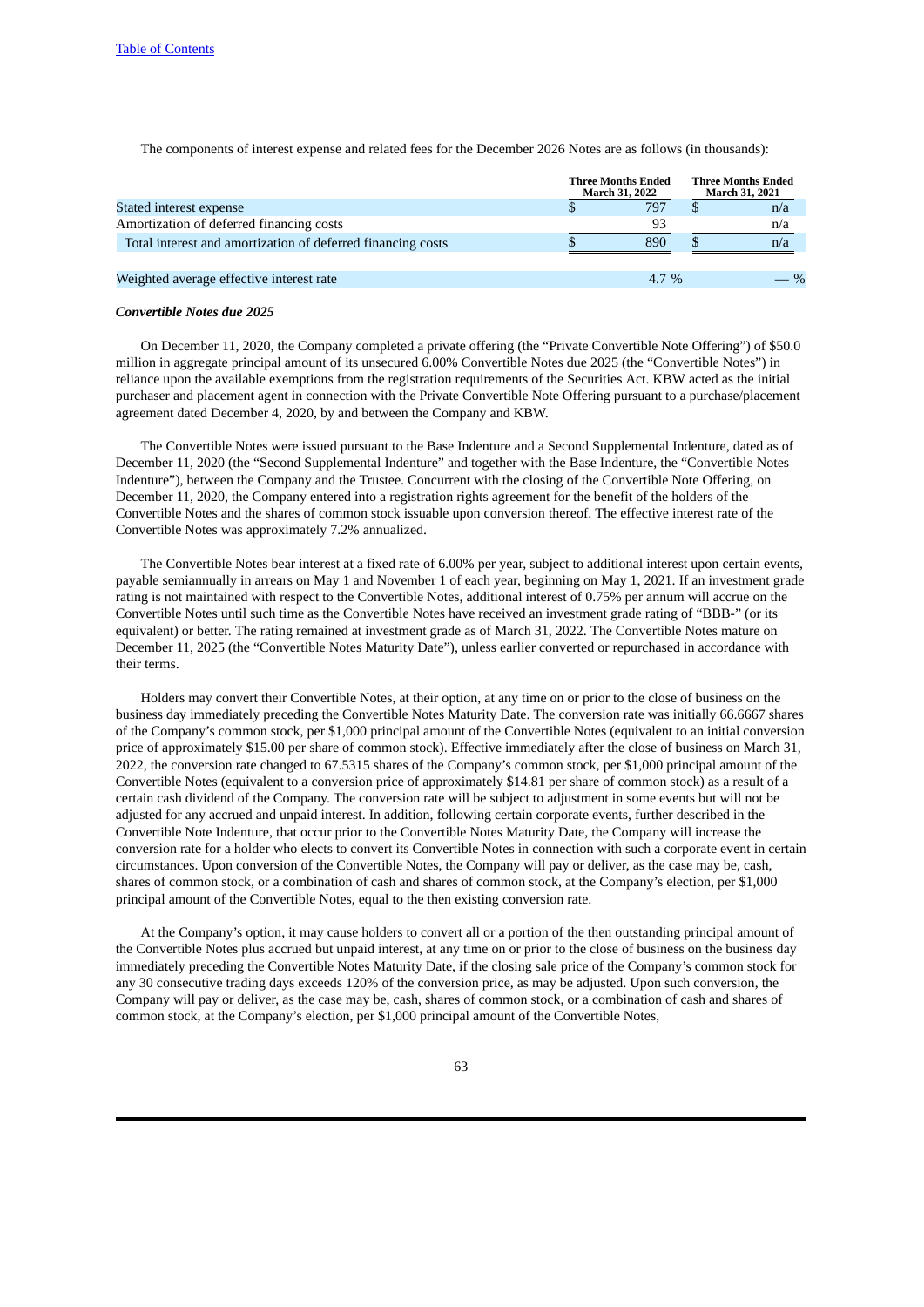equal to the then existing conversion rate, and a forced conversion make-whole payment (as defined in the Second Supplemental Indenture), if any, in cash.

The Company may not redeem the Convertible Notes at its option prior to maturity. In addition, if the Company undergoes a fundamental change (as defined in the Second Supplemental Indenture), holders may require the Company to repurchase for cash all or part of such holders' Convertible Notes at a repurchase price equal to 100% of the principal amount of the Convertible Notes to be repurchased, plus accrued and unpaid interest to, but excluding, the fundamental change repurchase date.

The Convertible Notes are direct unsecured obligations of the Company and rank pari passu, or equal, in right of payment with all of the Company's existing and future unsecured indebtedness or other obligations that are not so subordinated, including, without limitation, the 2025 Notes, and senior in right of payment to all of the Company's future indebtedness or other obligations that are expressly subordinated, or junior, in right of payment to the Convertible Notes.

Aggregate offering costs in connection with the Convertible Note Offering, including the initial purchaser and placement agent discount and commissions, were approximately \$1.9 million which were capitalized and deferred. As of March 31, 2022 and December 31, 2021, unamortized deferred financing costs related to the Convertible Notes were \$1.4 million and \$1.5 million, respectively.

The Convertible Notes are accounted for in accordance with ASC 470-20 *Debt Instruments with Conversion and Other Options*. In accounting for the Convertible Notes, the Company estimated at the time of issuance that the values of the debt and the embedded conversion feature of the Convertible Notes were approximately 99.1% and 0.9%, respectively. The original issue discount of 0.9%, or approximately \$0.5 million, attributable to the conversion feature of the Convertible Notes was recorded in "capital in excess of par value" in the Consolidated Statements of Assets and Liabilities as of December 31, 2020.

In January 2021, the Company early adopted Accounting Standard Update ("ASU") No. 2020-06, *Debt – Debt with Conversion and Other Options* ("ASU 2020-06"), under which the accounting for convertible instruments was simplified by removing the separate accounting for embedded conversion features. As such, approximately \$0.5 million was reversed out of net assets and reduced the original issue discount for the Convertible Notes.

The components of the carrying value of the Convertible Notes were as follows (in thousands):

|                                           | <b>March 31, 2022</b> | <b>March 31, 2021</b> |         |  |
|-------------------------------------------|-----------------------|-----------------------|---------|--|
| Principal amount of debt                  | 50,000                |                       | 50,000  |  |
| Unamortized debt financing cost           | (1,391)               |                       | (1,760) |  |
| Original issue discount, net of accretion | (970)                 |                       | (1,127) |  |
| Carrying value of Convertible Notes       | 47.639                |                       | 47.113  |  |

The components of interest expense and related fees for the Convertible Notes were as follows (in thousands):

|                                                                                            | <b>Three Months Ended</b><br><b>March 31, 2022</b> |         |    | <b>Three Months Ended</b><br>March 31, 2021 |
|--------------------------------------------------------------------------------------------|----------------------------------------------------|---------|----|---------------------------------------------|
| Stated interest expense                                                                    |                                                    | 750     | S. | 742                                         |
| Amortization of deferred financing costs and original issue discount                       |                                                    | 160     |    | 156                                         |
| Total interest and amortization of deferred financing costs and original issue<br>discount |                                                    | 910     |    | 898                                         |
|                                                                                            |                                                    |         |    |                                             |
| Weighted average effective interest rate                                                   |                                                    | $7.3\%$ |    | $7.2\%$                                     |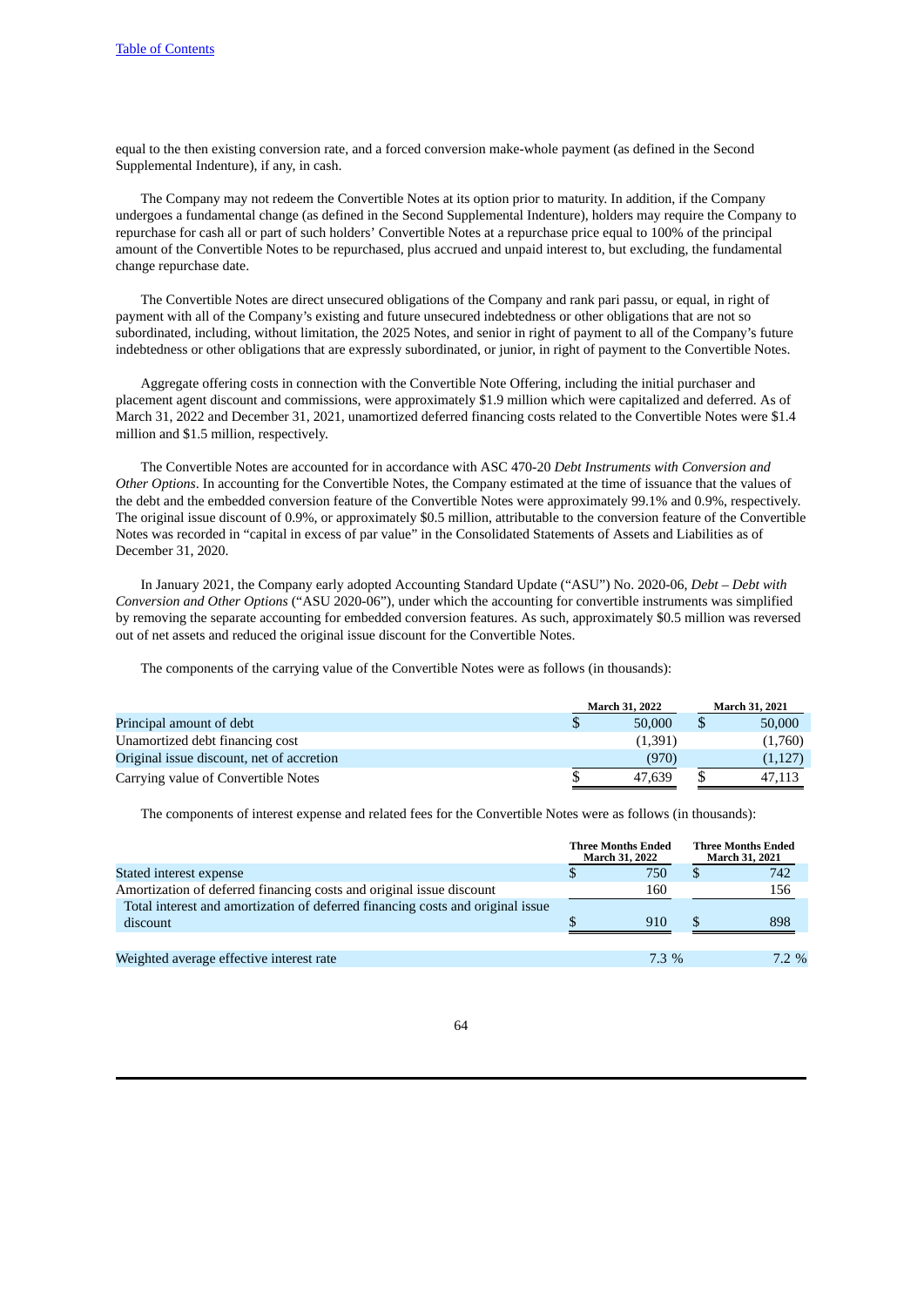As of March 31, 2022 and December 31, 2021, the Company was in compliance with the terms of the KeyBank Credit Facility, the 2025 Notes Indenture, the August 2026 Notes Indenture, the December 2026 Notes Indenture and the Convertible Notes Indenture.

# **Note 6. Commitments and Contingencies**

### *Unfunded Commitments*

The Company's commitments and contingencies consist primarily of unused commitments to extend credit in the form of loans or equipment financings to the Company's portfolio companies. A portion of these unfunded contractual commitments as of March 31, 2022 and December 31, 2021 are generally dependent upon the portfolio company reaching certain milestones before the debt commitment becomes available. Furthermore, the Company's credit agreements contain customary lending provisions that allow the Company relief from funding obligations for previously made commitments in instances where the underlying portfolio company experiences materially adverse events that affect the financial condition or business outlook for the Company. Since a portion of these commitments may expire without being withdrawn, unfunded contractual commitments do not necessarily represent future cash requirements. As such, the Company's disclosure of unfunded contractual commitments as of March 31, 2022 and December 31, 2021 includes only those commitments which are available at the request of the portfolio company and are unencumbered by milestones or additional lending provisions.

As of March 31, 2022 and December 31, 2021 the Company had no outstanding unfunded commitments. The Company will fund its unfunded commitments, if any, from the same sources it uses to fund its investment commitments that are funded at the time they are made (which are typically through existing cash and cash equivalents and borrowings under its credit facilities) and maintains adequate liquidity to fund its unfunded commitments through these sources.

In the normal course of business, the Company enters into contracts that provide a variety of representations and warranties, and general indemnifications. Such contracts include those with certain service providers, brokers and trading counterparties. Any exposure to the Company under these arrangements is unknown as it would involve future claims that may be made against the Company; however, based on the Company's experience, the risk of loss is remote and no such claims are expected to occur. As such, the Company has not accrued any liability in connection with such indemnifications.

### *Leases*

FASB ASU 2016-02, *Leases (Topic 842)* ("ASU 2016-02") requires that a lessee evaluate its leases to determine whether they should be classified as operating or financing leases. The Company identified two significant operating leases for its office space in Chandler, AZ and its new headquarters in Phoenix, AZ. The lease for the Chandler office commenced February 21, 2017, and expires July 31, 2022. The Chandler lease contains a five-year extension option for a final expiration date of July 31, 2027, which the company will not exercise. The Company has also entered into a lease for new office space in downtown Phoenix, Arizona ("PHX"), which commenced on July 10, 2021, and expires on December 31, 2028. The PHX lease contains two five-year extension options for a final expiration date of December 31, 2038.

The total lease expense incurred for the three months ended March 31, 2022 and 2021 was approximately \$0.1 million for each period. As of March 31, 2022 and December 31, 2021, the right of use asset related to the office operating leases was \$2.4 million and \$2.5 million, respectively, and the lease liability was \$2.6 million and \$2.7 million, respectively. As of March 31, 2022, the remaining lease term for the Chandler office was 0.3 years and the discount rate was 3.25%. As of March 31, 2022, the remaining lease term for the Phoenix office was 6.8 years and the discount rate was 3.75%.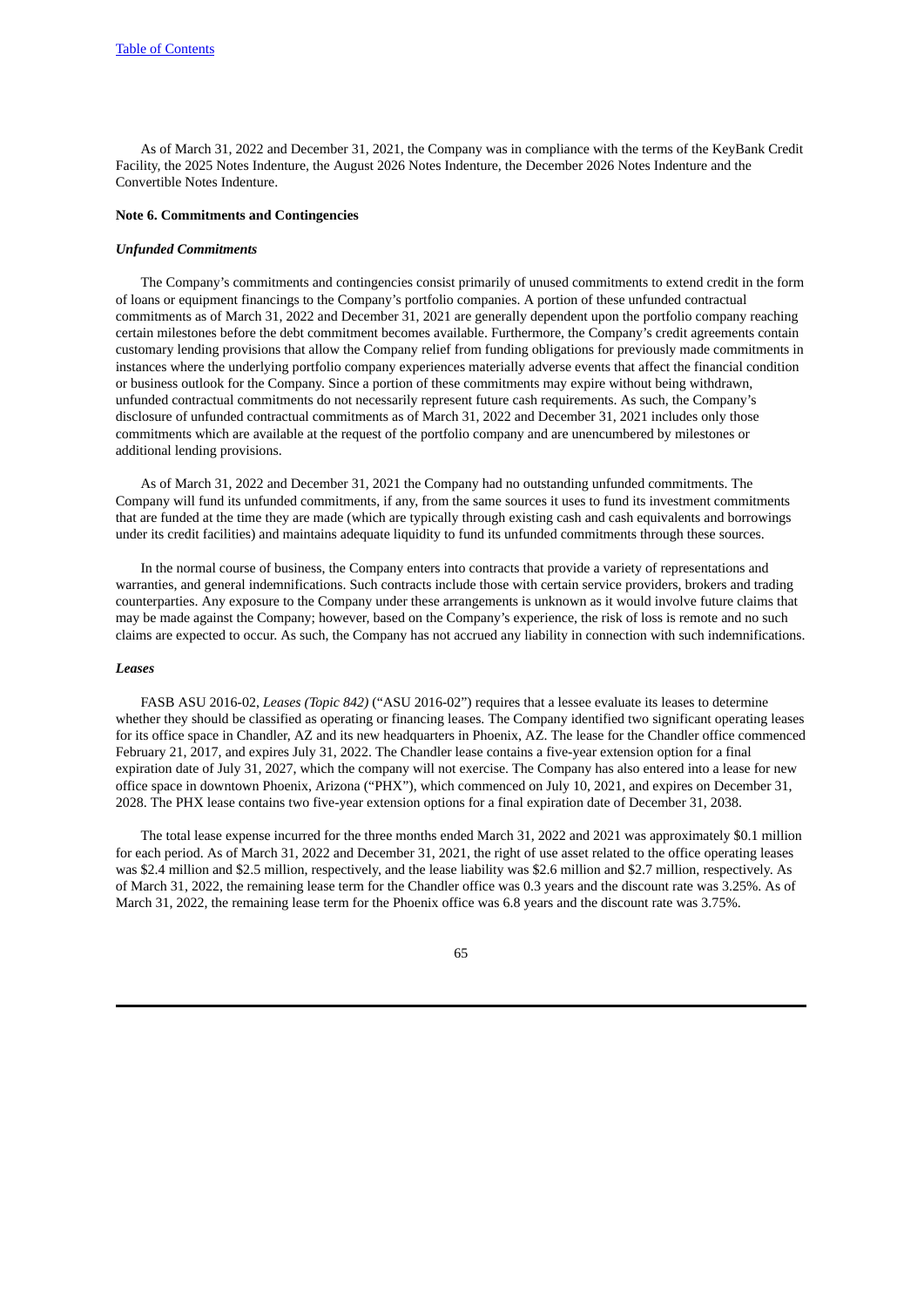The following table shows future minimum payments under the Company's operating leases as of March 31, 2022 (in thousands):

| For the Years Ended December 31, |   | <b>Total</b> |
|----------------------------------|---|--------------|
| 2022                             | ۰ | 339          |
| 2023                             |   | 361          |
| 2024                             |   | 371          |
| 2025                             |   | 380          |
| 2026                             |   | 390          |
| Thereafter                       |   | 1.229        |
| <b>Total</b>                     |   |              |

#### *Legal Proceedings*

The Company may, from time to time, be involved in litigation arising out of its operations in the normal course of business or otherwise. Furthermore, third parties may try to seek to impose liability on the Company in connection with the activities of its portfolio companies. As of March 31, 2022, there are no material legal matters or material litigation pending of which the Company is aware.

### **Note 7. Stockholder's Equity**

The Company authorized 200,000,000 shares of its common stock with a par value of \$0.001 per share. On September 27, 2019, the Company was initially capitalized with the issuance of 10 shares of its common stock for an aggregate purchase price of \$150 to its sole shareholder.

### *Private Common Stock Offerings*

On January 16, 2020, the Company completed the Private Common Stock Offering in reliance upon the available exemptions from the registration requirements of the Securities Act. As a result, the Company issued and sold a total of 7,000,000 shares of its common stock for aggregate net proceeds of approximately \$105.0 million. The related overallotment option was exercised in full on January 29, 2020, pursuant to which the Company issued and sold an additional 1,333,333 shares of its common stock for gross proceeds of approximately \$20.0 million. As a result, the Company issued and sold a total of 8,333,333 shares of its common stock pursuant to the Private Common Stock Offering for aggregate net proceeds of approximately \$114.4 million, net of offering costs of approximately \$10.6 million.

Concurrent with the closing of the Private Common Stock Offering, on January 16, 2020, the Company entered into a registration rights agreement for the benefit of the purchasers of shares of its common stock in such offering and the Legacy Investors that received shares of its common stock in connection with the Formation Transactions that were not the Company's directors, officers and affiliates. Pursuant to the terms of this registration rights agreement, the Company no longer has any registration obligations with respect to such shares because (i) such shares may be sold by any such stockholder in a single transaction without registration pursuant to Rule 144 under the Securities Act, (ii) the Company has been subject to the reporting requirements of Section 13 or 15(d) of the Securities Exchange Act of 1934, as amended, for a period of at least 90 days and is current in the filing of all such required reports and (iii) such shares have been listed for trading on the Nasdaq Global Select Market.

#### *Formation Transactions*

On January 16, 2020, immediately following the initial closings of the Private Offerings, the Company used the proceeds from the Private Offerings to complete the Formation Transactions, pursuant to which the Company acquired the Legacy Funds and Trinity Capital Holdings. In consideration for the Legacy Funds, the Company issued 9,183,185 shares of common stock at \$15.00 per share for a total value of approximately \$137.7 million and paid approximately \$108.7 million in cash to certain of the Legacy Investors. As consideration for all of the equity interests in Trinity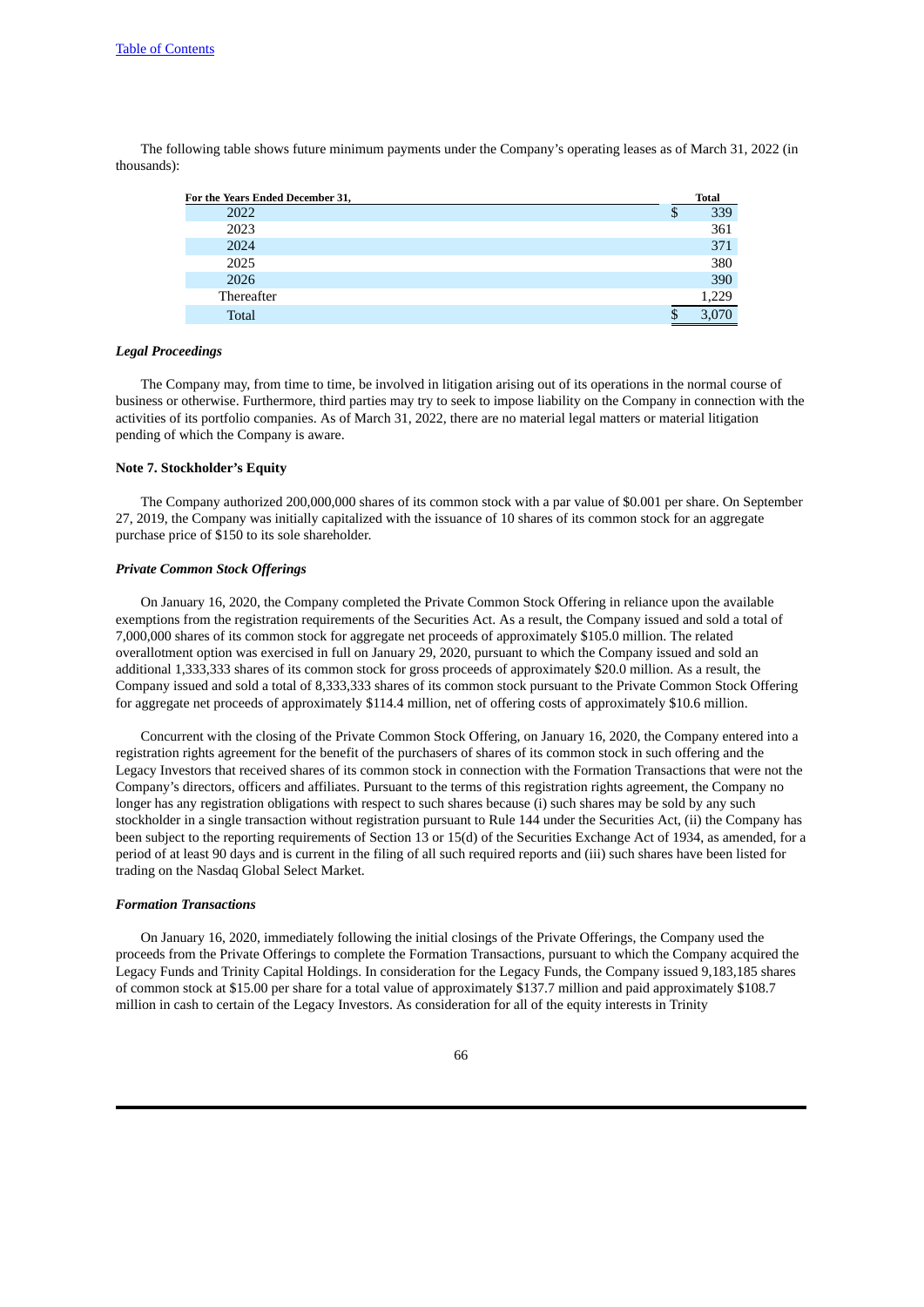Capital Holdings, the Company issued 533,332 shares of its common stock at \$15.00 per share for a total value of approximately \$8.0 million and paid approximately \$2.0 million in cash.

### *Initial Public Offering*

On February 2, 2021, the Company completed its initial public offering of 8,006,291 shares of common stock at a price of \$14.00 per share, inclusive of the underwriters' option to purchase additional shares, which was exercised in full. The Company's common stock began trading on the Nasdaq Global Select Market on January 29, 2021, under the symbol "TRIN." Proceeds from this offering were primarily used to pay down a portion of our existing indebtedness outstanding under the Credit Suisse Credit Facility.

## *ATM Program*

On November 9, 2021, the Company entered into an open market sale agreement (the "2021 Sales Agreement") with Jefferies LLC, as sales agent and/or principal thereunder, pursuant to which the Company can issue and sell, from time to time, up to \$50 million in aggregate offering price of shares of its common stock by any method permitted by law and deemed to be part of an "at-the-market" offering (as defined in Rule 415 under the Securities Act) (the "ATM Program"). During the three months ended March 31, 2022, there was no activity under the ATM Program. During the year ended December 31, 2021, the Company issued and sold 35,714 shares of its common stock at a weighted-average price of \$16.55 per share and raised \$0.6 million of net proceeds after deducting commissions to the sales agent on shares sold under the ATM Program. The Company did not have the ATM Program prior to November 9, 2021. The Company generally uses net proceeds from the ATM Program to make investments in accordance with its investment objective and investment strategy and for general corporate purposes.

### *Distribution Reinvestment Plan*

The Company's amended and restated distribution reinvestment plan ("DRIP") provides for the reinvestment of distributions in the form of common stock on behalf of its stockholders, unless a stockholder has elected to receive distributions in cash. As a result, if the Company declares a cash distribution, its stockholders who have not "opted out" of the DRIP by the opt out date will have their cash distribution automatically reinvested into additional shares of the Company's common stock. The share requirements of the DRIP may be satisfied through the issuance of common shares or through open market purchases of common shares by the DRIP plan administrator. Newly issued shares will be valued based upon the final closing price of the Company's common stock on the valuation date determined for each distribution by the Board.

The Company's DRIP is administered by its transfer agent on behalf of the Company's record holders and participating brokerage firms. Brokerage firms and other financial intermediaries may decide not to participate in the Company's DRIP but may provide a similar distribution reinvestment plan for their clients. During the three months ended March 31, 2022, the Company issued 59,534 shares of common stock for a total of approximately \$1.1 million under the DRIP. During the year ended December 31, 2021, the Company issued 281,149 shares of common stock for a total of approximately \$4.1 million under the DRIP.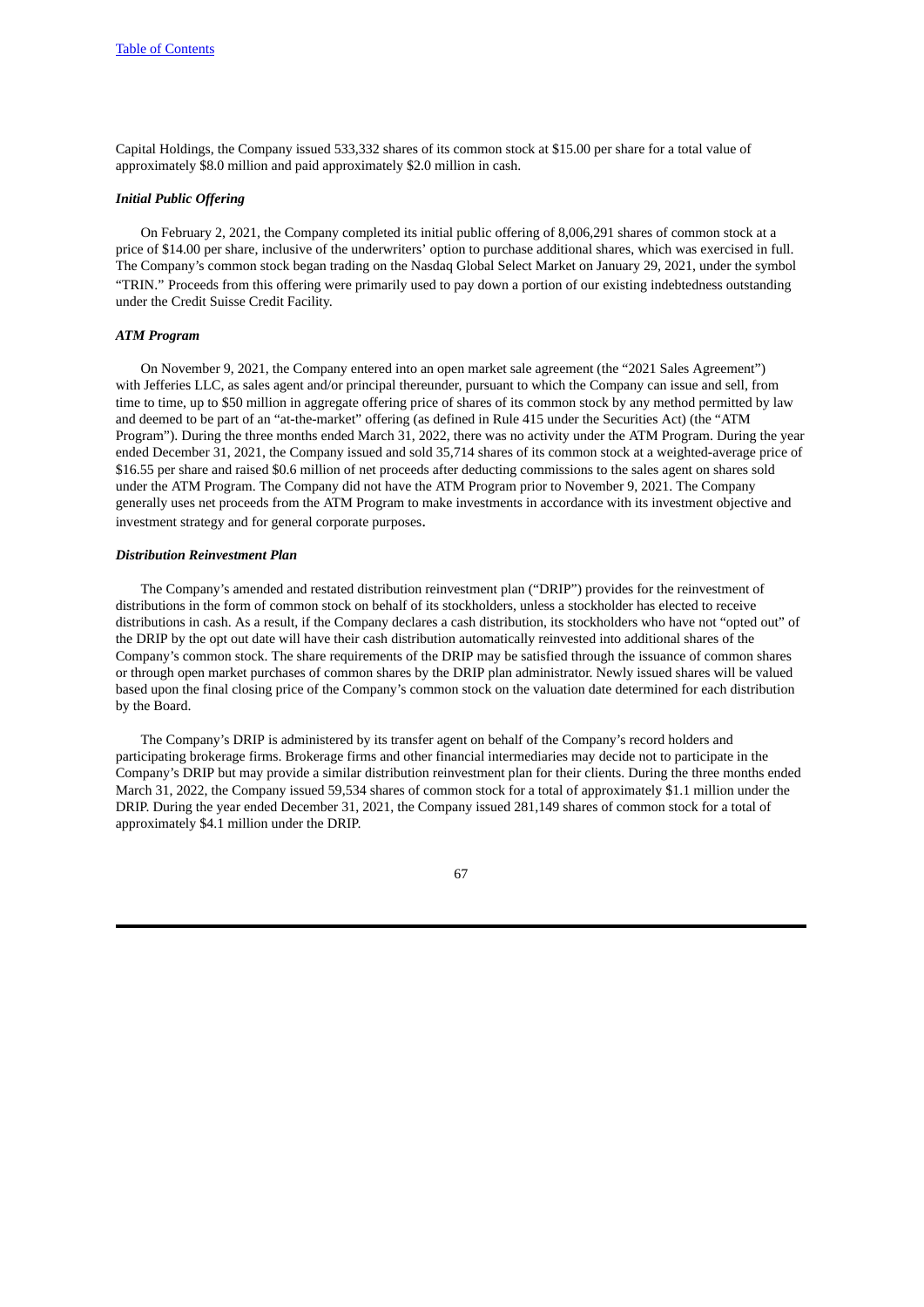### *Distributions*

The following table summarizes distributions declared and/or paid by the Company since inception:

| <b>Declaration Date</b> | Type         | <b>Record Date</b> | <b>Payment Date</b> |    | <b>Per Share Amount</b> |
|-------------------------|--------------|--------------------|---------------------|----|-------------------------|
| May 7, 2020             | Quarterly    | May 29, 2020       | June 5, 2020        | -S | 0.22                    |
| August 10, 2020         | Quarterly    | August 21, 2020    | September 4, 2020   |    | 0.27                    |
| November 9, 2020        | Quarterly    | November 20, 2020  | December 4, 2020    |    | 0.27                    |
| December 22, 2020       | Quarterly    | December 30, 2020  | January 15, 2021    |    | 0.27                    |
| March 23, 2021          | Quarterly    | March 31, 2021     | April 16, 2021      |    | 0.28                    |
| June 15, 2021           | Quarterly    | June 30, 2021      | July 15, 2021       |    | 0.29                    |
| September 13, 2021      | Quarterly    | September 30, 2021 | October 15, 2021    |    | 0.33                    |
| December 16, 2021       | Quarterly    | December 31, 2021  | January 14, 2022    |    | 0.36                    |
| March 15, 2022          | Quarterly    | March 31, 2022     | April 15, 2022      |    | 0.40                    |
| March 15, 2022          | Supplemental | March 31, 2022     | April 15, 2022      |    | 0.15                    |
|                         |              |                    | <b>Total</b>        |    | 2.84                    |

### **Note 8. Equity Incentive Plans**

## *2019 Long Term Incentive Plan*

The Company's Board adopted and approved the 2019 Trinity Capital Inc. Long Term Incentive Plan (the "2019 Long Term Incentive Plan") on October 17, 2019 and the Company's stockholders approved the 2019 Long Term Incentive Plan on June 17, 2021 at the Company's 2021 Annual Meeting of Stockholders, with the 2019 Long Term Incentive Plan becoming effective on June 17, 2021. Under the 2019 Long Term Incentive Plan, awards of restricted stock, incentive stock options and non-statutory stock options (together with incentive stock options, "Options") may be granted to certain of the Company's executive officers, employee directors and other employees (collectively, the "Employee Participants") in accordance with the SEC exemptive order the Company received on May 27, 2021 (the "SEC Exemptive Order"). While the 2019 Long Term Incentive Plan contemplates grants of restricted stock, restricted stock units, Options, dividend equivalent rights, performance awards and other stock-based awards to the Employee Participants, the Company only sought and received exemptive relief from the SEC pursuant to the SEC Exemptive Order to grant awards of restricted stock and Options. As a result, the Company will only grant awards of such securities under the 2019 Long Term Incentive Plan. The Employee Participants will have the right to receive dividends on such awarded restricted stock, unless and until the restricted stock is forfeited.

Subject to certain adjustments under the 2019 Long Term Incentive Plan, the maximum aggregate number of shares of the Company's common stock authorized for issuance under the 2019 Long Term Incentive Plan is 3,600,000 shares. The 2019 Long Term Incentive Plan is to be administered by the Compensation Committee of the Board (the "Compensation Committee") in accordance with the terms of the 2019 Long Term Incentive Plan. The 2019 Long Term Incentive Plan will terminate on the day prior to the tenth anniversary of the date it was initially adopted by the Board, unless terminated sooner by action of the Board or the Compensation Committee, as applicable.

For additional information regarding the 2019 Long Term Incentive Plan, please refer to the Company's Current Report on Form 8-K filed with the SEC on June 23, 2021, and the Company's definitive proxy statement filed with the SEC on April 27, 2022.

During the three months ended March 31, 2022, the Company granted 687,987 shares, net of 10,956 retired shares of restricted stock under the 2019 Long Term Incentive Plan. The Company determined that the fair value of such restricted stock granted under the 2019 Long Term Incentive Plan during the three months ended March 31, 2022 was approximately \$12.1 million. During the three months ended March 31, 2022, the Company recognized approximately \$0.9 million in stock-based compensation expense. As of March 31, 2022, there was approximately \$18.7 million of total unrecognized compensation costs related to non-vested restricted stock awards. These costs are expected to be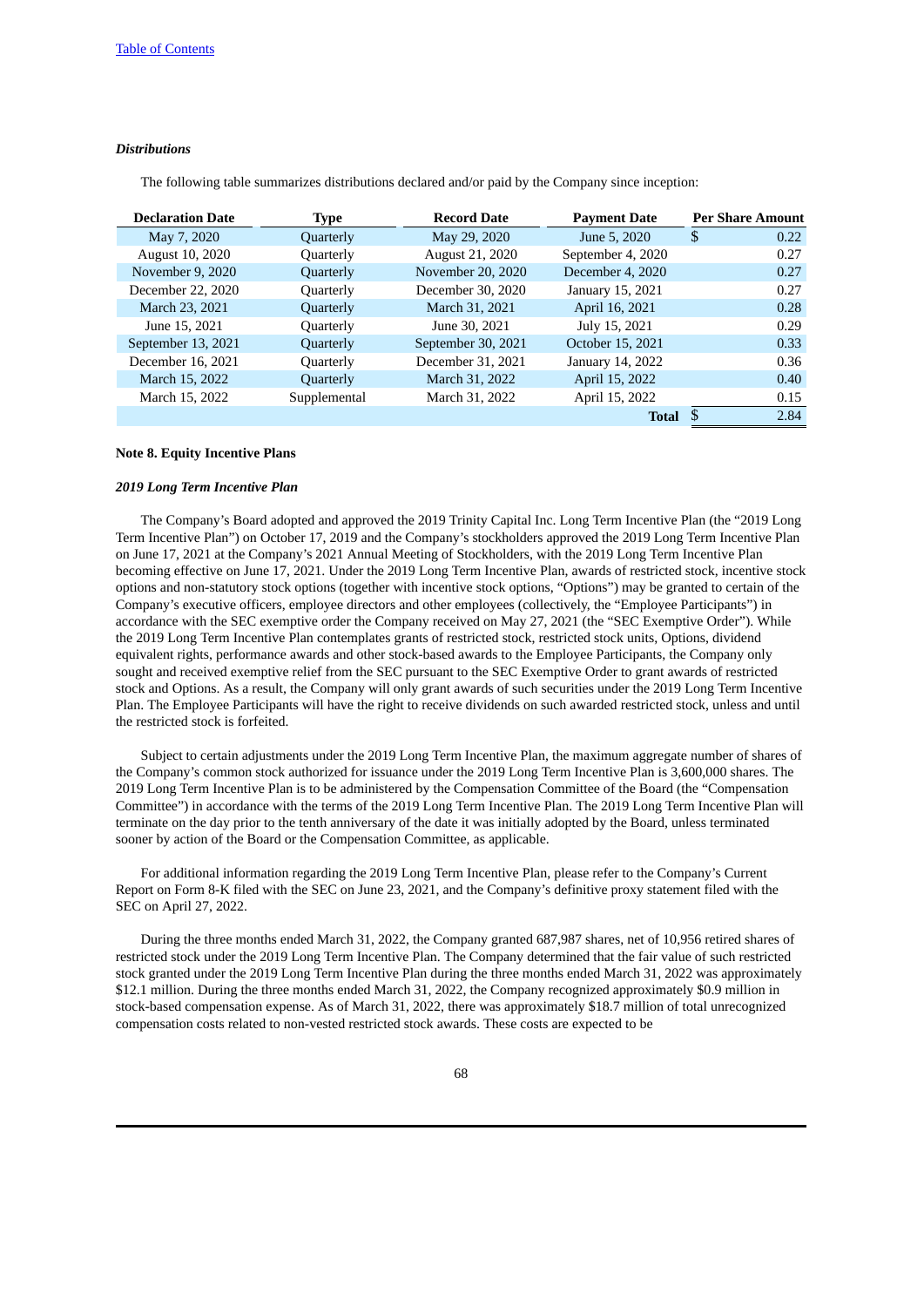recognized over a weighted average period of 3.4 years. As of March 31, 2021, there were no stock based compensation costs or unrecognized compensation costs as no restricted stock had been issued under the plan.

During the year ended December 31, 2021, the Company granted 572,981 shares, net of 8,319 retired shares of restricted stock of the 3.6 million authorized under the 2019 Long Term Incentive Plan. The Company determined that the fair value of such restricted stock granted during the year ended December 31, 2021 was approximately \$9.6 million and recognized total share-based compensation expense of \$0.9 million for the year. As of December 31, 2021, there was approximately \$8.7 million of total unrecognized compensation costs related to non-vested restricted stock awards. These costs are expected to be recognized over a weighted average period of 2.8 years.

#### *2019 Restricted Stock Plan*

The Company's Board adopted and approved the Trinity Capital Inc. 2019 Non-Employee Director Restricted Stock Plan (the "2019 Restricted Stock Plan") on October 17, 2019 and the Company's stockholders approved the 2019 Restricted Stock Plan on June 17, 2021 at the Company's 2021 Annual Meeting of Stockholders. The 2019 Restricted Stock Plan became effective on June 17, 2021 and provides for grants of restricted stock awards ("Non-Employee Director Awards") to the Company's non-employee directors (the "Non-Employee Director Participants"), which are directors who are not "interested persons" of the Company (as such term is defined in Section 2(a)(19) of the 1940 Act) in accordance with the SEC Exemptive Order. The Non-Employee Director Participants will have the right to receive dividends on such awarded restricted stock, unless and until the restricted stock is forfeited.

Subject to certain adjustments under the 2019 Restricted Stock Plan, the total number of shares of the Company's common stock that may be subject to Non-Employee Director Awards is 60,000 shares. The 2019 Restricted Stock Plan is to be administered by the Compensation Committee, subject to the discretion of the Board. The 2019 Restricted Stock Plan will terminate on the day prior to the tenth anniversary of the date it was approved by the Company's stockholders, unless terminated sooner by action of the Board.

For additional information regarding the 2019 Restricted Stock Plan, please refer to the Company's Current Report on Form 8-K, filed with the SEC on June 23, 2021, and the Company's definitive proxy statement filed with the SEC on April 27, 2022.

During the three months ended March 31, 2022, the Company granted 5,780 shares of restricted stock under the 2019 Restricted Stock Plan. The Company determined that the fair value of such restricted stock granted under the 2019 Restricted Stock Plan during the three months ended March 31, 2022, was approximately \$0.1 million. During the three months ended March 31, 2022, the Company recognized approximately \$37,000 in stock-based compensation expense. As of March 31, 2022, there was approximately \$37,000 of total unrecognized compensation costs related to non-vested restricted stock awards. These costs are expected to be recognized over a twelve-month period. As of March 31, 2021, there were no unrecognized compensation costs as no restricted stock had been issued under the plan.

During the year ended December 31, 2021, the Company granted 12,132 shares of restricted stock under the 2019 Restricted Stock Plan. The Company determined that the fair value of such restricted stock granted during the year ended December 31, 2021, was approximately \$0.2 million and recognized total share-based compensation expense of approximately \$0.2 million for the year. As of December 31, 2021, there was approximately \$0.1 million of total unrecognized compensation costs related to non-vested restricted stock awards. These costs are expected to be recognized over a six-month period.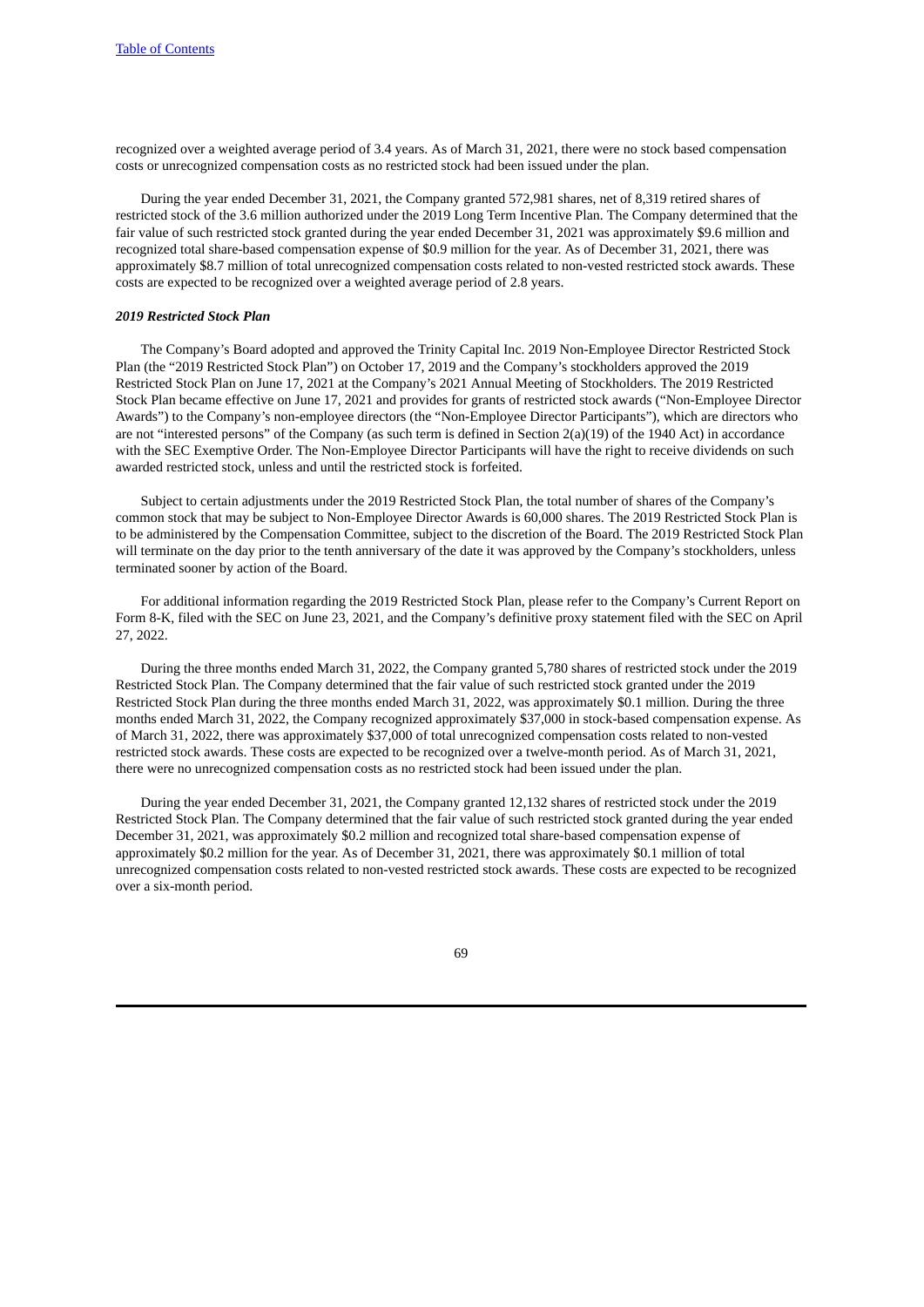# **Note 9. Earnings Per Share**

The following table sets forth the computation of the basic and diluted earnings per common share for the three months ended March 31, 2022 and 2021 (in thousands except shares and per share information):

|                                                                             | <b>Three Months Ended</b><br>March 31, 2022 |              |  | Three Months Ended<br>March 31, 2021 |  |  |
|-----------------------------------------------------------------------------|---------------------------------------------|--------------|--|--------------------------------------|--|--|
| Earnings per common share - basic                                           |                                             |              |  |                                      |  |  |
| Numerator for basic earnings per share                                      | \$                                          | $(9,065)$ \$ |  | 25,324                               |  |  |
| Denominator for basic weighted average shares                               |                                             | 27,416,943   |  | 23,554,950                           |  |  |
| Earnings/(Loss) per common share - basic                                    |                                             | (0.33)       |  | 1.08                                 |  |  |
| Earnings per common share - diluted                                         |                                             |              |  |                                      |  |  |
| Numerator for increase in net assets per share                              | \$                                          | $(9,065)$ \$ |  | 25,324                               |  |  |
| Adjustment for interest expense and deferred financing costs on Convertible |                                             |              |  |                                      |  |  |
| Note <sub>S</sub> (1)                                                       |                                             |              |  |                                      |  |  |
| Numerator for diluted earnings per share                                    |                                             | (9,065)      |  | 25,324                               |  |  |
| Denominator for basic weighted average shares                               |                                             | 27,416,943   |  | 23,554,950                           |  |  |
| Adjustment for dilutive effect of Convertible Notes                         |                                             |              |  |                                      |  |  |
| Denominator for diluted weighted average shares                             |                                             | 27,416,943   |  | 23,554,950                           |  |  |
| Earnings/(Loss) per common share - diluted                                  |                                             | (0.33)       |  | 1.08                                 |  |  |

(1) No adjustments for interest or incremental shares were included for the three months ended March 31, 2022 and 2021, because the effect would be antidilutive.

In certain circumstances, the Convertible Notes will be convertible into cash, shares of the Company's common stock or a combination of cash and shares of the Company's common stock, at the Company's election which can be dilutive to common stockholders. Diluted earnings (loss) available to each share of common stock outstanding during the reporting period included any additional shares of common stock that would be issued if all potentially dilutive securities were exercised. In accordance with ASU 2020-06, the Company is required to disclose diluted EPS using the if-converted method that assumes conversion of convertible securities at the beginning of the reporting period and is intended to show the maximum dilution effect to common stockholders regardless of how the conversion can occur.

### **Note 10. Income Taxes**

The amount of taxable income to be paid out as a distribution is determined by the Board each quarter and is generally based upon the annual earnings estimated by management of the Company. Net capital gains, if any, are distributed at least annually, although the Company may decide to retain all or some of those capital gains for investment and pay corporatelevel income taxes on those retained amounts. If the Company chooses to do so, this generally will increase expenses and reduce the amount available to be distributed to stockholders. In the event the Company's taxable income (including any net capital gains) for a fiscal year fall below the amount of distributions declared and paid with respect to that year, however, a portion of the total amount of those distributions may be deemed a return of capital for tax purposes to the Company's stockholders.

Because federal income tax regulations differ from accounting principles generally accepted in the United States, distributions in accordance with tax regulations may differ from net investment income and realized gains recognized for financial reporting purposes. Differences may be permanent or temporary in nature. Permanent differences are reclassified among capital accounts in the financial statements to reflect their appropriate tax character. Temporary differences arise when certain items of income, expense, gain or loss are recognized at some time in the future.

For the three months ended March 31, 2022 and 2021, \$0.7 million and \$0.1 million was recorded for U.S. federal excise tax.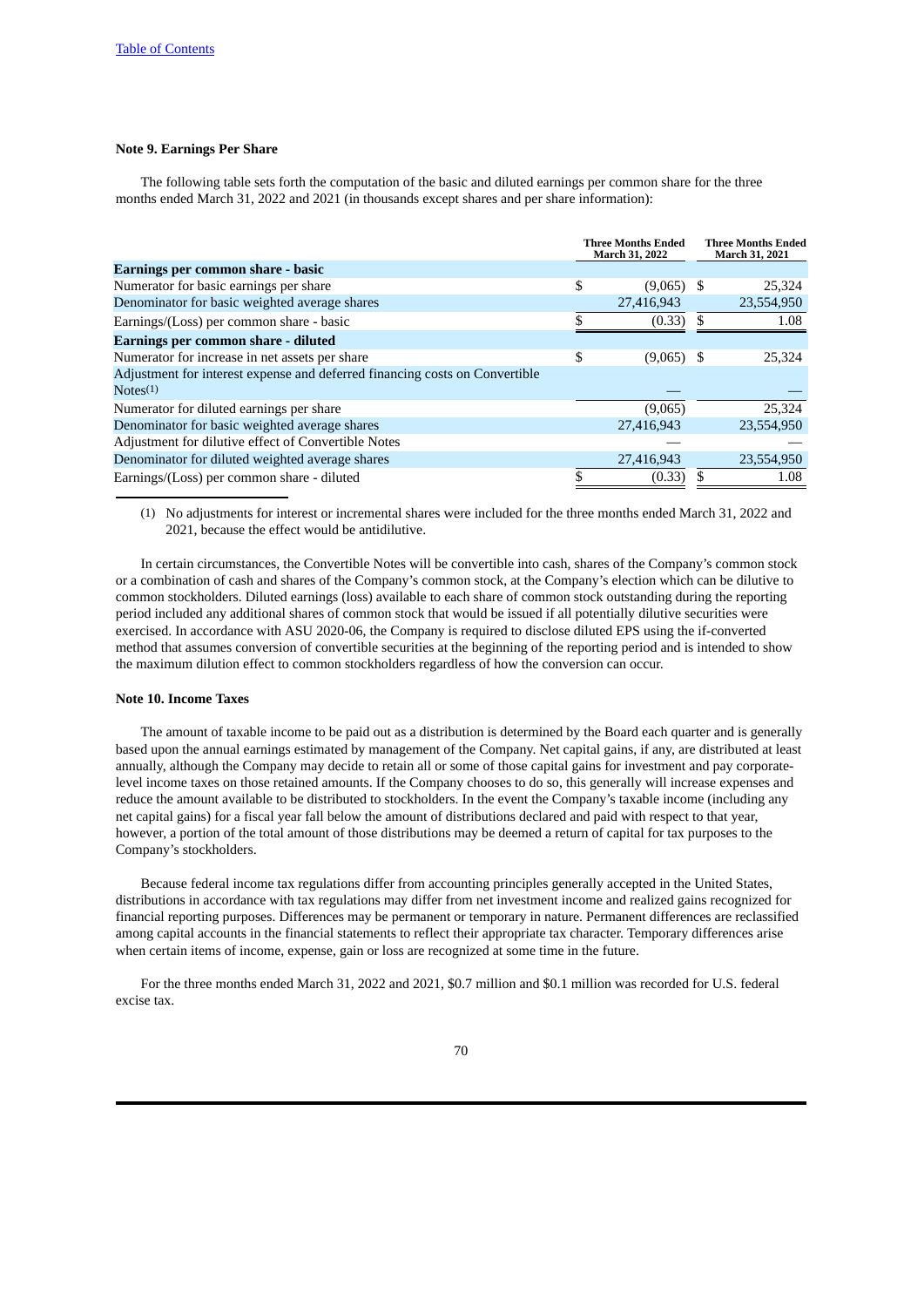The following table sets forth the tax cost basis and the estimated aggregate gross unrealized appreciation and depreciation from investments for federal income tax purposes as of and for the period ended March 31, 2022 and December 31, 2021 (in thousands):

|                                                             | <b>Three Months Ended</b> | Year Ended               |  |
|-------------------------------------------------------------|---------------------------|--------------------------|--|
|                                                             | <b>March 31, 2022</b>     | <b>December 31, 2021</b> |  |
| Tax Cost of Investments (1)                                 | 954,131 \$                | 849,402                  |  |
|                                                             |                           |                          |  |
|                                                             | <b>Three Months Ended</b> | Year Ended               |  |
|                                                             | <b>March 31, 2022</b>     | <b>December 31, 2021</b> |  |
| Unrealized appreciation                                     | 30,271 \$                 | 97,569                   |  |
| Unrealized depreciation                                     | (36,370)                  | (26, 759)                |  |
| Net unrealized appreciation/(depreciation) from investments | $(6,099)$ \$              | 70,810                   |  |
|                                                             |                           |                          |  |

(1) Includes cost of short-term investments, including cash and cash equivalents.

# **Note 11. Financial Highlights**

The following presents financial highlights (in thousands except share and per share information):

|                                                                         |                         | <b>Three Months Ended</b><br>March 31, 2022 | <b>Three Months Ended</b><br>March 31, 2021 |            |
|-------------------------------------------------------------------------|-------------------------|---------------------------------------------|---------------------------------------------|------------|
| Per Share Data: $(1)$                                                   |                         |                                             |                                             |            |
| Net asset value, beginning of period                                    | \$                      | 16.40                                       | \$                                          | 13.03      |
|                                                                         |                         |                                             |                                             |            |
| Net investment income                                                   |                         | 0.57                                        |                                             | 0.31       |
| Net realized and unrealized gains/(losses) on investments (2)           |                         | (0.90)                                      |                                             | 0.77       |
| Net increase/(decrease) in net assets resulting from operations         |                         | (0.33)                                      |                                             | 1.08       |
|                                                                         |                         |                                             |                                             |            |
| Offering costs                                                          |                         |                                             |                                             | (0.30)     |
| Effect of shares issued $(3)$                                           |                         | (0.37)                                      |                                             | 0.18       |
| Equity component of convertible notes                                   |                         |                                             |                                             | (0.02)     |
| Distributions (4)                                                       |                         | (0.55)                                      |                                             | (0.28)     |
| Total increase/(decrease) in net assets                                 |                         | (1.25)                                      |                                             | 0.66       |
|                                                                         |                         |                                             |                                             |            |
| Net asset value, end of period                                          | \$                      | 15.15                                       | \$                                          | 13.69      |
|                                                                         |                         |                                             |                                             |            |
| Shares outstanding, end of period                                       |                         | 27,982,842                                  |                                             | 26,415,275 |
| Weighted average shares outstanding                                     |                         | 27,416,943                                  |                                             | 23,554,950 |
| Total return based on net asset value (5)(6)                            |                         | $(4.3)\%$                                   |                                             | $7.2\%$    |
| Total return based on market value (7)(6)                               |                         | 12.1%                                       |                                             | 6.6 %      |
|                                                                         |                         |                                             |                                             |            |
| <b>Ratio/Supplemental Data:</b>                                         |                         |                                             |                                             |            |
| Per share market value at end of period                                 | \$                      | 19.31                                       | \$                                          | 14.92      |
| Net assets, end of period                                               | $\overline{\mathbf{S}}$ | 424,042                                     | \$                                          | 361,563    |
| Ratio of total expenses to average net assets(8)                        |                         | 16.3 %                                      |                                             | 13.6 %     |
| Ratio of net investment income to average net assets(8)                 |                         | 15.7 %                                      |                                             | 9.8 %      |
| Ratio of interest and credit facility expenses to average net assets(8) |                         | 6.8 $%$                                     |                                             | 6.2 %      |
| Portfolio turnover rate $(6)(9)$                                        |                         | 18.4 %                                      |                                             | 13.0 %     |
| Asset coverage ratio (10)                                               |                         | 183.3 %                                     |                                             | 264.3 %    |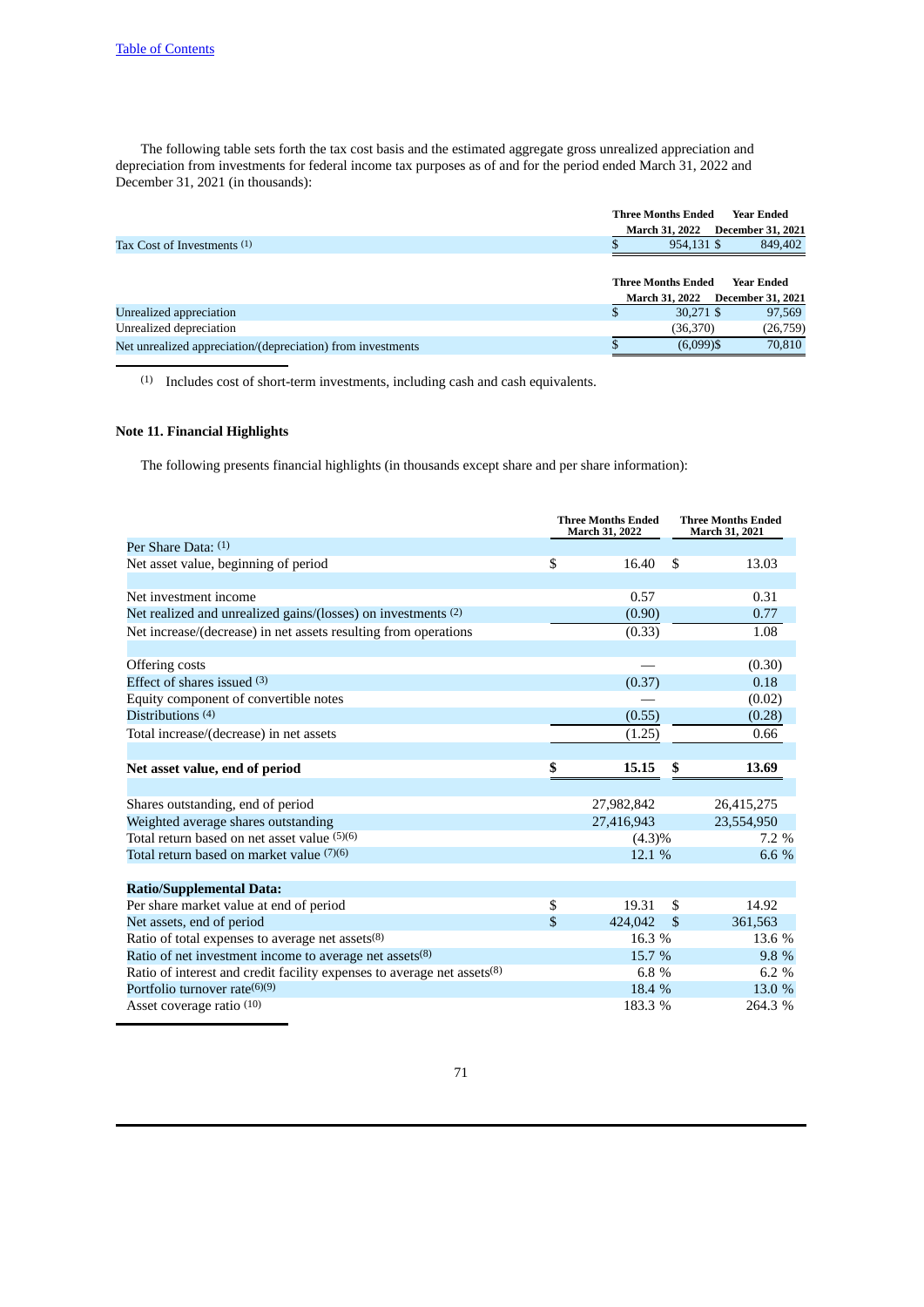- (1) Based on actual number of shares outstanding at the end of the corresponding period or the weighted average shares outstanding for the period, unless otherwise noted, as appropriate.
- (2) Net realized and unrealized gains/(losses) on investments include rounding adjustments to reconcile the change in net asset value per share.
- (3) Includes the impact of the different share amounts as a result of calculating certain per share data based on the weighted-average basic shares outstanding during the period and certain per share data based on the shares outstanding as of a period end or transaction date. Also includes the impact of the issuance of shares related to the equity incentive plans. Refer to "Note 8 – Equity Incentive Plans" for further details.
- (4) The per share data reflects the actual amount of distributions declared per share for the applicable period.
- (5) Total return based on net asset value is calculated as the change in net asset value per share during the period plus declared distributions per share during the period, divided by the beginning net asset value per share.
- (6) Not annualized.
- (7) Total return based on market value is calculated as the change in market value per share during the period, taking into account dividends. For the three months ended March 31, 2021, the beginning market value per share is based on the market price of \$14.00 per share on January 29, 2021, the date of the Company's listing on the Nasdaq Global Select Market, and not annualized.
- (8) Annualized.
- (9) Portfolio turnover rate is calculated using the lesser of year-to-date cash sales/repayments or year-to-date cash purchases over the average of the total investments at fair value.
- (10) Based on outstanding debt of \$509.0 million and \$220.0 million as of March 31, 2022 and 2021, respectively.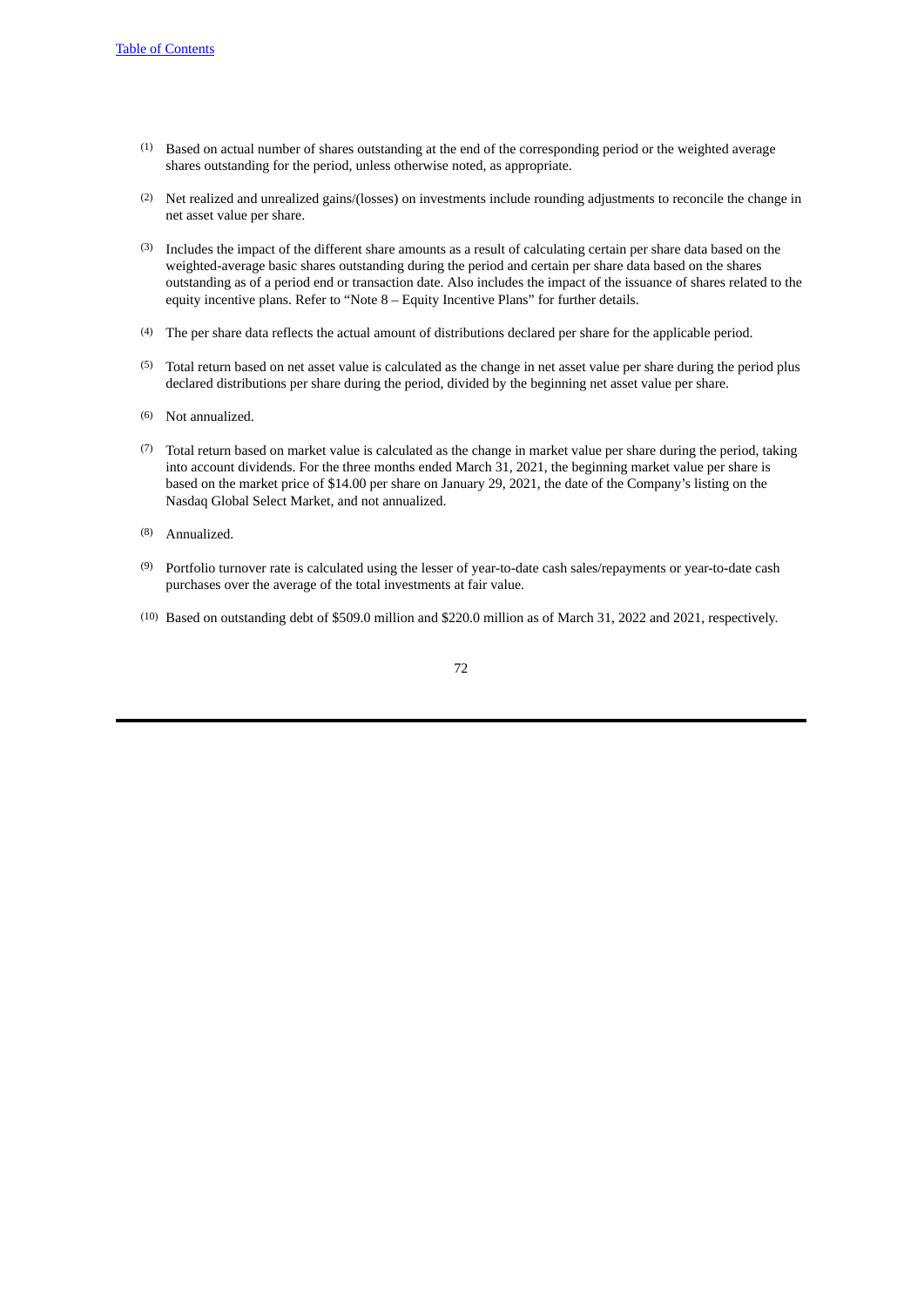# *Senior Securities*

Information about the Company's senior securities (including debt securities and other indebtedness) is shown in the following table as of March 31, 2022, December 31, 2021, 2020, and 2019. No senior securities were outstanding as of December 31, 2019.

|                                      |                          | <b>Total</b>        |              |                    |                          |
|--------------------------------------|--------------------------|---------------------|--------------|--------------------|--------------------------|
|                                      |                          | <b>Amount</b>       |              |                    |                          |
|                                      |                          | Outstanding         |              | <b>Involuntary</b> |                          |
|                                      |                          | <b>Exclusive of</b> | <b>Asset</b> | <b>Liquidating</b> | Average                  |
|                                      |                          | <b>Treasury</b>     | Coverage     | Preference         | <b>Market Value</b>      |
| <b>Class and Period</b>              |                          | Securities (1)      | per Unit (2) | $per$ Unit $(3)$   | per Unit (4)             |
| <b>Credit Suisse Credit Facility</b> |                          |                     |              |                    |                          |
| March 31, 2022 <sup>(5)</sup>        | \$                       |                     |              |                    |                          |
| December 31, 2021                    |                          | 10,000              | 1,958        | $\equiv$           |                          |
| December 31, 2020                    |                          | 135,000             | 1,770        |                    |                          |
| December 31, 2019                    |                          |                     |              | $\equiv$           |                          |
|                                      |                          |                     |              |                    |                          |
| <b>KeyBank Credit Facility</b>       |                          |                     |              |                    |                          |
| March 31, 2022                       | $\overline{\mathbb{S}}$  | 134,000             | 1,833        |                    |                          |
| December 31, 2021                    |                          | 81,000              | 1,958        |                    |                          |
| December 31, 2020                    |                          |                     |              |                    |                          |
| December 31, 2019                    |                          |                     |              |                    | Ξ,                       |
|                                      |                          |                     |              |                    |                          |
| 2025 Notes                           |                          |                     |              |                    |                          |
| March 31, 2022                       | $\overline{\mathcal{S}}$ | 125,000             | 1,833        |                    |                          |
| December 31, 2021                    |                          | 125,000             | 1,958        |                    |                          |
| December 31, 2020                    |                          | 125,000             | 1,770        |                    |                          |
| December 31, 2019                    |                          |                     |              |                    | $\equiv$                 |
|                                      |                          |                     |              |                    |                          |
| <b>Convertible Notes</b>             |                          |                     |              |                    |                          |
| March 31, 2022                       | \$                       | 50,000              | 1,833        |                    |                          |
| December 31, 2021                    |                          | 50,000              | 1,958        | $\equiv$           | $\equiv$                 |
| December 31, 2020                    |                          | 50,000              | 1,770        |                    |                          |
| December 31, 2019                    |                          |                     |              |                    | $\equiv$                 |
|                                      |                          |                     |              |                    |                          |
| <b>August 2026 Notes</b>             |                          |                     |              |                    |                          |
| March 31, 2022                       | $\overline{\mathcal{S}}$ | 125,000             | 1,833        |                    |                          |
| December 31, 2021                    |                          | 125,000             | 1,958        |                    |                          |
| December 31, 2020                    |                          |                     |              |                    |                          |
| December 31, 2019                    |                          |                     |              |                    | L,                       |
|                                      |                          |                     |              |                    |                          |
| <b>December 2026 Notes</b>           |                          |                     |              |                    |                          |
| March 31, 2022                       | \$                       | 75,000              | 1,833        |                    |                          |
| December 31, 2021                    |                          | 75,000              | 1,958        | 二                  |                          |
| December 31, 2020                    |                          |                     |              |                    |                          |
| December 31, 2019                    |                          |                     |              |                    | $\overline{\phantom{0}}$ |
|                                      |                          |                     |              |                    |                          |
| <b>Total</b>                         |                          |                     |              |                    |                          |
| March 31, 2022                       | \$                       | 509,000             | 1,833        |                    |                          |
| December 31, 2021                    |                          | 466,000             | 1,958        |                    |                          |
| December 31, 2020                    |                          | 310,000             | 1,770        |                    |                          |
| December 31, 2019                    |                          |                     |              | ÷,                 | ÷,                       |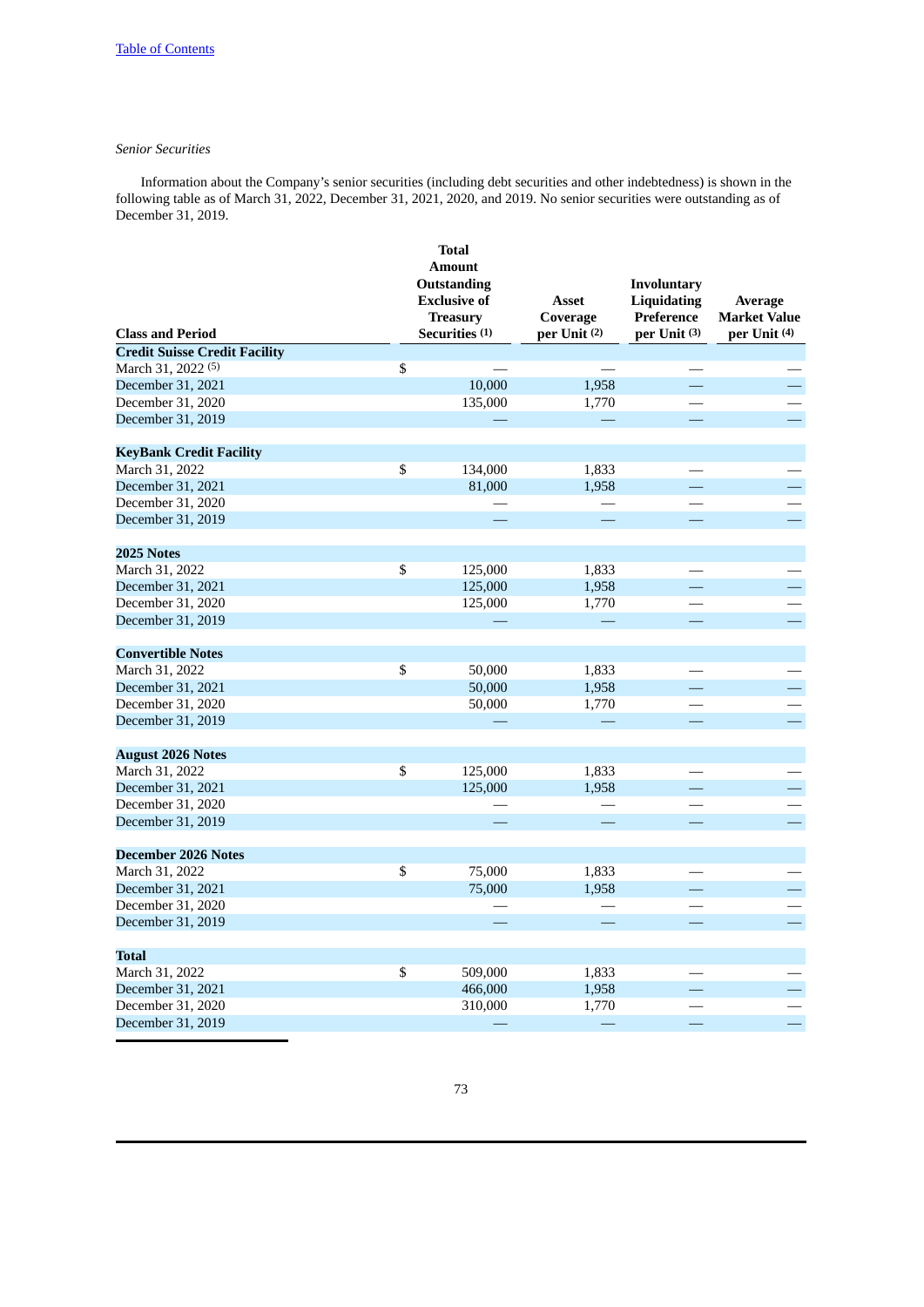- (1) Total amount of each class of senior securities outstanding at the end of the period presented.
- (2) Asset coverage per unit is the ratio of the carrying value of total assets, less all liabilities excluding indebtedness represented by senior securities in this table to the aggregate amount of senior securities representing indebtedness. Asset coverage per unit is expressed in terms of dollar amounts per \$1,000 of indebtedness and is calculated on a consolidated basis.
- (3) The amount to which such class of senior security would be entitled upon the Company's involuntary liquidation in preference to any security junior to it. The "—" in this column indicates information that the SEC expressly does not require to be disclosed for certain types of senior securities.
- (4) Not applicable because the senior securities are not registered for public trading on a securities exchange.
- (5) Credit Suisse Credit Facility matured on January 8, 2022, in accordance with its terms, and all outstanding indebtedness thereunder was repaid.

#### **Note 12. Related Party Transactions**

During the three months ended March 31, 2022 and the year ended December 31, 2021, certain related parties received distributions from the Company relating to their shares held. Refer to "Note 7 – Stockholder's Equity" for further details on the Company's Distribution Reinvestment Plan and the distributions declared. Additionally, during the Company's IPO certain related parties purchased additional shares of the Company's common stock. These acquisitions were made at the IPO price of \$14.00 per share. During the three months ended March 31, 2022 and the year ended December 31, 2021, the Company's directors and executive officers and certain employees received restricted stock awards under the 2019 Long Term Incentive Plan and the 2019 Restricted Stock Plan. Refer to "Note 8 – Equity Incentive Plans" for further details on the Company's share-based compensation plans.

The Company has entered into indemnification agreements with its directors and executive officers. The indemnification agreements are intended to provide the Company's directors and executive officers the maximum indemnification permitted under Maryland law and the 1940 Act. Each indemnification agreement provides that the Company shall indemnify the director or executive officer who is a party to the agreement, or an "Indemnitee," including the advancement of legal expenses, if, by reason of his or her corporate status, the Indemnitee is, or is threatened to be, made a party to or a witness in any threatened, pending, or completed proceeding, to the maximum extent permitted by Maryland law and the 1940 Act.

The Company and its executives and directors are covered by directors and officers insurance. In addition, each of our directors and officers have entered into an indemnification agreement with us pursuant to which our directors and officers are indemnified by us to the maximum extent permitted by Maryland law subject to the restrictions of the 1940 Act.

#### **Note 13. Recent Accounting Pronouncements**

In March 2020, the FASB issued ASU 2020-04, "Reference rate reform (Topic 848) - Facilitation of the effects of reference rate reform on financial reporting" and in January 2021, the FASB issued ASU 2021-01, "Reference rate reform (Topic 848)." The amendments in these updates provide optional expedients and exceptions for applying U.S. GAAP to certain contracts and hedging relationships that reference LIBOR or another reference rate expected to be discontinued due to reference rate reform and became effective upon issuance for all entities. ASU 2020-04 and ASU 2021-01 are elective and are effective on March 12, 2020 through December 31, 2022. The Company does not plan on adopting, as it expects that the adoption of the guidance will not have a material impact on its consolidated financial statements.

Rule 2a-5 under the 1940 Act was recently adopted by the SEC and establishes a framework for determining fair value in good faith for purposes of the 1940 Act. The Company is evaluating the impact of adopting Rule 2a-5 and intends to comply with the new rule's requirements on or before the compliance date in September 2022.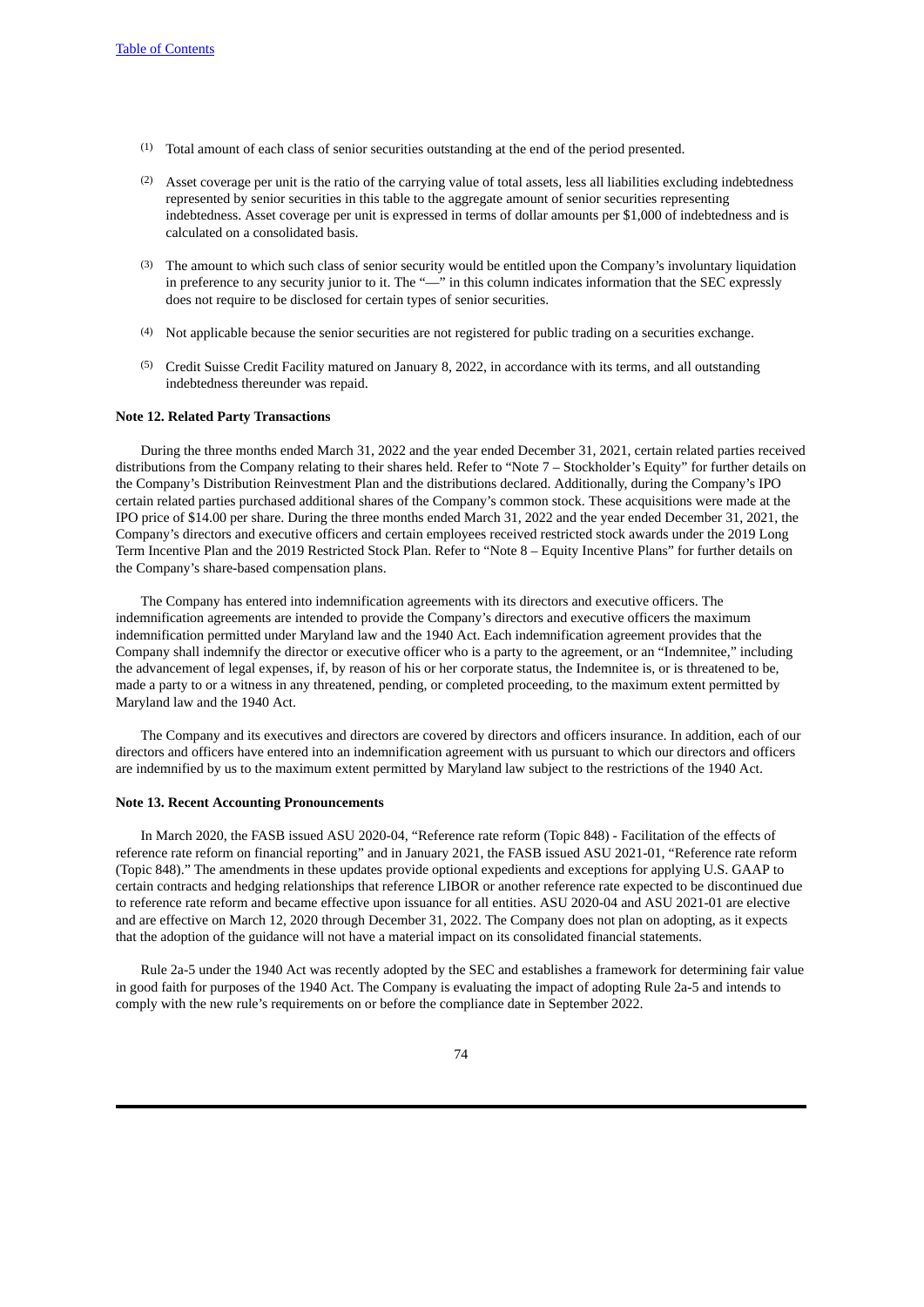# **Note 14. Subsequent Events**

The Company's management evaluated subsequent events through the date of issuance of the consolidated financial statements included herein. Except as noted below, there have been no subsequent events that occurred during such period that would require recognition or disclosure.

# *KeyBank Credit Facility*

On April 13, 2022, TCF, as borrower, and the Company, as servicer, entered into an amendment (the "Second Amendment") to the KeyBank Credit Agreement. Among other changes, the Second Amendment (i) increased the total facility amount by \$100 million to \$400 million in maximum capacity, subject to certain provisions, and (ii) replaces LIBOR benchmark provisions with SOFR benchmark provisions such that borrowings under the KeyBank Credit Facility will bear interest at a rate equal to Adjusted Term SOFR plus 3.25%. As of May 9, 2022, the Company has increased the total availability under the KeyBank Credit Facility to \$275 million.

# *Equity issuance*

On April 7, 2022, the Company issued 2,754,840 shares of the Company's common stock, par value \$0.001 per share, at a public offering price of \$18.15 per share, resulting in net proceeds to the Company of approximately \$47.7 million, after deducting discounts and commissions and estimated offering expenses. In addition, the underwriters exercised their option to purchase an additional 413,226 shares of common stock.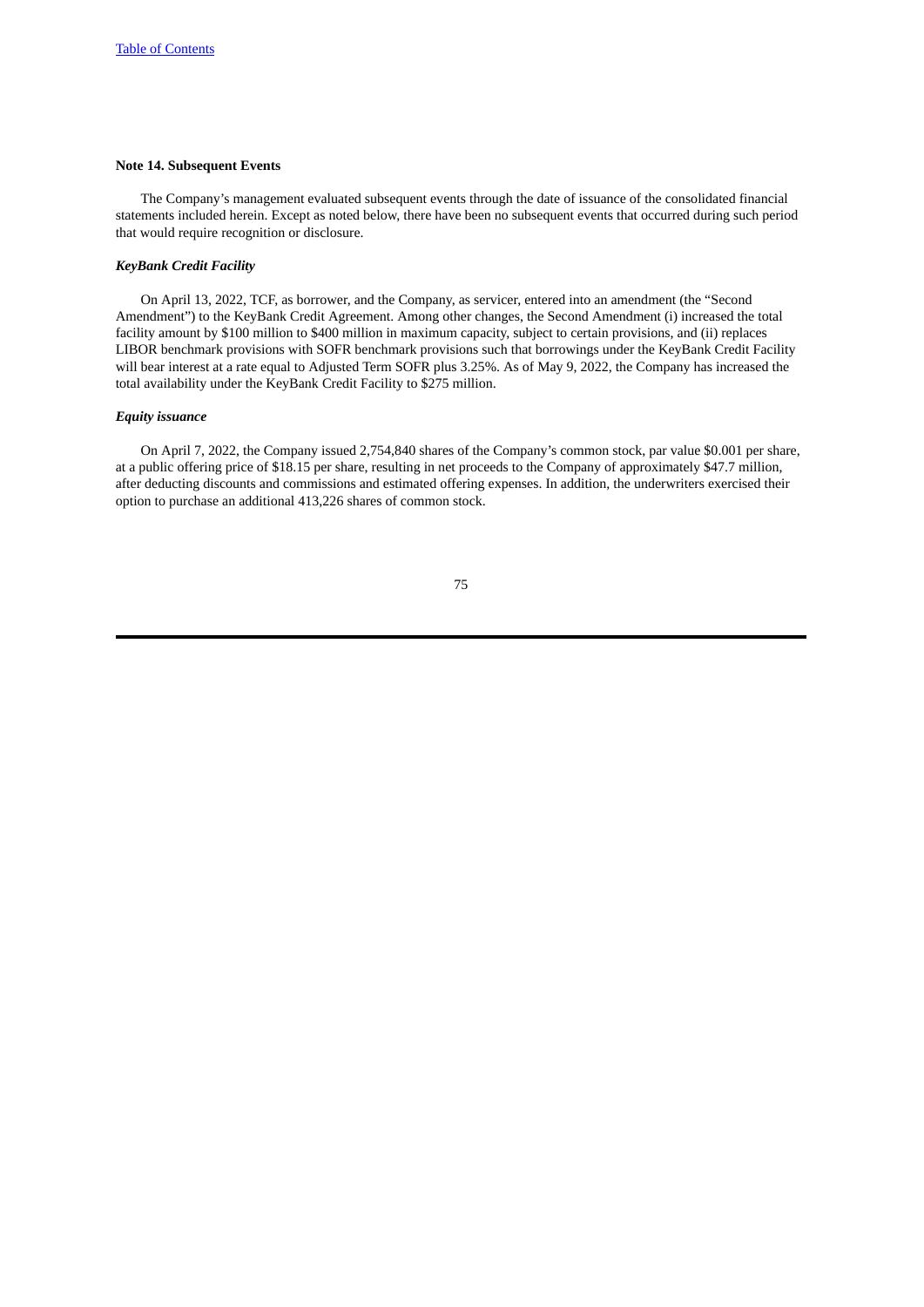# **Item 2. Management's Discussion and Analysis of Financial Condition and Results of Operations**

Except where the context suggests otherwise, the terms "we," "us," "our," and "the Company" refer to Trinity Capital Inc. and its consolidated subsidiaries. The information contained in this section should be read in conjunction with our consolidated financial statements and related notes thereto appearing elsewhere in this Quarterly Report on Form 10-*Q.*

# **Forward-Looking Statements**

This quarterly report contains forward-looking statements that involve substantial risks and uncertainties. Such statements involve known and unknown risks, uncertainties and other factors and undue reliance should not be placed thereon. Any statements about our expectations, beliefs, plans, predictions, forecasts, objectives, assumptions or future events or performance are not historical facts and may be forward-looking. These statements are often, but not always, made through the use of words or phrases such as "anticipate," "believes," "can," "could," "may," "predicts," "potential," "should," "will," "estimate," "plans," "projects," "continuing," "ongoing," "expects," "intends" and similar words or phrases. Accordingly, these statements are only predictions and involve estimates, known and unknown risks, assumptions and uncertainties that could cause actual results to differ materially from those expressed in them. Our actual results could differ materially from those anticipated in such forward-looking statements as a result of several factors discussed under Item 1A. "Risk Factors" of Part II of this quarterly report and Item 1A. "Risk Factors" of Part I of our Annual Report on Form 10-K, filed with the SEC on March 4, 2021, including the following factors, among others:

- our limited operating history as a business development company ("BDC");
- our future operating results, including the impact of the SARS-CoV-2 ("COVID-19") pandemic;
- our dependence upon our management team and key investment professionals;
- our ability to manage our business and future growth;
- risks related to investments in growth stage companies, other venture capital-backed companies and generally U.S. companies;
- the ability of our portfolio companies to achieve their objectives, including as a result of the COVID-19 pandemic;
- the use of leverage;
- risks related to the uncertainty of the value of our portfolio investments;
- changes in political, economic or industry conditions, the interest rate and inflation rate environments or conditions affecting the financial and capital markets, including as a result of the COVID-19 pandemic;
- uncertainty surrounding the financial and/or political stability of the United States, the United Kingdom, the European Union and China, including as a result of the COVID-19 pandemic, and the military conflict between Russia and Ukraine;
- the dependence of our future success on the general economy and its impact on the industries in which we invest;
- risks related to changes in interest rates and inflation rates, our expenses, and other general economic conditions and the effect on our net investment income;
- the effect of changes in tax laws and regulations and interpretations thereof;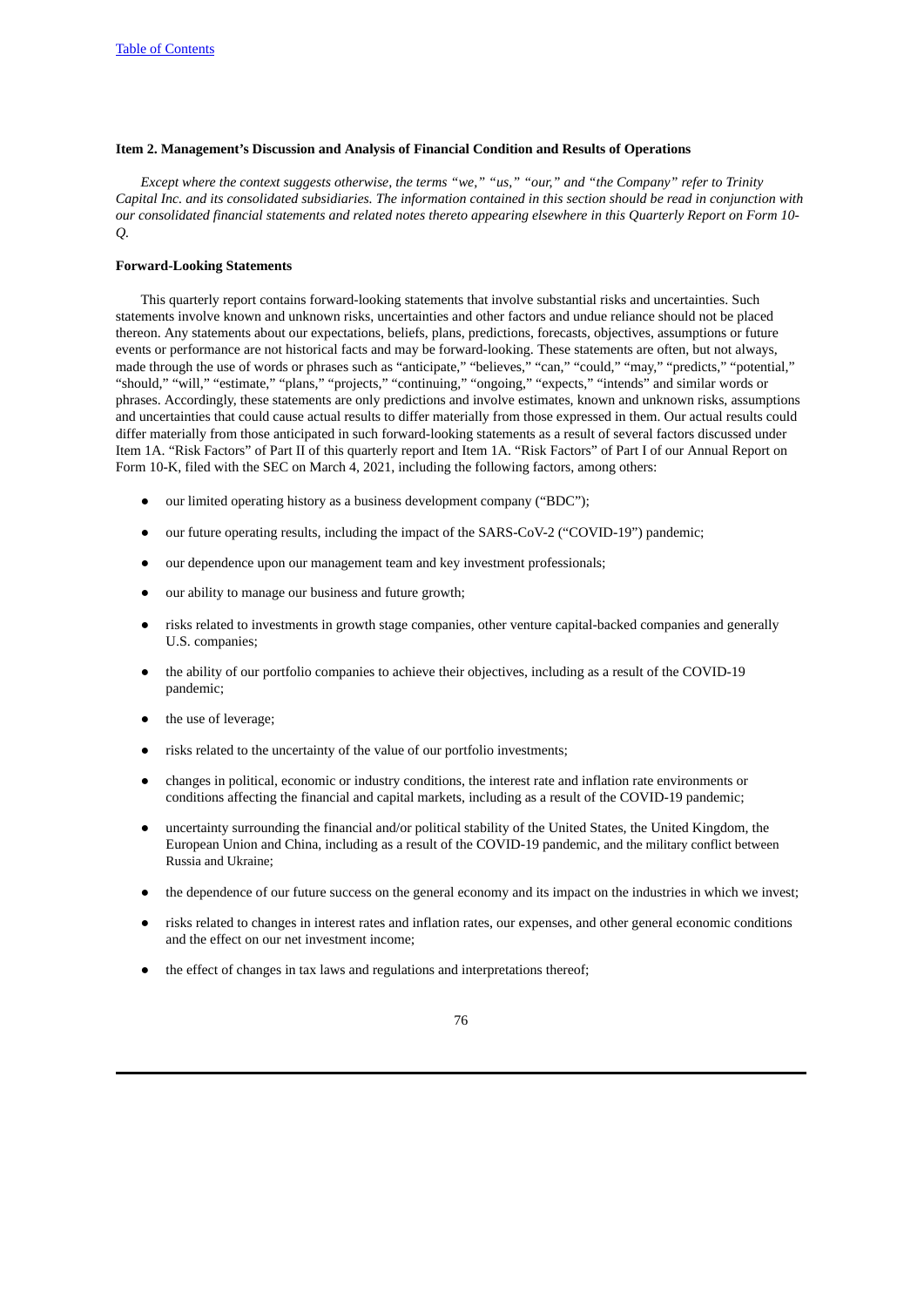- the impact on our business of new or amended legislation or regulations, including the Coronavirus Aid, Relief and Economic Security Act, the stimulus package passed by Congress and signed into law in December 2020 and the American Rescue Plan Act of 2021 signed into law in March 2021;
- risks related to market volatility, including general price and volume fluctuations in stock markets;
- our ability to make distributions, including as a result of the COVID-19 pandemic; and
- our ability to maintain our status as a BDC under the Investment Company Act of 1940, as amended (the "1940 Act"), and qualify annually for tax treatment as a regulated investment company ("RIC") under Subchapter M of the Internal Revenue Code of 1986, as amended (the "Code").

Additionally, there may be other risks that are otherwise described from time to time in the reports that we file with the Securities and Exchange Commission. Any forward-looking statements in this report should be considered in light of various important factors, including the risks and uncertainties listed above, as well as others. All forward-looking statements are necessarily only estimates of future results, and there can be no assurance that actual results will not differ materially from expectations, and, therefore, you are cautioned not to place undue reliance on such statements. Any forward-looking statements are qualified in their entirety by reference to the risk factors discussed throughout this quarterly report. Further, any forward-looking statement speaks only as of the date on which it is made, and we undertake no obligation to update any forward-looking statement to reflect events or circumstances after the date on which the statement is made or to reflect the occurrence of unanticipated events. Because we are an investment company, the forward-looking statements and projections contained in this quarterly report are excluded from the safe harbor protections provided by Section 21E of the Securities Exchange Act of 1934, as amended (the "Exchange Act") (the "safe harbor" provision of the Private Securities Litigation Reform Act of 1995).

#### *Overview*

We are a specialty lending company providing debt, including loans and equipment financings, to growth stage companies, including venture-backed companies and companies with institutional equity investors. We are an internally managed, closed-end, non-diversified management investment company that has elected to be regulated as BDC under the 1940 Act. We have elected to be treated, and intend to continue to qualify annually, as a RIC under Subchapter M of the Code for U.S. federal income tax purposes. As a BDC and a RIC, we are required to comply with certain regulatory requirements.

Our investment objective is to generate current income and, to a lesser extent, capital appreciation through our investments. We seek to achieve our investment objective by making investments consisting primarily of term loans and equipment financings and, to a lesser extent, working capital loans, equity and equity-related investments. In addition, we may obtain warrants or contingent exit fees at funding from many of our portfolio companies, providing an additional potential source of investment returns. We generally are required to invest at least 70% of our total assets in qualifying assets in accordance with the 1940 Act but may invest up to 30% of our total assets in non-qualifying assets, as permitted by the 1940 Act.

We target investments in growth stage companies, which are typically private companies, including venture-backed companies and companies with institutional equity investors. We define "growth stage companies" as companies that have significant ownership and active participation by sponsors, such as institutional investors or private equity firms, and expected annual revenues of up to \$100.0 million. Subject to the requirements of the 1940 Act, we are not limited to investing in any particular industry or geographic area and seek to invest in under-financed segments of the private credit markets.

Our loans and equipment financings may have initial interest-only periods of up to 24 months and generally fully amortize over a total term of up to 60 months. These investments are typically secured by a blanket first position lien, a specific asset lien on mission critical assets and/or a blanket second position lien. We may also make a limited number of direct equity and equity-related investments in conjunction with our debt investments. We target growth stage companies that have recently issued equity to raise cash to offset potential cash flow needs related to projected growth, have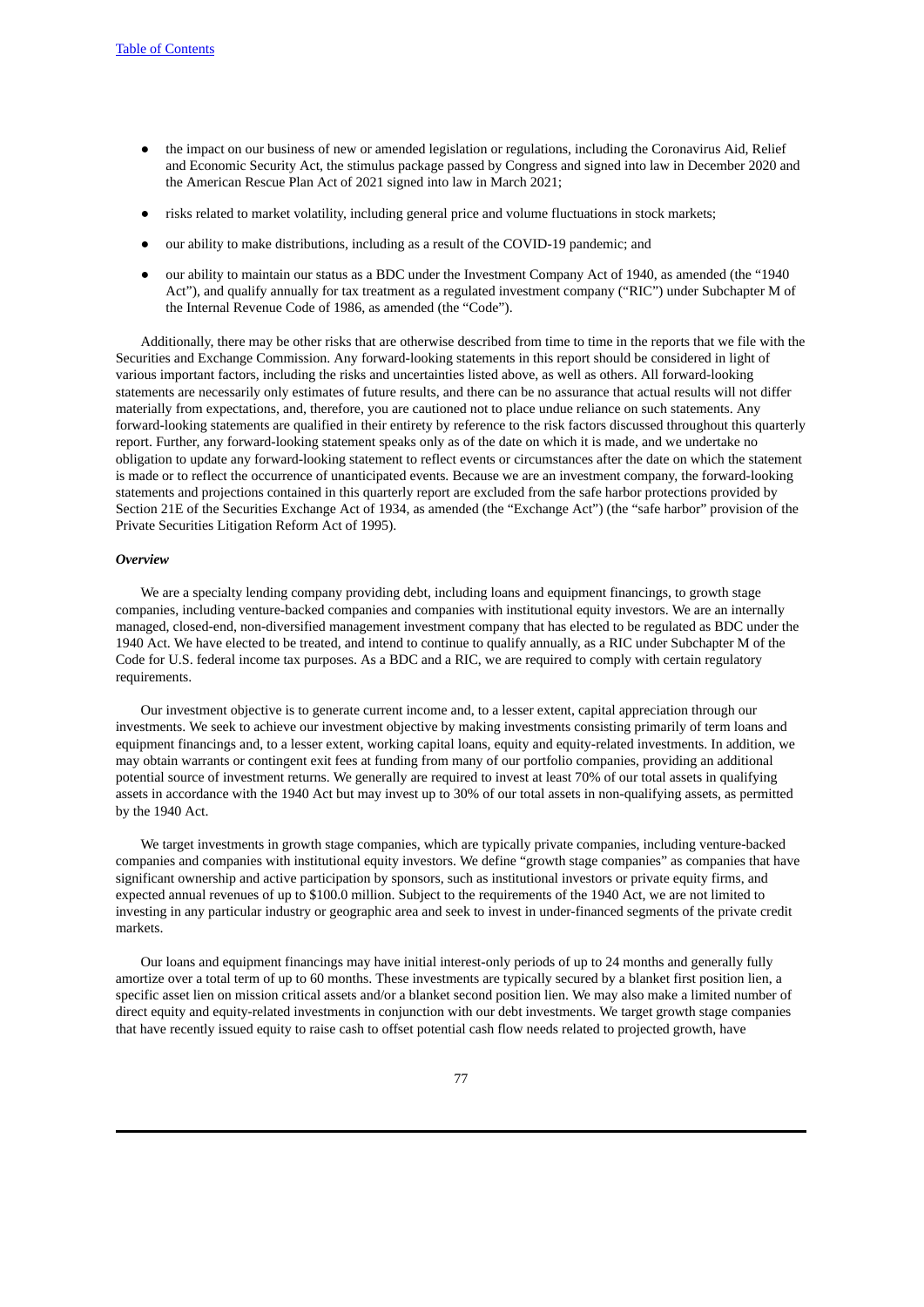achieved positive cash flow to cover debt service, or have institutional investors committed to providing additional funding. A loan or equipment financing may be structured to tie the amortization of the loan or equipment financing to the portfolio company's projected cash balances while cash is still available for operations. As such, the loan or equipment financing may have a reduced risk of default. We believe that the amortizing nature of our investments will mitigate risk and significantly reduce the risk of our investments over a relatively short period. We focus on protecting and recovering principal in each investment and structure our investments to provide downside protection.

# *Our History*

Trinity Capital Inc. was incorporated under the general corporation laws of the State of Maryland on August 12, 2019 and commenced operations on January 16, 2020. Prior to January 16, 2020, we had no operations, except for matters relating to our formation and organization as a BDC.

On January 16, 2020, through a series of transactions (the "Formation Transactions"), we acquired Trinity Capital Investment, LLC, Trinity Capital Fund II, L.P. ("Fund II"), Trinity Capital Fund III, L.P., Trinity Capital Fund IV, L.P. and Trinity Sidecar Income Fund, L.P. (collectively, the "Legacy Funds") and all of their respective assets (the "Legacy Assets"), including their respective investment portfolios (the "Legacy Portfolio"), as well as Trinity Capital Holdings, LLC ("Trinity Capital Holdings"), a holding company whose subsidiaries managed and/or had the right to receive fees from certain of the Legacy Funds. In order to complete these transactions we used a portion of the proceeds from our private equity offering and private debt offering that occurred on January 16, 2020.

The Legacy Funds were merged with and into the Company, and we issued 9,183,185 shares of our common stock for an aggregate amount of approximately \$137.7 million and paid approximately \$108.7 million in cash to the Legacy Funds' investors, which included the general partners, managers or managing members of the Legacy Funds (the "Legacy Investors"), to acquire the Legacy Funds and all of their respective assets, including the Legacy Portfolio. Our senior management team, led by Steven L. Brown, comprises the majority of the senior management team that managed the Legacy Funds and sourced the Legacy Portfolio.

As part of the Formation Transactions, we also acquired 100% of the equity interests of Trinity Capital Holdings for an aggregate purchase price of \$10.0 million, which was comprised of 533,332 shares of our common stock, totaling approximately \$8.0 million, and approximately \$2.0 million in cash. In connection with the acquisition of such equity interests, the Company also assumed a \$3.5 million severance related liability with respect to a former member of certain general partners of certain Legacy Funds. In connection with the acquisition of Trinity Capital Holdings, approximately \$13.5 million (consisting of the aggregate purchase price and severance related liability assumed) was expensed to Costs related to the acquisition of Trinity Capital Holdings and Legacy Funds in the Consolidated Statements of Operations. As a result of the Formation Transactions, Trinity Capital Holdings became a wholly owned subsidiary of the Company.

On February 2, 2021, we completed our initial public offering of 8,006,291 shares of our common stock at a price of \$14.00 per share, inclusive of the underwriters' option to purchase additional shares, which was exercised in full. Our common stock began trading on the Nasdaq Global Select Market on January 29, 2021 under the symbol "TRIN." Proceeds from this offering were primarily used to pay down a portion of our existing indebtedness outstanding under the Credit Suisse Credit Facility.

## *Critical Accounting Policies*

The Company's financial statements are prepared in accordance with generally accepted accounting principles in the United States of America ("GAAP") and pursuant to Regulation S-X under the Securities Act of 1933, as amended (the "Securities Act"). The Company follows accounting and reporting guidance as determined by the Financial Accounting Standards Board ("FASB"), in FASB Accounting Standards Codification ("ASC") 946, *Financial Services — Investment Companies*.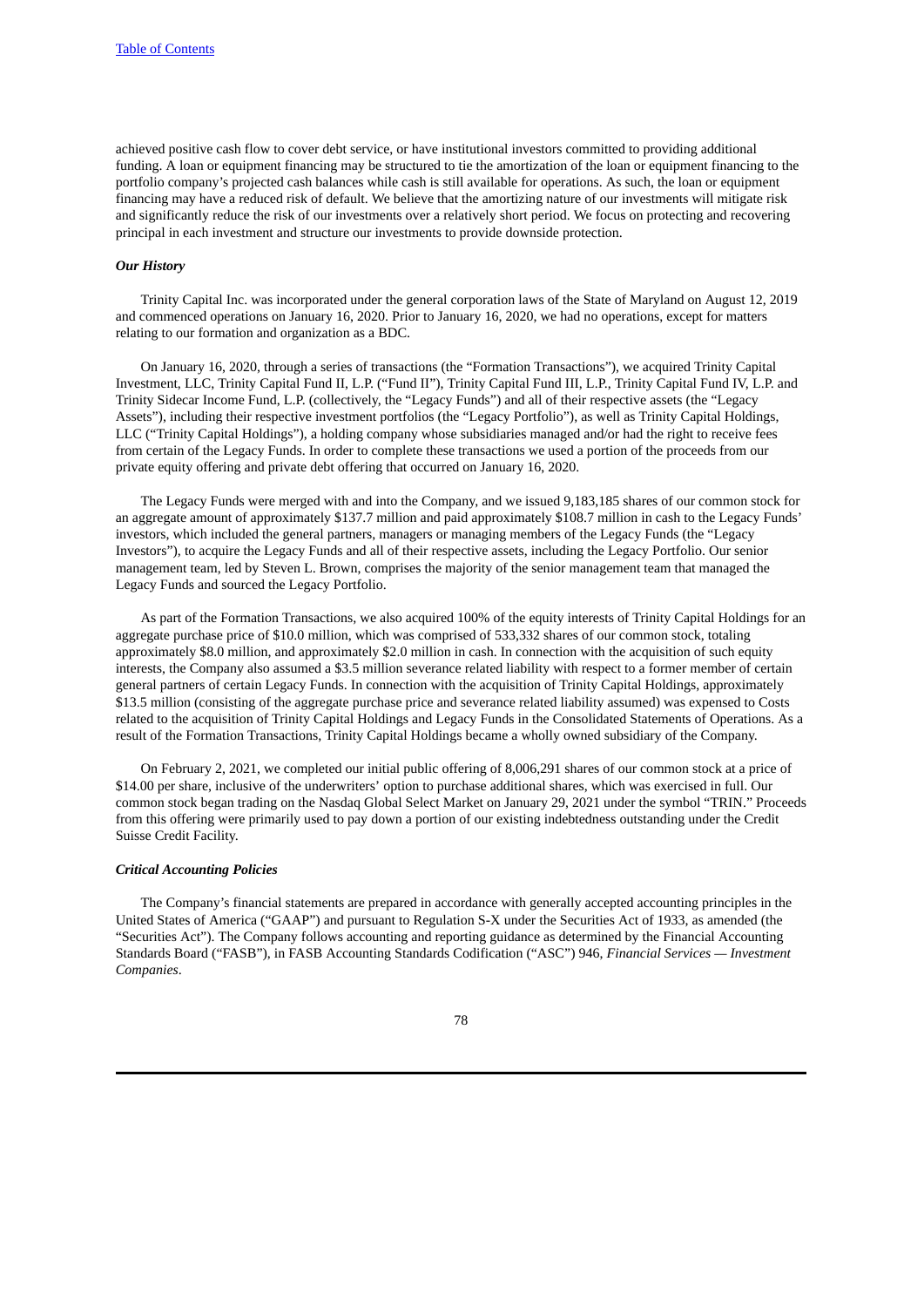The preparation of our financial statements in accordance with GAAP requires us to make estimates and assumptions that affect the reported amounts of assets, liabilities, revenues and expenses. Changes in the economic environment, financial markets and any other parameters used in determining such estimates could cause actual results to differ materially. Valuation of investments, income recognition, realized / unrealized gains or losses and U.S. federal income taxes are considered to be our critical accounting policies and estimates. –For additional information, please refer to "Note 2 - Summary of Significant Accounting Policies" in the notes to the consolidated financial statements included with this Quarterly Report on Form 10-Q.

# *Valuation of Investments*

The most significant estimate inherent in the preparation of the Company's consolidated financial statements is the valuation of investments and the related amounts of unrealized appreciation and depreciation of investments recorded. The Company's investments are carried at fair value in accordance with the 1940 Act and ASC 946 and measured in accordance with ASC 820, *Fair Value Measurements and Disclosures* ("ASC 820"). ASC 820 defines fair value, establishes a framework for measuring fair value, establishes a fair value hierarchy based on the observability of inputs used to measure fair value, and provides disclosure requirements for fair value measurements. ASC 820 requires the Company to assume that each of the portfolio investments is sold in a hypothetical transaction in the principal or, as applicable, most advantageous market using market participant assumptions as of the measurement date. Market participants are defined as buyers and sellers in the principal market that are independent, knowledgeable and willing and able to transact. The Company values its investments at fair value as determined in good faith by the Company's Board of Directors (the "Board") in accordance with the provisions of ASC 820 and the 1940 Act.

While the Board is ultimately and solely responsible for determining the fair value of the Company's investments, the Company has engaged independent valuation firms to provide the Company with valuation assistance with respect to its investments. The Company engages independent valuation firms on a discretionary basis. Specifically, on a quarterly basis, the Company will identify portfolio investments with respect to which an independent valuation firm will assist in valuing certain investments. The Company selects these portfolio investments based on a number of factors, including, but not limited to, the potential for material fluctuations in valuation results, size, credit quality and the time lapse since the last valuation of the portfolio investment by an independent valuation firm.

Investments recorded on our Consolidated Statements of Assets and Liabilities are categorized based on the inputs to the valuation techniques as follows:

- Level 1 Investments whose values are based on unadjusted quoted prices for identical assets in an active market that the Company has the ability to access (examples include investments in active exchangetraded equity securities and investments in most U.S. government and agency securities).
- Level 2 Investments whose values are based on quoted prices in markets that are not active or model inputs that are observable either directly or indirectly for substantially the full term of the investment.
- Level 3 Investments whose values are based on prices or valuation techniques that require inputs that are both unobservable and significant to the overall fair value measurement (for example, investments in illiquid securities issued by privately held companies). These inputs reflect management's own assumptions about the assumptions a market participant would use in pricing the investment.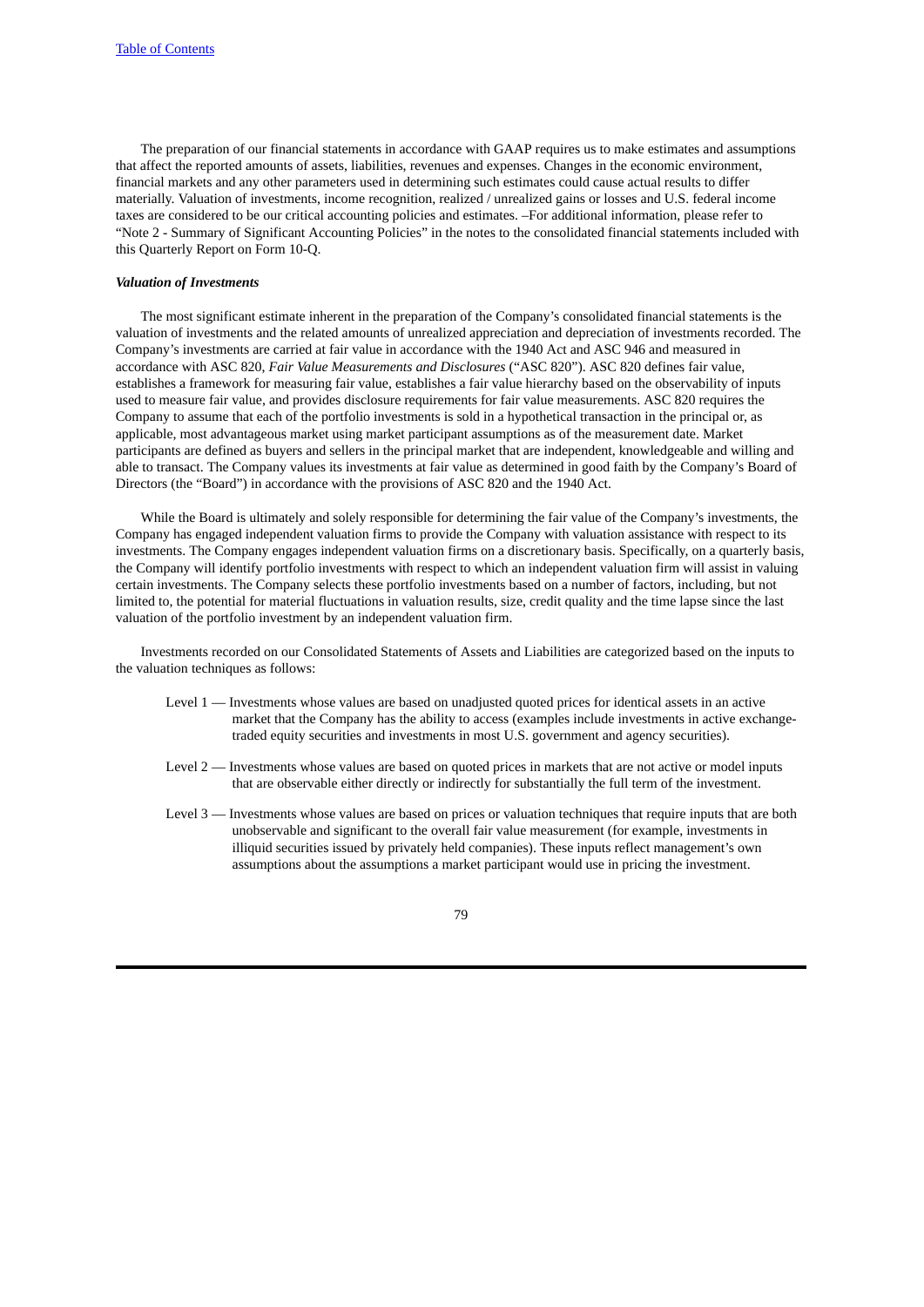Given the nature of lending to venture capital-backed growth stage companies, substantially all of the Company's investments in these portfolio companies are considered Level 3 assets under ASC 820 because there is no known or accessible market or market indexes for these investment securities to be traded or exchanged. The Company uses an internally developed portfolio investment rating system in connection with its investment oversight, portfolio management and analysis and investment valuation procedures. This system takes into account both quantitative and qualitative factors of the portfolio companies. Due to the inherent uncertainty of determining the fair value of investments that do not have a readily available market value, the fair value of the Company's investments may fluctuate from period to period. Because of the inherent uncertainty of valuation, these estimated values may differ significantly from the values that would have been reported had a ready market for the investments existed, and it is reasonably possible that the difference could be material.

Fair value estimates are made at discrete points in time based on relevant information. These estimates may be subjective in nature and involve uncertainties and matters of significant judgment and, therefore, cannot be determined with precision. The carrying amounts of the Company's financial instruments, consisting of cash, investments, receivables, payables and other liabilities approximate the fair values of such items due to the short-term nature of these instruments.

#### *Income Recognition*

### *Interest Income*

The Company recognizes interest income on an accrual basis and recognizes it as earned in accordance with the contractual terms of the loan agreement to the extent that such amounts are expected to be collected. Original issue discount ("OID") initially includes the estimated fair value of detachable warrants obtained in conjunction with the origination of debt securities, and is accreted into interest income over the term of the loan as a yield enhancement based on the effective yield method. In addition, the Company may also be entitled to an end-of-term ("EOT") fee. EOT fees related to debt investments to be paid at the termination of the financing arrangements are accreted into interest income over the contractual life of the debt based on the effective yield method. As of March 31, 2022 and December 31, 2021, the Company had an EOT payment receivable of approximately \$53.9 million and \$37.9 million, respectively, which is included as a component of the cost basis of the Company's current debt securities. When a portfolio company pre-pays their indebtedness prior to the scheduled maturity date, then the acceleration of the unaccreted OID and EOT is recognized as interest income.

Income related to application or origination payments, including facility commitment fees, net of related expenses and generally collected in advance, are amortized into interest income over the contractual life of the loan. The Company recognizes nonrecurring fees and additional OID and EOT received in consideration for contract modifications commencing in the quarter relating to the specific modification.

#### *Fee Income*

The Company recognizes one-time fee income, including, but not limited to, structuring fees, prepayment penalties, and exit fees related to a change in ownership of the portfolio company, as other income when earned. These fees are generally earned when the portfolio company enters into an equipment financing arrangement or pays off their outstanding indebtedness prior to the scheduled maturity.

#### *Portfolio Composition and Investment Activity*

#### *Portfolio Composition*

As of March 31, 2022, our investment portfolio had an aggregate fair value of approximately \$919.3 million and was comprised of approximately \$649.5 million in secured loans, \$204.3 million in equipment financings, and \$65.5 million in equity and warrants, across 98 portfolio companies. As of December 31, 2021, our investment portfolio had an aggregate fair value of approximately \$873.5 million and was comprised of approximately \$551.9 million in secured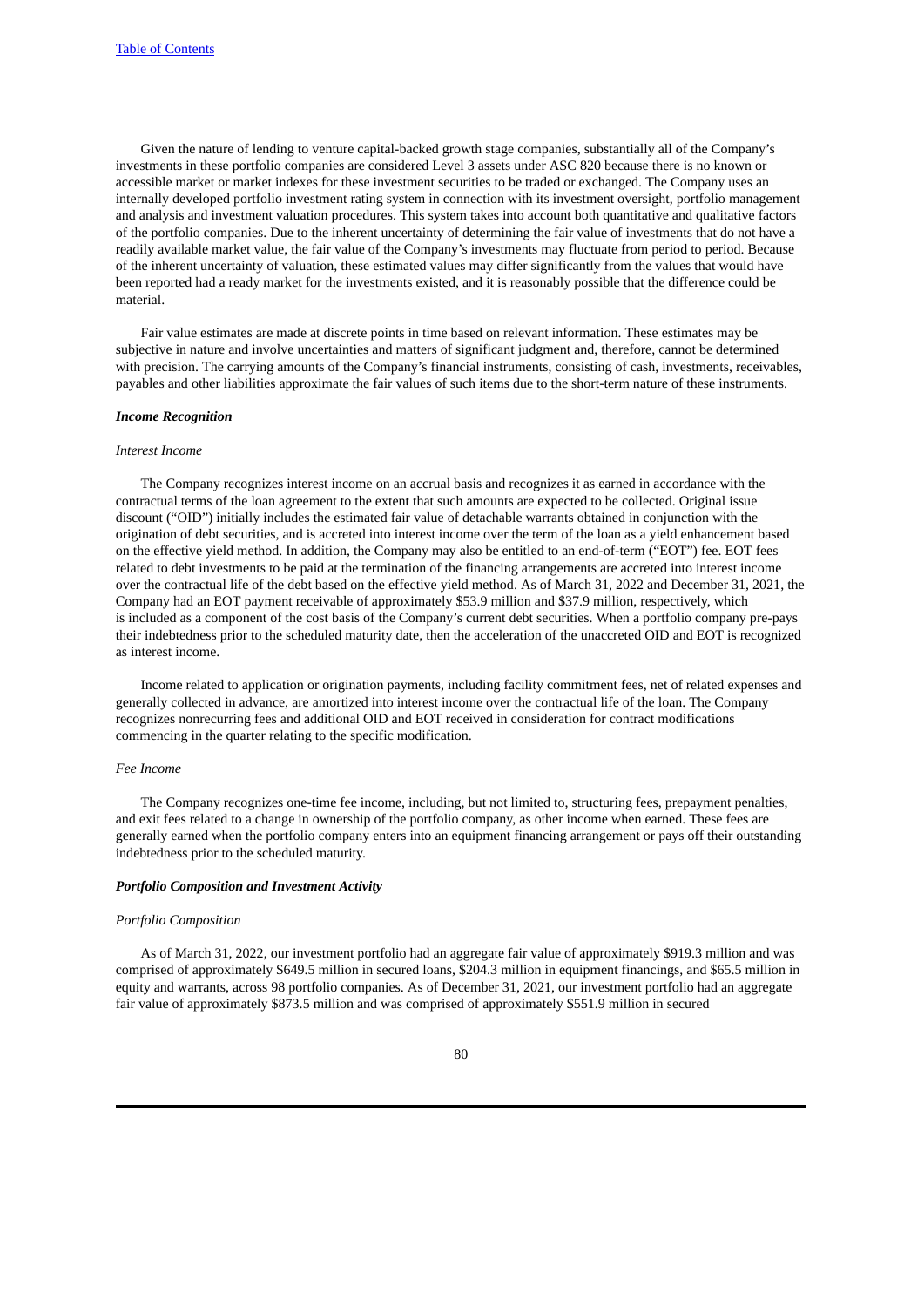loans, \$184.1 million in equipment financings, and \$137.5 million in equity and equity-related investments, including warrants, across 94 portfolio companies.

A summary of the composition of our investment portfolio at cost and fair value as a percentage of total investments are shown in following table as of March 31, 2022 and December 31, 2021:

|                             | March 31, 2022 |               | <b>December 31, 2021</b> |               |  |  |
|-----------------------------|----------------|---------------|--------------------------|---------------|--|--|
| Type                        | Cost           | Fair<br>Value | Cost                     | Fair<br>Value |  |  |
| Secured Loans               | 71.7%          | 70.6%         | 69.8%                    | 63.2%         |  |  |
| <b>Equipment Financings</b> | 22.2%          | 22.2%         | 23.0%                    | 21.1%         |  |  |
| Equity                      | 3.9%           | 2.6%          | 5.3%                     | 11.5%         |  |  |
| Warrants                    | 2.2%           | 4.6%          | 1.9%                     | 4.2%          |  |  |
| Total                       | 100.0%         | 100.0%        | 100.0%                   | 100.0%        |  |  |

The following table shows the composition of our investment portfolio by geographic region at cost and fair value as a percentage of total investments as of March 31, 2022 and December 31, 2021. The geographic composition is determined by the location of the corporate headquarters of the portfolio company.

|                          |         | <b>March 31, 2022</b> |         | <b>December 31, 2021</b> |
|--------------------------|---------|-----------------------|---------|--------------------------|
| <b>Geographic Region</b> | Cost    | Fair<br>Value         | Cost    | Fair<br><b>Value</b>     |
| <b>United States</b>     |         |                       |         |                          |
| West                     | 46.7%   | 46.7%                 | 46.5%   | 50.7%                    |
| <b>Northeast</b>         | 23.8%   | 24.1%                 | 26.4%   | 24.5%                    |
| Mountain                 | 7.9%    | 8.5%                  | 8.2%    | 8.1%                     |
| South                    | $6.7\%$ | 7.0%                  | 7.6%    | 7.0%                     |
| Midwest                  | $5.0\%$ | 3.9%                  | 3.7%    | 2.7%                     |
| Southeast                | 0.7%    | 0.6%                  | 0.1%    | 0.1%                     |
| International:           |         |                       |         |                          |
| Canada                   | 7.2%    | $7.2\%$               | 7.5%    | 6.9%                     |
| Western Europe           | 2.0%    | 2.0%                  | $0.0\%$ | $0.0\%$                  |
| Total                    | 100.0%  | 100.0%                | 100.0%  | 100.0%                   |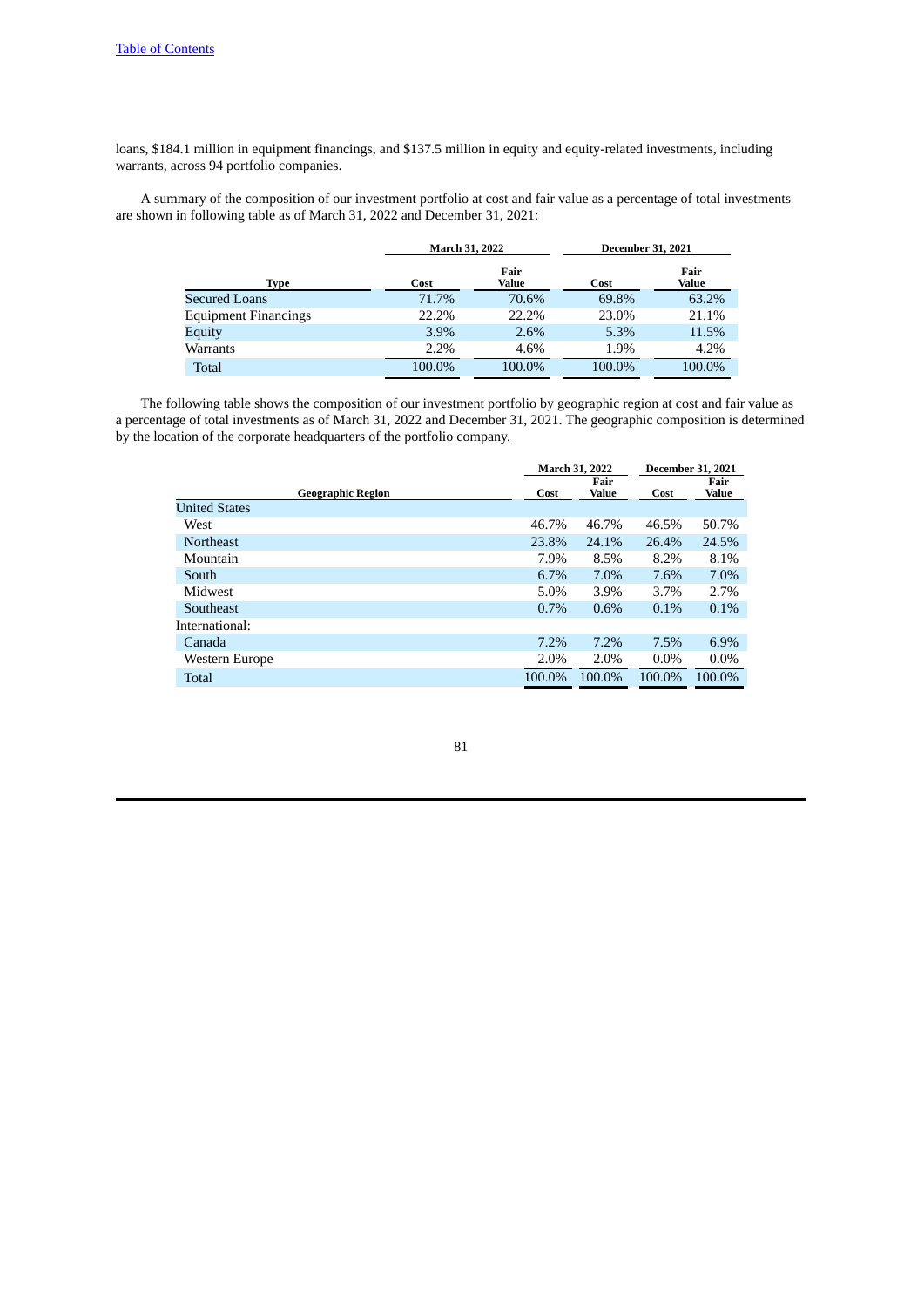Set forth below is a table showing the industry composition of our investment portfolio at cost and fair value as a percentage of total investments as of March 31, 2022 and December 31, 2021:

|                                                  | March 31, 2022 |         | December 31, 2021 |         |  |
|--------------------------------------------------|----------------|---------|-------------------|---------|--|
|                                                  |                | Fair    |                   | Fair    |  |
| Industry                                         | Cost           | Value   | Cost              | Value   |  |
| Manufacturing                                    | 24.8%          | 23.9%   | 21.1%             | 25.4%   |  |
| Professional, Scientific, and Technical Services | 20.8%          | 22.2%   | 17.6%             | 18.5%   |  |
| Information                                      | 9.5%           | 10.0%   | 12.7%             | 12.3%   |  |
| Finance and Insurance                            | 7.3%           | 7.6%    | 7.8%              | 7.5%    |  |
| <b>Real Estate</b>                               | $5.0\%$        | 4.9%    | 5.1%              | 4.7%    |  |
| Retail Trade                                     | 4.4%           | 4.3%    | 5.0%              | 4.5%    |  |
| <b>Health Care and Social Assistance</b>         | 5.5%           | 4.3%    | 6.3%              | 5.1%    |  |
| <b>Rental and Leasing Services</b>               | 4.1%           | 4.2%    | 4.1%              | 3.8%    |  |
| Space Research and Technology                    | 3.3%           | 3.4%    | 3.8%              | 3.5%    |  |
| Management of Companies and Enterprises          | 3.2%           | 3.3%    | 2.8%              | 2.6%    |  |
| Administrative and Support and Waste             |                |         |                   |         |  |
| <b>Management and Remediation Services</b>       | $3.2\%$        | $3.2\%$ | 3.7%              | 3.4%    |  |
| <b>Educational Services</b>                      | 2.0%           | 2.0%    | 2.3%              | 2.2%    |  |
| Utilities                                        | 2.0%           | 2.0%    | 2.6%              | 2.3%    |  |
| Agriculture, Forestry, Fishing and Hunting       | 1.3%           | 1.5%    | 1.5%              | 1.5%    |  |
| <b>Transportation and Warehousing</b>            | 1.1%           | 1.1%    | $0.0\%$           | $0.0\%$ |  |
| <b>Wholesale Trade</b>                           | $0.9\%$        | 1.0%    | 1.2%              | 1.1%    |  |
| Construction                                     | 1.4%           | $0.9\%$ | 1.7%              | 1.0%    |  |
| Pharmaceutical                                   | 0.2%           | 0.2%    | 0.7%              | 0.6%    |  |
| Total                                            | 100.0%         | 100.0%  | 100.0%            | 100.0%  |  |

As of March 31, 2022 and December 31, 2021, the debt, including loans and equipment financings, in our portfolio had a weighted average time to maturity of approximately 3.4 years. Additional information regarding our portfolio is set forth in the schedule of investments and the related notes thereto included with this Quarterly Report on Form 10-Q.

#### *Concentrations of Credit Risk*

Credit risk is the risk of default or non-performance by portfolio companies, equivalent to the investment's carrying amount. Industry and sector concentrations will vary from period to period based on portfolio activity.

As of March 31, 2022 and December 31, 2021, the Company's ten largest portfolio companies represented approximately 32.8% and 36.1%, respectively, of the total fair value of the Company's investments in portfolio companies. As of March 31, 2022 and December 31, 2021, the Company had 13 and nine portfolio companies that represented 5% or more of the Company's net assets, respectively.

# *Investment Activity*

During the three months ended March 31, 2022, we made an aggregate of approximately \$103.9 million of investments in 10 new portfolio companies and approximately \$118.6 million of investments in 21 existing portfolio companies, excluding fees. During the three months ended March 31, 2022, we received an aggregate of \$158.8 million in proceeds from repayments and sales of our investments, including proceeds of approximately \$69.7 million from early repayments on our debt investments.

During the year ended December 31, 2021, we invested approximately \$395.3 million in 33 new portfolio companies and approximately \$163.0 million in 24 existing portfolio companies, excluding deferred fees. During the year ended December 31, 2021, we received an aggregate of approximately \$290.2 million in proceeds from repayments of our debt investments, including proceeds of approximately \$190.1 million from early debt repayments.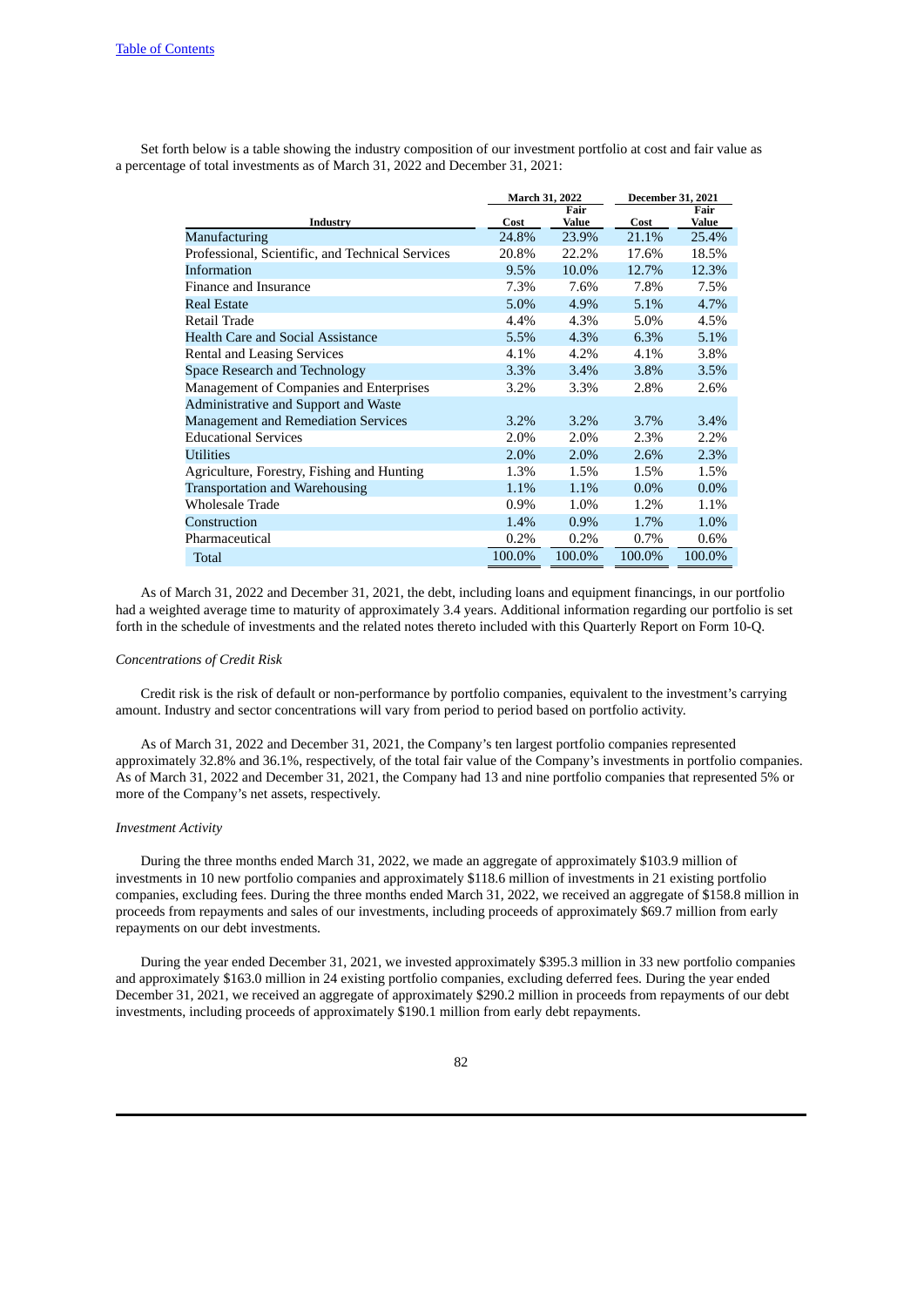The following table provides a summary of the changes in the investment portfolio for the three months ended March 31, 2022 and the year ended December 31, 2021 (in thousands):

|                                                  | <b>Three Months Ended</b> |                          | <b>Year Ended</b> |
|--------------------------------------------------|---------------------------|--------------------------|-------------------|
|                                                  | <b>March 31, 2022</b>     | <b>December 31, 2021</b> |                   |
| <b>Beginning Portfolio, at fair value</b>        | \$<br>873.470             | - \$                     | 493,651           |
| Purchases, net of deferred fees                  | 221,179                   |                          | 554,832           |
| Non-cash conversion                              |                           |                          | 916               |
| Principal payments received on investments       | (26, 783)                 |                          | (74, 278)         |
| Proceeds from early debt repayments              | (69, 729)                 |                          | (190, 107)        |
| Sale of investments                              | (62, 263)                 |                          | (25, 787)         |
| Accretion of OID and EOT payments                | 8,148                     |                          | 21,238            |
| Net realized gain/(loss)                         | 52.644                    |                          | 12,708            |
| Third party participation $(1)$                  |                           |                          | (283)             |
| Change in unrealized appreciation/(depreciation) | (77,318)                  |                          | 80,580            |
| <b>Ending Portfolio, at fair value</b>           | 919,348                   |                          | 873,470           |

(1) Certain third parties had rights to 17,485 shares of Ology Bioservices common stock at a fair value of approximately \$0.6 million as of December 31, 2020. During March 2021, these shares were reissued by Ology Bioservices directly to the third parties and the corresponding liability was removed from the Consolidated Statement of Assets and Liabilities. The activity related to these shares and the related liability is recorded against unrealized appreciation/(depreciation).

The level of our investment activity can vary substantially from period to period depending on many factors, including the amount of debt, including loans and equipment financings, and equity capital required by growth stage companies, the general economic environment and market conditions and the competitive environment for the types of investments we make.

# *Portfolio Asset Quality*

Our portfolio management team uses an ongoing investment risk rating system to characterize and monitor our outstanding loans and equipment financings. Our portfolio management team monitors and, when appropriate, recommends changes to the investment risk ratings. Our Investment Committee reviews the recommendations and/or changes to the investment risk ratings, which are submitted on a quarterly basis to the Board and its Audit Committee.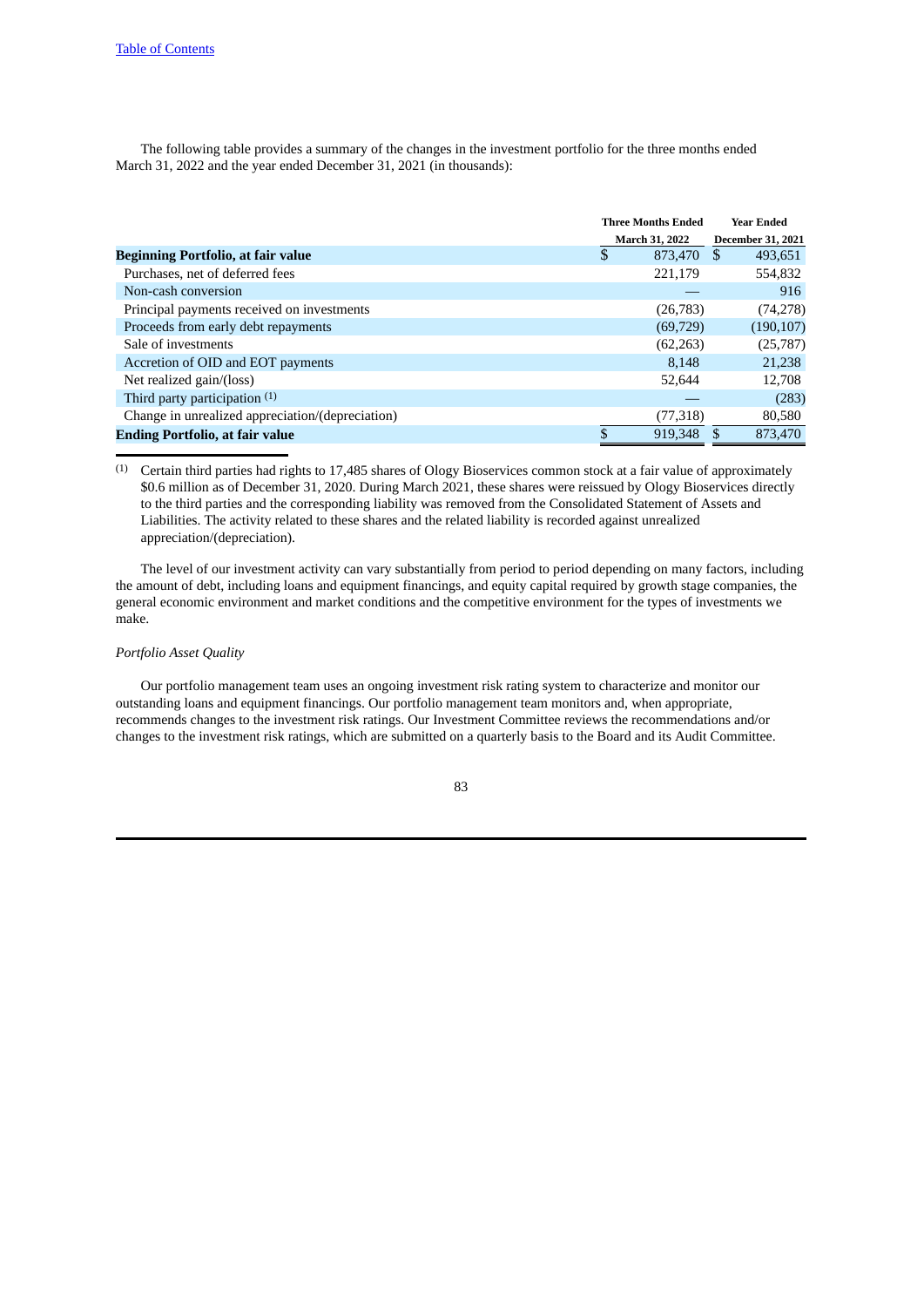For our investment risk rating system, we review seven different criteria and, based on our review of such criteria, we assign a risk rating on a scale of 1 to 5, as set forth in the following illustration.



|            |  |  | We review 7 different criteria on |  |
|------------|--|--|-----------------------------------|--|
|            |  |  | a scale of 1-5 against specific   |  |
| benchmarks |  |  |                                   |  |

| <b>Risk Rating Score</b> | Designation                  |
|--------------------------|------------------------------|
| $4.0 - 5.0$              | <b>Very Strong Performan</b> |
| $3.0 - 3.9$              | <b>Strong Performance</b>    |
| $20 - 29$                | <b>Readerman</b>             |
| $16 - 19$                | Watch:                       |
| $1.0 - 1.5$              | <b>Default / Workov</b>      |

The following table shows the distribution of our loan and equipment financing investments on the 1 to 5 investment risk rating scale range at fair value as of March 31, 2022 and December 31, 2021 (dollars in thousands):

|                               |                           |   | <b>March 31, 2022</b> |                        |  | <b>December 31, 2021</b> |                        |  |  |
|-------------------------------|---------------------------|---|-----------------------|------------------------|--|--------------------------|------------------------|--|--|
| <b>Investment Risk Rating</b> |                           |   | <b>Investments at</b> | Percentage of          |  | <b>Investments at</b>    | Percentage of          |  |  |
| <b>Scale Range</b>            | Designation               |   | <b>Fair Value</b>     | <b>Total Portfolio</b> |  | <b>Fair Value</b>        | <b>Total Portfolio</b> |  |  |
| $4.0 - 5.0$                   | Very Strong Performance   | S | 80,592                | $9.4\%$ \$             |  | 84.785                   | 11.5%                  |  |  |
| $3.0 - 3.9$                   | <b>Strong Performance</b> |   | 332,019               | 38.9%                  |  | 236,466                  | 32.1%                  |  |  |
| $2.0 - 2.9$                   | Performing                |   | 429,044               | 50.3%                  |  | 396,846                  | 53.9%                  |  |  |
| $1.6 - 1.9$                   | Watch                     |   | 8.858                 | 1.0%                   |  | 13.427                   | 1.9%                   |  |  |
| $1.0 - 1.5$                   | Default/Workout           |   | 3.286                 | $0.4\%$                |  | 4.444                    | 0.6%                   |  |  |
| Total                         |                           | S | 853.799               | 100.0%                 |  | 735.968                  | 100.0%                 |  |  |

At March 31, 2022 and December 31, 2021, our loan and equipment financing investments had a weighted average risk rating score of 3.1 and 3.0, respectively.

## *Debt Investments on Non-Accrual Status*

When a debt security becomes 90 days or more past due, or if our management otherwise does not expect that principal, interest, and other obligations due will be collected in full, we will generally place the debt security on nonaccrual status and cease recognizing interest income on that debt security until all principal and interest due has been paid or we believe the borrower has demonstrated the ability to repay its current and future contractual obligations. Any uncollected interest is reversed from income in the period that collection of the interest receivable is determined to be doubtful. However, we may make exceptions to this policy if the investment has sufficient collateral value and is in the process of collection.

As of March 31, 2022, loans to three portfolio companies were on non-accrual status with a total cost of approximately \$17.2 million, and a total fair value of approximately \$4.0 million, or 0.5%, of the fair value of the Company's debt investment portfolio. As of December 30, 2021, loans to two portfolio companies were on non-accrual status with a total cost of approximately \$12.9 million, and a total fair value of approximately \$5.1 million, or 0.7%, of the total fair value of the Company's debt investment portfolio.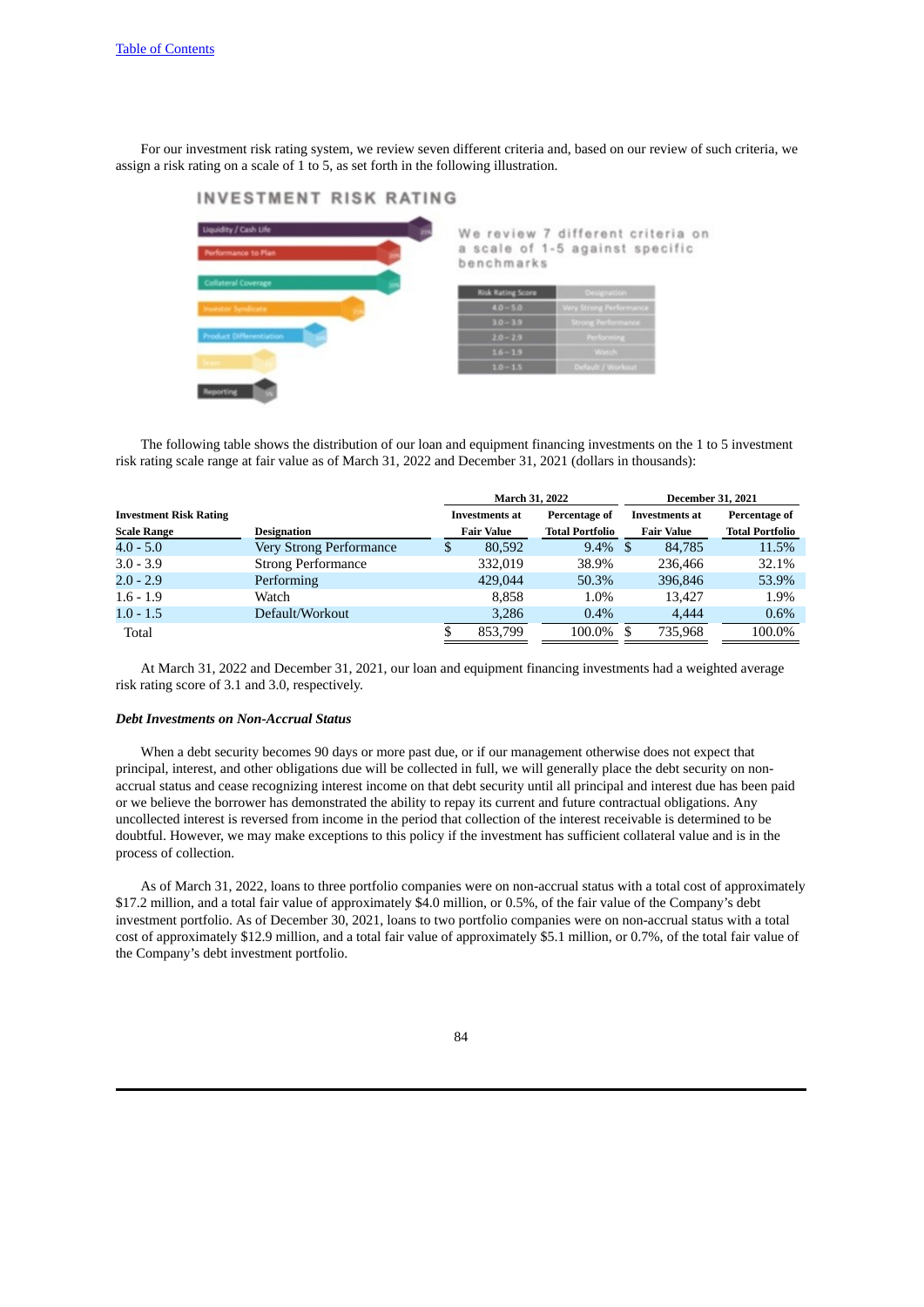## *Results of Operations*

The following discussion and analysis of our results of operations encompasses our consolidated results for the three months ended March 31, 2022 and 2021.

## *Investment Income*

The following table sets forth the components of investment income (in thousands):

|                                                         | <b>Three Months Ended</b><br>March 31, 2022 |        |  | <b>Three Months Ended</b><br>March 31, 2021 |
|---------------------------------------------------------|---------------------------------------------|--------|--|---------------------------------------------|
| Stated interest income                                  |                                             | 20,258 |  | 11,752                                      |
| Amortization of original issue discount                 |                                             | 4.989  |  | 3,447                                       |
| Acceleration of amortization of original issue discount |                                             | 3,159  |  | 1,146                                       |
| Prepayment penalty and related fees                     |                                             | 2,555  |  | 706                                         |
| Other fee income                                        |                                             | 884    |  | 269                                         |
| Total investment income                                 |                                             | 31.845 |  | 17,320                                      |

We generate revenues primarily in the form of investment income from the investments we hold, generally in the form of interest income from our debt securities. Investment income represents interest income recognized as earned in accordance with the contractual terms of the loan agreement. Interest income from original issue discount ("OID") represents the estimated fair value of detachable warrants obtained in conjunction with the origination of debt securities, including loans and equipment financings and is accreted into interest income over the term of the loan as a yield enhancement. Interest income from payment-in-kind ("PIK") represents contractually deferred interest added to the loan balance recorded on an accrual basis to the extent such amounts are expected to be collected.

Loan and commitment fees in excess of related expenses are amortized into interest income over the contractual life of the loan. The Company also recognizes certain fees as one-time fee income, including, but not limited to, prepayment penalties, fees related to select covenant default, late-payment fees, structuring fees and exit fees related to a change in ownership of the portfolio company.

For the three months ended March 31, 2022, total investment income was approximately \$31.8 million, which represents an approximate effective yield of 16.3% on the average investments during such period. For the three months ended March 31, 2021, total investment income was approximately \$17.3 million, which represents an approximate effective yield of 15.5% on the investments during the period. The increase in investment income for the three months ended March 31, 2022 is due to higher stated interest income and amortization of OID and EOT based on an increased principal value of income producing debt investments and increased non-recurring fee income, which fluctuates based on investment activity and early repayment activity.

#### *Operating Expenses and Excise Taxes*

Our operating expenses are comprised of interest and fees on our borrowings, employee compensation, professional fees and general and administrative expenses. Our operating expenses totaled approximately \$15.6 million and \$10.1 million for the three months ended March 31, 2022 and 2021. For the three months ended March 31, 2022 and 2021, we expensed excise taxes of \$0.7 million and \$0.1 million. The increase in excise tax was primarily due to increase in estimated undistributed taxable income in 2022.

### *Interest Expense and Other Debt Financing Costs*

Interest expense and other debt financing costs on our borrowings totaled approximately \$6.8 million and \$4.6 million for the three months ended March 31, 2022 and 2021. These costs are primarily comprised of interest and fees related to the credit facilities, the 2025 Notes, the August 2026 Notes, the December 2026 Notes and the Convertible Notes. Our weighted effective interest rate, comprised of interest and amortization of fees and discount was approximately 5.9% and 7.2% for the three months ended March 31, 2022 and 2021, respectively. The increase in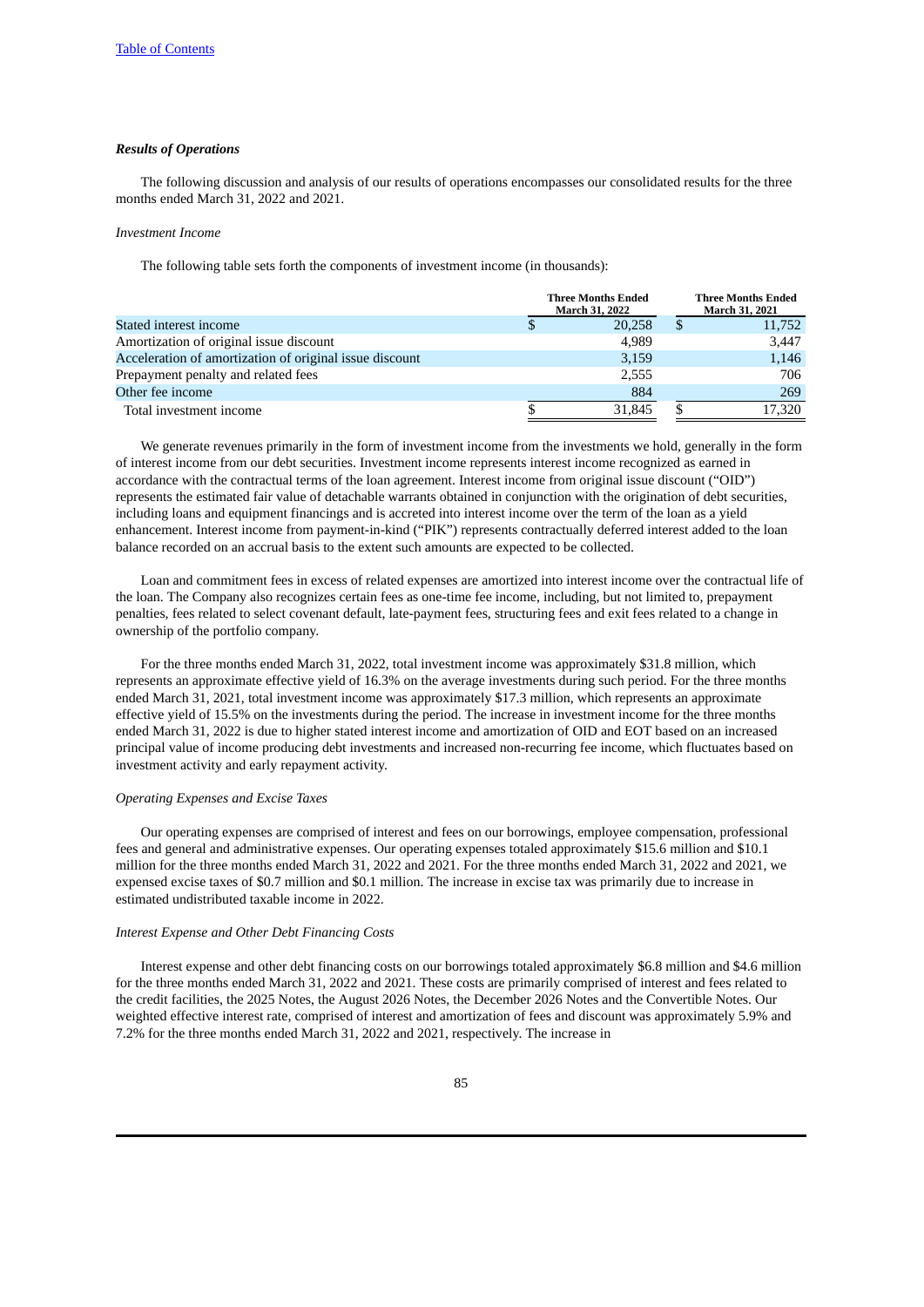interest expense for the three months ended March 31, 2022 was primarily due to the issuance of the August 2026 Notes in August 2021 and the issuance of the December 2026 Notes in December 2021.

#### *Employee Compensation and Benefits*

Employee compensation and benefits totaled approximately \$6.5 million and \$4.0 million for the three months ended March 31, 2022 and 2021, respectively. The increase in employee compensation related expenses relates primarily to the accrual of bonuses expected to be paid at the discretion of management or upon approval of the Board, as applicable, as well as an increased headcount. As of March 31, 2022 and 2021, the Company had 46 and 39 employees, respectively.

The Board and the Company's stockholders have adopted and approved the (i) 2019 Trinity Capital Inc., Long-Term Incentive Plan (the "2019 Long Term Incentive Plan"); and (ii) Trinity Capital Inc. 2019 Non-Employee Director Restricted Stock Plan (the "2019 Restricted Stock Plan"), with each plan becoming effective on June 17, 2021. During the quarter ended March 31, 2022, the Company granted 698,943 shares of restricted stock of the 3.6 million authorized under the 2019 Long Term Incentive Plan and retired 10,956 shares under the plan. During the quarter ended March 31, 2022, the Company granted 5,780 shares of restricted stock of the 60,000 authorized under the 2019 Restricted Stock Plan. See "Note 8 – Equity Incentive Plans" in the Notes to Consolidated Financial Statements.

#### *Professional Fees Expenses*

Professional fees expenses, consisting of legal fees, accounting fees, third-party valuation fees, and talent acquisition fees were approximately \$0.8 million and \$0.6 million for the three months ended March 31, 2022 and 2021, respectively.

#### *General and Administrative Expenses*

General and administrative expenses include insurance premiums, rent, taxes and various other expenses related to our ongoing operations. Our general and administrative expenses totaled approximately \$1.5 million and \$0.8 million for the three months ended March 31, 2022 and 2021, respectively. The increase in general and administrative expenses for the three months ended March 31, 2022 is primarily due to increases in directors and officers liability insurance.

#### *Net Investment Income*

As a result of approximately \$31.8 million in total investment income as compared to approximately \$16.3 million in total expenses including excise tax expense, net investment income for the three months ended March 31, 2022 was approximately \$16.3 million. As a result of approximately \$17.3 million in total investment income as compared to approximately \$10.0 million in total expenses including excise tax expense, net investment income for the three months ended March 31, 2021 was approximately \$7.3 million.

# *Net Realized Gains and Losses*

Realized gains or losses are measured by the difference between the net proceeds from the sale or redemption of an investment or a financial instrument and the cost basis of the investment or financial instrument, without regard to unrealized appreciation or depreciation previously recognized, and includes investments written-off during the period.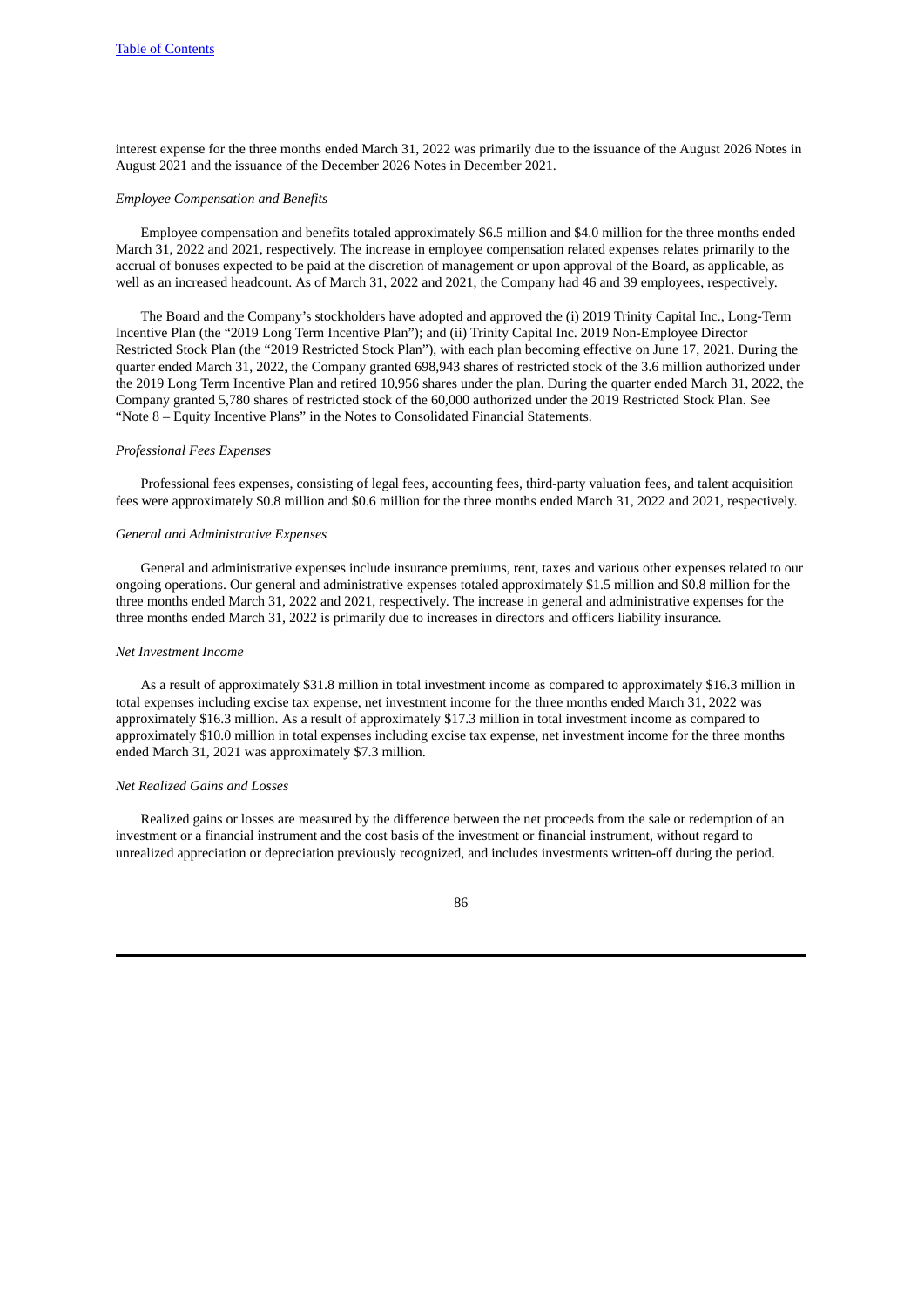The net realized gains (losses) from the sales, repayments, or exits of investments were comprised of the following (in thousands):

|                                                  |    | <b>Three Months Ended</b><br>March 31, 2022 |      | <b>Three Months Ended</b><br>March 31, 2021 |
|--------------------------------------------------|----|---------------------------------------------|------|---------------------------------------------|
| Net realized gain (loss) on investments:         |    |                                             |      |                                             |
| Gross realized gains                             | S  | 53.295                                      | - \$ | 2.967                                       |
| Gross realized losses                            |    | (651)                                       |      | (372)                                       |
| Total net realized gains/(losses) on investments | \$ | 52.644                                      |      | 2,595                                       |

### *Net Change in Unrealized Appreciation / (Depreciation) from Investments*

Net change in unrealized appreciation/(depreciation) from investments primarily reflects the net change in the fair value of the investment portfolio and financial instruments and the reclassification of any prior period unrealized appreciation or depreciation on exited investments and financial instruments to realized gains or losses.

Net unrealized appreciation and depreciation on investments for the three months ended March 31, 2022 and 2021 is comprised of the following (in thousands):

|                                                       | <b>Three Months Ended</b><br>March 31, 2022 |     | <b>Three Months Ended</b><br>March 31, 2021 |
|-------------------------------------------------------|---------------------------------------------|-----|---------------------------------------------|
| Gross unrealized appreciation                         | 11,692                                      | -\$ | 34,066                                      |
| Gross unrealized depreciation                         | (18, 492)                                   |     | (18,081)                                    |
| Third party participation $(1)$                       |                                             |     | 283                                         |
| Net unrealized appreciation/depreciation reclassified |                                             |     |                                             |
| related to net realized gains or losses (2)           | (70, 518)                                   |     | (792)                                       |
| Total net unrealized gains (losses) on investments    | (77,318)                                    |     | 15.476                                      |

(1) Certain third parties had rights to 17,485 shares of Ology Bioservices common stock at a fair value of approximately \$0.6 million as of December 31, 2020. During March 2021, these shares were reissued by Ology Bioservices directly to the third parties and the corresponding liability was removed from the Consolidated Statement of Assets and Liabilities. The activity related to these shares and the related liability is recorded against unrealized appreciation/(depreciation).

During the three months ended March 31, 2022, we recorded net unrealized depreciation of \$77.3 million, which was primarily from gross unrealized depreciation reclassified related to net realized gains of approximately \$70.5 million related to the sale of two equity investments.

During the three months ended March 31, 2021, we recorded net unrealized appreciation of \$15.5 million, which was primarily from net unrealized appreciation of our equity investments.

# *Net Increase (Decrease) in Net Assets Resulting from Operations*

Net decrease in net assets resulting from operations during the three months ended March 31, 2022, was approximately \$9.1 million. Net increase in net assets resulting from operations during the three months ended March 31, 2021, was approximately \$25.3 million.

*Net Increase (Decrease) in Net Assets Resulting from Operations and Earnings Per Share*

For the three months ended March 31, 2022 basic net decrease in net assets per common share was \$0.33. For the three months ended March 31, 2021, basic net increase in net assets per common share was \$1.08. The decrease in 2022 is result of gross unrealized depreciation reclassified related to net realized gains.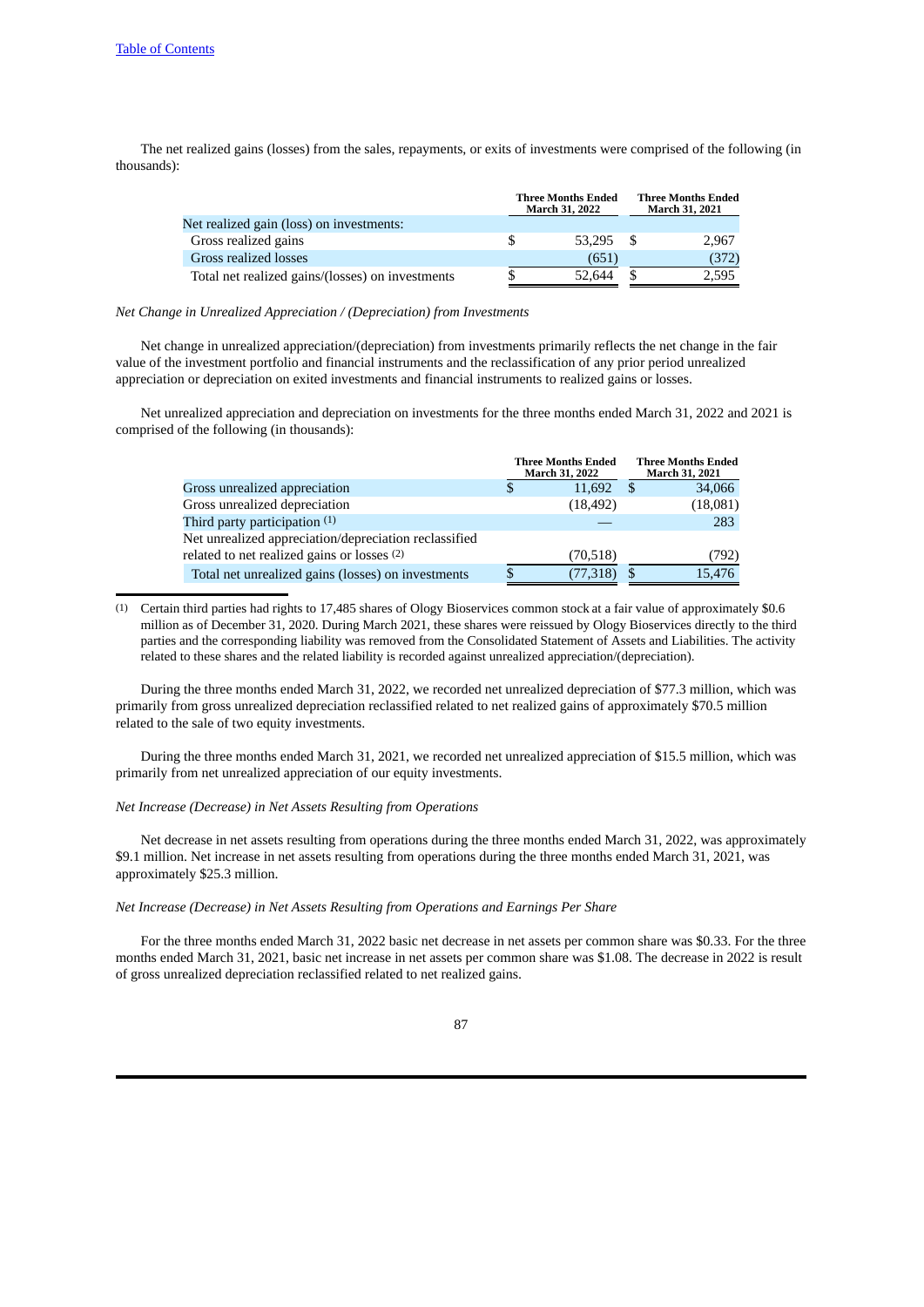## *Financial Condition, Liquidity and Capital Resources*

Our liquidity and capital resources are generated primarily from the net proceeds of offerings of our securities, including our initial public offering, the Private Offerings, the Convertible Notes offering, the August 2026 Notes offering and the December 2026 Notes offering, borrowings under the KeyBank Credit Facility and cash flows from our operations, including investment sales and repayments, as well as income earned on investments and cash equivalents. Our primary use of our funds includes investments in portfolio companies, payments of interest on our outstanding debt, and payments of fees and other operating expenses we incur. We also expect to use our funds to pay distributions to our stockholders. We have used, and expect to continue to use, our borrowings, including under the KeyBank Credit Facility or any future credit facility, and proceeds from the turnover of our portfolio to finance our investment objectives and activities.

We may, from time to time, enter into additional credit facilities, increase the size of our existing Credit Facility, or issue additional securities in private or public offerings. Any such incurrence or issuance would be subject to prevailing market conditions, our liquidity requirements, contractual and regulatory restrictions, and other factors.

For the three months ended March 31, 2022, we experienced a net decrease in cash and cash equivalents in the amount of \$18.1 million, which is the net result of \$52.4 million of cash used in operating activities partially offset by a \$0.1 million of cash provided by investing activities and \$34.2 million of cash provided by financing activities. During the three months ended March 31, 2021, we experienced a net decrease in cash and cash equivalents in the amount of \$9.8 million, which is the net result of \$19.7 million of cash used in operating activities and \$0.5 million of cash used in investing activities partially offset by \$10.4 million of cash provided by financing activities.

As of March 31, 2022 and December 31, 2021, we had cash, cash equivalents and restricted cash of \$28.7 million and \$46.7 million, respectively, of which \$27.2 and \$43.4 million, respectively, is held in the Goldman Sachs Financial Square Government Institutional Fund. Cash held in demand deposit accounts may exceed the Federal Deposit Insurance Corporation ("FDIC") insured limit and therefore is subject to credit risk. All of the Company's cash deposits are held at large established high credit quality financial institutions, and management believes that the risk of loss associated with any uninsured balances is remote. As of March 31, 2022, we did not have any restricted cash. As of December 31, 2021, restricted cash consisted of approximately \$15.1 million related to the Credit Suisse Credit Facility covenants. In conjunction with the maturity of the Credit Suisse Credit Facility on January 8, 2022, the restrictions on our cash thereunder expired

As of March 31, 2022 and December 31, 2021, we had approximately \$66.0 million and \$38.1 million, respectively, of available borrowings under the KeyBank Credit Facility, subject to its terms and regulatory requirements. Cash and cash equivalents, taken together with available borrowings under the KeyBank Credit Facility, as of March 31, 2022, are expected to be sufficient for our investing activities and to conduct our operations in the near term.

Refer to "Item 1. Consolidated Financial Statements – Note 5 – Borrowings" included in the notes to our consolidated financial statements appearing elsewhere in this report for a discussion of our borrowings.

## *Reduced Asset Coverage Requirements*

In accordance with the 1940 Act, with certain limited exceptions, we are only allowed to incur borrowings, issue debt securities or issue preferred stock, if immediately after the borrowing or issuance, the ratio of total assets (less total liabilities other than indebtedness) to total indebtedness plus preferred stock, is at least 150%. On September 27, 2019, the Board, including a "required majority" (as such term is defined in Section 57(o) of the 1940 Act) and our initial stockholder approved the application to us of the 150% minimum asset coverage ratio set forth in Section 61(a)(2) of the 1940 Act. As a result, we are permitted to potentially borrow \$2 for investment purposes of every \$1 of investor equity. As of March 31, 2022, our asset coverage ratio was approximately 183.3% and our asset coverage ratio per unit was approximately \$1,833. As of December 31, 2021, our asset coverage ratio was approximately 195.8% and our asset coverage ratio per unit was approximately \$1,958. We target a leverage range of between 1.15x and 1.35x.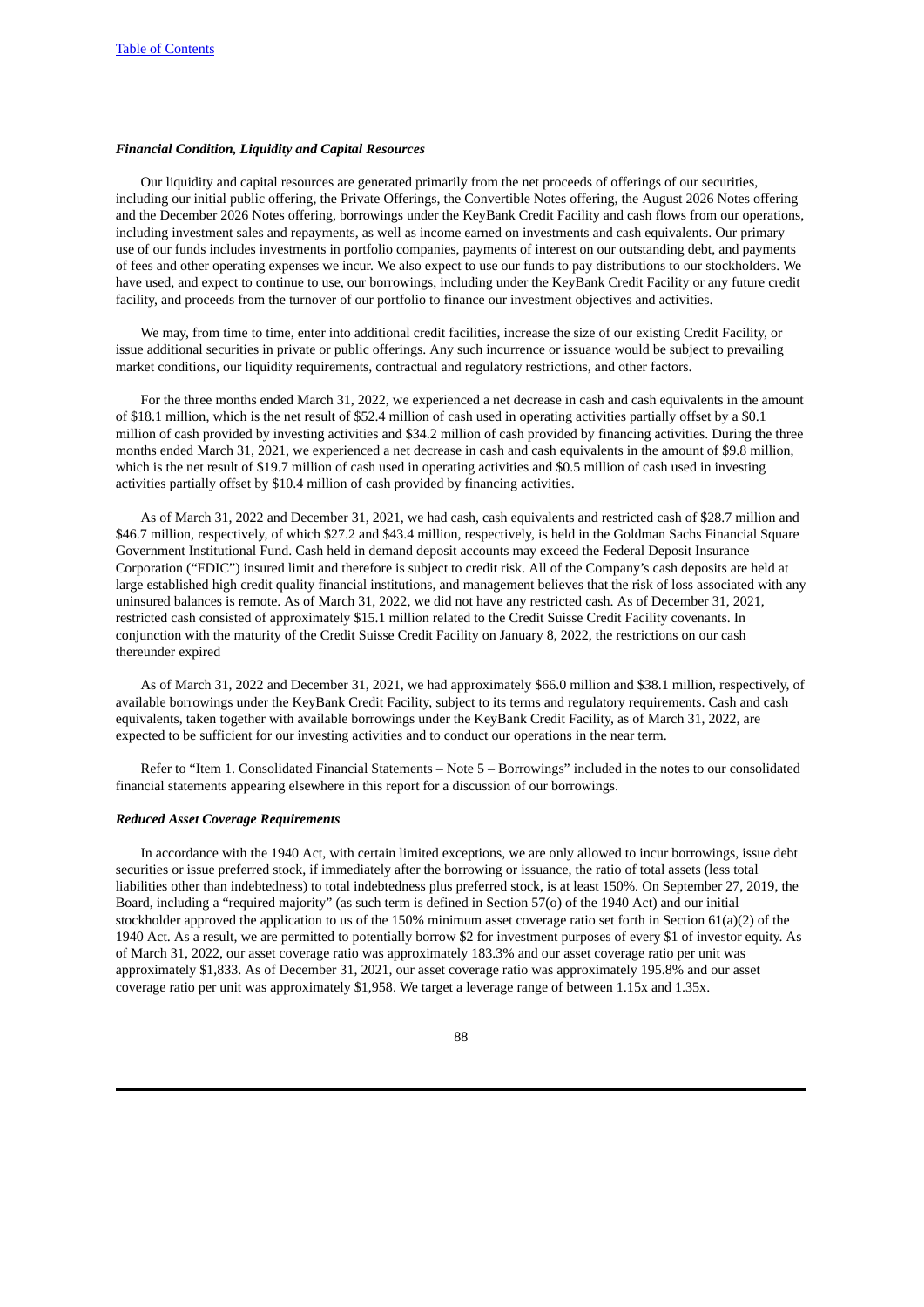## *Commitments and Off-Balance Sheet Arrangements*

Other than contractual commitments with respect to our portfolio companies and other legal contingencies incurred in the normal course of our business, we do not have any off-balance sheet financings or liabilities as of March 31, 2022 or December 31, 2021.

The Company's commitments and contingencies consist primarily of unfunded commitments to extend credit in the form of loans to the Company's portfolio companies. A portion of these unfunded contractual commitments as of March 31, 2022 and December 31, 2021 are dependent upon the portfolio company reaching certain milestones before the debt commitment becomes available. Furthermore, the Company's credit agreements with its portfolio companies generally contain customary lending provisions that allow the Company relief from funding obligations for previously made commitments in instances where the underlying portfolio company experiences materially adverse events that affect the financial condition or business outlook for the company. Since a portion of these commitments may expire without being withdrawn, unfunded contractual commitments do not necessarily represent future cash requirements. As such, the Company's disclosure of unfunded contractual commitments includes only those which are available at the request of the portfolio company and unencumbered by milestones. As of March 31, 2022 and December 31, 2021, the Company did not have any outstanding unfunded commitments. The Company will fund future unfunded commitments from the same sources it uses to fund its investment commitments that are funded at the time they are made (which are typically through existing cash and cash equivalents and borrowings under the KeyBank Credit Facility).

In the normal course of business, the Company enters into contracts that provide a variety of representations and warranties, and general indemnifications. Such contracts include those with certain service providers, brokers and trading counterparties. Any exposure to the Company under these arrangements is unknown as it would involve future claims that may be made against the Company; however, based on the Company's experience, the risk of loss is remote and no such claims are expected to occur. As such, the Company has not accrued any liability in connection with such indemnifications.

## *Contractual Obligations*

A summary of our contractual payment obligations as of March 31, 2022, is as follows:

|                                      |    | Favillellis Due by Feriou |   |               |  |               |    |               |    |              |
|--------------------------------------|----|---------------------------|---|---------------|--|---------------|----|---------------|----|--------------|
|                                      |    | Less than 1<br>vear       |   | $1 - 3$ years |  | $4 - 5$ years |    | After 5 years |    | <b>Total</b> |
| KeyBank Credit Facility              | \$ |                           |   |               |  | 134,000       |    |               |    | 134,000      |
| 2025 Notes                           |    |                           |   |               |  | 125,000       |    |               |    | 125,000      |
| <b>Convertible Notes</b>             |    |                           |   |               |  | 50,000        |    |               |    | 50,000       |
| <b>August 2026 Notes</b>             |    |                           |   |               |  | 125,000       |    |               |    | 125,000      |
| December 2026 Notes                  |    |                           |   |               |  | 75,000        |    |               |    | 75,000       |
| Operating Leases (1)                 |    | 339                       |   | 732           |  | 770           |    | 1,229         |    | 3,070        |
| <b>Total Contractual Obligations</b> | D  | 339                       | S | 732           |  | 509,770       | \$ | 1.229         | \$ | 512,070      |

**Payments Due by Period**

(1) Relates to the lease for our headquarters in downtown Phoenix, Arizona which commenced on June 4, 2021. Also includes the lease for our Chandler office, which expires on July 31, 2022 and is subject to a five-year extension option that will not be exercised.

## *Distributions*

We intend to pay quarterly distributions to our stockholders out of assets legally available for distribution. All distributions will be paid at the discretion of the Board and will depend on our earnings, financial condition, maintenance of our tax treatment as a RIC, compliance with applicable BDC regulations and such other factors as the Board may deem relevant from time to time.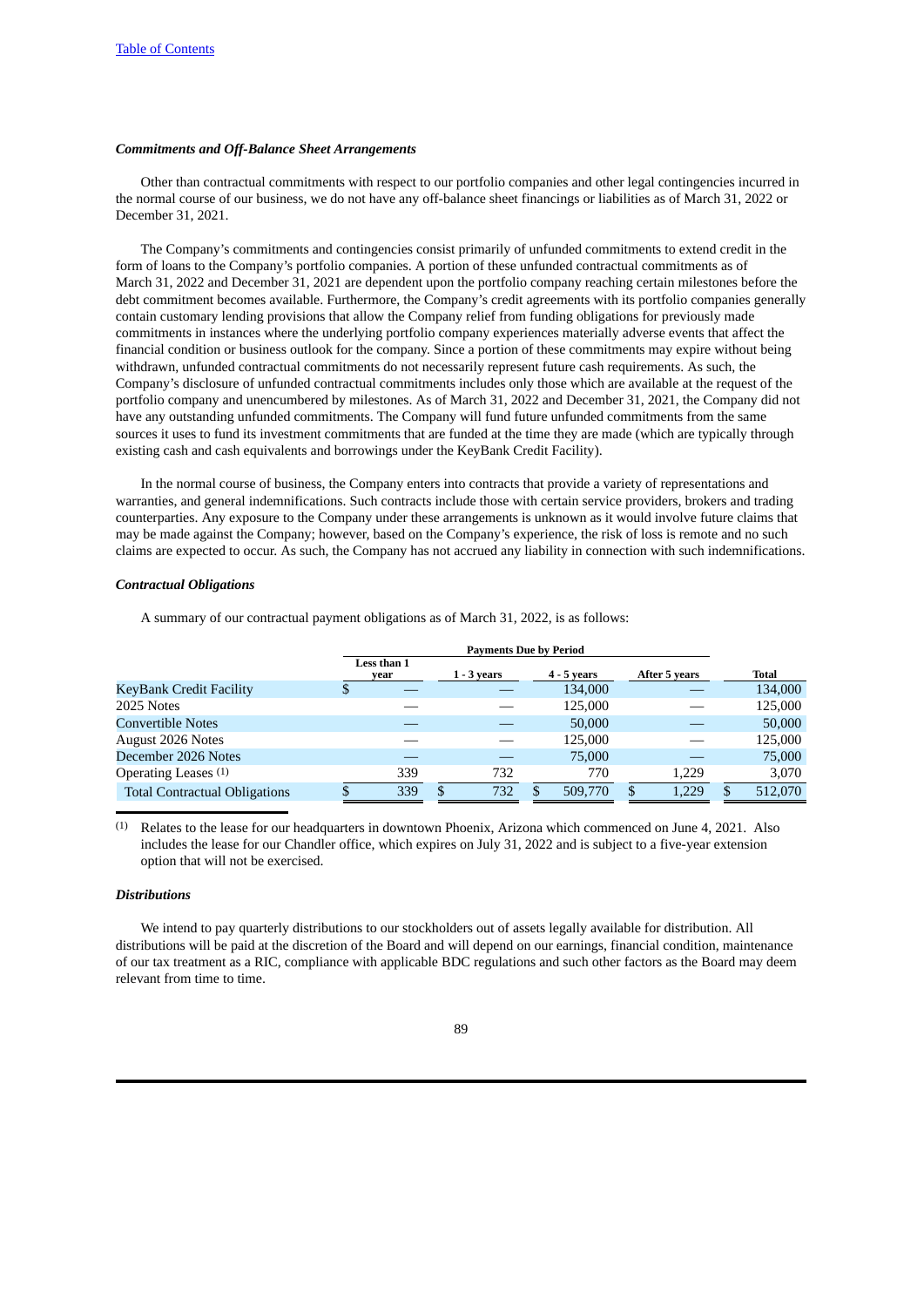| <b>Declaration Date</b> | Type         | <b>Record Date</b> | <b>Payment Date</b> | <b>Per Share Amount</b> |
|-------------------------|--------------|--------------------|---------------------|-------------------------|
| May 7, 2020             | Quarterly    | May 29, 2020       | June 5, 2020        | S<br>0.22               |
| August 10, 2020         | Quarterly    | August 21, 2020    | September 4, 2020   | 0.27                    |
| November 9, 2020        | Quarterly    | November 20, 2020  | December 4, 2020    | 0.27                    |
| December 22, 2020       | Quarterly    | December 30, 2020  | January 15, 2021    | 0.27                    |
| March 23, 2021          | Quarterly    | March 31, 2021     | April 16, 2021      | 0.28                    |
| June 15, 2021           | Quarterly    | June 30, 2021      | July 15, 2021       | 0.29                    |
| September 13, 2021      | Quarterly    | September 30, 2021 | October 15, 2021    | 0.33                    |
| December 16, 2021       | Quarterly    | December 31, 2021  | January 14, 2022    | 0.36                    |
| March 15, 2022          | Quarterly    | March 31, 2022     | April 15, 2022      | 0.40                    |
| March 15, 2022          | Supplemental | March 31, 2022     | April 15, 2022      | 0.15                    |
|                         |              |                    | <b>Total</b>        | 2.84                    |

The following table summarizes distributions declared and/or paid by the Company since inception:

# *Price Range of Common Stock*

Our common stock began trading on the Nasdaq Global Select Market ("Nasdaq") on January 29, 2021 under the symbol "TRIN" in connection with our initial public offering, which closed on February 2, 2021 ("IPO"). Prior to our IPO, the shares of our common stock were offered and sold in transactions exempt from registration under the Securities Act. As such, there was no public market for shares of our common stock during our fiscal quarters and years preceding December 31, 2020. Since our IPO, our common stock has traded at prices both above and below our net asset value per share. It is not possible to predict whether our common stock will trade at a price per share at, above or below net asset value per share.

The following table sets forth the net asset value per share of our common stock, the range of high and low closing sales prices of our common stock reported on Nasdaq, the closing sales price as a premium (discount) to net asset value and the dividends declared by us in each fiscal quarter since we began trading on Nasdaq. On May 6, 2022, the last reported closing sales price of our common stock on Nasdaq was \$16.42 per share, which represented a premium of approximately 8.4% to our net asset value per share of \$15.15 as of March 31, 2022. As of May 6, 2022, we had approximately 90 stockholders of record, which does not include stockholders for whom shares are held in nominee or "street" name.

|                                      |                                          |        |             | <b>Price Range</b> |     |       |                                                                                                       |                                                                                                      |                                                        |         |
|--------------------------------------|------------------------------------------|--------|-------------|--------------------|-----|-------|-------------------------------------------------------------------------------------------------------|------------------------------------------------------------------------------------------------------|--------------------------------------------------------|---------|
| <b>Class and Period</b>              | <b>Net Asset</b><br>Value <sup>(1)</sup> |        | <b>High</b> |                    | Low |       | <b>High Sales</b><br>Price<br>Premium<br>(Discount)<br>to Net<br><b>Asset</b><br>Value <sup>(2)</sup> | <b>Low Sales</b><br>Price<br>Premium<br>(Discount)<br>to Net<br><b>Asset</b><br>Value <sup>(2)</sup> | Cash<br><b>Dividend</b><br>Per<br>Share <sup>(3)</sup> |         |
| <b>Year Ending December 31, 2022</b> |                                          |        |             |                    |     |       |                                                                                                       |                                                                                                      |                                                        |         |
| Second Quarter (through May 6,       |                                          |        |             |                    |     |       |                                                                                                       |                                                                                                      |                                                        |         |
| 2022)                                |                                          | $\ast$ | \$          | 19.44              | \$. | 16.37 | $\ast$                                                                                                | $\ast$                                                                                               |                                                        | $\ast$  |
| <b>First Quarter</b>                 | $\mathbf{s}$                             | 15.15  | \$          | 20.11              | \$  | 17.00 | 32.7 %                                                                                                | 12.2 %                                                                                               | -\$                                                    | 0.55(5) |
| <b>Year Ending December 31, 2021</b> |                                          |        |             |                    |     |       |                                                                                                       |                                                                                                      |                                                        |         |
| <b>Fourth Quarter</b>                | $\mathbf{s}$                             | 16.40  | \$          | 17.65              | \$  | 15.79 | 7.6 %                                                                                                 | $(3.7)\%$                                                                                            | - \$                                                   | 0.36    |
| <b>Third Quarter</b>                 | \$                                       | 14.70  | \$          | 16.73              | \$  | 14.14 | 13.8 %                                                                                                | (3.8)%                                                                                               | S                                                      | 0.33    |
| <b>Second Quarter</b>                | \$                                       | 14.33  | \$          | 15.00              | \$  | 14.10 | $4.7\%$                                                                                               | $(1.6)\%$                                                                                            | S                                                      | 0.29    |
| First Quarter $(4)$                  | \$                                       | 13.69  | S           | 15.65              | S   | 13.75 | 14.3 %                                                                                                | $0.4\%$                                                                                              | - \$                                                   | 0.28    |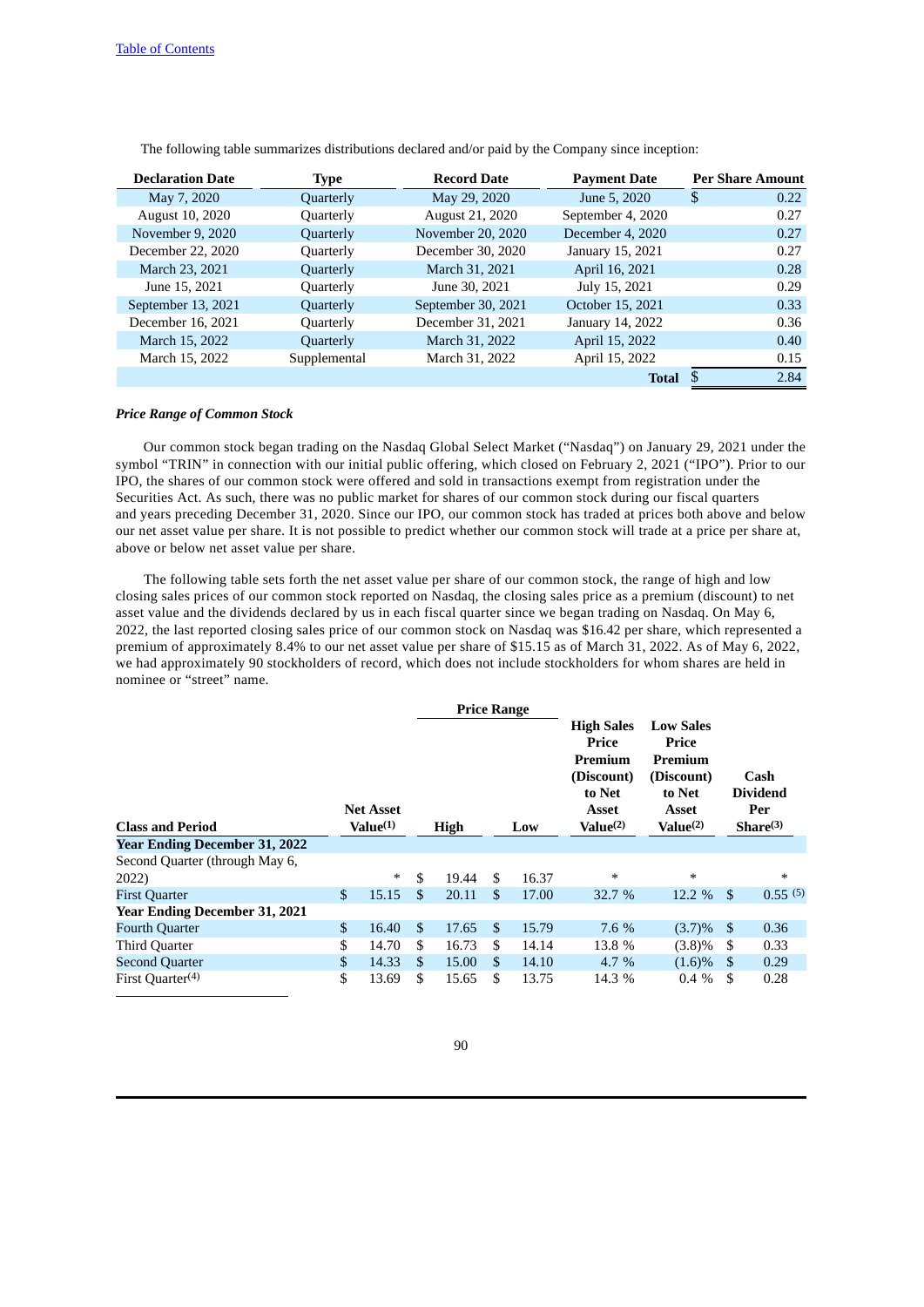- $(1)$  Net asset value per share is determined as of the last day in the relevant quarter and therefore may not reflect the net asset value per share on the date of the high and low closing sales prices. The net asset values shown are based on outstanding shares at the end of the relevant quarter.
- (2) Calculated as the respective high or low closing sales price less net asset value, divided by net asset value (in each case, as of the applicable quarter).
- (3) Represents the dividend or distribution declared in the relevant quarter.
- (4) Shares of our common stock began trading on Nasdaq on January 29, 2021, under the trading symbol "TRIN".
- (5) Consists of quarterly dividend of \$0.40 per share and supplemental dividend of \$0.15 per share declared during the quarter ended March 31, 2022.
- Not determined at time of filing.

### *Related Party Transactions*

Certain members of management as well as employees of the Company hold shares of the Company's stock.

We have entered into indemnification agreements with our directors and executive officers. The indemnification agreements are intended to provide our directors and executive officers with the maximum indemnification permitted under Maryland law and the 1940 Act. Each indemnification agreement provides that we shall indemnify the director or executive officer who is a party to the agreement, or an "Indemnitee," including the advancement of legal expenses, if, by reason of his or her corporate status, the Indemnitee is, or is threatened to be, made a party to or a witness in any threatened, pending, or completed proceeding, to the maximum extent permitted by Maryland law and the 1940 Act.

Refer to "Item 1. Consolidated Financial Statements – Note 12 – Related Party Transactions" included in the notes to our consolidated financial statements appearing elsewhere in this report for additional information.

#### **Recent Developments**

#### *KeyBank Credit Facility*

On April 13, 2022, TCF, as borrower, and the Company, as servicer, entered into an amendment (the "Second Amendment") to the KeyBank Credit Agreement. Among other changes, the Second Amendment (i) increased the total facility amount by \$100 million to \$400 million in maximum capacity, subject to certain provisions, and (ii) replaces LIBOR benchmark provisions with SOFR benchmark provisions such that borrowings under the KeyBank Credit Facility will bear interest at a rate equal to Adjusted Term SOFR plus 3.25%. As of May 9, 2022, the Company has increased the total availability under the KeyBank Credit Facility to \$275 million.

### *Equity issuance*

On April 7, 2022, the Company issued 2,754,840 shares of the Company's common stock, par value \$0.001 per share, at a public offering price of \$18.15 per share, resulting in net proceeds to the Company of approximately \$47.7 million, after deducting discounts and commissions and estimated offering expenses. In addition, the underwriters have exercised their option to purchase an additional 413,226 shares of common stock.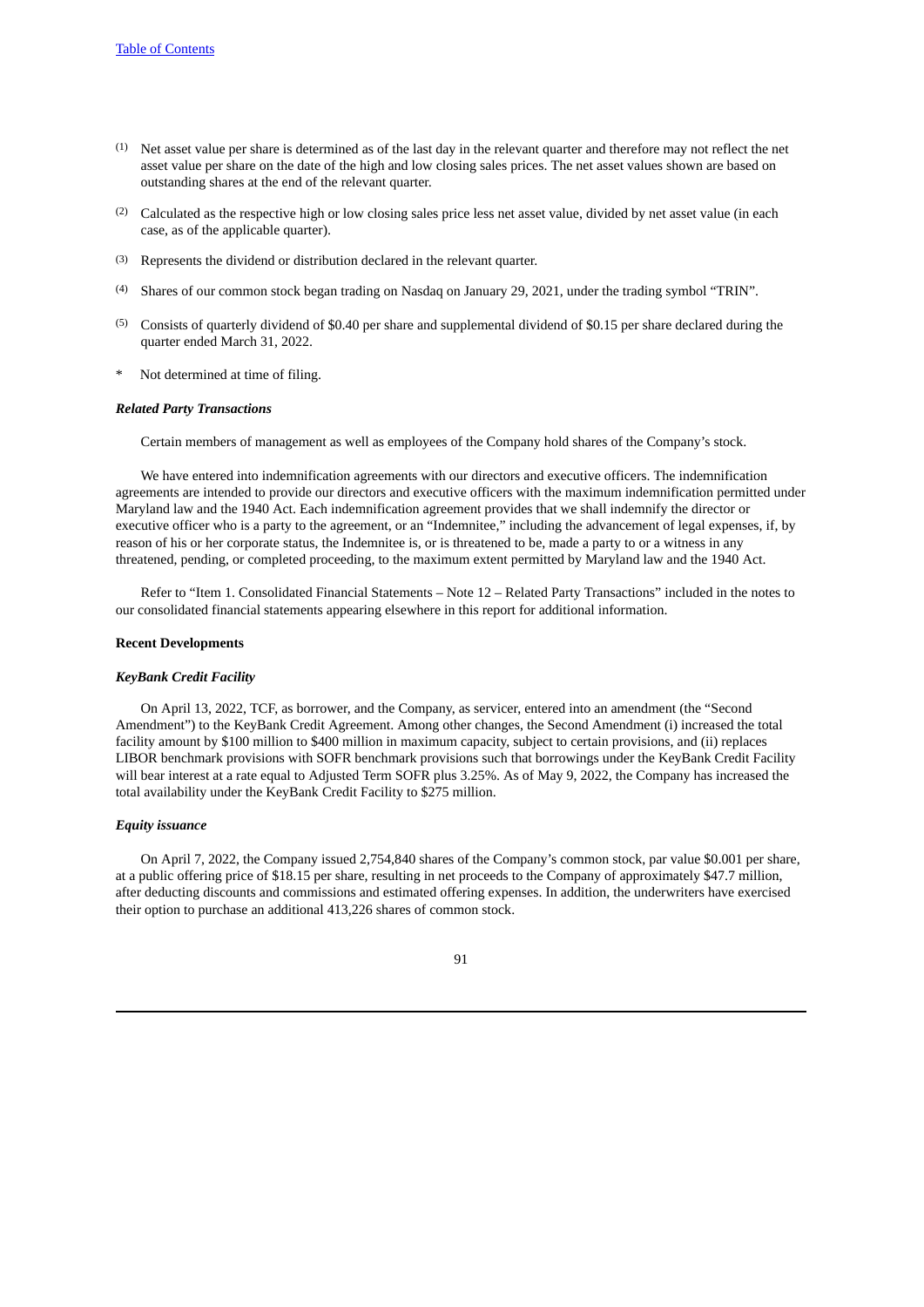## **Item 3. Quantitative and Qualitative Disclosures About Market Risk**

We are subject to financial market risks, including valuation risk and interest rate risk. Uncertainty with respect to the economic effects of the COVID-19 pandemic has introduced significant volatility in the financial markets, and the effect of the volatility could materially impact our market risks, including those listed below.

## *Valuation Risk*

Our investments may not have a readily available market price, and we value these investments at fair value as determined in good faith by the Board of Directors in accordance with our valuation policy. There is no single standard for determining fair value in good faith. As a result, determining fair value requires that judgment be applied to the specific facts and circumstances of each portfolio investment while employing a consistently applied valuation process for the types of investments we make. Due to the inherent uncertainty of determining the fair value of investments that do not have a readily available market value, the fair value of our investments may fluctuate from period to period, including as a result of the impact of the COVID-19 pandemic on the economy and financial and capital markets. Because of the inherent uncertainty of valuation, these estimated values may differ significantly from the values that would have been used had a ready market for the investments existed, and it is possible that the difference could be material.

## *Interest Rate Risk*

Interest rate sensitivity and risk refer to the change in earnings that may result from changes in the level of interest rates. To the extent that we borrow money to make investments, including under the KeyBank Credit Facility or any future financing arrangement, our net investment income will be affected by the difference between the rate at which we borrow funds and the rate at which we invest these funds. In periods of rising interest rates, our cost of borrowing funds would increase, which may reduce our net investment income. As a result, there can be no assurance that a significant change in market interest rates, including as a result of inflation, will not have a material adverse effect on our net investment income.

As of March 31, 2022, approximately 59.6% of our debt investments based on outstanding principal balance represented floating-rate investments based on Prime or LIBOR, and approximately 40.4% of our debt investments based on outstanding principal balance represented fixed rate investments. In addition, borrowings under the KeyBank Credit Facility are subject to floating interest rates based on LIBOR, generally bearing interest at a rate of the one-month LIBOR plus 3.25%.

Based on our Consolidated Statements of Operations as of March 31, 2022, the following table shows the annualized impact on net income of hypothetical base rate changes in the Prime rate on our debt investments (considering interest rate floors for floating rate instruments) and the hypothetical base rate changes in the one-month LIBOR on our KeyBank Credit Facility and there are no changes in our investment and borrowing structure (in thousands):

|                       | <b>Interest</b> | <b>Interest</b>  |              | <b>Net</b> |
|-----------------------|-----------------|------------------|--------------|------------|
|                       | Income          |                  | Income/Loss) |            |
| Up 300 basis points   | \$13,908        | \$4.020          | S            | 9,888      |
| Up 200 basis points   | 8.784<br>SS.    | \$2.680          | S            | 6,104      |
| Up 100 basis points   | 3.838<br>S.     | \$1,340          | S            | 2,498      |
| Down 100 basis points | (632)<br>S      | \$<br>$(606)$ \$ |              | (27)       |
| Down 200 basis points | (632)<br>\$     | \$<br>$(606)$ \$ |              | (27)       |
| Down 300 basis points | (632)<br>\$     | \$<br>(606)      |              | (27)       |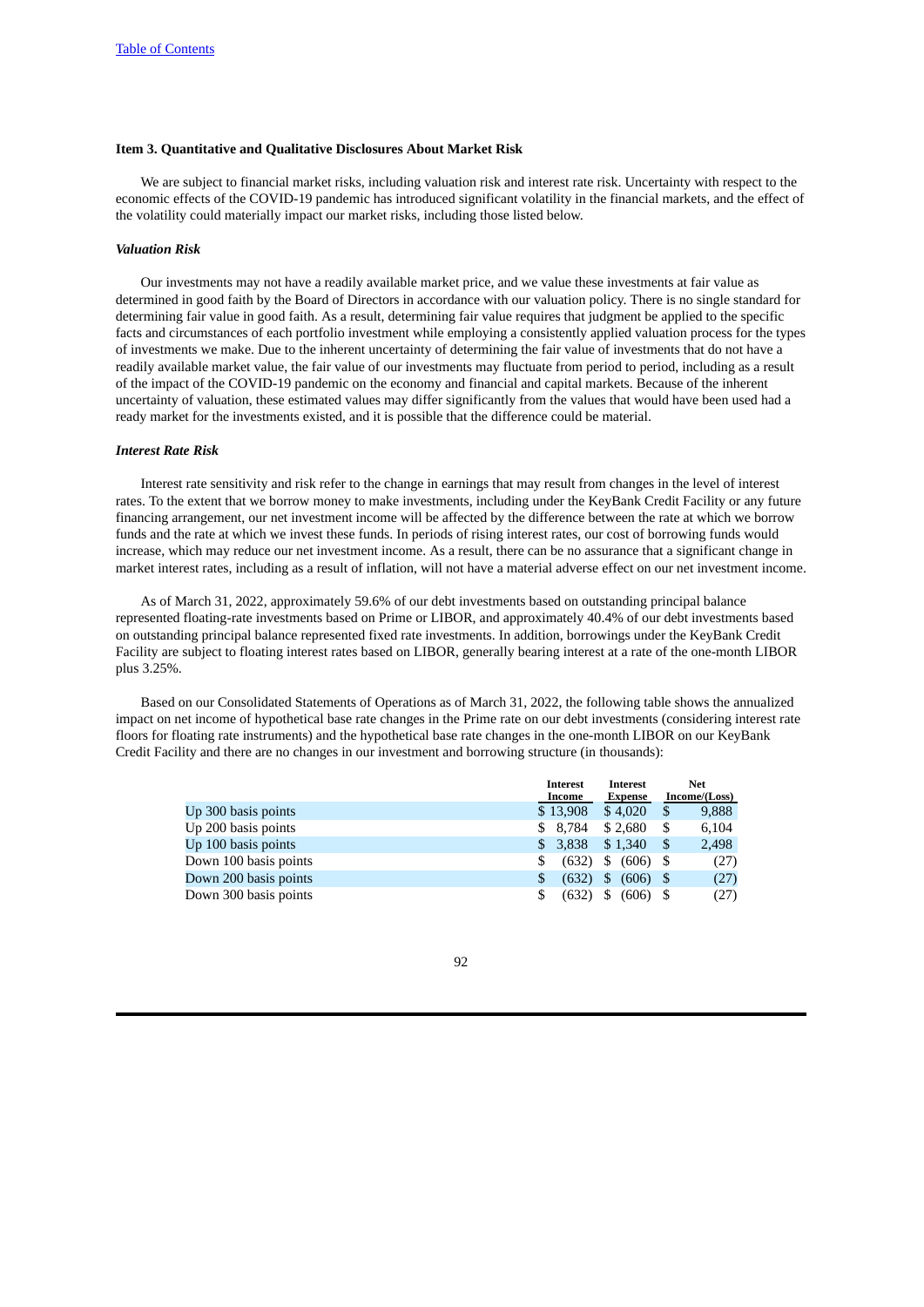# *Currency Risk*

In addition, any investments we make that are denominated in a foreign currency will be subject to risks associated with changes in currency exchange rates. These risks include the possibility of significant fluctuations in the foreign currency markets, the imposition or modification of foreign exchange controls and potential illiquidity in the secondary market. These risks will vary depending upon the currency or currencies involved. As of March 31, 2022, we had five foreign domiciled portfolio companies. Our exposure to currency risk related to the debt investments is minimal as payments from such portfolio companies are received in U.S. dollars. No other investments at March 31, 2022 were subject to currency risk.

### *Hedging*

We do not currently engage in any hedging activities. However, we may, in the future, hedge against interest rate and currency exchange rate fluctuations by using standard hedging instruments such as futures, options and forward contracts subject to the requirements of the 1940 Act. While hedging activities may insulate us against adverse changes in interest rates, they may also limit our ability to participate in benefits of lower interest rates with respect to our portfolio of investments with fixed interest rates. We may also borrow funds in local currency as a way to hedge our non-U.S. denominated investments.

## **Item 4. Controls and Procedures**

### *Evaluation of Disclosure Controls and Procedures*

In accordance with Rules 13a-15(b) and 15d-15(b) under the Securities Exchange Act of 1934, as amended (the "Exchange Act"), we, under the supervision and with the participation of our Chief Executive Officer and Chief Financial Officer, carried out an evaluation of the effectiveness of our disclosure controls and procedures (as defined in Rule 13a-15(e) and Rule 15d-15(e) under the Exchange Act) as of the end of the period covered by this Quarterly Report on Form 10-Q and determined that our disclosure controls and procedures are effective as of the end of the period covered by this Quarterly Report on Form 10-Q.

#### *Changes in Internal Control Over Financial Reporting*

There have been no changes in our internal control over financial reporting (as defined in Rules 13a-15(f) and 15d-15(f) under the Exchange Act) that occurred during the period ended March 31, 2022, that have materially affected, or are reasonably likely to materially affect, our internal control over financial reporting.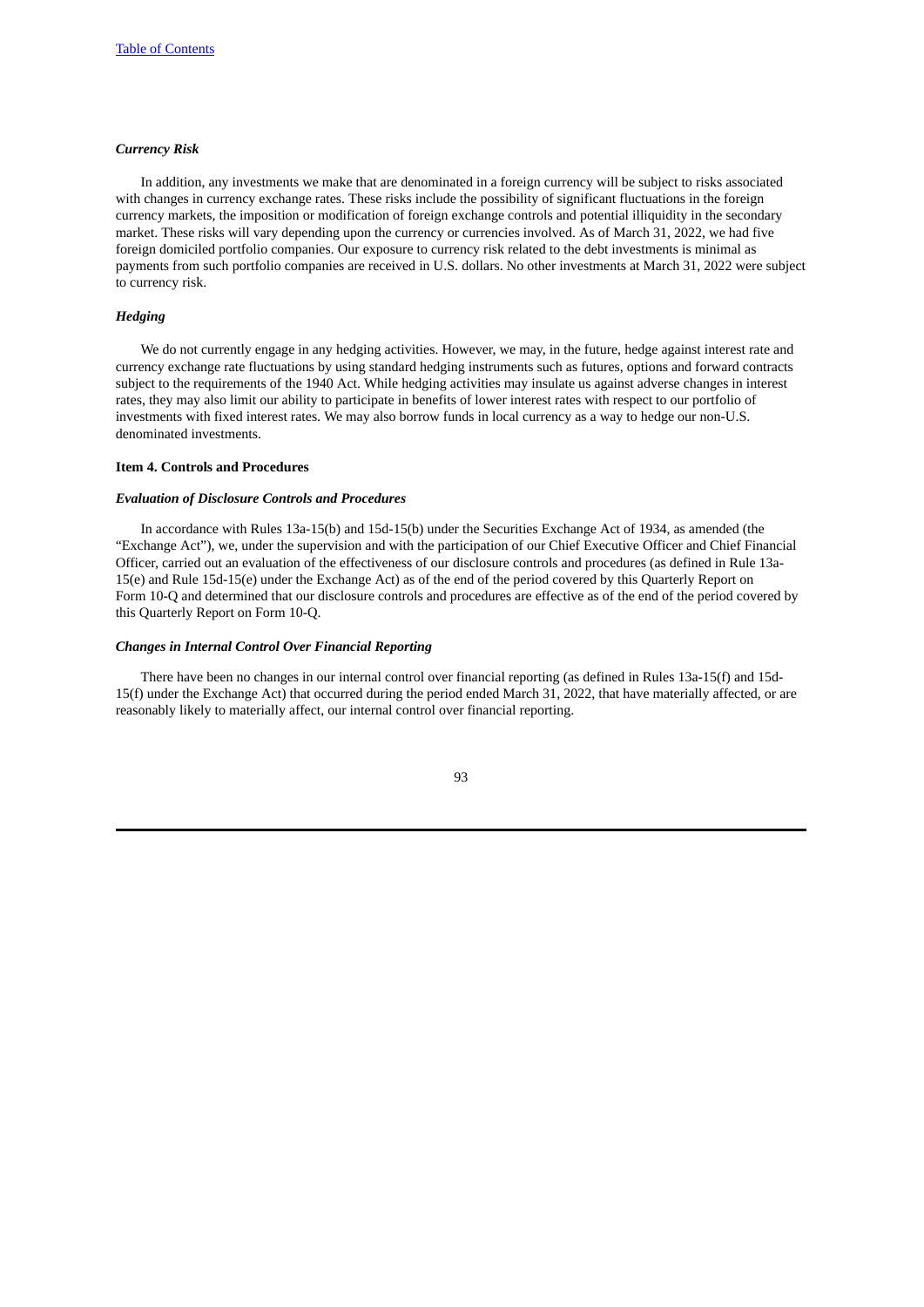# **PART II: OTHER INFORMATION**

## **Item 1. Legal Proceedings**

We are not currently subject to any material legal proceedings, nor, to our knowledge, are any material legal proceedings threatened against us. From time to time, we may be a party to certain legal proceedings in the ordinary course of business, including proceedings relating to the enforcement of our rights under contracts with our portfolio companies. Furthermore, third parties may seek to impose liability on us in connection with the activities of our portfolio companies. Our business is also subject to extensive regulation, which may result in regulatory proceedings against us. While the outcome of these legal or regulatory proceedings cannot be predicted with certainty, we do not expect that these proceedings will have a material effect upon our financial condition or results of operations.

## **Item 1A. Risk Factors**

Investing in our securities involves a number of significant risks. In addition to the other information set forth in this quarterly report on Form 10-Q, including the risk factors set forth below, you should carefully consider the risk factors discussed in "Item 1A. Risk Factors" of Annual Report on Form 10 K filed with the SEC on March 3, 2022, all of which could materially affect our business, financial condition and/or results of operations. Although the risks described below and in our other SEC filings referenced above represent the principal risks associated with an investment in us, they are not the only risks we face. Additional risks and uncertainties not currently known to us, or that we currently deem to be immaterial, might materially and adversely affect our business, financial condition and/or results of operations.

Other than as described below, during the three months ended March 31, 2022, there have been no material changes to the risk factors discussed in our SEC filings referenced above.

# Existing stockholders may incur dilution if, in the future, we sell shares of our common stock in one or more offerings *at prices below the then current net asset value per share of our common stock.*

The 1940 Act prohibits us from selling shares of our common stock at a price below the current net asset value per share of such stock, with certain exceptions. One such exception is prior stockholder approval of issuances below net asset value provided that our Board of Directors makes certain determinations. At our 2021 Annual Meeting of Stockholders held on June 17, 2021, our stockholders voted to allow us to issue common stock at a price below net asset value per share for the period ending on the earlier of the one-year anniversary of the date of our 2021 Annual Meeting of Stockholders and the date of our 2022 Annual Meeting of Stockholders, which is expected to be held in May or June 2022. The proposal approved by our stockholders at our 2021 Annual Meeting of Stockholders did not specify a maximum discount below net asset value at which we are able to issue our common stock, although the number of shares sold in one or more offerings may not exceed 25% of our outstanding common stock as of the date of stockholder approval of this proposal.

If we were to issue or sell shares of our common stock at a price below our net asset value per share, such sales would result in an immediate dilution to our net asset value per share and pose a risk of dilution to our stockholders. In particular, stockholders who do not purchase additional shares at or below such discounted price in proportion to their current ownership will experience an immediate decrease in net asset value per share (as well as in the aggregate net asset value of their shares if they do not participate at all). These stockholders will also experience a disproportionately greater decrease in their participation in our earnings and assets and their voting power than the increase we experience in our assets, potential earning power and voting interests from such issuance or sale. In addition, such issuances or sales may adversely affect the price at which our common stock trades.

Because the number of shares of common stock that could be so issued and the timing of any issuance is not currently known, the actual dilutive effect cannot be predicted.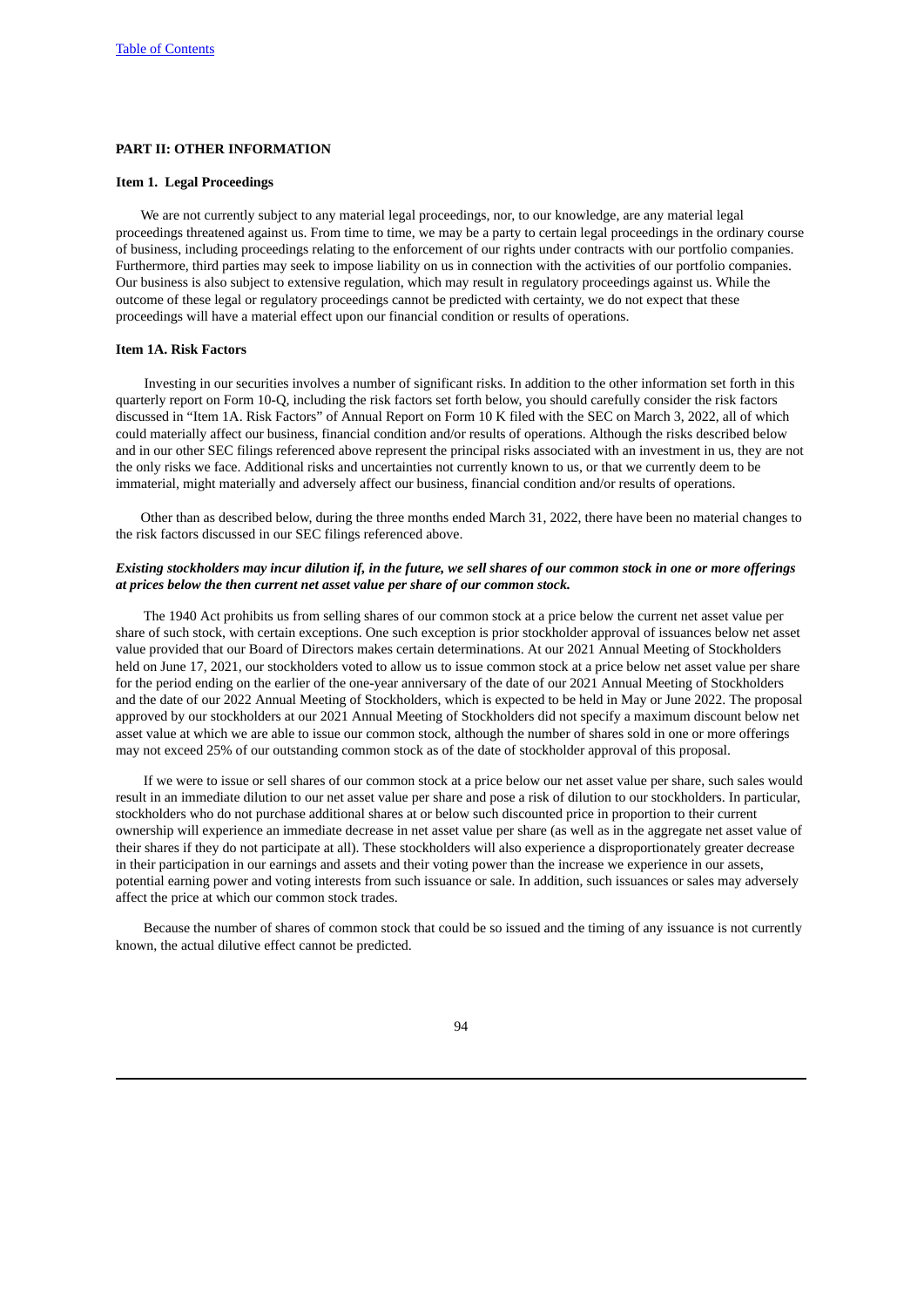# **Item 2. Unregistered Sales of Equity Securities and Use of Proceeds**

On April 15, 2022, pursuant to its amended and restated distribution reinvestment plan, the Company issued 30,800 shares of its common stock, at a price of \$18.65 per share, to stockholders of record as of March 31, 2022 that did not opt out of the Company's amended and restated distribution reinvestment plan in order to satisfy the reinvestment portion of the Company's distribution. This issuance was not subject to the registration requirements of the Securities Act.

# **Item 3. Defaults Upon Senior Securities**

None.

# **Item 4. Mine Safety Disclosures**

Not Applicable.

# **Item 5. Other Information**

None.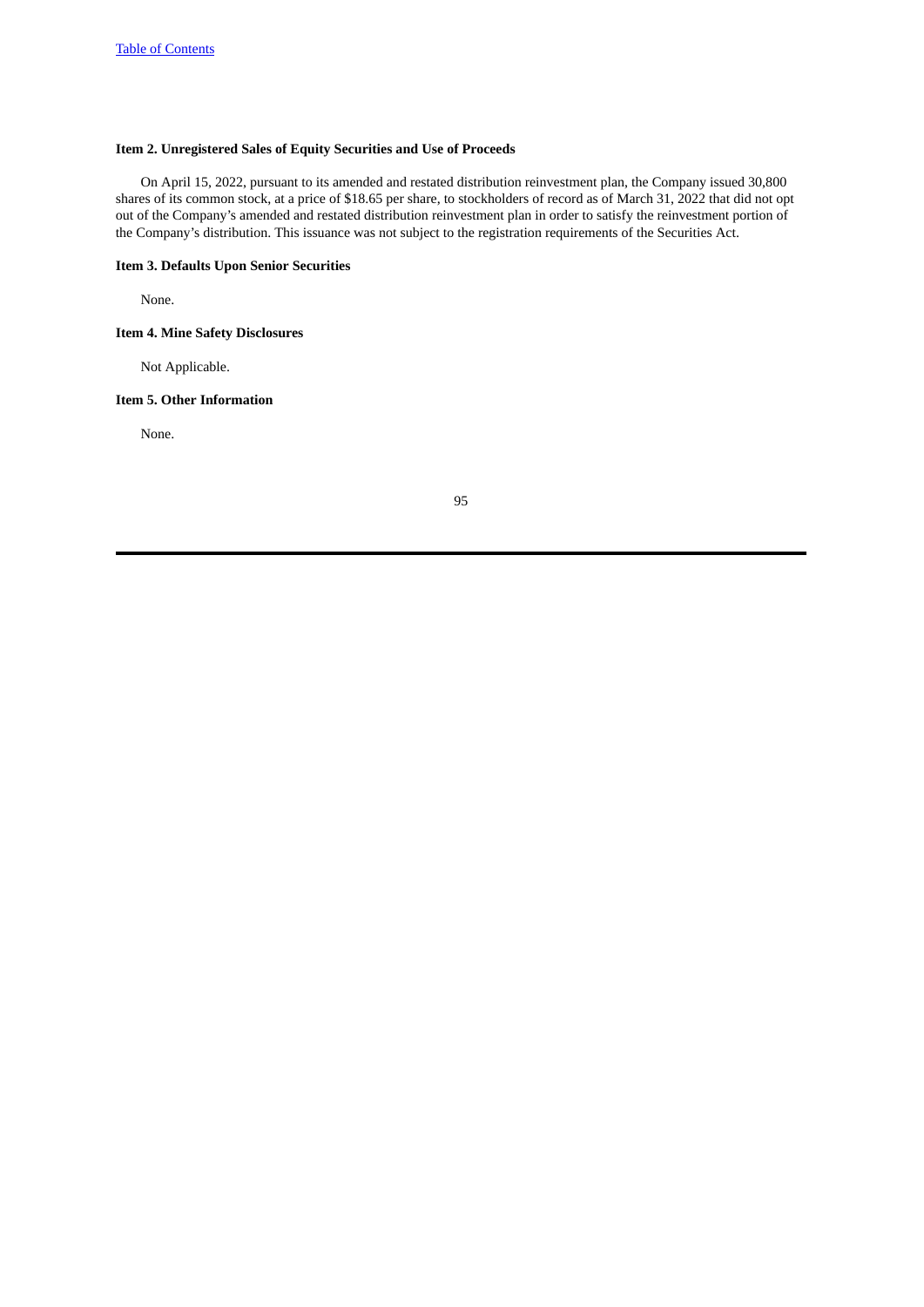# **Item 6. Exhibits**

The following exhibits are filed as part of this Quarterly Report on Form 10-Q or hereby incorporated by reference to exhibits previously filed with the SEC:

| <b>Exhibit</b> |                                                                                                              |
|----------------|--------------------------------------------------------------------------------------------------------------|
| <b>Number</b>  | <b>Description of Exhibits</b>                                                                               |
| 3.1            | Articles of Amendment and Restatement (incorporated by reference to Exhibit 3.1 to the Company's             |
|                | Registration Statement on Form 10 filed on January 16, 2020).                                                |
| 3.2            | Bylaws (incorporated by reference to Exhibit 3.2 to the Company's Registration Statement on Form 10 filed    |
|                | on January 16, 2020).                                                                                        |
| 10.1           | Second Amendment to Credit Agreement, dated as of April 13, 2022, relating to the KeyBank Credit Facility,   |
|                | by and among Trinity Capital Inc., as servicer, TrinCap Funding, LLC, as borrower, KeyBank National          |
|                | Association, as administrative agent and syndication agent, Wells Fargo, National Association, as collateral |
|                | custodian and paying agent, and the lenders party thereto (incorporated by reference to Exhibit 10.1 to the  |
|                | Company's Current Report on Form 8-K filed on April 19, 2022).                                               |
| $31.1*$        | Certification of Principal Executive Officer Pursuant to Rules 13a-14(a) and 15d-14(a) under the Securities  |
|                | Exchange Act of 1934, as Adopted Pursuant to Section 302 of the Sarbanes-Oxley Act of 2002.                  |
| $31.2*$        | Certification of Principal Financial Officer Pursuant to Rules 13a-14(a) and 15d-14(a) under the Securities  |
|                | Exchange Act of 1934, as Adopted Pursuant to Section 302 of the Sarbanes-Oxley Act of 2002.                  |
| $32.1*$        | Certification of Principal Executive Officer Pursuant to 18 U.S.C. Section 1350, as Adopted Pursuant to      |
|                | Section 906 of the Sarbanes-Oxley Act of 2002.                                                               |
| $32.2*$        | Certification of Principal Financial Officer Pursuant to 18 U.S.C. Section 1350, as Adopted Pursuant to      |
|                | Section 906 of the Sarbanes-Oxley Act of 2002.                                                               |

\* Filed herewith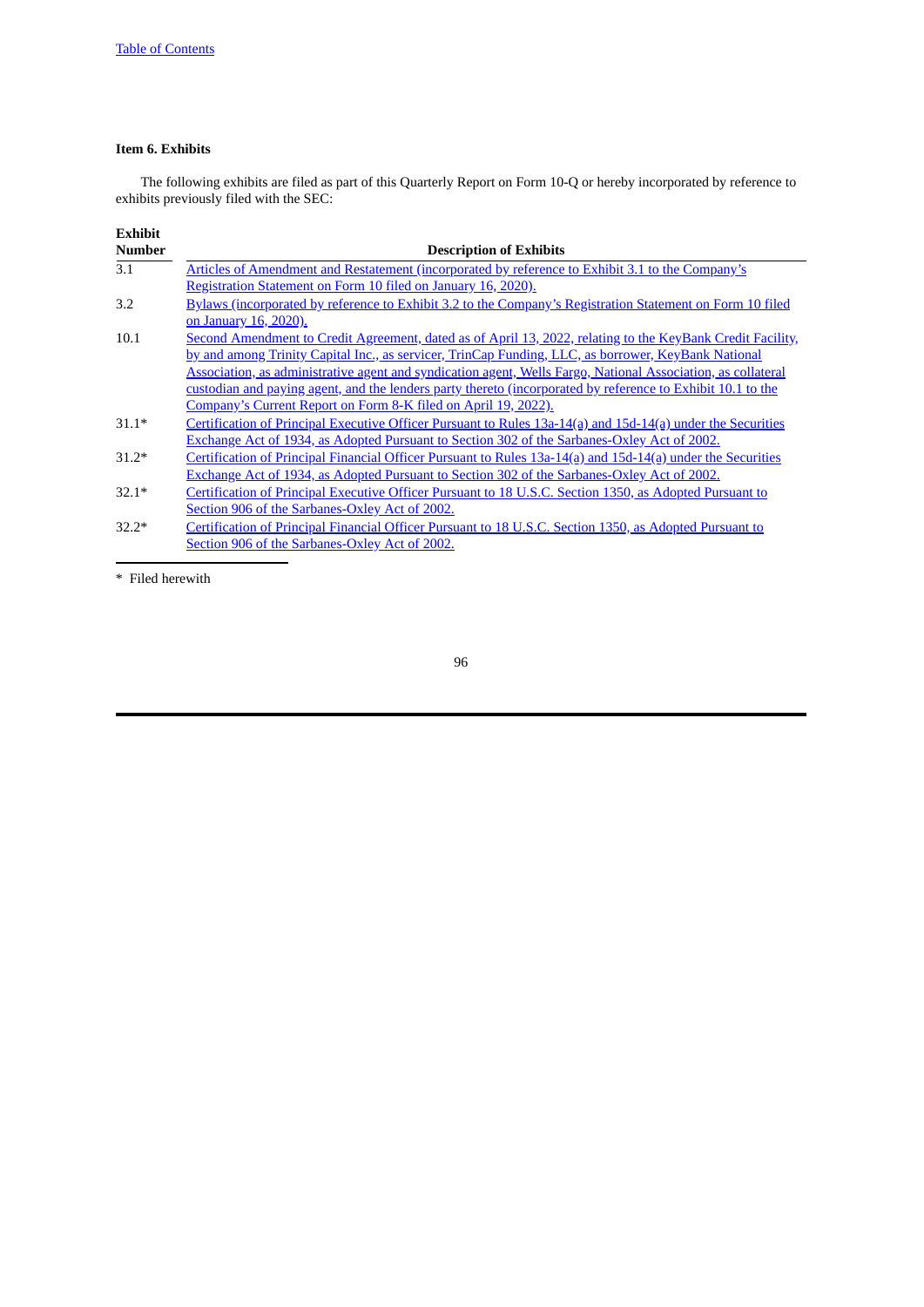# **SIGNATURES**

Pursuant to the requirements of Section 13 or 15(d) of the Securities Exchange Act of 1934, as amended, the registrant has duly caused this report to be signed on its behalf by the undersigned, thereunto duly authorized.

# **TRINITY CAPITAL INC.**

Dated: May 9, 2022 By: /s/ Steven L. Brown Steven L. Brown

Chairman and Chief Executive Officer (Principal Executive Officer)

Dated: May 9, 2022 By: /s/ David Lund

David Lund Chief Financial Officer and Treasurer (Principal Financial and Accounting Officer)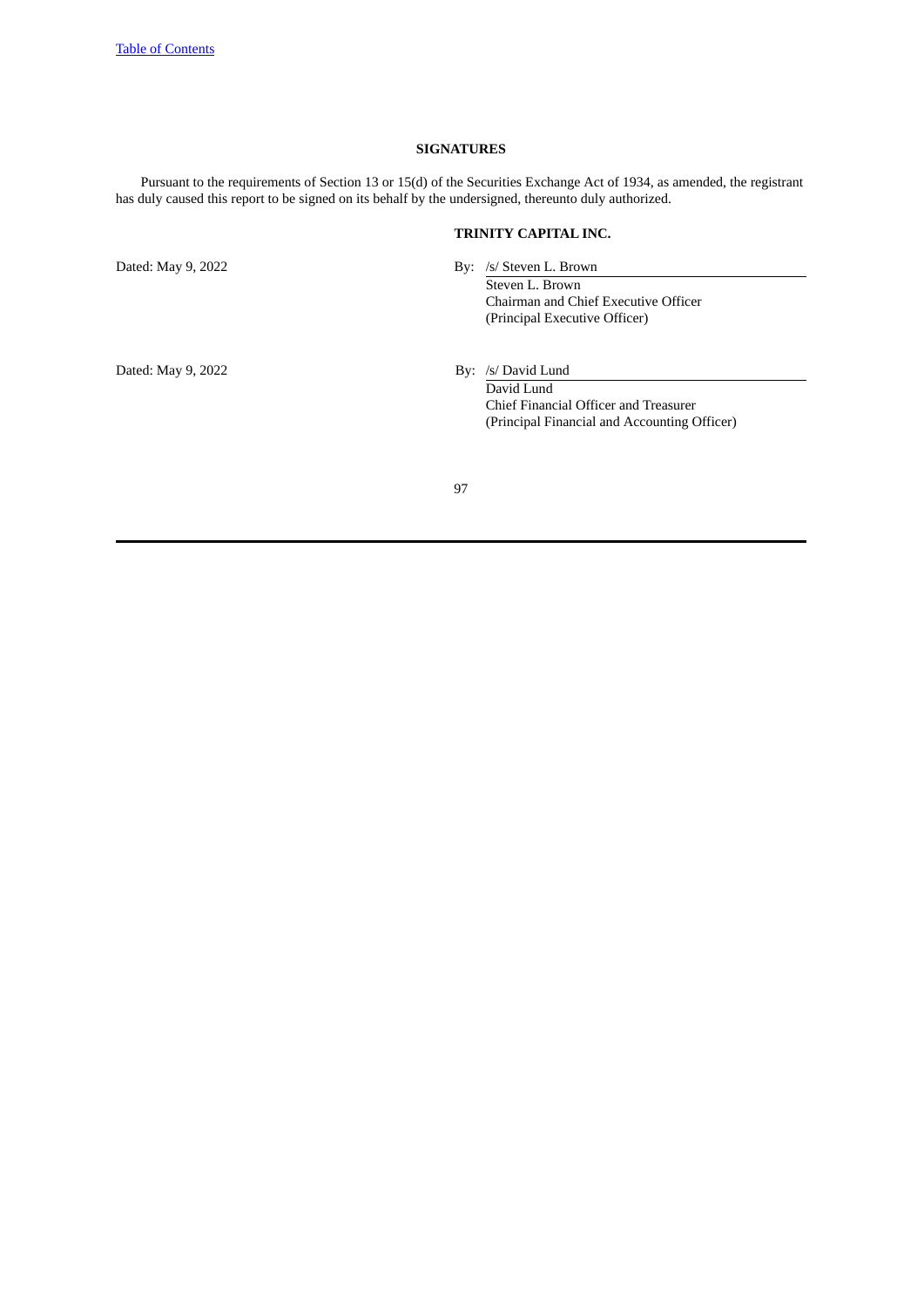# **CERTIFICATION PURSUANT TO RULES 13a-14(a) AND 15d-14(a) UNDER THE SECURITIES EXCHANGE ACT OF 1934, AS ADOPTED PURSUANT TO SECTION 302 OF THE SARBANES-OXLEY ACT OF 2002**

<span id="page-97-0"></span>I, Steven L. Brown, Chief Executive Officer of Trinity Capital Inc., certify that:

1. I have reviewed this Quarterly Report on Form 10-Q of Trinity Capital Inc. (the "registrant") for the quarter ended March 31, 2022;

2. Based on my knowledge, this report does not contain any untrue statement of a material fact or omit to state a material fact necessary to make the statements made, in light of the circumstances under which such statements were made, not misleading with respect to the period covered by this Quarterly Report;

3. Based on my knowledge, the financial statements, and other financial information included in this report, fairly present in all material respects the financial condition, results of operations, and cash flows of the registrant as of, and for, the periods presented in this Quarterly Report;

4. The registrant's other certifying officer and I are responsible for establishing and maintaining disclosure controls and procedures (as defined in Exchange Act Rules 13a-15(e) and 15d-15(e)) and internal control over financial reporting (as defined in Exchange Act Rules 13a-15(f) and 15d-15(f)) for the registrant and have:

*a)* Designed such disclosure controls and procedures, or caused such disclosure controls and procedures to be designed under our supervision, to ensure that material information relating to the registrant, including its consolidated subsidiaries, is made known to us by others within those entities, particularly during the period in which this Quarterly Report is being prepared;

*b)* Designed such internal control over financial reporting, or caused such internal control over financial reporting to be designed under our supervision, to provide reasonable assurance regarding the reliability of financial reporting and the preparation of financial statements for external purposes in accordance with generally accepted accounting principles;

*c)* Evaluated the effectiveness of the registrant's disclosure controls and procedures and presented in this report our conclusions about the effectiveness of the disclosure controls and procedures, as of the end of the period covered by this report based on such evaluation; and

*d*) Disclosed in this report any change in the registrant's internal control over financial reporting that occurred during the registrant's most recent fiscal quarter (the registrant's fourth fiscal quarter in the case of an annual report) that has materially affected, or is reasonably likely to materially affect, the registrant's internal control over financial reporting; and

5. The registrant's other certifying officer and I have disclosed, based on our most recent evaluation of internal control over financial reporting, to the registrant's auditors and the audit committee of the registrant's board of directors (or persons performing equivalent functions):

*a)* All significant deficiencies and material weaknesses in the design or operation of internal control over financial reporting which are reasonably likely to adversely affect the registrant's ability to record, process, summarize and report financial information; and

*b)* Any fraud, whether or not material, that involves management or other employees who have a significant role in the registrant's internal control over financial reporting.

Date: May 9, 2022 By: *By: Steven L. Brown* 

**Steven L. Brown Chief Executive Officer**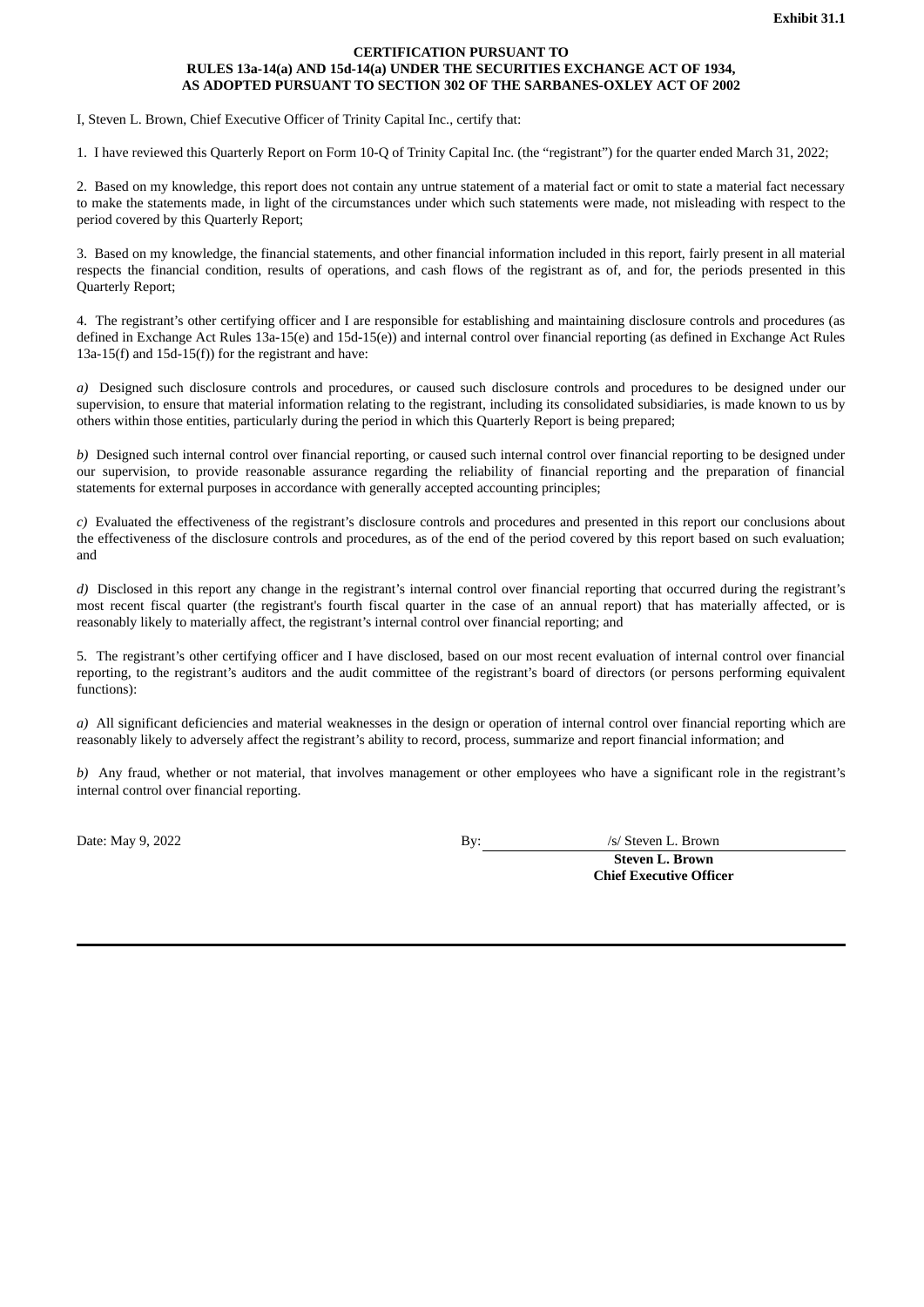# **CERTIFICATION PURSUANT TO RULES 13a-14(a) AND 15d-14(a) UNDER THE SECURITIES EXCHANGE ACT OF 1934, AS ADOPTED PURSUANT TO SECTION 302 OF THE SARBANES-OXLEY ACT OF 2002**

<span id="page-98-0"></span>I, David Lund, Chief Financial Officer of Trinity Capital Inc., certify that:

1. I have reviewed this Quarterly Report on Form 10-Q of Trinity Capital Inc. (the "registrant") for the quarter ended March 31, 2022;

2. Based on my knowledge, this report does not contain any untrue statement of a material fact or omit to state a material fact necessary to make the statements made, in light of the circumstances under which such statements were made, not misleading with respect to the period covered by this Quarterly Report;

3. Based on my knowledge, the financial statements, and other financial information included in this report, fairly present in all material respects the financial condition, results of operations, and cash flows of the registrant as of, and for, the periods presented in this Quarterly Report;

4. The registrant's other certifying officer and I are responsible for establishing and maintaining disclosure controls and procedures (as defined in Exchange Act Rules 13a-15(e) and 15d-15(e)) and internal control over financial reporting (as defined in Exchange Act Rules 13a-15(f) and 15d-15(f)) for the registrant and have:

*a)* Designed such disclosure controls and procedures, or caused such disclosure controls and procedures to be designed under our supervision, to ensure that material information relating to the registrant, including its consolidated subsidiaries, is made known to us by others within those entities, particularly during the period in which this Quarterly Report is being prepared;

*b)* Designed such internal control over financial reporting, or caused such internal control over financial reporting to be designed under our supervision, to provide reasonable assurance regarding the reliability of financial reporting and the preparation of financial statements for external purposes in accordance with generally accepted accounting principles;

*c)* Evaluated the effectiveness of the registrant's disclosure controls and procedures and presented in this report our conclusions about the effectiveness of the disclosure controls and procedures, as of the end of the period covered by this report based on such evaluation; and

*d*) Disclosed in this report any change in the registrant's internal control over financial reporting that occurred during the registrant's most recent fiscal quarter (the registrant's fourth fiscal quarter in the case of an annual report) that has materially affected, or is reasonably likely to materially affect, the registrant's internal control over financial reporting; and

5. The registrant's other certifying officer and I have disclosed, based on our most recent evaluation of internal control over financial reporting, to the registrant's auditors and the audit committee of the registrant's board of directors (or persons performing equivalent functions):

*a)* All significant deficiencies and material weaknesses in the design or operation of internal control over financial reporting which are reasonably likely to adversely affect the registrant's ability to record, process, summarize and report financial information; and

*b)* Any fraud, whether or not material, that involves management or other employees who have a significant role in the registrant's internal control over financial reporting.

Date: May 9, 2022 By: /s/ David Lund

**David Lund Chief Financial Officer and Treasurer**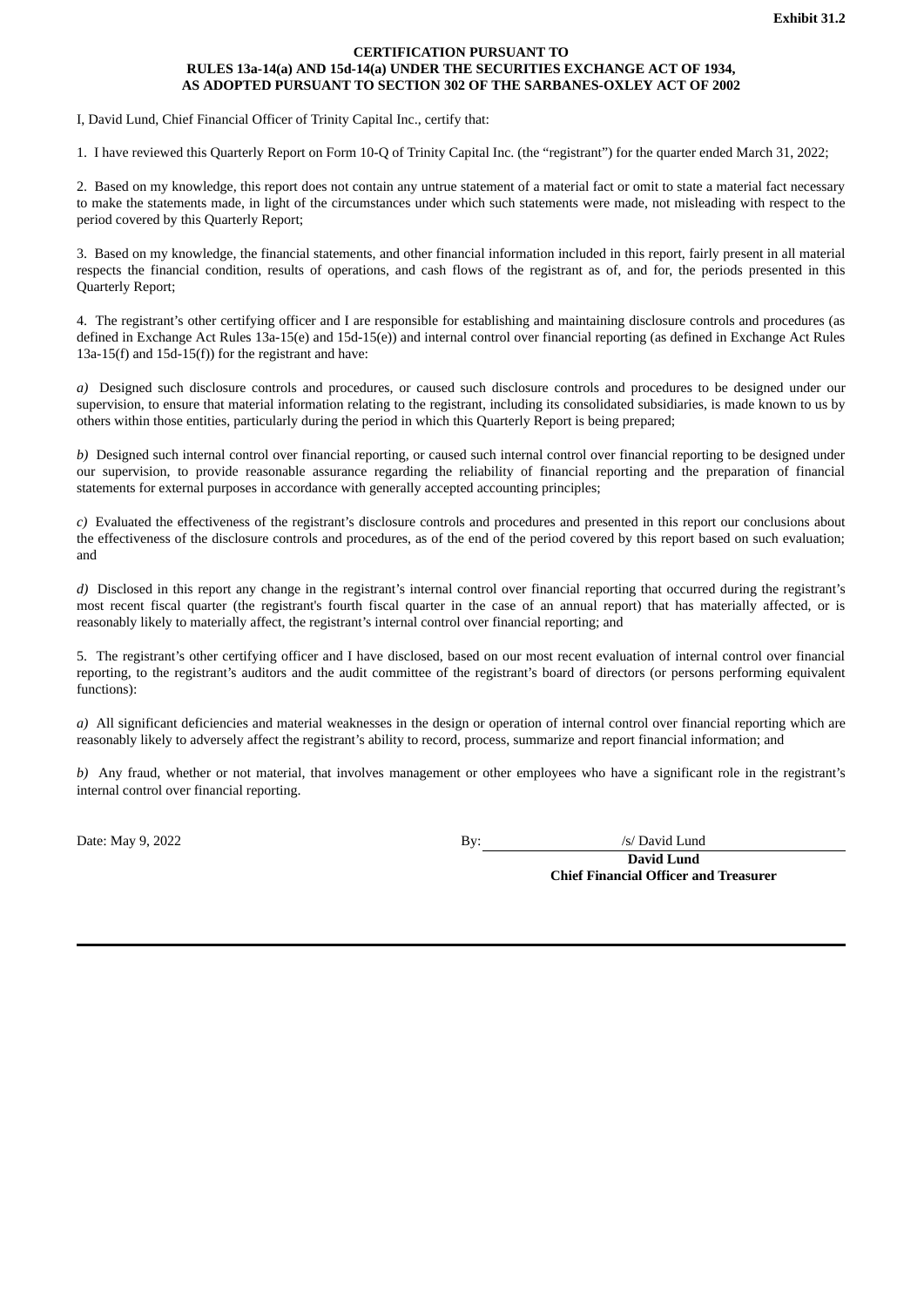# **CERTIFICATION PURSUANT TO SECTION 1350, CHAPTER 63 OF TITLE 18, UNITED STATES CODE, AS ADOPTED PURSUANT TO SECTION 906 OF THE SARBANES-OXLEY ACT OF 2002**

<span id="page-99-0"></span>Pursuant to Section 1350, Chapter 63 of Title 18, United States Code, as adopted pursuant to Section 906 of the Sarbanes-Oxley Act of 2002, the undersigned, as Chief Executive Officer of Trinity Capital Inc. (the "Company"), does hereby certify that to the undersigned's knowledge:

1) the Company's Form 10-Q for the quarter ended March 31, 2022, fully complies with the requirements of Section 13(a) or 15(d) as applicable of the Securities Exchange Act of 1934, as amended; and

2) the information contained in the Company's Form 10-Q for the quarter ended March 31, 2022, fairly presents, in all material respects, the financial condition and results of operations of the Company.

Date: May 9, 2022 By: <u>By:</u> /s/ Steven L. Brown **Steven L. Brown Chief Executive Officer**